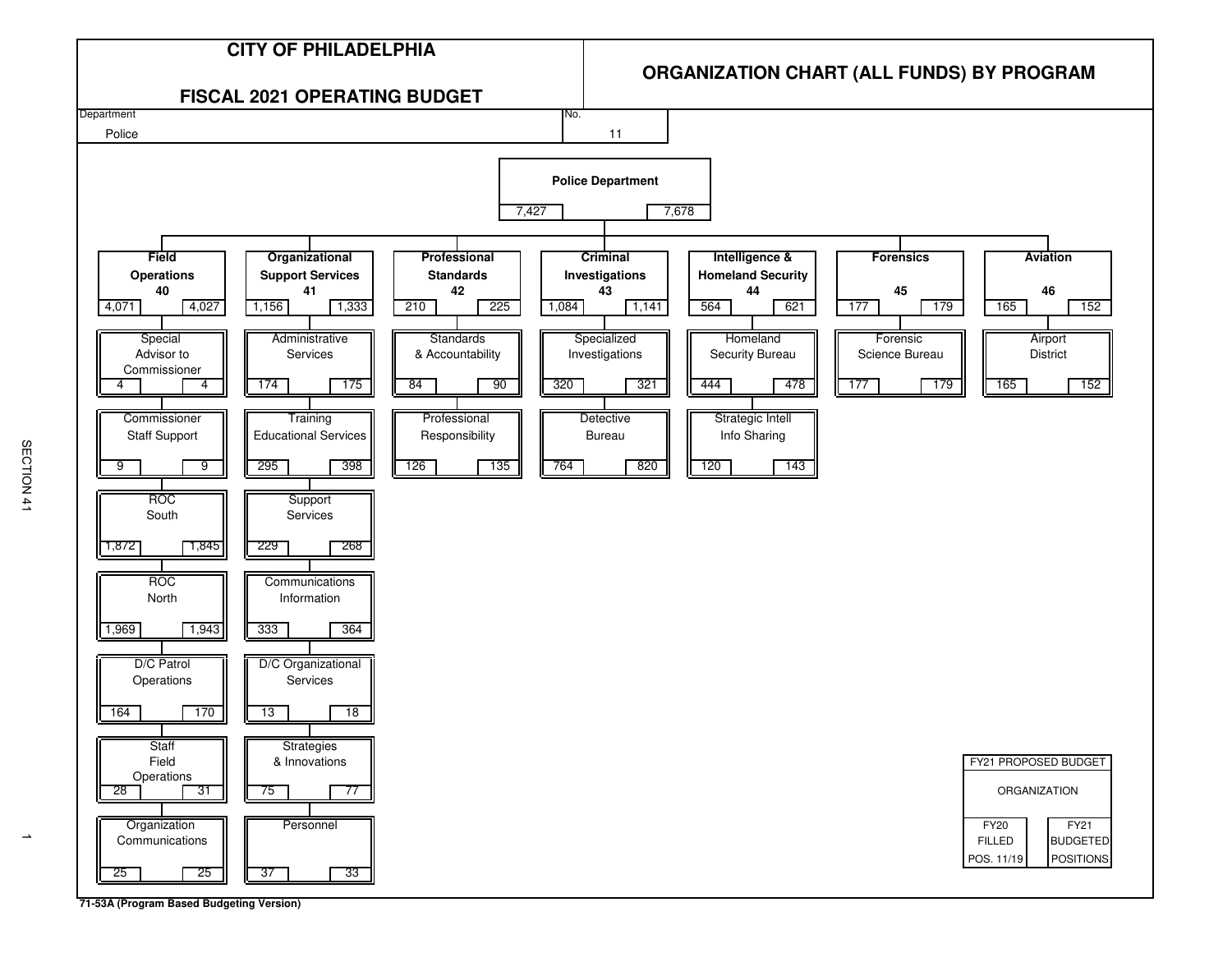#### **CITY OF PHILADELPHIA**

#### **DEPARTMENTAL SUMMARY BY FUND**

#### **FISCAL 2021 OPERATING BUDGET**

| Department      |            |                                                          |                     |                        |                      |                        | No.                    |
|-----------------|------------|----------------------------------------------------------|---------------------|------------------------|----------------------|------------------------|------------------------|
| Police          |            |                                                          |                     |                        |                      |                        | 11                     |
|                 |            |                                                          | Fiscal 2019         | Fiscal 2020            | Fiscal 2020          | Fiscal 2021            | Increase               |
|                 |            |                                                          | Actual              | Original               | Estimated            | Proposed               | or                     |
| No.<br>Fund     | Class      | Description                                              | Obligations         | Appropriation          | Obligations          | <b>Budget</b>          | (Decrease)             |
| (2)<br>(1)      | (3)        | (4)                                                      | (5)                 | (6)                    | (7)                  | (8)                    | (9)                    |
| 01              | 100        | <b>Employee Compensation</b>                             |                     |                        |                      |                        |                        |
| General         | a)         | <b>Personal Services</b>                                 | 685,445,815         | 718,359,324            | 726,036,275          | 736,537,168            | 10,500,893             |
|                 | b)         | <b>Employee Benefits</b>                                 |                     |                        |                      |                        |                        |
|                 | 200        | Purchase of Services                                     | 7,710,091           | 8,353,063              | 8,169,063            | 10,135,755             | 1,966,692              |
|                 | 300        | Materials and Supplies                                   | 10,397,934          | 11,939,266             | 12,401,690           | 12,335,929             | (65, 761)              |
|                 | 400        | Equipment                                                | 3,096,513           | 2,513,444              | 1,985,020            | 1,287,811              | (697, 209)             |
|                 | 500        | Contributions, etc.                                      | 21,254,586          |                        |                      |                        |                        |
|                 | 800        | Payments to Other Funds                                  |                     |                        |                      |                        |                        |
|                 |            | Total                                                    | 727,904,939         | 741,165,097            | 748,592,048          | 760,296,663            | 11,704,615             |
| $\overline{08}$ | 100        | <b>Employee Compensation</b>                             |                     |                        |                      |                        |                        |
| Grants          | a)         | <b>Personal Services</b>                                 | 2,497,999           | 3,473,869              | 6,522,665            | 4,654,600              | (1,868,065)            |
| Revenue         | b)         | <b>Employee Benefits</b>                                 | 366,700             | 361,232                | 366,700              | 366,700                |                        |
|                 | 200<br>300 | Purchase of Services<br><b>Materials and Supplies</b>    | 5,389,099<br>45,950 | 3,453,363<br>2,820,641 | 1,545,722<br>307,330 | 3,406,278<br>2,792,330 | 1,860,556<br>2,485,000 |
|                 | 400        | Equipment                                                | 472,484             | 4,330,880              | 1,135,870            | 4,144,870              | 3,009,000              |
|                 | 500        | Contributions, etc.                                      |                     |                        |                      |                        |                        |
|                 | 800        | Payments to Other Funds                                  |                     |                        |                      |                        |                        |
|                 |            | Total                                                    | 8,772,232           | 14,439,985             | 9,878,287            | 15,364,778             | 5,486,491              |
| 09              | 100        | Employee Compensation                                    |                     |                        |                      |                        |                        |
| Aviation        | a)         | <b>Personal Services</b>                                 | 16,832,987          | 17,861,395             | 17,861,395           | 14,714,854             | (3, 146, 541)          |
|                 | b)         | <b>Employee Benefits</b>                                 |                     |                        |                      |                        |                        |
|                 | 200        | Purchase of Services                                     | 74,597              | 77,500                 | 77,500               | 63,960                 | (13,540)               |
|                 | 300        | Materials and Supplies                                   | 88,700              | 93,000                 | 93,000               | 74,400                 | (18,600)               |
|                 | 400        | Equipment                                                |                     |                        |                      |                        |                        |
|                 | 500        | Contributions, etc.                                      |                     |                        |                      |                        |                        |
|                 | 800        | Payments to Other Funds<br>Total                         | 16,996,284          | 18,031,895             | 18,031,895           | 14,853,214             | (3, 178, 681)          |
|                 |            |                                                          |                     |                        |                      |                        |                        |
|                 | 100<br>a)  | <b>Employee Compensation</b><br><b>Personal Services</b> |                     |                        |                      |                        |                        |
|                 | b)         | <b>Employee Benefits</b>                                 |                     |                        |                      |                        |                        |
|                 | 200        | Purchase of Services                                     |                     |                        |                      |                        |                        |
|                 | 300        | Materials and Supplies                                   |                     |                        |                      |                        |                        |
|                 | 400        | Equipment                                                |                     |                        |                      |                        |                        |
|                 | 500        | Contributions, etc.                                      |                     |                        |                      |                        |                        |
|                 | 800        | Payments to Other Funds                                  |                     |                        |                      |                        |                        |
|                 |            | Total                                                    |                     |                        |                      |                        |                        |
|                 | 100        | <b>Employee Compensation</b>                             |                     |                        |                      |                        |                        |
|                 | a)         | <b>Personal Services</b>                                 |                     |                        |                      |                        |                        |
|                 | b)         | <b>Employee Benefits</b>                                 |                     |                        |                      |                        |                        |
|                 | 200        | Purchase of Services                                     |                     |                        |                      |                        |                        |
|                 | 300<br>400 | <b>Materials and Supplies</b><br>Equipment               |                     |                        |                      |                        |                        |
|                 | 500        | Contributions, etc.                                      |                     |                        |                      |                        |                        |
|                 | 800        | Payments to Other Funds                                  |                     |                        |                      |                        |                        |
|                 |            | Total                                                    |                     |                        |                      |                        |                        |
|                 | 100        | <b>Employee Compensation</b>                             |                     |                        |                      |                        |                        |
|                 | a)         | <b>Personal Services</b>                                 | 704,776,801         | 739,694,588            | 750,420,335          | 755,906,622            | 5,486,287              |
|                 | b)         | <b>Employee Benefits</b>                                 | 366,700             | 361,232                | 366,700              | 366,700                |                        |
| Departmental    | 200        | Purchase of Services                                     | 13,173,787          | 11,883,926             | 9,792,285            | 13,605,993             | 3,813,708              |
| Total           | 300        | <b>Materials and Supplies</b>                            | 10,532,584          | 14,852,907             | 12,802,020           | 15,202,659             | 2,400,639              |
| All Funds       | 400        | Equipment                                                | 3,568,997           | 6,844,324              | 3,120,890            | 5,432,681              | 2,311,791              |
|                 | 500<br>800 | Contributions, etc.<br>Payments to Other Funds           | 21,254,586          |                        |                      |                        |                        |
|                 |            | Total                                                    | 753,673,455         | 773,636,977            | 776,502,230          | 790,514,655            | 14,012,425             |
|                 |            |                                                          |                     |                        |                      |                        |                        |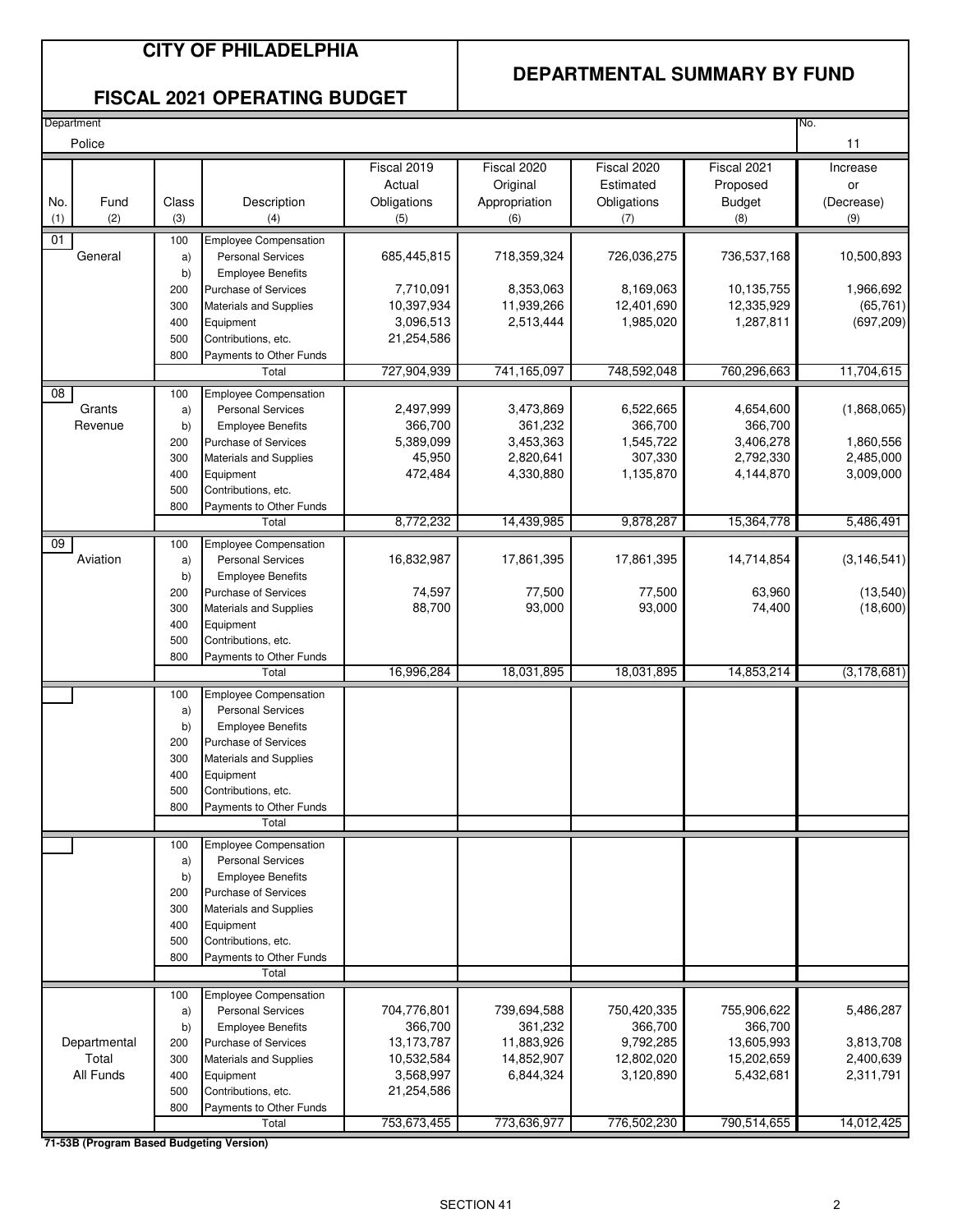#### **FISCAL 2021 OPERATING BUDGET ALL FUNDS**

### **CITY OF PHILADELPHIA DEPARTMENTAL SUMMARY INCREASES AND DECREASES**

| Department                                             |             |           |            |       |         | No.         |
|--------------------------------------------------------|-------------|-----------|------------|-------|---------|-------------|
| Police                                                 |             |           |            |       |         | 11          |
|                                                        | Class       | Class     | Class      | Class | Other   |             |
| <b>Budget Comments</b>                                 | 100         | 200       | 300/400    | 500   | Classes | Total       |
| (1)                                                    | (2)         | (3)       | (4)        | (5)   | (6)     | (7)         |
| 01 - General Fund                                      |             |           |            |       |         |             |
| Changes due to funding of uniform &                    |             |           |            |       |         |             |
| civilian Full Staffing levels, FOP wage increase 2.5%, |             |           |            |       |         |             |
| FOP Bonus \$750, DC47 wage increase 2%                 |             |           |            |       |         |             |
| DC 47 Bonus \$700/\$450                                |             |           |            |       |         |             |
| <b>Full Time Salaries</b>                              | 13,826,677  |           |            |       |         | 13,826,677  |
| Bonus-Gross ADJ- FOP \$750, DC47 \$700/\$450           | (4,896,378) |           |            |       |         | (4,896,378) |
| PT-Temp./Seas.bd.SCG                                   | 778,893     |           |            |       |         | 778,893     |
| Overtime                                               | (5,029,537) |           |            |       |         | (5,029,537) |
| Holiday Overtime-FOP 2.5% Wage increase                | 652,404     |           |            |       |         | 652,404     |
| Shift/Stress Differential                              | 551,166     |           |            |       |         | 551,166     |
| Lump Sum Sep. Pmts.                                    | 228,662     |           |            |       |         | 228,662     |
| <b>IOD</b>                                             | 170,023     |           |            |       |         | 170,023     |
| Increase Uniform Strength by 50 officers               |             |           | (144, 300) |       |         | (144, 300)  |
| Gun Violence Reduction Initiative (+22 Civ pos)        |             |           | (368,000)  |       |         | (368,000)   |
| Intelligence Bureau Augmentation (+20pos)              | 1,130,435   | 334,850   | 3,060      |       |         | 1,468,345   |
| Accelerated Body Camera Issuance                       |             | 1,397,842 | (639, 458) |       |         | 758,384     |
| Forensic Lab Internal Transfer                         |             | (66,000)  | 66,000     |       |         |             |
| Implicit Bias Training                                 |             | 300,000   |            |       |         | 300,000     |
| Public Safety Enforcement Officers (+28pos)            | 1,592,150   |           | 319,728    |       |         | 1,911,878   |
| Juvenile Assessment Center (JAC) (+35pos)              | 1,496,398   |           |            |       |         | 1,496,398   |
| <b>Total - General Fund</b>                            | 10,500,893  | 1,966,692 | (762, 970) |       |         | 11,704,615  |
|                                                        |             |           |            |       |         |             |
| 08 - Grants Revenue Fund                               |             |           |            |       |         |             |
| Anticipated changes in available funding and grants    |             |           |            |       |         |             |
| applied and/or not yet expended:                       | (1,868,065) | 1,860,556 | 5,494,000  |       |         | 5,486,491   |
| <b>Total - Grants Revenue Fund</b>                     |             |           |            |       |         |             |
|                                                        | (1,868,065) | 1,860,556 | 5,494,000  |       |         | 5,486,491   |
|                                                        |             |           |            |       |         |             |
|                                                        |             |           |            |       |         |             |
|                                                        |             |           |            |       |         |             |
|                                                        |             |           |            |       |         |             |
|                                                        |             |           |            |       |         |             |
|                                                        |             |           |            |       |         |             |
|                                                        |             |           |            |       |         |             |
|                                                        |             |           |            |       |         |             |
|                                                        |             |           |            |       |         |             |
|                                                        |             |           |            |       |         |             |
|                                                        |             |           |            |       |         |             |
|                                                        |             |           |            |       |         |             |
|                                                        |             |           |            |       |         |             |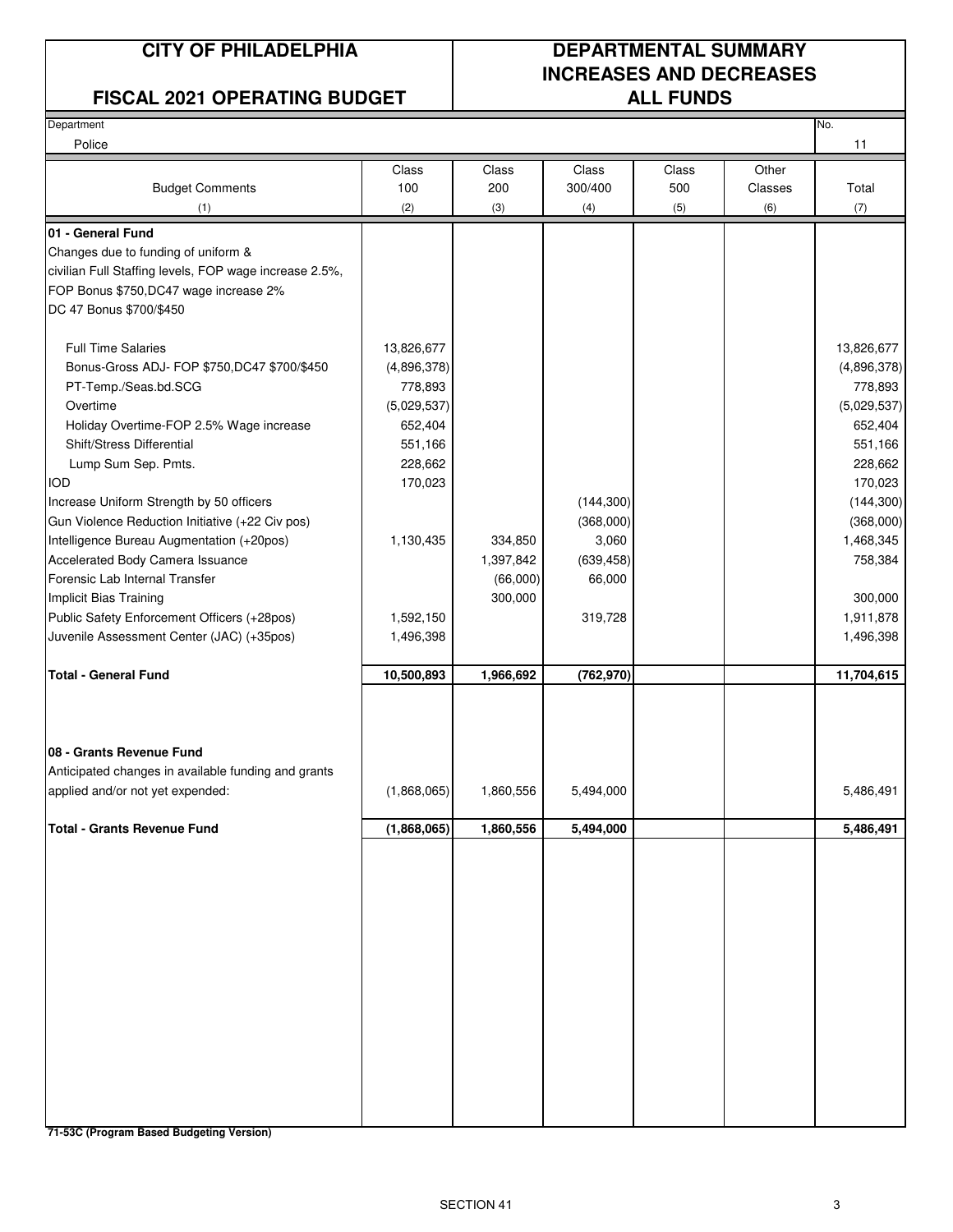#### **FISCAL 2021 OPERATING BUDGET ALL FUNDS**

### **CITY OF PHILADELPHIA DEPARTMENTAL SUMMARY INCREASES AND DECREASES**

| Department                                 |               |           |           |       |         | No.           |
|--------------------------------------------|---------------|-----------|-----------|-------|---------|---------------|
| Police                                     |               |           |           |       |         | 11            |
|                                            | Class         | Class     | Class     | Class | Other   |               |
| <b>Budget Comments</b>                     | 100           | 200       | 300/400   | 500   | Classes | Total         |
| (1)                                        | (2)           | (3)       | (4)       | (5)   | (6)     | (7)           |
| 09 - Aviation Fund                         |               |           |           |       |         |               |
| Changes due to funding of uniform decrease |               |           |           |       |         |               |
| Staffing levels, FOP wage increase 2.5%,   |               |           |           |       |         |               |
| FOP Bonus \$750                            |               |           |           |       |         |               |
|                                            |               |           |           |       |         |               |
| <b>Full Time Salaries</b>                  | (1, 105, 281) |           |           |       |         | (1, 105, 281) |
| Bonus-Gross ADJ-\$750                      | (109, 935)    |           |           |       |         | (109, 935)    |
| Overtime                                   | (2,073,580)   |           |           |       |         |               |
| Holiday Overtime-OPA                       | (37, 859)     |           |           |       |         |               |
| Shift/Stress Differential                  | (148, 706)    |           |           |       |         | (148, 706)    |
| Clothing Allowance & Maintenance           |               | (13, 540) | (18,600)  |       |         | (32, 140)     |
| Increase in DROP Retirements               |               |           |           |       |         |               |
|                                            |               |           |           |       |         |               |
| Lump Sum Sep. Pmts.                        | 202,228       |           |           |       |         | 202,228       |
| <b>IOD</b>                                 | 126,592       |           |           |       |         | 126,592       |
| <b>Total - Aviation Fund</b>               | (3, 146, 541) | (13, 540) | (18,600)  |       |         | (3, 178, 681) |
|                                            |               |           |           |       |         |               |
|                                            |               |           |           |       |         |               |
| <b>Total Police Department</b>             | 5,486,287     | 3,813,708 | 4,712,430 |       |         | 14,012,425    |
|                                            |               |           |           |       |         |               |
|                                            |               |           |           |       |         |               |
|                                            |               |           |           |       |         |               |
|                                            |               |           |           |       |         |               |
|                                            |               |           |           |       |         |               |
|                                            |               |           |           |       |         |               |
|                                            |               |           |           |       |         |               |
|                                            |               |           |           |       |         |               |
|                                            |               |           |           |       |         |               |
|                                            |               |           |           |       |         |               |
|                                            |               |           |           |       |         |               |
|                                            |               |           |           |       |         |               |
|                                            |               |           |           |       |         |               |
|                                            |               |           |           |       |         |               |
|                                            |               |           |           |       |         |               |
|                                            |               |           |           |       |         |               |
|                                            |               |           |           |       |         |               |
|                                            |               |           |           |       |         |               |
|                                            |               |           |           |       |         |               |
|                                            |               |           |           |       |         |               |
|                                            |               |           |           |       |         |               |
|                                            |               |           |           |       |         |               |
|                                            |               |           |           |       |         |               |
|                                            |               |           |           |       |         |               |
|                                            |               |           |           |       |         |               |
|                                            |               |           |           |       |         |               |
|                                            |               |           |           |       |         |               |
|                                            |               |           |           |       |         |               |
|                                            |               |           |           |       |         |               |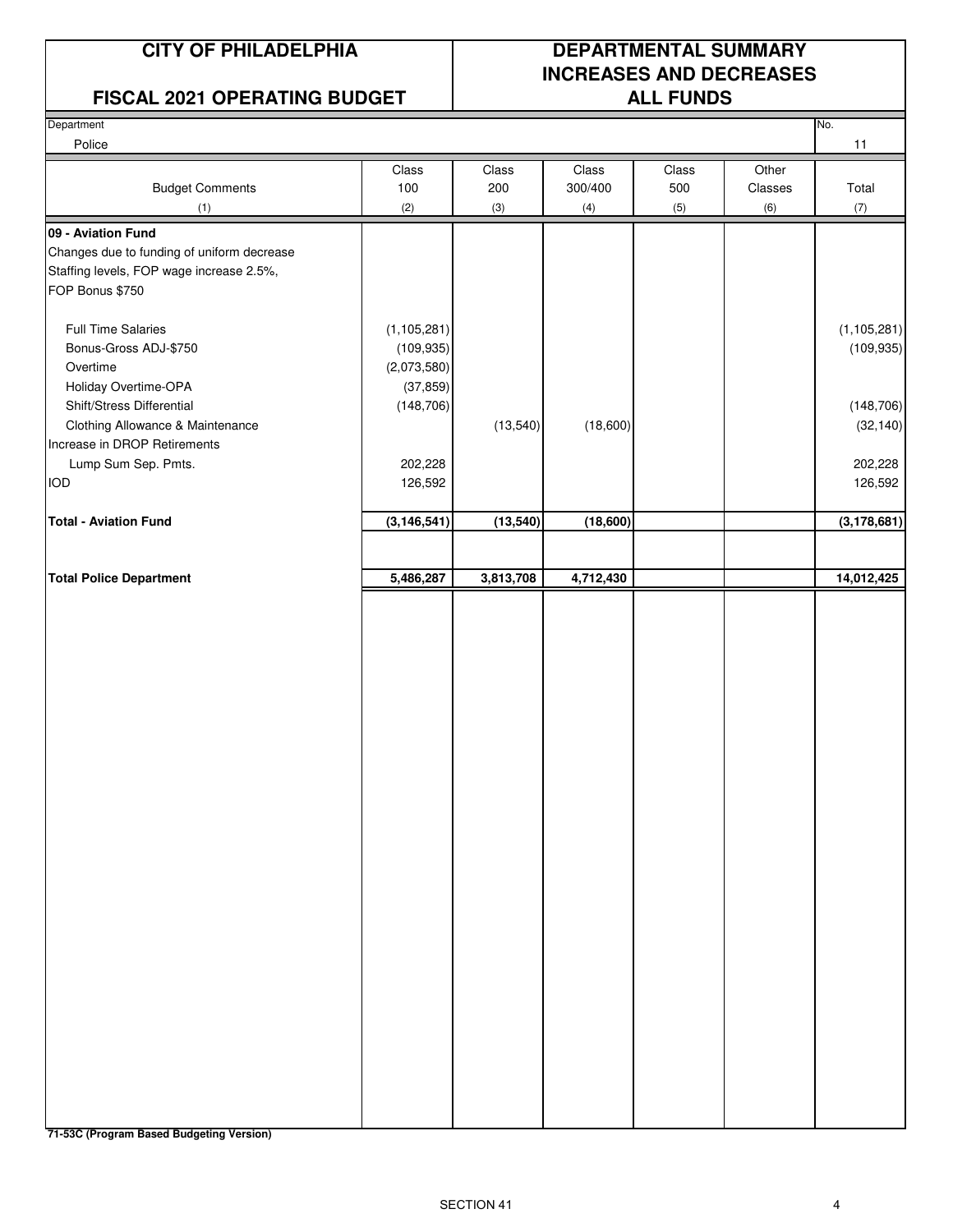#### **CITY OF PHILADELPHIA DEPARTMENTAL SUMMARY PERSONAL SERVICES**

#### **FISCAL 2021 OPERATING BUDGET**

|                | Department                                                         |           |             |                 |             | No.       |                 |             |                 |                 |
|----------------|--------------------------------------------------------------------|-----------|-------------|-----------------|-------------|-----------|-----------------|-------------|-----------------|-----------------|
|                | Police                                                             |           |             |                 |             |           |                 | 11          |                 |                 |
|                |                                                                    |           | Fiscal 2019 |                 | Fiscal 2020 |           |                 | Fiscal 2021 | Increase        | Increase        |
| Line           |                                                                    | Actual    | Actual      | <b>Budgeted</b> | Estimated   | Increment | <b>Budgeted</b> | Department  | (Decrease)      | (Decrease)      |
| No.            | Category                                                           | Positions | Obligations | Positions       | Obligations | Run -PPE  | Positions       | Request     | in Pos.         | in Requirements |
|                |                                                                    | 6/30/19   |             |                 |             | 11/24/19  |                 |             | (Col. 8 less 5) | (Col. 9 less 6) |
| (1)            | (2)                                                                | (3)       | (4)         | (5)             | (6)         | (7)       | (8)             | (9)         | (10)            | (11)            |
|                | A. Summary by Object Classification - All Funds                    |           |             |                 |             |           |                 |             |                 |                 |
| 1              | Lump Sum                                                           |           | 8,743,417   |                 | 7,038,743   |           |                 | 7,469,633   |                 | 430,890         |
| $\mathbf{2}$   | Full Time                                                          | 7,468     | 535,942,930 | 7,609           | 550,666,641 | 7,427     | 7,678           | 567,615,626 | 69              | 16,948,985      |
| 3              | Bonus, Gross Adj.                                                  |           | 1,551,948   |                 | 6,129,401   |           |                 | 1,123,088   |                 | (5,006,313)     |
| $\overline{4}$ | PT, Temp/Seas, Bd, SCG                                             |           | 10,796,108  |                 | 11,013,158  |           |                 | 11,792,051  |                 | 778,893         |
| 5              | Overtime                                                           |           | 65,276,869  |                 | 82,437,986  |           |                 | 73,452,921  |                 | (8,985,065)     |
| 6              | <b>Holiday Overtime</b>                                            |           | 23,869,771  |                 | 25,304,934  |           |                 | 25,922,117  |                 | 617,183         |
| 7              | Shift/Stress                                                       |           | 29,024,545  |                 | 37,677,734  |           |                 | 38,082,832  |                 | 405,098         |
| 8              | H&L, IOD, LT-Sick                                                  |           | 29,571,213  |                 | 30,151,738  |           |                 | 30,448,354  |                 | 296,616         |
| 9              |                                                                    |           |             |                 |             |           |                 |             |                 |                 |
|                | Total                                                              | 7,468     | 704,776,801 | 7,609           | 750,420,335 | 7,427     | 7,678           | 755,906,622 | 69              | 5,486,287       |
|                | B. Summary of Uniformed Personnel Included in Above - All Funds    |           |             |                 |             |           |                 |             |                 |                 |
| $\mathbf{1}$   | Lump Sum                                                           |           | 8,548,417   |                 | 6,893,743   |           |                 | 7,324,633   |                 | 430,890         |
| $\mathbf{2}$   | Full Time - Uniform                                                | 6,636     | 496,320,007 | 6,730           | 508,293,075 | 6,590     | 6,716           | 508,586,054 | (14)            | 292,979         |
| 3              | Bonus, Gross Adj.                                                  |           | 1,526,948   |                 | 6,005,801   |           |                 | 1,098,088   |                 | (4,907,713)     |
| $\overline{4}$ | PT, Temp/Seas, Bd, SCG                                             |           |             |                 |             |           |                 |             |                 |                 |
| 5              | Overtime - Uniform                                                 |           | 60,353,432  |                 | 76,572,033  |           |                 | 67,437,472  |                 | (9, 134, 561)   |
| 6              | <b>Unused Uniform Leave</b>                                        |           | 23,078,861  |                 | 25,304,934  |           |                 | 25,922,117  |                 | 617,183         |
| $\overline{7}$ | Shift/Stress                                                       |           | 28,804,013  |                 | 37,460,157  |           |                 | 37,829,652  |                 | 369,495         |
| 8              | H&L, IOD, LT-Sick                                                  |           | 29,451,261  |                 | 30,001,738  |           |                 | 30,298,353  |                 | 296,615         |
| 9              |                                                                    |           |             |                 |             |           |                 |             |                 |                 |
|                | Total                                                              | 6,636     | 648,082,939 | 6,730           | 690,531,481 | 6,590     | 6,716           | 678,496,369 | (14)            | (12,035,112)    |
|                | C. Summary by Object Classification - General Fund                 |           |             |                 |             |           |                 |             |                 |                 |
| $\mathbf{1}$   | Lump Sum                                                           |           | 8,496,224   |                 | 6,765,329   |           |                 | 6,993,991   |                 | 228,662         |
| $\overline{2}$ | Full Time                                                          | 7,303     | 522,130,894 | 7,443           | 536,364,450 | 7,262     | 7,526           | 554,410,110 | 83              | 18,045,660      |
| 3              | Bonus, Gross Adj.                                                  |           | 1,530,574   |                 | 5,994,446   |           |                 | 1,098,068   |                 | (4,896,378)     |
| $\overline{4}$ | PT, Temp/Seas, Bd, SCG                                             |           | 10,796,108  |                 | 11,013,158  |           |                 | 11,792,051  |                 | 778,893         |
| 5              | Overtime                                                           |           | 61,647,723  |                 | 74,832,537  |           |                 | 69,803,000  |                 | (5,029,537)     |
| 6              | <b>Holiday Overtime</b>                                            |           | 23,353,582  |                 | 24,665,556  |           |                 | 25,317,960  |                 | 652,404         |
| $\overline{7}$ | Shift/Stress                                                       |           | 28,231,403  |                 | 36,624,764  |           |                 | 37,175,930  |                 | 551,166         |
| 8              | H&L, IOD, LT-Sick                                                  |           | 29,259,307  |                 | 29,776,035  |           |                 | 29,946,058  |                 | 170,023         |
| 9              |                                                                    |           |             |                 |             |           |                 |             |                 |                 |
|                | Total                                                              | 7,303     | 685,445,815 | 7,443           | 726,036,275 | 7,262     | 7,526           | 736,537,168 | 83              | 10,500,893      |
|                | D. Summary of Uniformed Personnel Included in Above - General Fund |           |             |                 |             |           |                 |             |                 |                 |
| $\mathbf{1}$   | Lump Sum                                                           |           | 8,301,224   |                 | 6,620,329   |           |                 | 6,848,991   |                 | 228,662         |
| $\overline{c}$ | Full Time - Uniform                                                | 6,482     | 482,997,926 | 6,575           | 494,491,428 | 6,436     | 6,575           | 507,999,041 |                 | 13,507,613      |
| 3              | Bonus, Gross Adj.                                                  |           | 1,505,574   |                 | 5,870,846   |           |                 | 1,073,068   |                 | (4,797,778)     |
| $\overline{4}$ | PT, Temp/Seas, Bd, SCG                                             |           |             |                 |             |           |                 |             |                 |                 |
| 5              | Overtime - Uniform                                                 |           | 57,014,873  |                 | 69,283,600  |           |                 | 64,138,000  |                 | (5, 145, 600)   |
| 6              | Unused Uniform Leave                                               |           | 22,576,448  |                 | 24,665,556  |           |                 | 25,317,960  |                 | 652,404         |
| $\overline{7}$ | Shift/Stress                                                       |           | 28,014,717  |                 | 36,411,034  |           |                 | 36,926,830  |                 | 515,796         |
| 8              | H&L, IOD, LT-Sick                                                  |           | 29,139,356  |                 | 29,626,035  |           |                 | 29,796,058  |                 | 170,023         |
| 9              |                                                                    |           |             |                 |             |           |                 |             |                 |                 |
|                | Total<br>71-53D (Program Based Budgeting Version)                  | 6,482     | 629,550,118 | 6,575           | 666,968,828 | 6,436     | 6,575           | 672,099,948 |                 | 5,131,120       |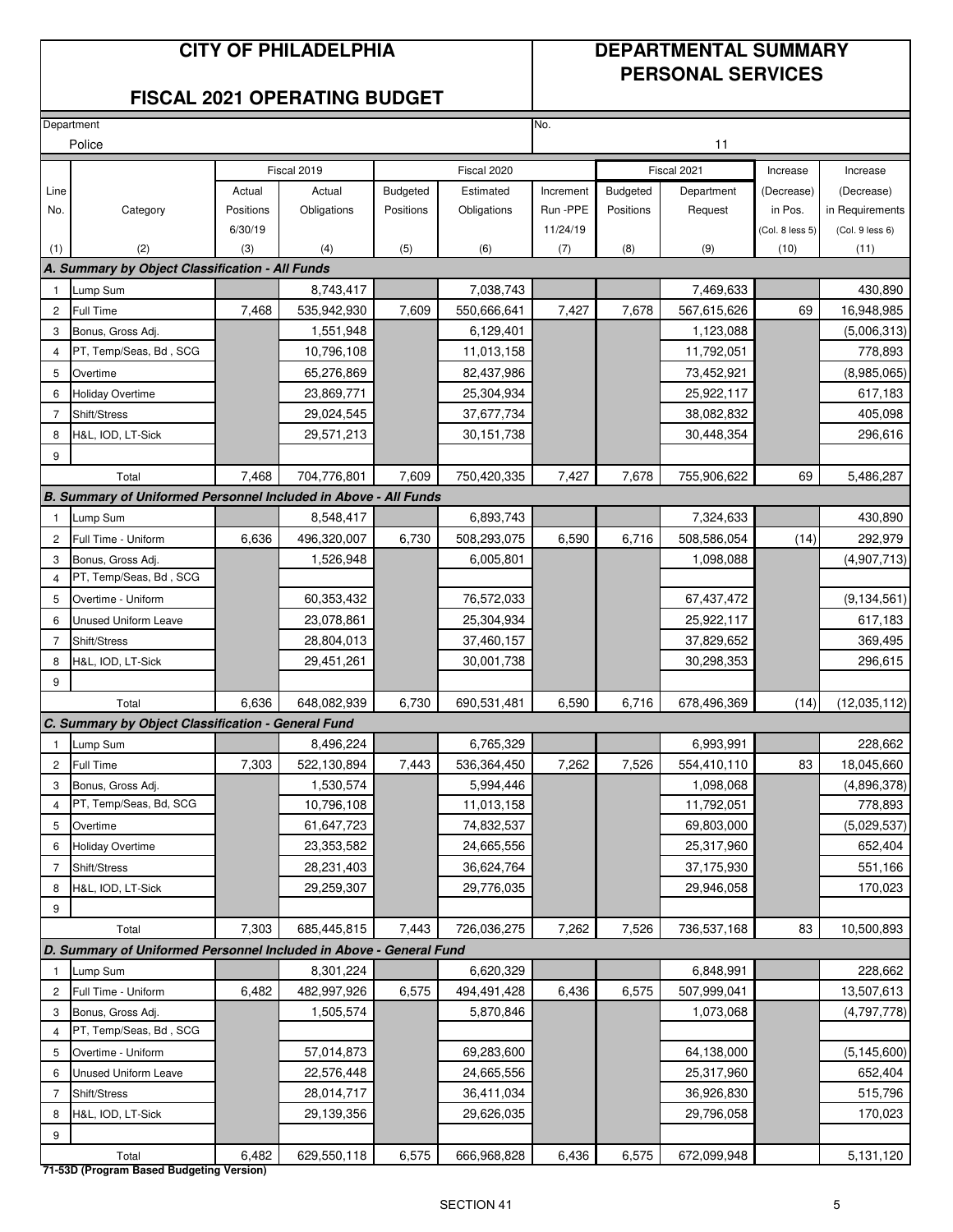#### **PROGRAM SUMMARY - ALL FUNDS**

#### **FISCAL 2021 OPERATING BUDGET**

| Department                 | No. | Program                                                                                                                                 | No. |  |  |  |  |  |  |
|----------------------------|-----|-----------------------------------------------------------------------------------------------------------------------------------------|-----|--|--|--|--|--|--|
| Police                     | 11  | <b>Field Operations</b>                                                                                                                 |     |  |  |  |  |  |  |
| <b>Program Description</b> |     |                                                                                                                                         |     |  |  |  |  |  |  |
| leadership team.           |     | This program is responsible for policing and includes officers, special patrols, highway patrol, the Commissioner, and the Department's |     |  |  |  |  |  |  |
|                            |     |                                                                                                                                         |     |  |  |  |  |  |  |

**Program Objectives**

• Revise the PPD's approach to community relations by standardizing and evaluating existing department-wide and district-level community relations programs.

• Expand the use of successful intelligence driven policing model and the implementation of Group Violence Intervention (GVI) strategies citywide.

• Expand the East Service Detail (ESD) that operates in Kensington and within the Project Resilience Area.

• Focus on reducing violent crime by using data-driven deployment strategies.

• Redesign the current juvenile arrest process with a trauma sensitive centralized Juvenile Assessment Center (JAC).

|                                   |                                                                                                                                         |                         | <b>Performance Measures*</b>                  |               |                                 |                                 |
|-----------------------------------|-----------------------------------------------------------------------------------------------------------------------------------------|-------------------------|-----------------------------------------------|---------------|---------------------------------|---------------------------------|
|                                   |                                                                                                                                         |                         | Fiscal 2019                                   | Fiscal 2020   | Fiscal 2020                     | Fiscal 2021                     |
|                                   | Description                                                                                                                             |                         | Year-End                                      | Year-to-Date  | Target                          | Target                          |
|                                   |                                                                                                                                         |                         |                                               | $(Q1 + Q2)$   |                                 |                                 |
|                                   | (1)                                                                                                                                     |                         | (2)                                           | (3)           | (4)                             | (5)                             |
|                                   | Number of shooting victims                                                                                                              |                         | 1,442                                         | 791           | A reduction from<br>FY19 actual | A reduction from<br>FY20 actual |
|                                   | Comments: The Police Department through Operation Pinpoint continues to work to reduce the killings and shootings in Philadelphia.      |                         |                                               |               |                                 |                                 |
| Number of homicides               |                                                                                                                                         |                         | 366                                           | 192           | A reduction from<br>FY19 actual | A reduction from<br>FY20 actual |
|                                   | Comments: The Police Department is implementing Operation Pinpoint, in an effort to reduce the homicides and shootings in Philadelphia. |                         |                                               |               |                                 |                                 |
|                                   | Number of part 1 violent crimes                                                                                                         |                         | 13,316                                        | 8,031         | A reduction from                | A reduction from                |
|                                   | Comments: Historically, crime trends based on the season.                                                                               |                         |                                               |               | FY19 actual                     | FY20 actual                     |
| Number of burglaries              |                                                                                                                                         |                         | 6,250                                         | 3,312         | A reduction from<br>FY19 actual | A reduction from<br>FY20 actual |
| Comments:                         |                                                                                                                                         |                         |                                               |               |                                 |                                 |
|                                   |                                                                                                                                         |                         | <b>Summary by Fund</b>                        |               |                                 |                                 |
|                                   |                                                                                                                                         | Fiscal 2019             | Fiscal 2020                                   | Fiscal 2020   | Fiscal 2021                     | Increase                        |
| Fund                              | Fund                                                                                                                                    | Actual                  | Original                                      | Estimated     | Proposed                        | or                              |
| No.                               |                                                                                                                                         | Obligations             | Appropriations                                | Obligations   | <b>Budget</b>                   | (Decrease)                      |
| (1)                               | (2)                                                                                                                                     | (3)                     | (4)                                           | (5)           | (6)                             | (7)                             |
| 01                                | General                                                                                                                                 | 388,608,103             | 402,059,020                                   | 418,540,731   | 411,160,486                     | (7, 380, 245)                   |
| 08                                | Grants                                                                                                                                  | 767,956                 | 1,450,000                                     | 4,384,094     | 2,580,000                       | (1,804,094)                     |
|                                   |                                                                                                                                         |                         |                                               |               |                                 |                                 |
|                                   |                                                                                                                                         |                         |                                               |               |                                 |                                 |
|                                   | Total                                                                                                                                   | 389,376,059             | 403,509,020                                   | 422,924,825   | 413,740,486                     | (9, 184, 339)                   |
|                                   |                                                                                                                                         |                         | <b>Summary of Full Time Positions by Fund</b> |               |                                 |                                 |
| Fund                              |                                                                                                                                         | <b>Actual Positions</b> | Fiscal 2020                                   | Increment Run | Fiscal 2021                     | Inc. $/$ (Dec.)                 |
| No.                               | Fund                                                                                                                                    | 6/30/19                 | <b>Budgeted</b>                               | PPE 11/24/19  | <b>Budgeted</b>                 | (Col. 6 less 4)                 |
| (1)                               | (2)                                                                                                                                     | (3)                     | (4)                                           | (5)           | (6)                             | (7)                             |
| 01                                | General                                                                                                                                 | 4,059                   | 4,189                                         | 4,071         | 4,027                           | (162)                           |
|                                   |                                                                                                                                         |                         |                                               |               |                                 |                                 |
|                                   |                                                                                                                                         |                         |                                               |               |                                 |                                 |
|                                   |                                                                                                                                         |                         |                                               |               |                                 |                                 |
|                                   |                                                                                                                                         |                         |                                               |               |                                 |                                 |
| $\overline{a}$ cor $\overline{b}$ | <b>Total Full Time</b><br>$B - C$<br>all Properties and the                                                                             | 4,059                   | 4,189<br><b>All and Accounts and S</b>        | 4,071         | 4,027<br>EVOL OF ESSA VARD      | (162)<br>$-10$<br>$-12$         |

**71-53E (Program Based Budgeting Version) \*For further information, please see FY21-25 Five Year Financial and Strategic Plan**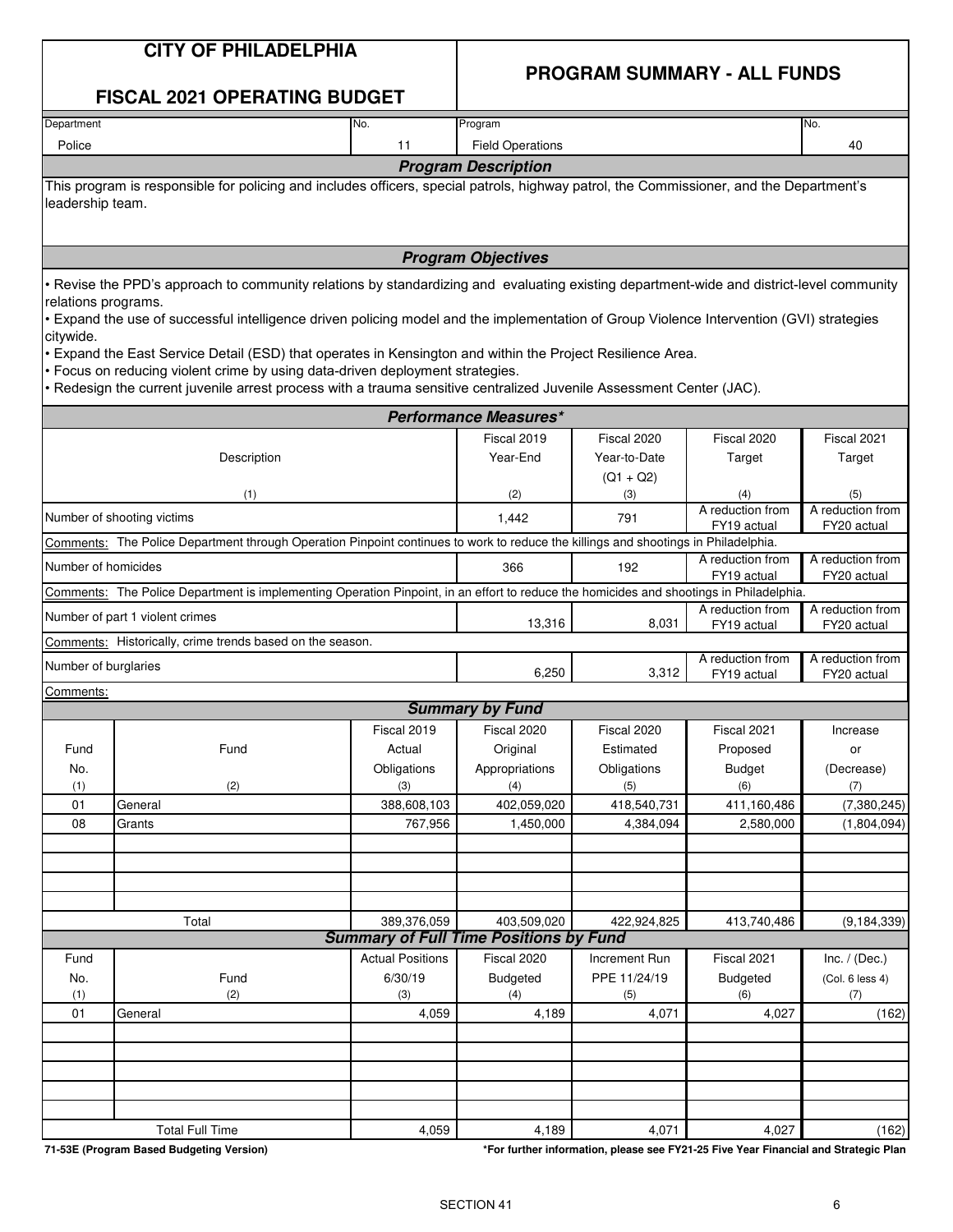### **CITY OF PHILADELPHIA**

#### **FISCAL 2021 OPERATING BUDGET**

## **PROGRAM SUMMARY - ALL FUNDS**

|              |                              |             | $\sqrt{2211111224}$                                 |                     |                 |                     |  |  |
|--------------|------------------------------|-------------|-----------------------------------------------------|---------------------|-----------------|---------------------|--|--|
| Department   |                              | No.         | Program                                             |                     |                 | No.                 |  |  |
| Police       |                              | 11          | <b>Field Operations</b>                             |                     |                 | 40                  |  |  |
|              |                              |             | <b>Selected Associated Non-Tax Revenues by Fund</b> |                     |                 |                     |  |  |
|              |                              | Fiscal 2019 | Fiscal 2020                                         | Fiscal 2020         | Fiscal 2021     | Increase            |  |  |
| Fund         | Fund                         | Actual      | Original                                            | Estimate            | Proposed        | or                  |  |  |
| No.          |                              | Revenues    | <b>Budget</b>                                       |                     | <b>Budget</b>   | (Decrease)          |  |  |
| (1)          | (2)                          | (3)         | (4)                                                 | (5)                 | (6)             | (7)                 |  |  |
| 01           | General                      | 23,345      |                                                     |                     |                 |                     |  |  |
| 08           | <b>Grants Revenue</b>        | 890,521     | 1,450,000                                           | 4,384,094           | 2,580,000       | (1,804,094)         |  |  |
|              |                              |             |                                                     |                     |                 |                     |  |  |
|              |                              |             |                                                     |                     |                 |                     |  |  |
|              |                              |             | <b>Selected Associated Capital Projects</b>         |                     |                 |                     |  |  |
| Dept.        |                              | Carry       | Fiscal 2020                                         | Fiscal 2020         | Fiscal 2021     | Fiscal 2021         |  |  |
| Where        | Description                  | Forward     | Original Approp.                                    | Original Approp.    | Proposed Budget | Proposed Bdgt       |  |  |
| Appropriated |                              |             | (GO Only)                                           | (All Other Sources) | (GO Only)       | (All Other Sources) |  |  |
| (1)          | (2)                          | (3)         | (4)                                                 | (5)                 | (6)             | (7)                 |  |  |
|              |                              |             |                                                     |                     |                 |                     |  |  |
|              |                              |             |                                                     |                     |                 |                     |  |  |
|              |                              |             |                                                     |                     |                 |                     |  |  |
|              |                              |             |                                                     |                     |                 |                     |  |  |
|              |                              |             |                                                     |                     |                 |                     |  |  |
|              |                              |             |                                                     |                     |                 |                     |  |  |
|              |                              |             |                                                     |                     |                 |                     |  |  |
|              |                              |             |                                                     |                     |                 |                     |  |  |
|              |                              |             |                                                     |                     |                 |                     |  |  |
|              |                              |             |                                                     |                     |                 |                     |  |  |
|              |                              |             |                                                     |                     |                 |                     |  |  |
|              |                              |             |                                                     |                     |                 |                     |  |  |
|              |                              |             |                                                     |                     |                 |                     |  |  |
|              |                              |             |                                                     |                     |                 |                     |  |  |
|              |                              |             | <b>Selected Associated Operating Costs</b>          |                     |                 |                     |  |  |
| Dept.        |                              | Fiscal 2019 | Fiscal 2020                                         | Fiscal 2020         | Fiscal 2021     | Increase            |  |  |
| Where        | Description                  | Calculated  | Calculated                                          | Calculated          | Calculated      | or                  |  |  |
| Appropriated |                              | Obligations | Appropriations                                      | Obligations         | <b>Budget</b>   | (Decrease)          |  |  |
| (1)          | (2)                          | (3)         | (4)                                                 | (5)                 | (6)             | (7)                 |  |  |
| Finance      | Employee Benefits - Civilian | 1,797,477   | 1,829,940                                           | 1,829,940           | 1,698,365       | (131, 575)          |  |  |
| Finance      | Employee Benefits - Uniform  | 99,199,027  | 102,618,823                                         | 102,618,823         | 102,265,003     | (353, 820)          |  |  |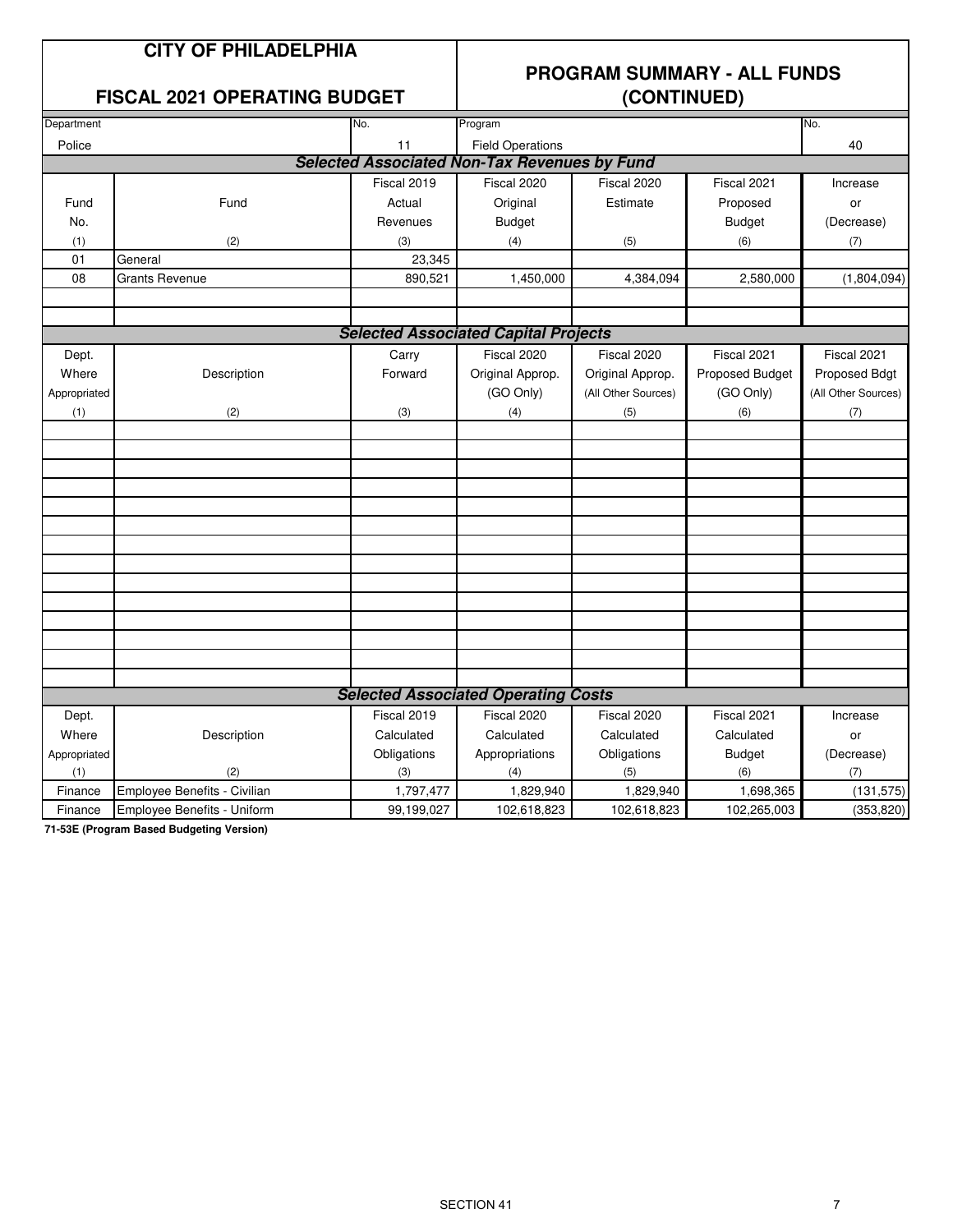### **CITY OF PHILADELPHIA**

#### **PROGRAM SUMMARY**

### **FISCAL 2021 OPERATING BUDGET**

| Department |                                      | No.                                                 | Program                     |              |                 | No.           |
|------------|--------------------------------------|-----------------------------------------------------|-----------------------------|--------------|-----------------|---------------|
| Police     |                                      | 11                                                  | <b>Field Operations</b>     |              |                 | 40            |
| Fund       |                                      | No.                                                 |                             |              |                 |               |
| General    |                                      | 01                                                  |                             |              |                 |               |
|            |                                      |                                                     | <b>Summary by Class</b>     |              |                 |               |
|            |                                      | Fiscal 2019                                         | Fiscal 2020                 | Fiscal 2020  | Fiscal 2021     | Increase      |
| Class      | Description                          | Actual                                              | Original                    | Estimated    | Proposed        | or            |
|            |                                      | Obligations                                         | Appropriations              | Obligations  | <b>Budget</b>   | (Decrease)    |
| (1)        | (2)                                  | (3)                                                 | (4)                         | (5)          | (6)             | (7)           |
| 100        | <b>Employee Compensation</b>         |                                                     |                             |              |                 |               |
| a)         | <b>Personal Services</b>             | 383,018,478                                         | 395,881,753                 | 412,693,534  | 405,423,389     | (7, 270, 145) |
| b)         | <b>Employee Benefits</b>             |                                                     |                             |              |                 |               |
| 200        | <b>Purchase of Services</b>          | 2,631,539                                           | 2,926,408                   | 2,647,130    | 2,570,630       | (76, 500)     |
| 300        | <b>Materials and Supplies</b>        | 2,936,742                                           | 3,216,513                   | 3,167,861    | 3,134,261       | (33,600)      |
| 400        | Equipment                            | 21,344                                              | 34,346                      | 32,206       | 32,206          |               |
| 500        | Contributions, Indemnities and Taxes |                                                     |                             |              |                 |               |
| 700        | <b>Debt Service</b>                  |                                                     |                             |              |                 |               |
| 800        | Payments to Other Funds              |                                                     |                             |              |                 |               |
| 900        | Advances and Misc. Payments          |                                                     |                             |              |                 |               |
|            | Total                                | 388,608,103                                         | 402.059.020                 | 418,540,731  | 411,160,486     | (7,380,245)   |
|            |                                      |                                                     | <b>Summary of Positions</b> |              |                 |               |
|            |                                      | Actual                                              | Fiscal 2020                 | Increment    | Fiscal 2021     | Increase      |
|            |                                      | Positions                                           | <b>Budgeted</b>             | Run          | <b>Budgeted</b> | or            |
| Code       | Category                             | 6/30/19                                             | Positions                   | PPE 11/24/19 | Positions       | (Decrease)    |
| (1)        | (2)                                  | (3)                                                 | (4)                         | (5)          | (6)             | (7)           |
| 101        | Full Time - Civilian                 | 95                                                  | 100                         | 91           | 98              | (2)           |
| 105        | Full Time - Uniform                  | 3,964                                               | 4,089                       | 3,980        | 3,929           | (160)         |
|            | Total                                | 4,059                                               | 4,189                       | 4,071        | 4,027           | (162)         |
|            |                                      | <b>Selected Associated Non-Tax Revenues by Type</b> |                             |              |                 |               |
|            |                                      | Fiscal 2019                                         | Fiscal 2020                 | Fiscal 2020  | Fiscal 2021     | Increase      |
|            | Description                          | Actual                                              | Original                    | Estimate     | Proposed        | or            |
|            |                                      | Revenues                                            | <b>Budget</b>               |              | <b>Budget</b>   | (Decrease)    |
|            | (1)                                  | (2)                                                 | (3)                         | (4)          | (5)             | (6)           |
|            | Local (Non-Governmental)             | 23,345                                              |                             |              |                 |               |
| Federal    |                                      |                                                     |                             |              |                 |               |
| State      |                                      |                                                     |                             |              |                 |               |
|            | Other Governments                    |                                                     |                             |              |                 |               |
|            | Other Funds of the City              |                                                     |                             |              |                 |               |
|            | Total                                | 23,345                                              |                             |              |                 |               |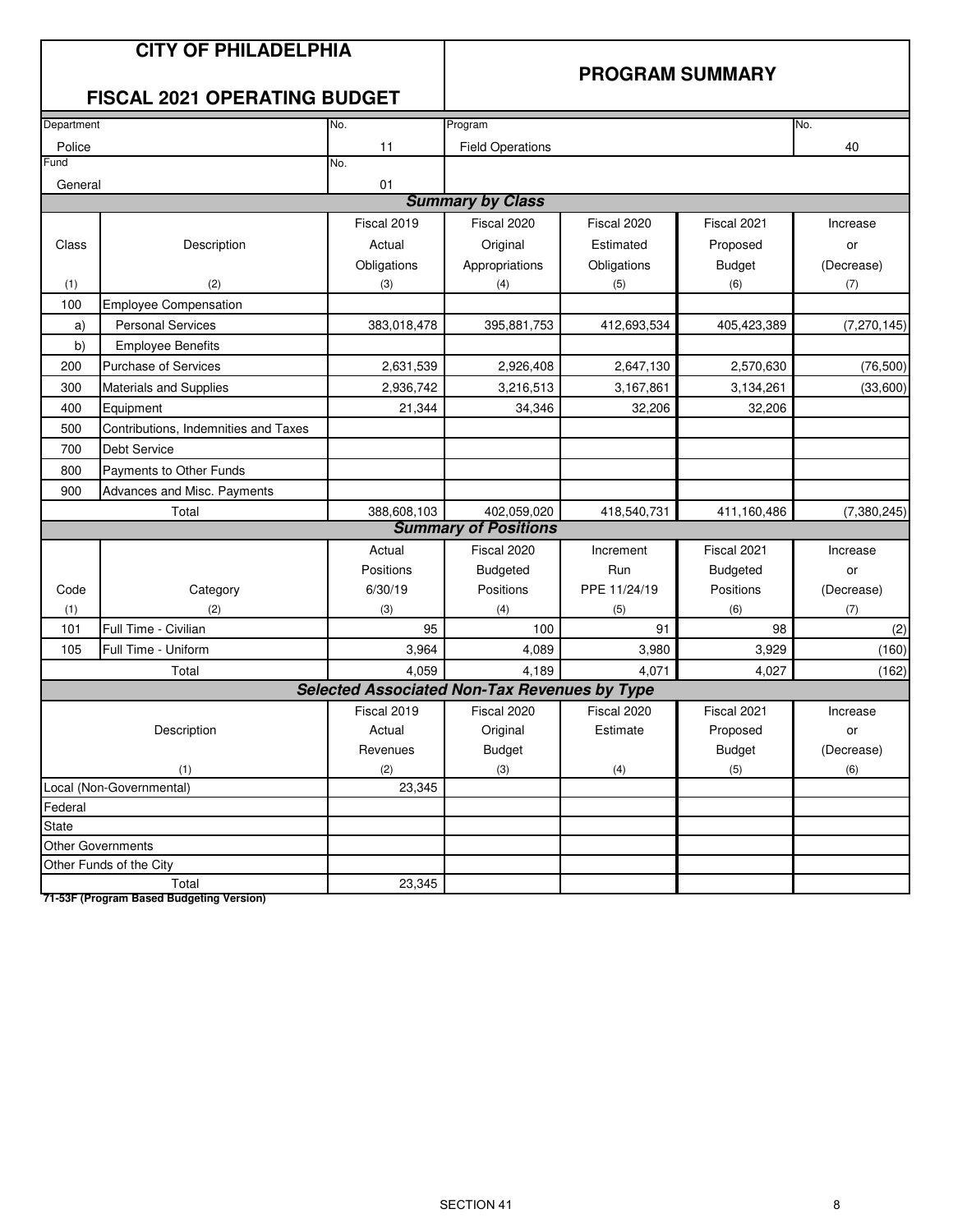# **LIST OF POSITIONS**

| Department<br>No.<br>Program<br>No.<br>11<br><b>Field Operations</b><br>40<br>Police<br>No.<br>01<br>General<br>Fiscal<br>Fiscal<br>Fiscal<br>Increase<br>2019<br>2020<br>2021<br>Salary<br>Increment<br>Annual<br>(Decrease)<br>Class<br>Run -PPE<br>Line<br>Title<br>Range<br>Actual Pos.<br>Budgeted<br><b>Budgeted</b><br>Salary<br>(Col. 8)<br>No.<br>Code<br>(in dollars)<br>6/30/19<br>Positions<br>11/24/19<br>Positions<br>7/1/20<br>less Col. 6)<br>(2)<br>(3)<br>(5)<br>(6)<br>(9)<br>(1)<br>(4)<br>(7)<br>(8)<br>(10)<br>Special Advisor to the Commissioner<br>Sworn<br>6A02 Police Officer<br>75,943<br>60,129 - 78,092<br>1<br>$\mathbf{1}$<br>1<br>-1<br>1<br>90,288<br>$\overline{c}$<br>6A04<br><b>Police Sergeant</b><br>85,324 - 89,024<br>1<br>$\mathbf{1}$<br>1<br>$\mathbf{1}$<br>3<br>6A08<br>Police Staff Inspector<br>124,116 - 129,497<br>131,750<br>$\mathbf{1}$<br>1<br>1<br>-1<br>3<br>3<br>3<br>3<br>Subtotal - Sworn<br>297,981<br>Civilian<br>1B39 Legal Support Services Coordinator<br>50,220 - 64,550<br>64,123<br>4<br>1<br>1<br>$\mathbf{1}$<br>$\mathbf{1}$<br>$\mathbf{1}$<br>$\mathbf{1}$<br>Subtotal - Civilian<br>$\mathbf{1}$<br>$\mathbf{1}$<br>64,123<br>4<br>4<br>4<br>4<br>362,105<br><b>Total - Special Advisor to the Commissioner</b><br><b>Commissioner - Staff Support</b><br>Sworn<br>6A12 Detective<br>82,330 - 85,901<br>5<br>1<br>-1<br>6A05 Police Lieutenant<br>2<br>$\overline{\mathbf{c}}$<br>206,537<br>6<br>97,279 - 101,487<br>$\mathbf{1}$<br>1<br>$\overline{\mathbf{c}}$<br>$\overline{\mathbf{c}}$<br>$\overline{\mathbf{c}}$<br>7<br>6A02 Police Officer<br>60,129 - 78,092<br>$\overline{c}$<br>151,886<br>$\overline{c}$<br>$\overline{c}$<br>$\overline{\mathbf{c}}$<br>8<br>6A04 Police Sergeant<br>85,324 - 89,024<br>2<br>180,577<br>6<br>6<br>6<br>6<br>539,000<br>Subtotal - Sworn<br>Civilian<br>A398 AMD - Deputy Integrity and Accountability Officer<br>55,200<br>55,200<br>9<br>1<br>1<br>$\mathbf{1}$<br>1<br>47,187<br>1A20 Executive Secretary<br>36,748 - 47,245<br>10<br>1<br>$\mathbf{1}$<br>1<br>D457 Deputy Mayor-Police Commissioner<br>265,050<br>265,050<br>11<br>1<br>1<br>1<br>$\mathcal{L}$<br>$\mathcal{E}$<br>$\mathcal{L}$<br>3<br>367,437<br>Subtotal - Civilian<br>9<br>9<br>9<br>9<br>906,437<br><b>Total - Commissioner - Staff Support</b><br><b>ROC South</b><br>Sworn<br>12<br>6A10 Chief Police Inspector<br>146,638 - 152,997<br>157,004<br>$\mathbf{1}$<br>1<br>$\mathbf{1}$<br>$\mathbf{1}$<br>12<br>13<br>6A06<br>Police Captain<br>112,833 - 117,725<br>11<br>12<br>1,432,823<br>11<br>33<br>14<br>6A03 Police Corporal<br>82,330 - 85,901<br>33<br>34<br>2,966,507<br>34<br>15<br>6A09 Police Inspector<br>128,629 - 134,207<br>3<br>3<br>3<br>408,776<br>3<br>16<br>6A05 Police Lieutenant<br>97,279 - 101,487<br>4,543,825<br>45<br>44<br>44<br>44<br>1,613<br>17<br>6A02 Police Officer<br>60,129 - 78,092<br>1,574<br>1,693<br>1,580<br>(113)<br>115,220,964<br>135<br>136<br>135<br>18<br>6A04 Police Sergeant<br>85,324 - 89,024<br>136<br>12,279,220<br>19<br>6A08 Police Staff Inspector<br>124,116 - 129,497<br>2<br>131,750<br>1<br>1<br>$\mathbf{1}$<br>1,803<br>1,924<br>1,842<br>(113)<br>Subtotal - Sworn<br>1,811<br>137,140,869 |      | <b>FISCAL 2021 OPERATING BUDGET</b> |  |  | <b>BY PROGRAM</b> |  |              |  |
|------------------------------------------------------------------------------------------------------------------------------------------------------------------------------------------------------------------------------------------------------------------------------------------------------------------------------------------------------------------------------------------------------------------------------------------------------------------------------------------------------------------------------------------------------------------------------------------------------------------------------------------------------------------------------------------------------------------------------------------------------------------------------------------------------------------------------------------------------------------------------------------------------------------------------------------------------------------------------------------------------------------------------------------------------------------------------------------------------------------------------------------------------------------------------------------------------------------------------------------------------------------------------------------------------------------------------------------------------------------------------------------------------------------------------------------------------------------------------------------------------------------------------------------------------------------------------------------------------------------------------------------------------------------------------------------------------------------------------------------------------------------------------------------------------------------------------------------------------------------------------------------------------------------------------------------------------------------------------------------------------------------------------------------------------------------------------------------------------------------------------------------------------------------------------------------------------------------------------------------------------------------------------------------------------------------------------------------------------------------------------------------------------------------------------------------------------------------------------------------------------------------------------------------------------------------------------------------------------------------------------------------------------------------------------------------------------------------------------------------------------------------------------------------------------------------------------------------------------------------------------------------------------------------------------------------------------------------------------------------------------------------------------------------------------------------------------------------------------------------------------------------------------------------------------------------------------------------------------------------------------------------|------|-------------------------------------|--|--|-------------------|--|--------------|--|
|                                                                                                                                                                                                                                                                                                                                                                                                                                                                                                                                                                                                                                                                                                                                                                                                                                                                                                                                                                                                                                                                                                                                                                                                                                                                                                                                                                                                                                                                                                                                                                                                                                                                                                                                                                                                                                                                                                                                                                                                                                                                                                                                                                                                                                                                                                                                                                                                                                                                                                                                                                                                                                                                                                                                                                                                                                                                                                                                                                                                                                                                                                                                                                                                                                                                  |      |                                     |  |  |                   |  |              |  |
|                                                                                                                                                                                                                                                                                                                                                                                                                                                                                                                                                                                                                                                                                                                                                                                                                                                                                                                                                                                                                                                                                                                                                                                                                                                                                                                                                                                                                                                                                                                                                                                                                                                                                                                                                                                                                                                                                                                                                                                                                                                                                                                                                                                                                                                                                                                                                                                                                                                                                                                                                                                                                                                                                                                                                                                                                                                                                                                                                                                                                                                                                                                                                                                                                                                                  |      |                                     |  |  |                   |  |              |  |
|                                                                                                                                                                                                                                                                                                                                                                                                                                                                                                                                                                                                                                                                                                                                                                                                                                                                                                                                                                                                                                                                                                                                                                                                                                                                                                                                                                                                                                                                                                                                                                                                                                                                                                                                                                                                                                                                                                                                                                                                                                                                                                                                                                                                                                                                                                                                                                                                                                                                                                                                                                                                                                                                                                                                                                                                                                                                                                                                                                                                                                                                                                                                                                                                                                                                  | Fund |                                     |  |  |                   |  |              |  |
|                                                                                                                                                                                                                                                                                                                                                                                                                                                                                                                                                                                                                                                                                                                                                                                                                                                                                                                                                                                                                                                                                                                                                                                                                                                                                                                                                                                                                                                                                                                                                                                                                                                                                                                                                                                                                                                                                                                                                                                                                                                                                                                                                                                                                                                                                                                                                                                                                                                                                                                                                                                                                                                                                                                                                                                                                                                                                                                                                                                                                                                                                                                                                                                                                                                                  |      |                                     |  |  |                   |  |              |  |
|                                                                                                                                                                                                                                                                                                                                                                                                                                                                                                                                                                                                                                                                                                                                                                                                                                                                                                                                                                                                                                                                                                                                                                                                                                                                                                                                                                                                                                                                                                                                                                                                                                                                                                                                                                                                                                                                                                                                                                                                                                                                                                                                                                                                                                                                                                                                                                                                                                                                                                                                                                                                                                                                                                                                                                                                                                                                                                                                                                                                                                                                                                                                                                                                                                                                  |      |                                     |  |  |                   |  |              |  |
|                                                                                                                                                                                                                                                                                                                                                                                                                                                                                                                                                                                                                                                                                                                                                                                                                                                                                                                                                                                                                                                                                                                                                                                                                                                                                                                                                                                                                                                                                                                                                                                                                                                                                                                                                                                                                                                                                                                                                                                                                                                                                                                                                                                                                                                                                                                                                                                                                                                                                                                                                                                                                                                                                                                                                                                                                                                                                                                                                                                                                                                                                                                                                                                                                                                                  |      |                                     |  |  |                   |  |              |  |
|                                                                                                                                                                                                                                                                                                                                                                                                                                                                                                                                                                                                                                                                                                                                                                                                                                                                                                                                                                                                                                                                                                                                                                                                                                                                                                                                                                                                                                                                                                                                                                                                                                                                                                                                                                                                                                                                                                                                                                                                                                                                                                                                                                                                                                                                                                                                                                                                                                                                                                                                                                                                                                                                                                                                                                                                                                                                                                                                                                                                                                                                                                                                                                                                                                                                  |      |                                     |  |  |                   |  |              |  |
|                                                                                                                                                                                                                                                                                                                                                                                                                                                                                                                                                                                                                                                                                                                                                                                                                                                                                                                                                                                                                                                                                                                                                                                                                                                                                                                                                                                                                                                                                                                                                                                                                                                                                                                                                                                                                                                                                                                                                                                                                                                                                                                                                                                                                                                                                                                                                                                                                                                                                                                                                                                                                                                                                                                                                                                                                                                                                                                                                                                                                                                                                                                                                                                                                                                                  |      |                                     |  |  |                   |  |              |  |
|                                                                                                                                                                                                                                                                                                                                                                                                                                                                                                                                                                                                                                                                                                                                                                                                                                                                                                                                                                                                                                                                                                                                                                                                                                                                                                                                                                                                                                                                                                                                                                                                                                                                                                                                                                                                                                                                                                                                                                                                                                                                                                                                                                                                                                                                                                                                                                                                                                                                                                                                                                                                                                                                                                                                                                                                                                                                                                                                                                                                                                                                                                                                                                                                                                                                  |      |                                     |  |  |                   |  |              |  |
|                                                                                                                                                                                                                                                                                                                                                                                                                                                                                                                                                                                                                                                                                                                                                                                                                                                                                                                                                                                                                                                                                                                                                                                                                                                                                                                                                                                                                                                                                                                                                                                                                                                                                                                                                                                                                                                                                                                                                                                                                                                                                                                                                                                                                                                                                                                                                                                                                                                                                                                                                                                                                                                                                                                                                                                                                                                                                                                                                                                                                                                                                                                                                                                                                                                                  |      |                                     |  |  |                   |  |              |  |
|                                                                                                                                                                                                                                                                                                                                                                                                                                                                                                                                                                                                                                                                                                                                                                                                                                                                                                                                                                                                                                                                                                                                                                                                                                                                                                                                                                                                                                                                                                                                                                                                                                                                                                                                                                                                                                                                                                                                                                                                                                                                                                                                                                                                                                                                                                                                                                                                                                                                                                                                                                                                                                                                                                                                                                                                                                                                                                                                                                                                                                                                                                                                                                                                                                                                  |      |                                     |  |  |                   |  |              |  |
|                                                                                                                                                                                                                                                                                                                                                                                                                                                                                                                                                                                                                                                                                                                                                                                                                                                                                                                                                                                                                                                                                                                                                                                                                                                                                                                                                                                                                                                                                                                                                                                                                                                                                                                                                                                                                                                                                                                                                                                                                                                                                                                                                                                                                                                                                                                                                                                                                                                                                                                                                                                                                                                                                                                                                                                                                                                                                                                                                                                                                                                                                                                                                                                                                                                                  |      |                                     |  |  |                   |  |              |  |
|                                                                                                                                                                                                                                                                                                                                                                                                                                                                                                                                                                                                                                                                                                                                                                                                                                                                                                                                                                                                                                                                                                                                                                                                                                                                                                                                                                                                                                                                                                                                                                                                                                                                                                                                                                                                                                                                                                                                                                                                                                                                                                                                                                                                                                                                                                                                                                                                                                                                                                                                                                                                                                                                                                                                                                                                                                                                                                                                                                                                                                                                                                                                                                                                                                                                  |      |                                     |  |  |                   |  |              |  |
|                                                                                                                                                                                                                                                                                                                                                                                                                                                                                                                                                                                                                                                                                                                                                                                                                                                                                                                                                                                                                                                                                                                                                                                                                                                                                                                                                                                                                                                                                                                                                                                                                                                                                                                                                                                                                                                                                                                                                                                                                                                                                                                                                                                                                                                                                                                                                                                                                                                                                                                                                                                                                                                                                                                                                                                                                                                                                                                                                                                                                                                                                                                                                                                                                                                                  |      |                                     |  |  |                   |  |              |  |
|                                                                                                                                                                                                                                                                                                                                                                                                                                                                                                                                                                                                                                                                                                                                                                                                                                                                                                                                                                                                                                                                                                                                                                                                                                                                                                                                                                                                                                                                                                                                                                                                                                                                                                                                                                                                                                                                                                                                                                                                                                                                                                                                                                                                                                                                                                                                                                                                                                                                                                                                                                                                                                                                                                                                                                                                                                                                                                                                                                                                                                                                                                                                                                                                                                                                  |      |                                     |  |  |                   |  |              |  |
|                                                                                                                                                                                                                                                                                                                                                                                                                                                                                                                                                                                                                                                                                                                                                                                                                                                                                                                                                                                                                                                                                                                                                                                                                                                                                                                                                                                                                                                                                                                                                                                                                                                                                                                                                                                                                                                                                                                                                                                                                                                                                                                                                                                                                                                                                                                                                                                                                                                                                                                                                                                                                                                                                                                                                                                                                                                                                                                                                                                                                                                                                                                                                                                                                                                                  |      |                                     |  |  |                   |  |              |  |
|                                                                                                                                                                                                                                                                                                                                                                                                                                                                                                                                                                                                                                                                                                                                                                                                                                                                                                                                                                                                                                                                                                                                                                                                                                                                                                                                                                                                                                                                                                                                                                                                                                                                                                                                                                                                                                                                                                                                                                                                                                                                                                                                                                                                                                                                                                                                                                                                                                                                                                                                                                                                                                                                                                                                                                                                                                                                                                                                                                                                                                                                                                                                                                                                                                                                  |      |                                     |  |  |                   |  |              |  |
|                                                                                                                                                                                                                                                                                                                                                                                                                                                                                                                                                                                                                                                                                                                                                                                                                                                                                                                                                                                                                                                                                                                                                                                                                                                                                                                                                                                                                                                                                                                                                                                                                                                                                                                                                                                                                                                                                                                                                                                                                                                                                                                                                                                                                                                                                                                                                                                                                                                                                                                                                                                                                                                                                                                                                                                                                                                                                                                                                                                                                                                                                                                                                                                                                                                                  |      |                                     |  |  |                   |  |              |  |
|                                                                                                                                                                                                                                                                                                                                                                                                                                                                                                                                                                                                                                                                                                                                                                                                                                                                                                                                                                                                                                                                                                                                                                                                                                                                                                                                                                                                                                                                                                                                                                                                                                                                                                                                                                                                                                                                                                                                                                                                                                                                                                                                                                                                                                                                                                                                                                                                                                                                                                                                                                                                                                                                                                                                                                                                                                                                                                                                                                                                                                                                                                                                                                                                                                                                  |      |                                     |  |  |                   |  |              |  |
|                                                                                                                                                                                                                                                                                                                                                                                                                                                                                                                                                                                                                                                                                                                                                                                                                                                                                                                                                                                                                                                                                                                                                                                                                                                                                                                                                                                                                                                                                                                                                                                                                                                                                                                                                                                                                                                                                                                                                                                                                                                                                                                                                                                                                                                                                                                                                                                                                                                                                                                                                                                                                                                                                                                                                                                                                                                                                                                                                                                                                                                                                                                                                                                                                                                                  |      |                                     |  |  |                   |  |              |  |
|                                                                                                                                                                                                                                                                                                                                                                                                                                                                                                                                                                                                                                                                                                                                                                                                                                                                                                                                                                                                                                                                                                                                                                                                                                                                                                                                                                                                                                                                                                                                                                                                                                                                                                                                                                                                                                                                                                                                                                                                                                                                                                                                                                                                                                                                                                                                                                                                                                                                                                                                                                                                                                                                                                                                                                                                                                                                                                                                                                                                                                                                                                                                                                                                                                                                  |      |                                     |  |  |                   |  |              |  |
|                                                                                                                                                                                                                                                                                                                                                                                                                                                                                                                                                                                                                                                                                                                                                                                                                                                                                                                                                                                                                                                                                                                                                                                                                                                                                                                                                                                                                                                                                                                                                                                                                                                                                                                                                                                                                                                                                                                                                                                                                                                                                                                                                                                                                                                                                                                                                                                                                                                                                                                                                                                                                                                                                                                                                                                                                                                                                                                                                                                                                                                                                                                                                                                                                                                                  |      |                                     |  |  |                   |  |              |  |
|                                                                                                                                                                                                                                                                                                                                                                                                                                                                                                                                                                                                                                                                                                                                                                                                                                                                                                                                                                                                                                                                                                                                                                                                                                                                                                                                                                                                                                                                                                                                                                                                                                                                                                                                                                                                                                                                                                                                                                                                                                                                                                                                                                                                                                                                                                                                                                                                                                                                                                                                                                                                                                                                                                                                                                                                                                                                                                                                                                                                                                                                                                                                                                                                                                                                  |      |                                     |  |  |                   |  |              |  |
|                                                                                                                                                                                                                                                                                                                                                                                                                                                                                                                                                                                                                                                                                                                                                                                                                                                                                                                                                                                                                                                                                                                                                                                                                                                                                                                                                                                                                                                                                                                                                                                                                                                                                                                                                                                                                                                                                                                                                                                                                                                                                                                                                                                                                                                                                                                                                                                                                                                                                                                                                                                                                                                                                                                                                                                                                                                                                                                                                                                                                                                                                                                                                                                                                                                                  |      |                                     |  |  |                   |  |              |  |
|                                                                                                                                                                                                                                                                                                                                                                                                                                                                                                                                                                                                                                                                                                                                                                                                                                                                                                                                                                                                                                                                                                                                                                                                                                                                                                                                                                                                                                                                                                                                                                                                                                                                                                                                                                                                                                                                                                                                                                                                                                                                                                                                                                                                                                                                                                                                                                                                                                                                                                                                                                                                                                                                                                                                                                                                                                                                                                                                                                                                                                                                                                                                                                                                                                                                  |      |                                     |  |  |                   |  | (1)          |  |
|                                                                                                                                                                                                                                                                                                                                                                                                                                                                                                                                                                                                                                                                                                                                                                                                                                                                                                                                                                                                                                                                                                                                                                                                                                                                                                                                                                                                                                                                                                                                                                                                                                                                                                                                                                                                                                                                                                                                                                                                                                                                                                                                                                                                                                                                                                                                                                                                                                                                                                                                                                                                                                                                                                                                                                                                                                                                                                                                                                                                                                                                                                                                                                                                                                                                  |      |                                     |  |  |                   |  | $\mathbf{1}$ |  |
|                                                                                                                                                                                                                                                                                                                                                                                                                                                                                                                                                                                                                                                                                                                                                                                                                                                                                                                                                                                                                                                                                                                                                                                                                                                                                                                                                                                                                                                                                                                                                                                                                                                                                                                                                                                                                                                                                                                                                                                                                                                                                                                                                                                                                                                                                                                                                                                                                                                                                                                                                                                                                                                                                                                                                                                                                                                                                                                                                                                                                                                                                                                                                                                                                                                                  |      |                                     |  |  |                   |  |              |  |
|                                                                                                                                                                                                                                                                                                                                                                                                                                                                                                                                                                                                                                                                                                                                                                                                                                                                                                                                                                                                                                                                                                                                                                                                                                                                                                                                                                                                                                                                                                                                                                                                                                                                                                                                                                                                                                                                                                                                                                                                                                                                                                                                                                                                                                                                                                                                                                                                                                                                                                                                                                                                                                                                                                                                                                                                                                                                                                                                                                                                                                                                                                                                                                                                                                                                  |      |                                     |  |  |                   |  |              |  |
|                                                                                                                                                                                                                                                                                                                                                                                                                                                                                                                                                                                                                                                                                                                                                                                                                                                                                                                                                                                                                                                                                                                                                                                                                                                                                                                                                                                                                                                                                                                                                                                                                                                                                                                                                                                                                                                                                                                                                                                                                                                                                                                                                                                                                                                                                                                                                                                                                                                                                                                                                                                                                                                                                                                                                                                                                                                                                                                                                                                                                                                                                                                                                                                                                                                                  |      |                                     |  |  |                   |  |              |  |
|                                                                                                                                                                                                                                                                                                                                                                                                                                                                                                                                                                                                                                                                                                                                                                                                                                                                                                                                                                                                                                                                                                                                                                                                                                                                                                                                                                                                                                                                                                                                                                                                                                                                                                                                                                                                                                                                                                                                                                                                                                                                                                                                                                                                                                                                                                                                                                                                                                                                                                                                                                                                                                                                                                                                                                                                                                                                                                                                                                                                                                                                                                                                                                                                                                                                  |      |                                     |  |  |                   |  |              |  |
|                                                                                                                                                                                                                                                                                                                                                                                                                                                                                                                                                                                                                                                                                                                                                                                                                                                                                                                                                                                                                                                                                                                                                                                                                                                                                                                                                                                                                                                                                                                                                                                                                                                                                                                                                                                                                                                                                                                                                                                                                                                                                                                                                                                                                                                                                                                                                                                                                                                                                                                                                                                                                                                                                                                                                                                                                                                                                                                                                                                                                                                                                                                                                                                                                                                                  |      |                                     |  |  |                   |  |              |  |
|                                                                                                                                                                                                                                                                                                                                                                                                                                                                                                                                                                                                                                                                                                                                                                                                                                                                                                                                                                                                                                                                                                                                                                                                                                                                                                                                                                                                                                                                                                                                                                                                                                                                                                                                                                                                                                                                                                                                                                                                                                                                                                                                                                                                                                                                                                                                                                                                                                                                                                                                                                                                                                                                                                                                                                                                                                                                                                                                                                                                                                                                                                                                                                                                                                                                  |      |                                     |  |  |                   |  |              |  |
|                                                                                                                                                                                                                                                                                                                                                                                                                                                                                                                                                                                                                                                                                                                                                                                                                                                                                                                                                                                                                                                                                                                                                                                                                                                                                                                                                                                                                                                                                                                                                                                                                                                                                                                                                                                                                                                                                                                                                                                                                                                                                                                                                                                                                                                                                                                                                                                                                                                                                                                                                                                                                                                                                                                                                                                                                                                                                                                                                                                                                                                                                                                                                                                                                                                                  |      |                                     |  |  |                   |  |              |  |
|                                                                                                                                                                                                                                                                                                                                                                                                                                                                                                                                                                                                                                                                                                                                                                                                                                                                                                                                                                                                                                                                                                                                                                                                                                                                                                                                                                                                                                                                                                                                                                                                                                                                                                                                                                                                                                                                                                                                                                                                                                                                                                                                                                                                                                                                                                                                                                                                                                                                                                                                                                                                                                                                                                                                                                                                                                                                                                                                                                                                                                                                                                                                                                                                                                                                  |      |                                     |  |  |                   |  |              |  |
|                                                                                                                                                                                                                                                                                                                                                                                                                                                                                                                                                                                                                                                                                                                                                                                                                                                                                                                                                                                                                                                                                                                                                                                                                                                                                                                                                                                                                                                                                                                                                                                                                                                                                                                                                                                                                                                                                                                                                                                                                                                                                                                                                                                                                                                                                                                                                                                                                                                                                                                                                                                                                                                                                                                                                                                                                                                                                                                                                                                                                                                                                                                                                                                                                                                                  |      |                                     |  |  |                   |  |              |  |
|                                                                                                                                                                                                                                                                                                                                                                                                                                                                                                                                                                                                                                                                                                                                                                                                                                                                                                                                                                                                                                                                                                                                                                                                                                                                                                                                                                                                                                                                                                                                                                                                                                                                                                                                                                                                                                                                                                                                                                                                                                                                                                                                                                                                                                                                                                                                                                                                                                                                                                                                                                                                                                                                                                                                                                                                                                                                                                                                                                                                                                                                                                                                                                                                                                                                  |      |                                     |  |  |                   |  |              |  |
|                                                                                                                                                                                                                                                                                                                                                                                                                                                                                                                                                                                                                                                                                                                                                                                                                                                                                                                                                                                                                                                                                                                                                                                                                                                                                                                                                                                                                                                                                                                                                                                                                                                                                                                                                                                                                                                                                                                                                                                                                                                                                                                                                                                                                                                                                                                                                                                                                                                                                                                                                                                                                                                                                                                                                                                                                                                                                                                                                                                                                                                                                                                                                                                                                                                                  |      |                                     |  |  |                   |  |              |  |
|                                                                                                                                                                                                                                                                                                                                                                                                                                                                                                                                                                                                                                                                                                                                                                                                                                                                                                                                                                                                                                                                                                                                                                                                                                                                                                                                                                                                                                                                                                                                                                                                                                                                                                                                                                                                                                                                                                                                                                                                                                                                                                                                                                                                                                                                                                                                                                                                                                                                                                                                                                                                                                                                                                                                                                                                                                                                                                                                                                                                                                                                                                                                                                                                                                                                  |      |                                     |  |  |                   |  |              |  |
|                                                                                                                                                                                                                                                                                                                                                                                                                                                                                                                                                                                                                                                                                                                                                                                                                                                                                                                                                                                                                                                                                                                                                                                                                                                                                                                                                                                                                                                                                                                                                                                                                                                                                                                                                                                                                                                                                                                                                                                                                                                                                                                                                                                                                                                                                                                                                                                                                                                                                                                                                                                                                                                                                                                                                                                                                                                                                                                                                                                                                                                                                                                                                                                                                                                                  |      |                                     |  |  |                   |  |              |  |
|                                                                                                                                                                                                                                                                                                                                                                                                                                                                                                                                                                                                                                                                                                                                                                                                                                                                                                                                                                                                                                                                                                                                                                                                                                                                                                                                                                                                                                                                                                                                                                                                                                                                                                                                                                                                                                                                                                                                                                                                                                                                                                                                                                                                                                                                                                                                                                                                                                                                                                                                                                                                                                                                                                                                                                                                                                                                                                                                                                                                                                                                                                                                                                                                                                                                  |      |                                     |  |  |                   |  |              |  |
|                                                                                                                                                                                                                                                                                                                                                                                                                                                                                                                                                                                                                                                                                                                                                                                                                                                                                                                                                                                                                                                                                                                                                                                                                                                                                                                                                                                                                                                                                                                                                                                                                                                                                                                                                                                                                                                                                                                                                                                                                                                                                                                                                                                                                                                                                                                                                                                                                                                                                                                                                                                                                                                                                                                                                                                                                                                                                                                                                                                                                                                                                                                                                                                                                                                                  |      |                                     |  |  |                   |  |              |  |
|                                                                                                                                                                                                                                                                                                                                                                                                                                                                                                                                                                                                                                                                                                                                                                                                                                                                                                                                                                                                                                                                                                                                                                                                                                                                                                                                                                                                                                                                                                                                                                                                                                                                                                                                                                                                                                                                                                                                                                                                                                                                                                                                                                                                                                                                                                                                                                                                                                                                                                                                                                                                                                                                                                                                                                                                                                                                                                                                                                                                                                                                                                                                                                                                                                                                  |      |                                     |  |  |                   |  |              |  |
|                                                                                                                                                                                                                                                                                                                                                                                                                                                                                                                                                                                                                                                                                                                                                                                                                                                                                                                                                                                                                                                                                                                                                                                                                                                                                                                                                                                                                                                                                                                                                                                                                                                                                                                                                                                                                                                                                                                                                                                                                                                                                                                                                                                                                                                                                                                                                                                                                                                                                                                                                                                                                                                                                                                                                                                                                                                                                                                                                                                                                                                                                                                                                                                                                                                                  |      |                                     |  |  |                   |  |              |  |
|                                                                                                                                                                                                                                                                                                                                                                                                                                                                                                                                                                                                                                                                                                                                                                                                                                                                                                                                                                                                                                                                                                                                                                                                                                                                                                                                                                                                                                                                                                                                                                                                                                                                                                                                                                                                                                                                                                                                                                                                                                                                                                                                                                                                                                                                                                                                                                                                                                                                                                                                                                                                                                                                                                                                                                                                                                                                                                                                                                                                                                                                                                                                                                                                                                                                  |      |                                     |  |  |                   |  |              |  |
|                                                                                                                                                                                                                                                                                                                                                                                                                                                                                                                                                                                                                                                                                                                                                                                                                                                                                                                                                                                                                                                                                                                                                                                                                                                                                                                                                                                                                                                                                                                                                                                                                                                                                                                                                                                                                                                                                                                                                                                                                                                                                                                                                                                                                                                                                                                                                                                                                                                                                                                                                                                                                                                                                                                                                                                                                                                                                                                                                                                                                                                                                                                                                                                                                                                                  |      |                                     |  |  |                   |  |              |  |
|                                                                                                                                                                                                                                                                                                                                                                                                                                                                                                                                                                                                                                                                                                                                                                                                                                                                                                                                                                                                                                                                                                                                                                                                                                                                                                                                                                                                                                                                                                                                                                                                                                                                                                                                                                                                                                                                                                                                                                                                                                                                                                                                                                                                                                                                                                                                                                                                                                                                                                                                                                                                                                                                                                                                                                                                                                                                                                                                                                                                                                                                                                                                                                                                                                                                  |      |                                     |  |  |                   |  |              |  |
|                                                                                                                                                                                                                                                                                                                                                                                                                                                                                                                                                                                                                                                                                                                                                                                                                                                                                                                                                                                                                                                                                                                                                                                                                                                                                                                                                                                                                                                                                                                                                                                                                                                                                                                                                                                                                                                                                                                                                                                                                                                                                                                                                                                                                                                                                                                                                                                                                                                                                                                                                                                                                                                                                                                                                                                                                                                                                                                                                                                                                                                                                                                                                                                                                                                                  |      |                                     |  |  |                   |  |              |  |
|                                                                                                                                                                                                                                                                                                                                                                                                                                                                                                                                                                                                                                                                                                                                                                                                                                                                                                                                                                                                                                                                                                                                                                                                                                                                                                                                                                                                                                                                                                                                                                                                                                                                                                                                                                                                                                                                                                                                                                                                                                                                                                                                                                                                                                                                                                                                                                                                                                                                                                                                                                                                                                                                                                                                                                                                                                                                                                                                                                                                                                                                                                                                                                                                                                                                  |      |                                     |  |  |                   |  |              |  |
|                                                                                                                                                                                                                                                                                                                                                                                                                                                                                                                                                                                                                                                                                                                                                                                                                                                                                                                                                                                                                                                                                                                                                                                                                                                                                                                                                                                                                                                                                                                                                                                                                                                                                                                                                                                                                                                                                                                                                                                                                                                                                                                                                                                                                                                                                                                                                                                                                                                                                                                                                                                                                                                                                                                                                                                                                                                                                                                                                                                                                                                                                                                                                                                                                                                                  |      |                                     |  |  |                   |  |              |  |
|                                                                                                                                                                                                                                                                                                                                                                                                                                                                                                                                                                                                                                                                                                                                                                                                                                                                                                                                                                                                                                                                                                                                                                                                                                                                                                                                                                                                                                                                                                                                                                                                                                                                                                                                                                                                                                                                                                                                                                                                                                                                                                                                                                                                                                                                                                                                                                                                                                                                                                                                                                                                                                                                                                                                                                                                                                                                                                                                                                                                                                                                                                                                                                                                                                                                  |      |                                     |  |  |                   |  |              |  |
|                                                                                                                                                                                                                                                                                                                                                                                                                                                                                                                                                                                                                                                                                                                                                                                                                                                                                                                                                                                                                                                                                                                                                                                                                                                                                                                                                                                                                                                                                                                                                                                                                                                                                                                                                                                                                                                                                                                                                                                                                                                                                                                                                                                                                                                                                                                                                                                                                                                                                                                                                                                                                                                                                                                                                                                                                                                                                                                                                                                                                                                                                                                                                                                                                                                                  |      |                                     |  |  |                   |  |              |  |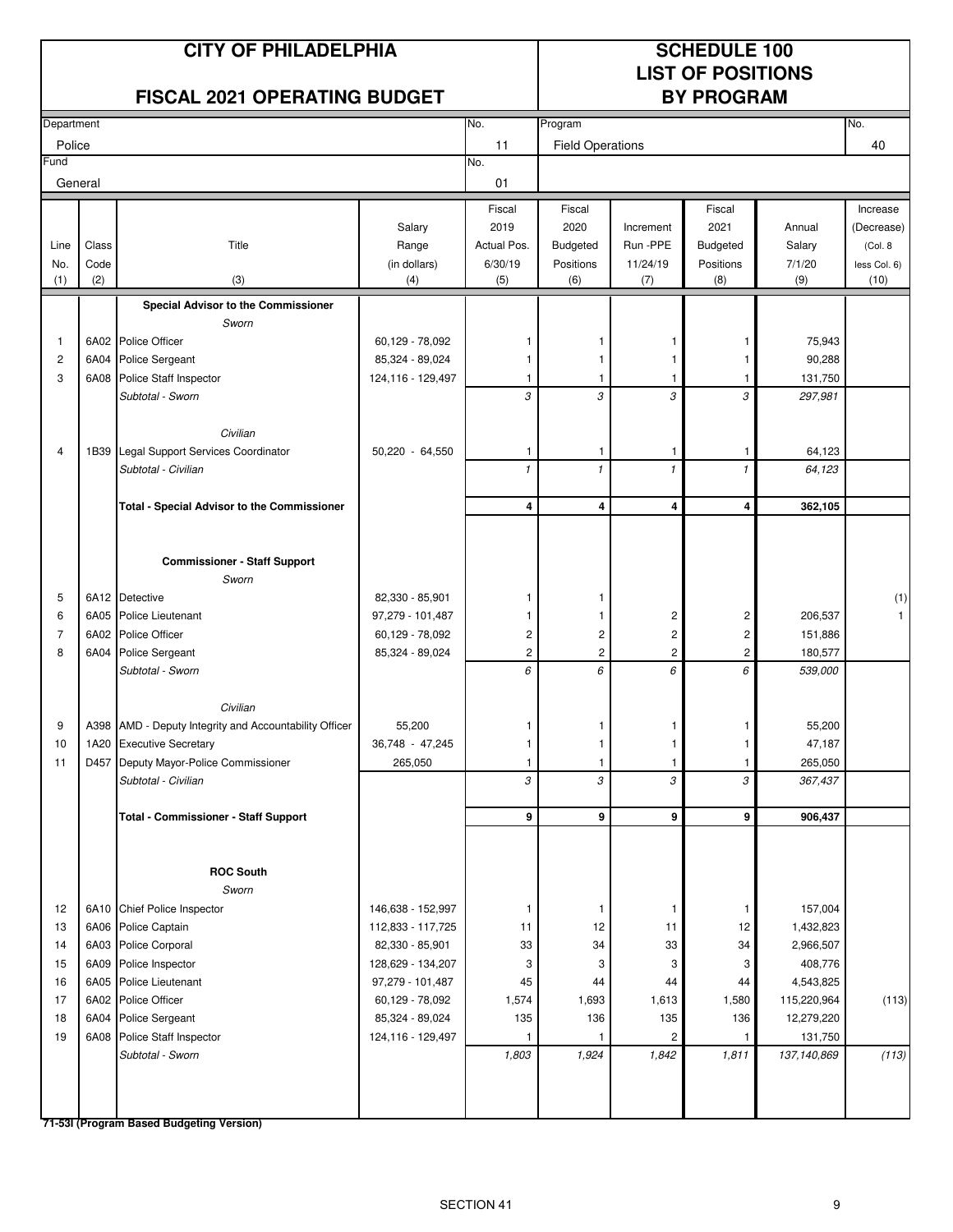# **LIST OF POSITIONS**

|            |       | <b>FISCAL 2021 OPERATING BUDGET</b>           |                                       |             |                         |           | <b>BY PROGRAM</b> |                      |                |
|------------|-------|-----------------------------------------------|---------------------------------------|-------------|-------------------------|-----------|-------------------|----------------------|----------------|
| Department |       |                                               |                                       | No.         | Program                 |           |                   |                      | No.            |
| Police     |       |                                               |                                       | 11          | <b>Field Operations</b> |           |                   |                      | 40             |
| Fund       |       |                                               |                                       | No.         |                         |           |                   |                      |                |
| General    |       |                                               |                                       | 01          |                         |           |                   |                      |                |
|            |       |                                               |                                       | Fiscal      | Fiscal                  |           | Fiscal            |                      | Increase       |
|            |       |                                               | Salary                                | 2019        | 2020                    | Increment | 2021              | Annual               | (Decrease)     |
| Line       | Class | Title                                         | Range                                 | Actual Pos. | Budgeted                | Run -PPE  | <b>Budgeted</b>   | Salary               | (Col. 8)       |
| No.        | Code  |                                               | (in dollars)                          | 6/30/19     | Positions               | 11/24/19  | Positions         | 7/1/20               | less Col. 6)   |
| (1)        | (2)   | (3)                                           | (4)                                   | (5)         | (6)                     | (7)       | (8)               | (9)                  | (10)           |
|            |       | ROC South (cont'd)                            |                                       |             |                         |           |                   |                      |                |
|            |       | Civilian                                      |                                       |             |                         |           |                   |                      |                |
| 20         |       | 1A02 Office Clerk                             | 30,944 - 33,043                       | 7           |                         | 6         | 3                 | 90,671               | 3              |
| 21         | 1A03  | Office Clerk II                               | 33,669 - 36,402                       | 13          | 21                      | 11        | 17                | 601,547              | (4)            |
| 22         | 7D11  | <b>Custodial Worker I</b>                     | 32,412 - 34,785                       | 5           | 6                       | 5         | 6                 | 200,812              |                |
| 23         | 1A19  | Police District Captain's Clerk               | 36,340 - 39,498                       | 8           | 8                       | 8         | 8                 | 314,231              |                |
| 24         | 6D44  | <b>School Crossing Guard</b>                  | 61/day - 64/day                       | 313         | 400                     | 323       | 400               | 4,581,600            |                |
| 25         | 1A18  | Secretary                                     | 36,340 - 39,498                       |             |                         |           |                   |                      |                |
|            |       | Subtotal - Civilian                           |                                       | 346         | 435                     | 353       | 434               | 5,788,861            | (1)            |
|            |       | <b>Total - ROC South</b>                      |                                       | 2,149       | 2,359                   | 2,195     | 2,245             | 142,929,730          | (114)          |
|            |       |                                               |                                       |             |                         |           |                   |                      |                |
|            |       |                                               |                                       |             |                         |           |                   |                      |                |
|            |       | <b>ROC North</b>                              |                                       |             |                         |           |                   |                      |                |
|            |       | Sworn                                         |                                       |             |                         |           |                   |                      |                |
| 26         |       | 6A10 Chief Police Inspector                   | 146,638 - 152,997                     | 2           | 1                       |           | 1                 | 157,004              |                |
| 27         |       | 6A06 Police Captain                           | 112,833 - 117,725                     | 11          | 11                      | 11<br>33  | 11                | 1,313,421            |                |
| 28<br>29   |       | 6A03 Police Corporal<br>6A09 Police Inspector | 82,330 - 85,901                       | 33<br>3     | 33<br>3                 | 3         | 33                | 2,879,256<br>408,776 |                |
| 30         |       | 6A05 Police Lieutenant                        | 128,629 - 134,207<br>97,279 - 101,487 | 49          | 48                      | 50        | 3<br>50           | 5,163,437            | $\overline{c}$ |
| 31         |       | 6A02 Police Officer                           | 60,129 - 78,092                       | 1,709       | 1,780                   | 1,695     | 1,663             | 121,273,711          | (117)          |
| 32         | 6A04  | <b>Police Sergeant</b>                        | 85,324 - 89,024                       | 136         | 138                     | 135       | 138               | 12,459,797           |                |
| 33         | 6A08  | Police Staff Inspector                        | 124, 116 - 129, 497                   |             |                         |           | 1                 | 131,750              |                |
|            |       | Subtotal - Sworn                              |                                       | 1,943       | 2,015                   | 1,927     | 1,900             | 143,787,153          | (115)          |
|            |       |                                               |                                       |             |                         |           |                   |                      |                |
|            |       | Civilian                                      |                                       |             |                         |           |                   |                      |                |
| 34         |       | 1A02 Office Clerk                             | 30,944 - 33,043                       | 6           |                         | 6         |                   |                      |                |
| 35         |       | 1A03 Office Clerk II                          | 33,669 - 36,402                       | 21          | 27                      | 21        | 27                | 955,398              |                |
| 36         | 7D11  | Custodial Worker I                            | 32,412 - 34,785                       | 5           | 5                       | 5         | 6                 | 200,812              | 1              |
| 37         |       | 1A19 Police District Captain's Clerk          | 36,340 - 39,498                       | 5           | 7                       | 7         | 7                 | 274,952              |                |
| 38         |       | 6D44 School Crossing Guard                    | 61/day - 64/day                       | 456         | 637                     | 477       | 637               | 7,210,451            |                |
| 39         | 1A18  | Secretary                                     | 36,340 - 39,498                       | 3           | 3                       | 3         | 3                 | 116,431              |                |
|            |       | Subtotal - Civilian                           |                                       | 496         | 679                     | 519       | 680               | 8,758,044            | $\mathcal{I}$  |
|            |       | Total - ROC North                             |                                       | 2,439       | 2,694                   | 2,446     | 2,580             | 152,545,196          | (114)          |
|            |       |                                               |                                       |             |                         |           |                   |                      |                |
|            |       |                                               |                                       |             |                         |           |                   |                      |                |
|            |       |                                               |                                       |             |                         |           |                   |                      |                |
|            |       |                                               |                                       |             |                         |           |                   |                      |                |
|            |       |                                               |                                       |             |                         |           |                   |                      |                |
|            |       |                                               |                                       |             |                         |           |                   |                      |                |
|            |       |                                               |                                       |             |                         |           |                   |                      |                |
|            |       |                                               |                                       |             |                         |           |                   |                      |                |
|            |       |                                               |                                       |             |                         |           |                   |                      |                |
|            |       | 71-53I (Program Based Budgeting Version)      |                                       |             |                         |           |                   |                      |                |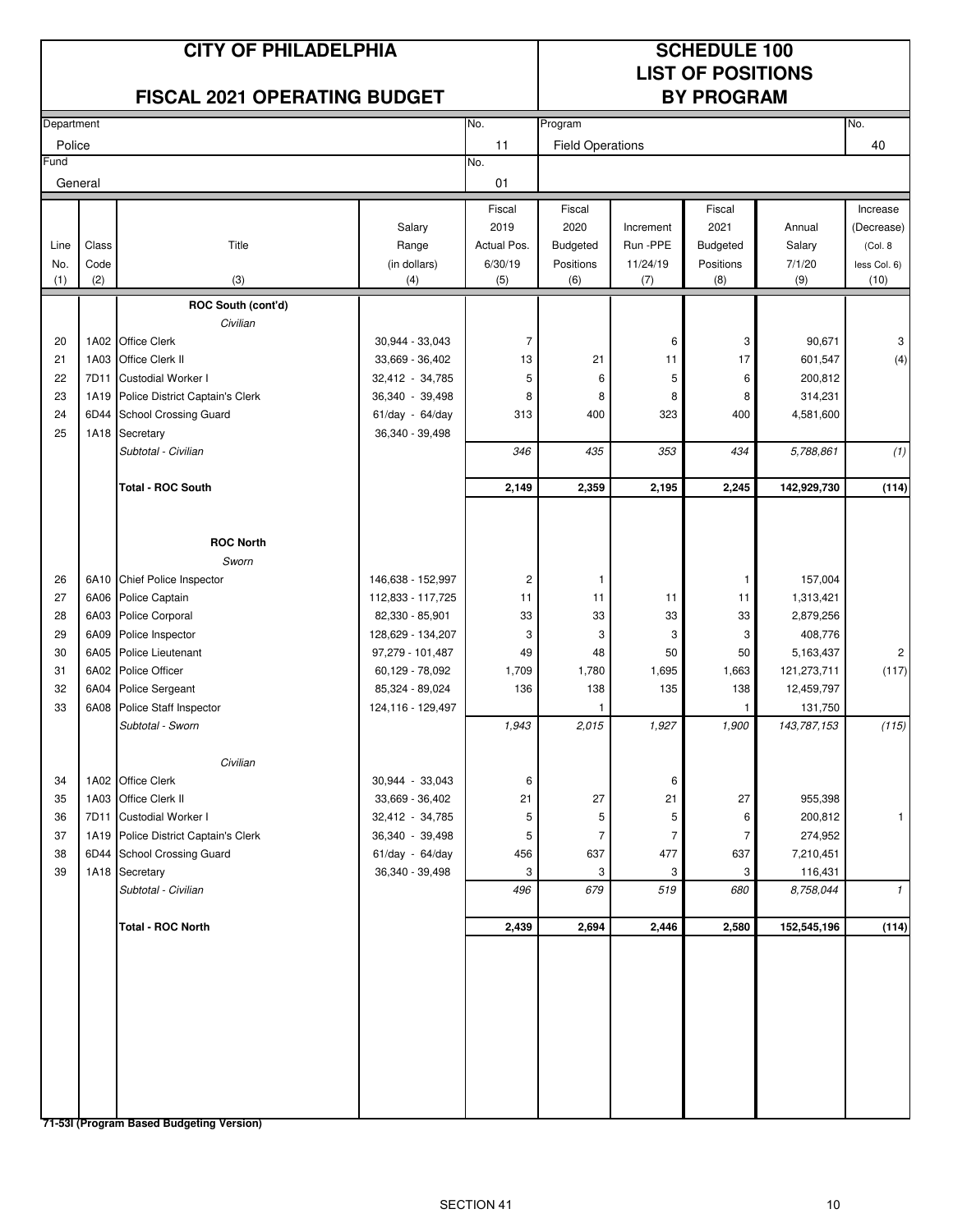## **LIST OF POSITIONS**

|            |       | <b>FISCAL 2021 OPERATING BUDGET</b>           |                   |              |                         |                | <b>BY PROGRAM</b> |            |              |
|------------|-------|-----------------------------------------------|-------------------|--------------|-------------------------|----------------|-------------------|------------|--------------|
| Department |       |                                               |                   | No.          | Program                 |                |                   |            | No.          |
| Police     |       |                                               |                   | 11           | <b>Field Operations</b> |                |                   |            | 40           |
| Fund       |       |                                               |                   | No.          |                         |                |                   |            |              |
| General    |       |                                               |                   | 01           |                         |                |                   |            |              |
|            |       |                                               |                   | Fiscal       | Fiscal                  |                | Fiscal            |            | Increase     |
|            |       |                                               | Salary            | 2019         | 2020                    | Increment      | 2021              | Annual     | (Decrease)   |
| Line       | Class | Title                                         | Range             | Actual Pos.  | Budgeted                | Run -PPE       | <b>Budgeted</b>   | Salary     | (Col. 8      |
| No.        | Code  |                                               | (in dollars)      | 6/30/19      | Positions               | 11/24/19       | Positions         | 7/1/20     | less Col. 6) |
| (1)        | (2)   | (3)                                           | (4)               | (5)          | (6)                     | (7)            | (8)               | (9)        | (10)         |
|            |       | <b>D/C Patrol Operations</b>                  |                   |              |                         |                |                   |            |              |
|            |       | Sworn                                         |                   |              |                         |                |                   |            |              |
| 40         |       | 6A06 Police Captain                           | 112,833 - 117,725 | 3            | 3                       | 2              | 3                 | 358,206    |              |
| 41         |       | 6A03 Police Corporal                          | 82,330 - 85,901   | 2            | 2                       |                | 2                 | 174,500    |              |
| 42         | 6A09  | Police Inspector                              | 128,629 - 134,207 | 2            | 2                       | 1              | 2                 | 272,518    |              |
| 43         | 6A05  | Police Lieutenant                             | 97,279 - 101,487  | 1            | $\overline{c}$          | 1              | 2                 | 206,537    |              |
| 44         | 6A02  | Police Officer                                | 60,129 - 78,092   | 148          | 77                      | 144            | 144               | 10,935,795 | 67           |
| 45         |       | 6A04 Police Sergeant                          | 85,324 - 89,024   | 8            | 8                       | 8              | 8                 | 722,307    |              |
| 46         |       | 6A08 Police Staff Inspector                   | 124,116 - 129,497 | 1            | 1                       | 1              | -1                | 131,750    |              |
|            |       | Subtotal - Sworn                              |                   | 165          | 95                      | 158            | 162               | 12,801,613 | 67           |
|            |       |                                               |                   |              |                         |                |                   |            |              |
|            |       | Civilian                                      |                   |              |                         |                |                   |            |              |
| 47         | 2L32  | <b>Administrative Specialist II</b>           | 53,368 - 68,619   | 1            | 1                       | 1              | 1                 | 60,160     |              |
| 48         | 2L01  | Administrative Technician                     | 36,910 - 47,465   | 1            | 1                       |                |                   | 47,536     |              |
| 49         | 1A04  | Clerk 3                                       | 39,793 - 43,421   | 1            | 1                       | 1              |                   | 42,474     |              |
| 50         | 1A03  | Office Clerk II                               | 33,669 - 36,402   | 2            | 3                       | 2              | 2                 | 70,770     | (1)          |
| 51         | D393  | Deputy Police Com. - Chief Strategy Officer   | 205,010           | 1            |                         | 1              |                   | 205,010    |              |
| 52         | 1A20  | <b>Executive Secretary</b>                    | 36,748 - 47,245   | 1            | 1                       | 1              |                   | 47,187     |              |
| 53         | 1A42  | <b>Word Processing Specialist</b>             | 36,340 - 39,498   | 1            | 1<br>9                  |                | 1                 | 39,573     |              |
|            |       | Subtotal - Civilian                           |                   | 8            |                         | 6              | 8                 | 512,710    | (1)          |
|            |       | <b>Total - D/C Patrol Operations</b>          |                   | 173          | 104                     | 164            | 170               | 13,314,323 | 66           |
|            |       | <b>Field Operations Staff Support</b>         |                   |              |                         |                |                   |            |              |
|            |       | Sworn                                         |                   |              |                         |                |                   |            |              |
| 54         |       | 6A10 Chief Police Inspector                   | 146,638 - 152,997 | 2            | 2                       | 2              | $\overline{c}$    | 314,007    |              |
| 55         |       | 6A12 Detective                                | 82,330 - 85,901   | 2            | 2                       | 2              | 2                 | 174,645    |              |
| 56         |       | 6A06 Police Captain                           | 112,833 - 117,725 | 5            | 8                       | 5              | 6                 | 716,412    | (2)          |
| 57         |       | 6A09 Police Inspector                         | 128,629 - 134,207 | 2            |                         | 2              | 4                 | 545,035    | 3            |
| 58         |       | 6A05 Police Lieutenant                        | 97,279 - 101,487  | 2            | 3                       | $\overline{c}$ | 2                 | 206,537    | (1)          |
| 59         |       | 6A02 Police Officer                           | 60,129 - 78,092   | 14           | 14                      | 15             | 14                | 1,063,202  |              |
| 60         |       | 6A04 Police Sergeant                          | 85,324 - 89,024   | 1            | 1                       |                | -1                | 90,288     |              |
|            |       | Subtotal - Sworn                              |                   | 28           | 31                      | 28             | 31                | 3,110,127  |              |
|            |       |                                               |                   |              |                         |                |                   |            |              |
|            |       | Civilian                                      |                   |              |                         |                |                   |            |              |
| 61         |       | D393 Deputy Police Commissioner               | 208,000           | 1            | 1                       |                |                   |            | (1)          |
|            |       | Subtotal - Civilian                           |                   | $\mathbf{1}$ | $\mathbf{1}$            |                |                   |            | (1)          |
|            |       | <b>Total - Field Operations Staff Support</b> |                   | 29           | 32                      | 28             | 31                | 3,110,127  | (1)          |
|            |       |                                               |                   |              |                         |                |                   |            |              |
|            |       |                                               |                   |              |                         |                |                   |            |              |
|            |       | 71-53I (Program Based Budgeting Version)      |                   |              |                         |                |                   |            |              |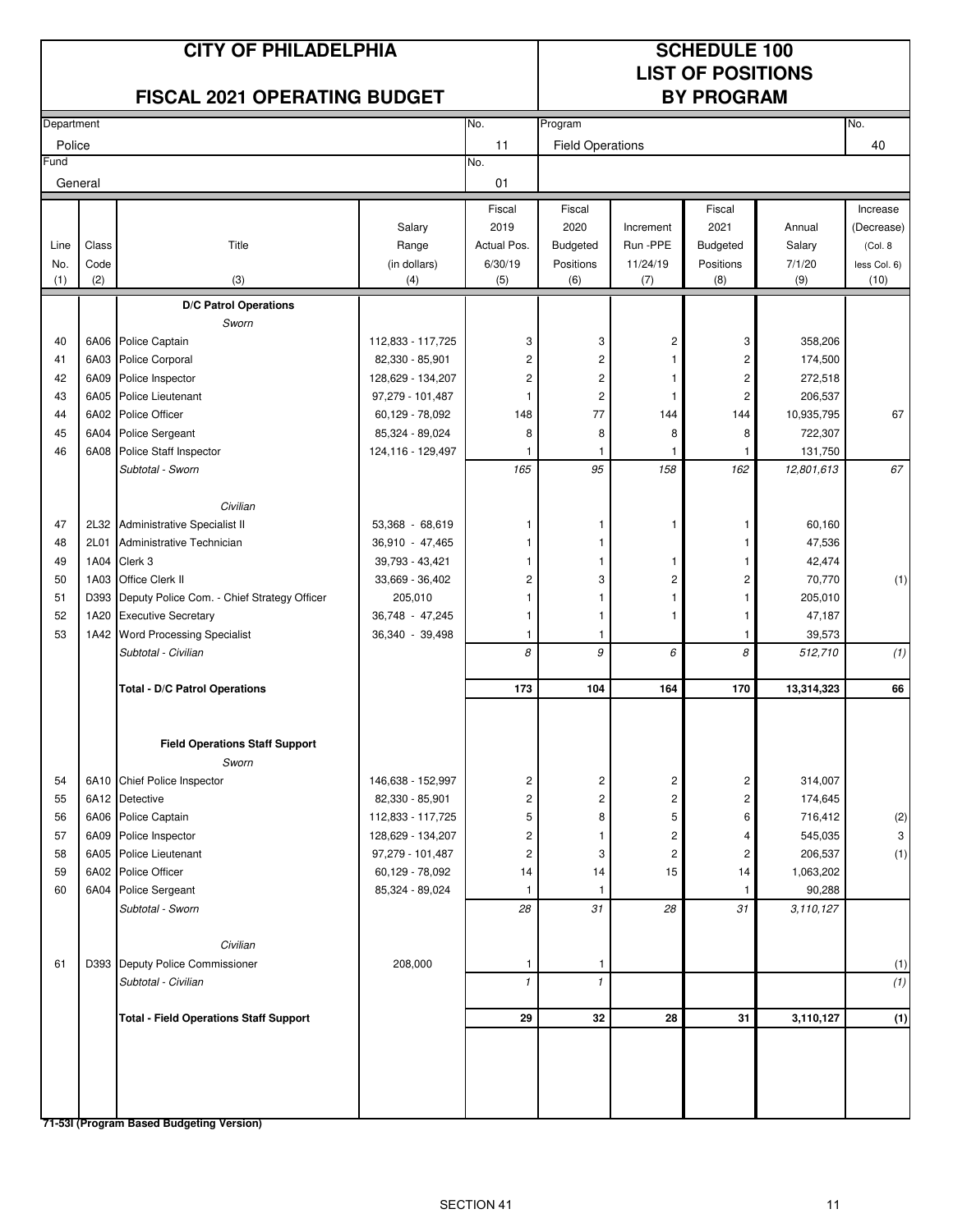# **LIST OF POSITIONS**

| FISCAL 2021 OPERATING BUDGET |       |                                                      |                            |                         |                             | <b>BY PROGRAM</b> |                |                   |              |  |
|------------------------------|-------|------------------------------------------------------|----------------------------|-------------------------|-----------------------------|-------------------|----------------|-------------------|--------------|--|
| Department                   |       |                                                      |                            | No.                     | Program                     |                   |                |                   | No.          |  |
| Police                       |       |                                                      |                            | 11                      | <b>Field Operations</b>     |                   |                |                   | 40           |  |
| Fund                         |       |                                                      |                            | No.                     |                             |                   |                |                   |              |  |
| General                      |       |                                                      |                            | 01                      |                             |                   |                |                   |              |  |
|                              |       |                                                      |                            | Fiscal                  | Fiscal                      |                   | Fiscal         |                   | Increase     |  |
|                              |       |                                                      | Salary                     | 2019                    | 2020                        | Increment         | 2021           | Annual            | (Decrease)   |  |
| Line                         | Class | Title                                                | Range                      | Actual Pos.             | Budgeted                    | Run -PPE          | Budgeted       | Salary            | (Col. 8      |  |
| No.                          | Code  |                                                      | (in dollars)               | 6/30/19                 | Positions                   | 11/24/19          | Positions      | 7/1/20            | less Col. 6) |  |
| (1)                          | (2)   | (3)                                                  | (4)                        | (5)                     | (6)                         | (7)               | (8)            | (9)               | (10)         |  |
|                              |       | <b>Organizational Communications</b>                 |                            |                         |                             |                   |                |                   |              |  |
|                              |       | Sworn                                                |                            |                         |                             |                   |                |                   |              |  |
| 62                           |       | 6A06 Police Captain                                  | 112,833 - 117,725          | 1                       | 1                           | 1                 | 1              | 119,402           |              |  |
| 63                           |       | 6A05 Police Lieutenant                               | 97,279 - 101,487           | 1                       | 1                           | 1                 | 1              | 103,269           |              |  |
| 64                           |       | 6A02 Police Officer                                  | 60,129 - 78,092            | 12                      | 11                          | 12                | 12             | 911,316           | $\mathbf{1}$ |  |
| 65                           |       | 6A04 Police Sergeant                                 | 85,324 - 89,024            | $\overline{\mathbf{c}}$ | $\overline{\mathbf{c}}$     | $\overline{c}$    | $\overline{c}$ | 180,577           |              |  |
|                              |       | Subtotal - Sworn                                     |                            | $16\,$                  | $15\,$                      | $16\,$            | $16\,$         | 1,314,564         | $\mathbf{1}$ |  |
|                              |       |                                                      |                            |                         |                             |                   |                |                   |              |  |
| 66                           |       | Civilian                                             |                            |                         |                             |                   |                |                   |              |  |
| 67                           |       | 1A02 Office Clerk<br>D603 Director of Communications | 30,944 - 33,043<br>125,176 | 2<br>1                  | $\mathbf 2$<br>$\mathbf{1}$ | 2<br>1            | 2<br>1         | 56,091<br>125,176 |              |  |
| 68                           |       | 7A03 Semi-Skilled Laborer                            | 36,340 - 39,498            | 5                       | 5                           | 5                 | 5              | 187,471           |              |  |
| 69                           |       | 1E17 Web Editor                                      | 53,368 - 68,619            | 1                       | $\mathbf{1}$                | 1                 | 1              | 62,923            |              |  |
|                              |       | Subtotal - Civilian                                  |                            | 9                       | 9                           | 9                 | 9              | 431,661           |              |  |
|                              |       |                                                      |                            |                         |                             |                   |                |                   |              |  |
|                              |       | <b>Total - Organizational Communications</b>         |                            | 25                      | 24                          | 25                | 25             | 1,746,225         | $\mathbf{1}$ |  |
|                              |       |                                                      |                            |                         |                             |                   |                |                   |              |  |
|                              |       | <b>Program Total</b>                                 |                            | 4,059                   | 4,189                       | 4,071             | 4,027          | 303,122,092       | (162)        |  |
|                              |       |                                                      |                            |                         |                             |                   |                |                   |              |  |
|                              |       |                                                      |                            |                         |                             |                   |                |                   |              |  |
|                              |       |                                                      |                            |                         |                             |                   |                |                   |              |  |
|                              |       |                                                      |                            |                         |                             |                   |                |                   |              |  |
|                              |       |                                                      |                            |                         |                             |                   |                |                   |              |  |
|                              |       |                                                      |                            |                         |                             |                   |                |                   |              |  |
|                              |       |                                                      |                            |                         |                             |                   |                |                   |              |  |
|                              |       |                                                      |                            |                         |                             |                   |                |                   |              |  |
|                              |       |                                                      |                            |                         |                             |                   |                |                   |              |  |
|                              |       |                                                      |                            |                         |                             |                   |                |                   |              |  |
|                              |       |                                                      |                            |                         |                             |                   |                |                   |              |  |
|                              |       |                                                      |                            |                         |                             |                   |                |                   |              |  |
|                              |       |                                                      |                            |                         |                             |                   |                |                   |              |  |
|                              |       |                                                      |                            |                         |                             |                   |                |                   |              |  |
|                              |       |                                                      |                            |                         |                             |                   |                |                   |              |  |
|                              |       |                                                      |                            |                         |                             |                   |                |                   |              |  |
|                              |       |                                                      |                            |                         |                             |                   |                |                   |              |  |
|                              |       |                                                      |                            |                         |                             |                   |                |                   |              |  |
|                              |       |                                                      |                            |                         |                             |                   |                |                   |              |  |
|                              |       |                                                      |                            |                         |                             |                   |                |                   |              |  |
|                              |       |                                                      |                            |                         |                             |                   |                |                   |              |  |
|                              |       |                                                      |                            |                         |                             |                   |                |                   |              |  |
|                              |       |                                                      |                            |                         |                             |                   |                |                   |              |  |
|                              |       | 71-53I (Program Based Budgeting Version)             |                            |                         |                             |                   |                |                   |              |  |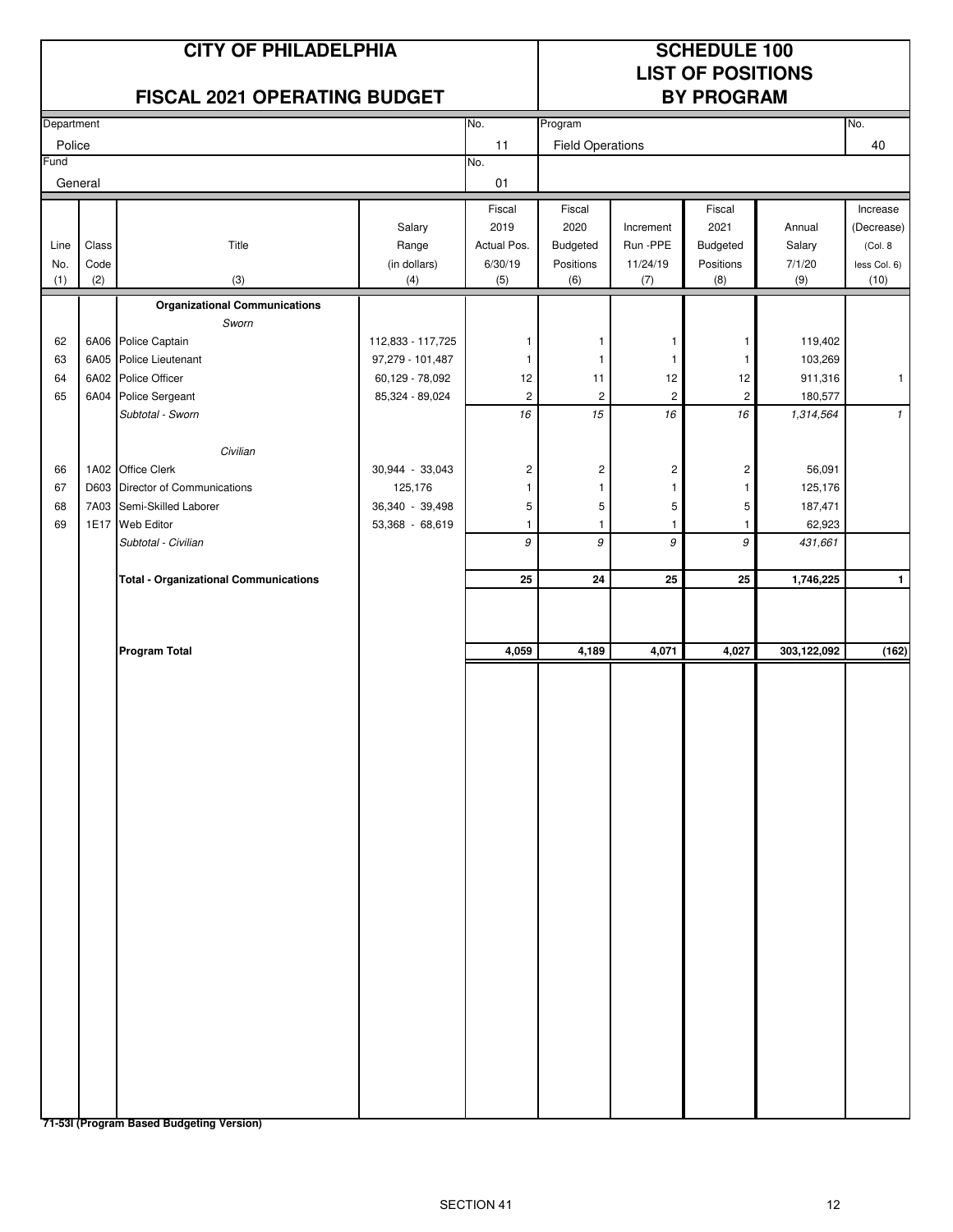|                |               | <b>CITY OF PHILADELPHIA</b><br><b>FISCAL 2021 OPERATING BUDGET</b> |                     |                       |                                     | <b>SCHEDULE 100</b><br><b>LIST OF POSITIONS</b><br><b>BY PROGRAM</b> |                              |                      |                           |                                |                               |
|----------------|---------------|--------------------------------------------------------------------|---------------------|-----------------------|-------------------------------------|----------------------------------------------------------------------|------------------------------|----------------------|---------------------------|--------------------------------|-------------------------------|
| Department     |               |                                                                    |                     |                       | No.                                 | Program                                                              |                              |                      |                           |                                | No.                           |
| Police         |               |                                                                    |                     |                       | 11                                  | <b>Field Operations</b>                                              |                              |                      |                           |                                | 40                            |
| Fund           |               |                                                                    |                     |                       | No.                                 |                                                                      |                              |                      |                           |                                |                               |
|                | General       |                                                                    |                     |                       | 01                                  |                                                                      |                              |                      |                           |                                |                               |
|                |               |                                                                    |                     |                       |                                     | Fiscal                                                               | Fiscal                       |                      | Fiscal                    |                                | Inc.                          |
|                |               |                                                                    |                     |                       | Salary                              | 2019                                                                 | 2020                         | Increment            | 2021                      | Annual                         | (Dec.)                        |
| Line<br>No.    | Class<br>Code | Title                                                              |                     |                       | Range<br>(in dollars)               | Actual Pos.<br>6/30/19                                               | <b>Budgeted</b><br>Positions | Run -PPE<br>11/24/19 | Budgeted<br>Positions     | Salary<br>7/1/20               | (Col. 8)<br>less Col. 6)      |
| (1)            | (2)           | (3)                                                                |                     |                       | (4)                                 | (5)                                                                  | (6)                          | (7)                  | (8)                       | (9)                            | (10)                          |
|                |               | Total Full Time - Civilian                                         |                     |                       |                                     | 95                                                                   | 100                          | 91                   | 98                        | 4,130,785                      | (2)                           |
|                |               | Total Full Time - Uniform                                          |                     |                       |                                     | 3,964                                                                | 4,089                        | 3,980                | 3,929                     | 298,991,307                    | (160)                         |
|                |               |                                                                    |                     |                       |                                     | 4,059                                                                | 4,189                        | 4,071                | 4,027                     | 303,122,092                    | (162)                         |
|                |               |                                                                    |                     |                       |                                     |                                                                      |                              |                      |                           |                                |                               |
|                |               | Lump Sum                                                           |                     |                       |                                     |                                                                      |                              |                      |                           | 4,139,282                      |                               |
|                |               | Bonus, Gross Adj.                                                  |                     |                       |                                     |                                                                      |                              |                      |                           | 454,655                        |                               |
|                |               | PT. Temp/Seas, Bd, SCG<br>Overtime - Civilian                      |                     |                       |                                     |                                                                      |                              |                      |                           | 11,792,051<br>265,479          |                               |
|                |               | Overtime - Uniform                                                 |                     |                       |                                     |                                                                      |                              |                      |                           | 43,474,337                     |                               |
|                |               | <b>Unused Uniform Leave</b>                                        |                     |                       |                                     |                                                                      |                              |                      |                           | 15,435,082                     |                               |
|                |               | Shift/Stress                                                       |                     |                       |                                     |                                                                      |                              |                      |                           | 21,733,808                     |                               |
|                |               | H&L, IOD, LT-Sick                                                  |                     |                       |                                     |                                                                      |                              |                      |                           | 23,379,383                     |                               |
|                |               |                                                                    |                     |                       |                                     |                                                                      |                              |                      |                           |                                |                               |
|                |               |                                                                    |                     |                       |                                     |                                                                      |                              |                      |                           |                                |                               |
|                |               |                                                                    |                     |                       |                                     |                                                                      |                              |                      |                           |                                |                               |
|                |               | Abatements and Transfers                                           |                     |                       |                                     |                                                                      |                              |                      |                           |                                |                               |
|                |               | Overtime Stress - Uniform                                          |                     |                       |                                     |                                                                      |                              |                      |                           |                                |                               |
|                |               | Overtime - Uniform                                                 |                     |                       |                                     |                                                                      |                              |                      |                           | (19, 817, 000)                 |                               |
|                |               |                                                                    |                     |                       |                                     |                                                                      |                              |                      |                           |                                |                               |
|                |               |                                                                    |                     |                       |                                     |                                                                      |                              |                      |                           |                                |                               |
|                |               | <b>Total Gross Requirements</b>                                    |                     |                       |                                     | 4,059                                                                | 4,189                        | 4,071                | 4,027                     | 403,979,169                    | (162)                         |
|                |               | Plus: Earned Increment                                             |                     |                       |                                     |                                                                      |                              |                      |                           | 2,207,116                      |                               |
|                |               | Plus: Longevity                                                    |                     |                       |                                     |                                                                      |                              |                      |                           | 109,198                        |                               |
|                |               | Less: (Vacancy Allowance)                                          |                     |                       |                                     |                                                                      |                              |                      |                           | (872, 094)                     |                               |
|                |               |                                                                    |                     | Total Budget Request  |                                     |                                                                      |                              |                      |                           | 405,423,389                    |                               |
|                |               |                                                                    |                     |                       | <b>Summary of Personal Services</b> |                                                                      |                              |                      |                           |                                |                               |
|                |               |                                                                    |                     | Fiscal 2019           | Budgeted                            | Fiscal 2020<br>Estimated                                             |                              | <b>Budgeted</b>      | Fiscal 2021<br>Department | Inc. $/$ (Dec.)<br>in Require. | Inc. / (Dec.)<br>in Bud. Pos. |
| Line<br>No.    |               | Category                                                           | Actual<br>Positions | Actual<br>Obligations | Positions                           | Obligations                                                          | Increment<br>Run -PPE        | Positions            | Request                   | (Col. 9                        | (Col. 8                       |
|                |               |                                                                    | 6/30/19             |                       |                                     |                                                                      | 11/24/19                     |                      |                           | less Col. 6)                   | less Col. 5)                  |
| (1)            |               | (2)                                                                | (3)                 | (4)                   | (5)                                 | (6)                                                                  | (7)                          | (8)                  | (9)                       | (10)                           | (11)                          |
| $\mathbf{1}$   | Lump Sum      |                                                                    |                     | 3,418,949             |                                     | 3,725,793                                                            |                              |                      | 4,139,282                 | 413,489                        |                               |
| $\overline{c}$ |               | Full Time - Civilian                                               | 95                  | 4,381,954             | 100                                 | 4,461,091                                                            | 91                           | 98                   | 4,140,333                 | (320, 758)                     | (2)                           |
| 3              |               | Full Time - Uniform                                                | 3,964               | 291,418,999           | 4,089                               | 301,465,402                                                          | 3,980                        | 3,929                | 300,425,979               | (1,039,423)                    | (160)                         |
| $\overline{4}$ |               | Bonus, Gross Adj.                                                  |                     | 778,657               |                                     | 3,429,556                                                            |                              |                      | 454,655                   | (2,974,901)                    |                               |
| 5              |               | PT, Temp/Seas, Bd, SCG                                             |                     | 10,795,242            |                                     | 11,013,158                                                           |                              |                      | 11,792,051                | 778,893                        |                               |
| 6              |               | Overtime - Civilian                                                |                     | 37,205                |                                     | 635,011                                                              |                              |                      | 265,479                   | (369, 532)                     |                               |
| $\overline{7}$ |               | Overtime - Uniform                                                 |                     | 19,244,093            |                                     | 27,980,327                                                           |                              |                      | 23,657,337                | (4,322,990)                    |                               |
| 8              |               | Holiday Overtime - Civilian                                        |                     | 85,177                |                                     |                                                                      |                              |                      |                           |                                |                               |
| 9              |               | Unused Uniform Leave                                               |                     | 13,585,195            |                                     | 14,891,194                                                           |                              |                      | 15,435,082                | 543,888                        |                               |
| 10             | Shift/Stress  |                                                                    |                     | 17,061,439            |                                     | 22,165,394                                                           |                              |                      | 21,733,808                | (431, 586)                     |                               |
| 11             |               | H&L, IOD, LT-Sick                                                  |                     | 22,211,569            |                                     | 22,926,608                                                           |                              |                      | 23,379,383                | 452,775                        |                               |
| 12             |               |                                                                    |                     |                       |                                     |                                                                      |                              |                      |                           |                                |                               |
|                |               | Total                                                              |                     | 4,059 383,018,479     | 4,189                               | 412,693,534                                                          | 4,071                        | 4,027                | 405,423,389               | (7, 270, 145)                  | (162)                         |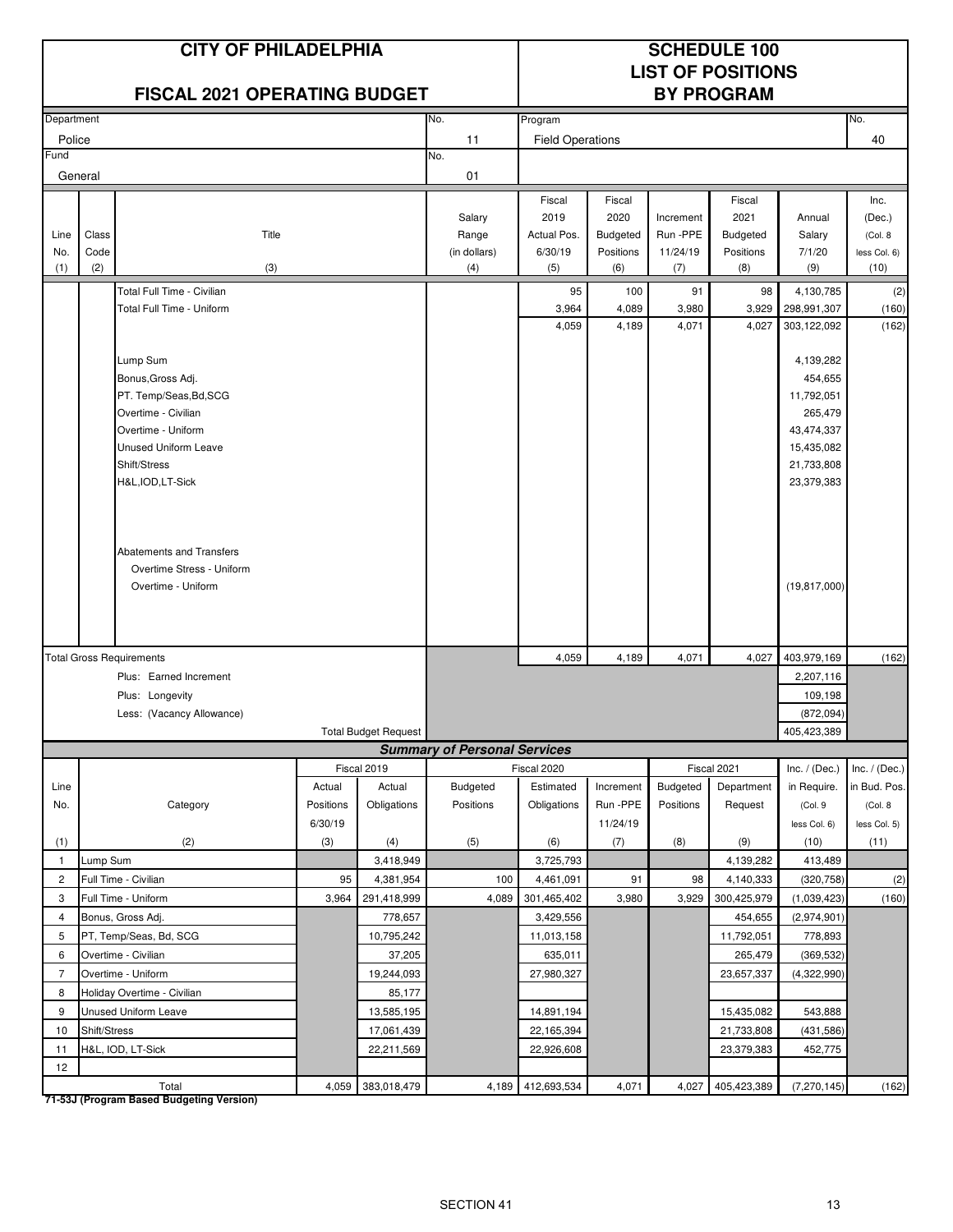#### **FISCAL 2021 OPERATING BUDGET BY PROGRAM**

# **PURCHASE OF SERVICES**

| Department     |                                                  | No.         | Program                                    |             |              | No.        |
|----------------|--------------------------------------------------|-------------|--------------------------------------------|-------------|--------------|------------|
|                |                                                  |             |                                            |             |              |            |
| Police<br>Fund |                                                  | 11<br>No.   | <b>Field Operations</b>                    |             |              | 40         |
|                |                                                  |             |                                            |             |              |            |
| General        |                                                  | 01          |                                            |             |              |            |
|                |                                                  | Fiscal 2019 | Fiscal 2020                                | Fiscal 2020 | Fiscal 2021  | Increase   |
| Code           | Description                                      | Actual      | Original                                   | Estimated   | Departmental | or         |
|                |                                                  | Obligations | Appropriations                             | Obligations | Request      | (Decrease) |
| (1)            | (2)                                              | (3)         | (4)                                        | (5)         | (6)          | (7)        |
|                |                                                  |             | <b>Schedule 200 - Purchase of Services</b> |             |              |            |
| 201            | Cleaning & Laundering                            | 1,871,714   | 1,922,500                                  | 1,922,500   | 1,896,000    | (26, 500)  |
| 202            | <b>Janitorial Services</b>                       |             |                                            |             |              |            |
| 205            | Refuse, Garbage, Silt and Sludge Removal         |             |                                            |             |              |            |
| 209            | Telephone & Communication                        |             | 1,000                                      | 1,000       | 1,000        |            |
| 210            | <b>Postal Services</b>                           | 95,651      | 75,392                                     | 75,392      | 75,392       |            |
| 211            | Transportation                                   | 7,932       | 7,661                                      | 7,661       | 7,661        |            |
| 215            | Licenses, Permits & Inspection Charges           |             |                                            |             |              |            |
| 216            | Commercial off the Shelf Software Licenses       |             |                                            |             |              |            |
| 220            | <b>Electric Current</b>                          |             |                                            |             |              |            |
| 221            | <b>Gas Services</b>                              |             |                                            |             |              |            |
| 222            | Steam for Heating                                |             |                                            |             |              |            |
| 230            | Meals (non-travel) & Official Entertaining       |             |                                            | 70          | 70           |            |
| 231            | Overtime Meals                                   | 346,381     | 435,000                                    | 385,000     | 335,000      | (50,000)   |
| 240            | <b>Advertising &amp; Promotional Activities</b>  |             |                                            |             |              |            |
| 250            | <b>Professional Services</b>                     | 62,712      | 285,138                                    | 32,638      | 32,638       |            |
| 251            | Professional Svcs. - Information Technology      |             | 1,000                                      | 1,000       | 1,000        |            |
| 252            | Accounting & Auditing Services                   |             |                                            |             |              |            |
| 253            | <b>Legal Services</b>                            |             |                                            |             |              |            |
| 254            | Mental Health & Intellectual Disability Services |             |                                            |             |              |            |
| 255            | Dues                                             | 1,165       | 3,000                                      | 3,000       | 3,000        |            |
| 256            | Seminar & Training Sessions                      | 2,000       | 1,980                                      | 1,980       | 1,980        |            |
| 257            | Architectural & Engineering Services             |             |                                            |             |              |            |
| 258            | <b>Court Reporters</b>                           |             |                                            |             |              |            |
| 259            | <b>Arbitration Fees</b>                          |             |                                            |             |              |            |
| 260            | Repair & Maintenance Charges                     | 172,730     | 154,791                                    | 165,991     | 165,991      |            |
| 261            | Repaving, Repairing & Resurfacing Streets        |             |                                            |             |              |            |
| 262            | Demolition of Buildings                          |             |                                            |             |              |            |
| 264            | <b>Abatement of Nuisances</b>                    |             |                                            |             |              |            |
| 265            | Rehabilitation of Property                       |             |                                            |             |              |            |
| 266            | Maint. & Support - Comp. Hardware & Software     | 10,652      | 2,000                                      | 2,000       | 2,000        |            |
| 275            | Juror Fees                                       |             |                                            |             |              |            |
| 276            | Juror Expenses                                   |             |                                            |             |              |            |
| 277            | <b>Witness Fees</b>                              |             |                                            |             |              |            |
| 280            | Insurance & Official Bonds                       |             |                                            |             |              |            |
| 282            | ease Purchase - Computer Systems                 |             |                                            |             |              |            |
| 283            | Lease Purchase - Vehicles                        |             |                                            |             |              |            |
| 284            | Ground & Building Rental                         |             |                                            |             |              |            |
| 285            | Rents - Other                                    | 60,602      | 36,946                                     | 48,898      | 48,898       |            |
| 286            | Rental of Parking Spaces                         |             |                                            |             |              |            |
| 290            | Payments for Care of Individuals                 |             |                                            |             |              |            |
| 295            | <b>Imprest Advances</b>                          |             |                                            |             |              |            |
| 298            | Payments for Burials & Graves                    |             |                                            |             |              |            |
| 299            | Other Expenses (not otherwise classified)        |             |                                            |             |              |            |
|                |                                                  |             |                                            |             |              |            |
|                |                                                  |             |                                            |             |              |            |
|                |                                                  |             |                                            |             |              |            |
|                | Total                                            | 2,631,539   | 2,926,408                                  | 2,647,130   | 2,570,630    | (76, 500)  |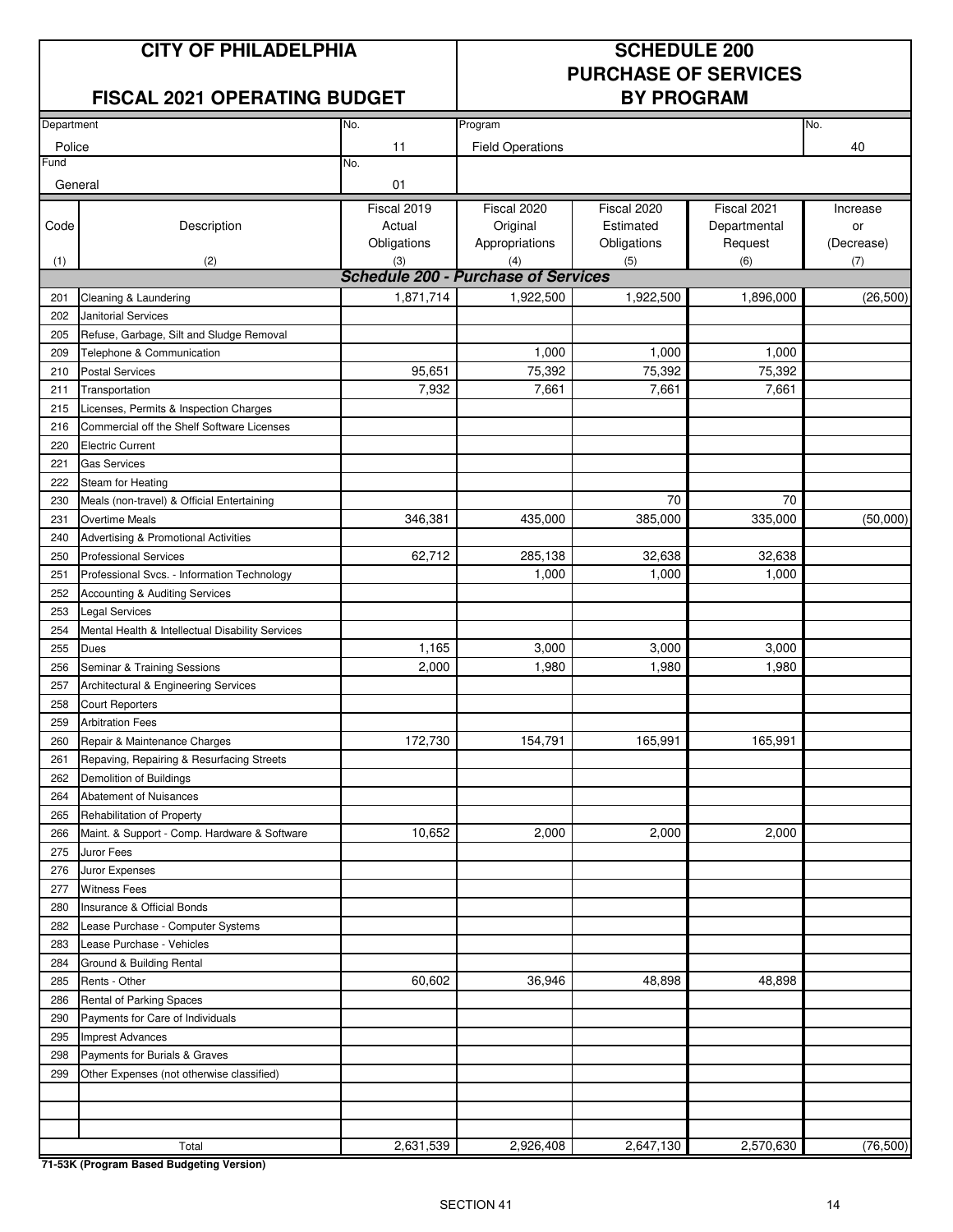#### **FISCAL 2021 OPERATING BUDGET BY PROGRAM**

## **CITY OF PHILADELPHIA SCHEDULE 300 - 400 MATERIALS, SUPPLIES & EQUIPMENT**

| Department |                                                       | No.                                            | Program                         |             |              | No.        |
|------------|-------------------------------------------------------|------------------------------------------------|---------------------------------|-------------|--------------|------------|
|            |                                                       |                                                |                                 |             |              |            |
| Police     |                                                       | 11                                             | <b>Field Operations</b>         |             |              | 40         |
| Fund       |                                                       | No.                                            |                                 |             |              |            |
| General    |                                                       | 01                                             |                                 |             |              |            |
|            |                                                       | Fiscal 2019                                    | Fiscal 2020                     | Fiscal 2020 | Fiscal 2021  | Increase   |
| Code       | Description                                           | Actual                                         | Original                        | Estimated   | Departmental | or         |
|            |                                                       | Obligations                                    | Appropriations                  | Obligations | Request      | (Decrease) |
| (1)        | (2)                                                   | (3)                                            | (4)                             | (5)         | (6)          | (7)        |
|            |                                                       | <b>Schedule 300 - Materials &amp; Supplies</b> |                                 |             |              |            |
| 301        | Agricultural & Botanical                              |                                                |                                 |             |              |            |
| 302        | Animal, Livestock & Marine                            |                                                |                                 |             |              |            |
| 303        | Bakeshop, Dining Room & Kitchen                       |                                                |                                 |             |              |            |
| 304        | Books & Other Publications                            | 234                                            | 1,500                           | 1,500       | 1,500        |            |
| 305        | <b>Building &amp; Construction</b>                    | 2,704                                          |                                 | 2,348       | 2,348        |            |
| 306        | <b>Library Materials</b>                              |                                                |                                 |             |              |            |
| 307        | <b>Chemicals &amp; Gases</b>                          |                                                | 1,500                           | 1,500       | 1,500        |            |
| 308        | Dry Goods, Notions & Wearing Apparel                  | 2,613,752                                      | 2,850,582                       | 2,795,382   | 2,761,782    | (33,600)   |
| 309        | Cordage & Fibers                                      |                                                |                                 |             |              |            |
| 310        | Electrical & Communication                            | 6,703                                          | 6,051                           | 7,351       | 7,351        |            |
| 311        | General Equipment & Machinery                         | 52,000                                         | 41,325                          | 41,325      | 41,325       |            |
| 312        | Fire Fighting & Safety                                | 96                                             |                                 |             |              |            |
| 313        | Food                                                  |                                                |                                 |             |              |            |
| 314        | Fuel - Heating & Cooling                              |                                                |                                 |             |              |            |
| 316        | General Hardware & Minor Tools                        | 652                                            | 6,400                           | 6,400       | 6,400        |            |
| 317        | Hospital & Laboratory                                 |                                                |                                 |             |              |            |
| 318        | Janitorial, Laundry & Household                       |                                                | 1,000                           | 1,000       | 1,000        |            |
| 320        | Office Materials & Supplies                           | 4,575                                          | 6,132                           | 6,132       | 6,132        |            |
| 322        | Small Power Tools & Hand Tools                        |                                                |                                 |             |              |            |
| 323        | Plumbing, AC & Space Heating                          |                                                |                                 |             |              |            |
| 324        | Precision, Photographic & Artists                     | 215,929                                        | 255,973                         | 255,973     | 255,973      |            |
| 325        | Printing                                              | 6,063                                          | 4,050                           | 4,050       | 4,050        |            |
| 326        | Recreational & Educational                            |                                                |                                 | 2,900       | 2,900        |            |
| 328        | Vehicle Parts & Accessories                           | 34,034                                         | 42,000                          | 42,000      | 42,000       |            |
| 335        | Lubricants                                            |                                                |                                 |             |              |            |
| 340        | #2 Diesel Fuel                                        |                                                |                                 |             |              |            |
| 341        | Compressed Natural Gas (CNG)                          |                                                |                                 |             |              |            |
| 342        | Liquid Propane Gas (LPG)                              |                                                |                                 |             |              |            |
| 345        | Gasoline                                              |                                                |                                 |             |              |            |
| 399        | Other Materials & Supplies (not otherwise classified) |                                                |                                 |             |              |            |
|            |                                                       |                                                |                                 |             |              |            |
|            | Total                                                 | 2,936,742                                      | 3,216,513                       | 3,167,861   | 3,134,261    | (33,600)   |
|            |                                                       |                                                | <b>Schedule 400 - Equipment</b> |             |              |            |
| 405        | Construction, Dredging & Conveying                    |                                                |                                 |             |              |            |
| 410        | Electrical, Lighting & Communications                 |                                                |                                 |             |              |            |
| 411        | General Equipment & Machinery                         |                                                |                                 |             |              |            |
| 412        | Fire Fighting & Emergency                             | 5,488                                          | 3,542                           | 3,542       | 3,542        |            |
| 417        | Hospital & Laboratory                                 |                                                |                                 |             |              |            |
| 420        | Office Equipment                                      |                                                | 7,903                           | 7,903       | 7,903        |            |
| 423        | Plumbing, AC & Space Heating                          |                                                |                                 |             |              |            |
| 424        | Precision, Photographic & Artists                     | 395                                            |                                 |             |              |            |
| 426        | Recreational & Educational                            |                                                |                                 |             |              |            |
| 427        | Computer Equipment & Peripherals                      |                                                | 6,761                           | 6,761       | 6,761        |            |
| 428        | Vehicles                                              |                                                |                                 |             |              |            |
| 430        | Furniture & Furnishings                               | 15,223                                         | 14,000                          | 14,000      | 14,000       |            |
| 499        | Other Equipment (not otherwise classified)            | 238                                            | 2,140                           |             |              |            |
|            |                                                       |                                                |                                 |             |              |            |
|            | Total                                                 | 21,344                                         | 34,346                          | 32,206      | 32,206       |            |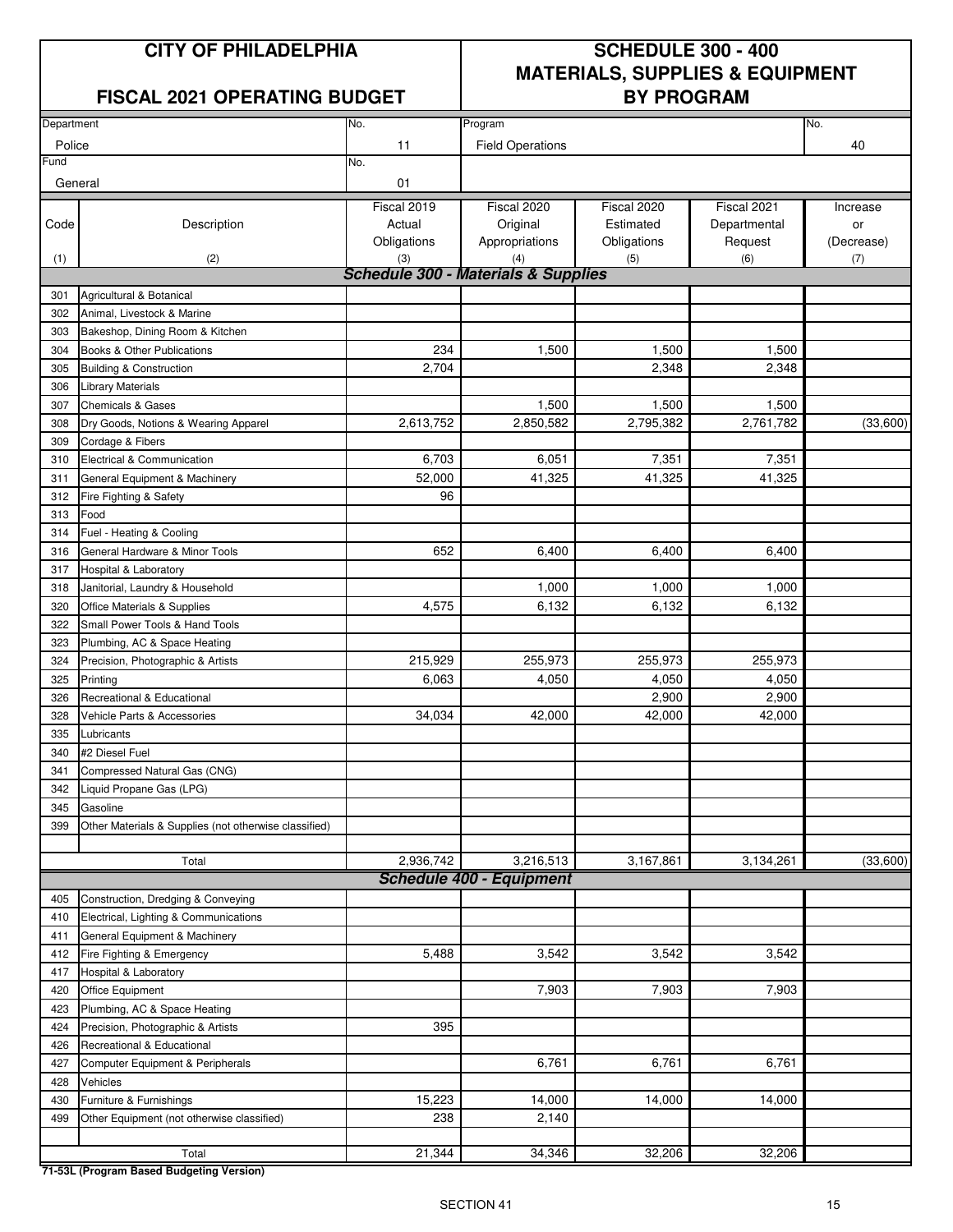|                | <b>CITY OF PHILADELPHIA</b>                 |             |                    | <b>SUPPORTING DETAIL:</b><br>PROFESSIONAL SERVICES AND |                    |                                                         |                   |  |  |
|----------------|---------------------------------------------|-------------|--------------------|--------------------------------------------------------|--------------------|---------------------------------------------------------|-------------------|--|--|
|                | <b>FISCAL 2021 OPERATING BUDGET</b>         |             |                    |                                                        |                    | <b>CARE OF INDIVIDUALS, BY PROGRAM</b>                  |                   |  |  |
| Department     |                                             |             | No.                | Program                                                |                    |                                                         | No.               |  |  |
| Police<br>Fund |                                             |             | 11<br>No.          | <b>Field Operations</b>                                |                    |                                                         | 40                |  |  |
| General        |                                             |             | 01                 |                                                        |                    |                                                         |                   |  |  |
|                |                                             |             | Fiscal 2019        | Fiscal 2020                                            | Fiscal 2020        | Fiscal 2021                                             | Increase          |  |  |
|                |                                             |             | Actual             | Original                                               | Estimated          | Department                                              | or                |  |  |
| Class<br>(1)   | Description<br>(2)                          |             | Obligations<br>(3) | Appropriation<br>(4)                                   | Obligations<br>(5) | Request<br>(6)                                          | (Decrease)<br>(7) |  |  |
| 250s           | Professional Services (250-254, 257-259)    |             | 62,712             | 286,138                                                | 33,638             | 33,638                                                  |                   |  |  |
| 290            | Payments for Care of Individuals            |             |                    |                                                        |                    |                                                         |                   |  |  |
| Minor          | Name of Contractor                          | Fiscal 2019 | Fiscal 2020        | Fiscal 2020                                            | Fiscal 2021        | Describe purpose or scope of                            |                   |  |  |
| Object         | or Provider                                 | Actual      | Original           | Estimated                                              | Department         | service provided. Include, if                           |                   |  |  |
| Code           |                                             | Obligations | Appropriation      | Obligations                                            | Request            | applicable, unit cost of service.                       |                   |  |  |
| 250            | <b>Professional Services</b>                |             |                    |                                                        |                    |                                                         |                   |  |  |
|                | Jack's Cameras<br>PAL Support               | 60,276      | 30,138<br>250,000  | 30,138                                                 |                    | 30,138 Photographic Services<br>Support Service for PAL |                   |  |  |
|                | Police Department                           | 2,436       | 5,000              | 2,500                                                  |                    | 2,500 Various Moving/other exp                          |                   |  |  |
|                | <b>Total - Professional Services</b>        | 62,712      | 285,138            | 32,638                                                 | 32,638             |                                                         |                   |  |  |
|                |                                             |             |                    |                                                        |                    |                                                         |                   |  |  |
| 251            | Professional Svcs. - Information Technology |             |                    |                                                        |                    |                                                         |                   |  |  |
|                | Cellco Partnership                          |             | 1,000              | 1,000                                                  |                    | 1,000 Internet Services                                 |                   |  |  |
|                |                                             |             |                    |                                                        |                    |                                                         |                   |  |  |
|                | <b>Total</b>                                | 62,712      | 286,138            | 33,638                                                 | 33,638             |                                                         |                   |  |  |
|                |                                             |             |                    |                                                        |                    |                                                         |                   |  |  |
|                |                                             |             |                    |                                                        |                    |                                                         |                   |  |  |
|                |                                             |             |                    |                                                        |                    |                                                         |                   |  |  |
|                |                                             |             |                    |                                                        |                    |                                                         |                   |  |  |
|                |                                             |             |                    |                                                        |                    |                                                         |                   |  |  |
|                |                                             |             |                    |                                                        |                    |                                                         |                   |  |  |
|                |                                             |             |                    |                                                        |                    |                                                         |                   |  |  |
|                |                                             |             |                    |                                                        |                    |                                                         |                   |  |  |
|                |                                             |             |                    |                                                        |                    |                                                         |                   |  |  |
|                |                                             |             |                    |                                                        |                    |                                                         |                   |  |  |
|                |                                             |             |                    |                                                        |                    |                                                         |                   |  |  |
|                |                                             |             |                    |                                                        |                    |                                                         |                   |  |  |
|                |                                             |             |                    |                                                        |                    |                                                         |                   |  |  |
|                |                                             |             |                    |                                                        |                    |                                                         |                   |  |  |
|                |                                             |             |                    |                                                        |                    |                                                         |                   |  |  |
|                |                                             |             |                    |                                                        |                    |                                                         |                   |  |  |
|                |                                             |             |                    |                                                        |                    |                                                         |                   |  |  |
|                |                                             |             |                    |                                                        |                    |                                                         |                   |  |  |
|                |                                             |             |                    |                                                        |                    |                                                         |                   |  |  |
|                |                                             |             |                    |                                                        |                    |                                                         |                   |  |  |
|                |                                             |             |                    |                                                        |                    |                                                         |                   |  |  |
|                |                                             |             |                    |                                                        |                    |                                                         |                   |  |  |
|                |                                             |             |                    |                                                        |                    |                                                         |                   |  |  |
|                |                                             |             |                    |                                                        |                    |                                                         |                   |  |  |
|                |                                             |             |                    |                                                        |                    |                                                         |                   |  |  |
|                |                                             |             |                    |                                                        |                    |                                                         |                   |  |  |
|                |                                             |             |                    |                                                        |                    |                                                         |                   |  |  |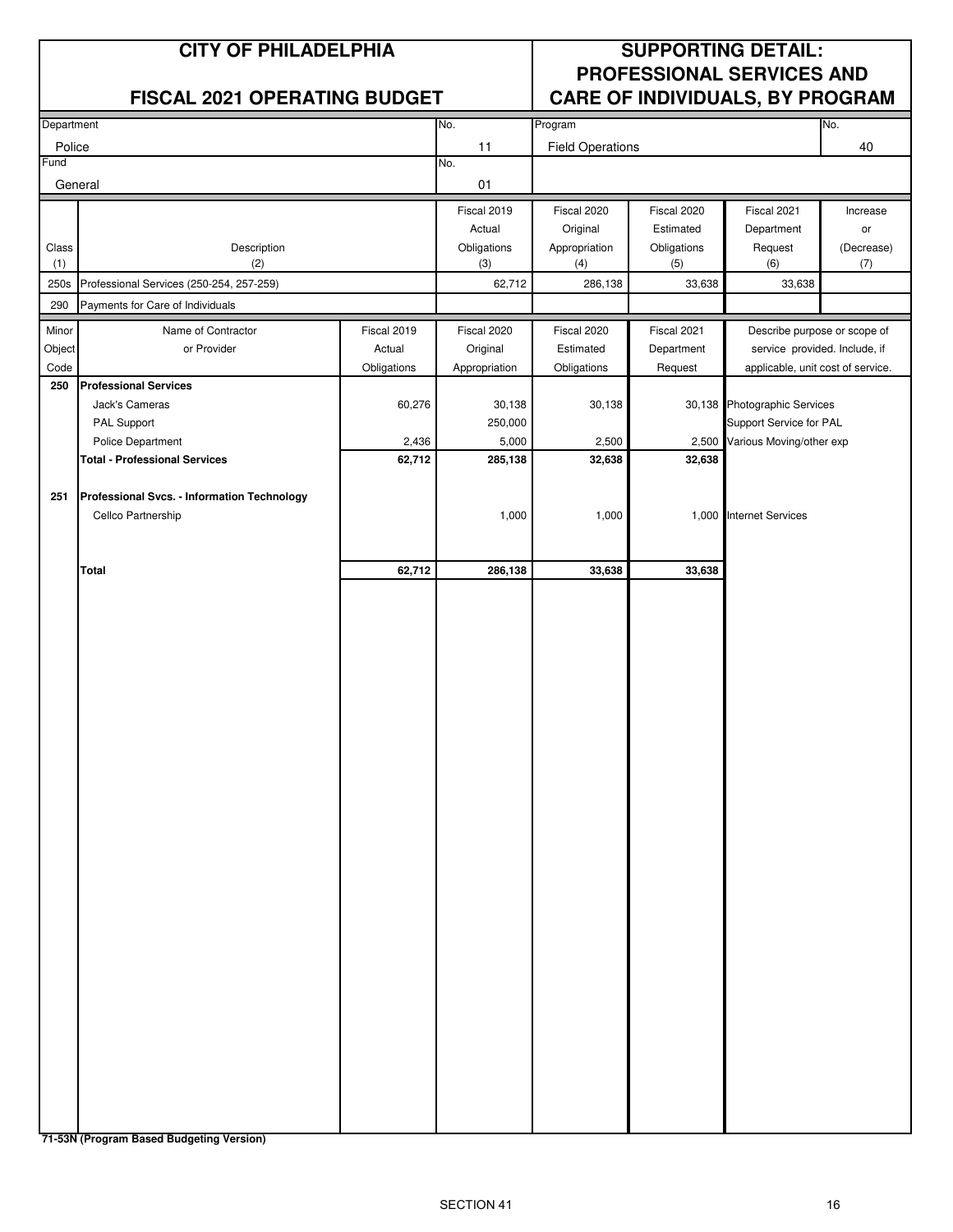#### **FISCAL 2021 OPERATING BUDGET 250s AND 290, BY PROGRAM**

## **CITY OF PHILADELPHIA SUPPORTING DETAIL: CLASSES OTHER THAN**

| Department |                                                      |             | No.               | Program                 |                  |                                                           | No. |
|------------|------------------------------------------------------|-------------|-------------------|-------------------------|------------------|-----------------------------------------------------------|-----|
| Police     |                                                      |             | 11                | <b>Field Operations</b> |                  |                                                           | 40  |
| Fund       |                                                      |             | No.               |                         |                  |                                                           |     |
| General    |                                                      |             | 01                |                         |                  |                                                           |     |
| Minor      | Name of Contractor                                   | Fiscal 2019 | Fiscal 2020       | Fiscal 2020             | Fiscal 2021      | Describe purpose or scope of                              |     |
| Object     | or Provider                                          | Actual      | Original          | Estimated               | Department       | service provided. Include, if                             |     |
| Code       |                                                      | Obligations | Appropriation     | Obligations             | Request          | applicable, unit cost of service.                         |     |
| 201        | <b>Cleaning &amp; Laundering</b>                     |             |                   |                         |                  |                                                           |     |
|            | <b>Police Department</b>                             | 1,871,714   | 1,922,500         | 1,922,500               | 1,896,000        | Clothing Maintenance \$500/PO                             |     |
| 210        | <b>Postal Services</b>                               |             |                   |                         |                  |                                                           |     |
|            | <b>US Postmaster</b>                                 | 95,651      | 75,392            | 75,392                  |                  | 75,392 Postal Services                                    |     |
|            |                                                      |             |                   |                         |                  |                                                           |     |
| 231        | <b>Overtime Meals</b>                                |             |                   |                         |                  |                                                           |     |
|            | <b>Police Department</b>                             | 346,381     | 435,000           | 385,000                 | 335,000          | Overtime Meals/Sworn \$7                                  |     |
|            |                                                      |             |                   |                         |                  |                                                           |     |
| 260        | Repair & Maintenance Charges                         |             |                   |                         |                  |                                                           |     |
|            | Audio Video Repair                                   | 4,566       | 9,341             | 9,341                   | 9,341            | CCTV & Portable TV Repair                                 |     |
|            | Bustleton Bikes Inc                                  | 157,379     | 126,111           | 139,711                 | 139,711          | <b>Bicycle Maintenance</b>                                |     |
|            | Jack's Camera/Fw Dutton                              | 2,426       | 4,339             | 4,339                   | 4,339            | <b>Photographic Services</b>                              |     |
|            | Miscellaneous Expenses                               | 8,359       | 15,000            | 12,600                  | 12,600           | <b>Various Vendors</b>                                    |     |
|            | Total - Repair & Maintenance Charges                 | 172,730     | 154,791           | 165,991                 | 165,991          |                                                           |     |
| 285        | <b>Rents - Other</b>                                 |             |                   |                         |                  |                                                           |     |
|            | Pitney Bowes/Fme Corp                                | 6,421       |                   | 11,952                  | 11,952           |                                                           |     |
|            | Xerox                                                | 54,181      | 36,946            | 36,946                  | 36,946           |                                                           |     |
|            | Total - Rents-Other                                  | 60,602      | 36,946            | 48,898                  | 48,898           |                                                           |     |
|            |                                                      |             |                   |                         |                  |                                                           |     |
| 308        | Dry Goods, Notions, & Wearing Apparel                |             |                   |                         |                  |                                                           |     |
|            | <b>Police Department</b>                             | 2,235,600   | 2,307,000         | 2,251,800               |                  | 2,218,200 Clothing Allowance@\$600/PO                     |     |
|            | <b>Police Department</b>                             | 296,000     | 340,000           | 340,000                 | 340,000          | Clothing Allowance@\$400/SCG                              |     |
|            | American Uniform<br>American Uniform                 | 77,464      | 170,000<br>20,000 | 170,000<br>20,000       | 170,000          | Initial clothing Issue-SCG<br>Misc./Special Unit Clothing |     |
|            | Iris Ltd                                             | 4,688       | 13,582            | 13,582                  | 20,000<br>13,582 | Pouches/Pins                                              |     |
|            | Total - Dry Goods,& Wearing App.                     | 2,613,752   | 2,850,582         | 2,795,382               | 2,761,782        |                                                           |     |
|            |                                                      |             |                   |                         |                  |                                                           |     |
| 311        | <b>General Equipment &amp; Machinery</b>             |             |                   |                         |                  |                                                           |     |
|            | Bustleton Bike Inc                                   | 52,000      | 41,325            | 41,325                  |                  | 41,325 Bicycle Service                                    |     |
|            |                                                      |             |                   |                         |                  |                                                           |     |
| 324        | <b>Precision, Photographic &amp; Artists</b>         |             |                   |                         |                  |                                                           |     |
|            | PPI Photographics Inc                                | 35,079      | 34,884            | 34,884                  |                  | 34,884 Polaroid Film & Supplies                           |     |
|            | PPI Photographics Inc                                | 163,306     | 185,037           | 185,037                 | 185,037          | Photographic Supplies                                     |     |
|            | PPI Photographics Inc                                | 17,544      | 36,052            | 36,052                  | 36,052           | Ribbon & PaperPacks                                       |     |
|            | <b>Total - Precision, Photographic &amp; Artists</b> | 215,929     | 255,973           | 255,973                 | 255,973          |                                                           |     |
|            |                                                      |             |                   |                         |                  |                                                           |     |
|            |                                                      |             |                   |                         |                  |                                                           |     |
|            |                                                      |             |                   |                         |                  |                                                           |     |
|            |                                                      |             |                   |                         |                  |                                                           |     |
|            |                                                      |             |                   |                         |                  |                                                           |     |
|            |                                                      |             |                   |                         |                  |                                                           |     |
|            |                                                      |             |                   |                         |                  |                                                           |     |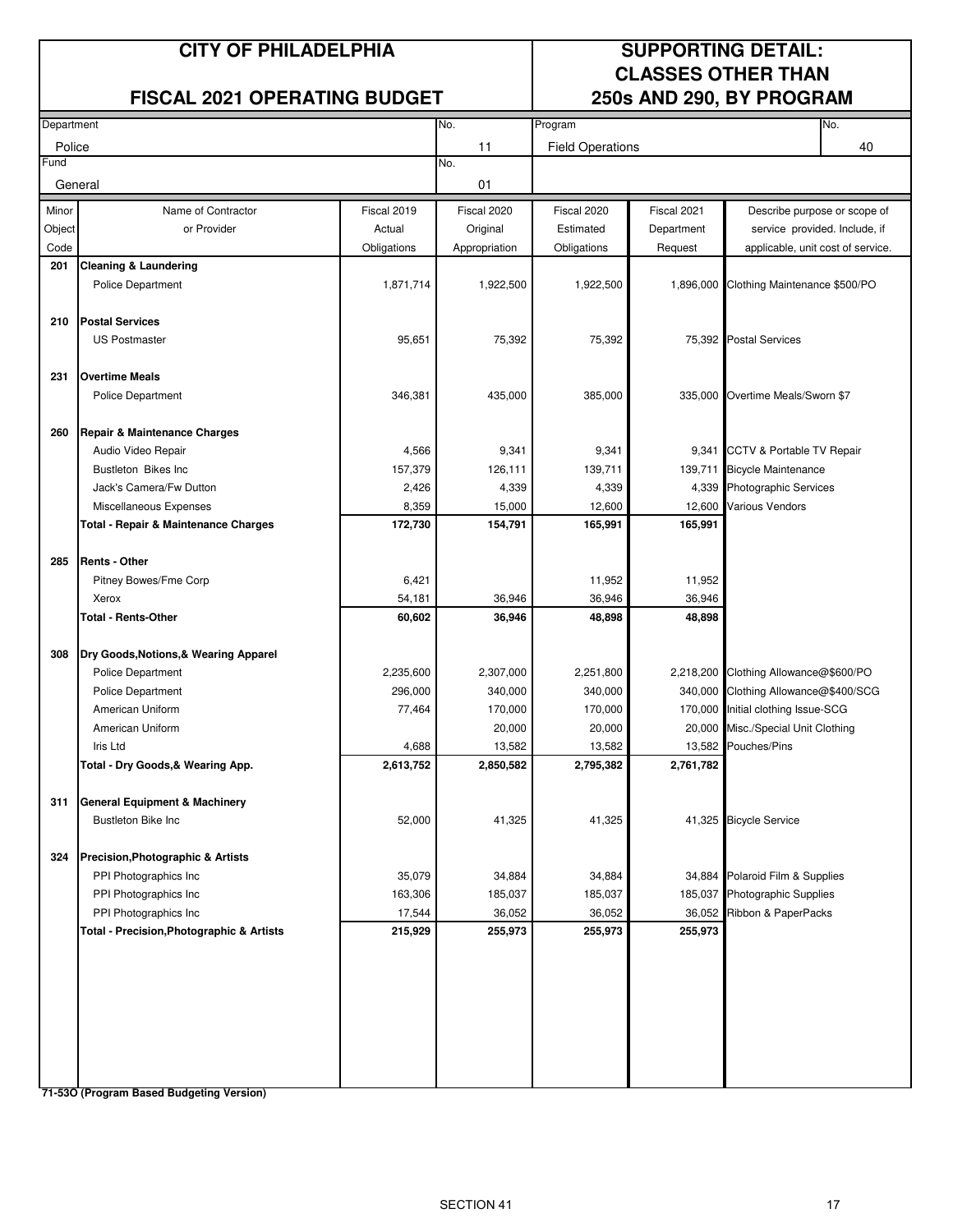### **CITY OF PHILADELPHIA**

#### **PROGRAM SUMMARY**

### **FISCAL 2021 OPERATING BUDGET**

| Department   |                                      | No.                                                 | Program                     |              |                 | No.         |
|--------------|--------------------------------------|-----------------------------------------------------|-----------------------------|--------------|-----------------|-------------|
| Police       |                                      | 11                                                  | <b>Field Operations</b>     |              |                 | 40          |
| Fund         |                                      | No.                                                 |                             |              |                 |             |
|              | <b>Grants Revenue</b>                | 08                                                  |                             |              |                 |             |
|              |                                      |                                                     | <b>Summary by Class</b>     |              |                 |             |
|              |                                      | Fiscal 2019                                         | Fiscal 2020                 | Fiscal 2020  | Fiscal 2021     | Increase    |
| Class        | Description                          | Actual                                              | Original                    | Estimated    | Proposed        | or          |
|              |                                      | Obligations                                         | Appropriations              | Obligations  | <b>Budget</b>   | (Decrease)  |
| (1)          | (2)                                  | (3)                                                 | (4)                         | (5)          | (6)             | (7)         |
| 100          | <b>Employee Compensation</b>         |                                                     |                             |              |                 |             |
| a)           | <b>Personal Services</b>             | 232,043                                             | 600,000                     | 3,603,094    | 2,000,000       | (1,603,094) |
| b)           | <b>Employee Benefits</b>             |                                                     |                             |              |                 |             |
| 200          | <b>Purchase of Services</b>          | 408,488                                             | 420,000                     | 120,000      | 420,000         | 300,000     |
| 300          | Materials and Supplies               | 21,360                                              | 300,000                     | 90,000       | 30,000          | (60,000)    |
| 400          | Equipment                            | 106,066                                             | 130,000                     | 571,000      | 130,000         | (441,000)   |
| 500          | Contributions, Indemnities and Taxes |                                                     |                             |              |                 |             |
| 700          | <b>Debt Service</b>                  |                                                     |                             |              |                 |             |
| 800          | Payments to Other Funds              |                                                     |                             |              |                 |             |
| 900          | <b>Advances and Misc. Payments</b>   |                                                     |                             |              |                 |             |
|              | Total                                | 767,957                                             | 1,450,000                   | 4,384,094    | 2,580,000       | (1,804,094) |
|              |                                      |                                                     | <b>Summary of Positions</b> |              |                 |             |
|              |                                      | Actual                                              | Fiscal 2020                 | Increment    | Fiscal 2021     | Increase    |
|              |                                      | Positions                                           | <b>Budgeted</b>             | Run          | <b>Budgeted</b> | or          |
| Code         | Category                             | 6/30/19                                             | Positions                   | PPE 11/24/19 | Positions       | (Decrease)  |
| (1)          | (2)                                  | (3)                                                 | (4)                         | (5)          | (6)             | (7)         |
| 101          | Full Time - Civilian                 |                                                     |                             |              |                 |             |
| 105          | Full Time - Uniform                  |                                                     |                             |              |                 |             |
|              | Total                                |                                                     |                             |              |                 |             |
|              |                                      | <b>Selected Associated Non-Tax Revenues by Type</b> |                             |              |                 |             |
|              |                                      | Fiscal 2019                                         | Fiscal 2020                 | Fiscal 2020  | Fiscal 2021     | Increase    |
|              | Description                          | Actual                                              | Original                    | Estimate     | Proposed        | or          |
|              |                                      | Revenues                                            | <b>Budget</b>               |              | <b>Budget</b>   | (Decrease)  |
|              | (1)                                  | (2)                                                 | (3)                         | (4)          | (5)             | (6)         |
|              | Local (Non-Governmental)             |                                                     |                             |              |                 |             |
| Federal      |                                      | 890,521                                             | 1,450,000                   | 4,384,094    | 2,580,000       | (1,804,094) |
| <b>State</b> |                                      |                                                     |                             |              |                 |             |
|              | Other Governments                    |                                                     |                             |              |                 |             |
|              | Other Funds of the City              |                                                     |                             |              |                 |             |
|              | Total                                | 890,521                                             | 1,450,000                   | 4,384,094    | 2,580,000       | (1,804,094) |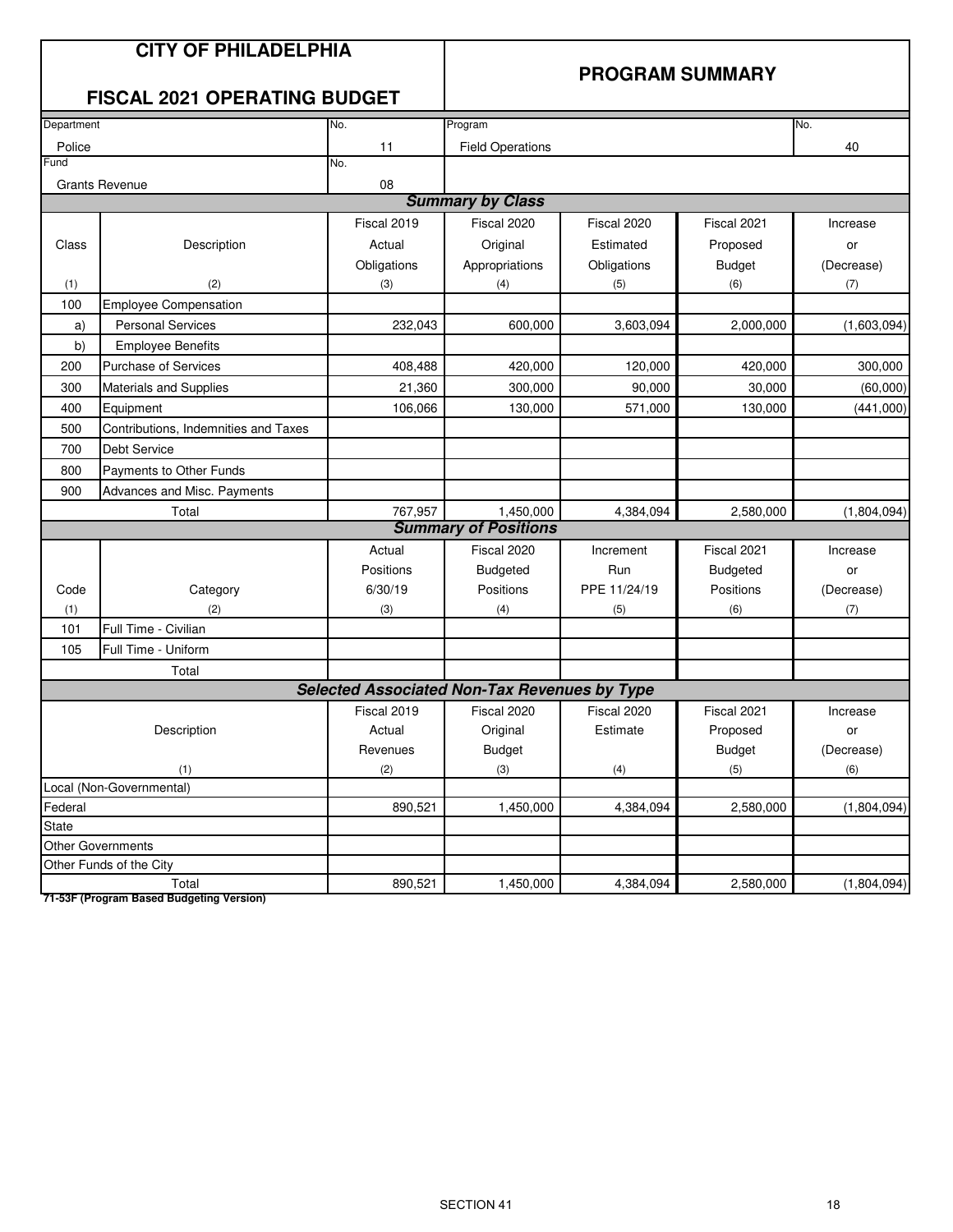## **GRANT INFORMATION SUMMARY**

|            |                                                                           | <b>FISCAL 2021 OPERATING BUDGET</b>                                             |             | <b>WITHIN PROGRAM</b>            |                       |                     |                      |  |
|------------|---------------------------------------------------------------------------|---------------------------------------------------------------------------------|-------------|----------------------------------|-----------------------|---------------------|----------------------|--|
| Department |                                                                           |                                                                                 | No.         | Program                          |                       |                     | No.                  |  |
| Police     |                                                                           |                                                                                 | 11          | <b>Field Operations</b>          |                       |                     | 40                   |  |
| Fund       |                                                                           |                                                                                 | No.         |                                  |                       |                     |                      |  |
|            | <b>Grants Revenue</b>                                                     |                                                                                 | 08          |                                  |                       |                     |                      |  |
|            | <b>Funding Sources</b>                                                    | <b>Grant Title</b>                                                              |             |                                  |                       | <b>Grant Number</b> | <b>Index Code</b>    |  |
| X          | Federal                                                                   | JLEO FBI Program                                                                |             |                                  |                       | G11324              | 111193               |  |
|            | <b>State</b>                                                              | <b>Award Period</b>                                                             |             |                                  | Type of Grant         |                     |                      |  |
|            | Other Govt.                                                               | 6/1/17-6/30/20                                                                  |             |                                  | <b>Direct Federal</b> |                     |                      |  |
|            | Local (Non-Govt.)                                                         |                                                                                 |             | <b>Grant Objective</b>           |                       |                     |                      |  |
|            |                                                                           | One time equipment and software purchase by the Philadelphia Police Department. |             |                                  |                       |                     |                      |  |
|            |                                                                           |                                                                                 |             | <b>Summary by Class</b>          |                       |                     |                      |  |
|            |                                                                           |                                                                                 | Fiscal 2019 | Fiscal 2020                      | Fiscal 2020           | Fiscal 2021         | Increase             |  |
| Class      |                                                                           | Description                                                                     | Actual      | Original                         | Estimated             | Department          | or                   |  |
|            |                                                                           |                                                                                 | Obligations | Appropriations                   | Obligations           | Request             | (Decrease)           |  |
| (1)        |                                                                           | (2)                                                                             | (3)         | (4)                              | (5)                   | (6)                 | (7)                  |  |
| 100a)      | <b>Personal Services</b>                                                  |                                                                                 |             |                                  |                       |                     |                      |  |
| 100 b)     | Employee Benefits - Total                                                 |                                                                                 |             |                                  |                       |                     |                      |  |
|            | Class 186 - Flex Cash Pmts.                                               |                                                                                 |             |                                  |                       |                     |                      |  |
|            |                                                                           | Class 187 - Worker's Comp. - Disability                                         |             |                                  |                       |                     |                      |  |
|            |                                                                           | Class 188 - Worker's Comp. - Medical                                            |             |                                  |                       |                     |                      |  |
|            | Class 189 - Medicare Tax                                                  |                                                                                 |             |                                  |                       |                     |                      |  |
|            | Class 190 - Pension Obligation Bonds<br>Class 191 - Pension Contributions |                                                                                 |             |                                  |                       |                     |                      |  |
|            | Class 192 - FICA                                                          |                                                                                 |             |                                  |                       |                     |                      |  |
|            | Class 193 - Health / Medical                                              |                                                                                 |             |                                  |                       |                     |                      |  |
|            | Class 194 - Group Life                                                    |                                                                                 |             |                                  |                       |                     |                      |  |
|            | Class 195 - Group Legal                                                   |                                                                                 |             |                                  |                       |                     |                      |  |
|            |                                                                           | Class 198 - Municipal Plan 10 - City Match                                      |             |                                  |                       |                     |                      |  |
| 200        | Purchase of Services                                                      |                                                                                 | 9,085       |                                  |                       |                     |                      |  |
| 300        | Materials and Supplies                                                    |                                                                                 |             |                                  |                       |                     |                      |  |
| 400        | Equipment                                                                 |                                                                                 |             |                                  | 441,000               |                     | (441,000)            |  |
| 500        | Contributions, Indemnities and Taxes                                      |                                                                                 |             |                                  |                       |                     |                      |  |
| 800        | Payments to Other Funds                                                   |                                                                                 |             |                                  |                       |                     |                      |  |
| 900        | Advances and Misc. Payments                                               |                                                                                 |             |                                  |                       |                     |                      |  |
|            | Total                                                                     |                                                                                 | 9,085       |                                  | 441,000               |                     | (441,000)            |  |
|            |                                                                           |                                                                                 |             | <b>Summary by Funding Source</b> |                       |                     |                      |  |
|            |                                                                           |                                                                                 | Fiscal 2019 | Fiscal 2020                      | Fiscal 2020           | Fiscal 2021         | Increase             |  |
| Code       |                                                                           | Category                                                                        | Actual      | Original                         | Estimated             | Department          | or                   |  |
|            |                                                                           |                                                                                 | Revenue     | <b>Budget</b>                    | Revenue               | Request             | (Decrease)           |  |
| (1)        |                                                                           | (2)                                                                             | (3)         | (4)                              | (5)                   | (6)                 | (7)                  |  |
| 100        | Federal                                                                   |                                                                                 |             |                                  | 441,000               |                     | (441,000)            |  |
| 200        | State<br><b>Other Governments</b>                                         |                                                                                 |             |                                  |                       |                     |                      |  |
| 300<br>400 |                                                                           |                                                                                 |             |                                  |                       |                     |                      |  |
|            | Local (Non-Governmental)                                                  |                                                                                 |             |                                  |                       |                     |                      |  |
|            |                                                                           | Total                                                                           |             | <b>Summary of Positions</b>      | 441,000               |                     | (441,000)            |  |
|            |                                                                           |                                                                                 | Actual Pos. | Fiscal 2020                      | Incr. Run             | Fiscal 2021         | Inc. $/$ (Dec.)      |  |
| Code       |                                                                           | Category                                                                        | 6/30/19     | Budgeted Pos.                    | PPE 11/24/19          | Budgeted Pos.       | (Col. 6 less Col. 4) |  |
| (1)        |                                                                           | (2)                                                                             | (3)         | (4)                              | (5)                   | (6)                 | (7)                  |  |
| 101        | Full Time - Civilian                                                      |                                                                                 |             |                                  |                       |                     |                      |  |
| 105        | Full Time - Uniform                                                       |                                                                                 |             |                                  |                       |                     |                      |  |
|            | Total                                                                     |                                                                                 |             |                                  |                       |                     |                      |  |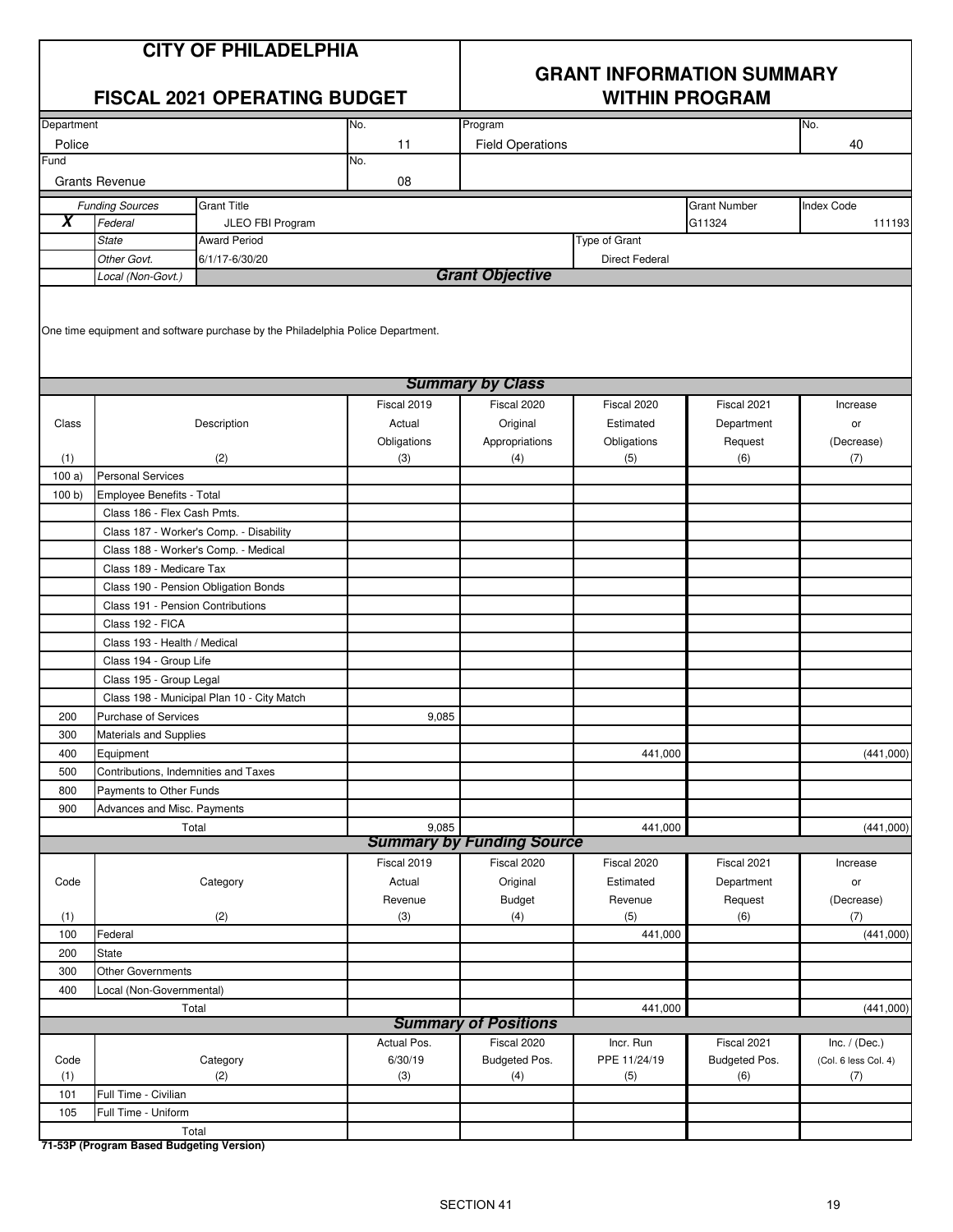|            |                               | <b>CITY OF PHILADELPHIA</b><br><b>FISCAL 2021 OPERATING BUDGET</b>                                                                            |             | <b>GRANT INFORMATION SUMMARY</b><br><b>WITHIN PROGRAM</b> |                       |                     |                      |  |
|------------|-------------------------------|-----------------------------------------------------------------------------------------------------------------------------------------------|-------------|-----------------------------------------------------------|-----------------------|---------------------|----------------------|--|
| Department |                               |                                                                                                                                               | No.         | Program                                                   |                       |                     | No.                  |  |
| Police     |                               |                                                                                                                                               | 11          | <b>Field Operations</b>                                   |                       |                     | 40                   |  |
| Fund       |                               |                                                                                                                                               | No.         |                                                           |                       |                     |                      |  |
|            | <b>Grants Revenue</b>         |                                                                                                                                               | 08          |                                                           |                       |                     |                      |  |
|            | <b>Funding Sources</b>        | <b>Grant Title</b>                                                                                                                            |             |                                                           |                       | <b>Grant Number</b> | <b>Index Code</b>    |  |
| X          | Federal                       | <b>JAG Justice Assistance Grant</b>                                                                                                           |             |                                                           |                       | G11650              | 111077               |  |
|            | State                         | <b>Award Period</b>                                                                                                                           |             |                                                           | <b>Type of Grant</b>  |                     |                      |  |
|            | Other Govt.                   | 10/01/09 - 9/30/21                                                                                                                            |             |                                                           | <b>Direct Federal</b> |                     |                      |  |
|            | Local (Non-Govt.)             |                                                                                                                                               |             | <b>Grant Objective</b>                                    |                       |                     |                      |  |
|            |                               | To improve the quality of life in all neighborhoods while expanding problem solving efforts and community collaborations throughout the city. |             |                                                           |                       |                     |                      |  |
|            |                               |                                                                                                                                               |             | <b>Summary by Class</b>                                   |                       |                     |                      |  |
|            |                               |                                                                                                                                               | Fiscal 2019 | Fiscal 2020                                               | Fiscal 2020           | Fiscal 2021         | Increase             |  |
| Class      |                               | Description                                                                                                                                   | Actual      | Original                                                  | Estimated             | Department          | or                   |  |
|            |                               |                                                                                                                                               | Obligations | Appropriations                                            | Obligations           | Request             | (Decrease)           |  |
| (1)        |                               | (2)                                                                                                                                           | (3)         | (4)                                                       | (5)                   | (6)                 | (7)                  |  |
| 100a       | <b>Personal Services</b>      |                                                                                                                                               | 232,043     | 600,000                                                   | 3,603,094             | 2,000,000           | (1,603,094)          |  |
| 100 b      | Employee Benefits - Total     |                                                                                                                                               |             |                                                           |                       |                     |                      |  |
|            | Class 186 - Flex Cash Pmts.   |                                                                                                                                               |             |                                                           |                       |                     |                      |  |
|            |                               | Class 187 - Worker's Comp. - Disability                                                                                                       |             |                                                           |                       |                     |                      |  |
|            |                               | Class 188 - Worker's Comp. - Medical                                                                                                          |             |                                                           |                       |                     |                      |  |
|            | Class 189 - Medicare Tax      |                                                                                                                                               |             |                                                           |                       |                     |                      |  |
|            |                               | Class 190 - Pension Obligation Bonds                                                                                                          |             |                                                           |                       |                     |                      |  |
|            |                               | Class 191 - Pension Contributions                                                                                                             |             |                                                           |                       |                     |                      |  |
|            | Class 192 - FICA              |                                                                                                                                               |             |                                                           |                       |                     |                      |  |
|            | Class 193 - Health / Medical  |                                                                                                                                               |             |                                                           |                       |                     |                      |  |
|            | Class 194 - Group Life        |                                                                                                                                               |             |                                                           |                       |                     |                      |  |
|            | Class 195 - Group Legal       |                                                                                                                                               |             |                                                           |                       |                     |                      |  |
|            |                               | Class 198 - Municipal Plan 10 - City Match                                                                                                    |             |                                                           |                       |                     |                      |  |
| 200        | <b>Purchase of Services</b>   |                                                                                                                                               | 399,402     | 420,000                                                   | 120,000               | 420,000             | 300,000              |  |
| 300        | <b>Materials and Supplies</b> |                                                                                                                                               | 21,360      | 300,000                                                   | 90,000                | 30,000              | (60,000)             |  |
| 400        | Equipment                     |                                                                                                                                               | 106,066     | 130,000                                                   | 130,000               | 130,000             |                      |  |
| 500        |                               | Contributions, Indemnities and Taxes                                                                                                          |             |                                                           |                       |                     |                      |  |
| 800        | Payments to Other Funds       |                                                                                                                                               |             |                                                           |                       |                     |                      |  |
| 900        | Advances and Misc. Payments   |                                                                                                                                               |             |                                                           |                       |                     |                      |  |
|            |                               | Total                                                                                                                                         | 758,871     | 1,450,000                                                 | 3,943,094             | 2,580,000           | (1,363,094)          |  |
|            |                               |                                                                                                                                               |             | <b>Summary by Funding Source</b>                          |                       |                     |                      |  |
|            |                               |                                                                                                                                               | Fiscal 2019 | Fiscal 2020                                               | Fiscal 2020           | Fiscal 2021         | Increase             |  |
| Code       |                               | Category                                                                                                                                      | Actual      | Original                                                  | Estimated             | Department          | or                   |  |
|            |                               |                                                                                                                                               | Revenue     | <b>Budget</b>                                             | Revenue               | Request             | (Decrease)           |  |
| (1)        |                               | (2)                                                                                                                                           | (3)         | (4)                                                       | (5)                   | (6)                 | (7)                  |  |
| 100        | Federal                       |                                                                                                                                               | 763,047     | 1,450,000                                                 | 3,943,094             | 2,580,000           | (1,363,094)          |  |
| 200        | <b>State</b>                  |                                                                                                                                               |             |                                                           |                       |                     |                      |  |
| 300        | <b>Other Governments</b>      |                                                                                                                                               |             |                                                           |                       |                     |                      |  |
| 400        | Local (Non-Governmental)      |                                                                                                                                               |             |                                                           |                       |                     |                      |  |
|            |                               | Total                                                                                                                                         | 763,047     | 1,450,000                                                 | 3,943,094             | 2,580,000           | (1,363,094)          |  |
|            |                               |                                                                                                                                               |             | <b>Summary of Positions</b>                               |                       |                     |                      |  |
|            |                               |                                                                                                                                               | Actual Pos. | Fiscal 2020                                               | Incr. Run             | Fiscal 2021         | Inc. $/$ (Dec.)      |  |
| Code       |                               | Category                                                                                                                                      | 6/30/19     | Budgeted Pos.                                             | PPE 11/24/19          | Budgeted Pos.       | (Col. 6 less Col. 4) |  |
| (1)        |                               | (2)                                                                                                                                           | (3)         | (4)                                                       | (5)                   | (6)                 | (7)                  |  |
| 101        | Full Time - Civilian          |                                                                                                                                               |             |                                                           |                       |                     |                      |  |
| 105        | Full Time - Uniform           |                                                                                                                                               |             |                                                           |                       |                     |                      |  |
|            |                               | Total                                                                                                                                         |             |                                                           |                       |                     |                      |  |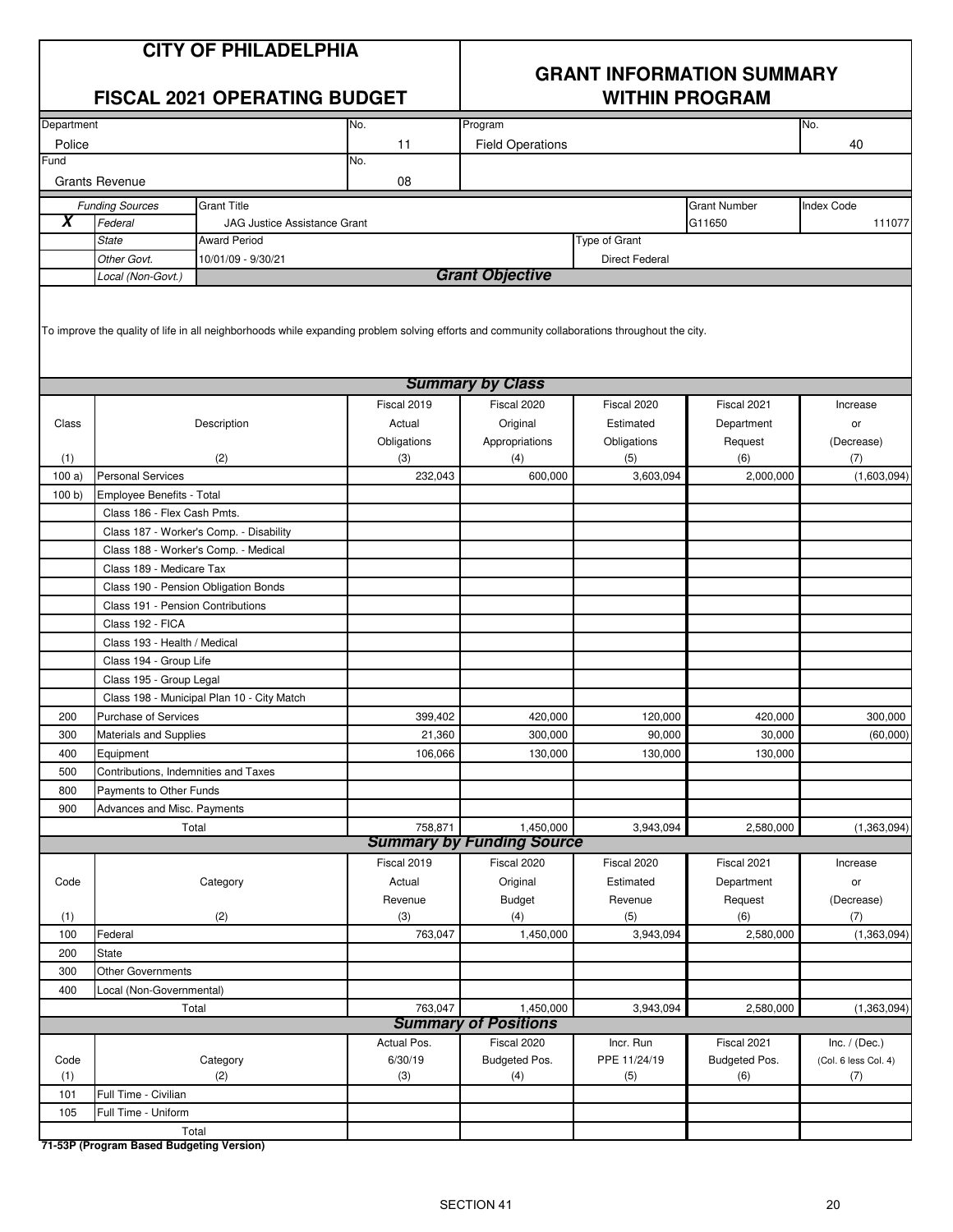|            |                                                       | <b>CITY OF PHILADELPHIA</b><br><b>FISCAL 2021 OPERATING BUDGET</b>                                                                                             |             | <b>GRANT INFORMATION SUMMARY</b><br><b>WITHIN PROGRAM</b> |                       |                     |                      |  |
|------------|-------------------------------------------------------|----------------------------------------------------------------------------------------------------------------------------------------------------------------|-------------|-----------------------------------------------------------|-----------------------|---------------------|----------------------|--|
| Department |                                                       |                                                                                                                                                                | No.         | Program                                                   |                       |                     | No.                  |  |
| Police     |                                                       |                                                                                                                                                                | 11          | <b>Field Operations</b>                                   |                       |                     | 40                   |  |
| Fund       |                                                       |                                                                                                                                                                | No.         |                                                           |                       |                     |                      |  |
|            | <b>Grants Revenue</b>                                 |                                                                                                                                                                | 08          |                                                           |                       |                     |                      |  |
|            | <b>Funding Sources</b>                                | <b>Grant Title</b>                                                                                                                                             |             |                                                           |                       | <b>Grant Number</b> | <b>Index Code</b>    |  |
| X          | Federal                                               | Philadelphia Smart Policing Initiative II                                                                                                                      |             |                                                           |                       | G11667              | 111030               |  |
|            | <b>State</b>                                          | <b>Award Period</b>                                                                                                                                            |             |                                                           | Type of Grant         |                     |                      |  |
|            | Other Govt.                                           | 10/01/09 - 9/30/20                                                                                                                                             |             |                                                           | <b>Direct Federal</b> |                     |                      |  |
|            | Local (Non-Govt.)                                     |                                                                                                                                                                |             | <b>Grant Objective</b>                                    |                       |                     |                      |  |
|            |                                                       | Fund multidisciplinary taskforce of specialized investigators and patrol units to target high crime neighborhoods in order to reduce outbreak of gun violence. |             |                                                           |                       |                     |                      |  |
|            |                                                       |                                                                                                                                                                |             | <b>Summary by Class</b>                                   |                       |                     |                      |  |
|            |                                                       |                                                                                                                                                                | Fiscal 2019 | Fiscal 2020                                               | Fiscal 2020           | Fiscal 2021         | Increase             |  |
| Class      |                                                       | Description                                                                                                                                                    | Actual      | Original                                                  | Estimated             | Department          | or                   |  |
|            |                                                       |                                                                                                                                                                | Obligations | Appropriations                                            | Obligations           | Request             | (Decrease)           |  |
| (1)        |                                                       | (2)                                                                                                                                                            | (3)         | (4)                                                       | (5)                   | (6)                 | (7)                  |  |
| 100a       | <b>Personal Services</b><br>Employee Benefits - Total |                                                                                                                                                                |             |                                                           |                       |                     |                      |  |
| 100 b)     |                                                       |                                                                                                                                                                |             |                                                           |                       |                     |                      |  |
|            | Class 186 - Flex Cash Pmts.                           |                                                                                                                                                                |             |                                                           |                       |                     |                      |  |
|            |                                                       | Class 187 - Worker's Comp. - Disability                                                                                                                        |             |                                                           |                       |                     |                      |  |
|            |                                                       | Class 188 - Worker's Comp. - Medical                                                                                                                           |             |                                                           |                       |                     |                      |  |
|            | Class 189 - Medicare Tax                              |                                                                                                                                                                |             |                                                           |                       |                     |                      |  |
|            |                                                       | Class 190 - Pension Obligation Bonds                                                                                                                           |             |                                                           |                       |                     |                      |  |
|            |                                                       | Class 191 - Pension Contributions                                                                                                                              |             |                                                           |                       |                     |                      |  |
|            | Class 192 - FICA                                      |                                                                                                                                                                |             |                                                           |                       |                     |                      |  |
|            | Class 193 - Health / Medical                          |                                                                                                                                                                |             |                                                           |                       |                     |                      |  |
|            | Class 194 - Group Life                                |                                                                                                                                                                |             |                                                           |                       |                     |                      |  |
|            | Class 195 - Group Legal                               |                                                                                                                                                                |             |                                                           |                       |                     |                      |  |
|            |                                                       | Class 198 - Municipal Plan 10 - City Match                                                                                                                     |             |                                                           |                       |                     |                      |  |
| 200        | <b>Purchase of Services</b>                           |                                                                                                                                                                |             |                                                           |                       |                     |                      |  |
| 300        | <b>Materials and Supplies</b>                         |                                                                                                                                                                |             |                                                           |                       |                     |                      |  |
| 400        | Equipment                                             |                                                                                                                                                                |             |                                                           |                       |                     |                      |  |
| 500        |                                                       | Contributions, Indemnities and Taxes                                                                                                                           |             |                                                           |                       |                     |                      |  |
| 800        | Payments to Other Funds                               |                                                                                                                                                                |             |                                                           |                       |                     |                      |  |
| 900        | Advances and Misc. Payments                           |                                                                                                                                                                |             |                                                           |                       |                     |                      |  |
|            |                                                       | Total                                                                                                                                                          |             | <b>Summary by Funding Source</b>                          |                       |                     |                      |  |
|            |                                                       |                                                                                                                                                                | Fiscal 2019 | Fiscal 2020                                               | Fiscal 2020           | Fiscal 2021         | Increase             |  |
| Code       |                                                       | Category                                                                                                                                                       | Actual      | Original                                                  | Estimated             | Department          | or                   |  |
|            |                                                       |                                                                                                                                                                | Revenue     | <b>Budget</b>                                             | Revenue               | Request             | (Decrease)           |  |
| (1)        |                                                       | (2)                                                                                                                                                            | (3)         | (4)                                                       | (5)                   | (6)                 | (7)                  |  |
| 100        | Federal                                               |                                                                                                                                                                | 127,474     |                                                           |                       |                     |                      |  |
| 200        | State                                                 |                                                                                                                                                                |             |                                                           |                       |                     |                      |  |
| 300        | <b>Other Governments</b>                              |                                                                                                                                                                |             |                                                           |                       |                     |                      |  |
| 400        | Local (Non-Governmental)                              |                                                                                                                                                                |             |                                                           |                       |                     |                      |  |
|            |                                                       | Total                                                                                                                                                          | 127,474     |                                                           |                       |                     |                      |  |
|            |                                                       |                                                                                                                                                                |             | <b>Summary of Positions</b>                               |                       |                     |                      |  |
|            |                                                       |                                                                                                                                                                | Actual Pos. | Fiscal 2020                                               | Incr. Run             | Fiscal 2021         | Inc. $/$ (Dec.)      |  |
| Code       |                                                       | Category                                                                                                                                                       | 6/30/19     | Budgeted Pos.                                             | PPE 11/24/19          | Budgeted Pos.       | (Col. 6 less Col. 4) |  |
| (1)        |                                                       | (2)                                                                                                                                                            | (3)         | (4)                                                       | (5)                   | (6)                 | (7)                  |  |
| 101        | Full Time - Civilian                                  |                                                                                                                                                                |             |                                                           |                       |                     |                      |  |
| 105        | Full Time - Uniform                                   |                                                                                                                                                                |             |                                                           |                       |                     |                      |  |
|            |                                                       | Total                                                                                                                                                          |             |                                                           |                       |                     |                      |  |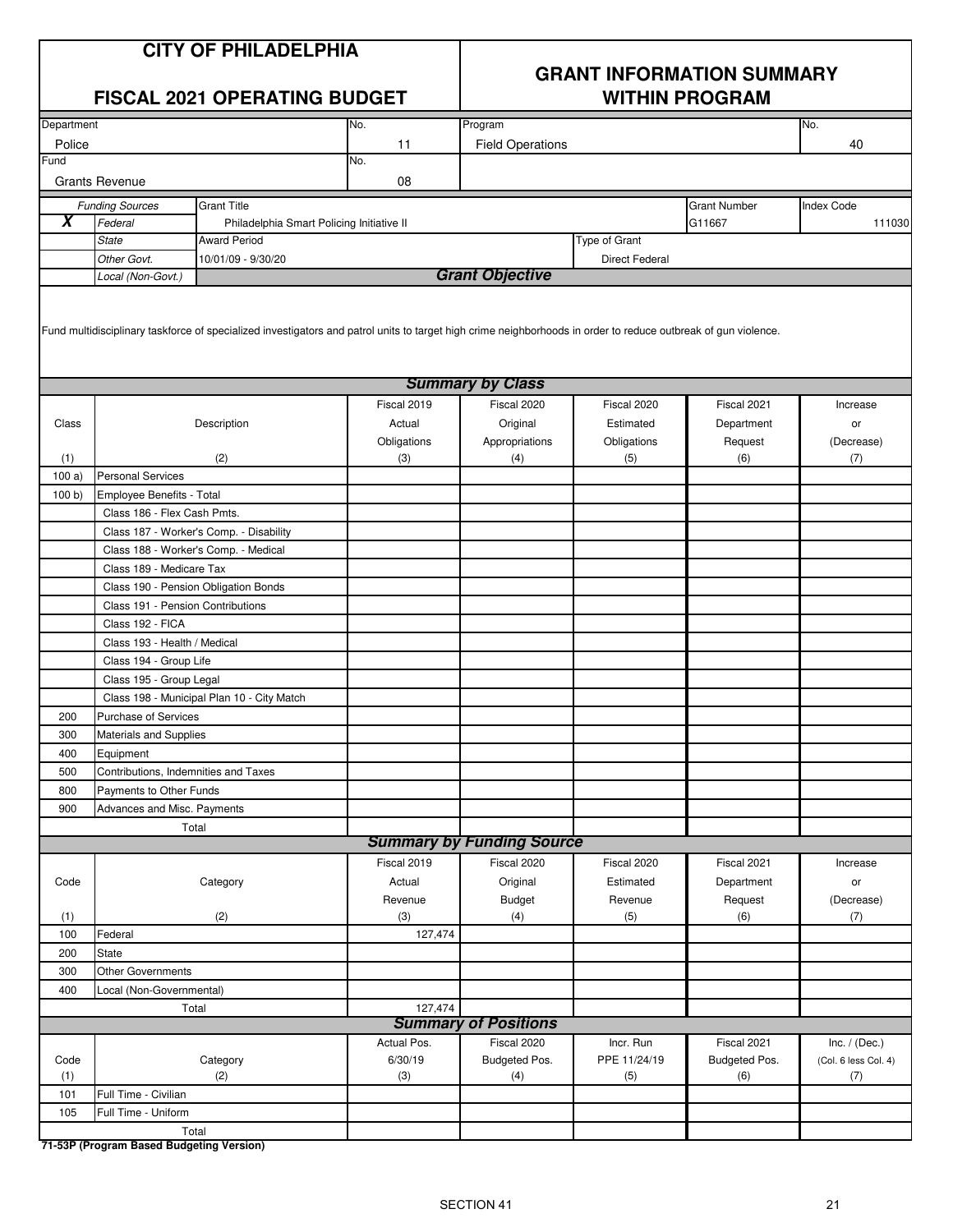### **CITY OF PHILADELPHIA**

### **PROGRAM SUMMARY - ALL FUNDS**

|                                                                                                                                                                                                                                                                                                                                                                                                                                                                                                                                                                                                                                                                                                   | <b>FISCAL 2021 OPERATING BUDGET</b>                                                                                                                                                                                                                                                                                                                                                                                       |                         |                                                              |                       |                       |                 |  |  |  |  |
|---------------------------------------------------------------------------------------------------------------------------------------------------------------------------------------------------------------------------------------------------------------------------------------------------------------------------------------------------------------------------------------------------------------------------------------------------------------------------------------------------------------------------------------------------------------------------------------------------------------------------------------------------------------------------------------------------|---------------------------------------------------------------------------------------------------------------------------------------------------------------------------------------------------------------------------------------------------------------------------------------------------------------------------------------------------------------------------------------------------------------------------|-------------------------|--------------------------------------------------------------|-----------------------|-----------------------|-----------------|--|--|--|--|
| Department                                                                                                                                                                                                                                                                                                                                                                                                                                                                                                                                                                                                                                                                                        |                                                                                                                                                                                                                                                                                                                                                                                                                           | No.                     | Program                                                      |                       |                       | No.             |  |  |  |  |
| Police                                                                                                                                                                                                                                                                                                                                                                                                                                                                                                                                                                                                                                                                                            |                                                                                                                                                                                                                                                                                                                                                                                                                           | 11                      | <b>Organizational Support Services</b>                       |                       |                       | 41              |  |  |  |  |
|                                                                                                                                                                                                                                                                                                                                                                                                                                                                                                                                                                                                                                                                                                   |                                                                                                                                                                                                                                                                                                                                                                                                                           |                         | <b>Program Description</b>                                   |                       |                       |                 |  |  |  |  |
|                                                                                                                                                                                                                                                                                                                                                                                                                                                                                                                                                                                                                                                                                                   | This program is responsible for the administrative, fiscal, and human resources operations for the department; planning, development, and<br>implementation of all aspects of police training for both police recruits and in-service sworn personnel, including Reality-Based Training<br>(RBT) and tactical scenarios; and information technology support services, including Police Communication Information Systems. |                         |                                                              |                       |                       |                 |  |  |  |  |
|                                                                                                                                                                                                                                                                                                                                                                                                                                                                                                                                                                                                                                                                                                   |                                                                                                                                                                                                                                                                                                                                                                                                                           |                         | <b>Program Objectives</b>                                    |                       |                       |                 |  |  |  |  |
| •Continue to deploy body worn cameras with the annual goal of 800 additional cameras to be deployed.<br>•Maintain staffing levels within both the sworn and non-sworn ranks; specifically, for Police Officer and School Crossing Guard ranks. Proper<br>staffing is vital to the Department's efforts to reduce crime and ensure the safety of the residents of Philadelphia and our employees.<br>•Prepare for the move to the new Public Safety Service Campus (PSSC) which is scheduled to take place in the beginning of CY 2021. This<br>will require massive coordination to ensure the PPD is able to maintain service levels during the relocation of multiple Units to the new<br>PSSC. |                                                                                                                                                                                                                                                                                                                                                                                                                           |                         |                                                              |                       |                       |                 |  |  |  |  |
|                                                                                                                                                                                                                                                                                                                                                                                                                                                                                                                                                                                                                                                                                                   |                                                                                                                                                                                                                                                                                                                                                                                                                           |                         | <b>Performance Measures*</b>                                 |                       |                       |                 |  |  |  |  |
|                                                                                                                                                                                                                                                                                                                                                                                                                                                                                                                                                                                                                                                                                                   | Description                                                                                                                                                                                                                                                                                                                                                                                                               | Fiscal 2019<br>Year-End | Fiscal 2020<br>Year-to-Date<br>$(Q1 + Q2)$                   | Fiscal 2020<br>Target | Fiscal 2021<br>Target |                 |  |  |  |  |
|                                                                                                                                                                                                                                                                                                                                                                                                                                                                                                                                                                                                                                                                                                   | (1)                                                                                                                                                                                                                                                                                                                                                                                                                       |                         | (2)                                                          | (3)                   | (4)                   | (5)             |  |  |  |  |
|                                                                                                                                                                                                                                                                                                                                                                                                                                                                                                                                                                                                                                                                                                   | Percent of officers who are female                                                                                                                                                                                                                                                                                                                                                                                        |                         | 21.6%                                                        | 21.6%                 | 52.7%                 | 52.7%           |  |  |  |  |
|                                                                                                                                                                                                                                                                                                                                                                                                                                                                                                                                                                                                                                                                                                   | Comments: Target is based on census data for Philadelphia.                                                                                                                                                                                                                                                                                                                                                                |                         |                                                              |                       |                       |                 |  |  |  |  |
|                                                                                                                                                                                                                                                                                                                                                                                                                                                                                                                                                                                                                                                                                                   | Percent of officers who are minority                                                                                                                                                                                                                                                                                                                                                                                      |                         | 46.1%                                                        | 42.9%                 | 58.4%                 | 58.4%           |  |  |  |  |
|                                                                                                                                                                                                                                                                                                                                                                                                                                                                                                                                                                                                                                                                                                   | Comments: Target is based on census data for Philadelphia.                                                                                                                                                                                                                                                                                                                                                                |                         |                                                              |                       |                       |                 |  |  |  |  |
|                                                                                                                                                                                                                                                                                                                                                                                                                                                                                                                                                                                                                                                                                                   | Percentage of authorized sworn positions filled<br>99.5%<br>99.9%<br>100.0%<br>100.0%                                                                                                                                                                                                                                                                                                                                     |                         |                                                              |                       |                       |                 |  |  |  |  |
|                                                                                                                                                                                                                                                                                                                                                                                                                                                                                                                                                                                                                                                                                                   | Comments: "Authorized" refers to the number of budgeted positions.                                                                                                                                                                                                                                                                                                                                                        |                         |                                                              |                       |                       |                 |  |  |  |  |
|                                                                                                                                                                                                                                                                                                                                                                                                                                                                                                                                                                                                                                                                                                   | In-service officers that have received reality-based training (RBT)                                                                                                                                                                                                                                                                                                                                                       |                         | 91.7%                                                        | 100.0%                | 95.0%                 | 100.0%          |  |  |  |  |
|                                                                                                                                                                                                                                                                                                                                                                                                                                                                                                                                                                                                                                                                                                   | Comments: RBT is a law enforcement training tool that simulates the mental and physical reactions experienced in high-stress situations                                                                                                                                                                                                                                                                                   |                         | <b>Summary by Fund</b>                                       |                       |                       |                 |  |  |  |  |
|                                                                                                                                                                                                                                                                                                                                                                                                                                                                                                                                                                                                                                                                                                   |                                                                                                                                                                                                                                                                                                                                                                                                                           | Fiscal 2019             | Fiscal 2020                                                  | Fiscal 2020           | Fiscal 2021           | Increase        |  |  |  |  |
| Fund                                                                                                                                                                                                                                                                                                                                                                                                                                                                                                                                                                                                                                                                                              | Fund                                                                                                                                                                                                                                                                                                                                                                                                                      | Actual                  | Original                                                     | Estimated             | Proposed              | or              |  |  |  |  |
| No.                                                                                                                                                                                                                                                                                                                                                                                                                                                                                                                                                                                                                                                                                               |                                                                                                                                                                                                                                                                                                                                                                                                                           | Obligations             | Appropriations                                               | Obligations           | <b>Budget</b>         | (Decrease)      |  |  |  |  |
| (1)                                                                                                                                                                                                                                                                                                                                                                                                                                                                                                                                                                                                                                                                                               | (2)                                                                                                                                                                                                                                                                                                                                                                                                                       | (3)                     | (4)                                                          | (5)                   | (6)                   | (7)             |  |  |  |  |
| 01                                                                                                                                                                                                                                                                                                                                                                                                                                                                                                                                                                                                                                                                                                | General                                                                                                                                                                                                                                                                                                                                                                                                                   | 121,445,798             | 100,407,378                                                  | 96,290,047            | 101,126,476           | 4,836,429       |  |  |  |  |
| 08                                                                                                                                                                                                                                                                                                                                                                                                                                                                                                                                                                                                                                                                                                | <b>Grants Revenue</b>                                                                                                                                                                                                                                                                                                                                                                                                     | 3,182,179               | 1,615,612                                                    | 77,528                | 1,538,084             | 1,460,556       |  |  |  |  |
|                                                                                                                                                                                                                                                                                                                                                                                                                                                                                                                                                                                                                                                                                                   |                                                                                                                                                                                                                                                                                                                                                                                                                           |                         |                                                              |                       |                       |                 |  |  |  |  |
|                                                                                                                                                                                                                                                                                                                                                                                                                                                                                                                                                                                                                                                                                                   |                                                                                                                                                                                                                                                                                                                                                                                                                           |                         |                                                              |                       |                       |                 |  |  |  |  |
|                                                                                                                                                                                                                                                                                                                                                                                                                                                                                                                                                                                                                                                                                                   |                                                                                                                                                                                                                                                                                                                                                                                                                           |                         |                                                              |                       |                       |                 |  |  |  |  |
|                                                                                                                                                                                                                                                                                                                                                                                                                                                                                                                                                                                                                                                                                                   |                                                                                                                                                                                                                                                                                                                                                                                                                           |                         |                                                              |                       |                       |                 |  |  |  |  |
|                                                                                                                                                                                                                                                                                                                                                                                                                                                                                                                                                                                                                                                                                                   | Total                                                                                                                                                                                                                                                                                                                                                                                                                     | 124,627,977             | 102,022,990<br><b>Summary of Full Time Positions by Fund</b> | 96,367,575            | 102,664,560           | 6,296,985       |  |  |  |  |
| Fund                                                                                                                                                                                                                                                                                                                                                                                                                                                                                                                                                                                                                                                                                              |                                                                                                                                                                                                                                                                                                                                                                                                                           | <b>Actual Positions</b> | Fiscal 2020                                                  | Increment Run         | Fiscal 2021           | Inc. $/$ (Dec.) |  |  |  |  |
| No.                                                                                                                                                                                                                                                                                                                                                                                                                                                                                                                                                                                                                                                                                               | Fund                                                                                                                                                                                                                                                                                                                                                                                                                      | 6/30/19                 | <b>Budgeted</b>                                              | PPE 11/24/19          | <b>Budgeted</b>       | (Col. 6 less 4) |  |  |  |  |
| (1)                                                                                                                                                                                                                                                                                                                                                                                                                                                                                                                                                                                                                                                                                               | (2)                                                                                                                                                                                                                                                                                                                                                                                                                       | (3)                     | (4)                                                          | (5)                   | (6)                   | (7)             |  |  |  |  |
| 01                                                                                                                                                                                                                                                                                                                                                                                                                                                                                                                                                                                                                                                                                                | General                                                                                                                                                                                                                                                                                                                                                                                                                   | 1,224                   | 1,220                                                        | 1,156                 | 1,333                 | 113             |  |  |  |  |
|                                                                                                                                                                                                                                                                                                                                                                                                                                                                                                                                                                                                                                                                                                   |                                                                                                                                                                                                                                                                                                                                                                                                                           |                         |                                                              |                       |                       |                 |  |  |  |  |
|                                                                                                                                                                                                                                                                                                                                                                                                                                                                                                                                                                                                                                                                                                   |                                                                                                                                                                                                                                                                                                                                                                                                                           |                         |                                                              |                       |                       |                 |  |  |  |  |
|                                                                                                                                                                                                                                                                                                                                                                                                                                                                                                                                                                                                                                                                                                   |                                                                                                                                                                                                                                                                                                                                                                                                                           |                         |                                                              |                       |                       |                 |  |  |  |  |
|                                                                                                                                                                                                                                                                                                                                                                                                                                                                                                                                                                                                                                                                                                   |                                                                                                                                                                                                                                                                                                                                                                                                                           |                         |                                                              |                       |                       |                 |  |  |  |  |
|                                                                                                                                                                                                                                                                                                                                                                                                                                                                                                                                                                                                                                                                                                   |                                                                                                                                                                                                                                                                                                                                                                                                                           |                         |                                                              |                       |                       |                 |  |  |  |  |
|                                                                                                                                                                                                                                                                                                                                                                                                                                                                                                                                                                                                                                                                                                   | <b>Total Full Time</b>                                                                                                                                                                                                                                                                                                                                                                                                    | 1,224                   | 1,220                                                        | 1,156                 | 1,333                 | 113             |  |  |  |  |

**71-53E (Program Based Budgeting Version) \*For further information, please see FY21-25 Five Year Financial and Strategic Plan**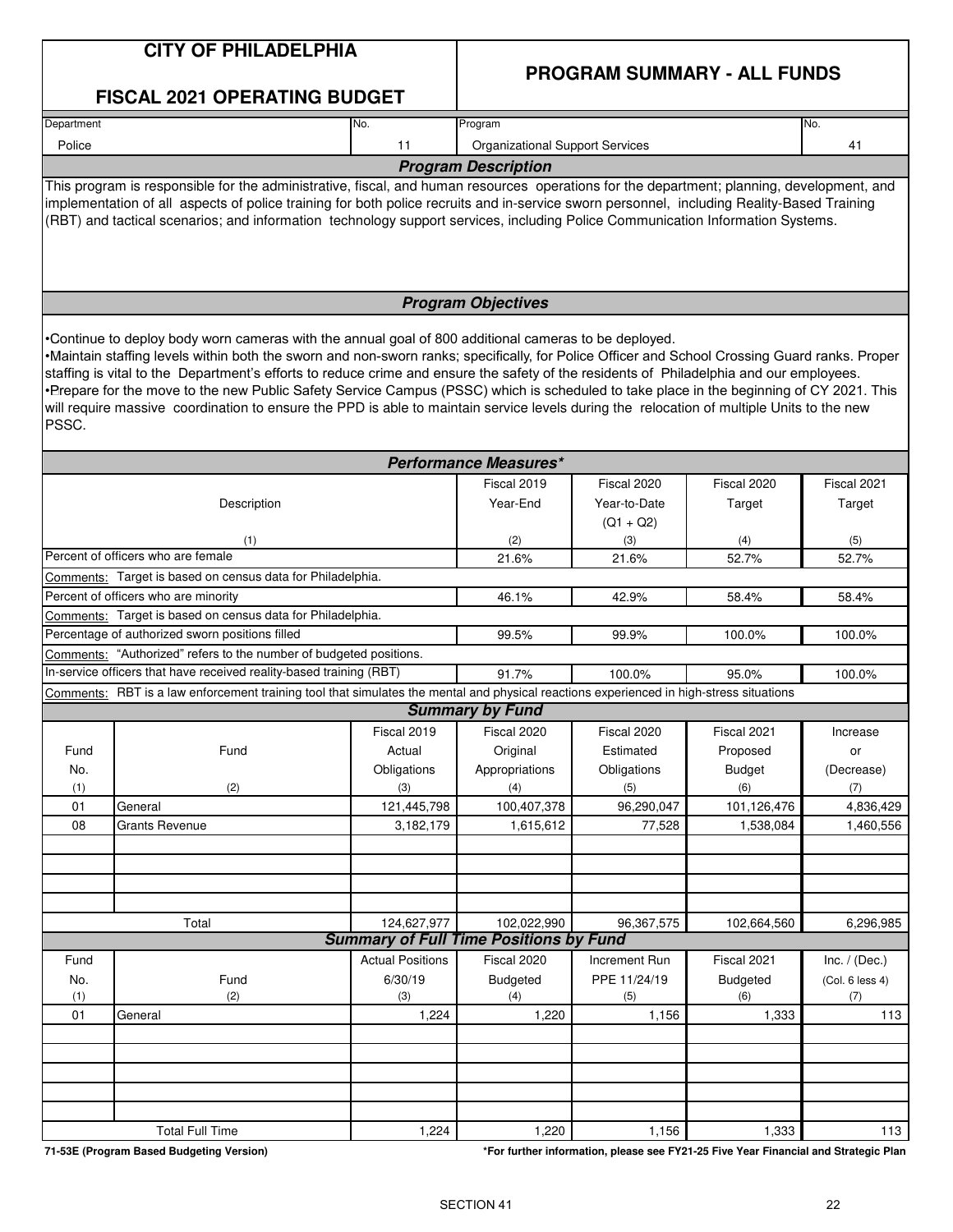#### **CITY OF PHILADELPHIA**

#### **FISCAL 2021 OPERATING BUDGET (CONTINUED)**

## **PROGRAM SUMMARY - ALL FUNDS**

| Department   |                                    | No.         | Program                                             |                     |                 | No.                 |
|--------------|------------------------------------|-------------|-----------------------------------------------------|---------------------|-----------------|---------------------|
| Police       |                                    | 11          | <b>Organizational Support Services</b>              |                     |                 | 41                  |
|              |                                    |             | <b>Selected Associated Non-Tax Revenues by Fund</b> |                     |                 |                     |
|              |                                    | Fiscal 2019 | Fiscal 2020                                         | Fiscal 2020         | Fiscal 2021     | Increase            |
| Fund         | Fund                               | Actual      | Original                                            | Estimate            | Proposed        | or                  |
| No.          |                                    | Revenues    | <b>Budget</b>                                       |                     | <b>Budget</b>   | (Decrease)          |
| (1)          | (2)                                | (3)         | (4)                                                 | (5)                 | (6)             | (7)                 |
| 01           | General                            | 10,146,494  | 9,470,000                                           | 9,550,000           | 8,350,000       | (1,200,000)         |
| 08           | <b>Grants Revenue</b>              |             | 1,615,612                                           | 77,528              | 1,538,084       | 1,460,556           |
|              |                                    |             |                                                     |                     |                 |                     |
|              |                                    |             |                                                     |                     |                 |                     |
|              |                                    |             | <b>Selected Associated Capital Projects</b>         |                     |                 |                     |
| Dept.        |                                    | Carry       | Fiscal 2020                                         | Fiscal 2020         | Fiscal 2021     | Fiscal 2021         |
| Where        | Description                        | Forward     | Original Approp.                                    | Original Approp.    | Proposed Budget | Proposed Bdgt       |
| Appropriated |                                    |             | (GO Only)                                           | (All Other Sources) | (GO Only)       | (All Other Sources) |
| (1)          | (2)                                | (3)         | (4)                                                 | (5)                 | (6)             | (7)                 |
| Police       | <b>Police Facility Renovations</b> | 40,706      | 17,550                                              | 5,066               | 23,000          | 4                   |
|              |                                    |             |                                                     |                     |                 |                     |
|              |                                    |             |                                                     |                     |                 |                     |
|              |                                    |             |                                                     |                     |                 |                     |
|              |                                    |             |                                                     |                     |                 |                     |
|              |                                    |             |                                                     |                     |                 |                     |
|              |                                    |             |                                                     |                     |                 |                     |
|              |                                    |             |                                                     |                     |                 |                     |
|              |                                    |             |                                                     |                     |                 |                     |
|              |                                    |             |                                                     |                     |                 |                     |
|              |                                    |             |                                                     |                     |                 |                     |
|              |                                    |             |                                                     |                     |                 |                     |
|              |                                    |             |                                                     |                     |                 |                     |
|              |                                    |             |                                                     |                     |                 |                     |
|              |                                    |             | <b>Selected Associated Operating Costs</b>          |                     |                 |                     |
| Dept.        |                                    | Fiscal 2019 | Fiscal 2020                                         | Fiscal 2020         | Fiscal 2021     | Increase            |
| Where        | Description                        | Calculated  | Calculated                                          | Calculated          | Calculated      | or                  |
| Appropriated |                                    | Obligations | Appropriations                                      | Obligations         | <b>Budget</b>   | (Decrease)          |
| (1)          | (2)                                | (3)         | (4)                                                 | (5)                 | (6)             | (7)                 |
| Finance      | Employee Benefits - Civilian       | 9,915,419   | 10,647,608                                          | 10,647,608          | 11,323,340      | 675,731             |
| Finance      | Employee Benefits - Uniform        | 17,235,745  | 14,982,921                                          | 14,982,921          | 15,693,405      | 710,484             |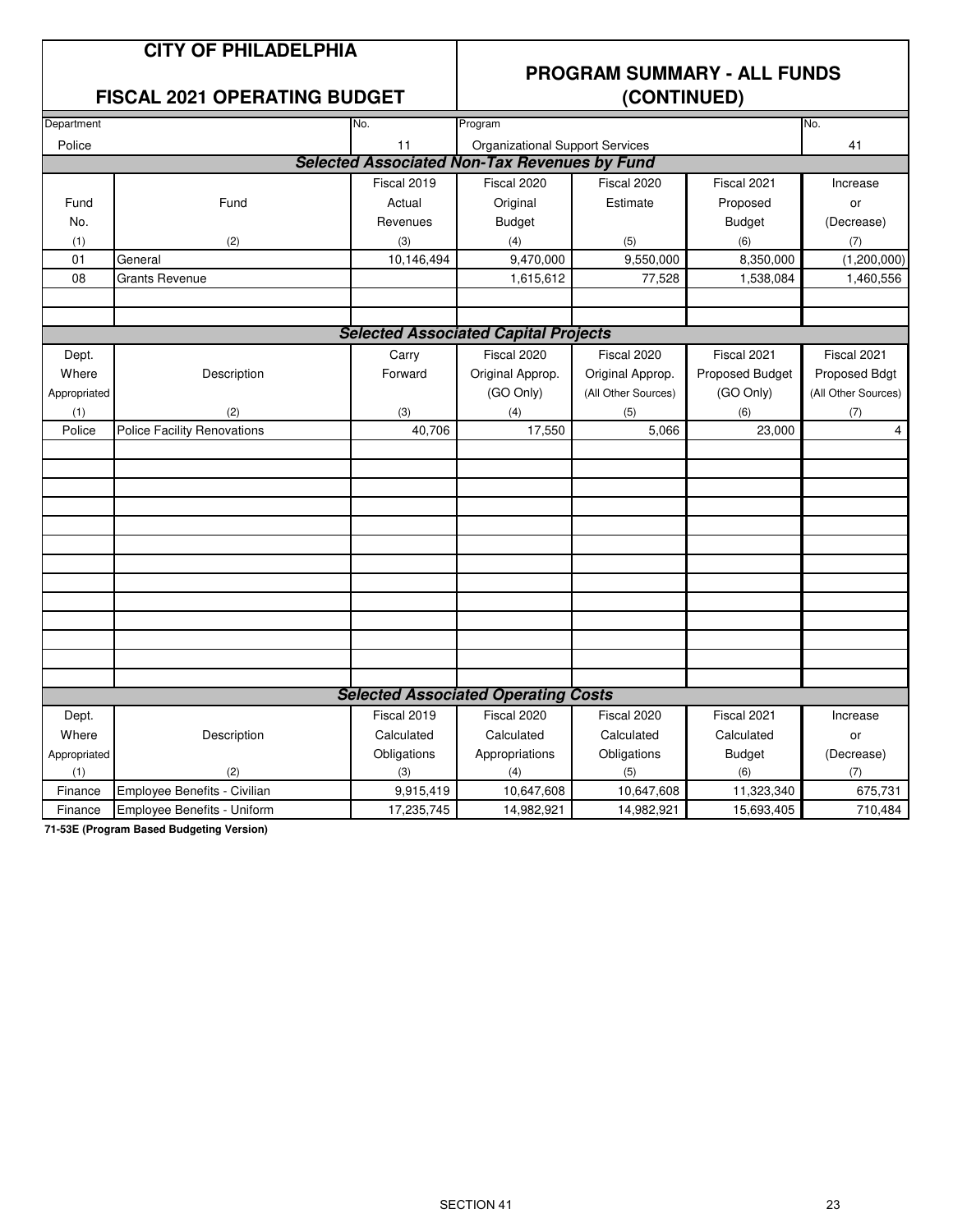|            | <b>CITY OF PHILADELPHIA</b>                         |                                                     |                                        |              |                        |             |
|------------|-----------------------------------------------------|-----------------------------------------------------|----------------------------------------|--------------|------------------------|-------------|
|            | <b>FISCAL 2021 OPERATING BUDGET</b>                 |                                                     |                                        |              | <b>PROGRAM SUMMARY</b> |             |
| Department |                                                     | No.                                                 | Program                                |              |                        | No.         |
| Police     |                                                     | 11                                                  | <b>Organizational Support Services</b> |              |                        | 41          |
| Fund       |                                                     | No.                                                 |                                        |              |                        |             |
| General    |                                                     | 01                                                  |                                        |              |                        |             |
|            |                                                     |                                                     | <b>Summary by Class</b>                |              |                        |             |
|            |                                                     | Fiscal 2019                                         | Fiscal 2020                            | Fiscal 2020  | Fiscal 2021            | Increase    |
| Class      | Description                                         | Actual                                              | Original                               | Estimated    | Proposed               | or          |
|            |                                                     | Obligations                                         | Appropriations                         | Obligations  | <b>Budget</b>          | (Decrease)  |
| (1)        | (2)                                                 | (3)                                                 | (4)                                    | (5)          | (6)                    | (7)         |
| 100        | <b>Employee Compensation</b>                        |                                                     |                                        |              |                        |             |
| a)         | <b>Personal Services</b>                            | 90,322,890                                          | 90,027,652                             | 86,092,931   | 89,785,819             | 3,692,888   |
| b)         | <b>Employee Benefits</b>                            |                                                     |                                        |              |                        |             |
| 200        | <b>Purchase of Services</b>                         | 2,205,403                                           | 2,502,653                              | 2,518,887    | 4,146,190              | 1,627,303   |
| 300        | <b>Materials and Supplies</b>                       | 5,110,597                                           | 5,814,026                              | 6,491,557    | 6,278,713              | (212, 844)  |
| 400        | Equipment                                           | 2,552,322                                           | 2,063,047                              | 1,186,672    | 915,754                | (270, 918)  |
| 500        | Contributions, Indemnities and Taxes                | 21,254,586                                          |                                        |              |                        |             |
| 700        | <b>Debt Service</b>                                 |                                                     |                                        |              |                        |             |
| 800        | Payments to Other Funds                             |                                                     |                                        |              |                        |             |
| 900        | Advances and Misc. Payments                         |                                                     |                                        |              |                        |             |
|            | Total                                               | 121,445,798                                         | 100,407,378                            | 96,290,047   | 101,126,476            | 4,836,429   |
|            |                                                     |                                                     | <b>Summary of Positions</b>            |              |                        |             |
|            |                                                     | Actual                                              | Fiscal 2020                            | Increment    | Fiscal 2021            | Increase    |
|            |                                                     | Positions                                           | <b>Budgeted</b>                        | Run          | <b>Budgeted</b>        | or          |
| Code       | Category                                            | 6/30/19                                             | Positions                              | PPE 11/24/19 | Positions              | (Decrease)  |
| (1)        | (2)                                                 | (3)                                                 | (4)                                    | (5)          | (6)                    | (7)         |
| 101        | Full Time - Civilian                                | 549                                                 | 569                                    | 536          | 604                    | $35\,$      |
| 105        | Full Time - Uniform                                 | 675                                                 | 651                                    | 620          | 729                    | 78          |
|            | Total                                               | 1,224                                               | 1,220                                  | 1,156        | 1,333                  | 113         |
|            |                                                     | <b>Selected Associated Non-Tax Revenues by Type</b> |                                        |              |                        |             |
|            |                                                     | Fiscal 2019                                         | Fiscal 2020                            | Fiscal 2020  | Fiscal 2021            | Increase    |
|            | Description                                         | Actual                                              | Original                               | Estimate     | Proposed               | or          |
|            |                                                     | Revenues                                            | <b>Budget</b>                          |              | <b>Budget</b>          | (Decrease)  |
|            | (1)                                                 | (2)                                                 | (3)                                    | (4)          | (5)                    | (6)         |
|            | Local (Non-Governmental)                            | 7,135,142                                           | 6,270,000                              | 6,350,000    | 5,350,000              | (1,000,000) |
| Federal    |                                                     |                                                     |                                        |              |                        |             |
| State      |                                                     | 3,011,352                                           | 3,200,000                              | 3,200,000    | 3,000,000              | (200,000)   |
|            | <b>Other Governments</b><br>Other Funds of the City |                                                     |                                        |              |                        |             |
|            | Total                                               | 10,146,494                                          | 9,470,000                              | 9,550,000    | 8,350,000              | (1,200,000) |
|            |                                                     |                                                     |                                        |              |                        |             |

**71-53F (Program Based Budgeting Version)** Total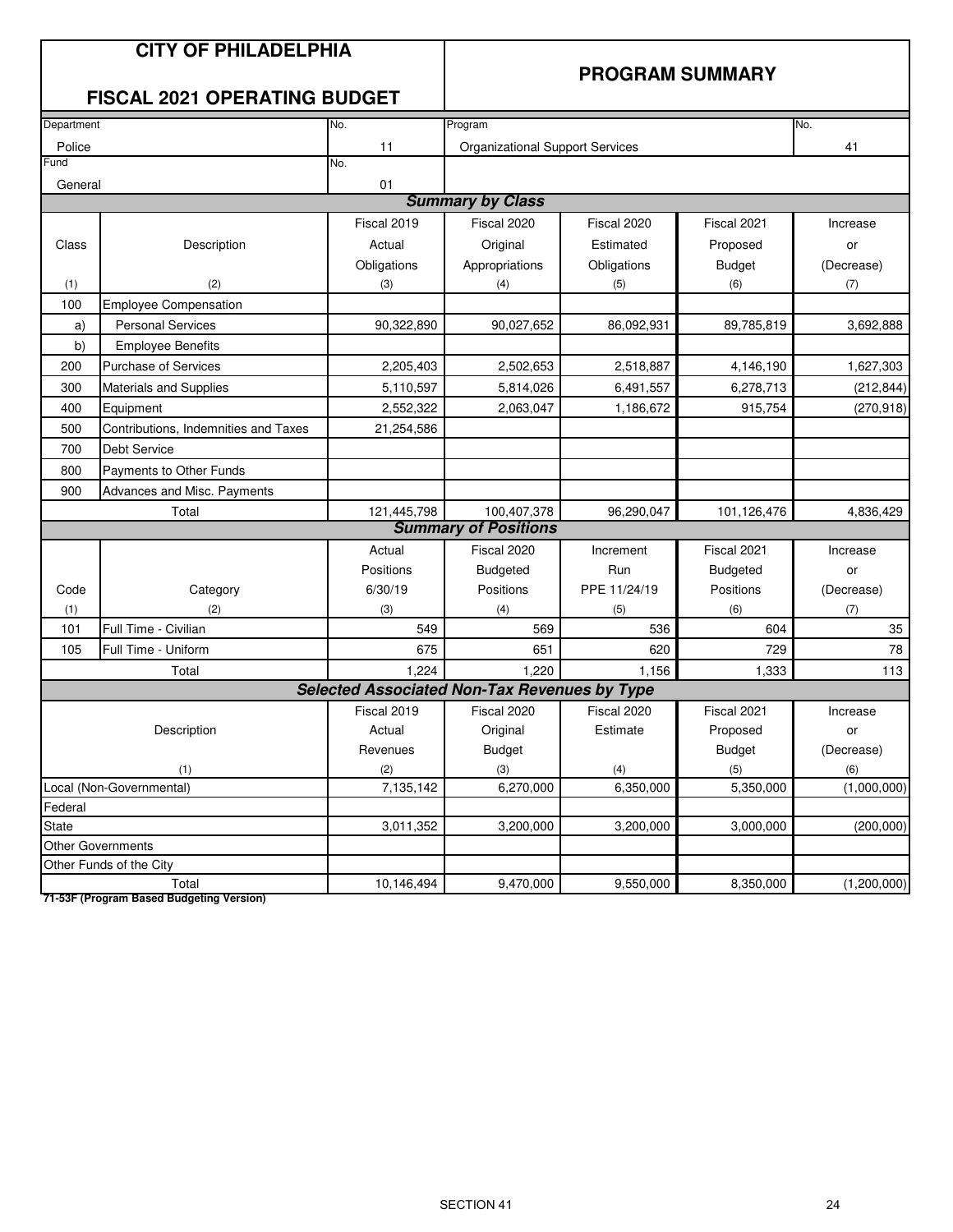# **LIST OF POSITIONS**

|                | <b>FISCAL 2021 OPERATING BUDGET</b> |                                          |                   |             |                 | <b>BY PROGRAM</b>                      |                 |            |              |
|----------------|-------------------------------------|------------------------------------------|-------------------|-------------|-----------------|----------------------------------------|-----------------|------------|--------------|
| Department     |                                     |                                          |                   | No.         | Program         |                                        |                 |            | No.          |
| Police         |                                     |                                          |                   | 11          |                 | <b>Organizational Support Services</b> |                 |            | 41           |
| Fund           |                                     |                                          |                   | No.         |                 |                                        |                 |            |              |
| General        |                                     |                                          |                   | 01          |                 |                                        |                 |            |              |
|                |                                     |                                          |                   | Fiscal      | Fiscal          |                                        | Fiscal          |            | Increase     |
|                |                                     |                                          | Salary            | 2019        | 2020            | Increment                              | 2021            | Annual     | (Decrease)   |
| Line           | Class                               | Title                                    | Range             | Actual Pos. | <b>Budgeted</b> | Run -PPE                               | <b>Budgeted</b> | Salary     | (Col. 8)     |
| No.            | Code                                |                                          | (in dollars)      | 6/30/19     | Positions       | 11/24/19                               | Positions       | 7/1/20     | less Col. 6) |
| (1)            | (2)                                 | (3)                                      | (4)               | (5)         | (6)             | (7)                                    | (8)             | (9)        | (10)         |
|                |                                     | <b>Administrative Service Bureau</b>     |                   |             |                 |                                        |                 |            |              |
|                |                                     | Sworn                                    |                   |             |                 |                                        |                 |            |              |
| $\mathbf{1}$   |                                     | 6A12 Detective                           | 82,330 - 85,901   |             |                 |                                        |                 |            |              |
| $\overline{c}$ | 6A06                                | Police Captain                           | 112,833 - 117,725 | 1           | 1               | 1                                      | 1               | 119,402    |              |
| 3              | 6A03                                | <b>Police Corporal</b>                   | 82,330 - 85,901   | 2           | 2               | 2                                      | $\overline{c}$  | 174,500    |              |
| 4              | 6A05                                | <b>Police Lieutenant</b>                 | 97,279 - 101,487  | 4           | $\overline{4}$  | 4                                      | 4               | 413,075    |              |
| 5              | 6A02                                | Police Officer                           | 60,129 - 78,092   | 99          | 123             | 86                                     | 86              | 6,531,100  | (37)         |
| 6              | 6A04                                | Police Sergeant                          | 85,324 - 89,024   | 8           | 8               | $\overline{7}$                         | 7               | 632,019    | (1)          |
|                |                                     | Subtotal - Sworn                         |                   | 114         | 138             | 100                                    | 100             | 7,870,096  | (38)         |
|                |                                     | Civilian                                 |                   |             |                 |                                        |                 |            |              |
| 7              |                                     | 1B10 Account Clerk                       | 37,422 - 40,725   |             | 4               |                                        |                 | 149,592    |              |
| 8              | 2A07                                | <b>Accounting Supervisor</b>             | 60,939 - 78,333   | 4<br>1      |                 | 4<br>1                                 | 4<br>1          | 77,505     |              |
| 9              | 2L20                                | Administrative Officer                   | 54,706 - 70,334   | 1           |                 | 1                                      | 1               | 69,739     |              |
| 10             | 2L08                                | Administrative Services Supervisor       | 42,934 - 55,193   | 1           |                 | 1                                      | 1               | 45,576     |              |
| 11             | 2N05                                | Administrative Services Director III     | 88,462 - 113,735  | 1           |                 | 1                                      | 1               | 115,360    |              |
| 12             | 2L32                                | Administrative Specialist II             | 53,368 - 69,965   | 11          | 9               | 11                                     | 9               | 541,441    |              |
| 13             | 2L01                                | Administrative Technician                | 36,910 - 47,465   |             | 1               |                                        | -1              | 48,892     |              |
| 14             |                                     | 2C05 Budget Officer I                    | 64,837 - 83,355   |             |                 |                                        | 1               | 66,782     |              |
| 16             | 1A04                                | Clerk 3                                  | 39,793 - 43,421   | 11          | 10              | 11                                     | 11              | 467,209    | 1            |
| 16             | 1A22                                | Clerical Supervisor II                   | 41,930 - 45,869   | 1           | 1               | 1                                      | 1               | 45,958     |              |
| 17             | 1A03                                | Office Clerk II                          | 33,669 - 36,402   | 3           | 3               | 3                                      | 3               | 106,155    |              |
| 18             | 7D11                                | <b>Custodial Worker I</b>                | 32,412 - 34,785   | 19          | 21              | 21                                     | 21              | 702,842    |              |
| 19             | 7D12                                | Custodial Worker II                      | 35,042 - 38,023   | 1           | 2               | 1                                      | 2               | 75,482     |              |
| 20             |                                     | 7D13 Custodial Work Crew Chief           | 39,793 - 43,421   | 1           |                 | 1                                      |                 | 39,259     |              |
| 21             |                                     | 7D14 Custodial Work Supervisor 1         | 43,954 - 48,235   | 1           |                 | 1                                      | 1               | 45,449     |              |
| 22             |                                     | 1F39 Departmental Inventory Manager      | 57,534 - 73,962   | 1           |                 |                                        |                 | 73,466     |              |
| 23             |                                     | 2E08 Departmental Procurement Specialist | 46,200 - 59,403   | 1           |                 | 1                                      | 1               | 58,922     |              |
| 24             | 2L18                                | <b>Executive Assistant</b>               | 69,409 - 89,242   | 2           |                 | 1                                      | 1               | 85,945     |              |
| 25             |                                     | 2A33 Fiscal Officer                      | 79,414 - 102,110  | 1           |                 | -1                                     | 1               | 83,654     |              |
| 26             | 2H90                                | Human Resource Professional I            | 38,931 - 55,193   | 2           |                 |                                        |                 |            |              |
| 27             | 2H91                                | Human Resource Professional II           | 54,706 - 70,334   | 3           | 3               | 3                                      | 3               | 175,586    |              |
| 28             | 4J60                                | Industrial Hygienist                     | 64,837 - 83,355   |             |                 |                                        |                 | 81,973     |              |
| 29             | 1F30                                | Inventory Control Technician             | 44,833 - 49,200   | 1           |                 | 1                                      | 1               | 49,016     |              |
| 30             | 2L03                                | <b>Management Trainee</b>                | 38,931 - 50,052   | 2           |                 |                                        |                 |            |              |
| 31             | 2H78                                | Occupational Safety Administrator II     | 69,409 - 89,241   |             |                 | 1                                      | 1               | 88,095     |              |
| 32             | 1A37                                | Service Representative                   | 36,340 - 39,498   |             |                 | 1                                      | 1               | 39,106     |              |
| 33             | 1F08                                | <b>Stores Supervisor</b>                 | 41,930 - 45,869   |             |                 |                                        | 1               | 45,558     |              |
| 34             | 1F10                                | <b>Stores Manager</b>                    | 46,238 - 50,868   | 1           |                 | 1                                      | -1              | 48,285     |              |
| 35             |                                     | 1F06 Stores Worker                       | 37,422 - 40,725   | 3           | 4               | 4                                      | 3               | 112,667    | (1)          |
|                |                                     | Subtotal - Civilian                      |                   | 75          | 75              | 74                                     | 75              | 3,539,516  |              |
|                |                                     | Total - Administrative Service Bureau    |                   | 189         | 213             | 174                                    | 175             | 11,409,611 | (38)         |
|                |                                     |                                          |                   |             |                 |                                        |                 |            |              |
|                |                                     |                                          |                   |             |                 |                                        |                 |            |              |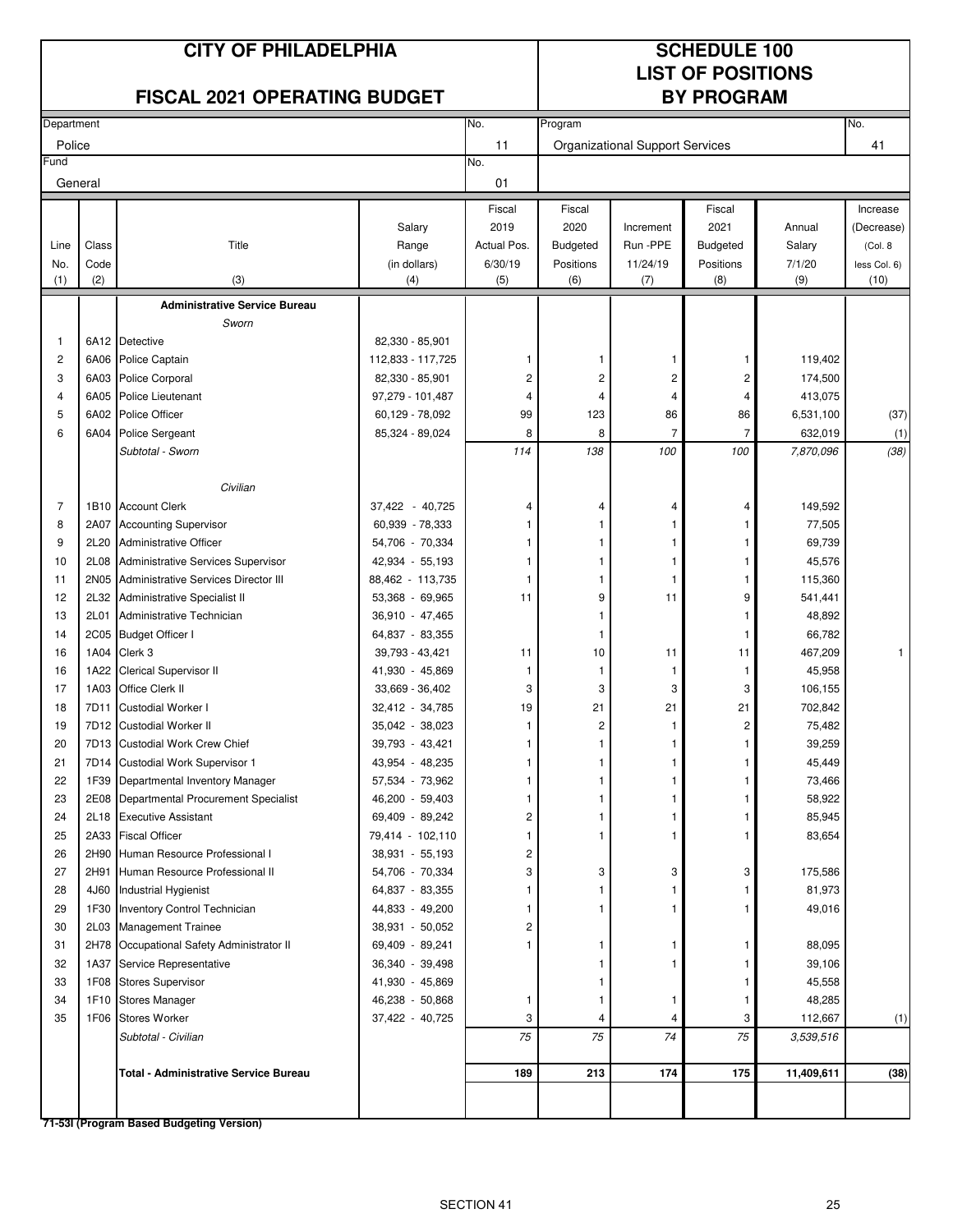# **LIST OF POSITIONS**

|            |       | <b>FISCAL 2021 OPERATING BUDGET</b>               |                           |                |                         |                                 | <b>BY PROGRAM</b> |                         |              |
|------------|-------|---------------------------------------------------|---------------------------|----------------|-------------------------|---------------------------------|-------------------|-------------------------|--------------|
| Department |       |                                                   |                           | No.            | Program                 |                                 |                   |                         | No.          |
| Police     |       |                                                   |                           | 11             |                         | Organizational Support Services |                   |                         | 41           |
| Fund       |       |                                                   |                           | No.            |                         |                                 |                   |                         |              |
| General    |       |                                                   |                           | 01             |                         |                                 |                   |                         |              |
|            |       |                                                   |                           | Fiscal         | Fiscal                  |                                 | Fiscal            |                         | Increase     |
|            |       |                                                   | Salary                    | 2019           | 2020                    | Increment                       | 2021              | Annual                  | (Decrease)   |
| Line       | Class | Title                                             | Range                     | Actual Pos.    | Budgeted                | Run -PPE                        | Budgeted          | Salary                  | (Col. 8)     |
| No.        | Code  |                                                   | (in dollars)              | 6/30/19        | Positions               | 11/24/19                        | Positions         | 7/1/20                  | less Col. 6) |
| (1)        | (2)   | (3)                                               | (4)                       | (5)            | (6)                     | (7)                             | (8)               | (9)                     | (10)         |
|            |       | <b>Training Education Services Bureau</b>         |                           |                |                         |                                 |                   |                         |              |
|            |       | Sworn                                             |                           |                |                         |                                 |                   |                         |              |
| 36         |       | 6A10 Chief Police Inspector                       | 146,638 - 152,997         |                | -1                      | 1                               | 1                 | 157,004                 |              |
| 37         |       | 6A12 Detective                                    | 82,330 - 85,901           | 1              | 1                       | 1                               | -1                | 87,323                  |              |
| 38         |       | 6A06 Police Captain                               | 112,833 - 117,725         | 3              | 3                       | 3                               | 3                 | 358,206                 |              |
| 39         |       | 6A03 Police Corporal                              | 82,330 - 85,901           | 14             | 15                      | 12                              | 15                | 1,308,753               |              |
| 40         | 6A09  | Police Inspector                                  | 128,629 - 134,207         | $\mathbf{1}$   | $\mathbf{1}$            | $\mathbf{1}$                    | -1                | 136,259                 |              |
| 41         | 6A05  | <b>Police Lieutenant</b>                          | 97,279 - 101,487          | 15             | 15                      | 15                              | 15                | 1,549,031               |              |
| 42         | 6A02  | Police Officer                                    | 60,129 - 78,092           | 60             | 60                      | 62                              | 60                | 4,556,581               |              |
| 43<br>44   | 6A01  | Police Officer Recruit                            | 56,227<br>85,324 - 89,024 | 197<br>32      | 150<br>33               | 166<br>31                       | 264               | 14,843,928<br>2,979,517 | 114          |
|            | 6A04  | Police Sergeant<br>Subtotal - Sworn               |                           | 324            | 279                     | 292                             | 33<br>393         | 25,976,601              | 114          |
|            |       |                                                   |                           |                |                         |                                 |                   |                         |              |
|            |       | Civilian                                          |                           |                |                         |                                 |                   |                         |              |
| 45         |       | 1A03 Office Clerk II                              | 33,669 - 36,402           | 1              | -1                      | 1                               | -1                | 35,385                  |              |
| 46         | 7D11  | Custodial Worker I                                | 32,412 - 34,785           |                | $\overline{\mathbf{c}}$ | 1                               | $\overline{c}$    | 66,937                  |              |
| 47         |       | 1A18 Secretary                                    | 36,340 - 39,498           | 1              | $\overline{c}$          | $\mathbf{1}$                    | 2                 | 77,621                  |              |
|            |       | Subtotal - Civilian                               |                           | $\overline{c}$ | 5                       | 3                               | 5                 | 179,943                 |              |
|            |       | <b>Total - Training Education Services Bureau</b> |                           | 326            | 284                     | 295                             | 398               | 26,156,544              | 114          |
|            |       |                                                   |                           |                |                         |                                 |                   |                         |              |
|            |       | <b>Support Services Bureau</b>                    |                           |                |                         |                                 |                   |                         |              |
|            |       | Sworn                                             |                           |                |                         |                                 |                   |                         |              |
| 48         |       | 6A10 Chief Police Inspector                       | 146,638 - 152,997         |                |                         |                                 |                   |                         |              |
| 49         |       | 6A06 Police Captain                               | 112,833 - 117,725         | $\overline{c}$ | 2                       | $\overline{c}$                  | $\overline{c}$    | 238,804                 |              |
| 50         |       | 6A03 Police Corporal                              | 82,330 - 85,901           | 19             | 19                      | 19                              | 19                | 1,657,754               |              |
| 51         |       | 6A09 Police Inspector                             | 128,629 - 134,207         | 1              | $\mathbf{1}$            | 1                               | 1                 | 136,259                 |              |
| 52         |       | 6A05 Police Lieutenant                            | 97,279 - 101,487          | 5              | 4                       | 5                               | 5                 | 516,344                 | $\mathbf{1}$ |
| 53         |       | 6A02 Police Officer                               | 60,129 - 78,092           | $50\,$         | 49                      | 47                              | 49                | 3,721,208               |              |
| 54         |       | 6A04 Police Sergeant                              | 85,324 - 89,024           | 11             | 12                      | 11                              | 11                | 993,172                 | (1)          |
|            |       | Subtotal - Sworn                                  |                           | 88             | 87                      | 85                              | 87                | 7,263,540               |              |
|            |       |                                                   |                           |                |                         |                                 |                   |                         |              |
|            |       |                                                   |                           |                |                         |                                 |                   |                         |              |
|            |       |                                                   |                           |                |                         |                                 |                   |                         |              |
|            |       |                                                   |                           |                |                         |                                 |                   |                         |              |
|            |       |                                                   |                           |                |                         |                                 |                   |                         |              |
|            |       |                                                   |                           |                |                         |                                 |                   |                         |              |
|            |       |                                                   |                           |                |                         |                                 |                   |                         |              |
|            |       |                                                   |                           |                |                         |                                 |                   |                         |              |
|            |       |                                                   |                           |                |                         |                                 |                   |                         |              |
|            |       |                                                   |                           |                |                         |                                 |                   |                         |              |
|            |       |                                                   |                           |                |                         |                                 |                   |                         |              |
|            |       |                                                   |                           |                |                         |                                 |                   |                         |              |
|            |       |                                                   |                           |                |                         |                                 |                   |                         |              |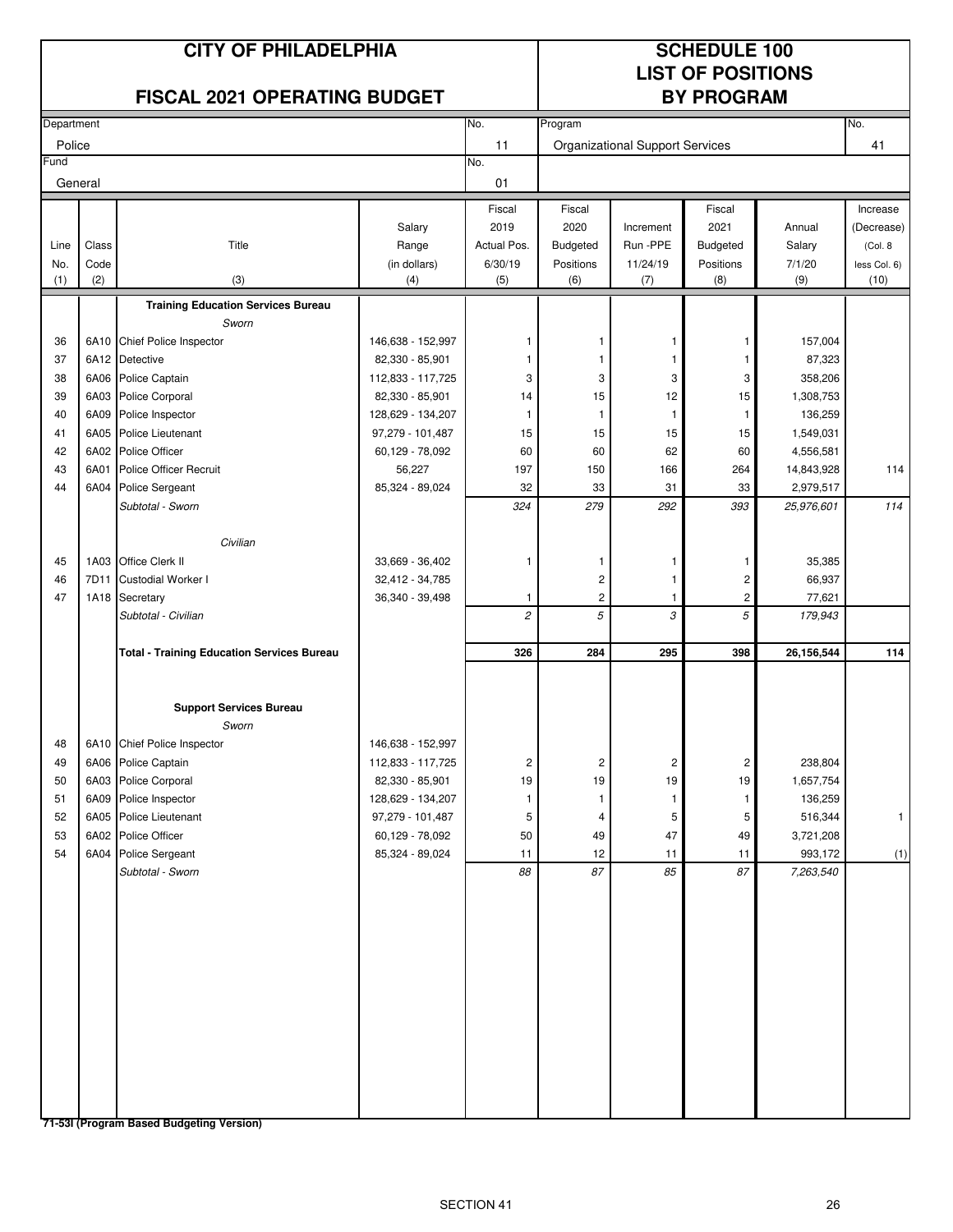# **LIST OF POSITIONS**

|            |       | <b>FISCAL 2021 OPERATING BUDGET</b>             |                   |                | <b>BY PROGRAM</b> |                                        |                 |            |              |
|------------|-------|-------------------------------------------------|-------------------|----------------|-------------------|----------------------------------------|-----------------|------------|--------------|
| Department |       |                                                 |                   | No.            | Program           |                                        |                 |            | No.          |
| Police     |       |                                                 |                   | 11             |                   | <b>Organizational Support Services</b> |                 |            | 41           |
| Fund       |       |                                                 |                   | No.            |                   |                                        |                 |            |              |
| General    |       |                                                 |                   | 01             |                   |                                        |                 |            |              |
|            |       |                                                 |                   | Fiscal         | Fiscal            |                                        | Fiscal          |            | Increase     |
|            |       |                                                 | Salary            | 2019           | 2020              | Increment                              | 2021            | Annual     | (Decrease)   |
| Line       | Class | Title                                           | Range             | Actual Pos.    | <b>Budgeted</b>   | Run -PPE                               | <b>Budgeted</b> | Salary     | (Col. 8)     |
| No.        | Code  |                                                 | (in dollars)      | 6/30/19        | Positions         | 11/24/19                               | Positions       | 7/1/20     | less Col. 6) |
| (1)        | (2)   | (3)                                             | (4)               | (5)            | (6)               | (7)                                    | (8)             | (9)        | (10)         |
|            |       | Support Services Bureau (cont'd)                |                   |                |                   |                                        |                 |            |              |
|            |       | Civilian                                        |                   |                |                   |                                        |                 |            |              |
| 55         |       | 1A22 Clerical Supervisor II                     | 41,930 - 45,869   | 1              | 1                 | 1                                      | 1               | 45,958     |              |
| 56         | 1A03  | Clerk 2                                         | 33,669 - 36,402   | 3              | 3                 | 3                                      | 3               | 106,155    |              |
| 57         | 1A02  | <b>Office Clerk</b>                             | 30,944 - 33,043   | 10             |                   | 9                                      |                 |            |              |
| 58         | 1A03  | Office Clerk II                                 | 33,669 - 36,402   | 32             | 42                | 32                                     | 42              | 1,486,175  |              |
| 59         | 5H04  | <b>Correctional Officer</b>                     | 42,146 - 49,949   | 65             | 65                | 65                                     | 99              | 4,696,089  | 34           |
| 60         | 1D41  | Data Services Support Clerk                     | 36,340 - 39,498   | 1              | 1                 | 1                                      | 1               | 38,961     |              |
| 61         | 6C14  | Fingerprint Identification Supervisor           | 45,030 - 49,479   | 6              | 6                 | 6                                      | 6               | 295,294    |              |
| 62         | 6C13  | Fingerprint Identification Technician II        | 41,930 - 45,869   | 15             | 9                 | 9                                      | 9               | 411,022    |              |
| 63         | 1B40  | Legal Services Clerk                            | 39,793 - 43,421   | 6              | 6                 | 6                                      | 6               | 234,662    |              |
| 64         | 6C15  | Police Identification Services Manager          | 60,000            | 1              |                   | 1                                      | 1               | 60,000     |              |
| 65         | A398  | AMD - Police Diversion Officer                  | 57,534 - 73,962   |                |                   |                                        | 1               | 73,058     | 1            |
| 66         | 7L18  | Police Photographer                             | 43,954 - 48,235   | 8              | 8                 | 8                                      | 8               | 366,832    |              |
| 67         | 7L19  | Police Photographer Supervisor                  | 46,238 - 50,868   | 3              | 4                 | 3                                      | 4               | 198,688    |              |
|            |       | Subtotal - Civilian                             |                   | 151            | 146               | 144                                    | 181             | 8,012,892  | 35           |
|            |       | <b>Total - Support Services Bureau</b>          |                   | 239            | 233               | 229                                    | 268             | 15,276,433 | 35           |
|            |       |                                                 |                   |                |                   |                                        |                 |            |              |
|            |       | <b>Communication Services Bureau</b>            |                   |                |                   |                                        |                 |            |              |
|            |       | Sworn                                           |                   |                |                   |                                        |                 |            |              |
| 68         |       | 6A12 Detective                                  | 82,330 - 85,901   | 3              | 3                 | 3                                      | 3               | 261,968    |              |
| 69         |       | 6A06 Police Captain                             | 112,833 - 117,725 | 1              | $\overline{2}$    | -1                                     | 2               | 238,804    |              |
| 70         | 6A03  | Police Corporal                                 | 82,330 - 85,901   | 26             | 26                | 24                                     | 26              | 2,268,505  |              |
| 71         |       | 6A09 Police Inspector                           | 128,629 - 134,207 | 1              | 1                 | 1                                      | 1               | 136,259    |              |
| 72         |       | 6A05 Police Lieutenant                          | 97,279 - 101,487  | 5              | 5                 | E                                      | 5               | 516,344    |              |
| 73         |       | 6A02 Police Officer                             | 60,129 - 78,092   | $\overline{7}$ | 6                 | 5                                      | 6               | 455,658    |              |
| 74         |       | 6A04 Police Sergeant                            | 85,324 - 89,024   | 12             | 12                | 12                                     | 12              | 1,083,461  |              |
|            |       | Subtotal - Sworn                                |                   | 55             | 55                | 51                                     | 55              | 4,960,998  |              |
|            |       | Civilian                                        |                   |                |                   |                                        |                 |            |              |
| 75         |       | 1A03 Office Clerk II                            | 33,669 - 36,402   | 1              | 1                 | 1                                      | 1               | 35,385     |              |
| 76         | 6C20  | Criminal Investigative Research Analyst Trainee | 41,833 - 50,200   | $\overline{7}$ | $\overline{7}$    | $\overline{7}$                         | 7               | 324,449    |              |
| 77         | 6C21  | Criminal Investigative Research Analyst         | 55,976 - 62,975   | 19             | 19                | 19                                     | 19              | 1,118,148  |              |
| 78         | 6C22  | Criminal Investigative Research Lead Analyst    | 53,368 - 68,619   | 4              | 4                 | 4                                      | 4               | 271,075    |              |
| 79         | 6J32  | Police Communications Dispatcher                | 41,930 - 45,869   | 236            | 239               | 235                                    | 239             | 10,969,168 |              |
| 80         | 6J31  | Police Communications Dispatcher Trainee        | 35,042 - 38,023   | 20             | 39                | 16                                     | 39              | 1,377,014  |              |
|            |       | Subtotal - Civilian                             |                   | 287            | 309               | 282                                    | 309             | 14,095,239 |              |
|            |       |                                                 |                   |                |                   |                                        |                 |            |              |
|            |       | <b>Total - Communication Services Bureau</b>    |                   | 342            | 364               | 333                                    | 364             | 19,056,238 |              |
|            |       |                                                 |                   |                |                   |                                        |                 |            |              |
|            |       |                                                 |                   |                |                   |                                        |                 |            |              |
|            |       |                                                 |                   |                |                   |                                        |                 |            |              |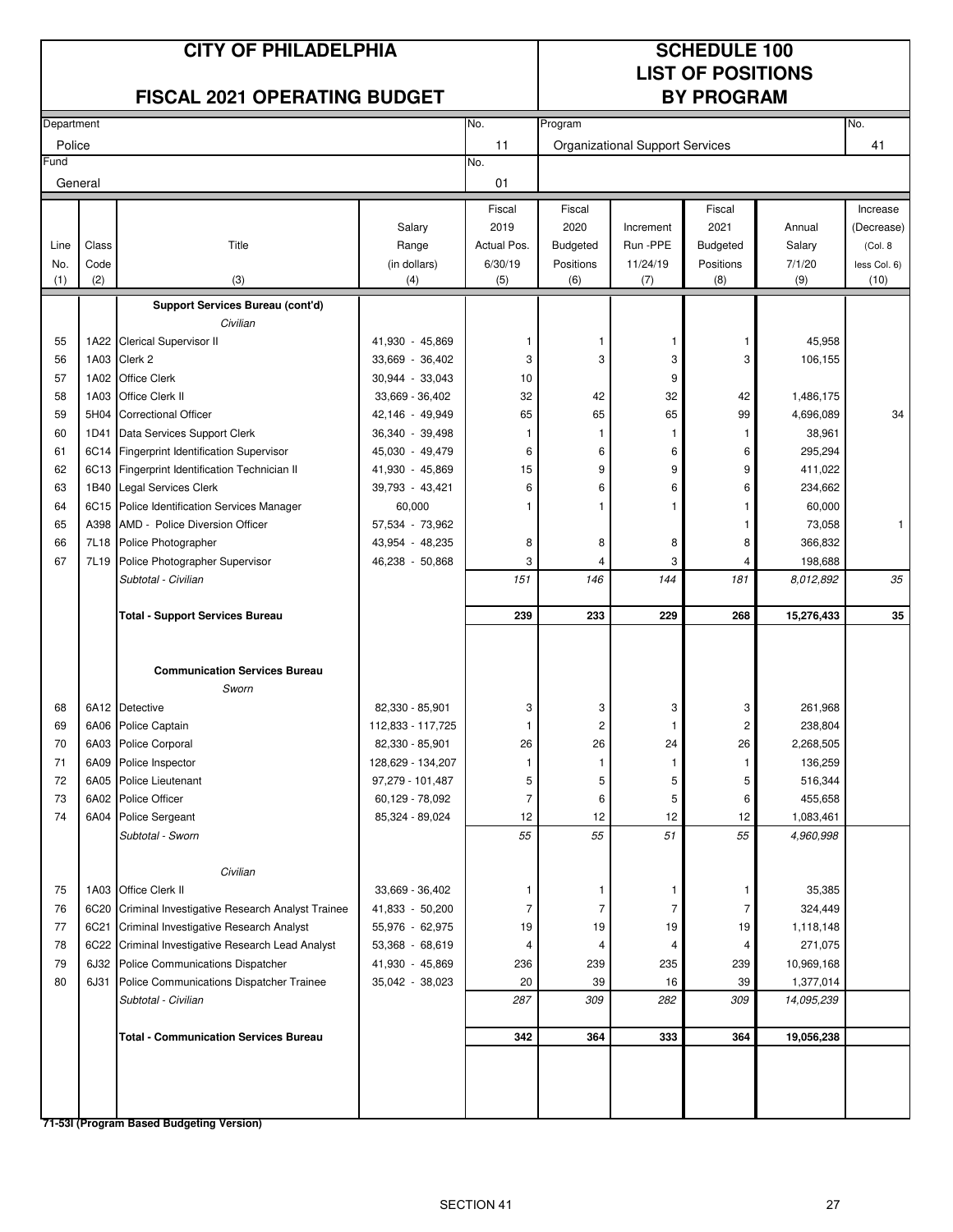# **LIST OF POSITIONS**

|            |       | <b>FISCAL 2021 OPERATING BUDGET</b>         |                     |                         |                    |                                 | <b>BY PROGRAM</b> |           |                |
|------------|-------|---------------------------------------------|---------------------|-------------------------|--------------------|---------------------------------|-------------------|-----------|----------------|
| Department |       |                                             |                     | No.                     | Program            |                                 |                   |           | No.            |
| Police     |       |                                             |                     | 11                      |                    | Organizational Support Services |                   |           | 41             |
| Fund       |       |                                             |                     | No.                     |                    |                                 |                   |           |                |
| General    |       |                                             |                     | 01                      |                    |                                 |                   |           |                |
|            |       |                                             |                     | Fiscal                  | Fiscal             |                                 | Fiscal            |           | Increase       |
|            |       |                                             | Salary              | 2019                    | 2020               | Increment                       | 2021              | Annual    | (Decrease)     |
| Line       | Class | Title                                       | Range               | Actual Pos.             | <b>Budgeted</b>    | Run-PPE                         | <b>Budgeted</b>   | Salary    | (Col. 8        |
| No.        | Code  |                                             | (in dollars)        | 6/30/19                 | Positions          | 11/24/19                        | Positions         | 7/1/20    | less Col. 6)   |
| (1)        | (2)   | (3)                                         | (4)                 | (5)                     | (6)                | (7)                             | (8)               | (9)       | (10)           |
|            |       | D/C Organizational Services                 |                     |                         |                    |                                 |                   |           |                |
|            |       | Sworn                                       |                     |                         |                    |                                 |                   |           |                |
| 81         |       | 6A06 Police Captain                         | 112,833 - 117,725   | 1                       |                    | 1                               | -1                | 119,402   |                |
| 82         |       | 6A03 Police Corporal                        | 82,330 - 85,901     | 1                       |                    | 1                               | -1                | 87,250    |                |
| 83         |       | 6A09 Police Inspector                       | 128,629 - 134,207   | 1                       | 1                  | 1                               | 1                 | 136,259   |                |
| 84         |       | 6A05 Police Lieutenant                      | 97,279 - 101,487    | 3                       | 3                  | $\sqrt{2}$                      | 3                 | 309,806   |                |
| 85         |       | 6A02 Police Officer                         | 60,129 - 78,092     | $\overline{7}$          | $\overline{7}$     | 5                               | $\overline{7}$    | 531,601   |                |
| 86         | 6A04  | Police Sergeant                             | 85,324 - 89,024     | 1<br>14                 | $\mathbf{1}$<br>14 | 1<br>11                         | -1                | 90,288    |                |
|            |       | Subtotal - Sworn                            |                     |                         |                    |                                 | 14                | 1,274,607 |                |
|            |       | Civilian                                    |                     |                         |                    |                                 |                   |           |                |
| 87         |       | 2L10 Administrative Assistant               | 41,915 - 53,848     | $\sqrt{2}$              | $\overline{c}$     | 1                               | $\mathbf{1}$      | 53,534    | (1)            |
| 88         | 1A04  | Clerk 3                                     | 39,793 - 43,421     |                         |                    | 1                               |                   | 44,109    | $\mathbf{1}$   |
| 89         | 1A03  | Office Clerk II                             | 33,669 - 36,402     | 1                       | $\mathbf{1}$       |                                 | -1                | 36,576    |                |
| 90         | D393  | Deputy Police Commissioner                  | 208,822             | 1                       | $\mathbf{1}$       |                                 | -1                | 208,822   |                |
|            |       | Subtotal - Civilian                         |                     | $\overline{4}$          | $\overline{4}$     | $\overline{c}$                  | $\overline{4}$    | 343,041   |                |
|            |       |                                             |                     |                         |                    |                                 |                   |           |                |
|            |       | Total - D/C Organizational Services         |                     | 18                      | 18                 | 13                              | 18                | 1,617,647 |                |
|            |       |                                             |                     |                         |                    |                                 |                   |           |                |
|            |       | <b>Strategies &amp; Innovations</b>         |                     |                         |                    |                                 |                   |           |                |
|            |       | Sworn                                       |                     |                         |                    |                                 |                   |           |                |
| 91         |       | 6A10 Chief Police Inspector                 | 146,638 - 152,997   | -1                      | -1                 | 1                               | $\mathbf{1}$      | 157,004   |                |
| 92         |       | 6A12 Detective                              | 82,330 - 85,901     | 14                      | 13                 | 15                              | 15                | 1,309,841 | $\overline{c}$ |
| 93         |       | 6A06 Police Captain                         | 112,833 - 117,725   | $\overline{\mathbf{c}}$ | $\overline{c}$     | 2                               | 2                 | 238,804   |                |
| 94         |       | 6A03 Police Corporal                        | 82,330 - 85,901     | $\overline{\mathbf{c}}$ | 2                  | 1                               | $\overline{c}$    | 174,500   |                |
| 95         |       | 6A09 Police Inspector                       | 128,629 - 134,207   | 2                       | $\overline{c}$     | 2                               | $\sqrt{2}$        | 272,518   |                |
| 96         |       | 6A05 Police Lieutenant                      | 97,279 - 101,487    | $\overline{\mathbf{c}}$ | $\overline{c}$     | $\overline{c}$                  | $\overline{c}$    | 206,537   |                |
| 97         |       | 6A02 Police Officer                         | 60,129 - 78,092     | 33                      | 33                 | 33                              | 33                | 2,506,120 |                |
| 98         |       | 6A04 Police Sergeant                        | 85,324 - 89,024     | 10                      | 10                 | 9                               | 10                | 902,884   |                |
| 99         |       | 6A08 Police Staff Inspector                 | 124, 116 - 129, 497 | 2                       | 2                  | $\overline{\mathbf{c}}$         | 2                 | 263,500   |                |
|            |       | Subtotal - Sworn                            |                     | 68                      | 67                 | 67                              | 69                | 6,031,706 | $\overline{c}$ |
|            |       |                                             |                     |                         |                    |                                 |                   |           |                |
|            |       | Civilian                                    |                     |                         |                    |                                 |                   |           |                |
| 100        |       | 2L20 Administrative Officer                 | 54,706 - 70,334     | 1                       | -1                 | 1                               | $\mathbf{1}$      | 69,739    |                |
| 101        |       | 2L32 Administrative Specialist II           | 53,368 - 69,965     |                         | 1                  | 1                               | 1                 | 60,160    |                |
| 102        |       | 2L04 Administrative/Technical Trainee       | 37,983 - 48,833     |                         | 1                  | 1                               | -1                | 37,983    |                |
| 103        |       | 1A03 Office Clerk II                        | 33,669 - 36,402     | 2                       | 2                  | $\overline{c}$                  | 2                 | 70,770    |                |
| 104        |       | 7D11 Custodial Worker I                     | 32,412 - 34,785     |                         | 1                  | 1                               | -1                | 33,469    |                |
| 105        |       | 1A20 Executive Secretary                    | 36,027 - 46,319     | $\overline{c}$          | $\overline{c}$     | $\overline{c}$                  | $\overline{c}$    | 92,523    |                |
|            |       | Subtotal - Civilian                         |                     | 8                       | 8                  | 8                               | 8                 | 364,645   |                |
|            |       | <b>Total - Strategies &amp; Innovations</b> |                     | 76                      | 75                 | 75                              | 77                | 6,396,351 | $\mathbf{2}$   |
|            |       |                                             |                     |                         |                    |                                 |                   |           |                |
|            |       |                                             |                     |                         |                    |                                 |                   |           |                |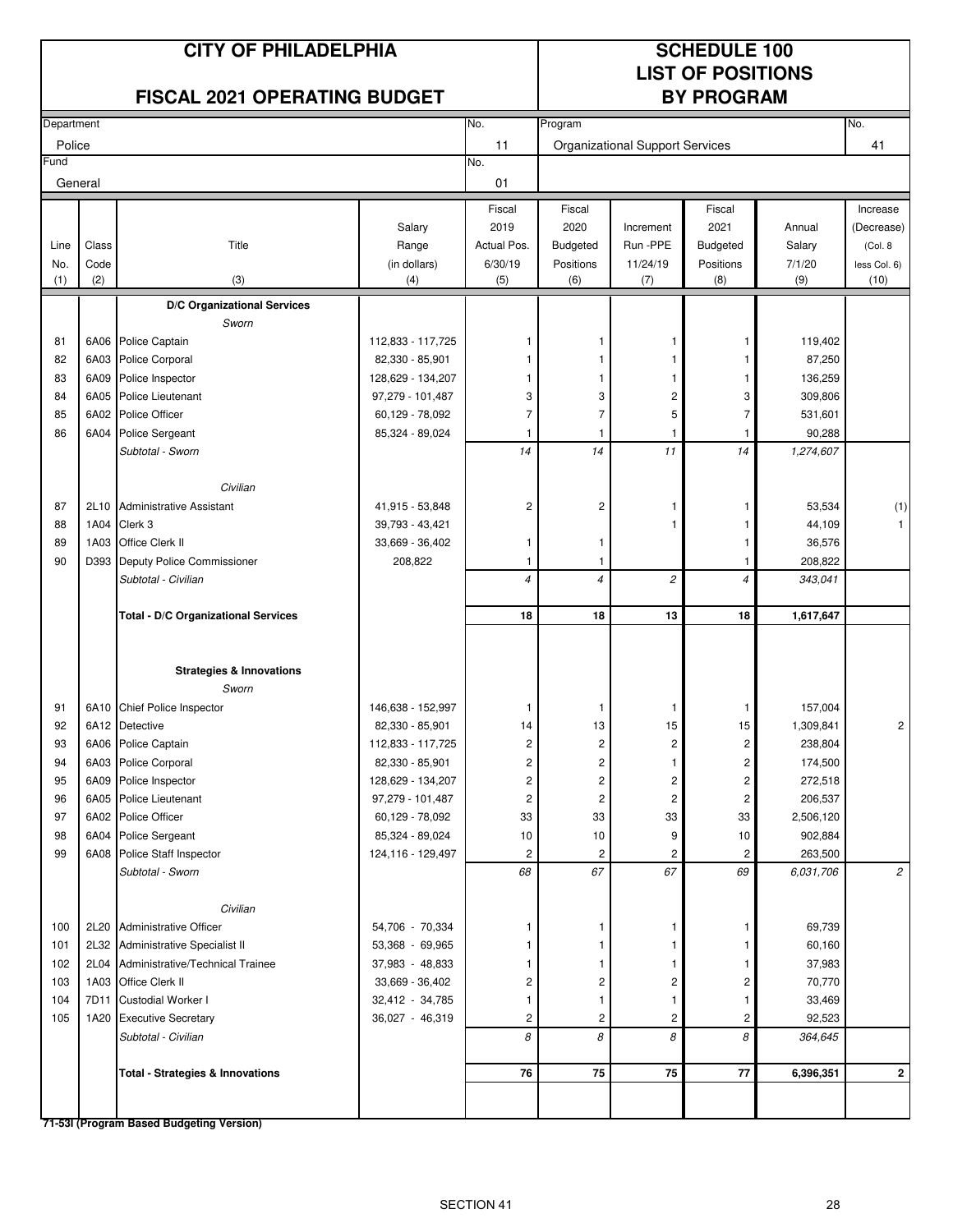# **LIST OF POSITIONS**

|            |       | <b>FISCAL 2021 OPERATING BUDGET</b>           |                     |                |                         |                                        | <b>BY PROGRAM</b>       |            |                |
|------------|-------|-----------------------------------------------|---------------------|----------------|-------------------------|----------------------------------------|-------------------------|------------|----------------|
| Department |       |                                               |                     | No.            | Program                 |                                        |                         |            | No.            |
| Police     |       |                                               |                     | 11             |                         | <b>Organizational Support Services</b> |                         |            | 41             |
| Fund       |       |                                               |                     | No.            |                         |                                        |                         |            |                |
| General    |       |                                               |                     | 01             |                         |                                        |                         |            |                |
|            |       |                                               |                     | Fiscal         | Fiscal                  |                                        | Fiscal                  |            | Increase       |
|            |       |                                               | Salary              | 2019           | 2020                    | Increment                              | 2021                    | Annual     | (Decrease)     |
| Line       | Class | Title                                         | Range               | Actual Pos.    | Budgeted                | Run -PPE                               | Budgeted                | Salary     | (Col. 8)       |
| No.        | Code  |                                               | (in dollars)        | 6/30/19        | Positions               | 11/24/19                               | Positions               | 7/1/20     | less Col. 6)   |
| (1)        | (2)   | (3)                                           | (4)                 | (5)            | (6)                     | (7)                                    | (8)                     | (9)        | (10)           |
|            |       | Personnel                                     |                     |                |                         |                                        |                         |            |                |
|            |       | Sworn                                         |                     |                |                         |                                        |                         |            |                |
| 106        |       | 6A06 Police Captain                           | 112,833 - 117,725   | 3              | $\overline{c}$          | 4                                      | $\overline{c}$          | 238,804    |                |
| 107        |       | 6A03 Police Corporal                          | 82,330 - 85,901     |                | 1                       | 1                                      | 1                       | 87,250     |                |
| 108        | 6A09  | Police Inspector                              | 128,629 - 134,207   | 1              | 1                       |                                        | -1                      | 136,259    |                |
| 109        |       | 6A02 Police Officer                           | 60,129 - 78,092     | 6              | 6                       | 6                                      | 6                       | 455,658    |                |
| 110        |       | 6A04 Police Sergeant                          | 85,324 - 89,024     | 1              | $\mathbf{1}$            | $\overline{\mathbf{c}}$                | -1                      | 90,288     |                |
| 111        | 6A08  | Police Staff Inspector                        | 124, 116 - 129, 497 |                |                         | 1                                      |                         |            |                |
|            |       | Subtotal - Sworn                              |                     | 12             | 11                      | 14                                     | 11                      | 1,008,259  |                |
|            |       | Civilian                                      |                     |                |                         |                                        |                         |            |                |
| 112        |       | 2L10 Administrative Assistant                 | 41,015 - 53,848     | 1              | 1                       | 1                                      | 1                       | 52,701     |                |
| 113        | 2L08  | Administrative Services Supervisor            | 42,934 - 55,193     |                | 1                       | 1                                      | 1                       | 51,685     |                |
| 114        |       | 2L06 Administrative Trainee I                 | 37,832 - '48,653    | 1              |                         |                                        |                         |            |                |
| 115        | 2L01  | Administrative Technician                     | 36,910 - 47,465     | 1              | $\overline{\mathbf{c}}$ | 1                                      | 2                       | 97,784     |                |
| 116        |       | 1A04 Clerk 3                                  | 39,793 - 43,421     | $\overline{7}$ | 5                       | 5                                      | 5                       | 212,368    |                |
| 117        |       | 1A22 Clerical Supervisor II                   | 41,930 - 45,869     |                | $\overline{c}$          |                                        | $\overline{\mathbf{c}}$ | 91,916     |                |
| 118        |       | 1A02 Office Clerk                             | 30,944 - 33,043     | 3              | 3                       | 3                                      | 3                       | 84,137     |                |
| 119        |       | 1A03 Office Clerk II                          | 33,669 - 36,402     | 6              | 3                       | $\overline{7}$                         | 5                       | 176,926    | $\overline{c}$ |
| 120        | 1D41  | Data Services Support Clerk                   | 36,320 - 39,498     |                | 1                       |                                        |                         |            | (1)            |
| 121        |       | 2H13 Departmental Human Resources Manager III | 79,414 - 102,110    | 1              | 1                       | 1                                      | 1                       | 100,385    |                |
| 122        |       | 2L18 Executive Assistant                      | 69,409 - 89,242     | 1              | $\overline{c}$          | 1                                      | -1                      | 85,945     | (1)            |
| 123        | 2L03  | <b>Management Trainee</b>                     | 38,931 - 50,052     |                |                         | 1                                      |                         |            |                |
| 124        | 1A37  | Service Representative                        | 36,320 - 39,498     |                | 1                       |                                        |                         |            | (1)            |
| 125        | 2H91  | Human Resource Professional II                | 54,706 - 70,334     | 1              |                         | 1                                      | 1                       | 63,911     | $\mathbf{1}$   |
| 126        |       | D393 Deputy Police Commissioner               | 208,000             |                |                         | 1                                      |                         |            |                |
|            |       | Subtotal - Civilian                           |                     | 22             | 22                      | 23                                     | 22                      | 1,017,758  |                |
|            |       |                                               |                     |                |                         |                                        |                         |            |                |
|            |       | <b>Total - Personnel</b>                      |                     | 34             | 33                      | 37                                     | 33                      | 2,026,018  |                |
|            |       |                                               |                     |                |                         |                                        |                         |            |                |
|            |       | <b>Program Total</b>                          |                     | 1,224          | 1,220                   | 1,156                                  | 1,333                   | 81,938,841 | 113            |
|            |       |                                               |                     |                |                         |                                        |                         |            |                |
|            |       |                                               |                     |                |                         |                                        |                         |            |                |
|            |       |                                               |                     |                |                         |                                        |                         |            |                |
|            |       |                                               |                     |                |                         |                                        |                         |            |                |
|            |       |                                               |                     |                |                         |                                        |                         |            |                |
|            |       |                                               |                     |                |                         |                                        |                         |            |                |
|            |       |                                               |                     |                |                         |                                        |                         |            |                |
|            |       |                                               |                     |                |                         |                                        |                         |            |                |
|            |       |                                               |                     |                |                         |                                        |                         |            |                |
|            |       |                                               |                     |                |                         |                                        |                         |            |                |
|            |       |                                               |                     |                |                         |                                        |                         |            |                |
|            |       |                                               |                     |                |                         |                                        |                         |            |                |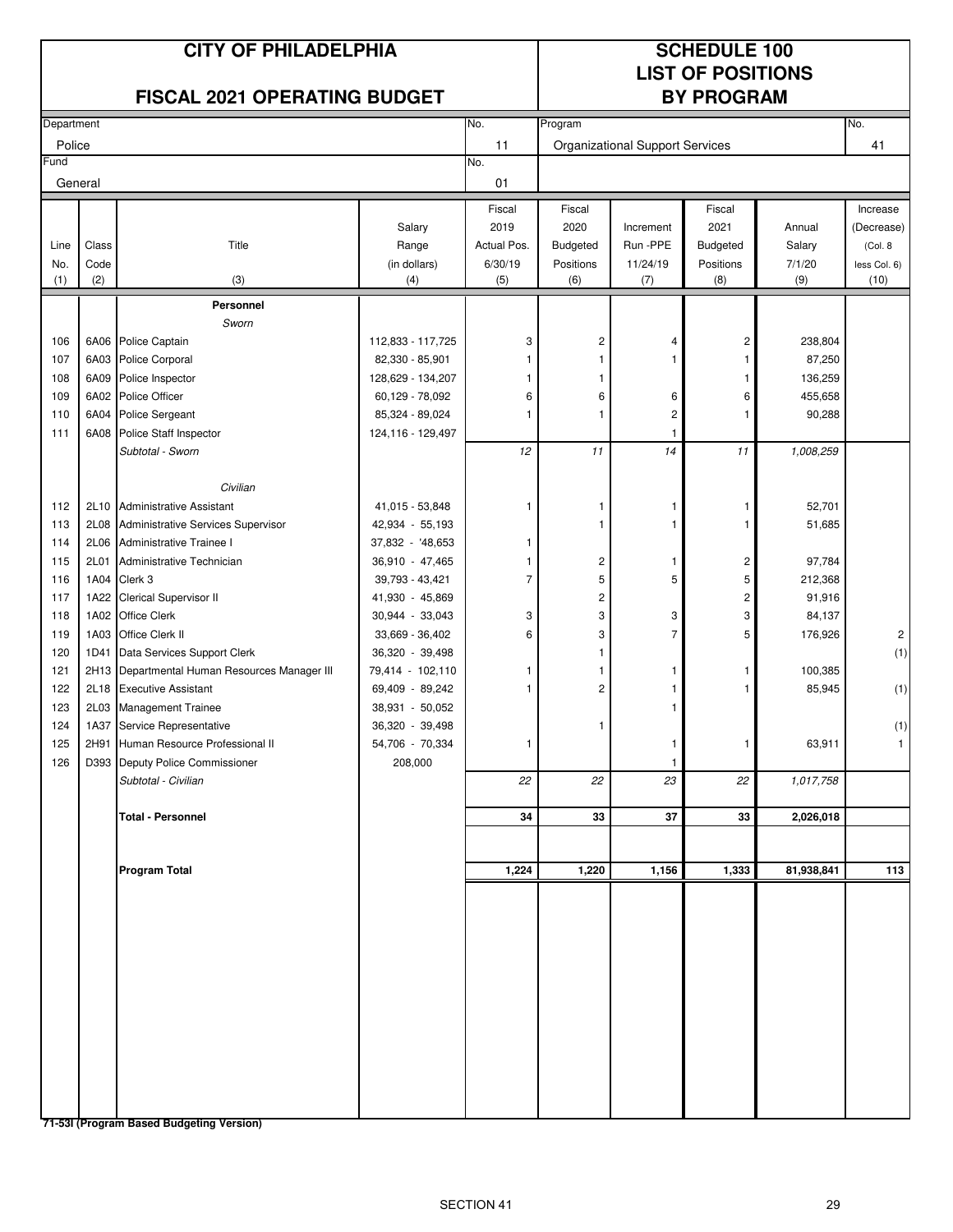|                |              | <b>CITY OF PHILADELPHIA</b><br><b>FISCAL 2021 OPERATING BUDGET</b> |           |                             |                                     |              |                                        |              | <b>SCHEDULE 100</b><br><b>LIST OF POSITIONS</b><br><b>BY PROGRAM</b> |                          |                               |
|----------------|--------------|--------------------------------------------------------------------|-----------|-----------------------------|-------------------------------------|--------------|----------------------------------------|--------------|----------------------------------------------------------------------|--------------------------|-------------------------------|
| Department     |              |                                                                    |           |                             | No.                                 | Program      |                                        |              |                                                                      |                          | No.                           |
| Police         |              |                                                                    |           |                             | 11                                  |              | <b>Organizational Support Services</b> |              |                                                                      |                          | 41                            |
| Fund           |              |                                                                    |           |                             | No.                                 |              |                                        |              |                                                                      |                          |                               |
|                | General      |                                                                    |           |                             | 01                                  |              |                                        |              |                                                                      |                          |                               |
|                |              |                                                                    |           |                             |                                     | Fiscal       | Fiscal                                 |              | Fiscal                                                               |                          | Inc.                          |
|                |              |                                                                    |           |                             | Salary                              | 2019         | 2020                                   | Increment    | 2021                                                                 | Annual                   | (Dec.)                        |
| Line           | Class        | Title                                                              |           |                             | Range                               | Actual Pos.  | Budgeted                               | Run -PPE     | <b>Budgeted</b>                                                      | Salary                   | (Col. 8)                      |
| No.            | Code         |                                                                    |           |                             | (in dollars)                        | 6/30/19      | Positions                              | 11/24/19     | Positions                                                            | 7/1/20                   | less Col. 6)                  |
| (1)            | (2)          | (3)                                                                |           |                             | (4)                                 | (5)          | (6)                                    | (7)          | (8)                                                                  | (9)                      | (10)                          |
|                |              | Total Full Time - Civilian                                         |           |                             |                                     | 549          | 569                                    | 536          | 604                                                                  | 27,553,034               | 35                            |
|                |              | Total Full Time - Uniform                                          |           |                             |                                     | 675<br>1,224 | 651<br>1,220                           | 620<br>1,156 | 729<br>1,333                                                         | 54,385,807<br>81,938,841 | 78<br>113                     |
|                |              |                                                                    |           |                             |                                     |              |                                        |              |                                                                      |                          |                               |
|                |              | Lump Sum                                                           |           |                             |                                     |              |                                        |              |                                                                      | 886,000                  |                               |
|                |              | Bonus, Gross Adj.                                                  |           |                             |                                     |              |                                        |              |                                                                      | 300,000                  |                               |
|                |              | PT. Temp/Seas, Bd, SCG                                             |           |                             |                                     |              |                                        |              |                                                                      |                          |                               |
|                |              | Overtime - Civilian                                                |           |                             |                                     |              |                                        |              |                                                                      | 4,545,524                |                               |
|                |              | Overtime - Uniform<br><b>Unused Uniform Leave</b>                  |           |                             |                                     |              |                                        |              |                                                                      | 2,995,000                |                               |
|                |              | Shift/Stress                                                       |           |                             |                                     |              |                                        |              |                                                                      | 2,068,961<br>2,993,063   |                               |
|                |              | H&L, IOD, LT-Sick                                                  |           |                             |                                     |              |                                        |              |                                                                      | 2,290,000                |                               |
|                |              |                                                                    |           |                             |                                     |              |                                        |              |                                                                      |                          |                               |
|                |              |                                                                    |           |                             |                                     |              |                                        |              |                                                                      |                          |                               |
|                |              |                                                                    |           |                             |                                     |              |                                        |              |                                                                      |                          |                               |
|                |              | Abatements and Transfers                                           |           |                             |                                     |              |                                        |              |                                                                      |                          |                               |
|                |              | Overtime Stress - Uniform                                          |           |                             |                                     |              |                                        |              |                                                                      |                          |                               |
|                |              | Overtime - Uniform                                                 |           |                             |                                     |              |                                        |              |                                                                      |                          |                               |
|                |              |                                                                    |           |                             |                                     |              |                                        |              |                                                                      |                          |                               |
|                |              |                                                                    |           |                             |                                     |              |                                        |              |                                                                      |                          |                               |
|                |              | <b>Total Gross Requirements</b>                                    |           |                             |                                     | 1,224        | 1,220                                  | 1,156        | 1,333                                                                | 98,017,389               | 113                           |
|                |              | Plus: Earned Increment                                             |           |                             |                                     |              |                                        |              |                                                                      | 226,232                  |                               |
|                |              | Plus: Longevity                                                    |           |                             |                                     |              |                                        |              |                                                                      | 24,251                   |                               |
|                |              | Less: (Vacancy Allowance)                                          |           |                             |                                     |              |                                        |              |                                                                      | (8,482,053)              |                               |
|                |              |                                                                    |           | <b>Total Budget Request</b> |                                     |              |                                        |              |                                                                      | 89,785,819               |                               |
|                |              |                                                                    |           |                             | <b>Summary of Personal Services</b> | Fiscal 2020  |                                        |              |                                                                      | Inc. $/$ (Dec.)          |                               |
| Line           |              |                                                                    | Actual    | Fiscal 2019<br>Actual       | Budgeted                            | Estimated    | Increment                              | Budgeted     | Fiscal 2021<br>Department                                            | in Require.              | Inc. / (Dec.)<br>in Bud. Pos. |
| No.            |              | Category                                                           | Positions | Obligations                 | Positions                           | Obligations  | Run -PPE                               | Positions    | Request                                                              | (Col. 9                  | (Col. 8                       |
|                |              |                                                                    | 6/30/19   |                             |                                     |              | 11/24/19                               |              |                                                                      | less Col. 6)             | less Col. 5)                  |
| (1)            |              | (2)                                                                | (3)       | (4)                         | (5)                                 | (6)          | (7)                                    | (8)          | (9)                                                                  | (10)                     | (11)                          |
| $\mathbf{1}$   | Lump Sum     |                                                                    |           | 898,257                     |                                     | 886,000      |                                        |              | 886,000                                                              |                          |                               |
| $\overline{c}$ |              | Full Time - Civilian                                               | 549       | 24,172,158                  | 569                                 | 25,957,114   | 536                                    | 604          | 27,604,436                                                           | 1,647,322                | 35                            |
| 3              |              | Full Time - Uniform                                                | 675       | 50,633,799                  | 651                                 | 44,015,633   | 620                                    | 729          | 46,102,835                                                           | 2,087,202                | 78                            |
| 4              |              | Bonus, Gross Adj.                                                  |           | 282,778                     |                                     | 774,650      |                                        |              | 300,000                                                              | (474, 650)               |                               |
| 5              |              | PT, Temp/Seas, Bd, SCG                                             |           | 866                         |                                     |              |                                        |              |                                                                      |                          |                               |
| 6              |              | Overtime - Civilian                                                |           | 4,307,061                   |                                     | 4,258,684    |                                        |              | 4,545,524                                                            | 286,840                  |                               |
| $\overline{7}$ |              | Overtime - Uniform                                                 |           | 2,735,016                   |                                     | 3,089,760    |                                        |              | 2,995,000                                                            | (94, 760)                |                               |
| 8              |              | Holiday Overtime - Civilian                                        |           | 597,384                     |                                     |              |                                        |              |                                                                      |                          |                               |
| 9              |              | Unused Uniform Leave                                               |           | 1,449,260                   |                                     | 1,960,445    |                                        |              | 2,068,961                                                            | 108,516                  |                               |
| 10             | Shift/Stress |                                                                    |           | 2,540,526                   |                                     | 2,798,901    |                                        |              | 2,993,063                                                            | 194,162                  |                               |
| 11             |              | H&L, IOD, LT-Sick                                                  |           | 2,705,785                   |                                     | 2,351,744    |                                        |              | 2,290,000                                                            | (61, 744)                |                               |
| 12             |              |                                                                    |           |                             |                                     |              |                                        |              |                                                                      |                          |                               |
|                |              | Total                                                              | 1,224     | 90,322,890                  | 1,220                               | 86,092,931   | 1,156                                  | 1,333        | 89,785,819                                                           | 3,692,888                | 113                           |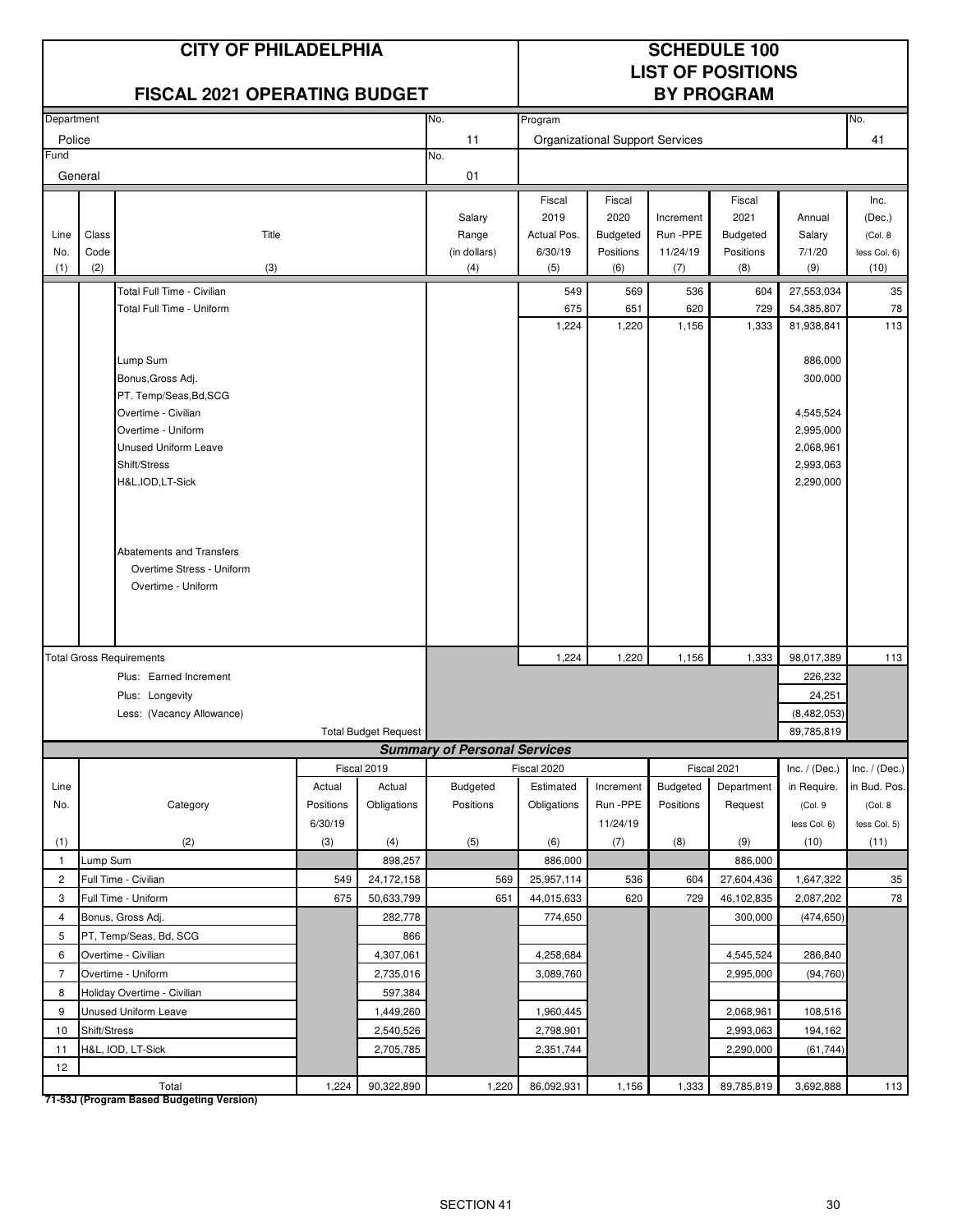#### **FISCAL 2021 OPERATING BUDGET BY PROGRAM**

# **PURCHASE OF SERVICES**

| Department |                                                  |                                            |                                        |             |              |            |
|------------|--------------------------------------------------|--------------------------------------------|----------------------------------------|-------------|--------------|------------|
|            |                                                  | No.                                        | Program                                |             |              | No.        |
| Police     |                                                  | 11                                         | <b>Organizational Support Services</b> |             |              | 41         |
| Fund       |                                                  | No.                                        |                                        |             |              |            |
| General    |                                                  | 01                                         |                                        |             |              |            |
|            |                                                  | Fiscal 2019                                | Fiscal 2020                            | Fiscal 2020 | Fiscal 2021  | Increase   |
| Code       | Description                                      | Actual                                     | Original                               | Estimated   | Departmental | or         |
|            |                                                  | Obligations                                | Appropriations                         | Obligations | Request      | (Decrease) |
| (1)        | (2)                                              | (3)                                        | (4)                                    | (5)         | (6)          | (7)        |
|            |                                                  | <b>Schedule 200 - Purchase of Services</b> |                                        |             |              |            |
| 201        | Cleaning & Laundering                            | 357,924                                    | 287,850                                | 191,500     | 232,500      | 41,000     |
| 202        | <b>Janitorial Services</b>                       |                                            | 2,000                                  | 2,000       | 2,000        |            |
| 205        | Refuse, Garbage, Silt and Sludge Removal         | 144,616                                    | 93,495                                 | 93,495      | 93,495       |            |
| 209        | Telephone & Communication                        | 1,335                                      | 2,540                                  | 2,540       | 2,540        |            |
| 210        | <b>Postal Services</b>                           | 5,806                                      | 1,000                                  | 4,000       | 4,000        |            |
| 211        | Transportation                                   | 97,225                                     | 97,448                                 | 97,448      | 97,448       |            |
| 215        | Licenses, Permits & Inspection Charges           |                                            |                                        |             |              |            |
| 216        | Commercial off the Shelf Software Licenses       | 208,785                                    | 464,704                                | 16,646      | 16,646       |            |
| 220        | <b>Electric Current</b>                          |                                            |                                        |             |              |            |
| 221        | <b>Gas Services</b>                              |                                            |                                        |             |              |            |
| 222        | Steam for Heating                                |                                            |                                        |             |              |            |
| 230        | Meals (non-travel) & Official Entertaining       | 216                                        |                                        |             |              |            |
| 231        | <b>Overtime Meals</b>                            | 44.240                                     |                                        | 10,500      | 10,500       |            |
| 240        | Advertising & Promotional Activities             |                                            | 5,750                                  | 5,750       | 5,750        |            |
| 250        | <b>Professional Services</b>                     | 526,347                                    | 524,062                                | 612,362     | 800,823      | 188,461    |
| 251        | Professional Svcs. - Information Technology      | 112,298                                    | 82,740                                 | 82,740      | 82,740       |            |
| 252        | Accounting & Auditing Services                   |                                            |                                        |             |              |            |
| 253        | <b>Legal Services</b>                            |                                            |                                        |             |              |            |
| 254        | Mental Health & Intellectual Disability Services |                                            |                                        |             |              |            |
| 255        | <b>Dues</b>                                      | 955                                        | 1,000                                  | 1,000       | 1,000        |            |
| 256        | Seminar & Training Sessions                      | 46,288                                     | 85,000                                 | 85,000      | 85,000       |            |
| 257        | Architectural & Engineering Services             |                                            |                                        |             |              |            |
| 258        | <b>Court Reporters</b>                           |                                            |                                        |             |              |            |
| 259        | <b>Arbitration Fees</b>                          |                                            |                                        |             |              |            |
| 260        | Repair & Maintenance Charges                     | 191,904                                    | 215,982                                | 224,648     | 224,648      |            |
| 261        | Repaving, Repairing & Resurfacing Streets        |                                            |                                        |             |              |            |
| 262        | Demolition of Buildings                          |                                            |                                        |             |              |            |
| 264        | <b>Abatement of Nuisances</b>                    |                                            |                                        |             |              |            |
| 265        | Rehabilitation of Property                       |                                            |                                        |             |              |            |
| 266        | Maint. & Support - Comp. Hardware & Software     | 145,887                                    | 246,954                                | 696,180     | 2,094,022    | 1,397,842  |
| 275        | Juror Fees                                       |                                            |                                        |             |              |            |
| 276        | Juror Expenses                                   |                                            |                                        |             |              |            |
| 277        | <b>Witness Fees</b>                              |                                            |                                        |             |              |            |
| 280        | Insurance & Official Bonds                       |                                            |                                        |             |              |            |
| 282        | Lease Purchase - Computer Systems                |                                            |                                        |             |              |            |
| 283        | Lease Purchase - Vehicles                        |                                            |                                        |             |              |            |
| 284        | Ground & Building Rental                         |                                            |                                        |             |              |            |
| 285        | Rents - Other                                    | 106,611                                    | 182,700                                | 183,650     | 183,650      |            |
| 286        | Rental of Parking Spaces                         |                                            |                                        |             |              |            |
| 290        | Payments for Care of Individuals                 |                                            |                                        |             |              |            |
| 295        | <b>Imprest Advances</b>                          |                                            |                                        |             |              |            |
| 298        | Payments for Burials & Graves                    |                                            |                                        |             |              |            |
| 299        | Other Expenses (not otherwise classified)        | 214,966                                    | 209,428                                | 209,428     | 209,428      |            |
|            |                                                  |                                            |                                        |             |              |            |
|            |                                                  |                                            |                                        |             |              |            |
|            |                                                  |                                            |                                        |             |              |            |
|            | Total                                            | 2,205,403                                  | 2,502,653                              | 2,518,887   | 4,146,190    | 1,627,303  |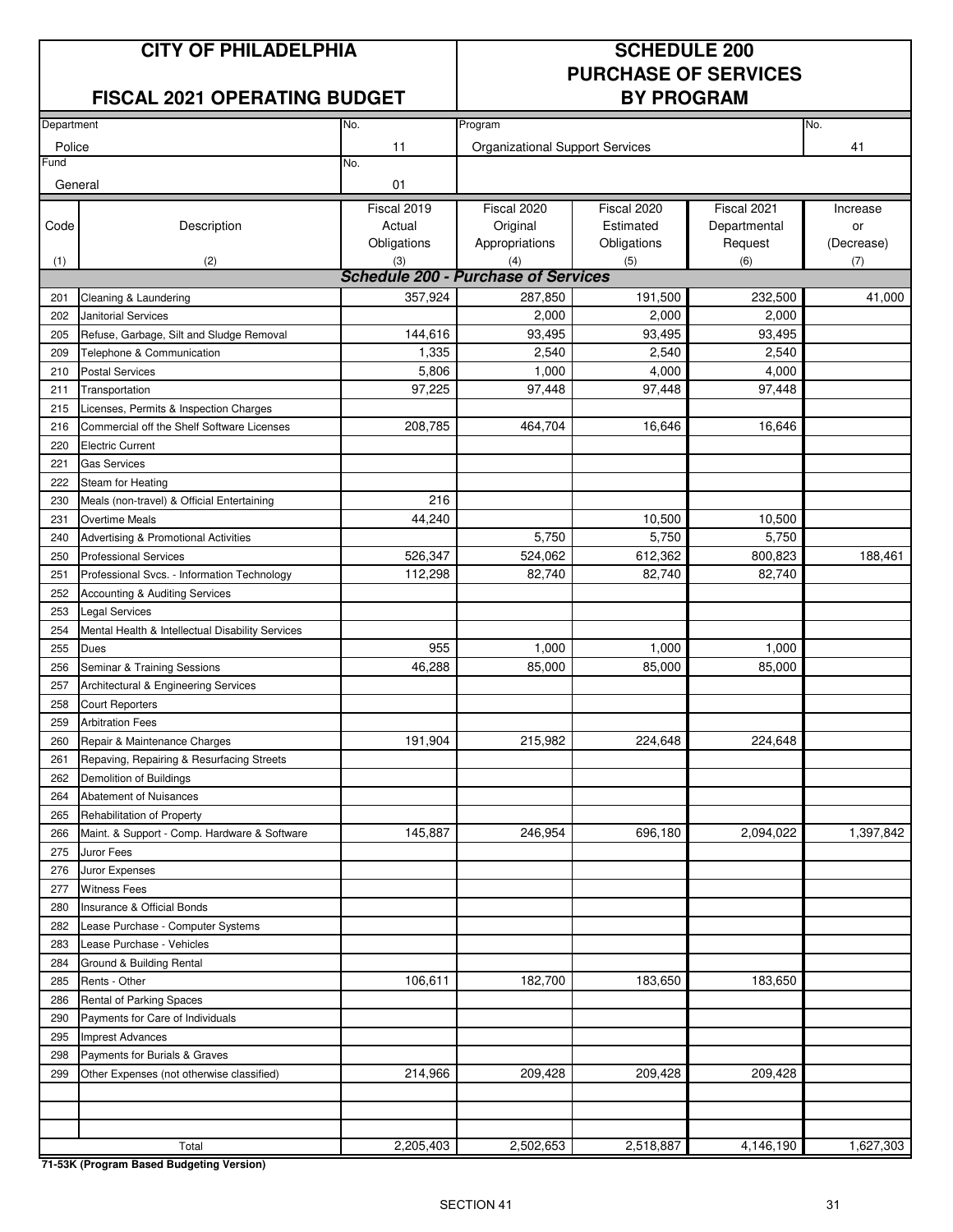#### **FISCAL 2021 OPERATING BUDGET BY PROGRAM**

## **CITY OF PHILADELPHIA SCHEDULE 300 - 400 MATERIALS, SUPPLIES & EQUIPMENT**

| No.<br>Program<br>No.<br>Department |                                                       |             |                                                       |             |              |            |
|-------------------------------------|-------------------------------------------------------|-------------|-------------------------------------------------------|-------------|--------------|------------|
|                                     |                                                       |             |                                                       |             |              |            |
| Police                              |                                                       | 11          | <b>Organizational Support Services</b>                |             |              | 41         |
| =und                                |                                                       | No.         |                                                       |             |              |            |
| General                             |                                                       | 01          |                                                       |             |              |            |
|                                     |                                                       | Fiscal 2019 | Fiscal 2020                                           | Fiscal 2020 | Fiscal 2021  | Increase   |
| Code                                | Description                                           | Actual      | Original                                              | Estimated   | Departmental | or         |
|                                     |                                                       | Obligations | Appropriations                                        | Obligations | Request      | (Decrease) |
| (1)                                 | (2)                                                   | (3)         | (4)<br><b>Schedule 300 - Materials &amp; Supplies</b> | (5)         | (6)          | (7)        |
|                                     |                                                       |             |                                                       |             |              |            |
| 301                                 | Agricultural & Botanical                              |             |                                                       |             |              |            |
| 302                                 | Animal, Livestock & Marine                            |             |                                                       |             |              |            |
| 303                                 | Bakeshop, Dining Room & Kitchen                       |             |                                                       |             |              |            |
| 304                                 | Books & Other Publications                            | 60,365      | 56,409                                                | 56,409      | 56,409       |            |
| 305                                 | <b>Building &amp; Construction</b>                    | 7,602       | 37,136                                                | 10,681      | 10,681       |            |
| 306                                 | <b>Library Materials</b>                              |             |                                                       |             |              |            |
| 307                                 | <b>Chemicals &amp; Gases</b>                          | 2,027       | 4,460                                                 | 4,460       | 4,460        |            |
| 308                                 | Dry Goods, Notions & Wearing Apparel                  | 2,228,708   | 2,041,757                                             | 1,976,557   | 1,901,906    | (74, 651)  |
| 309                                 | Cordage & Fibers                                      | 5,040       | 6,544                                                 | 6,544       | 6,544        |            |
| 310                                 | Electrical & Communication                            | 15,726      | 279,641                                               | 279,641     | 141,448      | (138, 193) |
| 311                                 | General Equipment & Machinery                         | 500         | 4,000                                                 | 4,000       | 4,000        |            |
| 312                                 | Fire Fighting & Safety                                | 386,540     | 1,623,748                                             | 2,357,247   | 2,357,247    |            |
| 313                                 | Food                                                  | 633,332     | 340.000                                               | 333,430     | 333,430      |            |
| 314                                 | Fuel - Heating & Cooling                              |             |                                                       |             |              |            |
| 316                                 | General Hardware & Minor Tools                        | 24,266      | 7,811                                                 | 7,811       | 7,811        |            |
| 317                                 | Hospital & Laboratory                                 | 316,948     | 82,000                                                | 82,000      | 82,000       |            |
| 318                                 | Janitorial, Laundry & Household                       | 247,396     | 247,236                                               | 247,236     | 247,236      |            |
| 320                                 | Office Materials & Supplies                           | 489,341     | 460,264                                               | 460,264     | 460,264      |            |
| 322                                 | Small Power Tools & Hand Tools                        | 13,551      | 7,848                                                 | 13,201      | 13,201       |            |
| 323                                 | Plumbing, AC & Space Heating                          | 183         |                                                       |             |              |            |
| 324                                 | Precision, Photographic & Artists                     | 457,270     | 377,327                                               | 421,016     | 421,016      |            |
| 325                                 | Printing                                              | 210,478     | 234,095                                               | 227,095     | 227,095      |            |
| 326                                 | Recreational & Educational                            | 1,815       |                                                       |             |              |            |
| 328                                 | Vehicle Parts & Accessories                           | 1,865       |                                                       |             |              |            |
| 335                                 | Lubricants                                            |             |                                                       |             |              |            |
| 340                                 | #2 Diesel Fuel                                        |             | 3,000                                                 | 3,000       | 3,000        |            |
| 341                                 | Compressed Natural Gas (CNG)                          |             |                                                       |             |              |            |
| 342                                 | Liquid Propane Gas (LPG)                              | 7,644       | 750                                                   | 965         | 965          |            |
| 345                                 | Gasoline                                              |             |                                                       |             |              |            |
| 399                                 | Other Materials & Supplies (not otherwise classified) |             |                                                       |             |              |            |
|                                     | Total                                                 | 5,110,597   | 5,814,026                                             | 6,491,557   | 6,278,713    | (212, 844) |
|                                     |                                                       |             | <b>Schedule 400 - Equipment</b>                       |             |              |            |
| 405                                 | Construction, Dredging & Conveying                    |             |                                                       |             |              |            |
| 410                                 | Electrical, Lighting & Communications                 | 58,009      | 170,192                                               | 170,192     | 49,362       | (120, 830) |
| 411                                 | General Equipment & Machinery                         | 185         |                                                       |             |              |            |
| 412                                 | Fire Fighting & Emergency                             | 778,545     | 1,086,744                                             | 208,744     | 188,294      | (20, 450)  |
| 417                                 | Hospital & Laboratory                                 | 7,554       |                                                       | 86,625      | 86,625       |            |
| 420                                 | Office Equipment                                      | 79,580      | 94,671                                                | 94,671      | 94,671       |            |
| 423                                 | Plumbing, AC & Space Heating                          | 458         |                                                       |             |              |            |
| 424                                 | Precision, Photographic & Artists                     | 523,645     | 490,825                                               | 490,825     | 191,187      | (299, 638) |
| 426                                 | Recreational & Educational                            |             |                                                       |             |              |            |
| 427                                 | Computer Equipment & Peripherals                      | 367,540     | 90,302                                                | 90,302      | 90,302       |            |
| 428                                 | Vehicles                                              |             |                                                       |             |              |            |
| 430                                 | Furniture & Furnishings                               | 719,992     | 125,000                                               | 40,000      | 210,000      | 170,000    |
| 499                                 | Other Equipment (not otherwise classified)            | 16,814      | 5,313                                                 | 5,313       | 5,313        |            |
|                                     |                                                       |             |                                                       |             |              |            |
|                                     | Total                                                 | 2,552,322   | 2,063,047                                             | 1,186,672   | 915,754      | (270, 918) |
|                                     |                                                       |             |                                                       |             |              |            |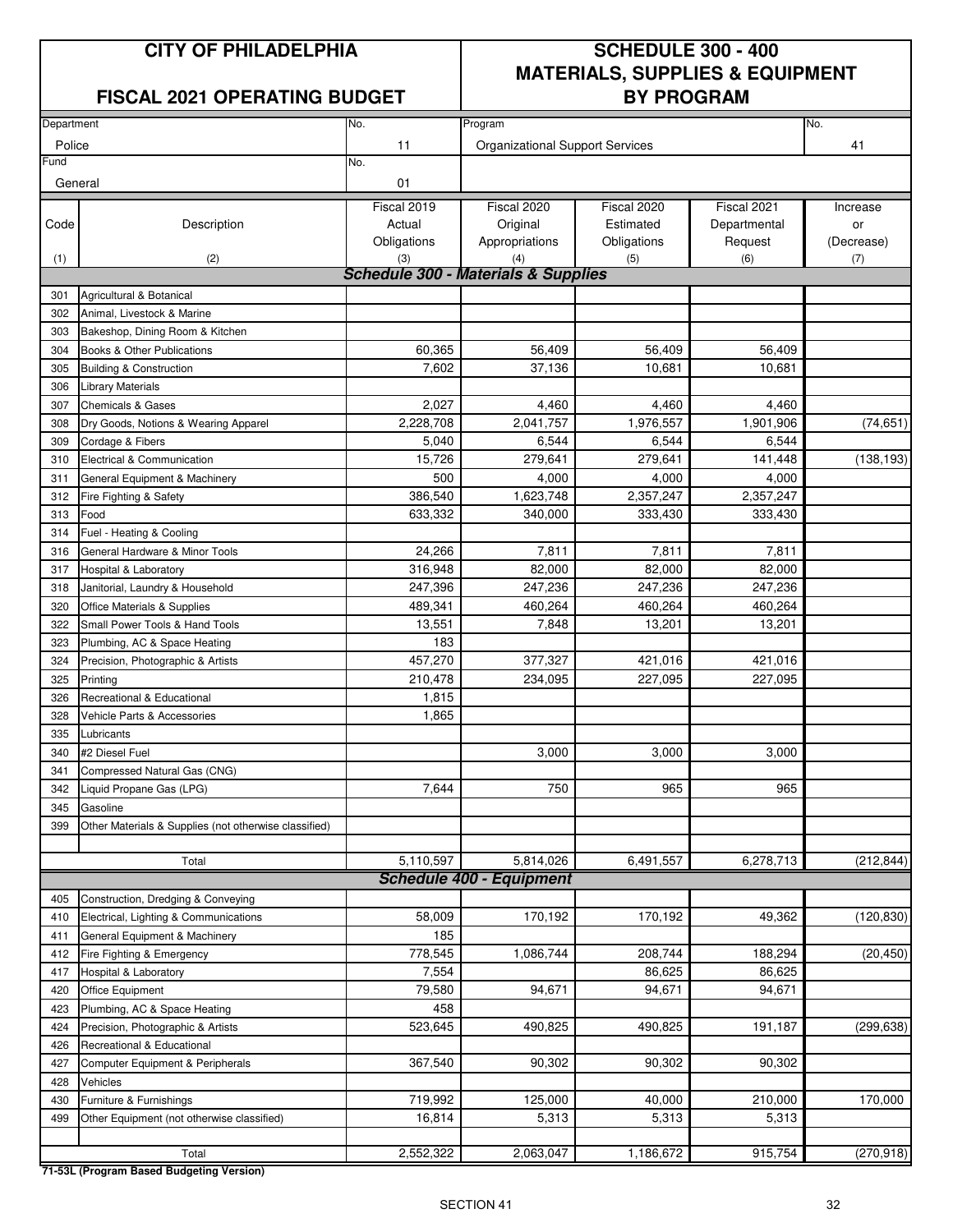### **CITY OF PHILADELPHIA**

#### **SCHEDULE 500 - 700 - 800 - 900 FISCAL 2021 OPERATING BUDGET BY PROGRAM**

| Department |                                                                                              | No.                                                             | Program                                |             |              | No.        |
|------------|----------------------------------------------------------------------------------------------|-----------------------------------------------------------------|----------------------------------------|-------------|--------------|------------|
| Police     |                                                                                              | 11                                                              | <b>Organizational Support Services</b> |             |              | 41         |
| Fund       |                                                                                              | No.                                                             |                                        |             |              |            |
| General    |                                                                                              | 01                                                              |                                        |             |              |            |
|            |                                                                                              | Fiscal 2019                                                     | Fiscal 2020                            | Fiscal 2020 | Fiscal 2021  | Increase   |
| Code       | Description                                                                                  | Actual                                                          | Original                               | Estimated   | Departmental | or         |
|            |                                                                                              | Obligations                                                     | Appropriations                         | Obligations | Request      | (Decrease) |
| (1)        | (2)                                                                                          | (3)                                                             | (4)                                    | (5)         | (6)          | (7)        |
|            |                                                                                              | <b>Schedule 500 - Contributions, Indemnities &amp; Taxes</b>    |                                        |             |              |            |
| 501        | Celebrations                                                                                 |                                                                 |                                        |             |              |            |
| 504        | <b>Meritorious Awards</b>                                                                    |                                                                 |                                        |             |              |            |
| 505        | Contributions to Educational & Recreational Org.                                             |                                                                 |                                        |             |              |            |
| 506        | Payments to Prisoners                                                                        |                                                                 |                                        |             |              |            |
| 512        | Refunds                                                                                      |                                                                 |                                        |             |              |            |
| 513        | Indemnities                                                                                  | 21,254,586                                                      |                                        |             |              |            |
| 515        | Taxes                                                                                        |                                                                 |                                        |             |              |            |
|            |                                                                                              |                                                                 |                                        |             |              |            |
| 517        | Contributions to Other Govt. Agencies and Non-Profit<br>Org. not Educational or Recreational |                                                                 |                                        |             |              |            |
|            |                                                                                              |                                                                 |                                        |             |              |            |
|            |                                                                                              |                                                                 |                                        |             |              |            |
|            |                                                                                              |                                                                 |                                        |             |              |            |
|            |                                                                                              |                                                                 |                                        |             |              |            |
|            |                                                                                              |                                                                 |                                        |             |              |            |
|            |                                                                                              |                                                                 |                                        |             |              |            |
|            |                                                                                              |                                                                 |                                        |             |              |            |
|            | Total                                                                                        | 21,254,586                                                      |                                        |             |              |            |
|            |                                                                                              |                                                                 | <b>Schedule 700 - Debt Services</b>    |             |              |            |
| 701        | Interest on City Debt - Long Term                                                            |                                                                 |                                        |             |              |            |
| 702        | Principal Payments on City Debt - Long Term                                                  |                                                                 |                                        |             |              |            |
| 703        | Interest on City Debt - Short Term                                                           |                                                                 |                                        |             |              |            |
| 704        | Sinking Fund Reserve Payment                                                                 |                                                                 |                                        |             |              |            |
| 705        | Commitment Fee Expense                                                                       |                                                                 |                                        |             |              |            |
| 706        | Arbitrage Payments                                                                           |                                                                 |                                        |             |              |            |
|            |                                                                                              |                                                                 |                                        |             |              |            |
|            |                                                                                              |                                                                 |                                        |             |              |            |
|            | Total                                                                                        |                                                                 |                                        |             |              |            |
|            |                                                                                              | <b>Schedule 800 - Payments to Other Funds</b>                   |                                        |             |              |            |
| 801        | Payments to General Fund                                                                     |                                                                 |                                        |             |              |            |
| 803        | Payments to Water Fund                                                                       |                                                                 |                                        |             |              |            |
| 804        | Payments to Capital Projects Fund                                                            |                                                                 |                                        |             |              |            |
| 805        | Payments to Special Funds                                                                    |                                                                 |                                        |             |              |            |
| 806        | Payments to Bond Fund                                                                        |                                                                 |                                        |             |              |            |
| 807        | Payments to Other Funds                                                                      |                                                                 |                                        |             |              |            |
| 809        | Payments to Aviation Fund                                                                    |                                                                 |                                        |             |              |            |
| 812        | Payments to Grants Revenue Fund                                                              |                                                                 |                                        |             |              |            |
|            |                                                                                              |                                                                 |                                        |             |              |            |
|            |                                                                                              |                                                                 |                                        |             |              |            |
|            | Total                                                                                        |                                                                 |                                        |             |              |            |
|            |                                                                                              | <b>Schedule 900 - Advances and Other Miscellaneous Payments</b> |                                        |             |              |            |
| 901        | Advances to Create Working Capital Funds                                                     |                                                                 |                                        |             |              |            |
| 902        | Miscellaneous Advances                                                                       |                                                                 |                                        |             |              |            |
|            |                                                                                              |                                                                 |                                        |             |              |            |
|            |                                                                                              |                                                                 |                                        |             |              |            |
|            |                                                                                              |                                                                 |                                        |             |              |            |
|            | Total                                                                                        |                                                                 |                                        |             |              |            |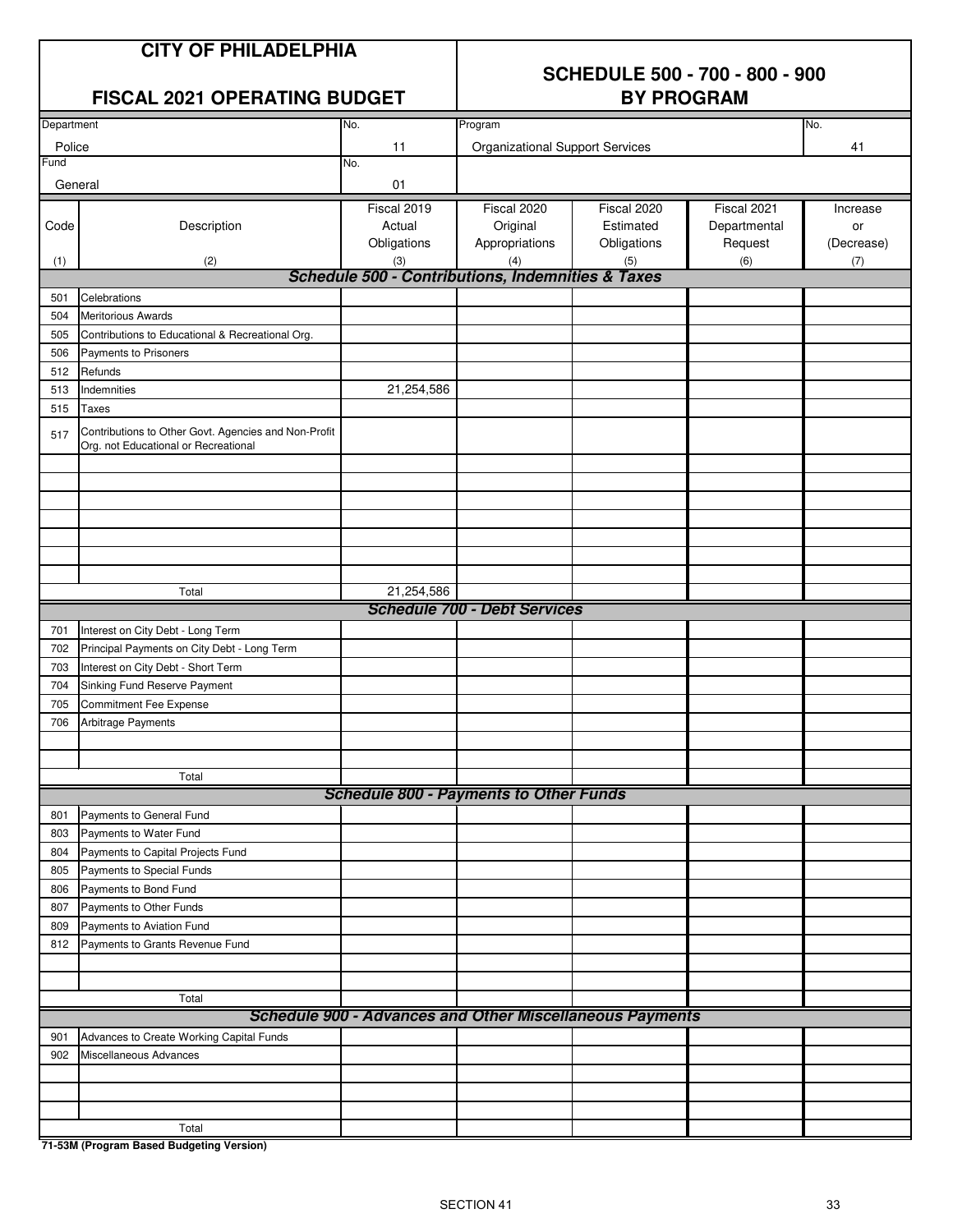|                | <b>CITY OF PHILADELPHIA</b>               |             |                    |                      | <b>SUPPORTING DETAIL:</b><br><b>PROFESSIONAL SERVICES AND</b> |                                                             |                   |
|----------------|-------------------------------------------|-------------|--------------------|----------------------|---------------------------------------------------------------|-------------------------------------------------------------|-------------------|
|                | <b>FISCAL 2021 OPERATING BUDGET</b>       |             |                    |                      |                                                               | <b>CARE OF INDIVIDUALS, BY PROGRAM</b>                      |                   |
| Department     |                                           |             | No.                | Program              |                                                               |                                                             | No.               |
| Police<br>Fund |                                           |             | 11<br>No.          |                      | <b>Organizational Support Services</b>                        |                                                             | 41                |
| General        |                                           |             | 01                 |                      |                                                               |                                                             |                   |
|                |                                           |             | Fiscal 2019        | Fiscal 2020          | Fiscal 2020                                                   | Fiscal 2021                                                 | Increase          |
|                |                                           |             | Actual             | Original             | Estimated                                                     | Department                                                  | or                |
| Class<br>(1)   | Description<br>(2)                        |             | Obligations<br>(3) | Appropriation<br>(4) | Obligations<br>(5)                                            | Request<br>(6)                                              | (Decrease)<br>(7) |
| 250s           | Professional Services (250-254, 257-259)  |             | 638,645            | 606,802              | 695,102                                                       | 883,563                                                     | 188,461           |
| 290            | Payments for Care of Individuals          |             |                    |                      |                                                               |                                                             |                   |
| Minor          | Name of Contractor                        | Fiscal 2019 | Fiscal 2020        | Fiscal 2020          | Fiscal 2021                                                   | Describe purpose or scope of                                |                   |
| Object         | or Provider                               | Actual      | Original           | Estimated            | Department                                                    | service provided. Include, if                               |                   |
| Code<br>250    | <b>Professional Services</b>              | Obligations | Appropriation      | Obligations          | Request                                                       | applicable, unit cost of service.                           |                   |
|                | 3M Cogent Inc                             |             | 1,200              | 1,200                |                                                               | 1,200 Child Clearance Fingerprint                           |                   |
|                | Drugscan                                  | 29,760      |                    | 29,760               |                                                               | 29,760 Pre-Employment Screening                             |                   |
|                | Health Federation of Phila.               | 2,100       | 3,900              | 3,900                |                                                               | 2,361 Language Fluency Testing                              |                   |
|                | Keystone Intelligence Group               | 164,000     | 125,460            | 165,000              |                                                               | 130,000 Polygraph Testing/Recruits                          |                   |
|                | M&M Lawn Care                             | 9,039       | 19,340             | 19,340               |                                                               | 19,340 Impound Lot                                          |                   |
|                | MT <sub>2</sub>                           |             |                    | 50,000               |                                                               | Firing Range Lead Remediation                               |                   |
|                | <b>NCS Pearson</b>                        | 14,750      |                    |                      |                                                               | MMPI-2-RF Score Reports                                     |                   |
|                | Phonetic Search/West Pub                  | 3,348       | 6,324              | 6,324                |                                                               | 6,324 Police News Subscription                              |                   |
|                | Police Dept.                              | 2,278       | 10,700             | 10,700               |                                                               | 10,700 Recruitment/Fairs/Tolls etc.                         |                   |
|                | Posit/Polex/Alutiq                        |             | 2,692              | 2,692                |                                                               | 2,692 Training                                              |                   |
|                | State of PA                               |             | 60,000             |                      |                                                               | Monthly Fee Inlet \$5,000 per                               |                   |
|                | <b>Superior Moving</b>                    | 18,756      | 16,046             | 16,046               |                                                               | 16,046 Moving/Storage Services                              |                   |
|                | U of P<br><b>TBD</b>                      | 104,400     | 104,400            | 104,400              |                                                               | 104,400 Stress Management<br>300,000 Implicit Bias Training |                   |
|                | Various Psychologists                     | 175,000     | 170,000            | 196,000              |                                                               | 174,000 Psychological Eval./Recruits                        |                   |
|                | Various Vendors                           | 2,916       | 4,000              | 7,000                | 4,000                                                         | Miscellaneous expenses                                      |                   |
|                | <b>Total - Professional Services</b>      | 526,347     | 524,062            | 612,362              | 800,823                                                       |                                                             |                   |
| 251            | <b>Professional Services - IT</b>         |             |                    |                      |                                                               |                                                             |                   |
|                | <b>MODIS</b>                              | 71,750      | 46,488             | 46,488               |                                                               | 46,488 Programmer NLETS Conn                                |                   |
|                | Sybase                                    | 1,914       |                    |                      |                                                               | Desktop Maint. Support                                      |                   |
|                | West Publishing Corp.                     | 38,634      | 36,252             | 36,252               |                                                               | 36,252 Clear Accounts                                       |                   |
|                | <b>Total - Professional Services - IT</b> | 112,298     | 82,740             | 82,740               | 82,740                                                        |                                                             |                   |
|                | <b>Total</b>                              | 638,645     | 606,802            | 695,102              | 883,563                                                       |                                                             |                   |
|                |                                           |             |                    |                      |                                                               |                                                             |                   |
|                |                                           |             |                    |                      |                                                               |                                                             |                   |
|                |                                           |             |                    |                      |                                                               |                                                             |                   |
|                |                                           |             |                    |                      |                                                               |                                                             |                   |
|                |                                           |             |                    |                      |                                                               |                                                             |                   |
|                |                                           |             |                    |                      |                                                               |                                                             |                   |
|                |                                           |             |                    |                      |                                                               |                                                             |                   |
|                |                                           |             |                    |                      |                                                               |                                                             |                   |
|                |                                           |             |                    |                      |                                                               |                                                             |                   |
|                |                                           |             |                    |                      |                                                               |                                                             |                   |
|                |                                           |             |                    |                      |                                                               |                                                             |                   |
|                |                                           |             |                    |                      |                                                               |                                                             |                   |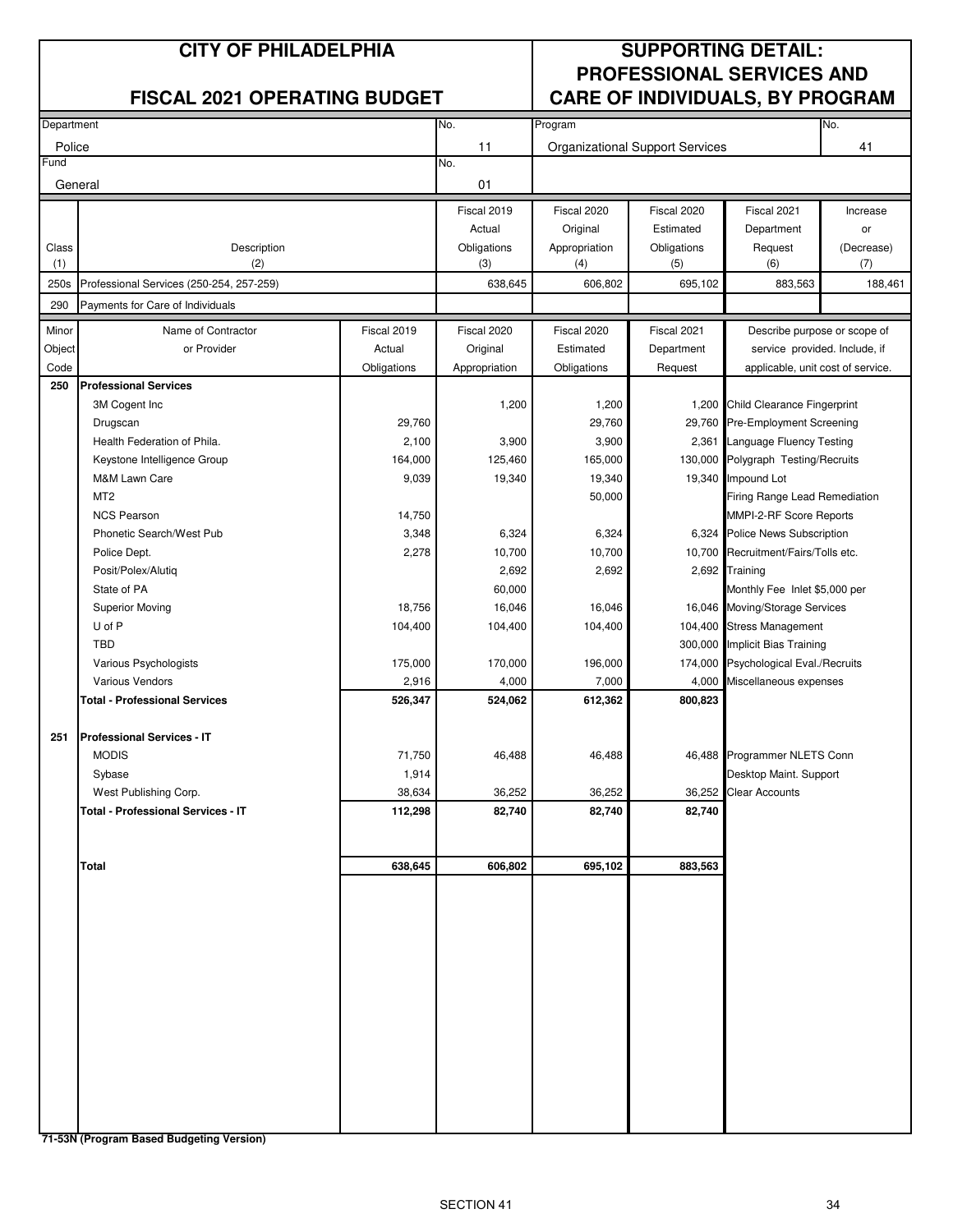#### **FISCAL 2021 OPERATING BUDGET 250s AND 290, BY PROGRAM**

## **CITY OF PHILADELPHIA SUPPORTING DETAIL: CLASSES OTHER THAN**

| Department |                                                                  |                   | No.<br>Program    |                                        |                   | No.                                   |                                 |  |
|------------|------------------------------------------------------------------|-------------------|-------------------|----------------------------------------|-------------------|---------------------------------------|---------------------------------|--|
| Police     |                                                                  |                   | 11                | <b>Organizational Support Services</b> |                   |                                       | 41                              |  |
| Fund       |                                                                  |                   | No.               |                                        |                   |                                       |                                 |  |
| General    |                                                                  |                   | 01                |                                        |                   |                                       |                                 |  |
| Minor      | Name of Contractor                                               | Fiscal 2019       | Fiscal 2020       | Fiscal 2020                            | Fiscal 2021       | Describe purpose or scope of          |                                 |  |
| Object     | or Provider                                                      | Actual            | Original          | Estimated                              | Department        | service provided. Include, if         |                                 |  |
| Code       |                                                                  | Obligations       | Appropriation     | Obligations                            | Request           | applicable, unit cost of service.     |                                 |  |
| 201        | <b>Cleaning &amp; Laundering</b>                                 |                   |                   |                                        |                   |                                       |                                 |  |
|            | <b>Police Department</b>                                         | 357,924           | 287,850           | 191,500                                | 232,500           | Clothing Maintenance \$500/PO         |                                 |  |
|            |                                                                  |                   |                   |                                        |                   |                                       |                                 |  |
| 205        | Refuse, Garbage, Silt & Sludge Removal                           |                   |                   |                                        |                   | 93,495 Waste Removal/Vehicle Cleaning |                                 |  |
|            | Stericycle/Advant                                                | 144,616           | 93,495            | 93,495                                 |                   |                                       |                                 |  |
|            |                                                                  |                   |                   |                                        |                   |                                       |                                 |  |
| 210        | <b>Postal Services</b>                                           |                   |                   |                                        |                   | 4,000 Postage                         |                                 |  |
|            | <b>US Postmaster</b>                                             | 5,806             | 1,000             | 4,000                                  |                   |                                       |                                 |  |
|            |                                                                  |                   |                   |                                        |                   |                                       |                                 |  |
| 211        | Transportation                                                   |                   |                   |                                        |                   |                                       |                                 |  |
|            | <b>Police Department</b>                                         | 97,225            | 97,448            | 97,448                                 |                   | 97,448 Transportation                 |                                 |  |
| 216        | <b>Commercial Off The Shelf Soft Lic.</b>                        |                   |                   |                                        |                   |                                       |                                 |  |
|            | Axon Enterprises                                                 | 189,833           | 449,226           |                                        |                   | <b>Body Camera Services</b>           |                                 |  |
|            | Software Spectrum                                                | 18,952            | 15,478            | 16,646                                 | 16,646            | Software licenses                     |                                 |  |
|            | Total -Comm. Off The Shelf Soft Lic.                             | 208,785           | 464,704           | 16,646                                 | 16,646            |                                       |                                 |  |
|            |                                                                  |                   |                   |                                        |                   |                                       |                                 |  |
| 256        | <b>Seminar &amp; Training Sessions</b>                           |                   |                   |                                        |                   |                                       |                                 |  |
|            | <b>Police Department</b>                                         | 46,288            | 85,000            | 85,000                                 |                   | 85,000 Seminar & Training Sessions    |                                 |  |
|            | <b>Police Department</b>                                         |                   |                   |                                        |                   | <b>Tuition Reimbursement</b>          |                                 |  |
|            | <b>Total - Seminar &amp; Training Sessions</b>                   | 46,288            | 85,000            | 85,000                                 | 85,000            |                                       |                                 |  |
|            |                                                                  |                   |                   |                                        |                   |                                       |                                 |  |
| 260        | Repair & Maintenance Charges                                     |                   |                   |                                        |                   |                                       |                                 |  |
|            | <b>Bruce Hall</b>                                                | 450               | 2,510             | 2,510                                  |                   |                                       | 2,510 Forklift Repairs & Maint. |  |
|            | Doron Precision Systems                                          | 13,520            | 13,520            | 13,520                                 | 13,520            | Maint. Driving Simulator              |                                 |  |
|            | Eastman Kodak                                                    | 4,250             | 4,250             | 10,405                                 |                   | 10,405 Maint. Microimager             |                                 |  |
|            | <b>FW Dutton</b>                                                 | 8,134             | 4,339             | 5,455                                  |                   | 5,455 Microfilm Processing            |                                 |  |
|            | Lanier                                                           |                   | 3,556             | 3,556                                  |                   | 3,556 L/P Copiers, Rent & Maint.      |                                 |  |
|            | OCE/Canon                                                        | 40,892            | 55,968            | 55,968                                 |                   | 55,968 Copier Maint.                  |                                 |  |
|            | Ricoh                                                            | 40,301            | 48,721            | 48,721                                 |                   | 48,721 L/P Copiers, Rent & Maint.     |                                 |  |
|            | Tri-State                                                        |                   | 1,420             | 1,420                                  |                   | 1,420 Fax Machine Repairs             |                                 |  |
|            | Xerox                                                            | 61,702            | 61,702            | 63,097                                 |                   | 63,097 L/P Copiers, Rent & Maint.     |                                 |  |
|            | Various Vendors<br><b>Total-Repair &amp; Maintenance Charges</b> | 22,655<br>191,904 | 19,996<br>215,982 | 19,996<br>224,648                      | 19,996<br>224,648 | Various DPA's                         |                                 |  |
|            |                                                                  |                   |                   |                                        |                   |                                       |                                 |  |
| 266        | Maint.& Supp. Computer Hard.&Soft                                |                   |                   |                                        |                   |                                       |                                 |  |
|            | Axon Enterprises                                                 | 145,887           | 238,880           | 688,106                                | 2,085,948         | Body Cam Hard/Software                |                                 |  |
|            | Xerox                                                            |                   | 8,074             | 8,074                                  | 8,074             | L/P Docutech Copier                   |                                 |  |
|            | Total -Maint.& Supp. Computer Hard.&Soft                         | 145,887           | 246,954           | 696,180                                | 2,094,022         |                                       |                                 |  |
|            |                                                                  |                   |                   |                                        |                   |                                       |                                 |  |
|            |                                                                  |                   |                   |                                        |                   |                                       |                                 |  |
|            |                                                                  |                   |                   |                                        |                   |                                       |                                 |  |
|            |                                                                  |                   |                   |                                        |                   |                                       |                                 |  |
|            |                                                                  |                   |                   |                                        |                   |                                       |                                 |  |
|            |                                                                  |                   |                   |                                        |                   |                                       |                                 |  |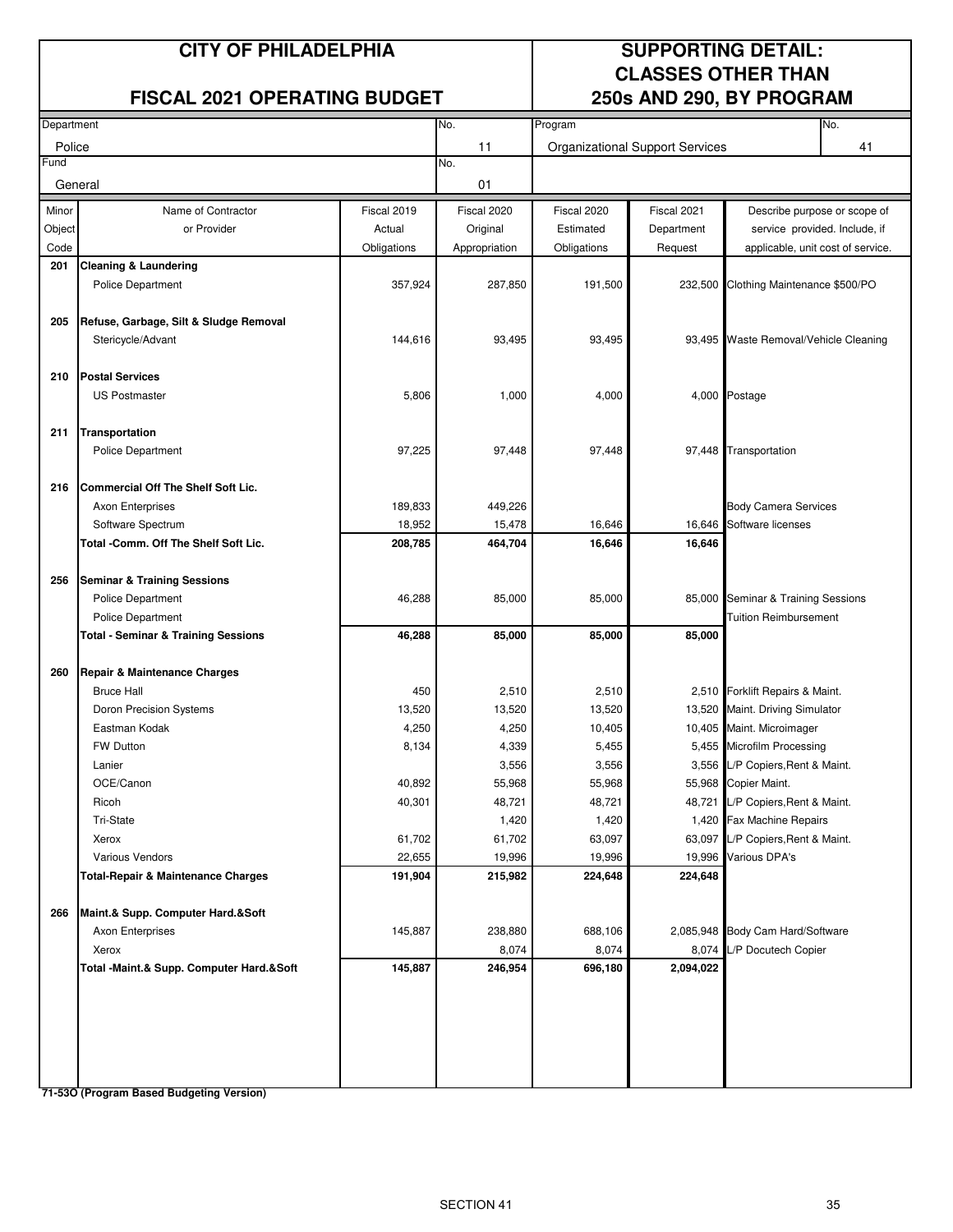#### **FISCAL 2021 OPERATING BUDGET 250s AND 290, BY PROGRAM**

## **CITY OF PHILADELPHIA SUPPORTING DETAIL: CLASSES OTHER THAN**

| Department |                                               |             | No.           | Program                                |               |                                                | No. |
|------------|-----------------------------------------------|-------------|---------------|----------------------------------------|---------------|------------------------------------------------|-----|
| Police     |                                               |             | 11            | <b>Organizational Support Services</b> |               |                                                | 41  |
| Fund       |                                               | No.         |               |                                        |               |                                                |     |
| General    |                                               |             | 01            |                                        |               |                                                |     |
| Minor      | Name of Contractor                            | Fiscal 2019 | Fiscal 2020   | Fiscal 2020                            | Fiscal 2021   | Describe purpose or scope of                   |     |
| Object     | or Provider                                   | Actual      | Original      | Estimated                              | Department    | service provided. Include, if                  |     |
| Code       |                                               | Obligations | Appropriation | Obligations                            | Request       | applicable, unit cost of service.              |     |
| 285        | Rents - Other                                 |             |               |                                        |               |                                                |     |
|            | <b>ARF Rental Services</b>                    | 42,600      | 45,650        | 46,600                                 |               | 46,600 Restroom Trailer                        |     |
|            | <b>ARF Rental Services</b>                    | 2,805       | 5,300         | 5,300                                  |               | 5,300 Portable Lavatory Rental                 |     |
|            | Xerox                                         | 56,379      | 81,756        | 81,756                                 |               | 81,756 L/P Laser Printer Maint.                |     |
|            | Xerox                                         | 4,827       | 49,994        | 49,994                                 |               | 49,994 L/P Docutech Copier                     |     |
|            | <b>Total - Rents - Other</b>                  | 106,611     | 182,700       | 183,650                                | 183,650       |                                                |     |
| 299        | Other Expenses (Not Otherwise Classified)     |             |               |                                        |               |                                                |     |
|            | Police Department (214)                       | 214,966     | 209,428       | 209,428                                |               | 209,428 Tuition Reimbursement                  |     |
|            |                                               |             |               |                                        |               |                                                |     |
| 304        | <b>Books &amp; Other Publications</b>         |             |               |                                        |               | 56,409 Books & Manuals                         |     |
|            | Humphreys                                     | 60,365      | 56,409        | 56,409                                 |               |                                                |     |
| 308        | Dry Goods, Notions, & Wearing Apparel         |             |               |                                        |               |                                                |     |
|            | American Uniform                              |             | 10,162        | 10,162                                 |               | 10,162 Initial clothing Issue-PCO              |     |
|            | American Uniform                              | 456,294     | 391,200       | 391,200                                |               | 309,700 Initial clothing Issue-Recruits \$1630 |     |
|            | American Uniform                              |             | 7,603         | 7,603                                  |               | 7,603 Clothing Issue/Replacements              |     |
|            | American Uniform                              | 23,266      | 16,461        | 16,461                                 |               | 16,460 Misc. Clothing/Arb awards               |     |
|            | <b>Atlantic Tactical</b>                      | 1,101,360   | 1,143,710     | 1,143,710                              |               | 1,101,360 Ballistic Vest                       |     |
|            | <b>Bustleton Bike</b>                         | 105,549     |               | 5,600                                  |               | 5,600 Bike Helmets                             |     |
|            | <b>IRIS LTD</b>                               | 40,445      | 15,971        | 15,971                                 | 15,971        | <b>Holsters/Pouches</b>                        |     |
|            | <b>IRIS LTD</b>                               | 48,151      | 37,895        | 37,895                                 |               | 37,895 Identification Wristbands               |     |
|            | <b>MTM Recognition</b>                        | 51,888      | 49,585        | 49,585                                 |               | 49,585 Badges & Front pieces                   |     |
|            | <b>Police Department</b>                      | 372,000     | 300,600       | 229,800                                |               | 279,000 Clothing Allowance@\$600/PO            |     |
|            | <b>Police Department</b>                      | 23,450      | 23,450        | 23,450                                 |               | 23,450 Clothing Allowance@\$350/PCO            |     |
|            | SafeGuard International                       | 6,305       | 34,370        | 34,370                                 | 34,370 Gloves |                                                |     |
|            | Uniform Gear                                  |             | 10,750        | 10,750                                 |               | 10,750 Riot Helmets                            |     |
|            | Total - Dry Goods,& Wearing App.              | 2,228,708   | 2,041,757     | 1,976,557                              | 1,901,906     |                                                |     |
| 310        | <b>Electrical &amp; Communication</b>         |             |               |                                        |               |                                                |     |
|            | <b>AC Radio Supply</b>                        |             | 2,000         | 2,000                                  |               | 2,000 Tapes(Cassette, Recording, Dig)          |     |
|            | Audio Video Repair Inc                        | 6,850       | 9,500         | 9,500                                  |               | 9,500 CCTV & Portable TV Parts                 |     |
|            | <b>Axon Enterprises</b>                       | 5,495       | 241,103       | 241,103                                |               | 102,910 Body Camera Accessories                |     |
|            | <b>Graybar Electronics</b>                    | 2,147       | 6,644         | 6,644                                  |               | 6,644 Electronic Supplies                      |     |
|            | Motorola Solutions Inc                        |             | 3,000         | 3,000                                  |               | 3,000 Motorola Radio Parts                     |     |
|            | Warehouse Battery Outlet                      | 1,234       | 17,394        | 17,394                                 |               | 17,394 Batteries (Dry Cell, RPM)               |     |
|            | <b>Total - Electrical &amp; Communication</b> | 15,726      | 279,641       | 279,641                                | 141,448       |                                                |     |
|            |                                               |             |               |                                        |               |                                                |     |
|            |                                               |             |               |                                        |               |                                                |     |
|            |                                               |             |               |                                        |               |                                                |     |
|            |                                               |             |               |                                        |               |                                                |     |
|            |                                               |             |               |                                        |               |                                                |     |
|            |                                               |             |               |                                        |               |                                                |     |
|            |                                               |             |               |                                        |               |                                                |     |
|            |                                               |             |               |                                        |               |                                                |     |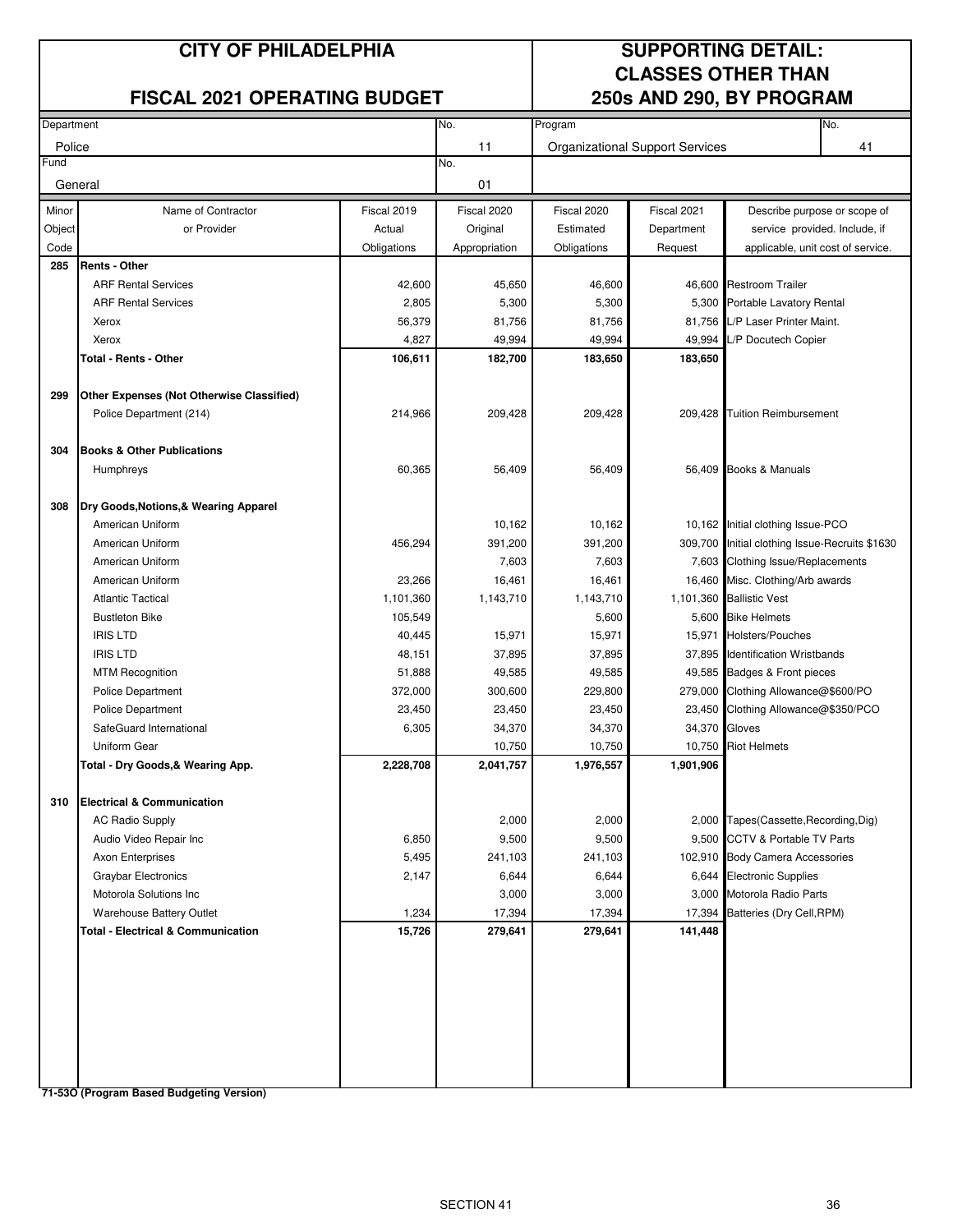#### **CITY OF PHILADELPHIA SUPPORTING DETAIL:**

#### **FISCAL 2021 OPERATING BUDGET 250s AND 290, BY PROGRAM**

# **CLASSES OTHER THAN**

| Department |                                                |             | No.           | No.<br>Program |                                        |                                          |                              |  |
|------------|------------------------------------------------|-------------|---------------|----------------|----------------------------------------|------------------------------------------|------------------------------|--|
| Police     |                                                |             | 11            |                | <b>Organizational Support Services</b> |                                          | 41                           |  |
| Fund       |                                                |             | No.           |                |                                        |                                          |                              |  |
| General    |                                                |             | 01            |                |                                        |                                          |                              |  |
| Minor      | Name of Contractor                             | Fiscal 2019 | Fiscal 2020   | Fiscal 2020    | Fiscal 2021                            |                                          | Describe purpose or scope of |  |
| Object     | or Provider                                    | Actual      | Original      | Estimated      | Department                             | service provided. Include, if            |                              |  |
| Code       |                                                | Obligations | Appropriation | Obligations    | Request                                | applicable, unit cost of service.        |                              |  |
| 312        | <b>Fire Fighting &amp; Safety</b>              |             |               |                |                                        |                                          |                              |  |
|            | <b>Atlantic Tactical</b>                       | 29,454      | 20,837        | 20,837         |                                        | 20,837 Handcuffs                         |                              |  |
|            | <b>Atlantic Tactical</b>                       | 15,797      | 14,022        | 14,022         | 14,022                                 | Targets                                  |                              |  |
|            | <b>Atlantic Tactical</b>                       | 37,098      | 2,096         | 6,889          |                                        | 6,889 Batons                             |                              |  |
|            | <b>Axon Enterprises</b>                        |             | 123,000       | 831,350        |                                        | 831,350 Tasers/Cartridges                |                              |  |
|            | Safeware Inc                                   | 2,294       | 9,840         | 9,840          | 9,840                                  | Miscellaneous Supplies                   |                              |  |
|            | Witmer Public Safety Group Inc                 | 298,385     | 1,403,909     | 1,403,909      |                                        | 1,403,909 Ammunition                     |                              |  |
|            | Witmer Public Safety Group Inc                 | 3,270       | 41,152        | 46,804         | 46,804                                 | Gun Parts/Tools                          |                              |  |
|            | Witmer Public Safety Group Inc                 |             | 7,500         | 22,204         | 22,204                                 | <b>Gunsmithing Tools</b>                 |                              |  |
|            | Witmer Public Safety Group Inc                 | 242         | 1,392         | 1,392          | 1,392                                  | Pepper Spray                             |                              |  |
|            | <b>Total - Fire Fighting &amp; Safety</b>      | 386,540     | 1,623,748     | 2,357,247      | 2,357,247                              |                                          |                              |  |
|            |                                                |             |               |                |                                        |                                          |                              |  |
| 313        | Food                                           |             |               |                |                                        |                                          |                              |  |
|            | <b>Event Caterers</b>                          | 633,332     | 340,000       | 333,430        |                                        | 333,430 Prisoner's meals                 |                              |  |
| 317        | <b>Hospital &amp; Laboratory</b>               |             |               |                |                                        |                                          |                              |  |
|            | Adapt Pharma Inc                               | 209,700     | 47,500        | 47,500         | 47,500 Narcan                          |                                          |                              |  |
|            | Henry Shein/Fisher scientific                  | 107,248     | 34,500        | 34,500         | 34,500                                 | Medical & emergency supplies             |                              |  |
|            | Total - Hospital & Laboratory                  | 316,948     | 82,000        | 82,000         | 82,000                                 |                                          |                              |  |
|            |                                                |             |               |                |                                        |                                          |                              |  |
| 318        | Janitorial, Laundry & Household                |             |               |                |                                        |                                          |                              |  |
|            | Accommodation Mollen Inc                       | 23,812      | 63,139        | 63,139         |                                        | 63,139 Soaps & Detergents                |                              |  |
|            | All American Poly                              | 40,958      | 35,000        | 35,000         |                                        | 35,000 Trash Bags (Plastic/Paper)        |                              |  |
|            | South Jersey Paper Products                    | 116,958     | 115,307       | 115,307        |                                        | 115,307 Paper Products (Towels& Tissues) |                              |  |
|            | South Jersey Paper Products                    | 60,505      | 26,790        | 26,790         |                                        | 26,790 Janitorial Supplies               |                              |  |
|            | South Jersey Paper Products                    | 5,163       | 7,000         | 7,000          | 7,000                                  | Miscellaneous Janitorial Supplies        |                              |  |
|            | Total - Janitorial,Laundry & Household         | 247,396     | 247,236       | 247,236        | 247,236                                |                                          |                              |  |
| 320        | <b>Office Materials &amp; Supplies</b>         |             |               |                |                                        |                                          |                              |  |
|            | Paper Mart Inc                                 | 161,843     | 170,000       | 170,000        |                                        | 170,000 Duplicating Paper & Supplies     |                              |  |
|            | Paper Mart Inc                                 | 38,845      | 45,330        | 45,330         |                                        | 45,330 Teletype Paper & Supplies         |                              |  |
|            | <b>Staples</b>                                 | 273,647     | 220,000       | 220,000        |                                        | 220,000 Office Supplies                  |                              |  |
|            | Unisource Worldwide Inc                        | 15,006      | 24,934        | 24,934         | 24,934                                 | Envelopes                                |                              |  |
|            | <b>Total - Office Materials &amp; Supplies</b> | 489,341     | 460,264       | 460,264        | 460,264                                |                                          |                              |  |
|            |                                                |             |               |                |                                        |                                          |                              |  |
|            |                                                |             |               |                |                                        |                                          |                              |  |
|            |                                                |             |               |                |                                        |                                          |                              |  |
|            |                                                |             |               |                |                                        |                                          |                              |  |
|            |                                                |             |               |                |                                        |                                          |                              |  |
|            |                                                |             |               |                |                                        |                                          |                              |  |
|            |                                                |             |               |                |                                        |                                          |                              |  |
|            |                                                |             |               |                |                                        |                                          |                              |  |
|            |                                                |             |               |                |                                        |                                          |                              |  |
|            |                                                |             |               |                |                                        |                                          |                              |  |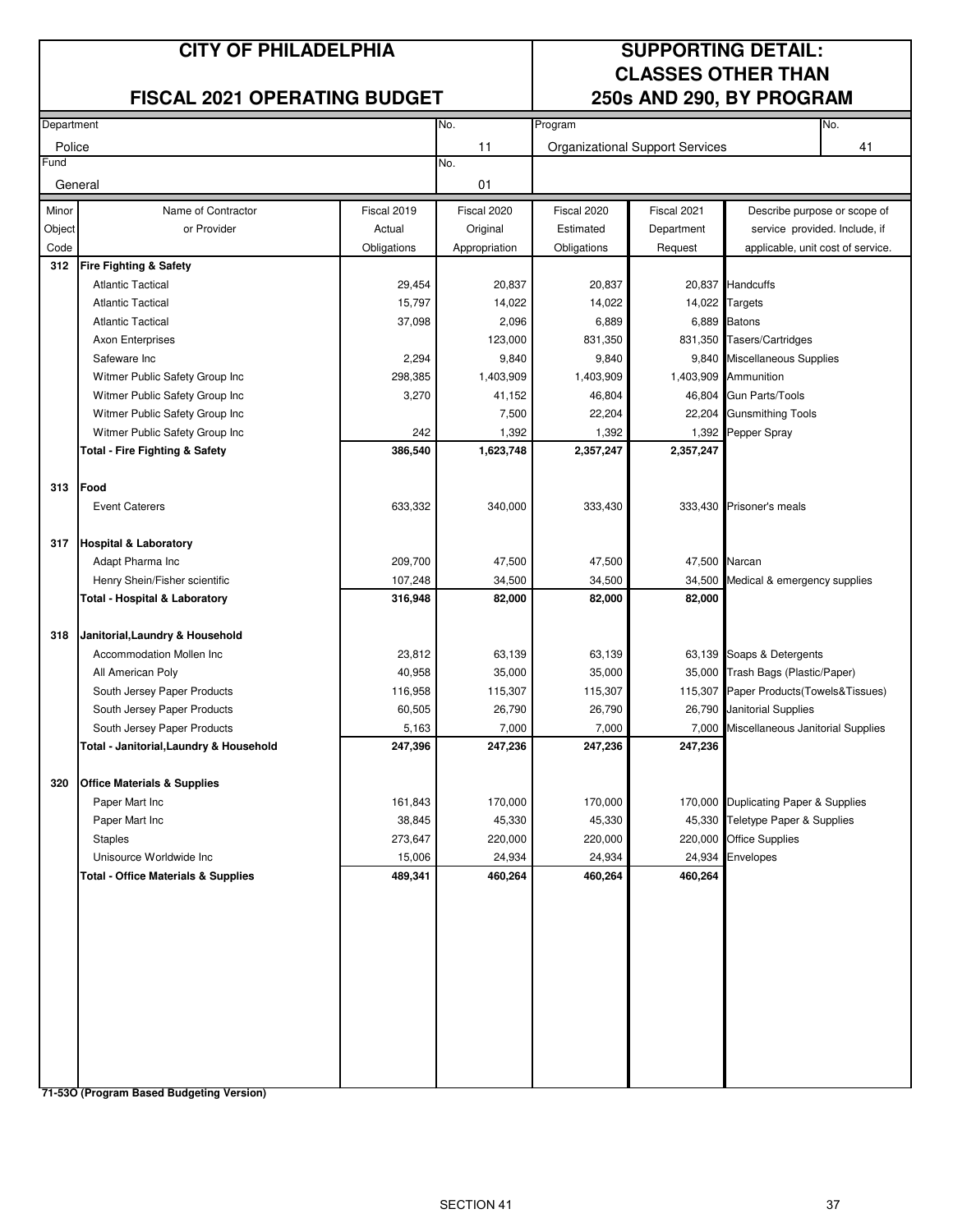#### **CITY OF PHILADELPHIA SUPPORTING DETAIL:**

#### **FISCAL 2021 OPERATING BUDGET 250s AND 290, BY PROGRAM**

# **CLASSES OTHER THAN**

| Department |                                                  |             | No.           | Program     |                                        |                                       | No. |
|------------|--------------------------------------------------|-------------|---------------|-------------|----------------------------------------|---------------------------------------|-----|
| Police     |                                                  |             | 11            |             | <b>Organizational Support Services</b> |                                       | 41  |
| Fund       |                                                  |             | No.           |             |                                        |                                       |     |
| General    |                                                  |             | 01            |             |                                        |                                       |     |
| Minor      | Name of Contractor                               | Fiscal 2019 | Fiscal 2020   | Fiscal 2020 | Fiscal 2021                            | Describe purpose or scope of          |     |
| Object     | or Provider                                      | Actual      | Original      | Estimated   | Department                             | service provided. Include, if         |     |
| Code       |                                                  | Obligations | Appropriation | Obligations | Request                                | applicable, unit cost of service.     |     |
| 324        | <b>Precision, Photographic &amp; Artists</b>     |             |               |             |                                        |                                       |     |
|            | <b>Canon Solutions</b>                           | 6,305       | 16,500        | 6,500       |                                        | 6,500 Canon Copier Supplies           |     |
|            | Innovative Printing Systems                      | 357,500     | 310,000       | 352,000     | 352,000                                | Cartridges(Toner, Inkjet)             |     |
|            | PPI Photographics Inc                            | 11,782      | 21,470        | 21,470      | 21,470                                 | Photographic Supplies                 |     |
|            | Prior & Nami Business Systems                    | 15,683      | 11,880        | 11,880      | 11,880                                 | <b>Fax Supplies</b>                   |     |
|            | Sirchie Acquisition Co                           | 37,632      | 6,579         | 15,268      | 15,268                                 | <b>Fingerprint Supplies</b>           |     |
|            | Sirchie Acquisition Co                           | 20,868      | 6,398         | 6,398       | 6,398                                  | <b>Crime Detection Supplies</b>       |     |
|            | Xerox Copier Supplies                            | 7,500       | 4,500         | 7,500       | 7,500                                  | Xerox Copier Supplies                 |     |
|            | Total - Prec., Photo. & Artists                  | 457,270     | 377,327       | 421,016     | 421,016                                |                                       |     |
|            |                                                  |             |               |             |                                        |                                       |     |
| 325        | <b>Printing</b>                                  |             |               |             |                                        |                                       |     |
|            | Paper Mart Inc.                                  |             | 18,823        | 18,823      |                                        | 18,823 Property Bags                  |     |
|            | <b>Vanguard Direct</b>                           | 38,828      | 51,345        | 44,345      | 44,345                                 | Printing Forms (75-48)                |     |
|            | <b>Vanguard Direct</b>                           | 20,000      | 20,000        | 20,000      | 20,000                                 | <b>Printing Flat Sheets</b>           |     |
|            | <b>Vanguard Direct</b>                           | 17,900      | 22,000        | 22,000      | 22,000                                 | Printing Forms (Arrest, Vehicle etc)  |     |
|            | <b>Vanguard Direct</b>                           | 113,000     | 89,927        | 89,927      | 89,927                                 | <b>Printing Forms (Carbonless)</b>    |     |
|            | <b>Vanguard Direct</b>                           | 1,546       | 15,000        | 15,000      | 15,000                                 | Printing Forms (Index)                |     |
|            | Vanguard Direct                                  | 19,204      | 17,000        | 17,000      | 17,000                                 | <b>Printing Stationary</b>            |     |
|            | <b>Total - Printing</b>                          | 210,478     | 234,095       | 227,095     | 227,095                                |                                       |     |
|            |                                                  |             |               |             |                                        |                                       |     |
| 410        | <b>Electrical, Lighting &amp; Communications</b> |             |               |             |                                        |                                       |     |
|            | <b>Axon Enterprises</b>                          | 58,009      | 170,192       | 170,192     |                                        | 49,362 Body Cam Equipment Inst.       |     |
|            |                                                  |             |               |             |                                        |                                       |     |
| 412        | <b>Fire Fighting &amp; Emergency</b>             |             |               |             |                                        |                                       |     |
|            | <b>Atlantic Tactical</b>                         | 392,290     | 197,138       | 197,138     | 176,688                                | Firearms-Glock \$409                  |     |
|            | <b>Atlantic Tactical</b>                         |             | 10,120        | 10,120      |                                        | 10,120 Glock Practice Gun             |     |
|            | <b>Axon Enterprises</b>                          | 373,860     | 878,000       |             |                                        | Taser M26/Battery Pk \$878            |     |
|            | Forerunner Technologies                          |             | 1,486         | 1,486       | 1,486                                  | Cable Connectors Data                 |     |
|            | Johnson Controls Security                        |             |               |             |                                        | Security System Evidence              |     |
|            | Tyco Integrated Security                         | 12,395      |               |             |                                        | Sec Sys Academy/HQ                    |     |
|            | Total - Fire Fighting & Emerg.                   | 778,545     | 1,086,744     | 208,744     | 188,294                                |                                       |     |
|            |                                                  |             |               |             |                                        |                                       |     |
|            | 417 Hospital & Laboratory                        |             |               |             |                                        |                                       |     |
|            | Physio Control                                   | 7,554       |               | 86,625      |                                        | 86,625 AED Trainers                   |     |
| 420        | <b>Office Equipment</b>                          |             |               |             |                                        |                                       |     |
|            | Bernstein Office Equipment                       | 21,940      | 9,780         | 9,780       |                                        | 9,780 Typewriters/Stenographer Writer |     |
|            | Prior & Nami Business Systems                    |             | 8,890         | 8,890       | 8,890                                  | Fax Machines                          |     |
|            | Security Engineered Machinery                    | 17,920      | 22,995        | 22,995      | 22,995                                 | <b>Shredders</b>                      |     |
|            | Xerox Copier Supplies                            | 39,720      | 53,006        | 53,006      | 53,006                                 | Copiers/Printers                      |     |
|            | <b>Total - Office Equipment</b>                  | 79,580      | 94,671        | 94,671      | 94,671                                 |                                       |     |
|            |                                                  |             |               |             |                                        |                                       |     |
|            |                                                  |             |               |             |                                        |                                       |     |
|            |                                                  |             |               |             |                                        |                                       |     |
|            |                                                  |             |               |             |                                        |                                       |     |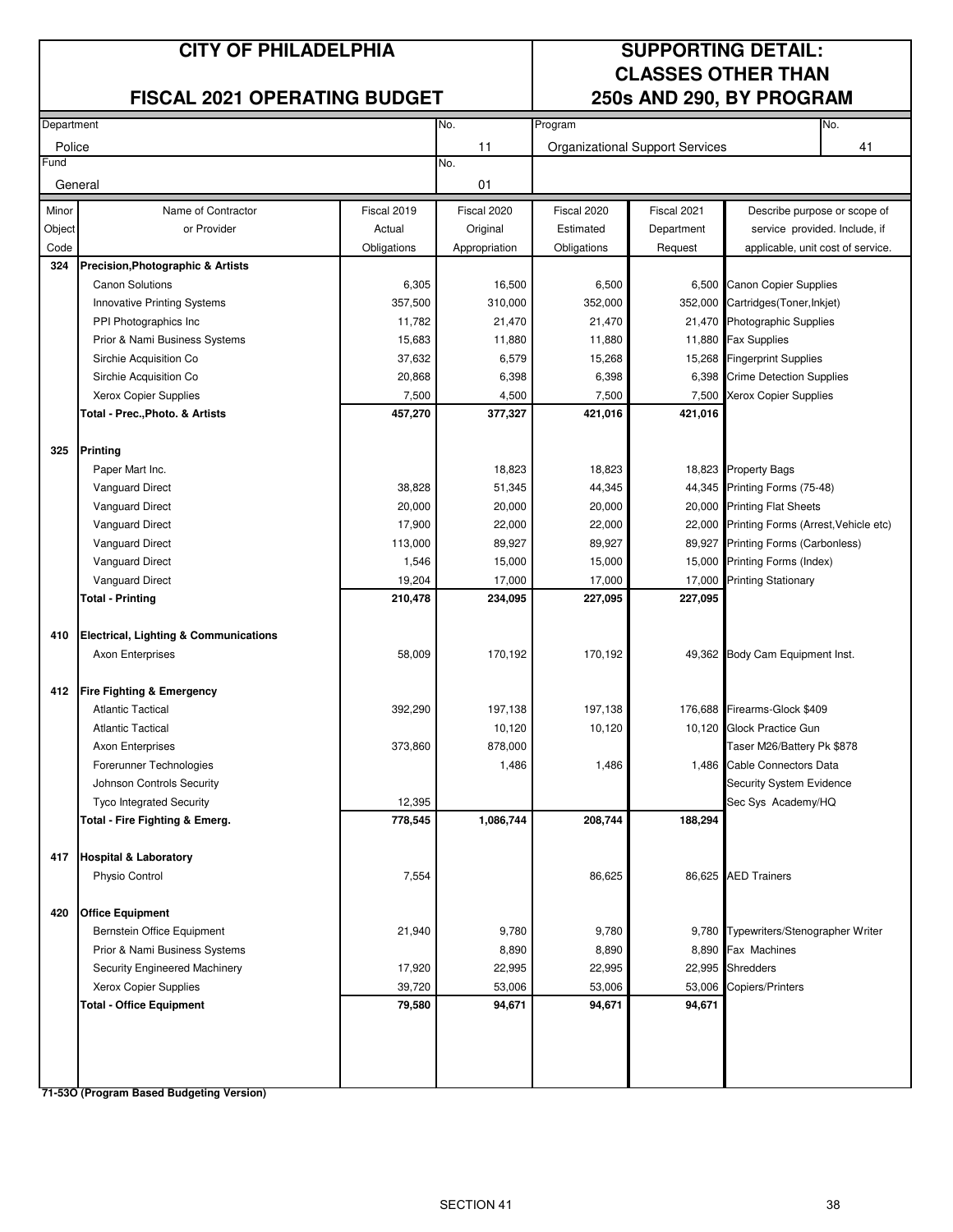#### **FISCAL 2021 OPERATING BUDGET 250s AND 290, BY PROGRAM**

### **CITY OF PHILADELPHIA SUPPORTING DETAIL: CLASSES OTHER THAN**

| Department |                                   |             | No.           | Program     |                                        |                                   | No. |
|------------|-----------------------------------|-------------|---------------|-------------|----------------------------------------|-----------------------------------|-----|
| Police     |                                   |             | 11            |             | <b>Organizational Support Services</b> |                                   | 41  |
| Fund       |                                   |             | No.           |             |                                        |                                   |     |
| General    |                                   |             | 01            |             |                                        |                                   |     |
| Minor      | Name of Contractor                | Fiscal 2019 | Fiscal 2020   | Fiscal 2020 | Fiscal 2021                            | Describe purpose or scope of      |     |
| Object     | or Provider                       | Actual      | Original      | Estimated   | Department                             | service provided. Include, if     |     |
| Code       |                                   | Obligations | Appropriation | Obligations | Request                                | applicable, unit cost of service. |     |
| 424        | Precision, Photographic & Artists |             |               |             |                                        |                                   |     |
|            | Axon Enterprises                  | 512,076     | 458,838       | 458,838     |                                        | 159,200 Body Cameras              |     |
|            | F W Dutton Inc                    | 11,569      | 31,987        | 31,987      | 31,987                                 | Microfilm Scanner/Projectors      |     |
|            | Total - Prec., Photo. & Artists   | 523,645     | 490,825       | 490,825     | 191,187                                |                                   |     |
|            |                                   |             |               |             |                                        |                                   |     |
| 427        | Computer Equipment & Peripherals  |             |               |             |                                        |                                   |     |
|            | Dell/Decisive Business Dec.       | 334,028     | 60,302        | 60,302      |                                        | 60,302 Computers/printers         |     |
|            | Noritsu America Corp              | 28,034      |               |             |                                        | Simplex Printer                   |     |
|            | PC Specialists                    | 5,478       | 30,000        | 30,000      |                                        | 30,000 Scanners                   |     |
|            | Total - Computer Equip.& Per.     | 367,540     | 90,302        | 90,302      | 90,302                                 |                                   |     |
|            |                                   |             |               |             |                                        |                                   |     |
| 430        | Furniture & Furnishings           |             |               |             |                                        |                                   |     |
|            | Transamerica                      | 719,992     | 125,000       | 40,000      | 210,000 Furniture                      |                                   |     |
|            |                                   |             |               |             |                                        |                                   |     |
| 513        | Indemnities                       |             |               |             |                                        |                                   |     |
|            | Indemnities                       | 21,254,586  |               |             |                                        | Indemnities                       |     |
|            |                                   |             |               |             |                                        |                                   |     |
|            |                                   |             |               |             |                                        |                                   |     |
|            |                                   |             |               |             |                                        |                                   |     |
|            |                                   |             |               |             |                                        |                                   |     |
|            |                                   |             |               |             |                                        |                                   |     |
|            |                                   |             |               |             |                                        |                                   |     |
|            |                                   |             |               |             |                                        |                                   |     |
|            |                                   |             |               |             |                                        |                                   |     |
|            |                                   |             |               |             |                                        |                                   |     |
|            |                                   |             |               |             |                                        |                                   |     |
|            |                                   |             |               |             |                                        |                                   |     |
|            |                                   |             |               |             |                                        |                                   |     |
|            |                                   |             |               |             |                                        |                                   |     |
|            |                                   |             |               |             |                                        |                                   |     |
|            |                                   |             |               |             |                                        |                                   |     |
|            |                                   |             |               |             |                                        |                                   |     |
|            |                                   |             |               |             |                                        |                                   |     |
|            |                                   |             |               |             |                                        |                                   |     |
|            |                                   |             |               |             |                                        |                                   |     |
|            |                                   |             |               |             |                                        |                                   |     |
|            |                                   |             |               |             |                                        |                                   |     |
|            |                                   |             |               |             |                                        |                                   |     |
|            |                                   |             |               |             |                                        |                                   |     |
|            |                                   |             |               |             |                                        |                                   |     |
|            |                                   |             |               |             |                                        |                                   |     |
|            |                                   |             |               |             |                                        |                                   |     |
|            |                                   |             |               |             |                                        |                                   |     |
|            |                                   |             |               |             |                                        |                                   |     |
|            |                                   |             |               |             |                                        |                                   |     |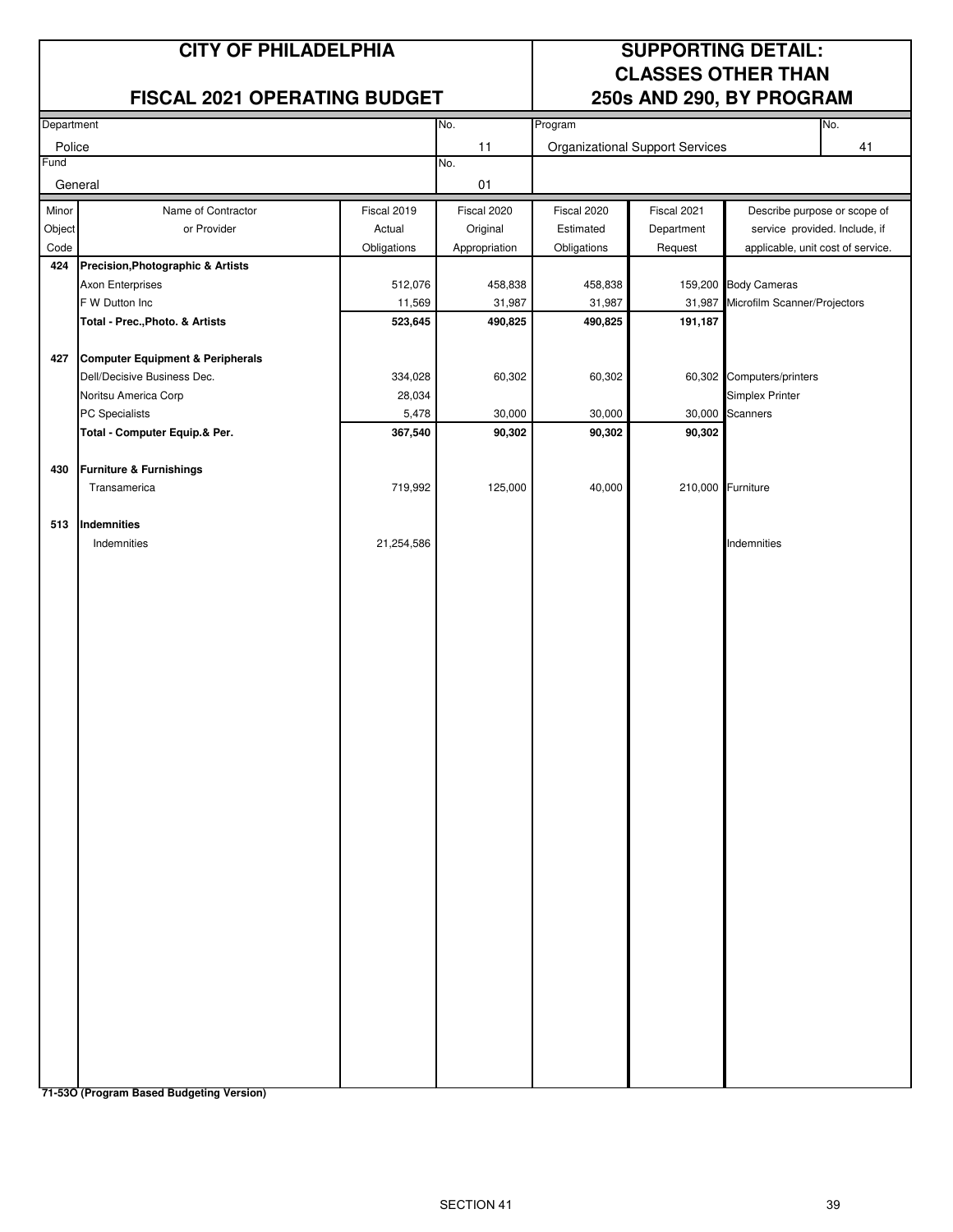|            | <b>CITY OF PHILADELPHIA</b><br><b>FISCAL 2021 OPERATING BUDGET</b> |                                                     | <b>PROGRAM SUMMARY</b>                   |                     |                              |                   |  |
|------------|--------------------------------------------------------------------|-----------------------------------------------------|------------------------------------------|---------------------|------------------------------|-------------------|--|
| Department |                                                                    | No.                                                 | Program                                  |                     |                              | No.               |  |
| Police     |                                                                    | 11                                                  | <b>Organizational Support Services</b>   |                     |                              | 41                |  |
| Fund       |                                                                    | No.                                                 |                                          |                     |                              |                   |  |
|            | <b>Grants Revenue</b>                                              | 01                                                  | <b>Summary by Class</b>                  |                     |                              |                   |  |
|            |                                                                    | Fiscal 2019                                         | Fiscal 2020                              | Fiscal 2020         | Fiscal 2021                  |                   |  |
|            |                                                                    |                                                     |                                          |                     |                              | Increase          |  |
| Class      | Description                                                        | Actual                                              | Original                                 | Estimated           | Proposed                     | or                |  |
|            |                                                                    | Obligations                                         | Appropriations                           | Obligations         | <b>Budget</b>                | (Decrease)        |  |
| (1)<br>100 | (2)                                                                | (3)                                                 | (4)                                      | (5)                 | (6)                          | (7)               |  |
|            | <b>Employee Compensation</b><br><b>Personal Services</b>           |                                                     |                                          |                     |                              |                   |  |
| a)         |                                                                    |                                                     |                                          |                     |                              |                   |  |
| b)         | <b>Employee Benefits</b>                                           |                                                     |                                          |                     |                              |                   |  |
| 200        | <b>Purchase of Services</b>                                        | 3,182,179                                           | 1,115,612                                | 77,528              | 1,038,084                    | 960,556           |  |
| 300        | <b>Materials and Supplies</b>                                      |                                                     | 500,000                                  |                     | 500.000                      | 500.000           |  |
| 400        | Equipment                                                          |                                                     |                                          |                     |                              |                   |  |
| 500        | Contributions, Indemnities and Taxes                               |                                                     |                                          |                     |                              |                   |  |
| 700        | Debt Service                                                       |                                                     |                                          |                     |                              |                   |  |
| 800        | Payments to Other Funds                                            |                                                     |                                          |                     |                              |                   |  |
| 900        | Advances and Misc. Payments                                        |                                                     |                                          |                     |                              |                   |  |
|            | Total                                                              | 3,182,179                                           | 1,615,612<br><b>Summary of Positions</b> | 77,528              | 1,538,084                    | 1,460,556         |  |
|            |                                                                    |                                                     |                                          |                     |                              |                   |  |
|            |                                                                    | Actual                                              | Fiscal 2020                              | Increment           | Fiscal 2021                  | Increase          |  |
| Code       |                                                                    | Positions<br>6/30/19                                | <b>Budgeted</b><br>Positions             | Run<br>PPE 11/24/19 | <b>Budgeted</b><br>Positions | or                |  |
| (1)        | Category<br>(2)                                                    | (3)                                                 | (4)                                      | (5)                 | (6)                          | (Decrease)<br>(7) |  |
| 101        | Full Time - Civilian                                               |                                                     |                                          |                     |                              |                   |  |
| 105        | Full Time - Uniform                                                |                                                     |                                          |                     |                              |                   |  |
|            | Total                                                              |                                                     |                                          |                     |                              |                   |  |
|            |                                                                    | <b>Selected Associated Non-Tax Revenues by Type</b> |                                          |                     |                              |                   |  |
|            |                                                                    | Fiscal 2019                                         | Fiscal 2020                              | Fiscal 2020         | Fiscal 2021                  | Increase          |  |
|            | Description                                                        | Actual                                              | Original                                 | Estimate            | Proposed                     | or                |  |
|            |                                                                    | Revenues                                            | <b>Budget</b>                            |                     | <b>Budget</b>                | (Decrease)        |  |
|            | (1)                                                                | (2)                                                 | (3)                                      | (4)                 | (5)                          | (6)               |  |
|            | Local (Non-Governmental)                                           |                                                     |                                          |                     |                              |                   |  |
| Federal    |                                                                    |                                                     | 1,615,612                                | 77,528              | 1,538,084                    | 1,460,556         |  |
| State      |                                                                    |                                                     |                                          |                     |                              |                   |  |
|            | Other Governments                                                  |                                                     |                                          |                     |                              |                   |  |
|            | Other Funds of the City                                            |                                                     |                                          |                     |                              |                   |  |
|            | Total                                                              |                                                     | 1,615,612                                | 77,528              | 1,538,084                    | 1,460,556         |  |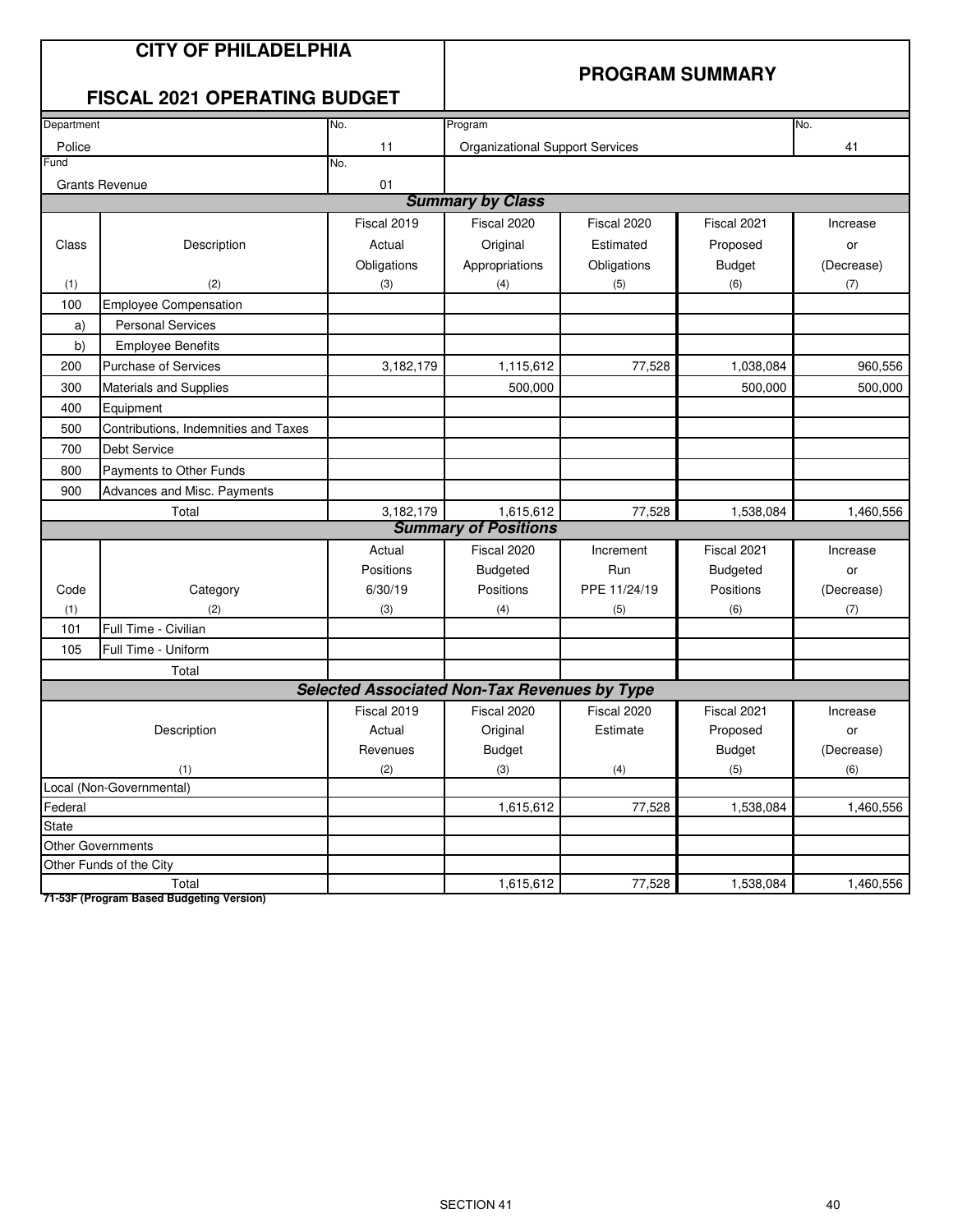# **GRANT INFORMATION SUMMARY**

|                     |                                                        | <b>FISCAL 2021 OPERATING BUDGET</b>                               |             | <b>WITHIN PROGRAM</b>                  |               |                     |                      |  |  |
|---------------------|--------------------------------------------------------|-------------------------------------------------------------------|-------------|----------------------------------------|---------------|---------------------|----------------------|--|--|
| Department          |                                                        |                                                                   | No.         | Program                                |               |                     | No.                  |  |  |
| Police              |                                                        |                                                                   | 11          | <b>Organizational Support Services</b> |               |                     | 41                   |  |  |
| Fund                |                                                        |                                                                   | No.         |                                        |               |                     |                      |  |  |
|                     | <b>Grants Revenue</b>                                  |                                                                   | 08          |                                        |               |                     |                      |  |  |
|                     | <b>Funding Sources</b>                                 | <b>Grant Title</b>                                                |             |                                        |               | <b>Grant Number</b> | <b>Index Code</b>    |  |  |
|                     | Federal                                                | <b>DHS-Critical Infrastructure Protection</b>                     |             |                                        |               | G11118              | 110273               |  |  |
|                     | <b>State</b>                                           | <b>Award Period</b>                                               |             |                                        | Type of Grant |                     |                      |  |  |
| $\overline{\bm{x}}$ | Other Govt.                                            | 9/23/99 - COMPLETION                                              |             |                                        |               |                     |                      |  |  |
|                     | Local (Non-Govt.)                                      |                                                                   |             | <b>Grant Objective</b>                 |               |                     |                      |  |  |
|                     |                                                        | Construction and Maintenance of Police Information Control System |             |                                        |               |                     |                      |  |  |
|                     |                                                        |                                                                   |             | <b>Summary by Class</b>                |               |                     |                      |  |  |
|                     |                                                        |                                                                   | Fiscal 2019 | Fiscal 2020                            | Fiscal 2020   | Fiscal 2021         | Increase             |  |  |
| Class               |                                                        | Description                                                       | Actual      | Original                               | Estimated     | Department          | or                   |  |  |
|                     |                                                        |                                                                   | Obligations | Appropriations                         | Obligations   | Request             | (Decrease)           |  |  |
| (1)                 |                                                        | (2)                                                               | (3)         | (4)                                    | (5)           | (6)                 | (7)                  |  |  |
| 100a)               | <b>Personal Services</b>                               |                                                                   |             |                                        |               |                     |                      |  |  |
| 100 b)              | Employee Benefits - Total                              |                                                                   |             |                                        |               |                     |                      |  |  |
|                     | Class 186 - Flex Cash Pmts.                            |                                                                   |             |                                        |               |                     |                      |  |  |
|                     |                                                        | Class 187 - Worker's Comp. - Disability                           |             |                                        |               |                     |                      |  |  |
|                     |                                                        | Class 188 - Worker's Comp. - Medical                              |             |                                        |               |                     |                      |  |  |
|                     | Class 189 - Medicare Tax                               |                                                                   |             |                                        |               |                     |                      |  |  |
|                     |                                                        | Class 190 - Pension Obligation Bonds                              |             |                                        |               |                     |                      |  |  |
|                     | Class 191 - Pension Contributions                      |                                                                   |             |                                        |               |                     |                      |  |  |
|                     | Class 192 - FICA                                       |                                                                   |             |                                        |               |                     |                      |  |  |
|                     | Class 193 - Health / Medical                           |                                                                   |             |                                        |               |                     |                      |  |  |
|                     | Class 194 - Group Life                                 |                                                                   |             |                                        |               |                     |                      |  |  |
|                     | Class 195 - Group Legal                                |                                                                   |             |                                        |               |                     |                      |  |  |
|                     |                                                        | Class 198 - Municipal Plan 10 - City Match                        |             |                                        |               |                     |                      |  |  |
| 200                 | <b>Purchase of Services</b>                            |                                                                   | 425,170     |                                        |               |                     |                      |  |  |
| 300                 | Materials and Supplies                                 |                                                                   |             |                                        |               |                     |                      |  |  |
| 400                 | Equipment                                              |                                                                   |             |                                        |               |                     |                      |  |  |
| 500                 | Contributions, Indemnities and Taxes                   |                                                                   |             |                                        |               |                     |                      |  |  |
| 800<br>900          | Payments to Other Funds<br>Advances and Misc. Payments |                                                                   |             |                                        |               |                     |                      |  |  |
|                     |                                                        | Total                                                             | 425,170     |                                        |               |                     |                      |  |  |
|                     |                                                        |                                                                   |             | <b>Summary by Funding Source</b>       |               |                     |                      |  |  |
|                     |                                                        |                                                                   | Fiscal 2019 | Fiscal 2020                            | Fiscal 2020   | Fiscal 2021         | Increase             |  |  |
| Code                |                                                        | Category                                                          | Actual      | Original                               | Estimated     | Department          | or                   |  |  |
|                     |                                                        |                                                                   | Revenue     | <b>Budget</b>                          | Revenue       | Request             | (Decrease)           |  |  |
| (1)                 |                                                        | (2)                                                               | (3)         | (4)                                    | (5)           | (6)                 | (7)                  |  |  |
| 100                 | Federal                                                |                                                                   |             |                                        |               |                     |                      |  |  |
| 200                 | State                                                  |                                                                   |             |                                        |               |                     |                      |  |  |
| 300                 | Other Governments                                      |                                                                   |             |                                        |               |                     |                      |  |  |
| 400                 | Local (Non-Governmental)                               |                                                                   |             |                                        |               |                     |                      |  |  |
|                     |                                                        | Total                                                             |             |                                        |               |                     |                      |  |  |
|                     |                                                        |                                                                   |             | <b>Summary of Positions</b>            |               |                     |                      |  |  |
|                     |                                                        |                                                                   | Actual Pos. | Fiscal 2020                            | Incr. Run     | Fiscal 2021         | Inc. $/$ (Dec.)      |  |  |
| Code                |                                                        | Category                                                          | 6/30/19     | Budgeted Pos.                          | PPE 11/24/19  | Budgeted Pos.       | (Col. 6 less Col. 4) |  |  |
| (1)                 |                                                        | (2)                                                               | (3)         | (4)                                    | (5)           | (6)                 | (7)                  |  |  |
| 101<br>105          | Full Time - Civilian                                   |                                                                   |             |                                        |               |                     |                      |  |  |
|                     | Full Time - Uniform                                    | Total                                                             |             |                                        |               |                     |                      |  |  |
|                     |                                                        |                                                                   |             |                                        |               |                     |                      |  |  |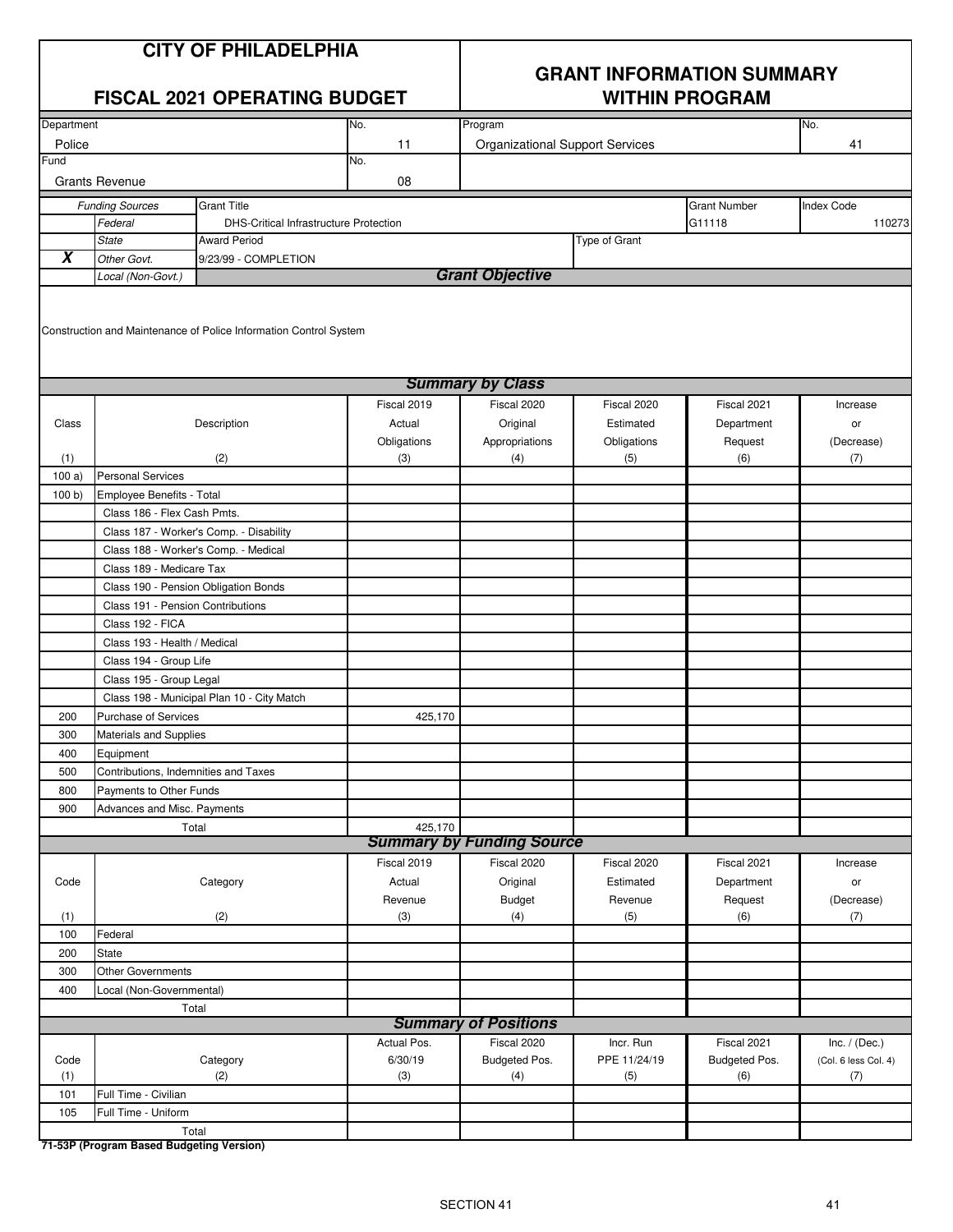## **GRANT INFORMATION SUMMARY**

|            |                                                                  | <b>FISCAL 2021 OPERATING BUDGET</b>        |             | <b>WITHIN PROGRAM</b>            |                       |                     |                      |  |  |  |
|------------|------------------------------------------------------------------|--------------------------------------------|-------------|----------------------------------|-----------------------|---------------------|----------------------|--|--|--|
| Department |                                                                  |                                            | No.         | Program                          |                       |                     | No.                  |  |  |  |
| Police     |                                                                  |                                            | 11          | Organizational Support Services  |                       |                     | 41                   |  |  |  |
| Fund       |                                                                  |                                            | No.         |                                  |                       |                     |                      |  |  |  |
|            | <b>Grants Revenue</b>                                            |                                            | 08          |                                  |                       |                     |                      |  |  |  |
|            | <b>Funding Sources</b>                                           | <b>Grant Title</b>                         |             |                                  |                       | <b>Grant Number</b> | Index Code           |  |  |  |
| X          | Federal                                                          | <b>Bulletproof Vest</b>                    |             |                                  |                       | G11455              |                      |  |  |  |
|            | <b>State</b>                                                     | <b>Award Period</b>                        |             |                                  | Type of Grant         |                     |                      |  |  |  |
|            | Other Govt.                                                      | 5/1/18-6/30/21                             |             |                                  | <b>Direct Federal</b> |                     |                      |  |  |  |
|            | Local (Non-Govt.)                                                |                                            |             | <b>Grant Objective</b>           |                       |                     |                      |  |  |  |
|            | Provide bulletproof vest for New Recruits                        |                                            |             |                                  |                       |                     |                      |  |  |  |
|            |                                                                  |                                            |             | <b>Summary by Class</b>          |                       |                     |                      |  |  |  |
|            |                                                                  |                                            | Fiscal 2019 | Fiscal 2020                      | Fiscal 2020           | Fiscal 2021         | Increase             |  |  |  |
| Class      |                                                                  | Description                                | Actual      | Original                         | Estimated             | Department          | or                   |  |  |  |
|            |                                                                  |                                            | Obligations | Appropriations                   | Obligations           | Request             | (Decrease)           |  |  |  |
| (1)        |                                                                  | (2)                                        | (3)         | (4)                              | (5)                   | (6)                 | (7)                  |  |  |  |
| 100a)      | <b>Personal Services</b>                                         |                                            |             |                                  |                       |                     |                      |  |  |  |
| 100 b      | Employee Benefits - Total                                        |                                            |             |                                  |                       |                     |                      |  |  |  |
|            | Class 186 - Flex Cash Pmts.                                      |                                            |             |                                  |                       |                     |                      |  |  |  |
|            |                                                                  | Class 187 - Worker's Comp. - Disability    |             |                                  |                       |                     |                      |  |  |  |
|            | Class 188 - Worker's Comp. - Medical<br>Class 189 - Medicare Tax |                                            |             |                                  |                       |                     |                      |  |  |  |
|            | Class 190 - Pension Obligation Bonds                             |                                            |             |                                  |                       |                     |                      |  |  |  |
|            | Class 191 - Pension Contributions                                |                                            |             |                                  |                       |                     |                      |  |  |  |
|            | Class 192 - FICA                                                 |                                            |             |                                  |                       |                     |                      |  |  |  |
|            | Class 193 - Health / Medical                                     |                                            |             |                                  |                       |                     |                      |  |  |  |
|            | Class 194 - Group Life                                           |                                            |             |                                  |                       |                     |                      |  |  |  |
|            | Class 195 - Group Legal                                          |                                            |             |                                  |                       |                     |                      |  |  |  |
|            |                                                                  | Class 198 - Municipal Plan 10 - City Match |             |                                  |                       |                     |                      |  |  |  |
| 200        | Purchase of Services                                             |                                            |             |                                  |                       |                     |                      |  |  |  |
| 300        | Materials and Supplies                                           |                                            |             | 500,000                          |                       | 500,000             | 500,000              |  |  |  |
| 400        | Equipment                                                        |                                            |             |                                  |                       |                     |                      |  |  |  |
| 500        | Contributions, Indemnities and Taxes                             |                                            |             |                                  |                       |                     |                      |  |  |  |
| 800        | Payments to Other Funds                                          |                                            |             |                                  |                       |                     |                      |  |  |  |
| 900        | Advances and Misc. Payments                                      |                                            |             |                                  |                       |                     |                      |  |  |  |
|            | Total                                                            |                                            |             | 500,000                          |                       | 500,000             | 500,000              |  |  |  |
|            |                                                                  |                                            |             | <b>Summary by Funding Source</b> |                       |                     |                      |  |  |  |
|            |                                                                  |                                            | Fiscal 2019 | Fiscal 2020                      | Fiscal 2020           | Fiscal 2021         | Increase             |  |  |  |
| Code       |                                                                  | Category                                   | Actual      | Original                         | Estimated             | Department          | or                   |  |  |  |
|            |                                                                  |                                            | Revenue     | <b>Budget</b>                    | Revenue               | Request             | (Decrease)           |  |  |  |
| (1)<br>100 | Federal                                                          | (2)                                        | (3)         | (4)<br>500,000                   | (5)                   | (6)<br>500,000      | (7)<br>500,000       |  |  |  |
| 200        | State                                                            |                                            |             |                                  |                       |                     |                      |  |  |  |
| 300        | <b>Other Governments</b>                                         |                                            |             |                                  |                       |                     |                      |  |  |  |
| 400        | Local (Non-Governmental)                                         |                                            |             |                                  |                       |                     |                      |  |  |  |
|            | Total                                                            |                                            |             | 500,000                          |                       | 500,000             | 500,000              |  |  |  |
|            |                                                                  |                                            |             | <b>Summary of Positions</b>      |                       |                     |                      |  |  |  |
|            |                                                                  |                                            | Actual Pos. | Fiscal 2020                      | Incr. Run             | Fiscal 2021         | Inc. $/$ (Dec.)      |  |  |  |
| Code       |                                                                  | Category                                   | 6/30/19     | Budgeted Pos.                    | PPE 11/24/19          | Budgeted Pos.       | (Col. 6 less Col. 4) |  |  |  |
| (1)        |                                                                  | (2)                                        | (3)         | (4)                              | (5)                   | (6)                 | (7)                  |  |  |  |
| 101        | Full Time - Civilian                                             |                                            |             |                                  |                       |                     |                      |  |  |  |
| 105        | Full Time - Uniform                                              |                                            |             |                                  |                       |                     |                      |  |  |  |
|            | Total                                                            |                                            |             |                                  |                       |                     |                      |  |  |  |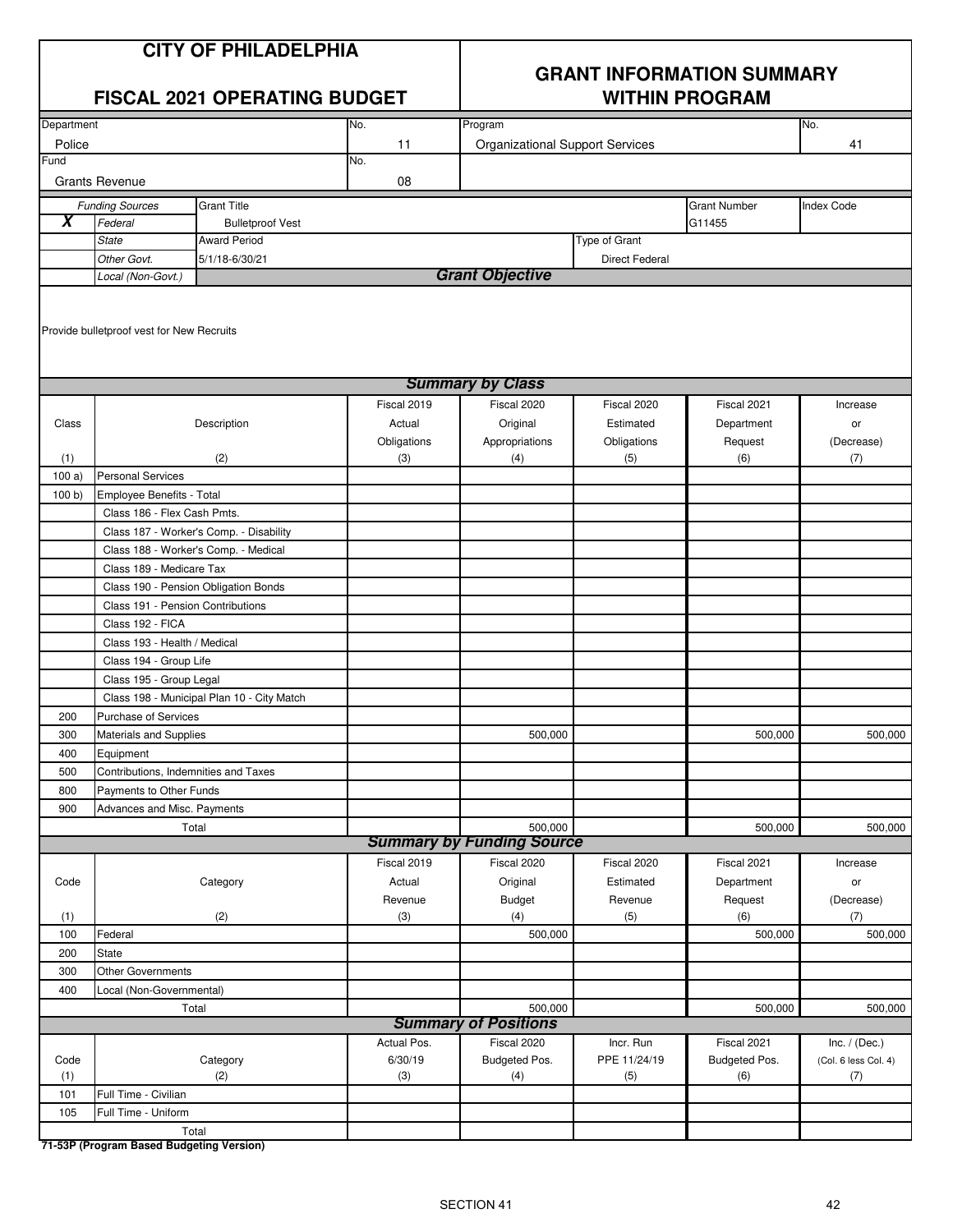# **GRANT INFORMATION SUMMARY**

|            |                                                          | <b>FISCAL 2021 OPERATING BUDGET</b>        |                       | <b>WITHIN PROGRAM</b>                  |                          |                     |                      |  |  |
|------------|----------------------------------------------------------|--------------------------------------------|-----------------------|----------------------------------------|--------------------------|---------------------|----------------------|--|--|
| Department |                                                          |                                            | No.                   | Program                                |                          |                     | No.                  |  |  |
| Police     |                                                          |                                            | 11                    | <b>Organizational Support Services</b> |                          |                     | 41                   |  |  |
| Fund       |                                                          |                                            | No.                   |                                        |                          |                     |                      |  |  |
|            | <b>Grants Revenue</b>                                    |                                            | 08                    |                                        |                          |                     |                      |  |  |
|            | <b>Funding Sources</b>                                   | <b>Grant Title</b>                         |                       |                                        |                          | <b>Grant Number</b> | <b>Index Code</b>    |  |  |
| X          | Federal                                                  | <b>NCS-X Grant</b>                         |                       |                                        |                          | G11539              | 110980               |  |  |
|            | <b>State</b>                                             | <b>Award Period</b>                        |                       |                                        | Type of Grant            |                     |                      |  |  |
|            | Other Govt.                                              | 10/01/16-09/30/20                          |                       |                                        | <b>Direct Federal</b>    |                     |                      |  |  |
|            | Local (Non-Govt.)                                        |                                            |                       | <b>Grant Objective</b>                 |                          |                     |                      |  |  |
|            | PIIN Upgrade and migration to Motorola                   |                                            |                       |                                        |                          |                     |                      |  |  |
|            |                                                          |                                            |                       | <b>Summary by Class</b>                |                          |                     |                      |  |  |
|            |                                                          |                                            | Fiscal 2019           | Fiscal 2020                            | Fiscal 2020              | Fiscal 2021         | Increase             |  |  |
| Class      |                                                          | Description                                | Actual                | Original                               | Estimated                | Department          | or                   |  |  |
|            |                                                          |                                            | Obligations           | Appropriations                         | Obligations              | Request             | (Decrease)           |  |  |
| (1)        |                                                          | (2)                                        | (3)                   | (4)                                    | (5)                      | (6)                 | (7)                  |  |  |
| 100a)      | <b>Personal Services</b>                                 |                                            |                       |                                        |                          |                     |                      |  |  |
| 100 b)     | Employee Benefits - Total<br>Class 186 - Flex Cash Pmts. |                                            |                       |                                        |                          |                     |                      |  |  |
|            |                                                          | Class 187 - Worker's Comp. - Disability    |                       |                                        |                          |                     |                      |  |  |
|            | Class 188 - Worker's Comp. - Medical                     |                                            |                       |                                        |                          |                     |                      |  |  |
|            | Class 189 - Medicare Tax                                 |                                            |                       |                                        |                          |                     |                      |  |  |
|            | Class 190 - Pension Obligation Bonds                     |                                            |                       |                                        |                          |                     |                      |  |  |
|            | Class 191 - Pension Contributions                        |                                            |                       |                                        |                          |                     |                      |  |  |
|            | Class 192 - FICA                                         |                                            |                       |                                        |                          |                     |                      |  |  |
|            | Class 193 - Health / Medical                             |                                            |                       |                                        |                          |                     |                      |  |  |
|            | Class 194 - Group Life                                   |                                            |                       |                                        |                          |                     |                      |  |  |
|            | Class 195 - Group Legal                                  |                                            |                       |                                        |                          |                     |                      |  |  |
|            |                                                          | Class 198 - Municipal Plan 10 - City Match |                       |                                        |                          |                     |                      |  |  |
| 200        | Purchase of Services                                     |                                            | 2,757,009             | 1,115,612                              | 77,528                   | 1,038,084           | 960,556              |  |  |
| 300        | Materials and Supplies                                   |                                            |                       |                                        |                          |                     |                      |  |  |
| 400        | Equipment                                                |                                            |                       |                                        |                          |                     |                      |  |  |
| 500        | Contributions, Indemnities and Taxes                     |                                            |                       |                                        |                          |                     |                      |  |  |
| 800        | Payments to Other Funds                                  |                                            |                       |                                        |                          |                     |                      |  |  |
| 900        | Advances and Misc. Payments                              |                                            |                       |                                        |                          |                     |                      |  |  |
|            | Total                                                    |                                            | 2,757,009             | 1,115,612                              | 77,528                   | 1,038,084           | 960,556              |  |  |
|            |                                                          |                                            |                       | <b>Summary by Funding Source</b>       |                          |                     |                      |  |  |
|            |                                                          |                                            | Fiscal 2019<br>Actual | Fiscal 2020                            | Fiscal 2020<br>Estimated | Fiscal 2021         | Increase             |  |  |
| Code       |                                                          | Category                                   |                       | Original                               |                          | Department          | or                   |  |  |
| (1)        |                                                          | (2)                                        | Revenue<br>(3)        | <b>Budget</b><br>(4)                   | Revenue<br>(5)           | Request<br>(6)      | (Decrease)<br>(7)    |  |  |
| 100        | Federal                                                  |                                            |                       | 1,115,612                              | 77,528                   | 1,038,084           | 960,556              |  |  |
| 200        | <b>State</b>                                             |                                            |                       |                                        |                          |                     |                      |  |  |
| 300        | <b>Other Governments</b>                                 |                                            |                       |                                        |                          |                     |                      |  |  |
| 400        | Local (Non-Governmental)                                 |                                            |                       |                                        |                          |                     |                      |  |  |
|            |                                                          | Total                                      |                       | 1,115,612                              | 77,528                   | 1,038,084           | 960,556              |  |  |
|            |                                                          |                                            |                       | <b>Summary of Positions</b>            |                          |                     |                      |  |  |
|            |                                                          |                                            | Actual Pos.           | Fiscal 2020                            | Incr. Run                | Fiscal 2021         | Inc. $/$ (Dec.)      |  |  |
| Code       |                                                          | Category                                   | 6/30/19               | Budgeted Pos.                          | PPE 11/24/19             | Budgeted Pos.       | (Col. 6 less Col. 4) |  |  |
| (1)        | Full Time - Civilian                                     | (2)                                        | (3)                   | (4)                                    | (5)                      | (6)                 | (7)                  |  |  |
| 101<br>105 | Full Time - Uniform                                      |                                            |                       |                                        |                          |                     |                      |  |  |
|            |                                                          | Total                                      |                       |                                        |                          |                     |                      |  |  |
|            |                                                          |                                            |                       |                                        |                          |                     |                      |  |  |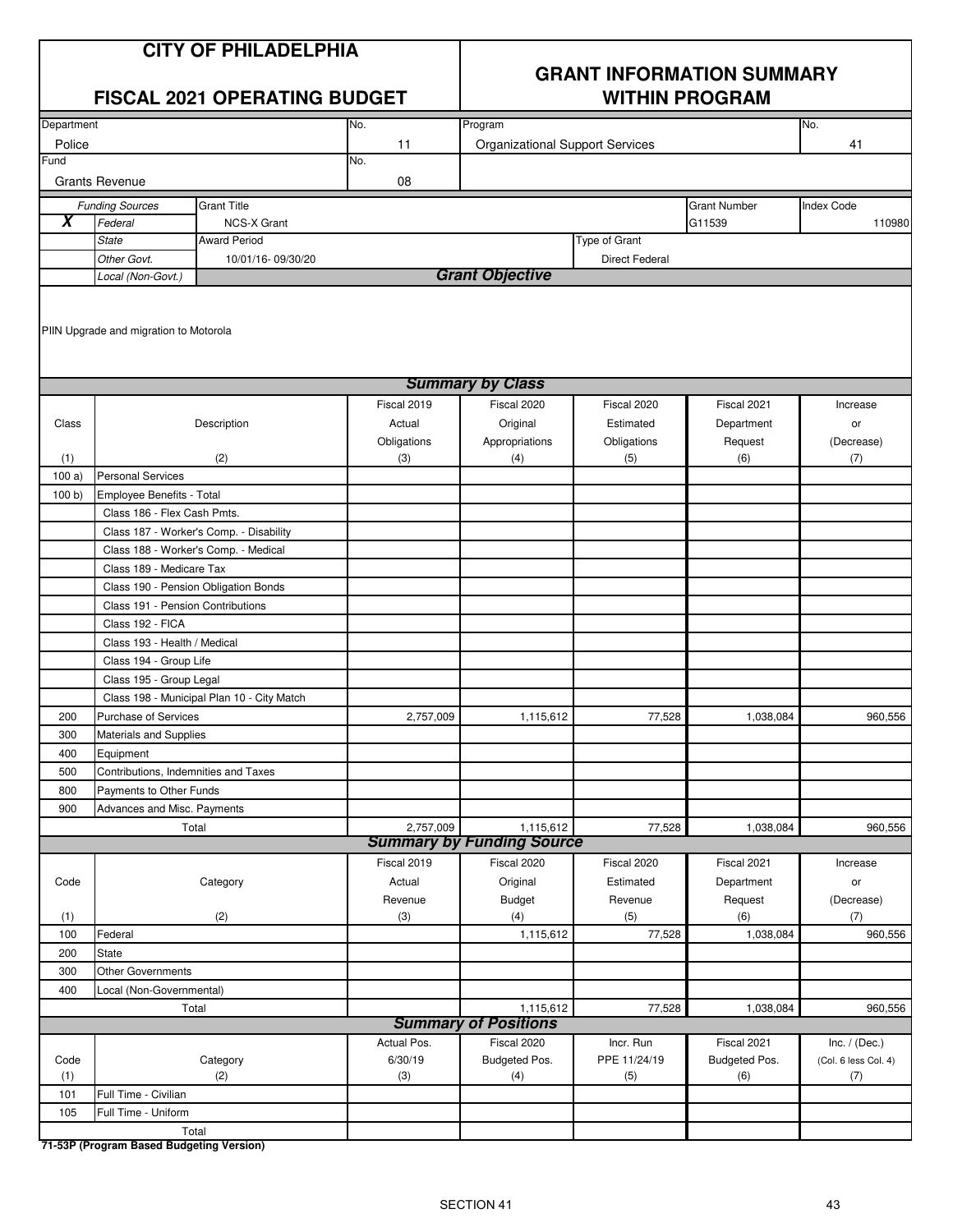|                | <b>CITY OF PHILADELPHIA</b>                                                                                                                                                                                                                                                                                                                                                                                                                                                                                                                                                                                                                                                                                                                                                                                                         |                         |                                                             |                                            |                                    |                                 |
|----------------|-------------------------------------------------------------------------------------------------------------------------------------------------------------------------------------------------------------------------------------------------------------------------------------------------------------------------------------------------------------------------------------------------------------------------------------------------------------------------------------------------------------------------------------------------------------------------------------------------------------------------------------------------------------------------------------------------------------------------------------------------------------------------------------------------------------------------------------|-------------------------|-------------------------------------------------------------|--------------------------------------------|------------------------------------|---------------------------------|
|                | <b>FISCAL 2021 OPERATING BUDGET</b>                                                                                                                                                                                                                                                                                                                                                                                                                                                                                                                                                                                                                                                                                                                                                                                                 |                         |                                                             |                                            | <b>PROGRAM SUMMARY - ALL FUNDS</b> |                                 |
| Department     |                                                                                                                                                                                                                                                                                                                                                                                                                                                                                                                                                                                                                                                                                                                                                                                                                                     | No.                     | Program                                                     |                                            |                                    | No.                             |
| Police         |                                                                                                                                                                                                                                                                                                                                                                                                                                                                                                                                                                                                                                                                                                                                                                                                                                     | 11                      | <b>Professional Standards</b>                               |                                            |                                    | 42                              |
|                |                                                                                                                                                                                                                                                                                                                                                                                                                                                                                                                                                                                                                                                                                                                                                                                                                                     |                         | <b>Program Description</b>                                  |                                            |                                    |                                 |
|                | This program is responsible for ensuring the integrity of the Department through fair, thorough, and proactive investigations of alleged police<br>misconduct, as well as conducting background investigations for future employees. In addition, this program is responsible for ensuring the<br>Department complies with the 2011 Bailey Agreement, a federal consent decree that monitors pedestrians stopped, frisked, searched,<br>and/or detailed by the Philadelphia Police Department and for recruiting high quality departmental candidates. This program is also<br>responsible for issuing and tracking all court attendance notifications for PPD employees, as well as the Court Attendance Tracking System<br>(CATS) which captures, stores, and displays information regarding officers' attendance at court cases. |                         |                                                             |                                            |                                    |                                 |
|                |                                                                                                                                                                                                                                                                                                                                                                                                                                                                                                                                                                                                                                                                                                                                                                                                                                     |                         | <b>Program Objectives</b>                                   |                                            |                                    |                                 |
|                | •Reduce Complaints Against Police by an additional 5%.<br>• Increase the number of minority hires within the PPD to be reflective of the demographics of the population the PPD serves.<br>Increase the percentage of Complaint Against Police investigations completed within 90 days to 60%.<br>•Eurther reduce the percentage of unconstitutional pedestrian stops by 10%, provide training to PPD personnel regarding the Bailey<br>agreement, manage, and track a progressive disciplinary process as mandated by the federal agreement.                                                                                                                                                                                                                                                                                       |                         |                                                             |                                            |                                    |                                 |
|                |                                                                                                                                                                                                                                                                                                                                                                                                                                                                                                                                                                                                                                                                                                                                                                                                                                     |                         | <b>Performance Measures*</b>                                |                                            |                                    |                                 |
|                | Description                                                                                                                                                                                                                                                                                                                                                                                                                                                                                                                                                                                                                                                                                                                                                                                                                         |                         | Fiscal 2019<br>Year-End                                     | Fiscal 2020<br>Year-to-Date<br>$(Q1 + Q2)$ | Fiscal 2020<br>Target              | Fiscal 2021<br>Target           |
|                | (1)                                                                                                                                                                                                                                                                                                                                                                                                                                                                                                                                                                                                                                                                                                                                                                                                                                 |                         | (2)                                                         | (3)                                        | (4)                                | (5)                             |
|                | Number of civilian complaints against police officers                                                                                                                                                                                                                                                                                                                                                                                                                                                                                                                                                                                                                                                                                                                                                                               |                         | 622                                                         | 372                                        | A reduction from<br><b>FY19</b>    | A reduction from<br><b>FY20</b> |
|                | Comments: The goal of the Police Department is to see a reduction in complaints against police,                                                                                                                                                                                                                                                                                                                                                                                                                                                                                                                                                                                                                                                                                                                                     |                         |                                                             |                                            |                                    |                                 |
| within 90 days | Percent of investigations of civilian complaints against officers completed                                                                                                                                                                                                                                                                                                                                                                                                                                                                                                                                                                                                                                                                                                                                                         |                         | 45.0%                                                       | 31.1%                                      | 65.0%                              | 60.0%                           |
|                | Comments: The 90-day requirement is an internal policy.                                                                                                                                                                                                                                                                                                                                                                                                                                                                                                                                                                                                                                                                                                                                                                             |                         |                                                             |                                            |                                    |                                 |
|                | Number of Police-Involved Shootings                                                                                                                                                                                                                                                                                                                                                                                                                                                                                                                                                                                                                                                                                                                                                                                                 |                         | 27                                                          | 9                                          | A reduction from<br><b>FY19</b>    | A reduction from<br><b>FY20</b> |
| Comments:      |                                                                                                                                                                                                                                                                                                                                                                                                                                                                                                                                                                                                                                                                                                                                                                                                                                     |                         |                                                             |                                            |                                    |                                 |
|                |                                                                                                                                                                                                                                                                                                                                                                                                                                                                                                                                                                                                                                                                                                                                                                                                                                     |                         | <b>Summary by Fund</b>                                      |                                            |                                    |                                 |
|                | Fund                                                                                                                                                                                                                                                                                                                                                                                                                                                                                                                                                                                                                                                                                                                                                                                                                                | Fiscal 2019<br>Actual   | Fiscal 2020                                                 | Fiscal 2020<br>Estimated                   | Fiscal 2021                        | Increase                        |
| Fund<br>No.    |                                                                                                                                                                                                                                                                                                                                                                                                                                                                                                                                                                                                                                                                                                                                                                                                                                     | Obligations             | Original<br>Appropriations                                  | Obligations                                | Proposed<br><b>Budget</b>          | or<br>(Decrease)                |
| (1)            | (2)                                                                                                                                                                                                                                                                                                                                                                                                                                                                                                                                                                                                                                                                                                                                                                                                                                 | (3)                     | (4)                                                         | (5)                                        | (6)                                | (7)                             |
| 01             | General                                                                                                                                                                                                                                                                                                                                                                                                                                                                                                                                                                                                                                                                                                                                                                                                                             | 21,337,367              | 23,700,519                                                  | 22,030,900                                 | 23,519,502                         | 1,488,602                       |
|                |                                                                                                                                                                                                                                                                                                                                                                                                                                                                                                                                                                                                                                                                                                                                                                                                                                     |                         |                                                             |                                            |                                    |                                 |
|                |                                                                                                                                                                                                                                                                                                                                                                                                                                                                                                                                                                                                                                                                                                                                                                                                                                     |                         |                                                             |                                            |                                    |                                 |
|                |                                                                                                                                                                                                                                                                                                                                                                                                                                                                                                                                                                                                                                                                                                                                                                                                                                     |                         |                                                             |                                            |                                    |                                 |
|                |                                                                                                                                                                                                                                                                                                                                                                                                                                                                                                                                                                                                                                                                                                                                                                                                                                     |                         |                                                             |                                            |                                    |                                 |
|                |                                                                                                                                                                                                                                                                                                                                                                                                                                                                                                                                                                                                                                                                                                                                                                                                                                     |                         |                                                             |                                            |                                    |                                 |
|                | Total                                                                                                                                                                                                                                                                                                                                                                                                                                                                                                                                                                                                                                                                                                                                                                                                                               | 21,337,367              | 23,700,519<br><b>Summary of Full Time Positions by Fund</b> | 22,030,900                                 | 23,519,502                         | 1,488,602                       |
| Fund           |                                                                                                                                                                                                                                                                                                                                                                                                                                                                                                                                                                                                                                                                                                                                                                                                                                     | <b>Actual Positions</b> | Fiscal 2020                                                 | Increment Run                              | Fiscal 2021                        | Inc. $/$ (Dec.)                 |
| No.            | Fund                                                                                                                                                                                                                                                                                                                                                                                                                                                                                                                                                                                                                                                                                                                                                                                                                                | 6/30/19                 | <b>Budgeted</b>                                             | PPE 11/24/19                               | <b>Budgeted</b>                    | (Col. 6 less 4)                 |
| (1)            | (2)                                                                                                                                                                                                                                                                                                                                                                                                                                                                                                                                                                                                                                                                                                                                                                                                                                 | (3)                     | (4)                                                         | (5)                                        | (6)                                | (7)                             |
| 01             | General                                                                                                                                                                                                                                                                                                                                                                                                                                                                                                                                                                                                                                                                                                                                                                                                                             | 217                     | 225                                                         | 210                                        | 225                                |                                 |
|                |                                                                                                                                                                                                                                                                                                                                                                                                                                                                                                                                                                                                                                                                                                                                                                                                                                     |                         |                                                             |                                            |                                    |                                 |
|                |                                                                                                                                                                                                                                                                                                                                                                                                                                                                                                                                                                                                                                                                                                                                                                                                                                     |                         |                                                             |                                            |                                    |                                 |
|                |                                                                                                                                                                                                                                                                                                                                                                                                                                                                                                                                                                                                                                                                                                                                                                                                                                     |                         |                                                             |                                            |                                    |                                 |
|                |                                                                                                                                                                                                                                                                                                                                                                                                                                                                                                                                                                                                                                                                                                                                                                                                                                     |                         |                                                             |                                            |                                    |                                 |
|                | <b>Total Full Time</b>                                                                                                                                                                                                                                                                                                                                                                                                                                                                                                                                                                                                                                                                                                                                                                                                              | 217                     | 225                                                         | 210                                        | 225                                |                                 |
|                |                                                                                                                                                                                                                                                                                                                                                                                                                                                                                                                                                                                                                                                                                                                                                                                                                                     |                         |                                                             |                                            |                                    |                                 |

**71-53E (Program Based Budgeting Version)**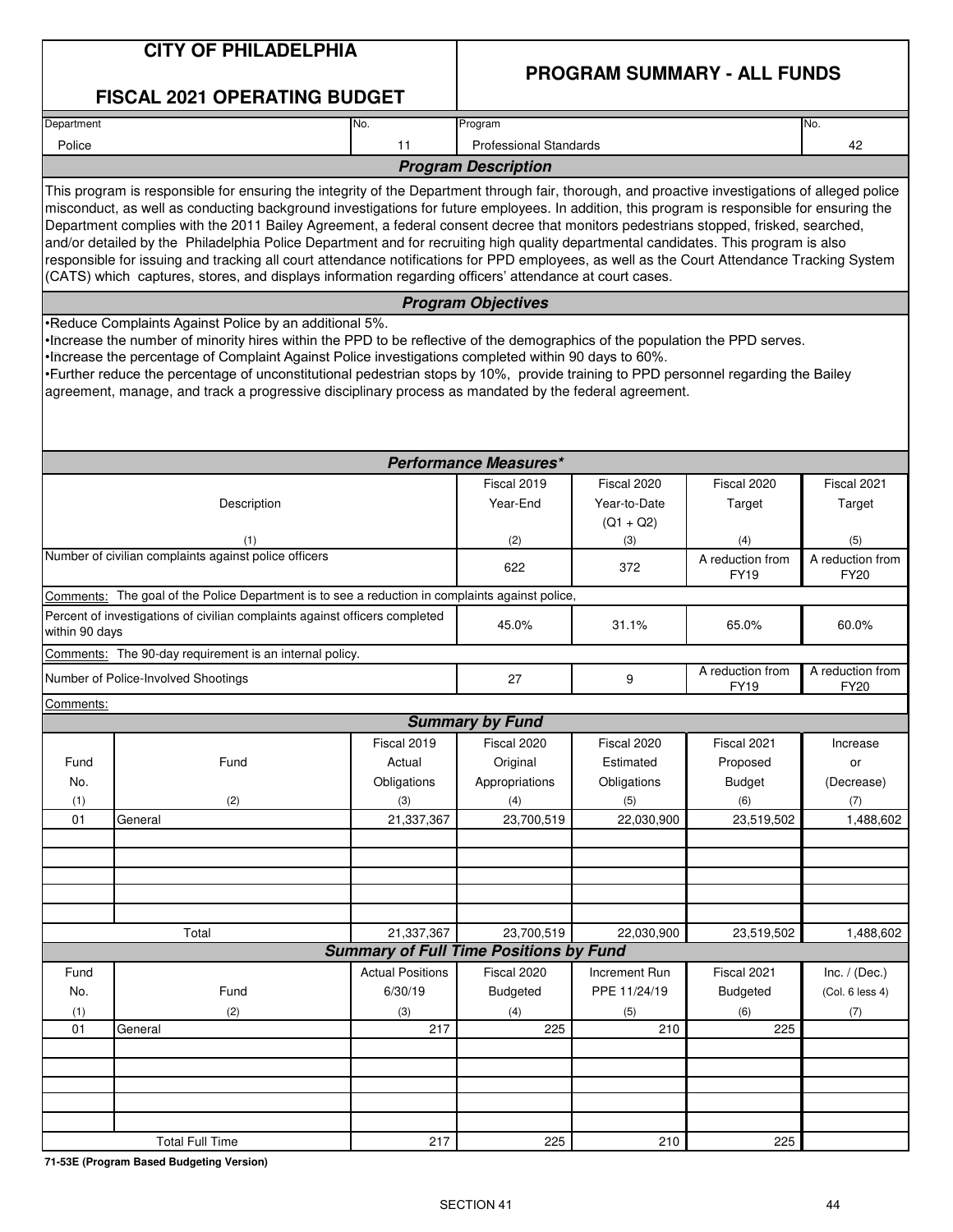#### **FISCAL 2021 OPERATING BUDGET (CONTINUED)**

### **PROGRAM SUMMARY - ALL FUNDS**

| Department   |                              | No.         | Program                                             |                     |                 | No.                 |
|--------------|------------------------------|-------------|-----------------------------------------------------|---------------------|-----------------|---------------------|
| Police       |                              | 11          | <b>Professional Standards</b>                       |                     |                 | 42                  |
|              |                              |             | <b>Selected Associated Non-Tax Revenues by Fund</b> |                     |                 |                     |
|              |                              | Fiscal 2019 | Fiscal 2020                                         | Fiscal 2020         | Fiscal 2021     | Increase            |
| Fund         | Fund                         | Actual      | Original                                            | Estimate            | Proposed        | or                  |
| No.          |                              | Revenues    | <b>Budget</b>                                       |                     | <b>Budget</b>   | (Decrease)          |
| (1)          | (2)                          | (3)         | (4)                                                 | (5)                 | (6)             | (7)                 |
|              |                              |             |                                                     |                     |                 |                     |
|              |                              |             |                                                     |                     |                 |                     |
|              |                              |             |                                                     |                     |                 |                     |
|              |                              |             |                                                     |                     |                 |                     |
|              |                              |             | <b>Selected Associated Capital Projects</b>         |                     |                 |                     |
| Dept.        |                              | Carry       | Fiscal 2020                                         | Fiscal 2020         | Fiscal 2021     | Fiscal 2021         |
| Where        | Description                  | Forward     | Original Approp.                                    | Original Approp.    | Proposed Budget | Proposed Bdgt       |
| Appropriated |                              |             | (GO Only)                                           | (All Other Sources) | (GO Only)       | (All Other Sources) |
| (1)          | (2)                          | (3)         | (4)                                                 | (5)                 | (6)             | (7)                 |
|              |                              |             |                                                     |                     |                 |                     |
|              |                              |             |                                                     |                     |                 |                     |
|              |                              |             |                                                     |                     |                 |                     |
|              |                              |             |                                                     |                     |                 |                     |
|              |                              |             |                                                     |                     |                 |                     |
|              |                              |             |                                                     |                     |                 |                     |
|              |                              |             |                                                     |                     |                 |                     |
|              |                              |             |                                                     |                     |                 |                     |
|              |                              |             |                                                     |                     |                 |                     |
|              |                              |             |                                                     |                     |                 |                     |
|              |                              |             |                                                     |                     |                 |                     |
|              |                              |             |                                                     |                     |                 |                     |
|              |                              |             |                                                     |                     |                 |                     |
|              |                              |             |                                                     |                     |                 |                     |
|              |                              |             | <b>Selected Associated Operating Costs</b>          |                     |                 |                     |
| Dept.        |                              | Fiscal 2019 | Fiscal 2020                                         | Fiscal 2020         | Fiscal 2021     | Increase            |
| Where        | Description                  | Calculated  | Calculated                                          | Calculated          | Calculated      | or                  |
| Appropriated |                              | Obligations | Appropriations                                      | Obligations         | <b>Budget</b>   | (Decrease)          |
| (1)          | (2)                          | (3)         | (4)                                                 | (5)                 | (6)             | (7)                 |
| Finance      | Employee Benefits - Civilian | 227,521     | 282,414                                             | 282,414             | 280,656         | (1,758)             |
| Finance      | Employee Benefits - Uniform  | 5,858,169   | 5,886,532                                           | 5,886,532           | 6,476,772       | 590,240             |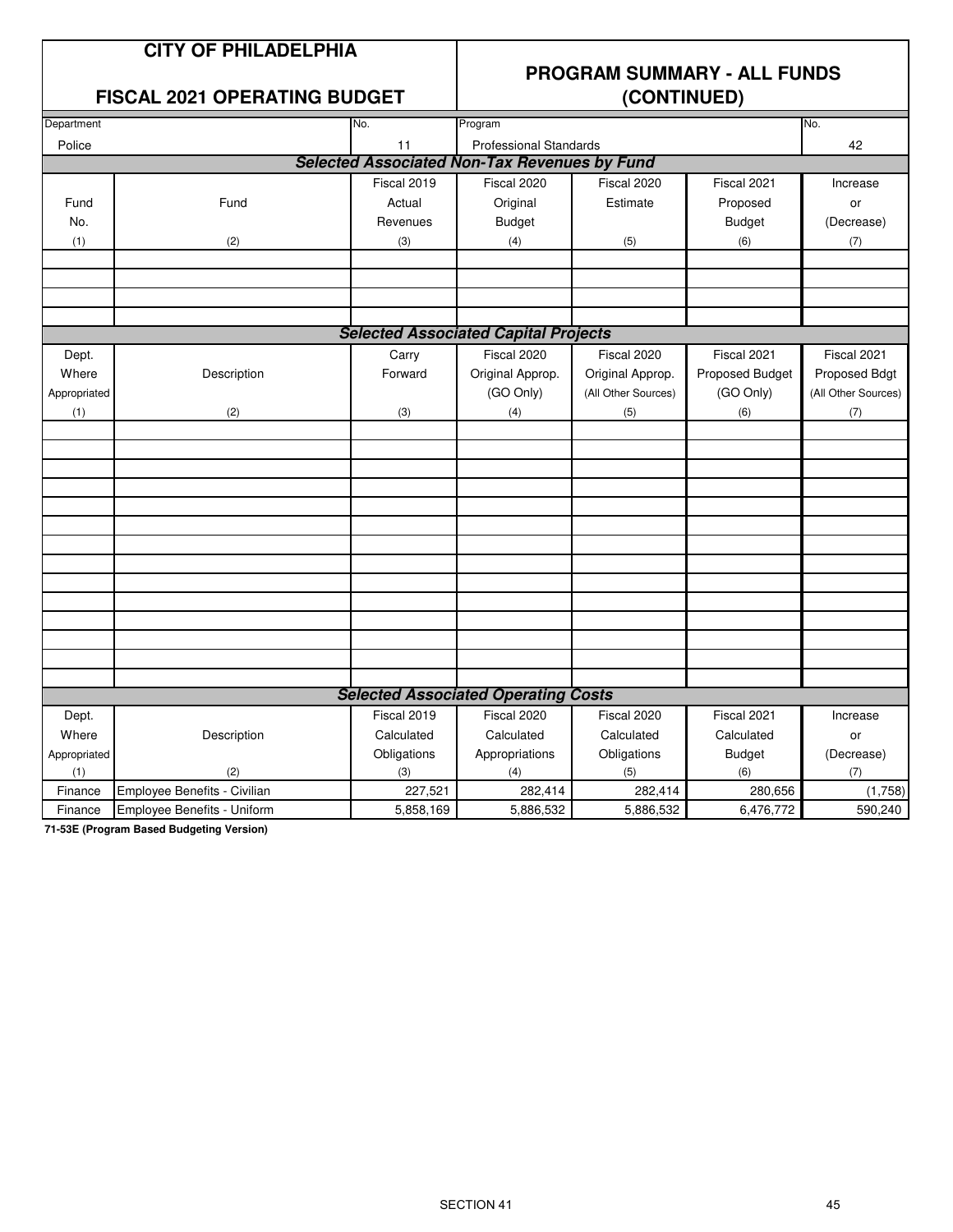#### **PROGRAM SUMMARY**

#### **FISCAL 2021 OPERATING BUDGET**

| Department                     |                                      | No.                                                 | Program                       |              |                 | No.        |
|--------------------------------|--------------------------------------|-----------------------------------------------------|-------------------------------|--------------|-----------------|------------|
| Police                         |                                      | 11                                                  | <b>Professional Standards</b> |              |                 | 42         |
| Fund                           |                                      | No.                                                 |                               |              |                 |            |
| General                        |                                      | 01                                                  |                               |              |                 |            |
|                                |                                      |                                                     | <b>Summary by Class</b>       |              |                 |            |
|                                |                                      | Fiscal 2019                                         | Fiscal 2020                   | Fiscal 2020  | Fiscal 2021     | Increase   |
| Class                          | Description                          | Actual                                              | Original                      | Estimated    | Proposed        | or         |
|                                |                                      | Obligations                                         | Appropriations                | Obligations  | <b>Budget</b>   | (Decrease) |
| (1)                            | (2)                                  | (3)                                                 | (4)                           | (5)          | (6)             | (7)        |
| 100                            | <b>Employee Compensation</b>         |                                                     |                               |              |                 |            |
| a)                             | <b>Personal Services</b>             | 20,968,111                                          | 23,310,999                    | 21,462,556   | 23,125,958      | 1,663,402  |
| b)                             | <b>Employee Benefits</b>             |                                                     |                               |              |                 |            |
| 200                            | <b>Purchase of Services</b>          | 247,763                                             | 256,272                       | 248,028      | 259,428         | 11,400     |
| 300                            | <b>Materials and Supplies</b>        | 121,493                                             | 131,748                       | 118,816      | 132,616         | 13,800     |
| 400                            | Equipment                            |                                                     | 1,500                         | 201.500      | 1,500           | (200,000)  |
| 500                            | Contributions, Indemnities and Taxes |                                                     |                               |              |                 |            |
| Debt Service<br>700            |                                      |                                                     |                               |              |                 |            |
| 800<br>Payments to Other Funds |                                      |                                                     |                               |              |                 |            |
| 900                            | Advances and Misc. Payments          |                                                     |                               |              |                 |            |
|                                | Total                                | 21,337,367                                          | 23,700,519                    | 22,030,900   | 23,519,502      | 1,488,602  |
|                                |                                      |                                                     | <b>Summary of Positions</b>   |              |                 |            |
|                                |                                      | Actual                                              | Fiscal 2020                   | Increment    | Fiscal 2021     | Increase   |
|                                |                                      | Positions                                           | <b>Budgeted</b>               | Run          | <b>Budgeted</b> | or         |
| Code                           | Category                             | 6/30/19                                             | Positions                     | PPE 11/24/19 | Positions       | (Decrease) |
| (1)                            | (2)                                  | (3)                                                 | (4)                           | (5)          | (6)             | (7)        |
| 101                            | Full Time - Civilian                 | 14                                                  | 14                            | 13           | 14              |            |
| 105                            | Full Time - Uniform                  | 203                                                 | 211                           | 197          | 211             |            |
|                                | Total                                | 217                                                 | 225                           | 210          | 225             |            |
|                                |                                      | <b>Selected Associated Non-Tax Revenues by Type</b> |                               |              |                 |            |
|                                |                                      | Fiscal 2019                                         | Fiscal 2020                   | Fiscal 2020  | Fiscal 2021     | Increase   |
|                                | Description                          | Actual                                              | Original                      | Estimate     | Proposed        | or         |
|                                |                                      | Revenues                                            | <b>Budget</b>                 |              | <b>Budget</b>   | (Decrease) |
|                                | (1)                                  | (2)                                                 | (3)                           | (4)          | (5)             | (6)        |
|                                | Local (Non-Governmental)             |                                                     |                               |              |                 |            |
| Federal                        |                                      |                                                     |                               |              |                 |            |
| State                          |                                      |                                                     |                               |              |                 |            |
|                                | <b>Other Governments</b>             |                                                     |                               |              |                 |            |
|                                | Other Funds of the City              |                                                     |                               |              |                 |            |
|                                | Total                                |                                                     |                               |              |                 |            |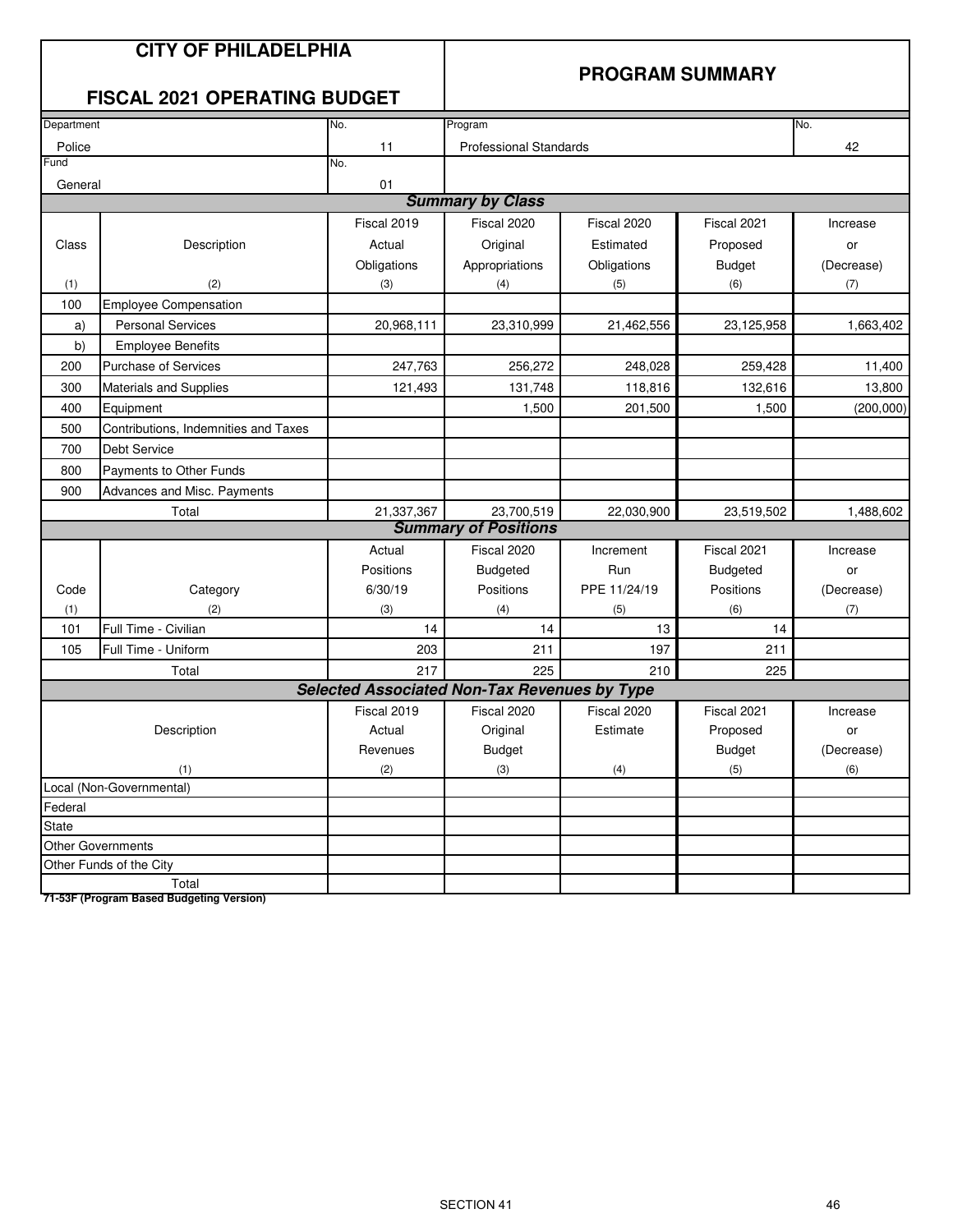#### **CITY OF PHILADELPHIA SCHEDULE 100**

# **LIST OF POSITIONS**

|                |       | <b>FISCAL 2021 OPERATING BUDGET</b>                  |                   | <b>BY PROGRAM</b>       |                 |                               |                 |              |              |
|----------------|-------|------------------------------------------------------|-------------------|-------------------------|-----------------|-------------------------------|-----------------|--------------|--------------|
| Department     |       |                                                      |                   | No.                     | Program         |                               |                 |              | No.          |
| Police         |       |                                                      |                   | 11                      |                 | <b>Professional Standards</b> |                 |              | 42           |
| Fund           |       |                                                      |                   | No.                     |                 |                               |                 |              |              |
| General        |       |                                                      |                   | 01                      |                 |                               |                 |              |              |
|                |       |                                                      |                   | Fiscal                  | Fiscal          |                               | Fiscal          |              | Increase     |
|                |       |                                                      | Salary            | 2019                    | 2020            | Increment                     | 2021            | Annual       | (Decrease)   |
| Line           | Class | Title                                                | Range             | Actual Pos.             | <b>Budgeted</b> | Run -PPE                      | <b>Budgeted</b> | Salary       | (Col. 8)     |
| No.            | Code  |                                                      | (in dollars)      | 6/30/19                 | Positions       | 11/24/19                      | Positions       | 7/1/20       | less Col. 6) |
| (1)            | (2)   | (3)                                                  | (4)               | (5)                     | (6)             | (7)                           | (8)             | (9)          | (10)         |
|                |       | <b>Standards &amp; Accountability</b>                |                   |                         |                 |                               |                 |              |              |
|                |       | Sworn                                                |                   |                         |                 |                               |                 |              |              |
| 1              |       | 6A06 Police Captain                                  | 112,833 - 117,725 |                         |                 | 1                             | 1               | 119,402      |              |
| $\overline{c}$ |       | 6A03 Police Corporal                                 | 82,330 - 85,901   | 4                       | 4               | 4                             | 4               | 349,001      |              |
| 3              |       | 6A09 Police Inspector                                | 128,629 - 134,207 |                         | 1               | 1                             | 1               | 136,259      |              |
| $\overline{4}$ |       | 6A05 Police Lieutenant                               | 97,279 - 101,487  | 5                       | 5               | 5                             | 5               | 516,344      |              |
| 5              |       | 6A02 Police Officer                                  | 60,129 - 78,092   | 51                      | 54              | 51                            | 54              | 4,100,923    |              |
| 6              |       | 6A04 Police Sergeant                                 | 85,324 - 89,024   | 10                      | 11              | 10                            | 11              | 993,172      |              |
| $\overline{7}$ |       | 6A08 Police Staff Inspector                          | 124,116 - 129,497 | 5                       | 5               | 4                             | 5               | 658,749      |              |
|                |       | Subtotal - Sworn                                     |                   | 77                      | 81              | 76                            | 81              | 6,873,850    |              |
|                |       |                                                      |                   |                         |                 |                               |                 |              |              |
|                |       | Civilian                                             |                   |                         |                 |                               |                 |              |              |
| 8              |       | 1A02 Office Clerk                                    | 30,944 - 33,043   | 5                       | 1               | 4                             | 1               | 28,046       |              |
| 9              |       | 1A03 Office Clerk II                                 | 33,669 - 36,402   | 3                       | $\overline{7}$  | 3                             | 7               | 247,696      |              |
| 10             |       | 1A18 Secretary                                       | 36,340 - 39,498   | 1<br>9                  | 1<br>9          | 1<br>8                        | 1<br>9          | 38,810       |              |
|                |       | Subtotal - Civilian                                  |                   |                         |                 |                               |                 | 314,552      |              |
|                |       | <b>Total - Standards &amp; Accountability</b>        |                   | 86                      | 90              | 84                            | 90              | 7,188,401    |              |
|                |       |                                                      |                   |                         |                 |                               |                 |              |              |
|                |       |                                                      |                   |                         |                 |                               |                 |              |              |
|                |       | <b>Office Of Professional Responsibility</b>         |                   |                         |                 |                               |                 |              |              |
|                |       | Sworn                                                |                   |                         |                 |                               |                 |              |              |
| 11             |       | 6A10 Chief Police Inspector                          | 146,638 - 152,997 | 1                       | 1               | 1                             | 1               | 157,004      |              |
| 12             |       | 6A12 Detective                                       | 82,330 - 85,901   | 8                       | 8               | 8                             | 8               | 698,582      |              |
| 13             |       | 6A06 Police Captain                                  | 112,833 - 117,725 | 8                       | 8               | 7                             | 8               | 955,215      |              |
| 14             |       | 6A03 Police Corporal                                 | 82,330 - 85,901   | 5                       | 5               | 5                             | 5               | 436,251      |              |
| 15             |       | 6A09 Police Inspector                                | 128,629 - 134,207 | $\overline{\mathbf{c}}$ | 2               | $\overline{2}$                | 2               | 272,518      |              |
| 16             |       | 6A05 Police Lieutenant                               | 97,279 - 101,487  | 36                      | 35              | 34                            | 35              | 3,614,406    |              |
| 17             |       | 6A02 Police Officer                                  | 60,129 - 78,092   | 33                      | 35              | 33                            | 35              | 2,658,006    |              |
| 18             |       | 6A04 Police Sergeant                                 | 85,324 - 89,024   | 31                      | 34              | 30                            | 34              | 3,069,805    |              |
| 19             |       | 6A08 Police Staff Inspector                          | 124,116 - 129,497 | 2                       | 2               |                               | 2               | 263,500      |              |
|                |       | Subtotal - Sworn                                     |                   | 126                     | 130             | 121                           | 130             | 12, 125, 285 |              |
|                |       | Civilian                                             |                   |                         |                 |                               |                 |              |              |
| 20             |       | 2L10 Administrative Assistant                        | 41,886 - 53,848   | 1                       | 1               | 1                             | 1               | 52,701       |              |
| 21             |       | D393 Deputy Police Commissioner                      | 199 243           |                         | 1               | 1                             | 1               | 199,243      |              |
| 22             |       | 1A16 Clerk Stenographer II                           | 36,340 - 39,498   | 1                       | 1               | 1                             | 1               | 39,773       |              |
| 23             |       | 1A18 Secretary                                       | 36,340 - 39,498   | 2                       | 2               | $\overline{\mathbf{c}}$       | 2               | 77,621       |              |
|                |       | Subtotal - Civilian                                  |                   | 5                       | 5               | 5                             | 5               | 369,337      |              |
|                |       |                                                      |                   |                         |                 |                               |                 |              |              |
|                |       | <b>Total - Office Of Professional Responsibility</b> |                   | 131                     | 135             | 126                           | 135             | 12,494,623   |              |
|                |       |                                                      |                   |                         |                 |                               |                 |              |              |
|                |       |                                                      |                   |                         |                 |                               |                 |              |              |
|                |       | <b>Program Total</b>                                 |                   | 217                     | 225             | 210                           | 225             | 19,683,024   |              |
|                |       | 71-53I (Program Based Budgeting Version)             |                   |                         |                 |                               |                 |              |              |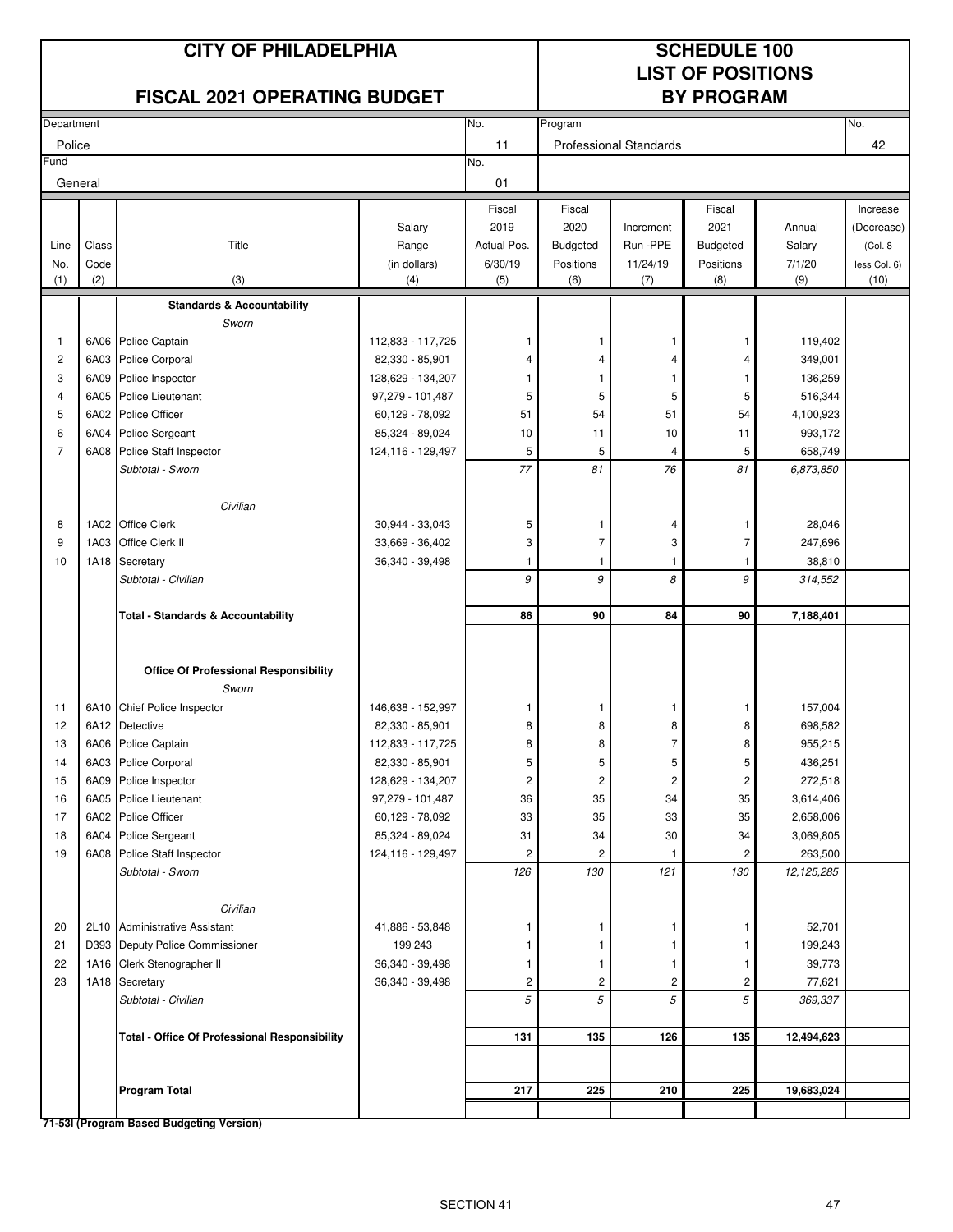|                |                                                                                | <b>CITY OF PHILADELPHIA</b><br><b>FISCAL 2021 OPERATING BUDGET</b> |           |                             | <b>SCHEDULE 100</b><br><b>LIST OF POSITIONS</b><br><b>BY PROGRAM</b> |                |                               |                   |                  |                 |                      |
|----------------|--------------------------------------------------------------------------------|--------------------------------------------------------------------|-----------|-----------------------------|----------------------------------------------------------------------|----------------|-------------------------------|-------------------|------------------|-----------------|----------------------|
| Department     |                                                                                |                                                                    |           |                             | No.                                                                  | Program        |                               |                   |                  |                 | No.                  |
| Police         |                                                                                |                                                                    |           |                             | 11                                                                   |                | <b>Professional Standards</b> |                   |                  |                 | 42                   |
| Fund           |                                                                                |                                                                    |           |                             | No.                                                                  |                |                               |                   |                  |                 |                      |
|                | General                                                                        |                                                                    |           |                             | 01                                                                   |                |                               |                   |                  |                 |                      |
|                |                                                                                |                                                                    |           |                             |                                                                      | Fiscal         | Fiscal                        |                   | Fiscal           |                 | Inc.                 |
|                |                                                                                |                                                                    |           |                             | Salary                                                               | 2019           | 2020                          | Increment         | 2021             | Annual          | (Dec.)               |
| Line           | Class                                                                          | Title                                                              |           |                             | Range                                                                | Actual Pos.    | <b>Budgeted</b>               | Run -PPE          | <b>Budgeted</b>  | Salary          | (Col. 8)             |
| No.<br>(1)     | Code<br>(2)                                                                    | (3)                                                                |           |                             | (in dollars)<br>(4)                                                  | 6/30/19<br>(5) | Positions<br>(6)              | 11/24/19<br>(7)   | Positions<br>(8) | 7/1/20<br>(9)   | less Col. 6)<br>(10) |
|                |                                                                                | Total Full Time - Civilian                                         |           |                             |                                                                      | 14             | 14                            | 13                | 14               | 683,889         |                      |
|                |                                                                                | Total Full Time - Uniform                                          |           |                             |                                                                      | 203            | 211                           | 197               | 211              | 18,999,135      |                      |
|                |                                                                                |                                                                    |           |                             |                                                                      | 217            | 225                           | 210               | 225              | 19,683,024      |                      |
|                |                                                                                |                                                                    |           |                             |                                                                      |                |                               |                   |                  |                 |                      |
|                |                                                                                | Lump Sum                                                           |           |                             |                                                                      |                |                               |                   |                  | 220,049         |                      |
|                |                                                                                | Bonus, Gross Adj.                                                  |           |                             |                                                                      |                |                               |                   |                  | 27,425          |                      |
|                |                                                                                | PT. Temp/Seas, Bd, SCG<br>Overtime - Civilian                      |           |                             |                                                                      |                |                               |                   |                  | 15,935          |                      |
|                | Overtime - Uniform                                                             |                                                                    |           |                             |                                                                      |                |                               |                   |                  | 586,919         |                      |
|                | Unused Uniform Leave                                                           |                                                                    |           |                             |                                                                      |                |                               |                   |                  | 803,511         |                      |
|                | Shift/Stress                                                                   |                                                                    |           |                             |                                                                      |                |                               |                   |                  | 1,223,574       |                      |
|                | H&L, IOD, LT-Sick                                                              |                                                                    |           |                             |                                                                      |                |                               |                   |                  | 537,406         |                      |
|                |                                                                                |                                                                    |           |                             |                                                                      |                |                               |                   |                  |                 |                      |
|                |                                                                                |                                                                    |           |                             |                                                                      |                |                               |                   |                  |                 |                      |
|                |                                                                                | Abatements and Transfers                                           |           |                             |                                                                      |                |                               |                   |                  |                 |                      |
|                |                                                                                | Overtime Stress - Uniform                                          |           |                             |                                                                      |                |                               |                   |                  |                 |                      |
|                |                                                                                | Overtime - Uniform                                                 |           |                             |                                                                      |                |                               |                   |                  |                 |                      |
|                |                                                                                |                                                                    |           |                             |                                                                      |                |                               |                   |                  |                 |                      |
|                |                                                                                |                                                                    |           |                             |                                                                      |                |                               |                   |                  |                 |                      |
|                |                                                                                |                                                                    |           |                             |                                                                      |                |                               |                   |                  |                 |                      |
|                |                                                                                | <b>Total Gross Requirements</b>                                    |           |                             |                                                                      | 217            | 225                           | 210               | 225              | 23,097,843      |                      |
|                |                                                                                | Plus: Earned Increment                                             |           |                             |                                                                      |                |                               |                   |                  | 16,955          |                      |
|                |                                                                                | Plus: Longevity                                                    |           |                             |                                                                      |                |                               |                   |                  | 11,160          |                      |
|                |                                                                                | Less: (Vacancy Allowance)                                          |           | <b>Total Budget Request</b> |                                                                      |                |                               |                   |                  | 23,125,958      |                      |
|                |                                                                                |                                                                    |           |                             | <b>Summary of Personal Services</b>                                  |                |                               |                   |                  |                 |                      |
|                |                                                                                |                                                                    |           | Fiscal 2019                 |                                                                      | Fiscal 2020    |                               |                   | Fiscal 2021      | Inc. $/$ (Dec.) | Inc. $/$ (Dec.)      |
| Line           |                                                                                |                                                                    | Actual    | Actual                      | Budgeted                                                             | Estimated      | Increment                     | <b>Budgeted</b>   | Department       | in Require.     | in Bud. Pos.         |
| No.            |                                                                                | Category                                                           | Positions | Obligations                 | Positions                                                            | Obligations    | Run -PPE                      | Positions         | Request          | (Col. 9         | (Col. 8              |
|                |                                                                                |                                                                    | 6/30/19   |                             |                                                                      |                | 11/24/19                      |                   |                  | less Col. 6)    | less Col. 5)         |
| (1)            |                                                                                | (2)                                                                | (3)       | (4)                         | (5)                                                                  | (6)            | (7)                           | (8)               | (9)              | (10)            | (11)                 |
| $\mathbf{1}$   | Lump Sum                                                                       |                                                                    |           | 428,352                     |                                                                      | 220,049        |                               |                   | 220,049          |                 |                      |
| $\overline{c}$ |                                                                                | Full Time - Civilian                                               | 14        | 554,659                     | 14                                                                   | 688,479        | 13                            | 14                | 684,193          | (4, 286)        |                      |
| 3              |                                                                                | Full Time - Uniform                                                | 203       | 17,209,662                  | 211                                                                  | 17,292,986     | 197                           | 211               | 19,026,946       | 1,733,960       |                      |
| $\overline{4}$ |                                                                                | Bonus, Gross Adj.                                                  |           | 39,150                      |                                                                      | 170,457        |                               |                   | 27,425           | (143, 032)      |                      |
|                | 5<br>PT, Temp/Seas, Bd, SCG                                                    |                                                                    |           |                             |                                                                      |                |                               |                   |                  |                 |                      |
|                | 6<br>Overtime - Civilian<br>1,322                                              |                                                                    |           |                             | 10,400                                                               |                |                               | 15,935<br>586,919 | 5,535            |                 |                      |
| 8              | $\overline{7}$<br>Overtime - Uniform<br>541,564<br>Holiday Overtime - Civilian |                                                                    |           | 10,801                      |                                                                      | 586,919        |                               |                   |                  |                 |                      |
| 9              |                                                                                | Unused Uniform Leave                                               |           | 774,468                     |                                                                      | 803,511        |                               |                   | 803,511          |                 |                      |
| 10             | Shift/Stress                                                                   |                                                                    |           | 880,280                     |                                                                      | 1,121,205      |                               |                   | 1,223,574        | 102,369         |                      |
| 11             |                                                                                | H&L, IOD, LT-Sick                                                  |           | 527,853                     |                                                                      | 568,550        |                               |                   | 537,406          | (31, 144)       |                      |
| 12             |                                                                                |                                                                    |           |                             |                                                                      |                |                               |                   |                  |                 |                      |
|                |                                                                                | Total                                                              | 217       | 20,968,111                  | 225                                                                  | 21,462,556     | 210                           | 225               | 23,125,958       | 1,663,402       |                      |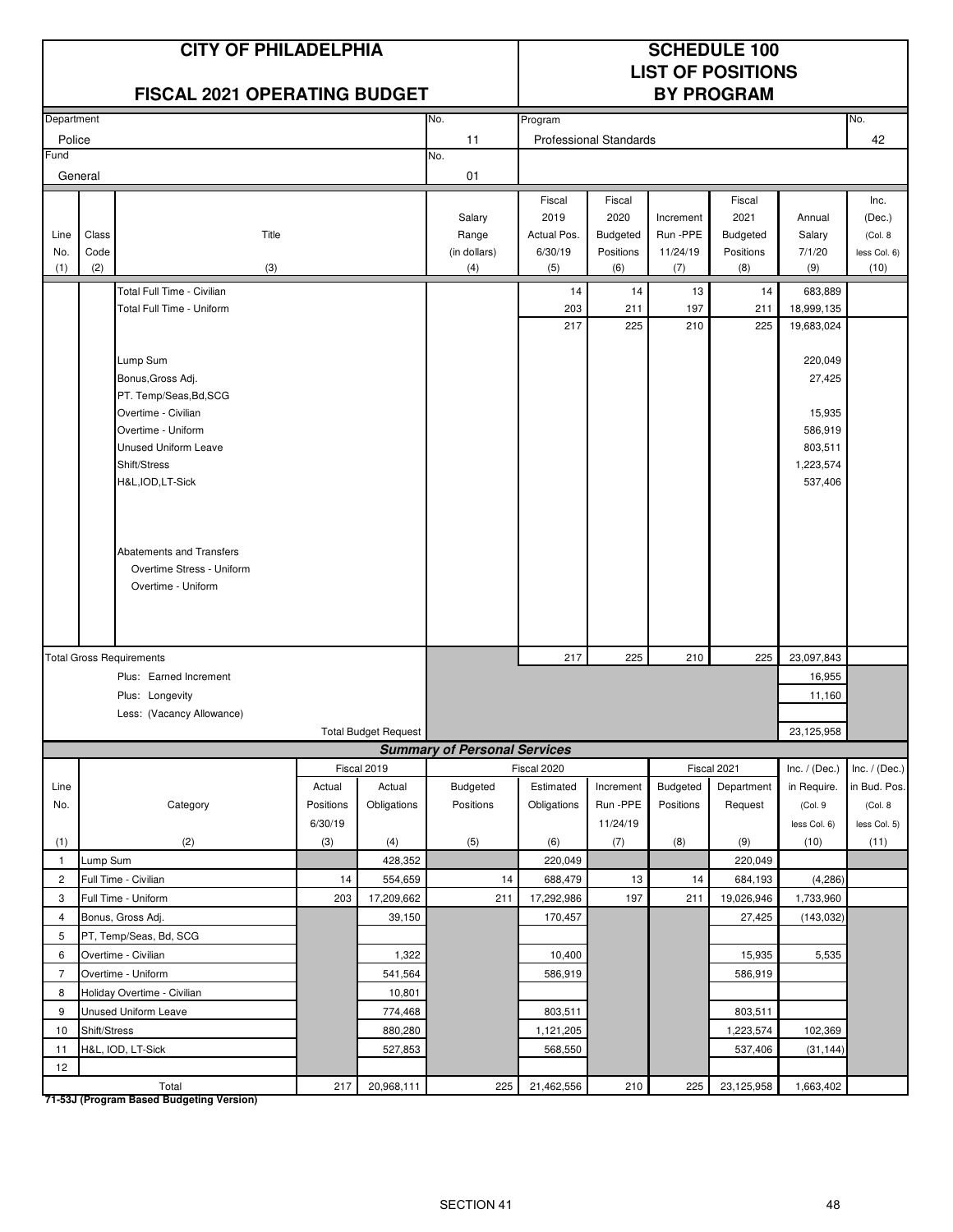#### **CITY OF PHILADELPHIA SCHEDULE 200**

#### **FISCAL 2021 OPERATING BUDGET BY PROGRAM**

# **PURCHASE OF SERVICES**

| Department |                                                  | No.         | Program                                    |             |              | No.        |
|------------|--------------------------------------------------|-------------|--------------------------------------------|-------------|--------------|------------|
| Police     |                                                  | 11          | <b>Professional Standards</b>              |             |              | 42         |
| Fund       |                                                  | No.         |                                            |             |              |            |
| General    |                                                  | 01          |                                            |             |              |            |
|            |                                                  | Fiscal 2019 | Fiscal 2020                                | Fiscal 2020 | Fiscal 2021  | Increase   |
| Code       | Description                                      | Actual      | Original                                   | Estimated   | Departmental | or         |
|            |                                                  | Obligations | Appropriations                             | Obligations | Request      | (Decrease) |
| (1)        | (2)                                              | (3)         | (4)                                        | (5)         | (6)          | (7)        |
|            |                                                  |             | <b>Schedule 200 - Purchase of Services</b> |             |              |            |
| 201        | Cleaning & Laundering                            | 96,000      | 105,500                                    | 94,100      | 105,500      | 11,400     |
| 202        | Janitorial Services                              |             |                                            |             |              |            |
| 205        | Refuse, Garbage, Silt and Sludge Removal         |             |                                            |             |              |            |
| 209        | Telephone & Communication                        |             |                                            |             |              |            |
| 210        | <b>Postal Services</b>                           |             |                                            |             |              |            |
| 211        | Transportation                                   |             | 1,500                                      | 1,500       | 1,500        |            |
| 215        | Licenses, Permits & Inspection Charges           |             |                                            |             |              |            |
| 216        | Commercial off the Shelf Software Licenses       |             |                                            |             |              |            |
| 220        | <b>Electric Current</b>                          |             |                                            |             |              |            |
| 221        | <b>Gas Services</b>                              |             |                                            |             |              |            |
| 222        | Steam for Heating                                |             |                                            |             |              |            |
| 230        | Meals (non-travel) & Official Entertaining       |             |                                            |             |              |            |
| 231        | <b>Overtime Meals</b>                            | 959         |                                            | 2,800       | 2,800        |            |
| 240        | Advertising & Promotional Activities             |             |                                            |             |              |            |
| 250        | <b>Professional Services</b>                     | 147,302     | 146,080                                    | 146,436     | 146,436      |            |
| 251        | Professional Svcs. - Information Technology      |             |                                            |             |              |            |
| 252        | Accounting & Auditing Services                   |             |                                            |             |              |            |
| 253        | <b>Legal Services</b>                            |             |                                            |             |              |            |
| 254        | Mental Health & Intellectual Disability Services |             |                                            |             |              |            |
| 255        | Dues                                             | 435         |                                            |             |              |            |
| 256        | Seminar & Training Sessions                      |             |                                            |             |              |            |
| 257        | Architectural & Engineering Services             |             |                                            |             |              |            |
| 258        | <b>Court Reporters</b>                           |             |                                            |             |              |            |
| 259        | <b>Arbitration Fees</b>                          |             |                                            |             |              |            |
| 260        | Repair & Maintenance Charges                     | 3,067       | 2,000                                      | 2,000       | 2,000        |            |
| 261        | Repaving, Repairing & Resurfacing Streets        |             |                                            |             |              |            |
| 262        | Demolition of Buildings                          |             |                                            |             |              |            |
| 264        | Abatement of Nuisances                           |             |                                            |             |              |            |
| 265        | Rehabilitation of Property                       |             |                                            |             |              |            |
| 266        | Maint. & Support - Comp. Hardware & Software     |             | 1,192                                      | 1,192       | 1,192        |            |
| 275        | Juror Fees                                       |             |                                            |             |              |            |
| 276        | Juror Expenses                                   |             |                                            |             |              |            |
| 277        | <b>Witness Fees</b>                              |             |                                            |             |              |            |
| 280        | Insurance & Official Bonds                       |             |                                            |             |              |            |
| 282        | Lease Purchase - Computer Systems                |             |                                            |             |              |            |
| 283        | Lease Purchase - Vehicles                        |             |                                            |             |              |            |
| 284        | Ground & Building Rental                         |             |                                            |             |              |            |
| 285        | Rents - Other                                    |             |                                            |             |              |            |
| 286        | Rental of Parking Spaces                         |             |                                            |             |              |            |
| 290        | Payments for Care of Individuals                 |             |                                            |             |              |            |
| 295        | Imprest Advances                                 |             |                                            |             |              |            |
| 298        | Payments for Burials & Graves                    |             |                                            |             |              |            |
| 299        | Other Expenses (not otherwise classified)        |             |                                            |             |              |            |
|            |                                                  |             |                                            |             |              |            |
|            |                                                  |             |                                            |             |              |            |
|            |                                                  |             |                                            |             |              |            |
|            | Total                                            | 247,763     | 256,272                                    | 248,028     | 259,428      | 11,400     |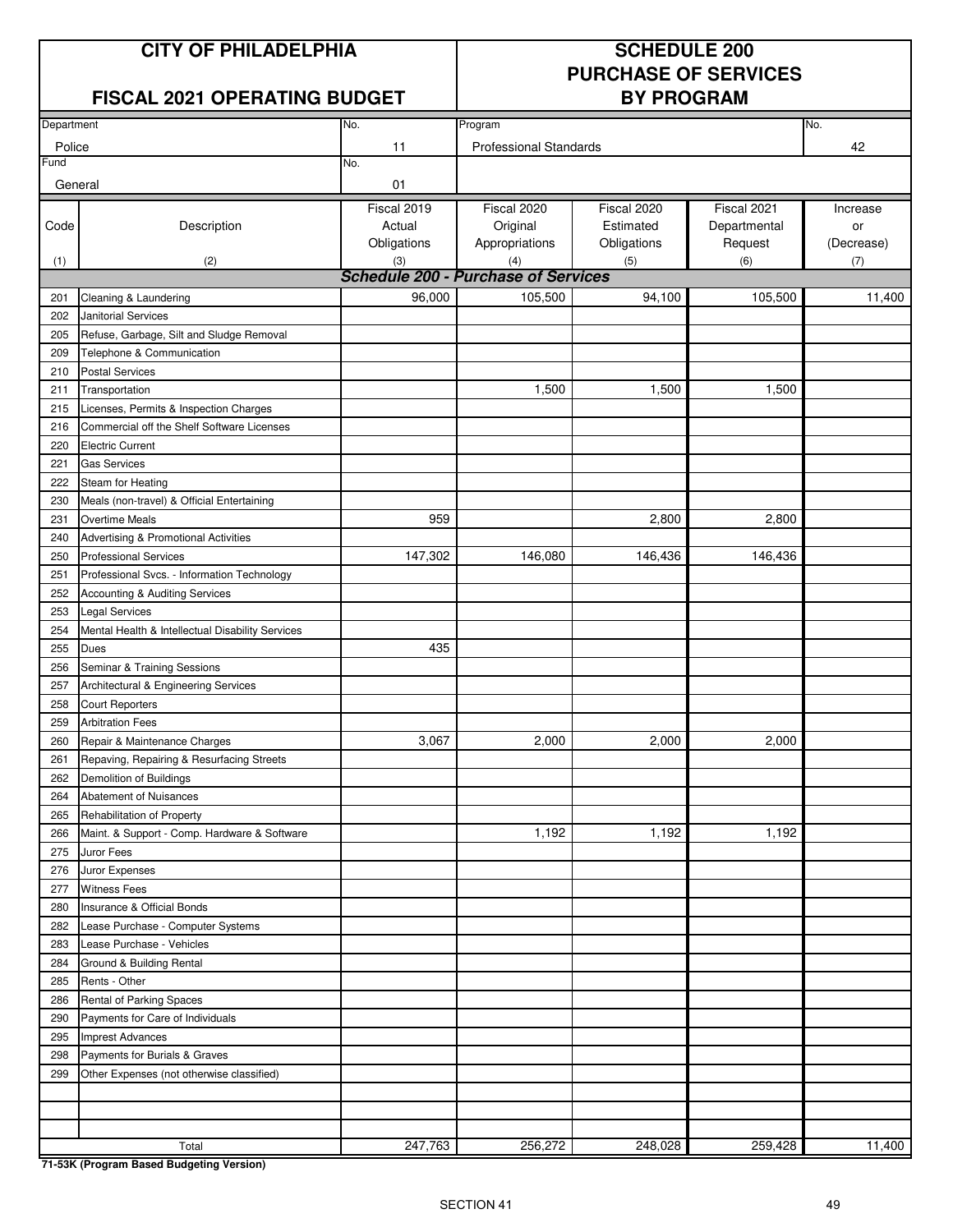#### **FISCAL 2021 OPERATING BUDGET BY PROGRAM**

### **CITY OF PHILADELPHIA SCHEDULE 300 - 400 MATERIALS, SUPPLIES & EQUIPMENT**

| Department     |                                                       | No.                                                   | Program                                   |                                         |                                        |                              |  |
|----------------|-------------------------------------------------------|-------------------------------------------------------|-------------------------------------------|-----------------------------------------|----------------------------------------|------------------------------|--|
|                |                                                       |                                                       |                                           |                                         |                                        | No.                          |  |
| Police<br>Fund |                                                       | 11<br>No.                                             | <b>Professional Standards</b>             |                                         |                                        | 42                           |  |
| General        |                                                       | 01                                                    |                                           |                                         |                                        |                              |  |
| Code           | Description                                           | Fiscal 2019<br>Actual<br>Obligations                  | Fiscal 2020<br>Original<br>Appropriations | Fiscal 2020<br>Estimated<br>Obligations | Fiscal 2021<br>Departmental<br>Request | Increase<br>or<br>(Decrease) |  |
| (1)            | (2)                                                   | (3)<br><b>Schedule 300 - Materials &amp; Supplies</b> | (4)                                       | (5)                                     | (6)                                    | (7)                          |  |
| 301            | Agricultural & Botanical                              |                                                       |                                           |                                         |                                        |                              |  |
| 302            | Animal, Livestock & Marine                            |                                                       |                                           |                                         |                                        |                              |  |
| 303            | Bakeshop, Dining Room & Kitchen                       |                                                       |                                           |                                         |                                        |                              |  |
| 304            | Books & Other Publications                            |                                                       |                                           |                                         |                                        |                              |  |
| 305            | <b>Building &amp; Construction</b>                    | 447                                                   |                                           |                                         |                                        |                              |  |
| 306            | <b>Library Materials</b>                              |                                                       |                                           |                                         |                                        |                              |  |
| 307            | <b>Chemicals &amp; Gases</b>                          |                                                       |                                           |                                         |                                        |                              |  |
| 308            | Dry Goods, Notions & Wearing Apparel                  | 115,200                                               | 126,600                                   | 112,800                                 | 126,600                                | 13,800                       |  |
| 309            | Cordage & Fibers                                      |                                                       |                                           |                                         |                                        |                              |  |
| 310            | Electrical & Communication                            | 201                                                   |                                           | 839                                     | 839                                    |                              |  |
| 311            | General Equipment & Machinery                         | 114                                                   | 300                                       | 300                                     | 300                                    |                              |  |
| 312            | Fire Fighting & Safety                                |                                                       |                                           |                                         |                                        |                              |  |
| 313            | Food                                                  |                                                       |                                           |                                         |                                        |                              |  |
| 314            | Fuel - Heating & Cooling                              |                                                       |                                           |                                         |                                        |                              |  |
| 316            | General Hardware & Minor Tools                        | 44                                                    |                                           | 29                                      | 29                                     |                              |  |
| 317            | Hospital & Laboratory                                 |                                                       |                                           |                                         |                                        |                              |  |
| 318            | Janitorial, Laundry & Household                       |                                                       |                                           |                                         |                                        |                              |  |
| 320            | Office Materials & Supplies                           | 5,487                                                 | 4,848                                     | 4,848                                   | 4,848                                  |                              |  |
| 322            | Small Power Tools & Hand Tools                        |                                                       |                                           |                                         |                                        |                              |  |
| 323            | Plumbing, AC & Space Heating                          |                                                       |                                           |                                         |                                        |                              |  |
| 324            | Precision, Photographic & Artists                     |                                                       |                                           |                                         |                                        |                              |  |
| 325            | Printing                                              |                                                       |                                           |                                         |                                        |                              |  |
| 326            | Recreational & Educational                            |                                                       |                                           |                                         |                                        |                              |  |
| 328            | Vehicle Parts & Accessories                           |                                                       |                                           |                                         |                                        |                              |  |
| 335            | Lubricants                                            |                                                       |                                           |                                         |                                        |                              |  |
| 340            | #2 Diesel Fuel                                        |                                                       |                                           |                                         |                                        |                              |  |
| 341            | Compressed Natural Gas (CNG)                          |                                                       |                                           |                                         |                                        |                              |  |
| 342            | Liquid Propane Gas (LPG)                              |                                                       |                                           |                                         |                                        |                              |  |
| 345            | Gasoline                                              |                                                       |                                           |                                         |                                        |                              |  |
| 399            | Other Materials & Supplies (not otherwise classified) |                                                       |                                           |                                         |                                        |                              |  |
|                |                                                       |                                                       |                                           |                                         |                                        |                              |  |
|                | Total                                                 | 121,493                                               | 131,748                                   | 118,816                                 | 132,616                                | 13,800                       |  |
|                |                                                       |                                                       | <b>Schedule 400 - Equipment</b>           |                                         |                                        |                              |  |
| 405            | Construction, Dredging & Conveying                    |                                                       |                                           |                                         |                                        |                              |  |
| 410            | Electrical, Lighting & Communications                 |                                                       |                                           |                                         |                                        |                              |  |
| 411            | General Equipment & Machinery                         |                                                       |                                           |                                         |                                        |                              |  |
| 412            | Fire Fighting & Emergency                             |                                                       |                                           |                                         |                                        |                              |  |
| 417            | <b>Hospital &amp; Laboratory</b>                      |                                                       |                                           |                                         |                                        |                              |  |
| 420            | Office Equipment                                      |                                                       |                                           |                                         |                                        |                              |  |
| 423            | Plumbing, AC & Space Heating                          |                                                       |                                           |                                         |                                        |                              |  |
| 424            | Precision, Photographic & Artists                     |                                                       | 1,500                                     | 1,500                                   | 1,500                                  |                              |  |
| 426            | Recreational & Educational                            |                                                       |                                           |                                         |                                        |                              |  |
| 427            | Computer Equipment & Peripherals                      |                                                       |                                           | 200,000                                 |                                        | (200,000)                    |  |
| 428            | Vehicles                                              |                                                       |                                           |                                         |                                        |                              |  |
| 430            | Furniture & Furnishings                               |                                                       |                                           |                                         |                                        |                              |  |
| 499            | Other Equipment (not otherwise classified)            |                                                       |                                           |                                         |                                        |                              |  |
|                | Total                                                 |                                                       | 1,500                                     | 201,500                                 | 1,500                                  | (200,000)                    |  |
|                |                                                       |                                                       |                                           |                                         |                                        |                              |  |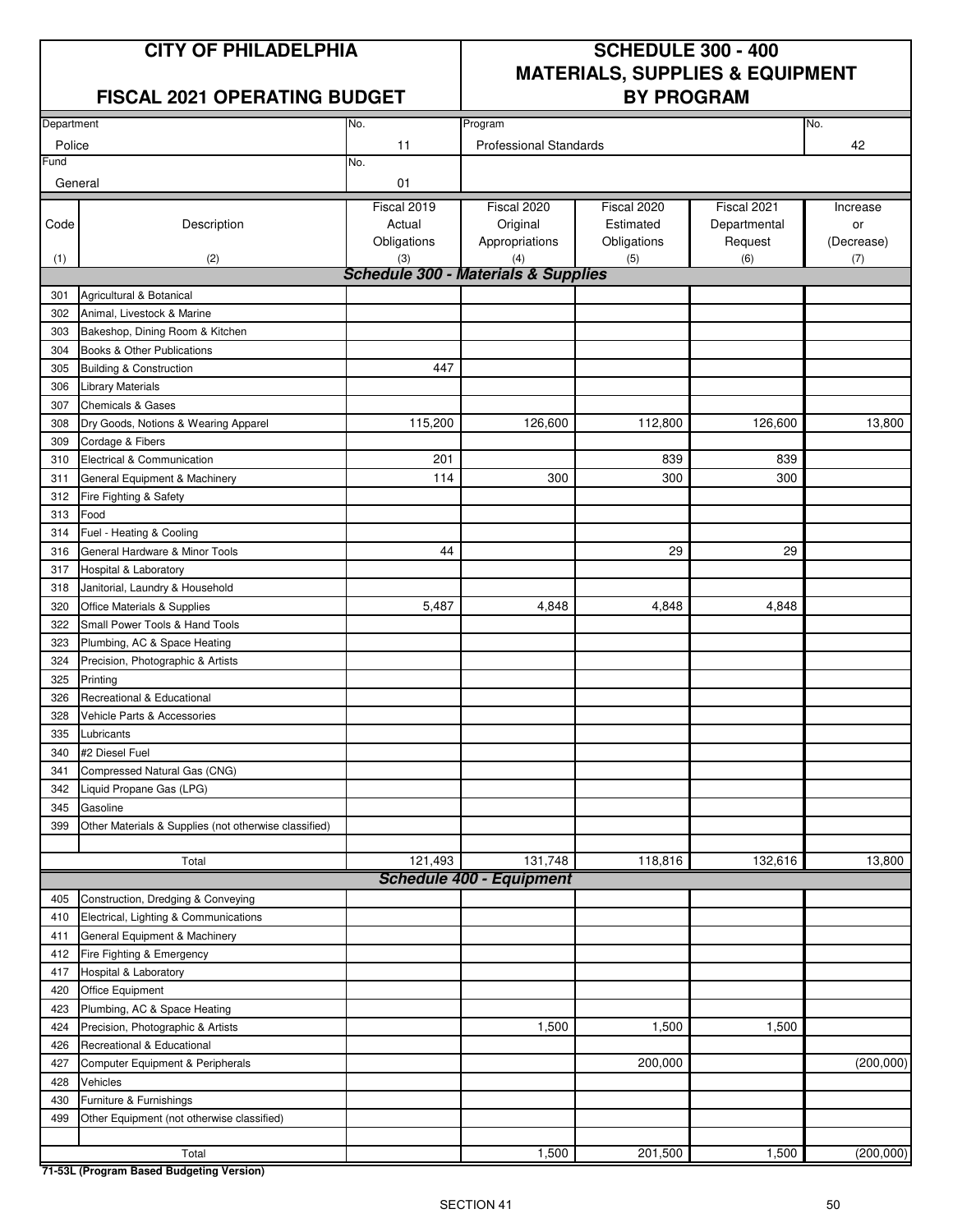|                | <b>CITY OF PHILADELPHIA</b>              |             |                    | <b>SUPPORTING DETAIL:</b><br>PROFESSIONAL SERVICES AND |                    |                                         |                   |
|----------------|------------------------------------------|-------------|--------------------|--------------------------------------------------------|--------------------|-----------------------------------------|-------------------|
|                | <b>FISCAL 2021 OPERATING BUDGET</b>      |             |                    |                                                        |                    | <b>CARE OF INDIVIDUALS, BY PROGRAM</b>  |                   |
| Department     |                                          |             | No.                | Program                                                |                    |                                         | No.               |
| Police<br>=und |                                          |             | 11<br>No.          | <b>Professional Standards</b>                          |                    |                                         | 42                |
| General        |                                          |             | 01                 |                                                        |                    |                                         |                   |
|                |                                          |             | Fiscal 2019        | Fiscal 2020                                            | Fiscal 2020        | Fiscal 2021                             | Increase          |
|                |                                          |             | Actual             | Original                                               | Estimated          | Department                              | or                |
| Class<br>(1)   | Description<br>(2)                       |             | Obligations<br>(3) | Appropriation<br>(4)                                   | Obligations<br>(5) | Request<br>(6)                          | (Decrease)<br>(7) |
| 250s           | Professional Services (250-254, 257-259) |             | 147,302            | 146,080                                                | 146,436            | 146,436                                 |                   |
| 290            | Payments for Care of Individuals         |             |                    |                                                        |                    |                                         |                   |
| Minor          | Name of Contractor                       | Fiscal 2019 | Fiscal 2020        | Fiscal 2020                                            | Fiscal 2021        | Describe purpose or scope of            |                   |
| Object         | or Provider                              | Actual      | Original           | Estimated                                              | Department         | service provided. Include, if           |                   |
| Code<br>250    | <b>Professional Services</b>             | Obligations | Appropriation      | Obligations                                            | Request            | applicable, unit cost of service.       |                   |
|                | Drugscan                                 | 106,080     | 106,080            | 106,080                                                |                    | 106,080 Ran& Pro DrugTest \$24U/\$247BI |                   |
|                | Psychomedics/Omega Labs                  | 40,000      | 40,000             | 40,000                                                 |                    | 40,000 Rand Drug Test (Hair \$29.50)    |                   |
|                | Various Vendors                          | 1,222       |                    | 356                                                    |                    | 356 Miscellaneous Expenses              |                   |
|                | <b>Total - Professional Services</b>     | 147,302     | 146,080            | 146,436                                                | 146,436            |                                         |                   |
|                |                                          |             |                    |                                                        |                    |                                         |                   |
|                |                                          |             |                    |                                                        |                    |                                         |                   |
|                |                                          |             |                    |                                                        |                    |                                         |                   |
|                |                                          |             |                    |                                                        |                    |                                         |                   |
|                |                                          |             |                    |                                                        |                    |                                         |                   |
|                |                                          |             |                    |                                                        |                    |                                         |                   |
|                |                                          |             |                    |                                                        |                    |                                         |                   |
|                |                                          |             |                    |                                                        |                    |                                         |                   |
|                |                                          |             |                    |                                                        |                    |                                         |                   |
|                |                                          |             |                    |                                                        |                    |                                         |                   |
|                |                                          |             |                    |                                                        |                    |                                         |                   |
|                |                                          |             |                    |                                                        |                    |                                         |                   |
|                |                                          |             |                    |                                                        |                    |                                         |                   |
|                |                                          |             |                    |                                                        |                    |                                         |                   |
|                |                                          |             |                    |                                                        |                    |                                         |                   |
|                |                                          |             |                    |                                                        |                    |                                         |                   |
|                |                                          |             |                    |                                                        |                    |                                         |                   |
|                |                                          |             |                    |                                                        |                    |                                         |                   |
|                |                                          |             |                    |                                                        |                    |                                         |                   |
|                |                                          |             |                    |                                                        |                    |                                         |                   |
|                |                                          |             |                    |                                                        |                    |                                         |                   |
|                |                                          |             |                    |                                                        |                    |                                         |                   |
|                |                                          |             |                    |                                                        |                    |                                         |                   |
|                |                                          |             |                    |                                                        |                    |                                         |                   |
|                |                                          |             |                    |                                                        |                    |                                         |                   |
|                |                                          |             |                    |                                                        |                    |                                         |                   |
|                |                                          |             |                    |                                                        |                    |                                         |                   |
|                |                                          |             |                    |                                                        |                    |                                         |                   |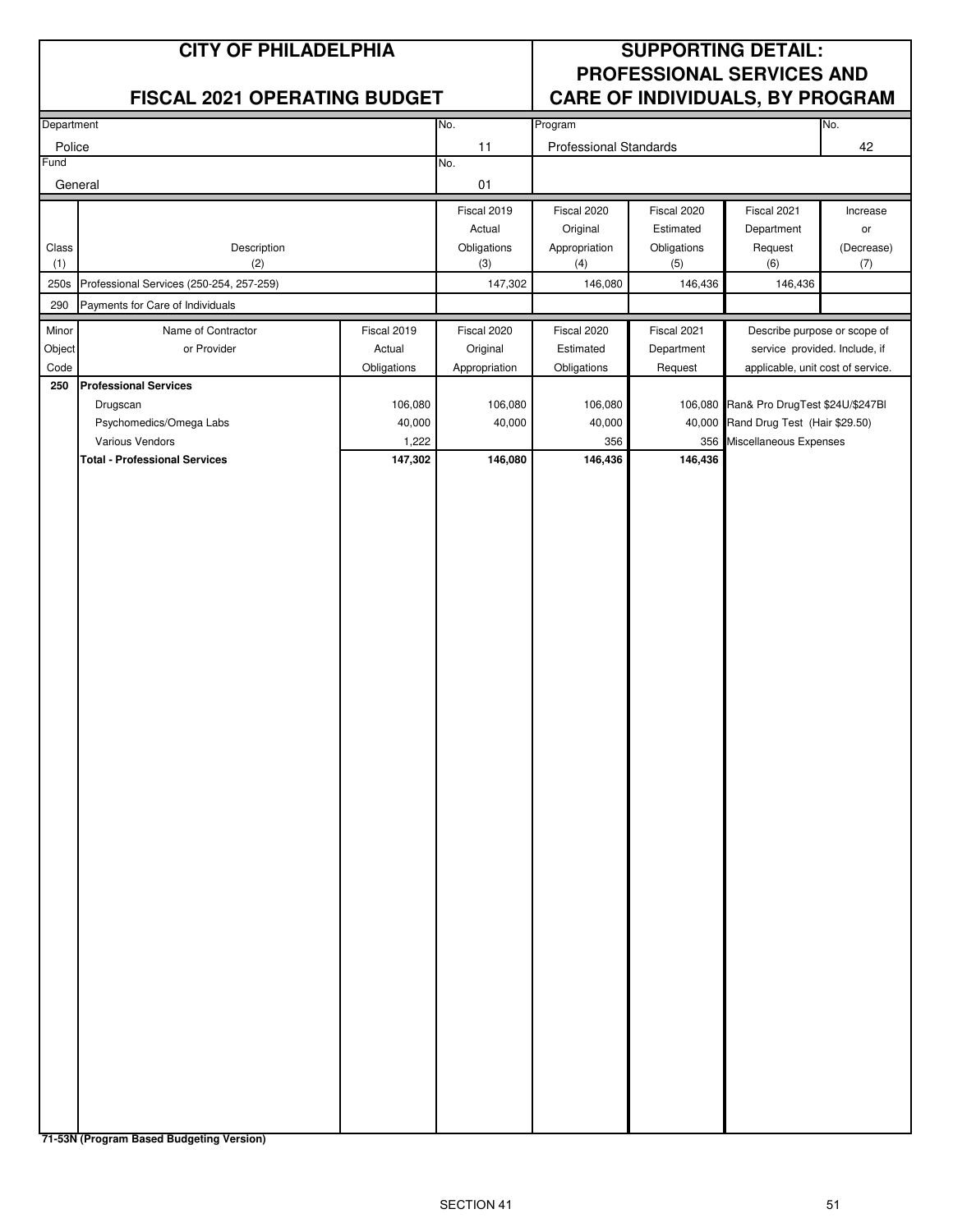#### **FISCAL 2021 OPERATING BUDGET 250s AND 290, BY PROGRAM**

### **CITY OF PHILADELPHIA SUPPORTING DETAIL: CLASSES OTHER THAN**

| Department |                                       |             | No.           | Program                |             |                                     | No. |
|------------|---------------------------------------|-------------|---------------|------------------------|-------------|-------------------------------------|-----|
| Police     |                                       |             | 11            | Professional Standards |             |                                     | 42  |
| Fund       |                                       |             | No.           |                        |             |                                     |     |
|            | General                               |             | 01            |                        |             |                                     |     |
| Minor      | Name of Contractor                    | Fiscal 2019 | Fiscal 2020   | Fiscal 2020            | Fiscal 2021 | Describe purpose or scope of        |     |
| Object     | or Provider                           | Actual      | Original      | Estimated              | Department  | service provided. Include, if       |     |
| Code       |                                       | Obligations | Appropriation | Obligations            | Request     | applicable, unit cost of service.   |     |
| 201        | Cleaning & Laundering                 |             |               |                        |             |                                     |     |
|            | Police Department                     | 96,000      | 105,500       | 94,100                 | 105,500     | Clothing Maintenance \$500/PO       |     |
|            |                                       |             |               |                        |             |                                     |     |
| 308        | Dry Goods, Notions, & Wearing Apparel |             |               |                        |             |                                     |     |
|            | Police Department                     | 115,200     | 126,600       | 112,800                |             | 126,600 Clothing Allowance@\$600/PO |     |
|            |                                       |             |               |                        |             |                                     |     |
| 427        | Computer, Equip. & Peripherals        |             |               |                        |             |                                     |     |
|            | Police Department                     |             |               | 200,000                |             | Kiosks CATS                         |     |
|            |                                       |             |               |                        |             |                                     |     |
|            |                                       |             |               |                        |             |                                     |     |
|            |                                       |             |               |                        |             |                                     |     |
|            |                                       |             |               |                        |             |                                     |     |
|            |                                       |             |               |                        |             |                                     |     |
|            |                                       |             |               |                        |             |                                     |     |
|            |                                       |             |               |                        |             |                                     |     |
|            |                                       |             |               |                        |             |                                     |     |
|            |                                       |             |               |                        |             |                                     |     |
|            |                                       |             |               |                        |             |                                     |     |
|            |                                       |             |               |                        |             |                                     |     |
|            |                                       |             |               |                        |             |                                     |     |
|            |                                       |             |               |                        |             |                                     |     |
|            |                                       |             |               |                        |             |                                     |     |
|            |                                       |             |               |                        |             |                                     |     |
|            |                                       |             |               |                        |             |                                     |     |
|            |                                       |             |               |                        |             |                                     |     |
|            |                                       |             |               |                        |             |                                     |     |
|            |                                       |             |               |                        |             |                                     |     |
|            |                                       |             |               |                        |             |                                     |     |
|            |                                       |             |               |                        |             |                                     |     |
|            |                                       |             |               |                        |             |                                     |     |
|            |                                       |             |               |                        |             |                                     |     |
|            |                                       |             |               |                        |             |                                     |     |
|            |                                       |             |               |                        |             |                                     |     |
|            |                                       |             |               |                        |             |                                     |     |
|            |                                       |             |               |                        |             |                                     |     |
|            |                                       |             |               |                        |             |                                     |     |
|            |                                       |             |               |                        |             |                                     |     |
|            |                                       |             |               |                        |             |                                     |     |
|            |                                       |             |               |                        |             |                                     |     |
|            |                                       |             |               |                        |             |                                     |     |
|            |                                       |             |               |                        |             |                                     |     |
|            |                                       |             |               |                        |             |                                     |     |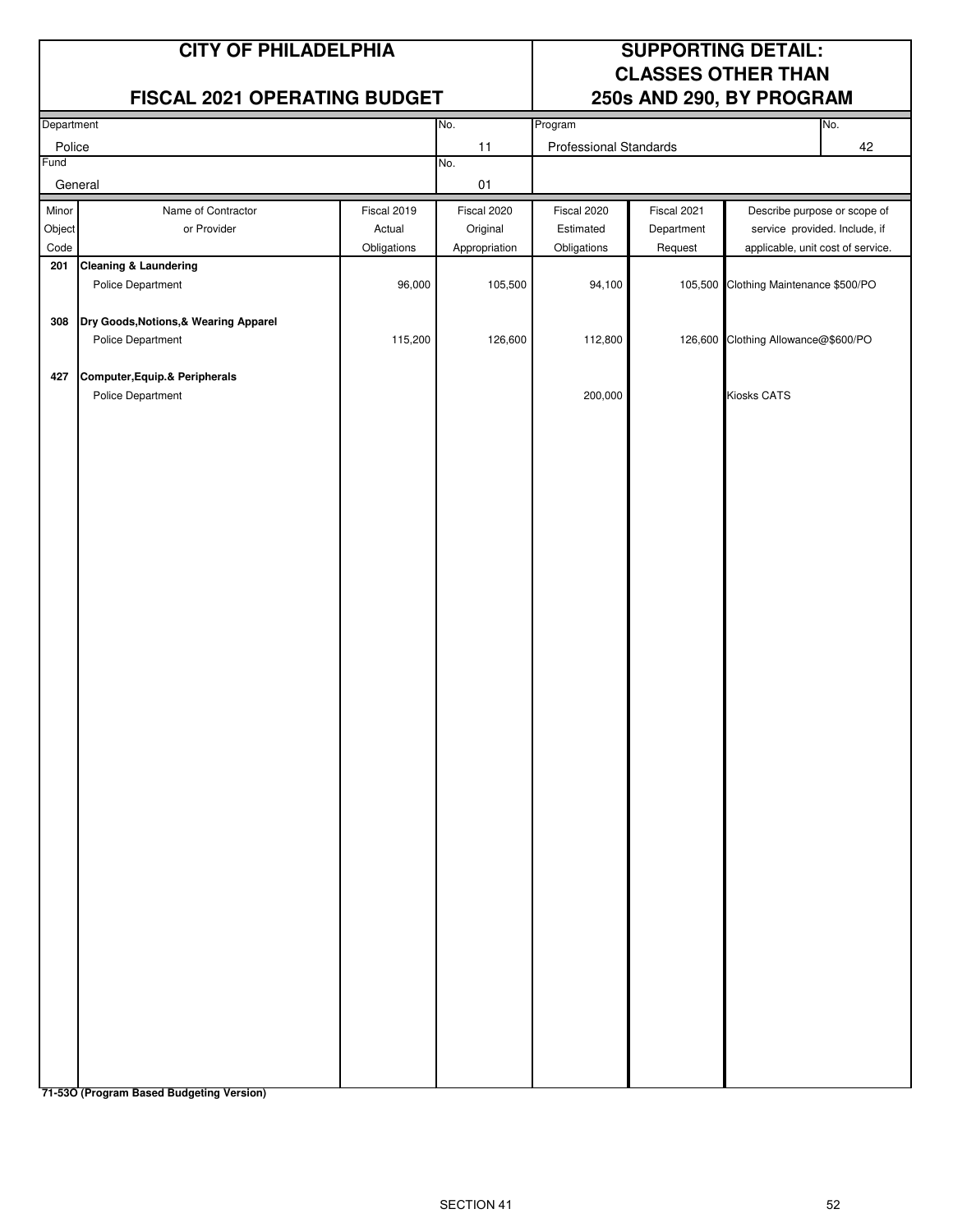#### **PROGRAM SUMMARY - ALL FUNDS**

| Department<br>No.<br>Program<br>Police<br>11<br>Criminal Investigations<br><b>Program Description</b><br>This program investigates criminal acts such as homicide, sexual assault, armed robberies, home invasions, narcotics, and property crimes.<br>This program is also responsible for interviewing witnesses, victims, and those accused of a crime to identify, locate, and prove the guilt of<br>an accused criminal. This program also issues gun permits. |                                                 | No.<br>43                           |
|---------------------------------------------------------------------------------------------------------------------------------------------------------------------------------------------------------------------------------------------------------------------------------------------------------------------------------------------------------------------------------------------------------------------------------------------------------------------|-------------------------------------------------|-------------------------------------|
|                                                                                                                                                                                                                                                                                                                                                                                                                                                                     |                                                 |                                     |
|                                                                                                                                                                                                                                                                                                                                                                                                                                                                     |                                                 |                                     |
|                                                                                                                                                                                                                                                                                                                                                                                                                                                                     |                                                 |                                     |
|                                                                                                                                                                                                                                                                                                                                                                                                                                                                     |                                                 |                                     |
| <b>Program Objectives</b>                                                                                                                                                                                                                                                                                                                                                                                                                                           |                                                 |                                     |
| Continue to improve the clearance rate for homicides to 60%.<br>Decrease the number of days it takes to process an application for a gun permit.<br>Continue Operation Pinpoint for further violent crime reduction in deployment areas.                                                                                                                                                                                                                            |                                                 |                                     |
| <b>Performance Measures*</b>                                                                                                                                                                                                                                                                                                                                                                                                                                        |                                                 |                                     |
| Fiscal 2019<br>Fiscal 2020<br>Description<br>Year-End<br>Year-to-Date<br>$(Q1 + Q2)$<br>(1)<br>(2)<br>(3)                                                                                                                                                                                                                                                                                                                                                           | Fiscal 2020<br>Target<br>(4)                    | Fiscal 2021<br>Target<br>(5)        |
| Sexual Assault clearance rate                                                                                                                                                                                                                                                                                                                                                                                                                                       | Increase from prior                             | Increase from                       |
| 73.5%<br>56.6%                                                                                                                                                                                                                                                                                                                                                                                                                                                      | year                                            | prior year                          |
| Comments:                                                                                                                                                                                                                                                                                                                                                                                                                                                           |                                                 |                                     |
| Average number of days to process a gun permit<br>19<br>23                                                                                                                                                                                                                                                                                                                                                                                                          | $\leq 45$                                       | $\leq 45$                           |
| Comments: This is set by state law at 45 days.                                                                                                                                                                                                                                                                                                                                                                                                                      |                                                 |                                     |
| Comments:                                                                                                                                                                                                                                                                                                                                                                                                                                                           |                                                 |                                     |
|                                                                                                                                                                                                                                                                                                                                                                                                                                                                     |                                                 |                                     |
| Comments:                                                                                                                                                                                                                                                                                                                                                                                                                                                           |                                                 |                                     |
| <b>Summary by Fund</b>                                                                                                                                                                                                                                                                                                                                                                                                                                              |                                                 |                                     |
| Fiscal 2019<br>Fiscal 2020<br>Fiscal 2020<br>Fund<br>Actual<br>Original<br>Estimated<br>Fund<br>Appropriations<br>Obligations<br>Obligations<br>No.<br>(1)<br>(2)<br>(3)<br>(4)<br>(5)                                                                                                                                                                                                                                                                              | Fiscal 2021<br>Proposed<br><b>Budget</b><br>(6) | Increase<br>or<br>(Decrease)<br>(7) |
| 117,894,036<br>127,102,200<br>127,528,245<br>01<br>General                                                                                                                                                                                                                                                                                                                                                                                                          | 135,657,503                                     | 8,129,258                           |
| 08<br>3,286,835<br>9,441,742<br>3,500,677<br><b>Grants Revenue</b>                                                                                                                                                                                                                                                                                                                                                                                                  | 9,330,706                                       | 5,830,029                           |
|                                                                                                                                                                                                                                                                                                                                                                                                                                                                     |                                                 |                                     |
|                                                                                                                                                                                                                                                                                                                                                                                                                                                                     |                                                 |                                     |
|                                                                                                                                                                                                                                                                                                                                                                                                                                                                     |                                                 |                                     |
|                                                                                                                                                                                                                                                                                                                                                                                                                                                                     |                                                 |                                     |
| Total<br>121,180,871<br>136,543,942<br>131,028,922<br><b>Summary of Full Time Positions by Fund</b>                                                                                                                                                                                                                                                                                                                                                                 | 144,988,209                                     | 13,959,287                          |
| <b>Actual Positions</b><br>Fiscal 2020<br>Increment Run<br>Fund                                                                                                                                                                                                                                                                                                                                                                                                     | Fiscal 2021                                     | Inc. $/$ (Dec.)                     |
| PPE 11/24/19<br>No.<br>Fund<br>6/30/19<br><b>Budgeted</b>                                                                                                                                                                                                                                                                                                                                                                                                           | <b>Budgeted</b>                                 | (Col. 6 less 4)                     |
| (1)<br>(2)<br>(3)<br>(4)<br>(5)                                                                                                                                                                                                                                                                                                                                                                                                                                     | (6)                                             | (7)                                 |
| 01<br>1,041<br>1,063<br>1,084<br>General                                                                                                                                                                                                                                                                                                                                                                                                                            | 1,141                                           | 100                                 |
|                                                                                                                                                                                                                                                                                                                                                                                                                                                                     |                                                 |                                     |
|                                                                                                                                                                                                                                                                                                                                                                                                                                                                     |                                                 |                                     |
|                                                                                                                                                                                                                                                                                                                                                                                                                                                                     |                                                 |                                     |
|                                                                                                                                                                                                                                                                                                                                                                                                                                                                     |                                                 |                                     |
| <b>Total Full Time</b><br>1,063<br>1,041<br>1,084                                                                                                                                                                                                                                                                                                                                                                                                                   | 1,141                                           | 100                                 |

**71-53E (Program Based Budgeting Version) \*For further information, please see FY21-25 Five Year Financial and Strategic Plan**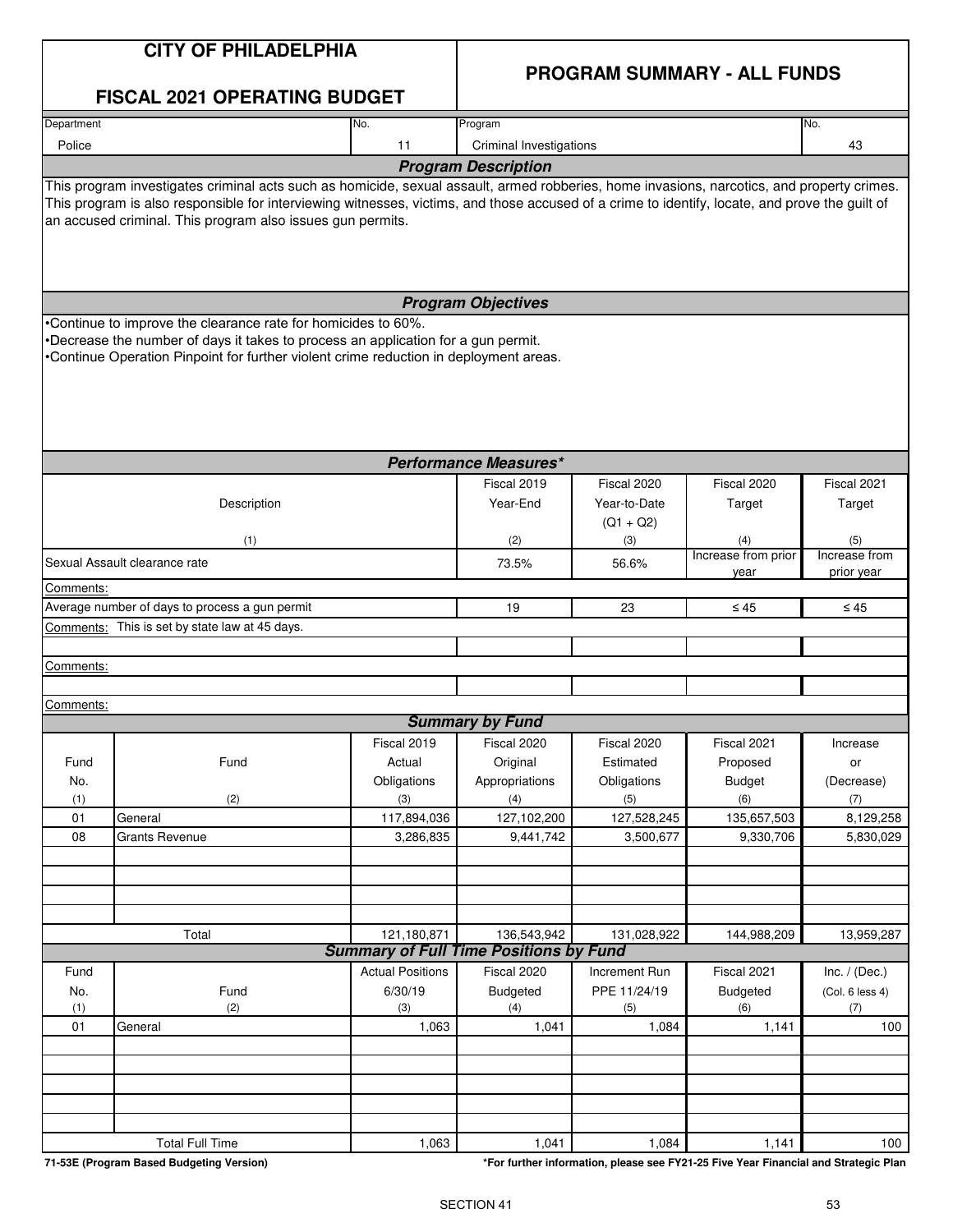#### **FISCAL 2021 OPERATING BUDGET**

# **PROGRAM SUMMARY - ALL FUNDS**

| Department   |                              | No.         | Program                                             | No.                 |                 |                     |
|--------------|------------------------------|-------------|-----------------------------------------------------|---------------------|-----------------|---------------------|
| Police       |                              | 11          | Criminal Investigations                             |                     |                 | 43                  |
|              |                              |             | <b>Selected Associated Non-Tax Revenues by Fund</b> |                     |                 |                     |
|              |                              | Fiscal 2019 | Fiscal 2020                                         | Fiscal 2020         | Fiscal 2021     | Increase            |
| Fund         | Fund                         | Actual      | Original                                            | Estimate            | Proposed        | or                  |
| No.          |                              | Revenues    | <b>Budget</b>                                       |                     | <b>Budget</b>   | (Decrease)          |
| (1)          | (2)                          | (3)         | (4)                                                 | (5)                 | (6)             | (7)                 |
| 08           | <b>Grants Revenue</b>        | 2,911,712   | 9,441,742                                           | 3,500,677           | 9,330,706       | 5,830,029           |
|              |                              |             |                                                     |                     |                 |                     |
|              |                              |             |                                                     |                     |                 |                     |
|              |                              |             |                                                     |                     |                 |                     |
|              |                              |             | <b>Selected Associated Capital Projects</b>         |                     |                 |                     |
| Dept.        |                              | Carry       | Fiscal 2020                                         | Fiscal 2020         | Fiscal 2021     | Fiscal 2021         |
| Where        | Description                  | Forward     | Original Approp.                                    | Original Approp.    | Proposed Budget | Proposed Bdgt       |
| Appropriated |                              |             | (GO Only)                                           | (All Other Sources) | (GO Only)       | (All Other Sources) |
| (1)          | (2)                          | (3)         | (4)                                                 | (5)                 | (6)             | (7)                 |
|              |                              |             |                                                     |                     |                 |                     |
|              |                              |             |                                                     |                     |                 |                     |
|              |                              |             |                                                     |                     |                 |                     |
|              |                              |             |                                                     |                     |                 |                     |
|              |                              |             |                                                     |                     |                 |                     |
|              |                              |             |                                                     |                     |                 |                     |
|              |                              |             |                                                     |                     |                 |                     |
|              |                              |             |                                                     |                     |                 |                     |
|              |                              |             |                                                     |                     |                 |                     |
|              |                              |             |                                                     |                     |                 |                     |
|              |                              |             |                                                     |                     |                 |                     |
|              |                              |             |                                                     |                     |                 |                     |
|              |                              |             |                                                     |                     |                 |                     |
|              |                              |             | <b>Selected Associated Operating Costs</b>          |                     |                 |                     |
| Dept.        |                              | Fiscal 2019 | Fiscal 2020                                         | Fiscal 2020         | Fiscal 2021     | Increase            |
| Where        | Description                  | Calculated  | Calculated                                          | Calculated          | Calculated      | or                  |
| Appropriated |                              | Obligations | Appropriations                                      | Obligations         | <b>Budget</b>   | (Decrease)          |
| (1)          | (2)                          | (3)         | (4)                                                 | (5)                 | (6)             | (7)                 |
| Finance      | Employee Benefits - Civilian | 264,595     | 416,522                                             | 416,522             | 1,113,258       | 696,736             |
| Finance      | Employee Benefits - Uniform  | 27,097,813  | 28,864,972                                          | 28,864,972          | 31,399,529      | 2,534,557           |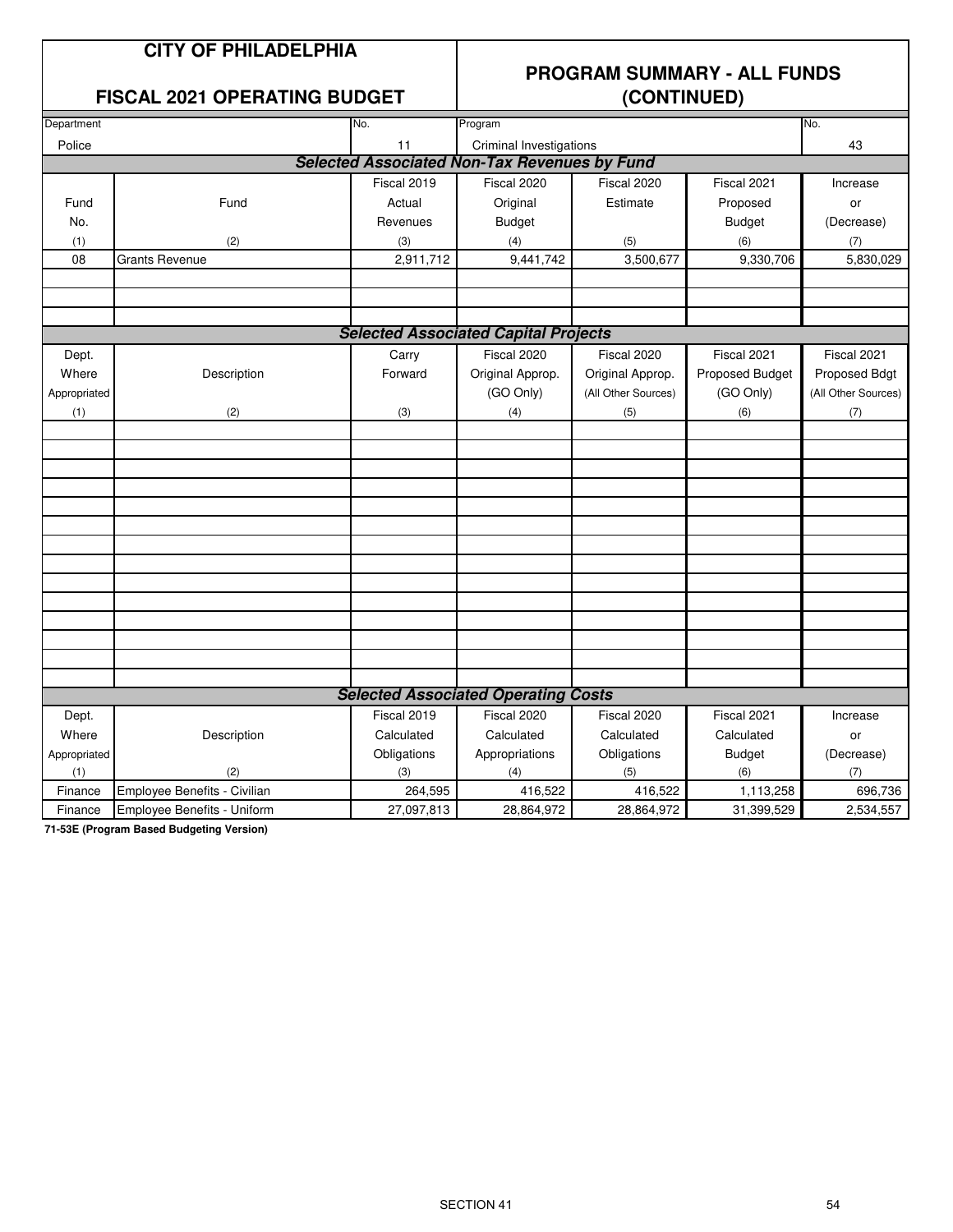#### **PROGRAM SUMMARY**

#### **FISCAL 2021 OPERATING BUDGET**

| Department |                                      | No.                                                 | Program                     |              |                 | No.        |
|------------|--------------------------------------|-----------------------------------------------------|-----------------------------|--------------|-----------------|------------|
| Police     |                                      | 11                                                  | Criminal Investigations     |              |                 | 43         |
| Fund       |                                      | No.                                                 |                             |              |                 |            |
| General    |                                      | 01                                                  |                             |              |                 |            |
|            |                                      |                                                     | <b>Summary by Class</b>     |              |                 |            |
|            |                                      | Fiscal 2019                                         | Fiscal 2020                 | Fiscal 2020  | Fiscal 2021     | Increase   |
| Class      | Description                          | Actual                                              | Original                    | Estimated    | Proposed        | or         |
|            |                                      | Obligations                                         | Appropriations              | Obligations  | <b>Budget</b>   | (Decrease) |
| (1)        | (2)                                  | (3)                                                 | (4)                         | (5)          | (6)             | (7)        |
| 100        | <b>Employee Compensation</b>         |                                                     |                             |              |                 |            |
| a)         | <b>Personal Services</b>             | 115,949,565                                         | 125,044,820                 | 125,508,645  | 133,136,093     | 7,627,448  |
| b)         | <b>Employee Benefits</b>             |                                                     |                             |              |                 |            |
| 200        | <b>Purchase of Services</b>          | 1,301,454                                           | 1,367,116                   | 1,377,707    | 1,787,057       | 409,350    |
| 300        | <b>Materials and Supplies</b>        | 611,738                                             | 661,179                     | 607,753      | 700,213         | 92,460     |
| 400        | Equipment                            | 31,279                                              | 29,085                      | 34,140       | 34,140          |            |
| 500        | Contributions, Indemnities and Taxes |                                                     |                             |              |                 |            |
| 700        | Debt Service                         |                                                     |                             |              |                 |            |
| 800        | Payments to Other Funds              |                                                     |                             |              |                 |            |
| 900        | Advances and Misc. Payments          |                                                     |                             |              |                 |            |
|            | Total                                | 117,894,036                                         | 127,102,200                 | 127,528,245  | 135,657,503     | 8,129,258  |
|            |                                      |                                                     | <b>Summary of Positions</b> |              |                 |            |
|            |                                      | Actual                                              | Fiscal 2020                 | Increment    | Fiscal 2021     | Increase   |
|            |                                      | Positions                                           | <b>Budgeted</b>             | Run          | <b>Budgeted</b> | or         |
| Code       | Category                             | 6/30/19                                             | Positions                   | PPE 11/24/19 | Positions       | (Decrease) |
| (1)        | (2)                                  | (3)                                                 | (4)                         | (5)          | (6)             | (7)        |
| 101        | Full Time - Civilian                 | 16                                                  | 13                          | 34           | 54              | 41         |
| 105        | Full Time - Uniform                  | 1,047                                               | 1,028                       | 1,050        | 1,087           | 59         |
|            | Total                                | 1,063                                               | 1,041                       | 1,084        | 1,141           | 100        |
|            |                                      | <b>Selected Associated Non-Tax Revenues by Type</b> |                             |              |                 |            |
|            |                                      | Fiscal 2019                                         | Fiscal 2020                 | Fiscal 2020  | Fiscal 2021     | Increase   |
|            | Description                          | Actual                                              | Original                    | Estimate     | Proposed        | or         |
|            |                                      | Revenues                                            | <b>Budget</b>               |              | <b>Budget</b>   | (Decrease) |
|            | (1)                                  | (2)                                                 | (3)                         | (4)          | (5)             | (6)        |
|            | Local (Non-Governmental)             |                                                     |                             |              |                 |            |
| Federal    |                                      |                                                     |                             |              |                 |            |
| State      |                                      |                                                     |                             |              |                 |            |
|            | Other Governments                    |                                                     |                             |              |                 |            |
|            | Other Funds of the City              |                                                     |                             |              |                 |            |
|            | Total                                |                                                     |                             |              |                 |            |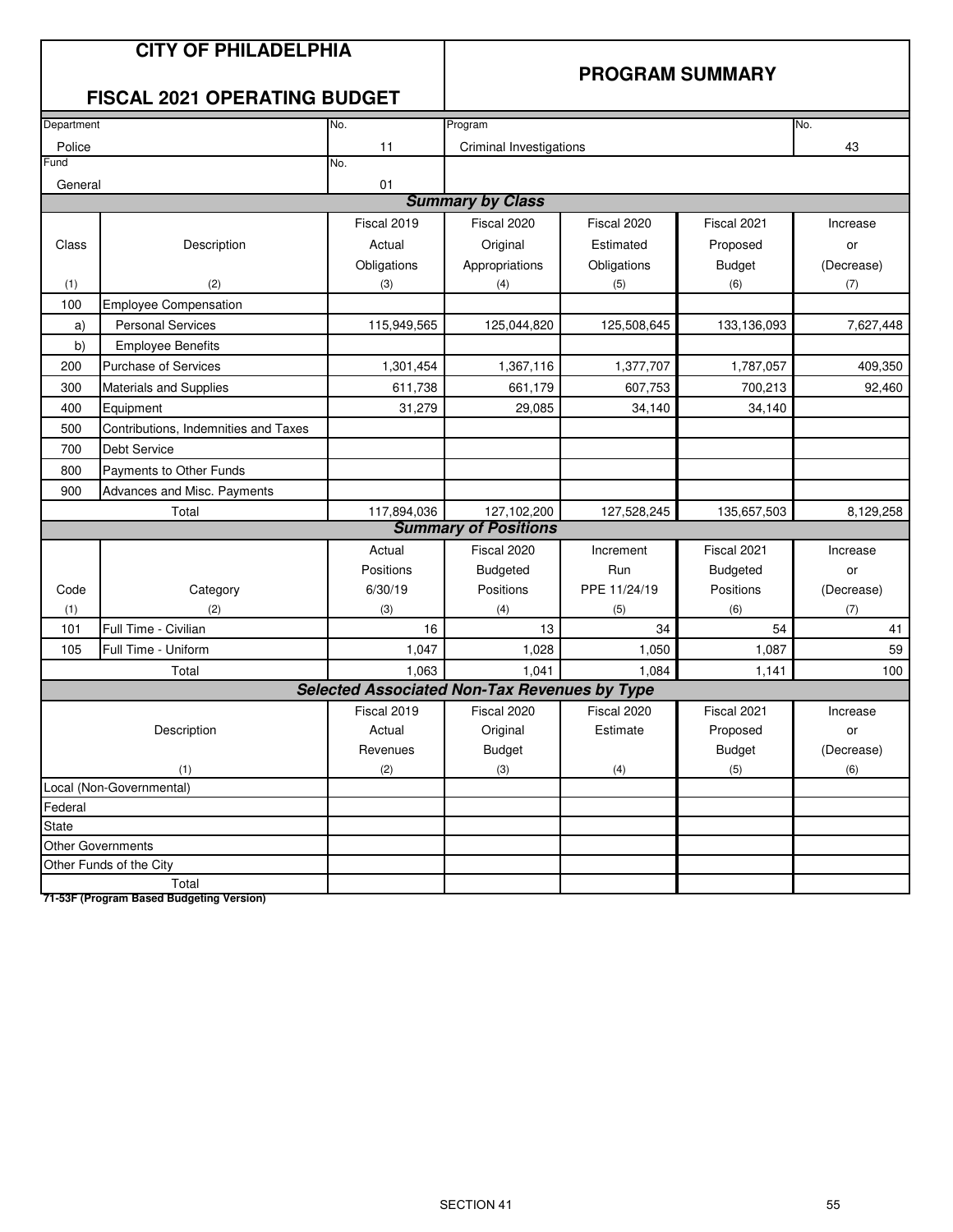#### **CITY OF PHILADELPHIA SCHEDULE 100**

# **LIST OF POSITIONS**

| <b>FISCAL 2021 OPERATING BUDGET</b> |       |                                                                  |                     |                | <b>BY PROGRAM</b>       |                         |                |            |                         |
|-------------------------------------|-------|------------------------------------------------------------------|---------------------|----------------|-------------------------|-------------------------|----------------|------------|-------------------------|
| Department                          |       |                                                                  |                     | No.            | Program                 |                         |                |            | No.                     |
| Police                              |       |                                                                  |                     | 11             |                         | Criminal Investigations |                |            | 43                      |
| Fund                                |       |                                                                  |                     | No.            |                         |                         |                |            |                         |
| General                             |       |                                                                  |                     | 01             |                         |                         |                |            |                         |
|                                     |       |                                                                  |                     | Fiscal         | Fiscal                  |                         | Fiscal         |            | Increase                |
|                                     |       |                                                                  | Salary              | 2019           | 2020                    | Increment               | 2021           | Annual     | (Decrease)              |
| Line                                | Class | Title                                                            | Range               | Actual Pos.    | Budgeted                | Run-PPE                 | Budgeted       | Salary     | (Col. 8)                |
| No.                                 | Code  |                                                                  | (in dollars)        | 6/30/19        | Positions               | 11/24/19                | Positions      | 7/1/20     | less Col. 6)            |
| (1)                                 | (2)   | (3)                                                              | (4)                 | (5)            | (6)                     | (7)                     | (8)            | (9)        | (10)                    |
|                                     |       | <b>Specialized Investigations</b>                                |                     |                |                         |                         |                |            |                         |
|                                     |       | Sworn                                                            |                     |                |                         |                         |                |            |                         |
| 1                                   |       | 6A10 Chief Police Inspector                                      | 146,638 - 152,997   | $\overline{c}$ | $\overline{c}$          | $\overline{\mathbf{c}}$ | $\overline{c}$ | 314,007    |                         |
| $\overline{c}$                      | 6A12  | Detective                                                        | 82,330 - 85,901     | 25             | 27                      | 44                      | 44             | 3,842,199  | 17                      |
| 3                                   | 6A06  | Police Captain                                                   | 112,833 - 117,725   | $\overline{c}$ | $\overline{\mathbf{c}}$ | 2                       | $\overline{c}$ | 238,804    |                         |
| 4                                   | 6A03  | Police Corporal                                                  | 82,330 - 85,901     | 4              | 4                       | 4                       | 4              | 349,001    |                         |
| 5                                   | 6A09  | Police Inspector                                                 | 128,629 - 134,207   | 3              | $\overline{c}$          | $\overline{\mathbf{c}}$ | $\overline{c}$ | 272,518    |                         |
| 6                                   | 6A05  | Police Lieutenant                                                | 97,279 - 101,487    | 12             | 13                      | 14                      | 14             | 1,445,762  | 1                       |
| $\overline{7}$                      | 6A02  | Police Officer                                                   | 60,129 - 78,092     | 221            | 204                     | 227                     | 227            | 17,239,065 | 23                      |
| 8                                   | 6A04  | <b>Police Sergeant</b>                                           | 85,324 - 89,024     | 21             | 21                      | 23                      | 23             | 2,076,633  | $\overline{c}$          |
| 9                                   | 6A08  | Police Staff Inspector                                           | 124, 116 - 129, 497 |                |                         |                         |                | 131,750    |                         |
|                                     |       | Subtotal - Sworn                                                 |                     | 290            | 276                     | 318                     | 319            | 25,909,738 | 43                      |
|                                     |       | Civilian                                                         |                     |                |                         |                         |                |            |                         |
| 10                                  |       | D393 Deputy Police Commissioner                                  | 199,243             | 1              | $\mathbf{1}$            | 1                       | $\mathbf{1}$   | 199,243    |                         |
| 11                                  |       | 1A18 Secretary                                                   | 36,340 - 39,498     | 1              | $\mathbf{1}$            | $\mathbf{1}$            | -1             | 38,810     |                         |
|                                     |       | Subtotal - Civilian                                              |                     | $\overline{c}$ | $\overline{c}$          | $\overline{c}$          | $\overline{c}$ | 238,053    |                         |
|                                     |       |                                                                  |                     |                |                         |                         |                |            |                         |
|                                     |       | <b>Total - Specialized Investigations</b>                        |                     | 292            | 278                     | 320                     | 321            | 26,147,792 | 43                      |
|                                     |       | <b>Detective Bureau</b>                                          |                     |                |                         |                         |                |            |                         |
|                                     |       | Sworn                                                            |                     |                |                         |                         |                |            |                         |
| 12                                  |       | 6A10 Chief Police Inspector                                      | 146,638 - 152,997   | $\overline{c}$ | $\mathbf{1}$            | 2                       | 2              | 314,007    | 1                       |
| 13                                  |       | 6A12 Detective                                                   | 82,330 - 85,901     | 493            | 500                     | 472                     | 508            | 44,359,933 | 8                       |
| 14                                  |       | 6A06 Police Captain                                              | 112,833 - 117,725   | 11             | 11                      | 11                      | 11             | 1,313,421  |                         |
| 15                                  |       | 6A03 Police Corporal                                             | 82,330 - 85,901     | 8              | 7                       | $\overline{7}$          | $\overline{7}$ | 610,751    |                         |
| 16                                  |       | 6A09 Police Inspector                                            | 128,629 - 134,207   | 3              | $\overline{c}$          | 4                       | 4              | 545,035    | $\overline{\mathbf{c}}$ |
| 17                                  |       | 6A05 Police Lieutenant                                           | 97,279 - 101,487    | 46             | 42                      | 43                      | 43             | 4,440,556  | 1.                      |
| 18                                  |       | 6A02 Police Officer                                              | 60,129 - 78,092     | 122            | 115                     | 121                     | 121            | 9,189,105  | 6                       |
| 19                                  |       | 6A04 Police Sergeant                                             | 85,324 - 89,024     | 72             | 74                      | 72                      | 72             | 6,500,764  | (2)                     |
|                                     |       | Subtotal - Sworn                                                 |                     | 757            | 752                     | 732                     | 768            | 67,273,572 | 16                      |
|                                     |       | Civilian                                                         |                     |                |                         |                         |                |            |                         |
| 20                                  |       | 1A02 Office Clerk                                                | 30,944 - 33,043     | 2              |                         | 3                       | 2              | 62,261     | 2                       |
| 21                                  | 1A03  | Office Clerk II                                                  | 33,669 - 36,402     | 12             | 11                      | 10                      | 11             | 402,334    |                         |
| 22                                  |       | 1A18 Secretary                                                   | 36,027 - 46,319     |                |                         | 1                       | -1             | 38,810     | 1                       |
| 23                                  |       | 6C25 Junior Law Enforcement Analyst                              | 41,833 - 50,200     |                |                         | 15                      | 34             | 1,673,429  | 34                      |
| 24                                  |       | 6C29 Law Enforcement Analyst Manager                             | 77,101 - 99,136     |                |                         |                         |                | 84,943     | 1                       |
| 25                                  |       | P345 Research & Analysis                                         | 60,000              |                |                         | 2                       | 2              | 120,000    | $\overline{c}$          |
| 26                                  |       | 3E21 GIS Specialist Analyst 2                                    | 53,368 - 68,619     |                |                         | 1                       |                | 66,621     | $\mathbf{1}$            |
|                                     |       | Subtotal - Civilian                                              |                     | 14             | 11                      | 32                      | 52             | 2,448,399  | 41                      |
|                                     |       | Total - Detective Bureau                                         |                     | 771            | 763                     | 764                     | 820            | 69,721,971 | 57                      |
|                                     |       |                                                                  |                     |                |                         |                         |                |            |                         |
|                                     |       | <b>Program Total</b><br>71 E91 (Dragram Danad Dudgeting Varoian) |                     | 1,063          | 1,041                   | 1,084                   | 1,141          | 95,869,763 | 100                     |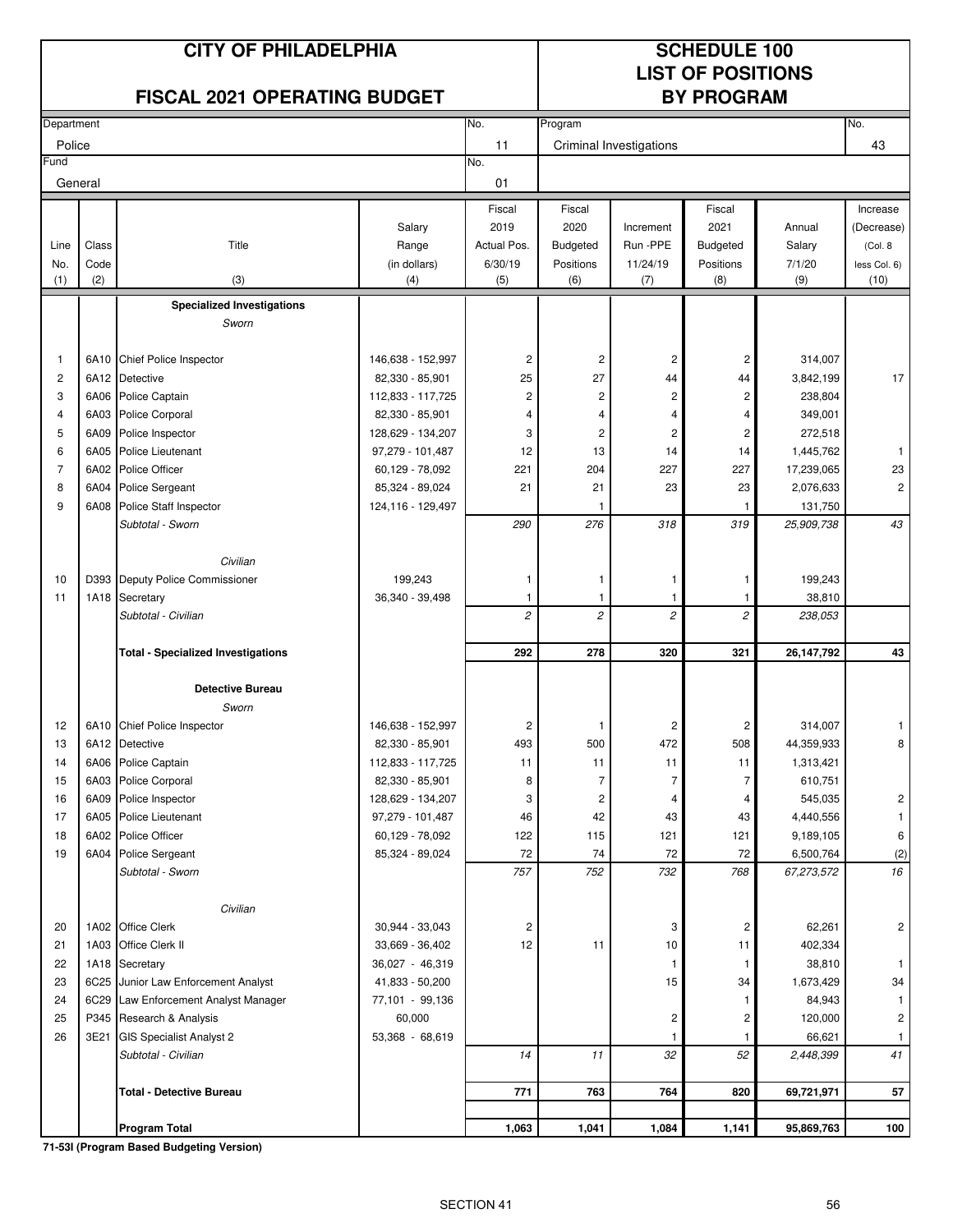|                                |              | <b>CITY OF PHILADELPHIA</b><br><b>FISCAL 2021 OPERATING BUDGET</b> |           |                             |                                     | <b>SCHEDULE 100</b><br><b>LIST OF POSITIONS</b><br><b>BY PROGRAM</b> |                                |             |                        |                         |                      |
|--------------------------------|--------------|--------------------------------------------------------------------|-----------|-----------------------------|-------------------------------------|----------------------------------------------------------------------|--------------------------------|-------------|------------------------|-------------------------|----------------------|
| Department                     |              |                                                                    |           |                             | No.                                 | Program                                                              |                                |             |                        |                         | No.                  |
| Police                         |              |                                                                    |           |                             | 11                                  |                                                                      | <b>Criminal Investigations</b> |             |                        |                         | 42                   |
| Fund                           |              |                                                                    |           |                             | No.                                 |                                                                      |                                |             |                        |                         |                      |
|                                | General      |                                                                    |           |                             | 01                                  |                                                                      |                                |             |                        |                         |                      |
|                                |              |                                                                    |           |                             |                                     | Fiscal                                                               | Fiscal                         |             | Fiscal                 |                         | Inc.                 |
|                                |              |                                                                    |           |                             | Salary                              | 2019                                                                 | 2020                           | Increment   | 2021                   | Annual                  | (Dec.)               |
| Line                           | Class        | Title                                                              |           |                             | Range                               | Actual Pos.                                                          | <b>Budgeted</b>                | Run -PPE    | <b>Budgeted</b>        | Salary                  | (Col. 8              |
| No.<br>(1)                     | Code<br>(2)  |                                                                    |           |                             | (in dollars)<br>(4)                 | 6/30/19<br>(5)                                                       | Positions                      | 11/24/19    | Positions<br>(8)       | 7/1/20<br>(9)           | less Col. 6)<br>(10) |
|                                |              | (3)                                                                |           |                             |                                     |                                                                      | (6)                            | (7)         |                        |                         |                      |
|                                |              | Total Full Time - Civilian<br>Total Full Time - Uniform            |           |                             |                                     | 16<br>1,047                                                          | 13<br>1,028                    | 34<br>1,050 | 54                     | 2,686,452<br>93,183,311 | 41<br>59             |
|                                |              |                                                                    |           |                             |                                     | 1,063                                                                | 1,041                          | 1,084       | 1,087<br>1,141         | 95,869,763              | 100                  |
|                                |              |                                                                    |           |                             |                                     |                                                                      |                                |             |                        |                         |                      |
|                                |              | Lump Sum                                                           |           |                             |                                     |                                                                      |                                |             |                        | 1,025,660               |                      |
|                                |              | Bonus, Gross Adj.                                                  |           |                             |                                     |                                                                      |                                |             |                        | 120,988                 |                      |
|                                |              | PT. Temp/Seas, Bd, SCG                                             |           |                             |                                     |                                                                      |                                |             |                        |                         |                      |
|                                |              | Overtime - Civilian                                                |           |                             |                                     |                                                                      |                                |             |                        | 11,240                  |                      |
|                                |              | Overtime - Uniform<br><b>Unused Uniform Leave</b>                  |           |                             |                                     |                                                                      |                                |             |                        | 23,404,805              |                      |
|                                |              | Shift/Stress                                                       |           |                             |                                     |                                                                      |                                |             |                        | 4,920,471<br>7,290,766  |                      |
|                                |              | H&L, IOD, LT-Sick                                                  |           |                             |                                     |                                                                      |                                |             |                        | 2,002,188               |                      |
|                                |              |                                                                    |           |                             |                                     |                                                                      |                                |             |                        |                         |                      |
|                                |              |                                                                    |           |                             |                                     |                                                                      |                                |             |                        |                         |                      |
|                                |              |                                                                    |           |                             |                                     |                                                                      |                                |             |                        |                         |                      |
|                                |              | Abatements and Transfers                                           |           |                             |                                     |                                                                      |                                |             |                        |                         |                      |
|                                |              | Overtime Stress - Uniform                                          |           |                             |                                     |                                                                      |                                |             |                        | (52,000)                |                      |
|                                |              | Overtime - Uniform                                                 |           |                             |                                     |                                                                      |                                |             |                        | (545,000)               |                      |
|                                |              |                                                                    |           |                             |                                     |                                                                      |                                |             |                        | (1,000,000)             |                      |
|                                |              |                                                                    |           |                             |                                     |                                                                      |                                |             |                        |                         |                      |
|                                |              | <b>Total Gross Requirements</b>                                    |           |                             |                                     | 1,063                                                                | 1,041                          | 1,084       | 1,141                  | 133,048,881             | 100                  |
|                                |              | Plus: Earned Increment                                             |           |                             |                                     |                                                                      |                                |             |                        | 45,270                  |                      |
|                                |              | Plus: Longevity                                                    |           |                             |                                     |                                                                      |                                |             |                        | 41,942                  |                      |
|                                |              | Less: (Vacancy Allowance)                                          |           |                             |                                     |                                                                      |                                |             |                        |                         |                      |
|                                |              |                                                                    |           | <b>Total Budget Request</b> |                                     |                                                                      |                                |             |                        | 133,136,093             |                      |
|                                |              |                                                                    |           |                             | <b>Summary of Personal Services</b> |                                                                      |                                |             |                        |                         |                      |
|                                |              |                                                                    |           | Fiscal 2019                 |                                     | Fiscal 2020                                                          |                                |             | Fiscal 2021            | Inc. $/$ (Dec.)         | Inc. $/$ (Dec.)      |
| Line                           |              |                                                                    | Actual    | Actual                      | Budgeted                            | Estimated                                                            | Increment                      | Budgeted    | Department             | in Require.             | in Bud. Pos.         |
| No.                            |              | Category                                                           | Positions | Obligations                 | Positions                           | Obligations                                                          | Run -PPE                       | Positions   | Request                | (Col. 9                 | (Col. 8              |
|                                |              |                                                                    | 6/30/19   |                             |                                     |                                                                      | 11/24/19                       |             |                        | less Col. 6)            | less Col. 5)         |
| (1)                            | Lump Sum     | (2)                                                                | (3)       | (4)                         | (5)                                 | (6)                                                                  | (7)                            | (8)         | (9)                    | (10)                    | (11)                 |
| $\mathbf{1}$<br>$\overline{c}$ |              | Full Time - Civilian                                               | 16        | 1,819,196<br>645,040        | 13                                  | 1,210,487<br>1,015,412                                               | 34                             | 54          | 1,025,660<br>2,713,940 | (184, 827)<br>1,698,528 | 41                   |
| 3                              |              | Full Time - Uniform                                                | 1,047     | 79,605,795                  | 1,028                               | 84,797,214                                                           | 1,050                          | 1,087       | 92,243,035             | 7,445,821               | 59                   |
| $\overline{4}$                 |              | Bonus, Gross Adj.                                                  |           | 207,494                     |                                     | 917,688                                                              |                                |             | 120,988                | (796, 700)              |                      |
| 5                              |              | PT, Temp/Seas, Bd, SCG                                             |           |                             |                                     |                                                                      |                                |             |                        |                         |                      |
| 6                              |              | Overtime - Civilian                                                |           | 1,713                       |                                     | 11,240                                                               |                                |             | 11,240                 |                         |                      |
| $\overline{7}$                 |              | Overtime - Uniform                                                 |           | 22,033,185                  |                                     | 23,703,805                                                           |                                |             | 22,859,805             | (844,000)               |                      |
| 8                              |              | Holiday Overtime - Civilian                                        |           | 4,623                       |                                     |                                                                      |                                |             |                        |                         |                      |
| 9                              |              | Unused Uniform Leave                                               |           | 4,742,623                   |                                     | 4,920,471                                                            |                                |             | 4,920,471              |                         |                      |
| 10                             | Shift/Stress |                                                                    |           | 4,964,473                   |                                     | 6,753,289                                                            |                                |             | 7,238,766              | 485,477                 |                      |
| 11                             |              | H&L, IOD, LT-Sick                                                  |           | 1,925,423                   |                                     | 2,179,039                                                            |                                |             | 2,002,188              | (176, 851)              |                      |
| 12                             |              |                                                                    |           |                             |                                     |                                                                      |                                |             |                        |                         |                      |
|                                |              | Total                                                              |           | 1,063 115,949,565           | 1,041                               | 125,508,645                                                          | 1,084                          | 1,141       | 133,136,093            | 7,627,448               | 100                  |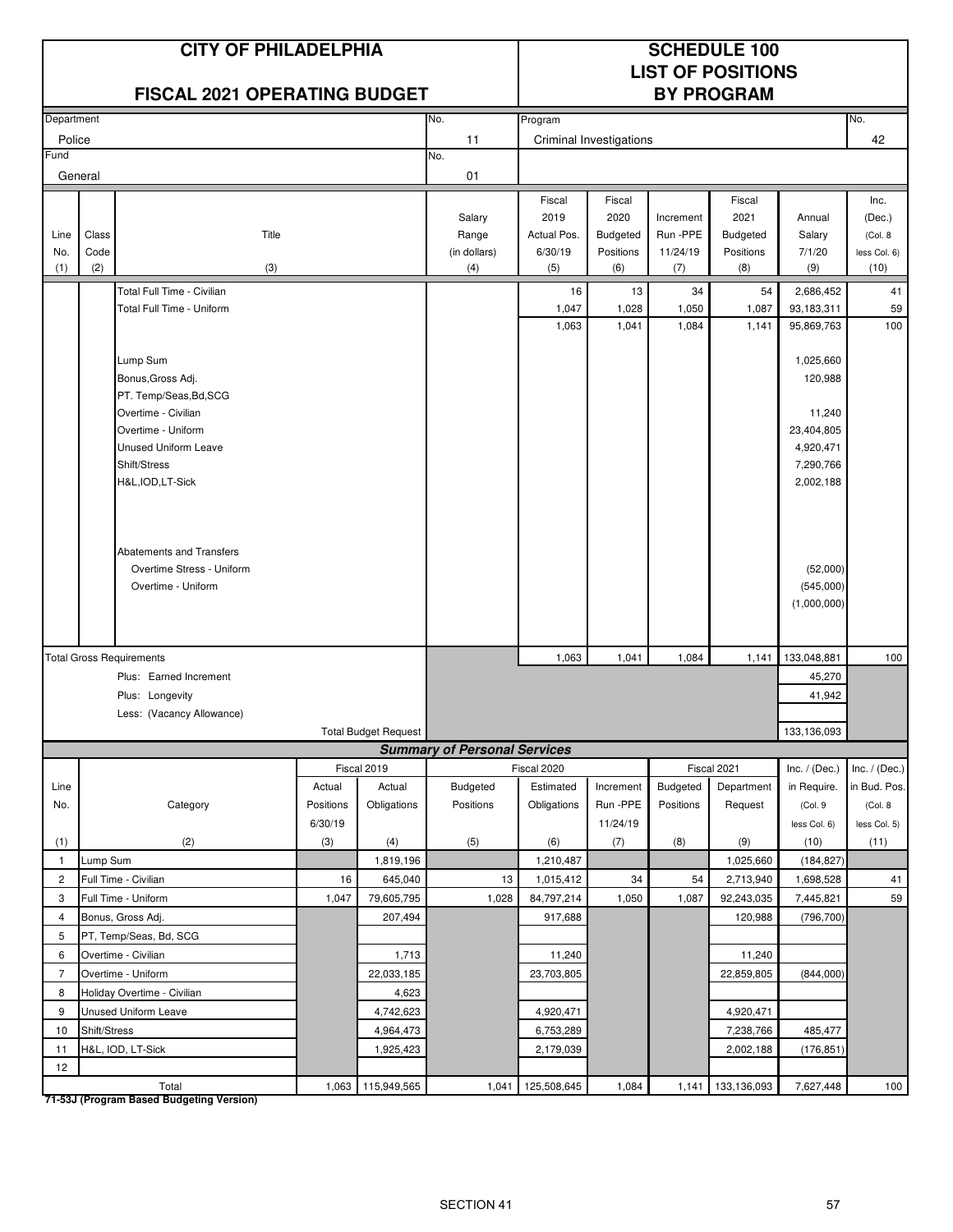#### **CITY OF PHILADELPHIA SCHEDULE 200**

#### **FISCAL 2021 OPERATING BUDGET BY PROGRAM**

# **PURCHASE OF SERVICES**

| Department |                                                  | No.         | Program                                    |             |              | No.        |
|------------|--------------------------------------------------|-------------|--------------------------------------------|-------------|--------------|------------|
| Police     |                                                  | 11          | Criminal Investigations                    |             |              | 43         |
| Fund       |                                                  | No.         |                                            |             |              |            |
| General    |                                                  | 01          |                                            |             |              |            |
|            |                                                  | Fiscal 2019 | Fiscal 2020                                | Fiscal 2020 | Fiscal 2021  | Increase   |
| Code       | Description                                      | Actual      | Original                                   | Estimated   | Departmental | or         |
|            |                                                  | Obligations | Appropriations                             | Obligations | Request      | (Decrease) |
| (1)        | (2)                                              | (3)         | (4)                                        | (5)         | (6)          | (7)        |
|            |                                                  |             | <b>Schedule 200 - Purchase of Services</b> |             |              |            |
| 201        | Cleaning & Laundering                            | 466,200     | 514,000                                    | 469,000     | 543,500      | 74,500     |
| 202        | Janitorial Services                              |             |                                            |             |              |            |
| 205        | Refuse, Garbage, Silt and Sludge Removal         |             |                                            |             |              |            |
| 209        | Telephone & Communication                        | 7,458       | 6,084                                      | 10,084      | 89,284       | 79,200     |
| 210        | <b>Postal Services</b>                           |             |                                            |             |              |            |
| 211        | Transportation                                   | 720         |                                            |             |              |            |
| 215        | Licenses, Permits & Inspection Charges           |             |                                            |             |              |            |
| 216        | Commercial off the Shelf Software Licenses       | 500         |                                            |             |              |            |
| 220        | <b>Electric Current</b>                          |             |                                            |             |              |            |
| 221        | <b>Gas Services</b>                              |             |                                            |             |              |            |
| 222        | Steam for Heating                                |             |                                            |             |              |            |
| 230        | Meals (non-travel) & Official Entertaining       |             |                                            |             |              |            |
| 231        | <b>Overtime Meals</b>                            | 51,912      |                                            | 137,700     | 137,700      |            |
| 240        | Advertising & Promotional Activities             |             |                                            |             |              |            |
| 250        | <b>Professional Services</b>                     | 622,809     | 782,032                                    | 695,923     | 945,923      | 250,000    |
| 251        | Professional Svcs. - Information Technology      |             |                                            |             |              |            |
| 252        | Accounting & Auditing Services                   |             |                                            |             |              |            |
| 253        | <b>Legal Services</b>                            |             |                                            |             |              |            |
| 254        | Mental Health & Intellectual Disability Services |             |                                            |             |              |            |
| 255        | Dues                                             |             |                                            |             |              |            |
| 256        | Seminar & Training Sessions                      |             |                                            |             |              |            |
| 257        | Architectural & Engineering Services             |             |                                            |             |              |            |
| 258        | <b>Court Reporters</b>                           |             |                                            |             |              |            |
| 259        | <b>Arbitration Fees</b>                          |             |                                            |             |              |            |
| 260        | Repair & Maintenance Charges                     | 37,927      |                                            |             | 5,650        | 5,650      |
| 261        | Repaving, Repairing & Resurfacing Streets        |             |                                            |             |              |            |
| 262        | Demolition of Buildings                          |             |                                            |             |              |            |
| 264        | <b>Abatement of Nuisances</b>                    |             |                                            |             |              |            |
| 265        | Rehabilitation of Property                       |             |                                            |             |              |            |
| 266        | Maint. & Support - Comp. Hardware & Software     |             |                                            |             |              |            |
| 275        | Juror Fees                                       |             |                                            |             |              |            |
| 276        | Juror Expenses                                   |             |                                            |             |              |            |
| 277        | <b>Witness Fees</b>                              |             |                                            |             |              |            |
| 280        | Insurance & Official Bonds                       |             |                                            |             |              |            |
| 282        | Lease Purchase - Computer Systems                |             |                                            |             |              |            |
| 283        | Lease Purchase - Vehicles                        |             |                                            |             |              |            |
| 284        | Ground & Building Rental                         |             |                                            |             |              |            |
| 285        | Rents - Other                                    |             |                                            |             |              |            |
| 286        | Rental of Parking Spaces                         |             |                                            |             |              |            |
| 290        | Payments for Care of Individuals                 |             |                                            |             |              |            |
| 295        | <b>Imprest Advances</b>                          |             |                                            |             |              |            |
| 298        | Payments for Burials & Graves                    |             |                                            |             |              |            |
| 299        | Other Expenses (not otherwise classified)        | 113,928     | 65,000                                     | 65,000      | 65,000       |            |
|            |                                                  |             |                                            |             |              |            |
|            |                                                  |             |                                            |             |              |            |
|            |                                                  |             |                                            |             |              |            |
|            | Total                                            | 1,301,454   | 1,367,116                                  | 1,377,707   | 1,787,057    | 409,350    |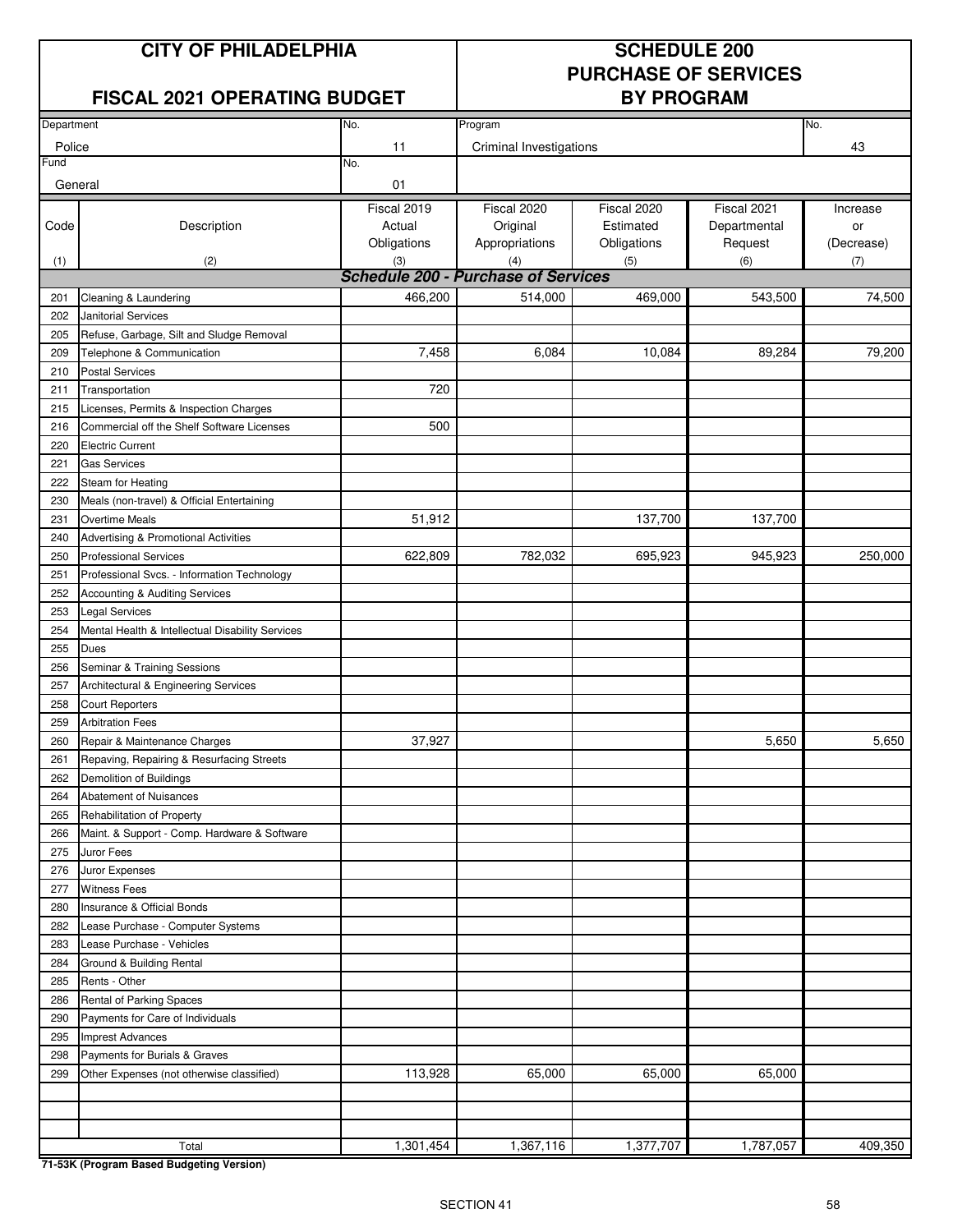#### **FISCAL 2021 OPERATING BUDGET BY PROGRAM**

### **CITY OF PHILADELPHIA SCHEDULE 300 - 400 MATERIALS, SUPPLIES & EQUIPMENT**

| Department |                                                       | No.                                                   | No.                             |             |              |            |
|------------|-------------------------------------------------------|-------------------------------------------------------|---------------------------------|-------------|--------------|------------|
| Police     |                                                       | 11                                                    | Program                         |             |              | 43         |
| Fund       |                                                       | No.                                                   | Criminal Investigations         |             |              |            |
| General    |                                                       | 01                                                    |                                 |             |              |            |
|            |                                                       |                                                       |                                 |             |              |            |
|            |                                                       | Fiscal 2019                                           | Fiscal 2020                     | Fiscal 2020 | Fiscal 2021  | Increase   |
| Code       | Description                                           | Actual                                                | Original                        | Estimated   | Departmental | or         |
|            |                                                       | Obligations                                           | Appropriations                  | Obligations | Request      | (Decrease) |
| (1)        | (2)                                                   | (3)<br><b>Schedule 300 - Materials &amp; Supplies</b> | (4)                             | (5)         | (6)          | (7)        |
|            |                                                       |                                                       |                                 |             |              |            |
| 301        | Agricultural & Botanical                              |                                                       |                                 |             |              |            |
| 302        | Animal, Livestock & Marine                            |                                                       |                                 |             |              |            |
| 303        | Bakeshop, Dining Room & Kitchen                       | 65                                                    |                                 |             |              |            |
| 304        | Books & Other Publications                            |                                                       |                                 |             |              |            |
| 305        | <b>Building &amp; Construction</b>                    |                                                       |                                 |             |              |            |
| 306        | <b>Library Materials</b>                              |                                                       |                                 |             |              |            |
| 307        | <b>Chemicals &amp; Gases</b>                          |                                                       |                                 |             |              |            |
| 308        | Dry Goods, Notions & Wearing Apparel                  | 568,960                                               | 621,280                         | 567,280     | 656,680      | 89,400     |
| 309        | Cordage & Fibers                                      |                                                       |                                 |             |              |            |
| 310        | Electrical & Communication                            |                                                       |                                 |             |              |            |
| 311        | General Equipment & Machinery                         |                                                       |                                 |             |              |            |
| 312        | Fire Fighting & Safety                                | 23,270                                                |                                 | 116         | 116          |            |
| 313        | Food                                                  |                                                       |                                 |             |              |            |
| 314        | Fuel - Heating & Cooling                              |                                                       |                                 |             |              |            |
| 316        | General Hardware & Minor Tools                        |                                                       | 2,000                           | 2,000       | 2,000        |            |
| 317        | Hospital & Laboratory                                 | 5,419                                                 | 18,659                          | 18,743      | 18,743       |            |
| 318        | Janitorial, Laundry & Household                       | 1,822                                                 |                                 |             |              |            |
| 320        | Office Materials & Supplies                           | 204                                                   |                                 |             |              |            |
| 322        | Small Power Tools & Hand Tools                        |                                                       |                                 |             |              |            |
| 323        | Plumbing, AC & Space Heating                          |                                                       |                                 |             |              |            |
| 324        | Precision, Photographic & Artists                     | 11,998                                                | 19,240                          | 19,614      | 22,674       | 3,060      |
| 325        | Printing                                              |                                                       |                                 |             |              |            |
| 326        | Recreational & Educational                            |                                                       |                                 |             |              |            |
| 328        | Vehicle Parts & Accessories                           |                                                       |                                 |             |              |            |
| 335        | Lubricants                                            |                                                       |                                 |             |              |            |
| 340        | #2 Diesel Fuel                                        |                                                       |                                 |             |              |            |
| 341        | Compressed Natural Gas (CNG)                          |                                                       |                                 |             |              |            |
| 342        | Liquid Propane Gas (LPG)                              |                                                       |                                 |             |              |            |
| 345        | Gasoline                                              |                                                       |                                 |             |              |            |
| 399        | Other Materials & Supplies (not otherwise classified) |                                                       |                                 |             |              |            |
|            |                                                       |                                                       |                                 |             |              |            |
|            | Total                                                 | 611,738                                               | 661,179                         | 607,753     | 700,213      | 92,460     |
|            |                                                       |                                                       | <b>Schedule 400 - Equipment</b> |             |              |            |
| 405        | Construction, Dredging & Conveying                    |                                                       |                                 |             |              |            |
| 410        | Electrical, Lighting & Communications                 |                                                       |                                 |             |              |            |
| 411        | General Equipment & Machinery                         |                                                       |                                 |             |              |            |
| 412        | Fire Fighting & Emergency                             |                                                       |                                 | 5,055       | 5,055        |            |
| 417        | Hospital & Laboratory                                 | 26,721                                                | 26,721                          | 26,721      | 26,721       |            |
| 420        | Office Equipment                                      |                                                       |                                 |             |              |            |
| 423        | Plumbing, AC & Space Heating                          |                                                       |                                 |             |              |            |
| 424        | Precision, Photographic & Artists                     | 2,920                                                 | 725                             | 725         | 725          |            |
| 426        | Recreational & Educational                            |                                                       |                                 |             |              |            |
| 427        | Computer Equipment & Peripherals                      |                                                       |                                 |             |              |            |
| 428        | Vehicles                                              |                                                       |                                 |             |              |            |
| 430        | Furniture & Furnishings                               |                                                       |                                 |             |              |            |
| 499        | Other Equipment (not otherwise classified)            | 1,638                                                 | 1,639                           | 1,639       | 1,639        |            |
|            |                                                       |                                                       |                                 |             |              |            |
|            | Total                                                 | 31,279                                                | 29,085                          | 34,140      | 34,140       |            |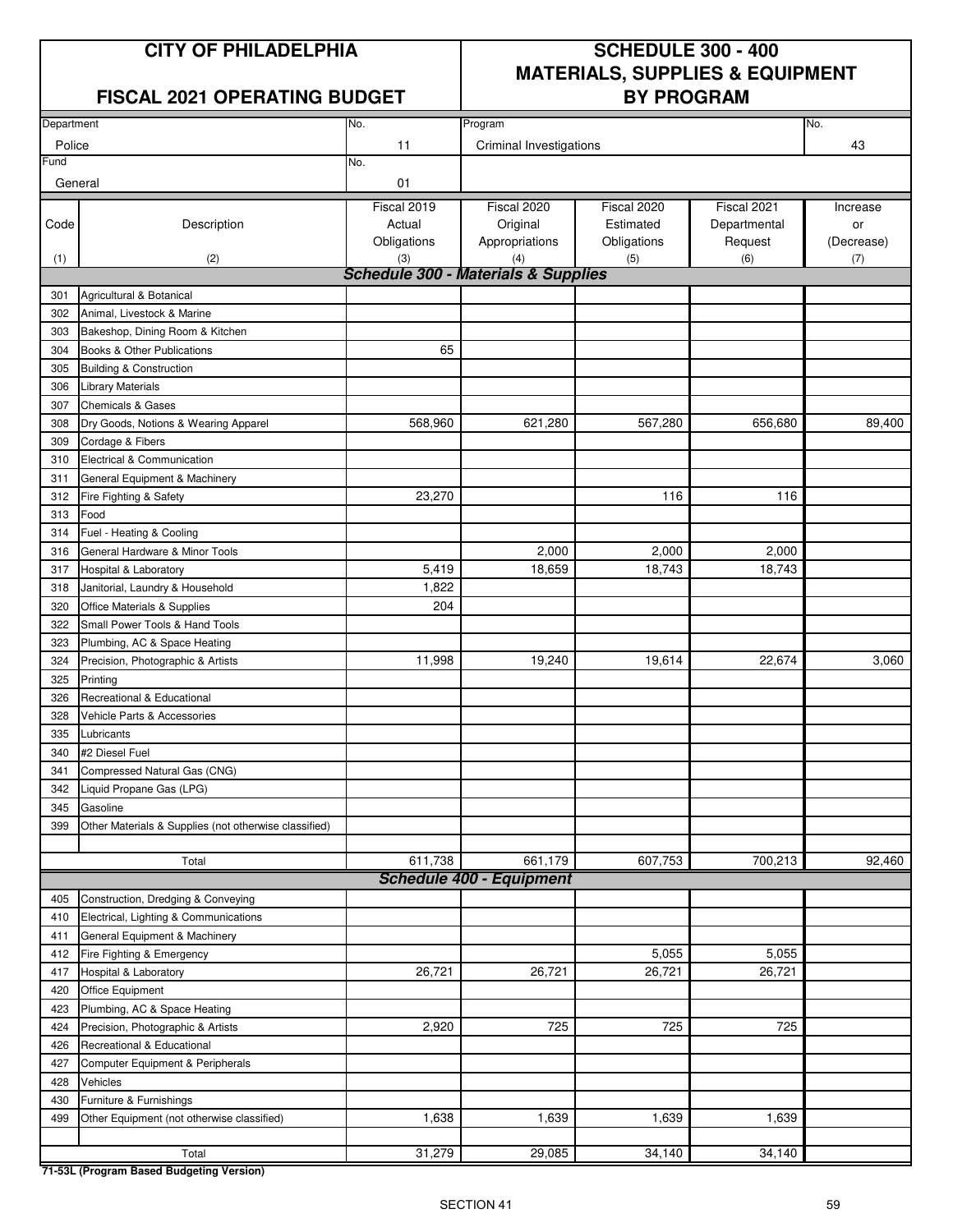|                | <b>CITY OF PHILADELPHIA</b>              |                  |                    | <b>SUPPORTING DETAIL:</b><br>PROFESSIONAL SERVICES AND |                    |                                                                 |                   |
|----------------|------------------------------------------|------------------|--------------------|--------------------------------------------------------|--------------------|-----------------------------------------------------------------|-------------------|
|                | <b>FISCAL 2021 OPERATING BUDGET</b>      |                  |                    |                                                        |                    | <b>CARE OF INDIVIDUALS, BY PROGRAM</b>                          |                   |
| Department     |                                          |                  | No.                | Program                                                |                    |                                                                 | No.               |
| Police<br>Fund |                                          |                  | 11<br>No.          | Criminal Investigations                                |                    |                                                                 | 43                |
|                | General                                  |                  | 01                 |                                                        |                    |                                                                 |                   |
|                |                                          |                  | Fiscal 2019        | Fiscal 2020                                            | Fiscal 2020        | Fiscal 2021                                                     | Increase          |
|                |                                          |                  | Actual             | Original                                               | Estimated          | Department                                                      | or                |
| Class<br>(1)   | Description<br>(2)                       |                  | Obligations<br>(3) | Appropriation<br>(4)                                   | Obligations<br>(5) | Request<br>(6)                                                  | (Decrease)<br>(7) |
| 250s           | Professional Services (250-254, 257-259) |                  | 622,809            | 782,032                                                | 695,923            | 945,923                                                         | 250,000           |
| 290            | Payments for Care of Individuals         |                  |                    |                                                        |                    |                                                                 |                   |
| Minor          | Name of Contractor                       | Fiscal 2019      | Fiscal 2020        | Fiscal 2020                                            | Fiscal 2021        | Describe purpose or scope of                                    |                   |
| Object         | or Provider                              | Actual           | Original           | Estimated                                              | Department         | service provided. Include, if                                   |                   |
| Code<br>250    | <b>Professional Services</b>             | Obligations      | Appropriation      | Obligations                                            | Request            | applicable, unit cost of service.                               |                   |
|                | Drugscan                                 | 400,000          | 548,032            | 460,000                                                |                    | 460,000 Drug/Alc Test \$24U/\$247B                              |                   |
|                | Imprest Fund                             | 219,554          | 234,000            | 234,000                                                | 234,000            | <b>Investigational Services</b>                                 |                   |
|                | <b>TBD</b><br>Various Vendors            |                  |                    |                                                        |                    | 250,000 Technology Staff Augmentation<br>Miscellaneous Expenses |                   |
|                | <b>Total - Professional Services</b>     | 3,255<br>622,809 | 782,032            | 1,923<br>695,923                                       | 1,923<br>945,923   |                                                                 |                   |
|                |                                          |                  |                    |                                                        |                    |                                                                 |                   |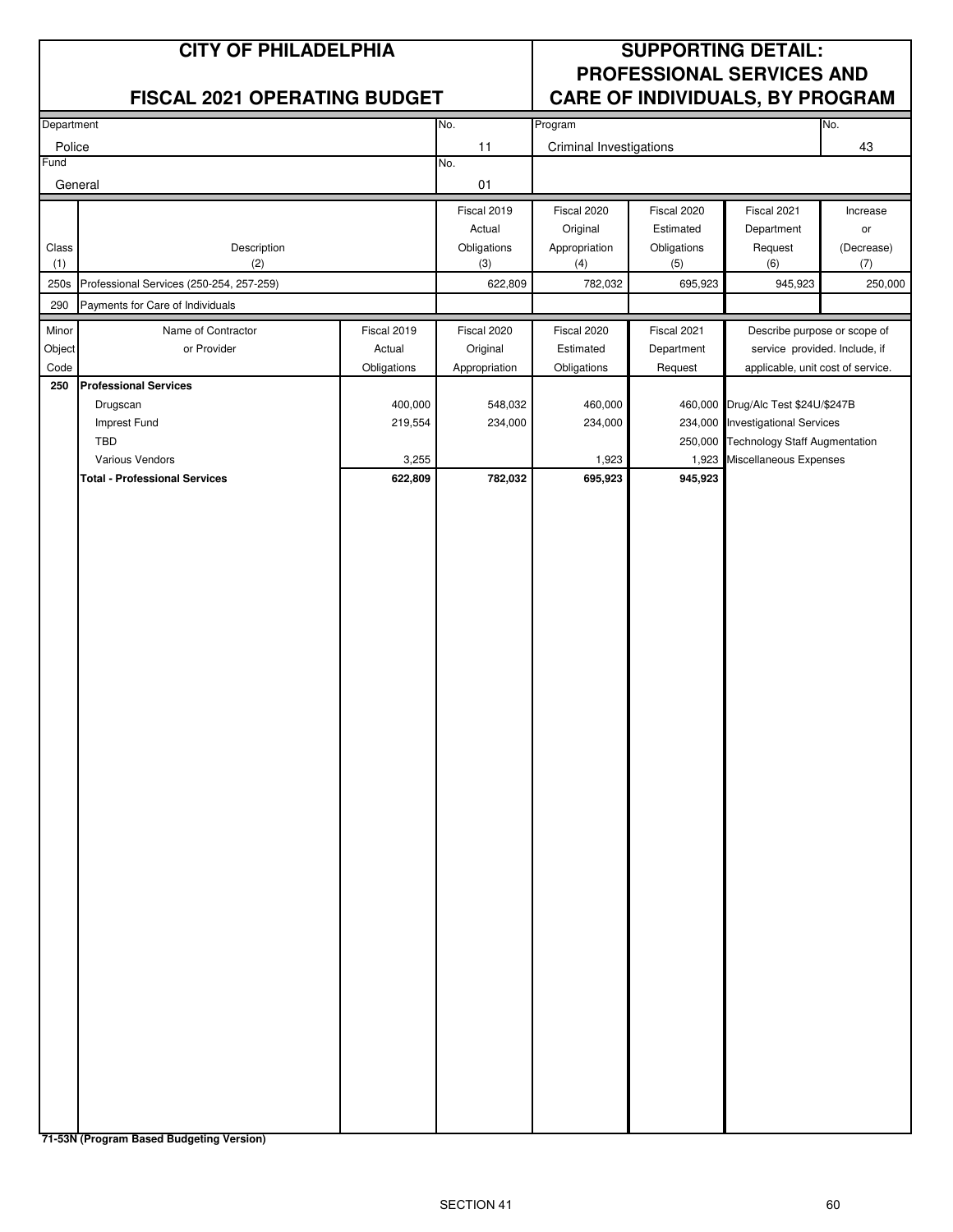#### **FISCAL 2021 OPERATING BUDGET 250s AND 290, BY PROGRAM**

### **CITY OF PHILADELPHIA SUPPORTING DETAIL: CLASSES OTHER THAN**

| Department |                                                                     |                   | No.              | Program                 |              | No.                                                        |
|------------|---------------------------------------------------------------------|-------------------|------------------|-------------------------|--------------|------------------------------------------------------------|
| Police     |                                                                     |                   | 11               | Criminal Investigations |              | 43                                                         |
| Fund       |                                                                     |                   | No.              |                         |              |                                                            |
| General    |                                                                     |                   | 01               |                         |              |                                                            |
| Minor      | Name of Contractor                                                  | Fiscal 2019       | Fiscal 2020      | Fiscal 2020             | Fiscal 2021  | Describe purpose or scope of                               |
| Object     | or Provider                                                         | Actual            | Original         | Estimated               | Department   | service provided. Include, if                              |
| Code       |                                                                     | Obligations       | Appropriation    | Obligations             | Request      | applicable, unit cost of service.                          |
| 201        | <b>Cleaning &amp; Laundering</b>                                    |                   |                  |                         |              |                                                            |
|            | <b>Police Department</b>                                            | 466,200           | 514,000          | 469,000                 | 543,500      | Clothing Maintenance \$500/PO                              |
|            |                                                                     |                   |                  |                         |              |                                                            |
| 209        | <b>Telephone &amp; Communication</b>                                |                   | 6,084            | 10,084                  |              | 10,084 GPS Tracking System                                 |
|            | 3SI Security Systems<br>AT&T                                        | 7,458             |                  |                         | 79,200       | Pinpoint Mobile Phone Data Plan                            |
|            | <b>Total - Telephone &amp; Communication</b>                        | 7,458             | 6,084            | 10,084                  | 89,284       |                                                            |
|            |                                                                     |                   |                  |                         |              |                                                            |
| 231        | <b>Overtime Meals</b>                                               |                   |                  |                         |              |                                                            |
|            | <b>Police Department</b>                                            | 51,912            |                  | 137,700                 |              | 137,700 Overtime Meals/Sworn \$7                           |
|            |                                                                     |                   |                  |                         |              |                                                            |
| 299        | <b>Other Expenses</b>                                               |                   |                  |                         |              |                                                            |
|            | 212 - Police Department                                             | 113,928           | 65,000           | 65,000                  |              | 65,000 Extradition of Fugitives                            |
|            |                                                                     |                   |                  |                         |              |                                                            |
| 308        | Dry Goods, Notions, & Wearing Apparel                               |                   |                  |                         |              |                                                            |
|            | <b>IRIS LTD</b>                                                     | 12,160<br>556,800 | 4,480<br>616,800 | 4,480<br>562,800        | 652,200      | 4,480 Pouch for Photo Cards<br>Clothing Allowance@\$600/PO |
|            | <b>Police Department</b><br>Total - Dry Goods, Notions, & Wear App. | 568,960           | 621,280          | 567,280                 | 656,680      |                                                            |
|            |                                                                     |                   |                  |                         |              |                                                            |
|            | 317 Hospital & Laboratory                                           |                   |                  |                         |              |                                                            |
|            | <b>Bandy Co</b>                                                     |                   | 13,240           | 13,240                  |              | 13,240 Tourniquets                                         |
|            | Henry Shein                                                         | 5,419             | 5,419            | 5,503                   | 5,503        | Stretchers/First Aid Kits etc.                             |
|            | <b>Total - Hospital &amp; Laboratory</b>                            | 5,419             | 18,659           | 18,743                  | 18,743       |                                                            |
|            |                                                                     |                   |                  |                         |              |                                                            |
|            |                                                                     |                   |                  |                         |              |                                                            |
| 324        | Precision, Photographic & Artist                                    |                   |                  |                         |              |                                                            |
|            | Evident Inc.<br>Promaster                                           |                   |                  | 374                     | 374<br>3,060 | <b>Heat Sealed Pouches</b>                                 |
|            | Tri Tech Forensics                                                  | 11,998            | 19,240           | 19,240                  | 19,240       | <b>Sexual Assault Collection Kits</b>                      |
|            | Total - Precision, Photographic & Artist                            | 11,998            | 19,240           | 19,614                  | 22,674       |                                                            |
|            |                                                                     |                   |                  |                         |              |                                                            |
|            | 417 Hospital & Laboratory                                           |                   |                  |                         |              |                                                            |
|            | CMI Inc                                                             | 26,721            | 26,721           | 26,721                  |              | 26,721 Breathalyzer Instruments/Access.                    |
|            |                                                                     |                   |                  |                         |              |                                                            |
|            |                                                                     |                   |                  |                         |              |                                                            |
|            |                                                                     |                   |                  |                         |              |                                                            |
|            |                                                                     |                   |                  |                         |              |                                                            |
|            |                                                                     |                   |                  |                         |              |                                                            |
|            |                                                                     |                   |                  |                         |              |                                                            |
|            |                                                                     |                   |                  |                         |              |                                                            |
|            |                                                                     |                   |                  |                         |              |                                                            |
|            |                                                                     |                   |                  |                         |              |                                                            |
|            |                                                                     |                   |                  |                         |              |                                                            |
|            |                                                                     |                   |                  |                         |              |                                                            |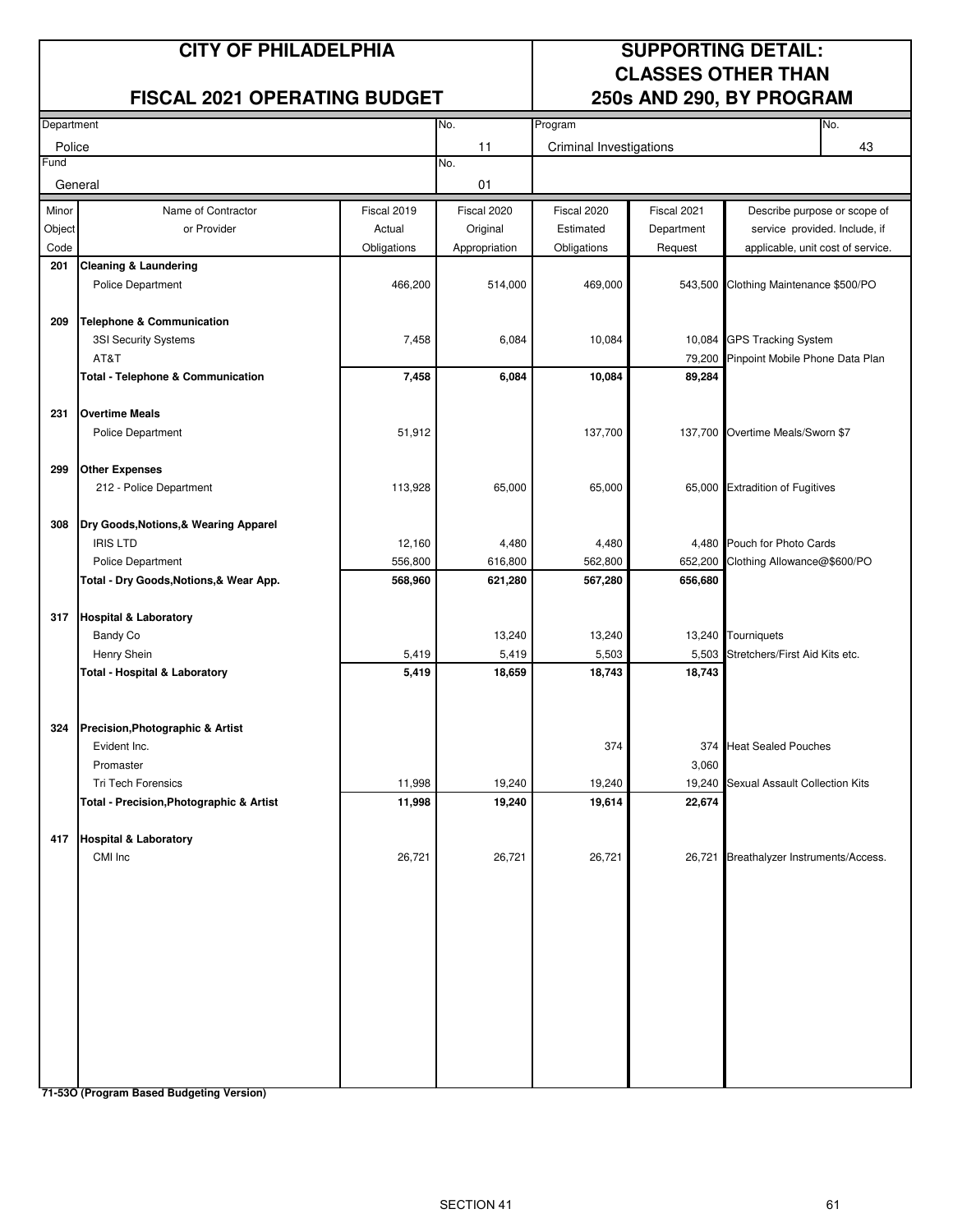#### **PROGRAM SUMMARY**

#### **FISCAL 2021 OPERATING BUDGET**

| Department                                  |                                                                | No.                                                 | Program                     |                        |                 | No.        |
|---------------------------------------------|----------------------------------------------------------------|-----------------------------------------------------|-----------------------------|------------------------|-----------------|------------|
| Police                                      |                                                                | 11                                                  | Criminal Investigations     |                        |                 | 43         |
| Fund                                        |                                                                | No.                                                 |                             |                        |                 |            |
|                                             | <b>Grants Revenue</b>                                          | 08                                                  |                             |                        |                 |            |
|                                             |                                                                |                                                     | <b>Summary by Class</b>     |                        |                 |            |
|                                             |                                                                | Fiscal 2019                                         | Fiscal 2020                 | Fiscal 2020            | Fiscal 2021     | Increase   |
| Class                                       | Description                                                    | Actual                                              | Original                    | Estimated              | Proposed        | or         |
|                                             |                                                                | Obligations                                         | Appropriations              | Obligations            | <b>Budget</b>   | (Decrease) |
| (1)                                         | (2)                                                            | (3)                                                 | (4)                         | (5)                    | (6)             | (7)        |
| 100                                         | <b>Employee Compensation</b>                                   |                                                     |                             |                        |                 |            |
| a)                                          | <b>Personal Services</b>                                       | 1,922,258                                           | 2,081,330                   | 1,946,032<br>1,681,061 |                 | (264, 971) |
| b)                                          | <b>Employee Benefits</b>                                       | 366,700                                             | 361,232                     | 366,700<br>366,700     |                 |            |
| 200                                         | 617,745<br><b>Purchase of Services</b><br>1,116,302            |                                                     | 666,745                     | 1,266,745              | 600,000         |            |
| 300                                         | 24,589<br>2,020,641<br>97,330<br><b>Materials and Supplies</b> |                                                     | 2,142,330                   | 2,045,000              |                 |            |
| 400                                         | Equipment                                                      | 355,543                                             | 3,862,237                   | 423,870                | 3,873,870       | 3,450,000  |
| Contributions, Indemnities and Taxes<br>500 |                                                                |                                                     |                             |                        |                 |            |
| 700                                         | <b>Debt Service</b>                                            |                                                     |                             |                        |                 |            |
| 800                                         | <b>Payments to Other Funds</b>                                 |                                                     |                             |                        |                 |            |
| 900                                         | Advances and Misc. Payments                                    |                                                     |                             |                        |                 |            |
|                                             | Total                                                          | 3,286,835                                           | 9,441,742                   | 3,500,677              | 9,330,706       | 5,830,029  |
|                                             |                                                                |                                                     | <b>Summary of Positions</b> |                        |                 |            |
|                                             |                                                                | Actual                                              | Fiscal 2020                 | Increment              | Fiscal 2021     | Increase   |
|                                             |                                                                | Positions                                           | <b>Budgeted</b>             | Run                    | <b>Budgeted</b> | or         |
| Code                                        | Category                                                       | 6/30/19                                             | Positions                   | PPE 11/24/19           | Positions       | (Decrease) |
| (1)                                         | (2)                                                            | (3)                                                 | (4)                         | (5)                    | (6)             | (7)        |
| 101                                         | Full Time - Civilian                                           |                                                     |                             |                        |                 |            |
| 105                                         | Full Time - Uniform                                            |                                                     |                             |                        |                 |            |
|                                             | Total                                                          |                                                     |                             |                        |                 |            |
|                                             |                                                                | <b>Selected Associated Non-Tax Revenues by Type</b> |                             |                        |                 |            |
|                                             |                                                                | Fiscal 2019                                         | Fiscal 2020                 | Fiscal 2020            | Fiscal 2021     | Increase   |
|                                             | Description                                                    | Actual                                              | Original                    | Estimate               | Proposed        | or         |
|                                             |                                                                | Revenues                                            | <b>Budget</b>               |                        | <b>Budget</b>   | (Decrease) |
|                                             | (1)                                                            | (2)                                                 | (3)                         | (4)                    | (5)             | (6)        |
|                                             | Local (Non-Governmental)                                       | 20,000                                              |                             |                        |                 |            |
| Federal                                     |                                                                | 879,590                                             | 7,111,523                   | 1,320,001              | 7,133,450       | 5,813,449  |
| <b>State</b>                                |                                                                | 2,012,122                                           | 2,330,219                   | 2,180,676              | 2,197,256       | 16.580     |
|                                             | <b>Other Governments</b>                                       |                                                     |                             |                        |                 |            |
|                                             | Other Funds of the City                                        |                                                     |                             |                        |                 |            |
|                                             | Total                                                          | 2,911,712                                           | 9,441,742                   | 3,500,677              | 9,330,706       | 5,830,029  |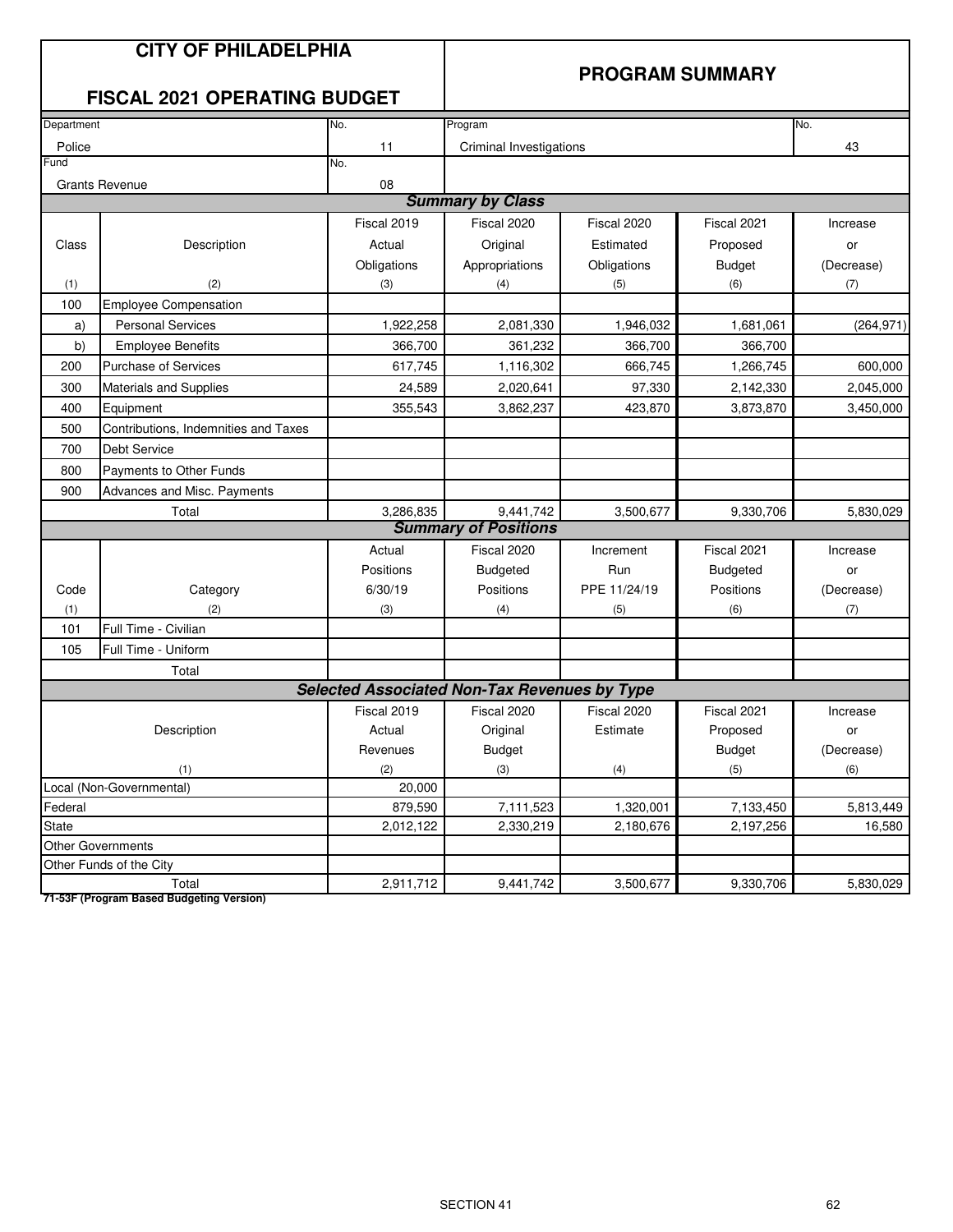#### **GRANT INFORMATION SUMMARY FISCAL 2021 OPERATING BUDGET WITHIN PROGRAM**

| Department |                                                   |                                            | No.         | Program                                       |                     |                     | No.                  |
|------------|---------------------------------------------------|--------------------------------------------|-------------|-----------------------------------------------|---------------------|---------------------|----------------------|
| Police     |                                                   |                                            | 11          | Criminal Investigations                       |                     |                     | 43                   |
| Fund       |                                                   |                                            | No.         |                                               |                     |                     |                      |
|            | <b>Grants Revenue</b>                             |                                            | 08          |                                               |                     |                     |                      |
|            | <b>Funding Sources</b>                            | <b>Grant Title</b>                         |             |                                               |                     | <b>Grant Number</b> | <b>Index Code</b>    |
|            | Federal                                           | Automobile Theft Prevention Program        |             |                                               |                     | G11317              | 110976               |
| X          | <b>State</b>                                      | <b>Award Period</b>                        |             |                                               | Type of Grant       |                     |                      |
|            | Other Govt.                                       | 7/1/20 - 6/30/21                           |             |                                               | <b>Direct State</b> |                     |                      |
|            | Local (Non-Govt.)                                 |                                            |             | <b>Grant Objective</b>                        |                     |                     |                      |
|            | To combat organized car theft operations          |                                            |             |                                               |                     |                     |                      |
|            |                                                   |                                            |             | <b>Summary by Class</b>                       |                     |                     |                      |
|            |                                                   |                                            | Fiscal 2019 | Fiscal 2020                                   | Fiscal 2020         | Fiscal 2021         | Increase             |
| Class      |                                                   | Description                                | Actual      | Original                                      | Estimated           | Department          | or                   |
|            |                                                   |                                            | Obligations | Appropriations                                | Obligations         | Request             | (Decrease)           |
| (1)        |                                                   | (2)                                        | (3)         | (4)                                           | (5)                 | (6)                 | (7)                  |
| 100a)      | <b>Personal Services</b>                          |                                            | 1,581,583   | 1,765,697                                     | 1,664,481           | 1,681,061           | 16,580               |
| 100 b      | Employee Benefits - Total                         |                                            | 366,700     | 361,232                                       | 366,700             | 366,700             |                      |
|            | Class 186 - Flex Cash Pmts.                       |                                            |             |                                               |                     |                     |                      |
|            |                                                   | Class 187 - Worker's Comp. - Disability    | 52,634      | 45,586                                        | 52,634              | 52,634              |                      |
|            | Class 188 - Worker's Comp. - Medical              |                                            |             |                                               |                     |                     |                      |
|            | Class 189 - Medicare Tax                          |                                            | 14,818      | 16,000                                        | 14,818              | 14,818              |                      |
|            | Class 190 - Pension Obligation Bonds              |                                            |             |                                               |                     |                     |                      |
|            | Class 191 - Pension Contributions                 |                                            | 91,735      | 108,096                                       | 91,735              | 91,735              |                      |
|            | Class 192 - FICA                                  |                                            |             |                                               |                     |                     |                      |
|            | Class 193 - Health / Medical                      |                                            | 201,240     | 185,760                                       | 201,240             | 201,240             |                      |
|            | Class 194 - Group Life                            |                                            | 1,437       | 1,326                                         | 1,437               | 1,437               |                      |
|            | Class 195 - Group Legal                           |                                            | 4,836       | 4,464                                         | 4,836               | 4,836               |                      |
|            |                                                   | Class 198 - Municipal Plan 10 - City Match |             |                                               |                     |                     |                      |
| 200        | <b>Purchase of Services</b>                       |                                            | 33,295      | 33,835                                        | 33,295              | 33,295              |                      |
| 300        | Materials and Supplies                            |                                            | 21,265      | 19.600                                        | 42,330              | 42,330              |                      |
| 400        | Equipment                                         |                                            | 6,543       | 60,000                                        | 73,870              | 73,870              |                      |
| 500        | Contributions, Indemnities and Taxes              |                                            |             |                                               |                     |                     |                      |
| 800        | Payments to Other Funds                           |                                            |             |                                               |                     |                     |                      |
| 900        | Advances and Misc. Payments                       |                                            |             |                                               |                     |                     |                      |
|            | Total                                             |                                            | 2,009,386   | 2,240,364<br><b>Summary by Funding Source</b> | 2,180,676           | 2,197,256           | 16,580               |
|            |                                                   |                                            | Fiscal 2019 | Fiscal 2020                                   | Fiscal 2020         | Fiscal 2021         | Increase             |
| Code       |                                                   | Category                                   | Actual      | Original                                      | Estimated           | Department          | or                   |
|            |                                                   |                                            | Revenue     | <b>Budget</b>                                 | Revenue             | Request             | (Decrease)           |
| (1)        |                                                   | (2)                                        | (3)         | (4)                                           | (5)                 | (6)                 | (7)                  |
| 100        | Federal                                           |                                            |             |                                               |                     |                     |                      |
| 200        | State                                             |                                            | 2,012,122   | 2,240,364                                     | 2,180,676           | 2,197,256           | 16,580               |
| 300        | <b>Other Governments</b>                          |                                            |             |                                               |                     |                     |                      |
| 400        | Local (Non-Governmental)                          |                                            |             |                                               |                     |                     |                      |
|            | Total                                             |                                            | 2,012,122   | 2,240,364                                     | 2,180,676           | 2,197,256           | 16,580               |
|            |                                                   |                                            |             | <b>Summary of Positions</b>                   |                     |                     |                      |
|            |                                                   |                                            | Actual Pos. | Fiscal 2020                                   | Incr. Run           | Fiscal 2021         | Inc. $/$ (Dec.)      |
| Code       |                                                   | Category                                   | 6/30/19     | Budgeted Pos.                                 | PPE 11/24/19        | Budgeted Pos.       | (Col. 6 less Col. 4) |
| (1)        |                                                   | (2)                                        | (3)         | (4)                                           | (5)                 | (6)                 | (7)                  |
| 101        | Full Time - Civilian                              |                                            |             |                                               |                     |                     |                      |
| 105        | Full Time - Uniform                               |                                            |             |                                               |                     |                     |                      |
|            | Total<br>71 E2D (Drearam Pesad Pudgeting Version) |                                            |             |                                               |                     |                     |                      |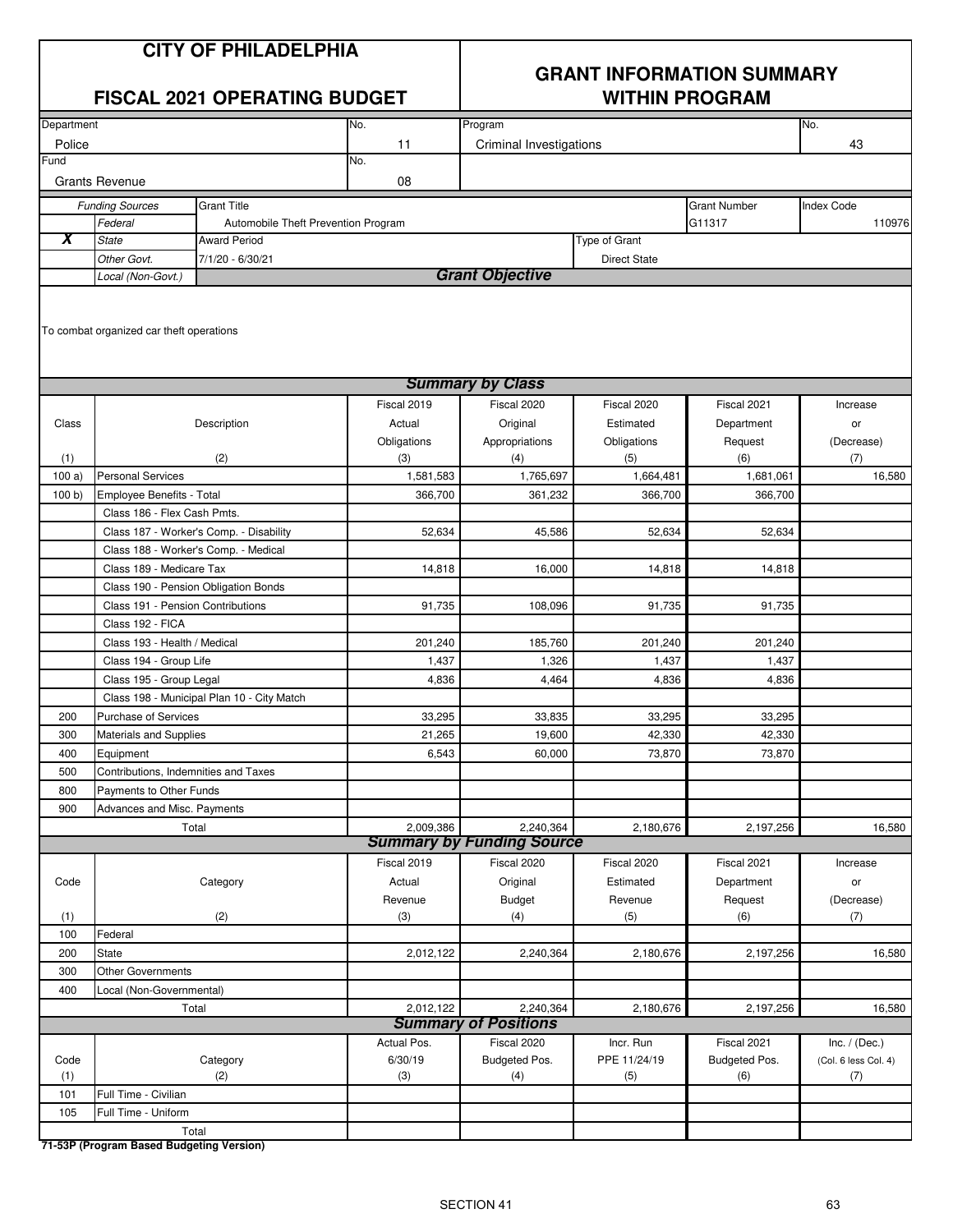#### **GRANT INFORMATION SUMMARY FISCAL 2021 OPERATING BUDGET WITHIN PROGRAM**

| Department          |                                      |                                            | No.         | Program                          |                       |                     | No.                  |
|---------------------|--------------------------------------|--------------------------------------------|-------------|----------------------------------|-----------------------|---------------------|----------------------|
| Police              |                                      |                                            | 11          | Criminal Investigations          |                       |                     | 43                   |
| Fund                |                                      |                                            | No.         |                                  |                       |                     |                      |
|                     | <b>Grants Revenue</b>                |                                            | ${\bf 08}$  |                                  |                       |                     |                      |
|                     | <b>Funding Sources</b>               | <b>Grant Title</b>                         |             |                                  |                       | <b>Grant Number</b> | Index Code           |
| $\overline{\bm{x}}$ | Federal                              | Human Trafficking Grant                    |             |                                  |                       | G11325              | 111095               |
|                     | <b>State</b>                         | <b>Award Period</b>                        |             |                                  | Type of Grant         |                     |                      |
|                     | Other Govt.                          | 10/1/15 - 9/30/19                          |             |                                  | <b>Direct Federal</b> |                     |                      |
|                     | Local (Non-Govt.)                    |                                            |             | <b>Grant Objective</b>           |                       |                     |                      |
|                     |                                      |                                            |             |                                  |                       |                     |                      |
|                     |                                      |                                            |             |                                  |                       |                     |                      |
|                     | For SVU to prevent Human Trafficking |                                            |             |                                  |                       |                     |                      |
|                     |                                      |                                            |             |                                  |                       |                     |                      |
|                     |                                      |                                            |             | <b>Summary by Class</b>          |                       |                     |                      |
|                     |                                      |                                            | Fiscal 2019 | Fiscal 2020                      | Fiscal 2020           | Fiscal 2021         | Increase             |
| Class               |                                      | Description                                | Actual      | Original                         | Estimated             | Department          | or                   |
|                     |                                      |                                            | Obligations | Appropriations                   | Obligations           | Request             | (Decrease)           |
| (1)                 |                                      | (2)                                        | (3)         | (4)                              | (5)                   | (6)                 | (7)                  |
| 100a)               | <b>Personal Services</b>             |                                            | 340,675     | 245,778                          | 281,551               |                     | (281, 551)           |
| 100 b               | Employee Benefits - Total            |                                            |             |                                  |                       |                     |                      |
|                     | Class 186 - Flex Cash Pmts.          |                                            |             |                                  |                       |                     |                      |
|                     |                                      | Class 187 - Worker's Comp. - Disability    |             |                                  |                       |                     |                      |
|                     | Class 188 - Worker's Comp. - Medical |                                            |             |                                  |                       |                     |                      |
|                     | Class 189 - Medicare Tax             |                                            |             |                                  |                       |                     |                      |
|                     | Class 190 - Pension Obligation Bonds |                                            |             |                                  |                       |                     |                      |
|                     | Class 191 - Pension Contributions    |                                            |             |                                  |                       |                     |                      |
|                     | Class 192 - FICA                     |                                            |             |                                  |                       |                     |                      |
|                     | Class 193 - Health / Medical         |                                            |             |                                  |                       |                     |                      |
|                     | Class 194 - Group Life               |                                            |             |                                  |                       |                     |                      |
|                     | Class 195 - Group Legal              |                                            |             |                                  |                       |                     |                      |
|                     |                                      | Class 198 - Municipal Plan 10 - City Match |             |                                  |                       |                     |                      |
| 200                 | Purchase of Services                 |                                            |             | 12,487                           |                       |                     |                      |
| 300                 | Materials and Supplies               |                                            |             | 1,041                            |                       |                     |                      |
| 400                 | Equipment                            |                                            |             | 52,237                           |                       |                     |                      |
| 500                 | Contributions, Indemnities and Taxes |                                            |             |                                  |                       |                     |                      |
| 800                 | Payments to Other Funds              |                                            |             |                                  |                       |                     |                      |
| 900                 | Advances and Misc. Payments          |                                            |             |                                  |                       |                     |                      |
|                     | Total                                |                                            | 340,675     | 311,543                          | 281,551               |                     | (281, 551)           |
|                     |                                      |                                            |             | <b>Summary by Funding Source</b> |                       |                     |                      |
|                     |                                      |                                            | Fiscal 2019 | Fiscal 2020                      | Fiscal 2020           | Fiscal 2021         | Increase             |
| Code                |                                      | Category                                   | Actual      | Original                         | Estimated             | Department          | or                   |
|                     |                                      |                                            | Revenue     | <b>Budget</b>                    | Revenue               | Request             | (Decrease)           |
| (1)                 |                                      | (2)                                        | (3)         | (4)                              | (5)                   | (6)                 | (7)                  |
| 100                 | Federal                              |                                            |             | 311,543                          | 281,551               |                     | (281, 551)           |
| 200                 | State                                |                                            |             |                                  |                       |                     |                      |
| 300                 | Other Governments                    |                                            |             |                                  |                       |                     |                      |
| 400                 | Local (Non-Governmental)             |                                            |             |                                  |                       |                     |                      |
|                     | Total                                |                                            |             | 311,543                          | 281,551               |                     | (281, 551)           |
|                     |                                      |                                            |             | <b>Summary of Positions</b>      |                       |                     |                      |
|                     |                                      |                                            | Actual Pos. | Fiscal 2020                      | Incr. Run             | Fiscal 2021         | Inc. $/$ (Dec.)      |
| Code                |                                      | Category                                   | 6/30/19     | Budgeted Pos.                    | PPE 11/24/19          | Budgeted Pos.       | (Col. 6 less Col. 4) |
| (1)<br>101          | Full Time - Civilian                 | (2)                                        | (3)         | (4)                              | (5)                   | (6)                 | (7)                  |
| 105                 | Full Time - Uniform                  |                                            |             |                                  |                       |                     |                      |
|                     | Total                                |                                            |             |                                  |                       |                     |                      |
|                     |                                      |                                            |             |                                  |                       |                     |                      |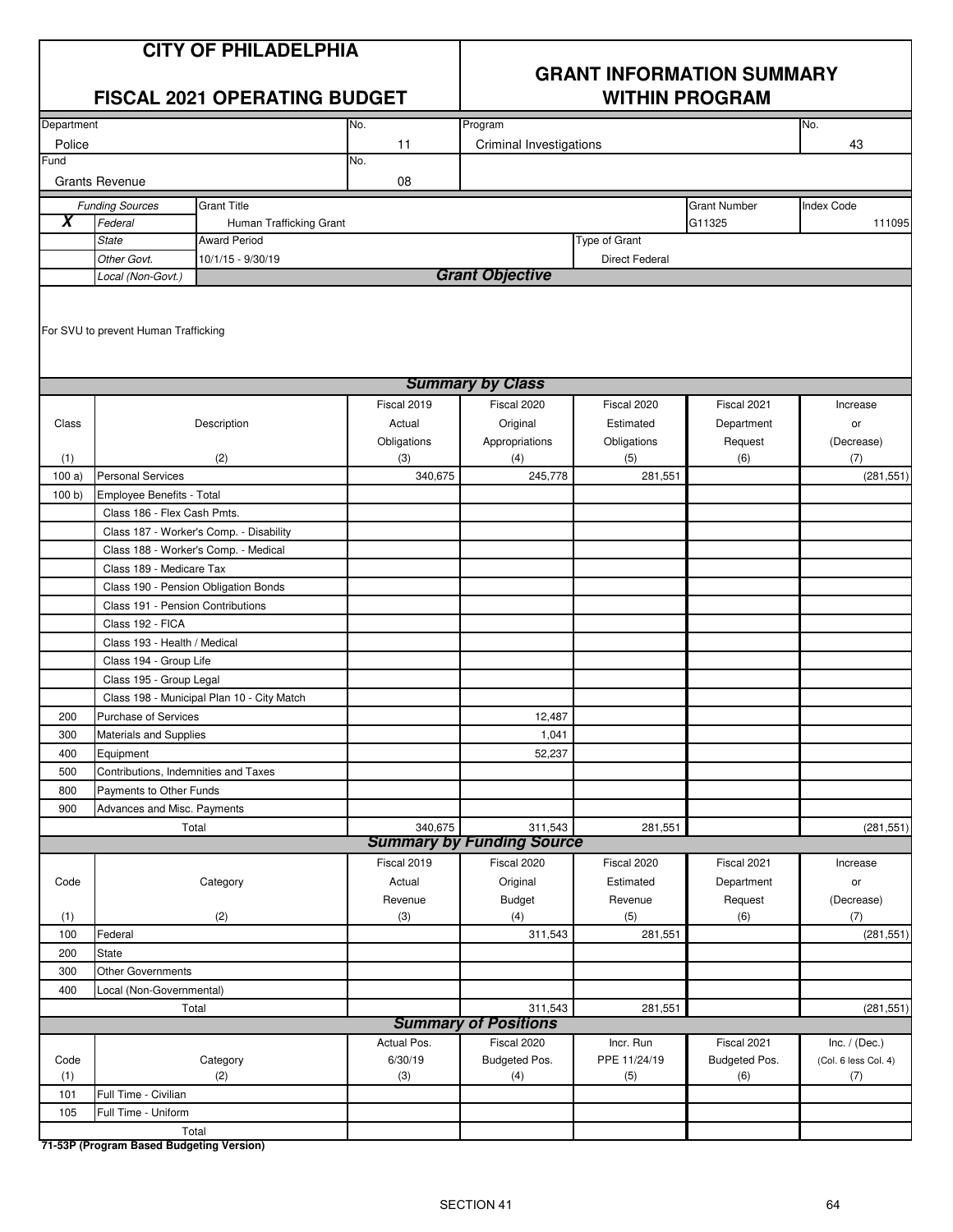|                         |                                   | <b>CITY OF PHILADELPHIA</b><br><b>FISCAL 2021 OPERATING BUDGET</b>                                                                                                    |             | <b>GRANT INFORMATION SUMMARY</b><br><b>WITHIN PROGRAM</b> |                       |                     |                      |  |  |  |
|-------------------------|-----------------------------------|-----------------------------------------------------------------------------------------------------------------------------------------------------------------------|-------------|-----------------------------------------------------------|-----------------------|---------------------|----------------------|--|--|--|
| Department              |                                   |                                                                                                                                                                       | No.         | Program                                                   |                       |                     | No.                  |  |  |  |
| Police                  |                                   |                                                                                                                                                                       | 11          | Criminal Investigations                                   |                       |                     | 43                   |  |  |  |
| Fund                    |                                   |                                                                                                                                                                       | No.         |                                                           |                       |                     |                      |  |  |  |
|                         | <b>Grants Revenue</b>             |                                                                                                                                                                       | 08          |                                                           |                       |                     |                      |  |  |  |
|                         |                                   | Grant Title                                                                                                                                                           |             |                                                           |                       | <b>Grant Number</b> | <b>Index Code</b>    |  |  |  |
| $\overline{\mathbf{X}}$ | <b>Funding Sources</b><br>Federal |                                                                                                                                                                       |             |                                                           |                       | G11485              | 111089               |  |  |  |
|                         | <b>State</b>                      | HIDTA High Intensity Drug Traffic Area<br><b>Award Period</b>                                                                                                         |             |                                                           | Type of Grant         |                     |                      |  |  |  |
|                         |                                   |                                                                                                                                                                       |             |                                                           |                       |                     |                      |  |  |  |
|                         | Other Govt.                       | 1/1/17 - 12/31/21                                                                                                                                                     |             | <b>Grant Objective</b>                                    | <b>Direct Federal</b> |                     |                      |  |  |  |
|                         | Local (Non-Govt.)                 |                                                                                                                                                                       |             |                                                           |                       |                     |                      |  |  |  |
|                         |                                   | Disrupt Traffic by means of Targeting , Investigating and prosecuting major drug organizations in conjunction with Federal, State and Local Law Enforcement Agencies. |             | <b>Summary by Class</b>                                   |                       |                     |                      |  |  |  |
|                         |                                   |                                                                                                                                                                       |             |                                                           |                       |                     |                      |  |  |  |
|                         |                                   |                                                                                                                                                                       | Fiscal 2019 | Fiscal 2020                                               | Fiscal 2020           | Fiscal 2021         | Increase             |  |  |  |
| Class                   |                                   | Description                                                                                                                                                           | Actual      | Original                                                  | Estimated             | Department          | or                   |  |  |  |
|                         |                                   |                                                                                                                                                                       | Obligations | Appropriations                                            | Obligations           | Request             | (Decrease)           |  |  |  |
| (1)                     |                                   | (2)                                                                                                                                                                   | (3)         | (4)                                                       | (5)                   | (6)                 | (7)                  |  |  |  |
| 100a                    | <b>Personal Services</b>          |                                                                                                                                                                       |             |                                                           |                       |                     |                      |  |  |  |
| 100 b)                  | Employee Benefits - Total         |                                                                                                                                                                       |             |                                                           |                       |                     |                      |  |  |  |
|                         | Class 186 - Flex Cash Pmts.       |                                                                                                                                                                       |             |                                                           |                       |                     |                      |  |  |  |
|                         |                                   | Class 187 - Worker's Comp. - Disability                                                                                                                               |             |                                                           |                       |                     |                      |  |  |  |
|                         |                                   | Class 188 - Worker's Comp. - Medical                                                                                                                                  |             |                                                           |                       |                     |                      |  |  |  |
|                         | Class 189 - Medicare Tax          |                                                                                                                                                                       |             |                                                           |                       |                     |                      |  |  |  |
|                         |                                   | Class 190 - Pension Obligation Bonds                                                                                                                                  |             |                                                           |                       |                     |                      |  |  |  |
|                         | Class 191 - Pension Contributions |                                                                                                                                                                       |             |                                                           |                       |                     |                      |  |  |  |
|                         | Class 192 - FICA                  |                                                                                                                                                                       |             |                                                           |                       |                     |                      |  |  |  |
|                         | Class 193 - Health / Medical      |                                                                                                                                                                       |             |                                                           |                       |                     |                      |  |  |  |
|                         | Class 194 - Group Life            |                                                                                                                                                                       |             |                                                           |                       |                     |                      |  |  |  |
|                         | Class 195 - Group Legal           |                                                                                                                                                                       |             |                                                           |                       |                     |                      |  |  |  |
|                         |                                   | Class 198 - Municipal Plan 10 - City Match                                                                                                                            |             |                                                           |                       |                     |                      |  |  |  |
| 200                     | Purchase of Services              |                                                                                                                                                                       | 178,282     | 149,980                                                   | 133,450               | 133,450             |                      |  |  |  |
| 300                     | <b>Materials and Supplies</b>     |                                                                                                                                                                       |             |                                                           |                       |                     |                      |  |  |  |
| 400                     | Equipment                         |                                                                                                                                                                       |             |                                                           |                       |                     |                      |  |  |  |
| 500                     |                                   | Contributions, Indemnities and Taxes                                                                                                                                  |             |                                                           |                       |                     |                      |  |  |  |
| 800                     |                                   |                                                                                                                                                                       |             |                                                           |                       |                     |                      |  |  |  |
|                         | Payments to Other Funds           |                                                                                                                                                                       |             |                                                           |                       |                     |                      |  |  |  |
| 900                     | Advances and Misc. Payments       |                                                                                                                                                                       |             |                                                           |                       |                     |                      |  |  |  |
|                         |                                   | Total                                                                                                                                                                 | 178,282     | 149,980<br><b>Summary by Funding Source</b>               | 133,450               | 133,450             |                      |  |  |  |
|                         |                                   |                                                                                                                                                                       |             |                                                           |                       |                     |                      |  |  |  |
|                         |                                   |                                                                                                                                                                       | Fiscal 2019 | Fiscal 2020                                               | Fiscal 2020           | Fiscal 2021         | Increase             |  |  |  |
| Code                    |                                   | Category                                                                                                                                                              | Actual      | Original                                                  | Estimated             | Department          | or                   |  |  |  |
|                         |                                   |                                                                                                                                                                       | Revenue     | <b>Budget</b>                                             | Revenue               | Request             | (Decrease)           |  |  |  |
| (1)                     |                                   | (2)                                                                                                                                                                   | (3)         | (4)                                                       | (5)                   | (6)                 | (7)                  |  |  |  |
| 100                     | Federal                           |                                                                                                                                                                       | 37,121      | 149,980                                                   | 133,450               | 133,450             |                      |  |  |  |
| 200                     | <b>State</b>                      |                                                                                                                                                                       |             |                                                           |                       |                     |                      |  |  |  |
| 300                     | <b>Other Governments</b>          |                                                                                                                                                                       |             |                                                           |                       |                     |                      |  |  |  |
| 400                     | Local (Non-Governmental)          |                                                                                                                                                                       | 20,000      |                                                           |                       |                     |                      |  |  |  |
|                         |                                   | Total                                                                                                                                                                 | 57,121      | 149,980                                                   | 133,450               | 133,450             |                      |  |  |  |
|                         |                                   |                                                                                                                                                                       |             | <b>Summary of Positions</b>                               |                       |                     |                      |  |  |  |
|                         |                                   |                                                                                                                                                                       | Actual Pos. | Fiscal 2020                                               | Incr. Run             | Fiscal 2021         | Inc. $/$ (Dec.)      |  |  |  |
| Code                    |                                   | Category                                                                                                                                                              | 6/30/19     | Budgeted Pos.                                             | PPE 11/24/19          | Budgeted Pos.       | (Col. 6 less Col. 4) |  |  |  |
| (1)                     |                                   | (2)                                                                                                                                                                   | (3)         | (4)                                                       | (5)                   | (6)                 | (7)                  |  |  |  |
| 101                     | Full Time - Civilian              |                                                                                                                                                                       |             |                                                           |                       |                     |                      |  |  |  |
| 105                     | Full Time - Uniform               |                                                                                                                                                                       |             |                                                           |                       |                     |                      |  |  |  |
|                         |                                   | Total                                                                                                                                                                 |             |                                                           |                       |                     |                      |  |  |  |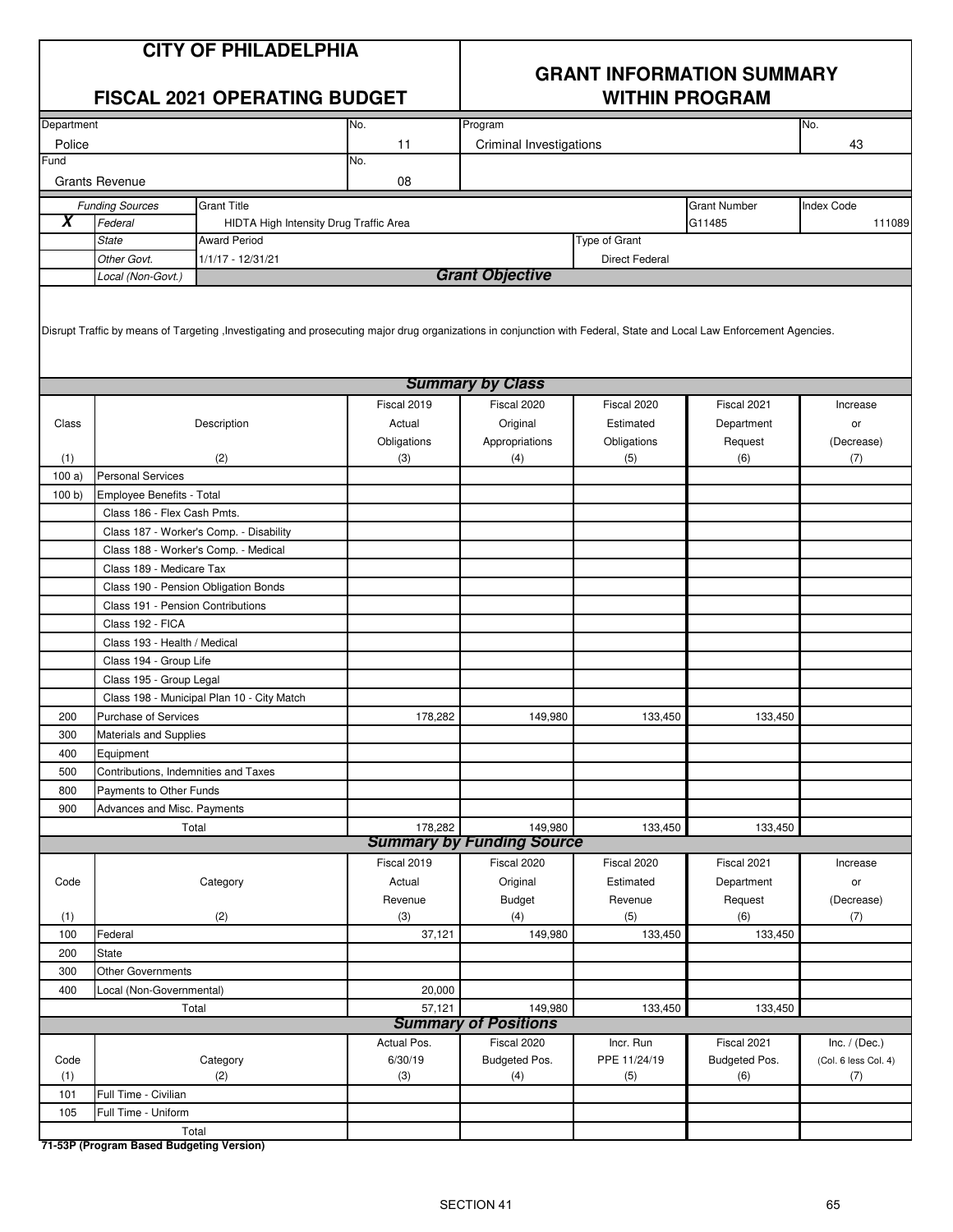# **GRANT INFORMATION SUMMARY**

|             | <b>FISCAL 2021 OPERATING BUDGET</b>              |                                            |                                                | <b>WITHIN PROGRAM</b>            |                     |                      |                             |  |
|-------------|--------------------------------------------------|--------------------------------------------|------------------------------------------------|----------------------------------|---------------------|----------------------|-----------------------------|--|
| Department  |                                                  |                                            | No.                                            | Program                          |                     |                      | No.                         |  |
| Police      |                                                  |                                            | 11                                             | <b>Criminal Investigations</b>   |                     |                      | 43                          |  |
| Fund        |                                                  |                                            | No.                                            |                                  |                     |                      |                             |  |
|             | <b>Grants Revenue</b>                            |                                            | 08                                             |                                  |                     |                      |                             |  |
|             | <b>Funding Sources</b>                           | <b>Grant Title</b>                         |                                                |                                  |                     | <b>Grant Number</b>  | <b>Index Code</b>           |  |
|             | Federal                                          |                                            | Local Law Enforcement- PA Gaming Control Board |                                  |                     | G11588               | 111085                      |  |
| X           | <b>State</b>                                     | <b>Award Period</b>                        |                                                |                                  | Type of Grant       |                      |                             |  |
|             | Other Govt.                                      | 2/28/17 - 06/30/19                         |                                                |                                  | <b>Direct State</b> |                      |                             |  |
|             | Local (Non-Govt.)                                |                                            |                                                | <b>Grant Objective</b>           |                     |                      |                             |  |
|             | Enforcement of Pa Gaming Laws for Slot Machines. |                                            |                                                |                                  |                     |                      |                             |  |
|             |                                                  |                                            |                                                | <b>Summary by Class</b>          |                     |                      |                             |  |
|             |                                                  |                                            | Fiscal 2019                                    | Fiscal 2020                      | Fiscal 2020         | Fiscal 2021          | Increase                    |  |
| Class       |                                                  | Description                                | Actual                                         | Original                         | Estimated           | Department           | or                          |  |
|             |                                                  |                                            | Obligations                                    | Appropriations                   | Obligations         | Request              | (Decrease)                  |  |
| (1)         |                                                  | (2)                                        | (3)                                            | (4)                              | (5)                 | (6)                  | (7)                         |  |
| 100a)       | <b>Personal Services</b>                         |                                            |                                                | 69,855                           |                     |                      |                             |  |
| 100 b       | Employee Benefits - Total                        |                                            |                                                |                                  |                     |                      |                             |  |
|             | Class 186 - Flex Cash Pmts.                      |                                            |                                                |                                  |                     |                      |                             |  |
|             |                                                  | Class 187 - Worker's Comp. - Disability    |                                                |                                  |                     |                      |                             |  |
|             |                                                  | Class 188 - Worker's Comp. - Medical       |                                                |                                  |                     |                      |                             |  |
|             | Class 189 - Medicare Tax                         |                                            |                                                |                                  |                     |                      |                             |  |
|             | Class 190 - Pension Obligation Bonds             |                                            |                                                |                                  |                     |                      |                             |  |
|             | Class 191 - Pension Contributions                |                                            |                                                |                                  |                     |                      |                             |  |
|             | Class 192 - FICA                                 |                                            |                                                |                                  |                     |                      |                             |  |
|             | Class 193 - Health / Medical                     |                                            |                                                |                                  |                     |                      |                             |  |
|             | Class 194 - Group Life                           |                                            |                                                |                                  |                     |                      |                             |  |
|             | Class 195 - Group Legal                          |                                            |                                                |                                  |                     |                      |                             |  |
|             |                                                  | Class 198 - Municipal Plan 10 - City Match |                                                |                                  |                     |                      |                             |  |
| 200         | Purchase of Services                             |                                            |                                                | 20,000                           |                     |                      |                             |  |
| 300<br>400  | Materials and Supplies<br>Equipment              |                                            |                                                |                                  |                     |                      |                             |  |
| 500         | Contributions, Indemnities and Taxes             |                                            |                                                |                                  |                     |                      |                             |  |
| 800         | Payments to Other Funds                          |                                            |                                                |                                  |                     |                      |                             |  |
| 900         | Advances and Misc. Payments                      |                                            |                                                |                                  |                     |                      |                             |  |
|             | Total                                            |                                            |                                                | 89,855                           |                     |                      |                             |  |
|             |                                                  |                                            |                                                | <b>Summary by Funding Source</b> |                     |                      |                             |  |
|             |                                                  |                                            | Fiscal 2019                                    | Fiscal 2020                      | Fiscal 2020         | Fiscal 2021          | Increase                    |  |
| Code        |                                                  | Category                                   | Actual                                         | Original                         | Estimated           | Department           | or                          |  |
|             |                                                  |                                            | Revenue                                        | <b>Budget</b>                    | Revenue             | Request              | (Decrease)                  |  |
| (1)         |                                                  | (2)                                        | (3)                                            | (4)                              | (5)                 | (6)                  | (7)                         |  |
| 100         | Federal                                          |                                            |                                                |                                  |                     |                      |                             |  |
| 200         | State                                            |                                            |                                                | 89,855                           |                     |                      |                             |  |
| 300         | Other Governments                                |                                            |                                                |                                  |                     |                      |                             |  |
| 400         | Local (Non-Governmental)                         |                                            |                                                |                                  |                     |                      |                             |  |
|             |                                                  | Total                                      |                                                | 89,855                           |                     |                      |                             |  |
|             |                                                  |                                            |                                                | <b>Summary of Positions</b>      |                     |                      |                             |  |
|             |                                                  |                                            | Actual Pos.                                    | Fiscal 2020                      | Incr. Run           | Fiscal 2021          | Inc. $/$ (Dec.)             |  |
| Code<br>(1) |                                                  | Category<br>(2)                            | 6/30/19<br>(3)                                 | Budgeted Pos.<br>(4)             | PPE 11/24/19<br>(5) | Budgeted Pos.<br>(6) | (Col. 6 less Col. 4)<br>(7) |  |
| 101         | Full Time - Civilian                             |                                            |                                                |                                  |                     |                      |                             |  |
| 105         | Full Time - Uniform                              |                                            |                                                |                                  |                     |                      |                             |  |
|             | Total                                            |                                            |                                                |                                  |                     |                      |                             |  |
|             |                                                  |                                            |                                                |                                  |                     |                      |                             |  |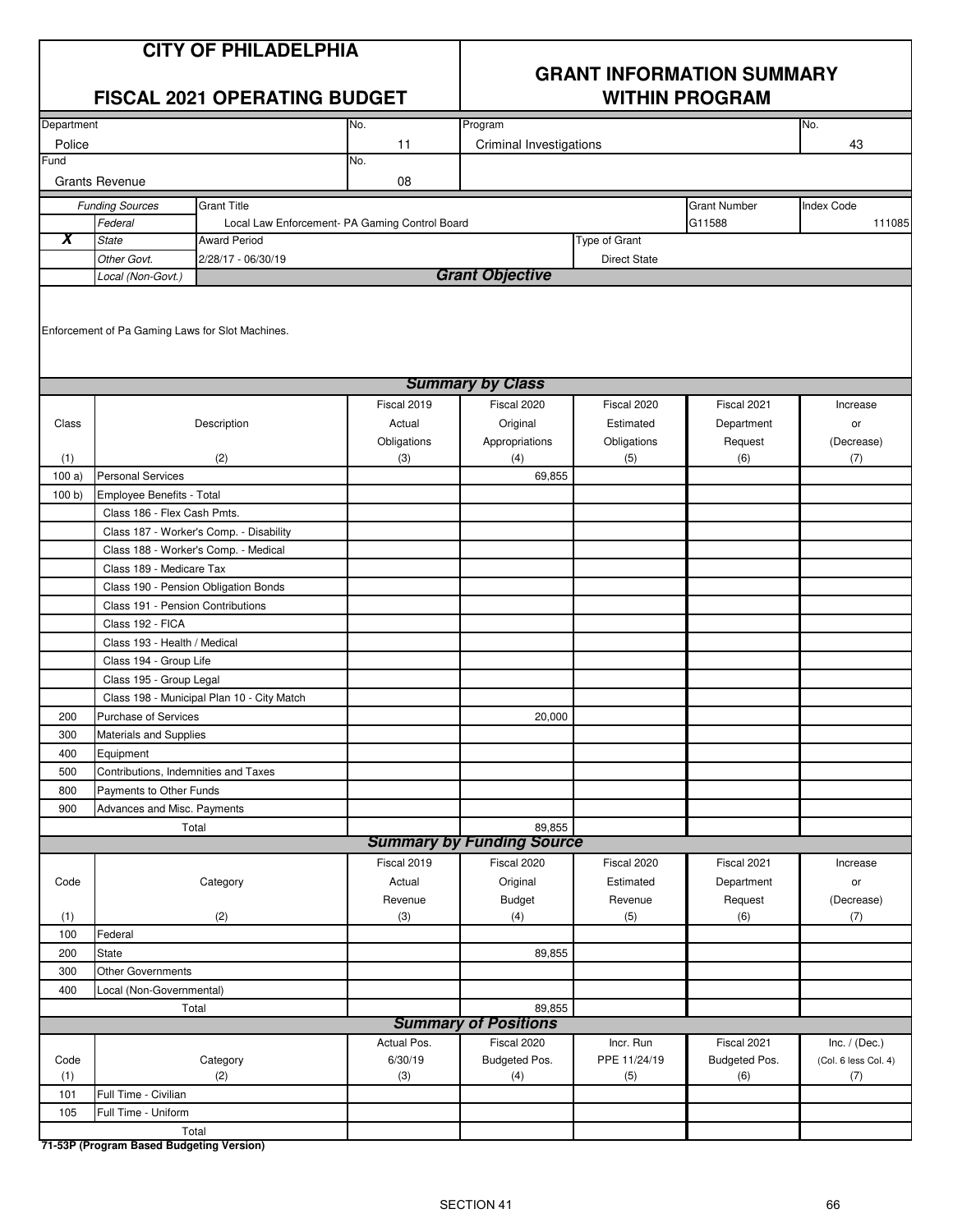|            |                               | <b>CITY OF PHILADELPHIA</b><br><b>FISCAL 2021 OPERATING BUDGET</b>                                                                                        |                    |                                  | <b>GRANT INFORMATION SUMMARY</b> | <b>WITHIN PROGRAM</b> |                      |
|------------|-------------------------------|-----------------------------------------------------------------------------------------------------------------------------------------------------------|--------------------|----------------------------------|----------------------------------|-----------------------|----------------------|
| Department |                               |                                                                                                                                                           | No.                | Program                          |                                  |                       | No.                  |
| Police     |                               |                                                                                                                                                           | 11                 | <b>Criminal Investigations</b>   |                                  |                       | 43                   |
| Fund       |                               |                                                                                                                                                           | No.                |                                  |                                  |                       |                      |
|            | <b>Grants Revenue</b>         |                                                                                                                                                           | 08                 |                                  |                                  |                       |                      |
|            | <b>Funding Sources</b>        | <b>Grant Title</b>                                                                                                                                        |                    |                                  |                                  | <b>Grant Number</b>   | <b>Index Code</b>    |
| X          | Federal                       | Federal Forfeiture Program                                                                                                                                |                    |                                  |                                  | G11625                | 110993/110994        |
|            | <b>State</b>                  | Award Period                                                                                                                                              |                    |                                  | Type of Grant                    |                       |                      |
|            | Other Govt.                   | 7/01/15 - 06/30/21                                                                                                                                        |                    |                                  |                                  |                       |                      |
|            | Local (Non-Govt.)             |                                                                                                                                                           |                    | <b>Grant Objective</b>           |                                  |                       |                      |
|            |                               | Dept. receives portion of confiscated property participating in Federally sponsored drug investigations. Use funds for Narcotic Law enforcement purposes. |                    | <b>Summary by Class</b>          |                                  |                       |                      |
|            |                               |                                                                                                                                                           | Fiscal 2019        |                                  | Fiscal 2020                      |                       | Increase             |
| Class      |                               |                                                                                                                                                           | Actual             | Fiscal 2020<br>Original          | Estimated                        | Fiscal 2021           |                      |
|            |                               | Description                                                                                                                                               |                    |                                  |                                  | Department            | or                   |
| (1)        |                               | (2)                                                                                                                                                       | Obligations<br>(3) | Appropriations<br>(4)            | Obligations<br>(5)               | Request<br>(6)        | (Decrease)<br>(7)    |
| 100a)      | <b>Personal Services</b>      |                                                                                                                                                           |                    |                                  |                                  |                       |                      |
| 100 b      | Employee Benefits - Total     |                                                                                                                                                           |                    |                                  |                                  |                       |                      |
|            | Class 186 - Flex Cash Pmts.   |                                                                                                                                                           |                    |                                  |                                  |                       |                      |
|            |                               |                                                                                                                                                           |                    |                                  |                                  |                       |                      |
|            |                               | Class 187 - Worker's Comp. - Disability                                                                                                                   |                    |                                  |                                  |                       |                      |
|            |                               | Class 188 - Worker's Comp. - Medical                                                                                                                      |                    |                                  |                                  |                       |                      |
|            | Class 189 - Medicare Tax      |                                                                                                                                                           |                    |                                  |                                  |                       |                      |
|            |                               | Class 190 - Pension Obligation Bonds                                                                                                                      |                    |                                  |                                  |                       |                      |
|            |                               | Class 191 - Pension Contributions                                                                                                                         |                    |                                  |                                  |                       |                      |
|            | Class 192 - FICA              |                                                                                                                                                           |                    |                                  |                                  |                       |                      |
|            | Class 193 - Health / Medical  |                                                                                                                                                           |                    |                                  |                                  |                       |                      |
|            | Class 194 - Group Life        |                                                                                                                                                           |                    |                                  |                                  |                       |                      |
|            | Class 195 - Group Legal       |                                                                                                                                                           |                    |                                  |                                  |                       |                      |
|            |                               | Class 198 - Municipal Plan 10 - City Match                                                                                                                |                    |                                  |                                  |                       |                      |
| 200        | <b>Purchase of Services</b>   |                                                                                                                                                           | 406,168            | 900,000                          | 500,000                          | 1,100,000             | 600,000              |
| 300        | <b>Materials and Supplies</b> |                                                                                                                                                           | 3,324              | 2.000.000                        | 55,000                           | 2,100,000             | 2,045,000            |
| 400        | Equipment                     |                                                                                                                                                           | 349,000            | 3,750,000                        | 350,000                          | 3,800,000             | 3,450,000            |
| 500        |                               | Contributions, Indemnities and Taxes                                                                                                                      |                    |                                  |                                  |                       |                      |
| 800        | Payments to Other Funds       |                                                                                                                                                           |                    |                                  |                                  |                       |                      |
| 900        | Advances and Misc. Payments   |                                                                                                                                                           |                    |                                  |                                  |                       |                      |
|            |                               | Total                                                                                                                                                     | 758,492            | 6,650,000                        | 905,000                          | 7,000,000             | 6,095,000            |
|            |                               |                                                                                                                                                           |                    | <b>Summary by Funding Source</b> |                                  |                       |                      |
|            |                               |                                                                                                                                                           | Fiscal 2019        | Fiscal 2020                      | Fiscal 2020                      | Fiscal 2021           | Increase             |
| Code       |                               | Category                                                                                                                                                  | Actual             | Original                         | Estimated                        | Department            | or                   |
|            |                               |                                                                                                                                                           | Revenue            | <b>Budget</b>                    | Revenue                          | Request               | (Decrease)           |
| (1)        |                               | (2)                                                                                                                                                       | (3)                | (4)                              | (5)                              | (6)                   | (7)                  |
| 100        | Federal                       |                                                                                                                                                           | 842,469            | 6,650,000                        | 905,000                          | 7,000,000             | 6,095,000            |
| 200        | <b>State</b>                  |                                                                                                                                                           |                    |                                  |                                  |                       |                      |
| 300        | <b>Other Governments</b>      |                                                                                                                                                           |                    |                                  |                                  |                       |                      |
| 400        | Local (Non-Governmental)      |                                                                                                                                                           |                    |                                  |                                  |                       |                      |
|            |                               | Total                                                                                                                                                     | 842,469            | 6,650,000                        | 905,000                          | 7,000,000             | 6,095,000            |
|            |                               |                                                                                                                                                           |                    | <b>Summary of Positions</b>      |                                  |                       |                      |
|            |                               |                                                                                                                                                           | Actual Pos.        | Fiscal 2020                      | Incr. Run                        | Fiscal 2021           | Inc. $/$ (Dec.)      |
| Code       |                               | Category                                                                                                                                                  | 6/30/19            | Budgeted Pos.                    | PPE 11/24/19                     | Budgeted Pos.         | (Col. 6 less Col. 4) |
| (1)        |                               | (2)                                                                                                                                                       | (3)                | (4)                              | (5)                              | (6)                   | (7)                  |
| 101        | Full Time - Civilian          |                                                                                                                                                           |                    |                                  |                                  |                       |                      |
| 105        | Full Time - Uniform           |                                                                                                                                                           |                    |                                  |                                  |                       |                      |
|            |                               | Total                                                                                                                                                     |                    |                                  |                                  |                       |                      |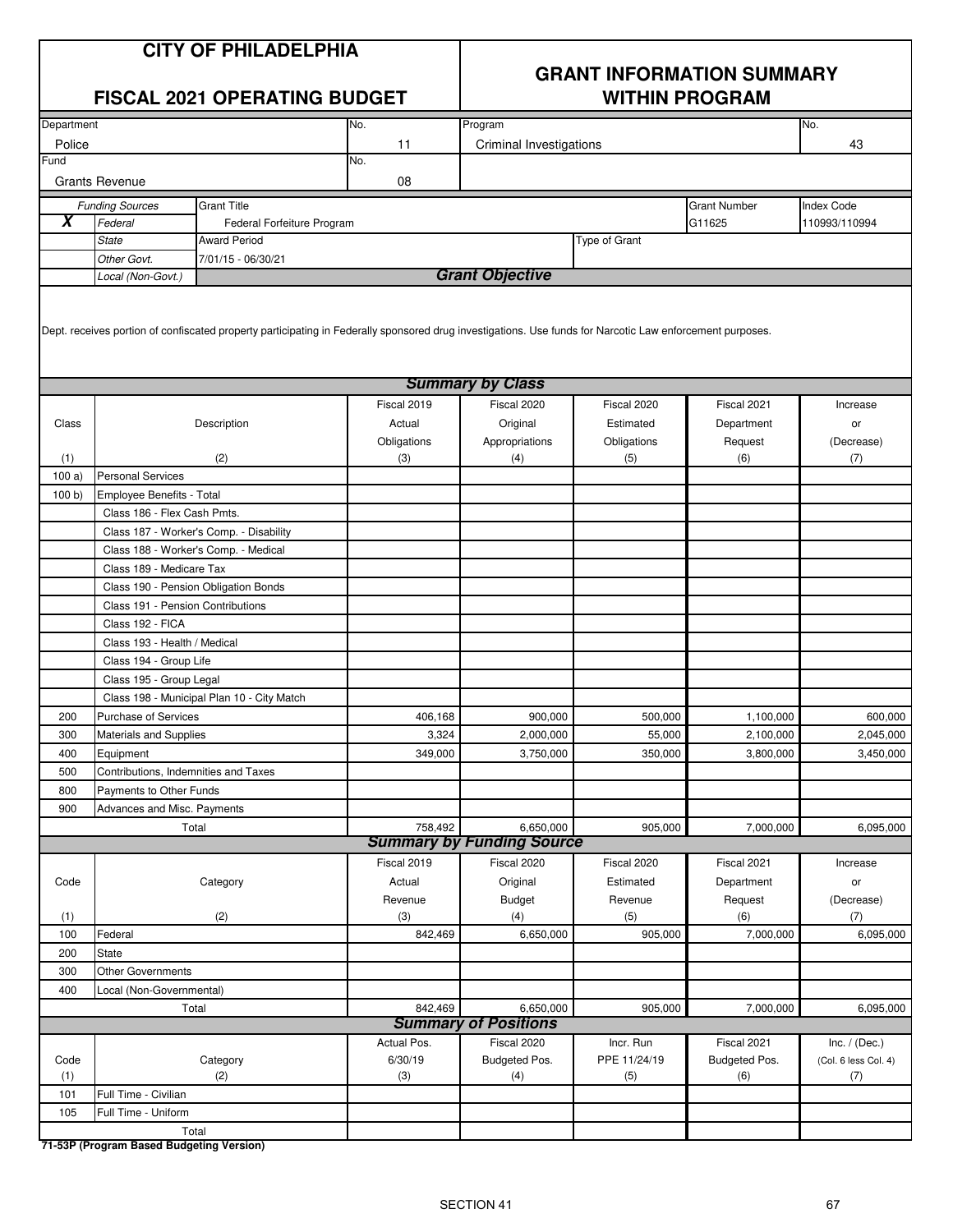|                  | <b>CITY OF PHILADELPHIA</b>                                                                                                                                                                                                                                                                                                                                                                                        |                         |                                               |                                    |                 |                 |
|------------------|--------------------------------------------------------------------------------------------------------------------------------------------------------------------------------------------------------------------------------------------------------------------------------------------------------------------------------------------------------------------------------------------------------------------|-------------------------|-----------------------------------------------|------------------------------------|-----------------|-----------------|
|                  | <b>FISCAL 2021 OPERATING BUDGET</b>                                                                                                                                                                                                                                                                                                                                                                                |                         |                                               | <b>PROGRAM SUMMARY - ALL FUNDS</b> |                 |                 |
| Department       |                                                                                                                                                                                                                                                                                                                                                                                                                    | No.                     | Program                                       |                                    |                 | No.             |
| Police           |                                                                                                                                                                                                                                                                                                                                                                                                                    | 11                      | Intelligence & Homeland Security              |                                    |                 | 44              |
|                  |                                                                                                                                                                                                                                                                                                                                                                                                                    |                         | <b>Program Description</b>                    |                                    |                 |                 |
|                  | This program is responsible for response, prevention, mitigation, and investigations of high-risk incidents and events, such as active shooter<br>incidents; hostage situations; mass casualty incidents; terrorist threats or attacks; chemical, biological, radiological and nuclear releases;<br>technical rescues; and planned city special events.                                                            |                         |                                               |                                    |                 |                 |
|                  |                                                                                                                                                                                                                                                                                                                                                                                                                    |                         | <b>Program Objectives</b>                     |                                    |                 |                 |
|                  | Investigate and incorporate new policing technology into operations to enhance and improve investigations.<br>•Adjust operations plans and deployment of personnel to support the City's and PPD's crime fighting efforts, Philadelphia Roadmap for<br>Safer Communities and Operation Pinpoint.<br>•Continue Operation Pinpoint efforts to continue violent crime reduction efforts in identified Pinpoint areas. |                         |                                               |                                    |                 |                 |
|                  |                                                                                                                                                                                                                                                                                                                                                                                                                    |                         | <b>Performance Measures</b>                   |                                    |                 |                 |
|                  |                                                                                                                                                                                                                                                                                                                                                                                                                    | Fiscal 2019             | Fiscal 2020                                   | Fiscal 2020                        | Fiscal 2020     | Fiscal 2021     |
| Measure          | Description                                                                                                                                                                                                                                                                                                                                                                                                        | Year-End                | Target                                        | Year-to-Date                       | Year-End        | Target          |
| No.<br>(1)       | (2)                                                                                                                                                                                                                                                                                                                                                                                                                |                         |                                               | $(Q1 + Q2)$                        | Estimate        |                 |
|                  | N/A                                                                                                                                                                                                                                                                                                                                                                                                                | (3)<br>N/A              | (4)<br>N/A                                    | (5)<br>N/A                         | (6)<br>N/A      | (7)<br>N/A      |
| Comments:        | N/A                                                                                                                                                                                                                                                                                                                                                                                                                |                         |                                               |                                    |                 |                 |
|                  |                                                                                                                                                                                                                                                                                                                                                                                                                    |                         |                                               |                                    |                 |                 |
| Comments:        |                                                                                                                                                                                                                                                                                                                                                                                                                    |                         |                                               |                                    |                 |                 |
|                  |                                                                                                                                                                                                                                                                                                                                                                                                                    |                         |                                               |                                    |                 |                 |
| <u>Comments:</u> |                                                                                                                                                                                                                                                                                                                                                                                                                    |                         |                                               |                                    |                 |                 |
|                  |                                                                                                                                                                                                                                                                                                                                                                                                                    |                         |                                               |                                    |                 |                 |
| <u>Comments:</u> |                                                                                                                                                                                                                                                                                                                                                                                                                    |                         |                                               |                                    |                 |                 |
| Comments:        |                                                                                                                                                                                                                                                                                                                                                                                                                    |                         |                                               |                                    |                 |                 |
|                  |                                                                                                                                                                                                                                                                                                                                                                                                                    |                         | <b>Summary by Fund</b>                        |                                    |                 |                 |
|                  |                                                                                                                                                                                                                                                                                                                                                                                                                    | Fiscal 2019             | Fiscal 2020                                   | Fiscal 2020                        | Fiscal 2021     | Increase        |
| Fund             | Fund                                                                                                                                                                                                                                                                                                                                                                                                               | Actual                  | Original                                      | Estimated                          | Proposed        | or              |
| No.              |                                                                                                                                                                                                                                                                                                                                                                                                                    | Obligations             | Appropriations                                | Obligations                        | <b>Budget</b>   | (Decrease)      |
| (1)              | (2)                                                                                                                                                                                                                                                                                                                                                                                                                | (3)                     | (4)                                           | (5)                                | (6)             | (7)             |
| 01               | General                                                                                                                                                                                                                                                                                                                                                                                                            | 62,420,161              | 70,513,602                                    | 66,788,208                         | 71,376,667      | 4,588,459       |
| 08               | <b>Grants Revenue</b>                                                                                                                                                                                                                                                                                                                                                                                              | 138,634                 | 642,643                                       | 626,000                            | 626,000         |                 |
|                  |                                                                                                                                                                                                                                                                                                                                                                                                                    |                         |                                               |                                    |                 |                 |
|                  |                                                                                                                                                                                                                                                                                                                                                                                                                    |                         |                                               |                                    |                 |                 |
|                  |                                                                                                                                                                                                                                                                                                                                                                                                                    |                         |                                               |                                    |                 |                 |
|                  | Total                                                                                                                                                                                                                                                                                                                                                                                                              | 62,558,795              | 71,156,245                                    | 67,414,208                         | 72,002,667      | 4,588,459       |
|                  |                                                                                                                                                                                                                                                                                                                                                                                                                    |                         | <b>Summary of Full Time Positions by Fund</b> |                                    |                 |                 |
| Fund             |                                                                                                                                                                                                                                                                                                                                                                                                                    | <b>Actual Positions</b> | Fiscal 2020                                   | Increment Run                      | Fiscal 2021     | Inc. $/$ (Dec.) |
| No.              | Fund                                                                                                                                                                                                                                                                                                                                                                                                               | 6/30/19                 | <b>Budgeted</b>                               | PPE 11/24/19                       | <b>Budgeted</b> | (Col. 6 less 4) |
| (1)<br>01        | (2)<br>General                                                                                                                                                                                                                                                                                                                                                                                                     | (3)<br>569              | (4)<br>596                                    | (5)<br>564                         | (6)<br>621      | (7)<br>25       |
|                  |                                                                                                                                                                                                                                                                                                                                                                                                                    |                         |                                               |                                    |                 |                 |
|                  |                                                                                                                                                                                                                                                                                                                                                                                                                    |                         |                                               |                                    |                 |                 |
|                  |                                                                                                                                                                                                                                                                                                                                                                                                                    |                         |                                               |                                    |                 |                 |
|                  |                                                                                                                                                                                                                                                                                                                                                                                                                    |                         |                                               |                                    |                 |                 |
|                  |                                                                                                                                                                                                                                                                                                                                                                                                                    |                         |                                               |                                    |                 |                 |
|                  | <b>Total Full Time</b>                                                                                                                                                                                                                                                                                                                                                                                             | 569                     | 596                                           | 564                                | 621             | 25              |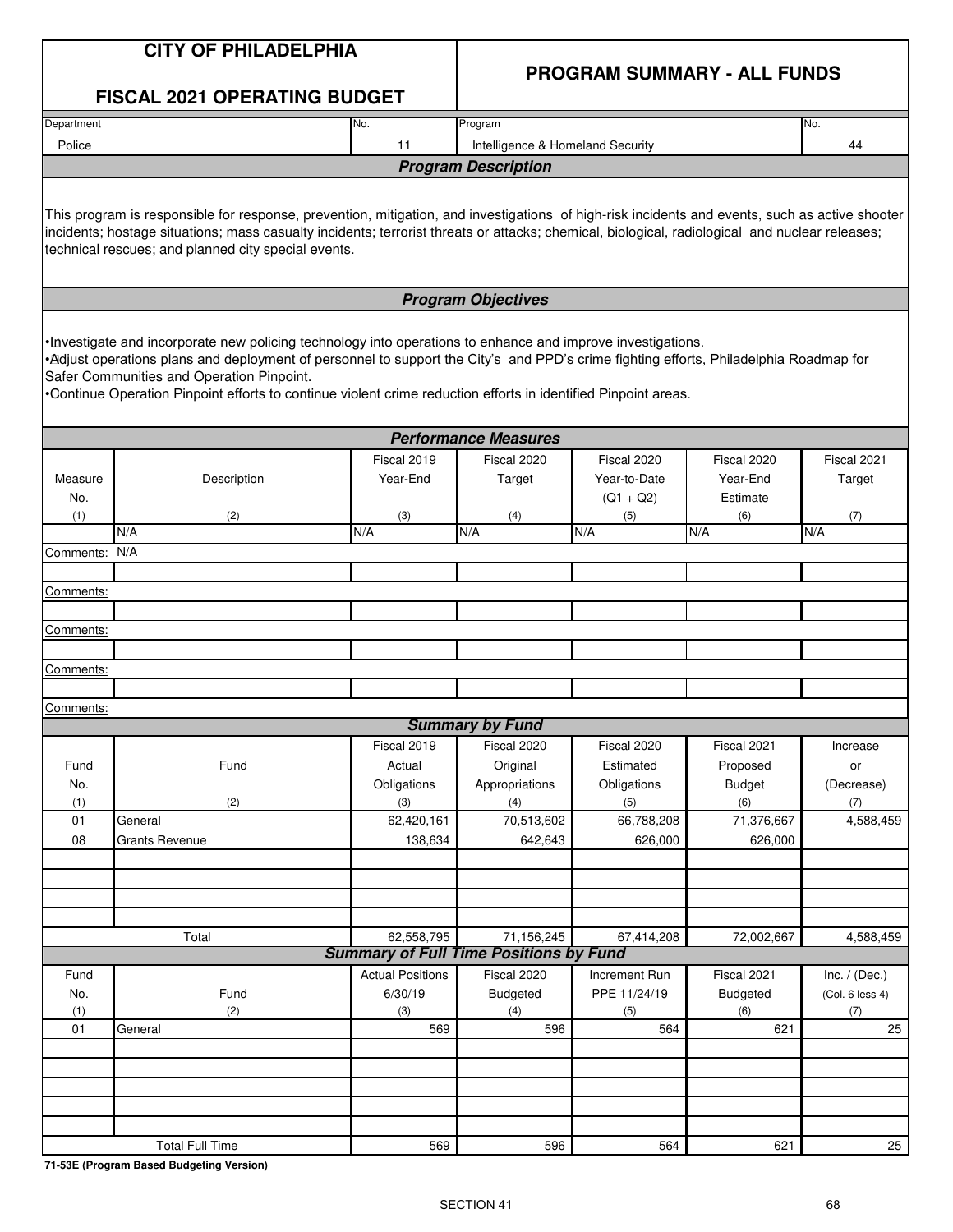#### **FISCAL 2021 OPERATING BUDGET (CONTINUED)**

## **PROGRAM SUMMARY - ALL FUNDS**

| Department                                  |                              | No.         | Program                                             | No.                        |                 |                     |
|---------------------------------------------|------------------------------|-------------|-----------------------------------------------------|----------------------------|-----------------|---------------------|
| Police                                      |                              | 11          | Intelligence & Homeland Security                    |                            |                 | 44                  |
|                                             |                              |             | <b>Selected Associated Non-Tax Revenues by Fund</b> |                            |                 |                     |
|                                             |                              | Fiscal 2019 | Fiscal 2020                                         | Fiscal 2020                | Fiscal 2021     | Increase            |
| Fund                                        | Fund                         | Actual      | Original                                            | Estimate                   | Proposed        | or                  |
| No.                                         |                              | Revenues    | <b>Budget</b>                                       |                            | <b>Budget</b>   | (Decrease)          |
| (1)                                         | (2)                          | (3)         | (4)                                                 | (5)                        | (6)             | (7)                 |
| 08                                          | <b>Grants Revenue</b>        |             | 642,643                                             | 626,000                    | 626,000         |                     |
|                                             |                              |             |                                                     |                            |                 |                     |
|                                             |                              |             |                                                     |                            |                 |                     |
|                                             |                              |             |                                                     |                            |                 |                     |
| <b>Selected Associated Capital Projects</b> |                              |             |                                                     |                            |                 |                     |
| Dept.                                       |                              | Carry       | Fiscal 2020                                         | Fiscal 2020<br>Fiscal 2021 |                 |                     |
| Where                                       | Description                  | Forward     | Original Approp.                                    | Original Approp.           | Proposed Budget | Proposed Bdgt       |
| Appropriated                                |                              |             | (GO Only)                                           | (All Other Sources)        | (GO Only)       | (All Other Sources) |
| (1)                                         | (2)                          | (3)         | (4)                                                 | (5)                        | (6)             | (7)                 |
|                                             |                              |             |                                                     |                            |                 |                     |
|                                             |                              |             |                                                     |                            |                 |                     |
|                                             |                              |             |                                                     |                            |                 |                     |
|                                             |                              |             |                                                     |                            |                 |                     |
|                                             |                              |             |                                                     |                            |                 |                     |
|                                             |                              |             |                                                     |                            |                 |                     |
|                                             |                              |             |                                                     |                            |                 |                     |
|                                             |                              |             |                                                     |                            |                 |                     |
|                                             |                              |             |                                                     |                            |                 |                     |
|                                             |                              |             |                                                     |                            |                 |                     |
|                                             |                              |             |                                                     |                            |                 |                     |
|                                             |                              |             |                                                     |                            |                 |                     |
|                                             |                              |             |                                                     |                            |                 |                     |
|                                             |                              |             |                                                     |                            |                 |                     |
|                                             |                              |             | <b>Selected Associated Operating Costs</b>          |                            |                 |                     |
| Dept.                                       |                              | Fiscal 2019 | Fiscal 2020                                         | Fiscal 2020                | Fiscal 2021     | Increase            |
| Where                                       | Description                  | Calculated  | Calculated                                          | Calculated                 | Calculated      | or                  |
| Appropriated                                |                              | Obligations | Appropriations                                      | Obligations                | <b>Budget</b>   | (Decrease)          |
| (1)                                         | (2)                          | (3)         | (4)                                                 | (5)                        | (6)             | (7)                 |
| Finance                                     | Employee Benefits - Civilian | 1,043,668   | 1,000,273                                           | 1,000,273                  | 1,545,529       | 545,256             |
| Finance                                     | Employee Benefits - Uniform  | 13,187,658  | 14,062,756                                          | 14,062,756                 | 15,114,232      | 1,051,477           |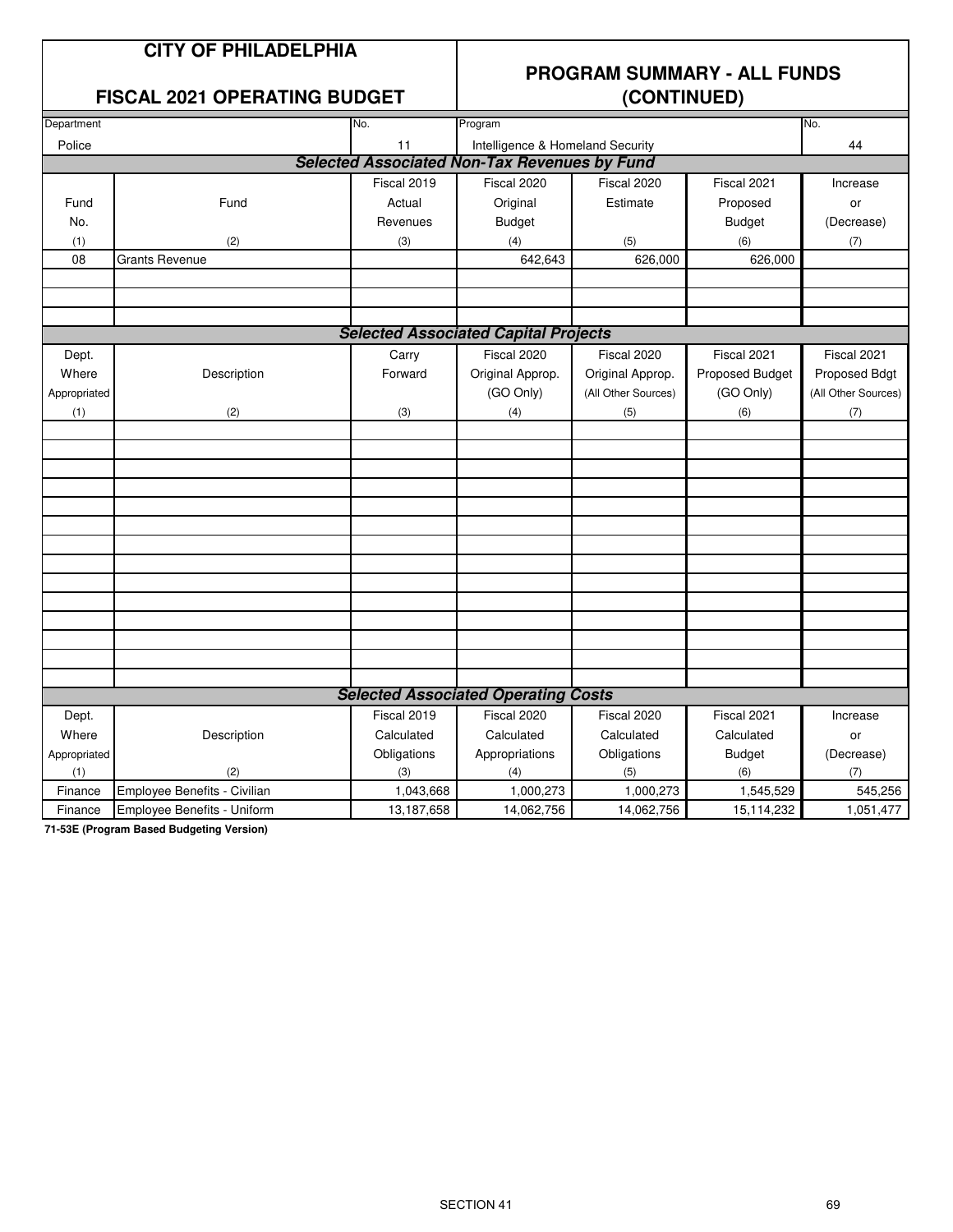#### **PROGRAM SUMMARY**

#### **FISCAL 2021 OPERATING BUDGET**

| Department                                  |                               | No.                                                 | Program                          |              |                 | No.            |
|---------------------------------------------|-------------------------------|-----------------------------------------------------|----------------------------------|--------------|-----------------|----------------|
| Police                                      |                               | 11                                                  | Intelligence & Homeland Security |              |                 | 44             |
| Fund                                        |                               | No.                                                 |                                  |              |                 |                |
| General                                     |                               | 01                                                  |                                  |              |                 |                |
|                                             |                               |                                                     | <b>Summary by Class</b>          |              |                 |                |
|                                             |                               | Fiscal 2019                                         | Fiscal 2020                      | Fiscal 2020  | Fiscal 2021     | Increase       |
| Class                                       | Description                   | Actual                                              | Original                         | Estimated    | Proposed        | or             |
|                                             |                               | Obligations                                         | Appropriations                   | Obligations  | <b>Budget</b>   | (Decrease)     |
| (1)                                         | (2)                           | (3)                                                 | (4)                              | (5)          | (6)             | (7)            |
| 100                                         | <b>Employee Compensation</b>  |                                                     |                                  |              |                 |                |
| a)                                          | <b>Personal Services</b>      | 60,320,868                                          | 68,249,576                       | 64,529,338   | 69,069,530      | 4,540,192      |
| b)                                          | <b>Employee Benefits</b>      |                                                     |                                  |              |                 |                |
| 200                                         | <b>Purchase of Services</b>   | 829,368                                             | 816,632                          | 818,226      | 880,066         | 61,840         |
| 300                                         | <b>Materials and Supplies</b> | 793,786                                             | 1,077,894                        | 1,066,803    | 1,138,826       | 72,023         |
| Equipment<br>400                            |                               | 476,139                                             | 369,500                          | 373,841      | 288,245         | (85, 596)      |
| Contributions, Indemnities and Taxes<br>500 |                               |                                                     |                                  |              |                 |                |
| 700<br>Debt Service                         |                               |                                                     |                                  |              |                 |                |
| 800                                         | Payments to Other Funds       |                                                     |                                  |              |                 |                |
| 900<br>Advances and Misc. Payments          |                               |                                                     |                                  |              |                 |                |
|                                             | Total                         | 62,420,161                                          | 70,513,602                       | 66,788,208   | 71,376,667      | 4,588,459      |
|                                             |                               |                                                     | <b>Summary of Positions</b>      |              |                 |                |
|                                             |                               | Actual                                              | Fiscal 2020                      | Increment    | Fiscal 2021     | Increase       |
|                                             |                               | Positions                                           | <b>Budgeted</b>                  | Run          | <b>Budgeted</b> | or             |
| Code                                        | Category                      | 6/30/19                                             | Positions                        | PPE 11/24/19 | Positions       | (Decrease)     |
| (1)                                         | (2)                           | (3)                                                 | (4)                              | (5)          | (6)             | (7)            |
| 101                                         | Full Time - Civilian          | 49                                                  | 70                               | 45           | 74              | $\overline{4}$ |
| 105                                         | Full Time - Uniform           | 520                                                 | 526                              | 519          | 547             | 21             |
|                                             | Total                         | 569                                                 | 596                              | 564          | 621             | 25             |
|                                             |                               | <b>Selected Associated Non-Tax Revenues by Type</b> |                                  |              |                 |                |
|                                             |                               | Fiscal 2019                                         | Fiscal 2020                      | Fiscal 2020  | Fiscal 2021     | Increase       |
|                                             | Description                   | Actual                                              | Original                         | Estimate     | Proposed        | or             |
|                                             |                               | Revenues                                            | <b>Budget</b>                    |              | <b>Budget</b>   | (Decrease)     |
|                                             | (1)                           | (2)                                                 | (3)                              | (4)          | (5)             | (6)            |
|                                             | Local (Non-Governmental)      |                                                     |                                  |              |                 |                |
| Federal                                     |                               |                                                     |                                  |              |                 |                |
| State                                       |                               |                                                     |                                  |              |                 |                |
|                                             | <b>Other Governments</b>      |                                                     |                                  |              |                 |                |
|                                             | Other Funds of the City       |                                                     |                                  |              |                 |                |
|                                             | Total                         |                                                     |                                  |              |                 |                |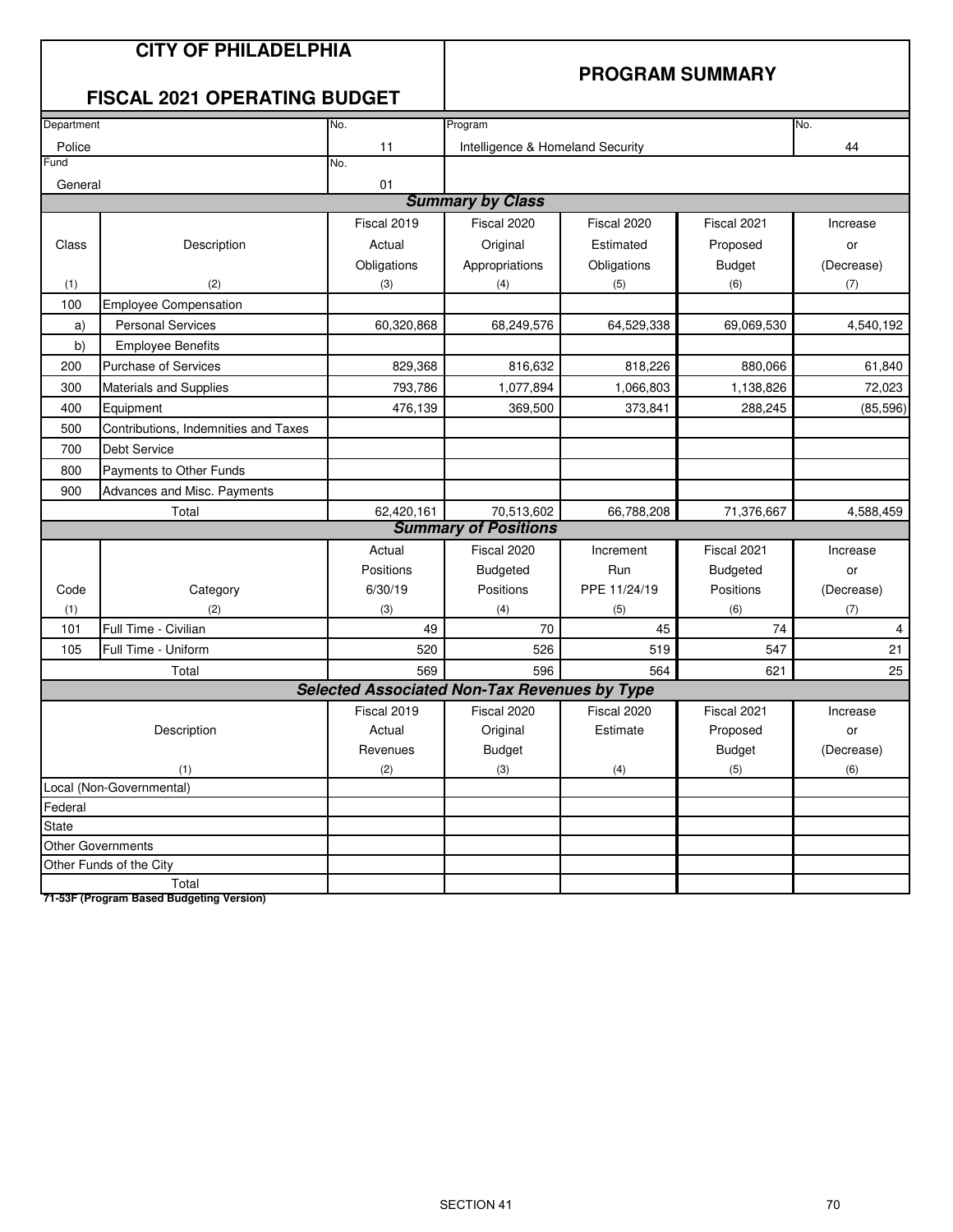#### CITY OF PHILADELPHIA SCHEDULE 100

# LIST OF POSITIONS<br>BY PROGRAM

| <b>FISCAL 2021 OPERATING BUDGET</b> |             |                                          |                     |                | <b>BY PROGRAM</b>       |                                  |                         |               |                      |
|-------------------------------------|-------------|------------------------------------------|---------------------|----------------|-------------------------|----------------------------------|-------------------------|---------------|----------------------|
| Department                          |             |                                          |                     | No.            | Program                 |                                  |                         |               | No.                  |
| Police                              |             |                                          |                     | 11             |                         | Intelligence & Homeland Security |                         |               | 44                   |
| Fund                                |             |                                          |                     | No.            |                         |                                  |                         |               |                      |
| General                             |             |                                          |                     | 01             |                         |                                  |                         |               |                      |
|                                     |             |                                          |                     |                |                         |                                  |                         |               |                      |
|                                     |             |                                          |                     | Fiscal         | Fiscal                  |                                  | Fiscal                  |               | Increase             |
|                                     |             |                                          | Salary              | 2019           | 2020                    | Increment                        | 2021                    | Annual        | (Decrease)           |
| Line                                | Class       | Title                                    | Range               | Actual Pos.    | <b>Budgeted</b>         | Run-PPE                          | <b>Budgeted</b>         | Salary        | (Col. 8)             |
| No.<br>(1)                          | Code<br>(2) | (3)                                      | (in dollars)<br>(4) | 6/30/19<br>(5) | Positions<br>(6)        | 11/24/19<br>(7)                  | Positions<br>(8)        | 7/1/20<br>(9) | less Col. 6)<br>(10) |
|                                     |             |                                          |                     |                |                         |                                  |                         |               |                      |
|                                     |             | <b>Homeland Security Bureau</b><br>Sworn |                     |                |                         |                                  |                         |               |                      |
|                                     |             |                                          |                     |                |                         |                                  |                         |               |                      |
| $\mathbf{1}$                        |             | 6A10 Chief Police Inspector              | 146,638 - 152,997   | 1              | 1                       | 1                                | $\mathbf{1}$            | 157,004       |                      |
| $\overline{2}$                      |             | 6A12 Detective                           | 82,330 - 85,901     | 14             | 14                      | 12                               | 12                      | 1,047,872     | (2)                  |
| 3                                   |             | 6A06 Police Captain                      | 112,833 - 117,725   | 6              | 6                       | 6                                | 6                       | 716,412       |                      |
| 4                                   |             | 6A03 Police Corporal                     | 82,330 - 85,901     | 5              | 5                       | 5                                | 5                       | 436,251       |                      |
| 5                                   |             | 6A09 Police Inspector                    | 128,629 - 134,207   | $\overline{c}$ | $\overline{\mathbf{c}}$ | 2                                | 2                       | 272,518       |                      |
| 6                                   |             | 6A05   Police Lieutenant                 | 97,279 - 101,487    | 20             | 21                      | 20                               | 21                      | 2,168,644     |                      |
| 7                                   |             | 6A02 Police Officer                      | 60,129 - 78,092     | 324            | 304                     | 327                              | 327                     | 24,833,367    | 23                   |
| 8                                   |             | 6A04 Police Sergeant                     | 85,324 - 89,024     | 45             | 48                      | 44                               | 48                      | 4,333,843     |                      |
|                                     |             | Subtotal - Sworn                         |                     | 417            | 401                     | 417                              | 422                     | 33,965,909    | 21                   |
|                                     |             |                                          |                     |                |                         |                                  |                         |               |                      |
|                                     |             | Civilian                                 |                     |                |                         |                                  |                         |               |                      |
| 9                                   |             | A398 Assistant Managing Director 2       | 110,507             | 1              | 1                       | 1                                | 1                       | 110,507       |                      |
| 10                                  |             | 1A04 Clerk 3                             | 39,793 - 43,421     | $\mathbf{1}$   | 1                       | 1                                | 1                       | 42,474        |                      |
| 11                                  |             | 7D11 Custodial Worker I                  | 32,412 - 34,785     | $\overline{2}$ | $\sqrt{2}$              | $\overline{\mathbf{c}}$          | $\overline{\mathbf{c}}$ | 66,937        |                      |
| 12                                  |             | 7C38 Heavy Duty Wrecker Operator         | 42,997 - 47,121     | 1              | $\mathbf{1}$            | 1                                | 1                       | 46,974        |                      |
| 13                                  |             | 7A71 Hostler                             | 36,340 - 39,498     | 11             | 11                      | 11                               | 11                      | 421,938       |                      |
| 14                                  |             | 1A02 Office Clerk                        | 30,944 - 33,043     |                |                         |                                  | 1                       | 33,000        | 1                    |
| 15                                  |             | 1A03 Office Clerk II                     | 33,669 - 36,402     | 3              | $\overline{2}$          | 1                                | 2                       | 70,770        |                      |
| 16                                  | 6J32        | Police Communications Dispatcher         | 41,930 - 45,869     |                |                         |                                  | 4                       | 183,500       | 4                    |
| 17                                  |             | 7C21 Police Tow Truck Operator           | 40,860 - 44,631     | 6              | 6                       | 6                                | 6                       | 262,882       |                      |
| 18                                  |             | 7C22 Police Tow Truck Supervisor         | 45,030 - 49,479     | 4              | 3                       | 3                                | 3                       | 147,789       |                      |
| 19                                  | TBD         | Public Safety Enforcement Manager        | 102,000             |                |                         |                                  | 1                       | 102,000       | $\mathbf{1}$         |
| 20                                  |             | TBD Public Safety Enforcement Officer    | 32,000 - 42,000     |                |                         |                                  | 20                      | 840,000       | $20\,$               |
| 21                                  |             | TBD Public Safety Enforcement Supervisor | $36,000 - 47,000$   |                |                         |                                  | $\overline{\mathbf{c}}$ | 94,000        | $\overline{2}$       |
| 22                                  |             | 1A18 Secretary                           | 36,340 - 39,498     | $\mathbf{1}$   | $\mathbf{1}$            | $\mathbf{1}$                     | $\mathbf{1}$            | 38,810        |                      |
|                                     |             | Subtotal - Civilian                      |                     | 30             | 28                      | 27                               | 56                      | 2,461.581     | 28                   |
|                                     |             | <b>Total - Homeland Security Bureau</b>  |                     | 447            | 429                     | 444                              | 478                     | 36,427,491    | 49                   |
|                                     |             |                                          |                     |                |                         |                                  |                         |               |                      |
|                                     |             |                                          |                     |                |                         |                                  |                         |               |                      |
|                                     |             |                                          |                     |                |                         |                                  |                         |               |                      |
|                                     |             |                                          |                     |                |                         |                                  |                         |               |                      |
|                                     |             |                                          |                     |                |                         |                                  |                         |               |                      |
|                                     |             |                                          |                     |                |                         |                                  |                         |               |                      |
|                                     |             |                                          |                     |                |                         |                                  |                         |               |                      |
|                                     |             |                                          |                     |                |                         |                                  |                         |               |                      |
|                                     |             |                                          |                     |                |                         |                                  |                         |               |                      |
|                                     |             |                                          |                     |                |                         |                                  |                         |               |                      |
|                                     |             |                                          |                     |                |                         |                                  |                         |               |                      |
|                                     |             |                                          |                     |                |                         |                                  |                         |               |                      |
|                                     |             |                                          |                     |                |                         |                                  |                         |               |                      |
|                                     |             | 71-531 (Program Based Budgeting Version) |                     |                |                         |                                  |                         |               |                      |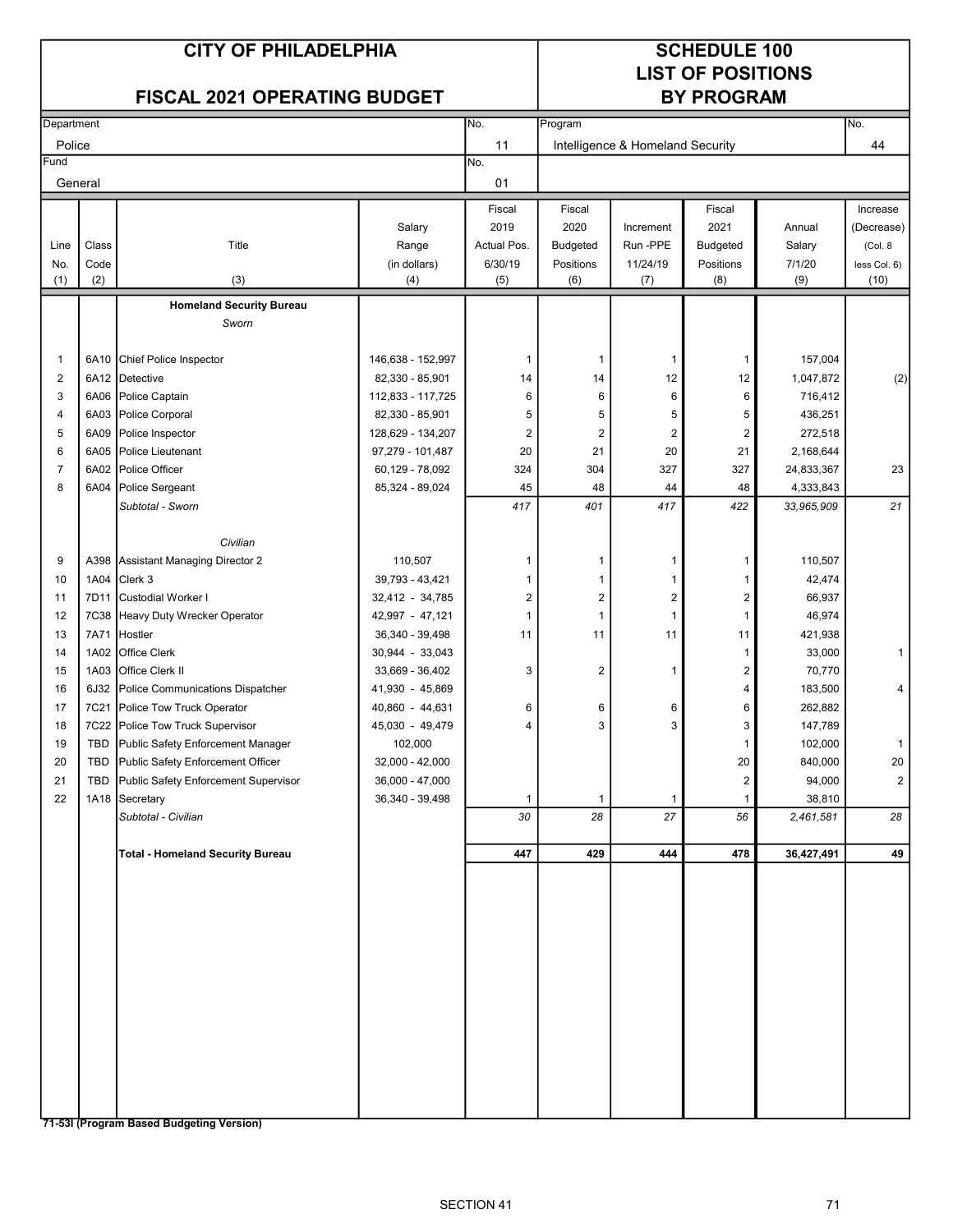#### **CITY OF PHILADELPHIA SCHEDULE 100**

# **LIST OF POSITIONS**

| <b>FISCAL 2021 OPERATING BUDGET</b> |       |                                                      |                   |                | <b>BY PROGRAM</b>       |                                  |                 |            |              |
|-------------------------------------|-------|------------------------------------------------------|-------------------|----------------|-------------------------|----------------------------------|-----------------|------------|--------------|
| Department                          |       |                                                      |                   | No.            | Program                 |                                  |                 |            | No.          |
| Police                              |       |                                                      |                   | 11             |                         | Intelligence & Homeland Security |                 |            | 44           |
| Fund                                |       |                                                      |                   | No.            |                         |                                  |                 |            |              |
| General                             |       |                                                      |                   | 01             |                         |                                  |                 |            |              |
|                                     |       |                                                      |                   | Fiscal         | Fiscal                  |                                  | Fiscal          |            | Increase     |
|                                     |       |                                                      | Salary            | 2019           | 2020                    | Increment                        | 2021            | Annual     | (Decrease)   |
| Line                                | Class | Title                                                | Range             | Actual Pos.    | <b>Budgeted</b>         | Run-PPE                          | <b>Budgeted</b> | Salary     | (Col. 8      |
| No.                                 | Code  |                                                      | (in dollars)      | 6/30/19        | Positions               | 11/24/19                         | Positions       | 7/1/20     | less Col. 6) |
| (1)                                 | (2)   | (3)                                                  | (4)               | (5)            | (6)                     | (7)                              | (8)             | (9)        | (10)         |
|                                     |       | <b>Strategic Intell &amp; Info Sharing</b>           |                   |                |                         |                                  |                 |            |              |
|                                     |       | Sworn                                                |                   |                |                         |                                  |                 |            |              |
| 23                                  |       | 6A10 Chief Police Inspector                          | 146,638 - 152,997 |                | 1                       |                                  | 1               | 157,004    |              |
| 24                                  |       | 6A12 Detective                                       | 82,330 - 85,901   | 7              | $\overline{7}$          | 7                                | $\overline{7}$  | 611,259    |              |
| 25                                  |       | 6A06 Police Captain                                  | 112,833 - 117,725 | 2              | $\overline{\mathbf{c}}$ | 2                                | 2               | 238,804    |              |
| 26                                  |       | 6A03 Police Corporal                                 | 82,330 - 85,901   | 5              | 6                       | 5                                | 6               | 523,501    |              |
| 27                                  | 6A09  | Police Inspector                                     | 128,629 - 134,207 |                | 1                       |                                  | 1               | 136,259    |              |
| 28                                  |       | 6A05 Police Lieutenant                               | 97,279 - 101,487  | 7              | 9                       | $\overline{7}$                   | 9               | 929,419    |              |
| 29                                  |       | 6A02 Police Officer                                  | 60,129 - 78,092   | 67             | 79                      | 66                               | 79              | 5,999,498  |              |
| 30                                  |       | 6A04 Police Sergeant                                 | 85,324 - 89,024   | 15             | 20                      | 15                               | 20              | 1,805,768  |              |
|                                     |       | Subtotal - Sworn                                     |                   | 103            | 125                     | 102                              | 125             | 10,401,511 |              |
|                                     |       | Civilian                                             |                   |                |                         |                                  |                 |            |              |
| 31                                  |       | A398 AMD - Director of Research & Analysis           | 109,901           | 1              | 1                       | 1                                | 1               | 109,901    |              |
| 32                                  |       | A398 AMD - Sr GIS Applications Developer             | 93,248            |                | 1                       | 1                                | 1               | 93,248     |              |
| 33                                  |       | 6C20 Criminal Investigative Research Analyst Trainee | 41,833 - 50,200   | 2              | $\overline{c}$          | 2                                | 2               | 92,700     |              |
| 34                                  | 6C21  | Criminal Investigative Research Analyst              | 55,976 - 62,975   | 2              | $\overline{c}$          | 2                                | 2               | 117,700    |              |
| 35                                  |       | 1D02 Data Entry Operator II                          | 35,743 - 38,783   | 1              | 1                       |                                  |                 |            | (1)          |
| 36                                  |       | D342 Deputy Director of DVIC                         | 125,176           | 1              | 1                       | 1                                | 1               | 125,176    |              |
| 37                                  | 3E21  | Geographic Information System Specialist 2           | 53,368 - 68,619   | 1              | 1                       | 1                                | 1               | 66,621     |              |
| 36                                  |       | 3E22 Geographic Information System Specialist 3      | 67,718 - 87,064   | 2              | $\overline{c}$          | 2                                | 2               | 170,128    |              |
| 37                                  |       | 6C25 Law Enforcement Analyst Jr-2                    | 37,911 - 66,621   |                | 19                      |                                  |                 |            | (19)         |
| 38                                  |       | 6C28 Law Enforcement Analyst Supervisor              | 62,949 - 80,928   |                | 2                       |                                  |                 |            | (2)          |
| 39                                  |       | 6C29 Law Enforcement Analyst Manager                 | 77,101 - 99,136   |                | 1                       |                                  |                 |            | (1)          |
| 40                                  |       | 2F21 Research & Information Analyst 1                | 53,368 - 68,619   | 3              | 1                       | 3                                | 1               | 67,259     |              |
| 41                                  |       | 2F22 Research & Information Analyst 2                | 59,453 - 76,422   |                |                         |                                  | 3               | 207,802    | (1)          |
| 42                                  |       | 2F23 Research & Information Analyst Supervisor       | 69,409 - 89,241   | $\overline{c}$ | 2                       | $\overline{c}$                   | $\mathbf{2}$    | 163,658    |              |
| 43                                  |       | 1A37 Service Representative                          | 36,340 - 39,498   | 2              | 2                       | $\overline{c}$                   | 2               | 78,213     |              |
|                                     |       | Subtotal - Civilian                                  |                   | 19             | 42                      | 18                               | 18              | 1,292,405  | (24)         |
|                                     |       | Total - Strategic Intell & Info Sharing              |                   | 122            | 167                     | 120                              | 143             | 11,693,916 | (24)         |
|                                     |       |                                                      |                   |                |                         |                                  |                 |            |              |
|                                     |       | <b>Program Total</b>                                 |                   | 569            | 596                     | 564                              | 621             | 48,121,407 | 25           |
|                                     |       |                                                      |                   |                |                         |                                  |                 |            |              |
|                                     |       |                                                      |                   |                |                         |                                  |                 |            |              |
|                                     |       |                                                      |                   |                |                         |                                  |                 |            |              |
|                                     |       |                                                      |                   |                |                         |                                  |                 |            |              |
|                                     |       |                                                      |                   |                |                         |                                  |                 |            |              |
|                                     |       |                                                      |                   |                |                         |                                  |                 |            |              |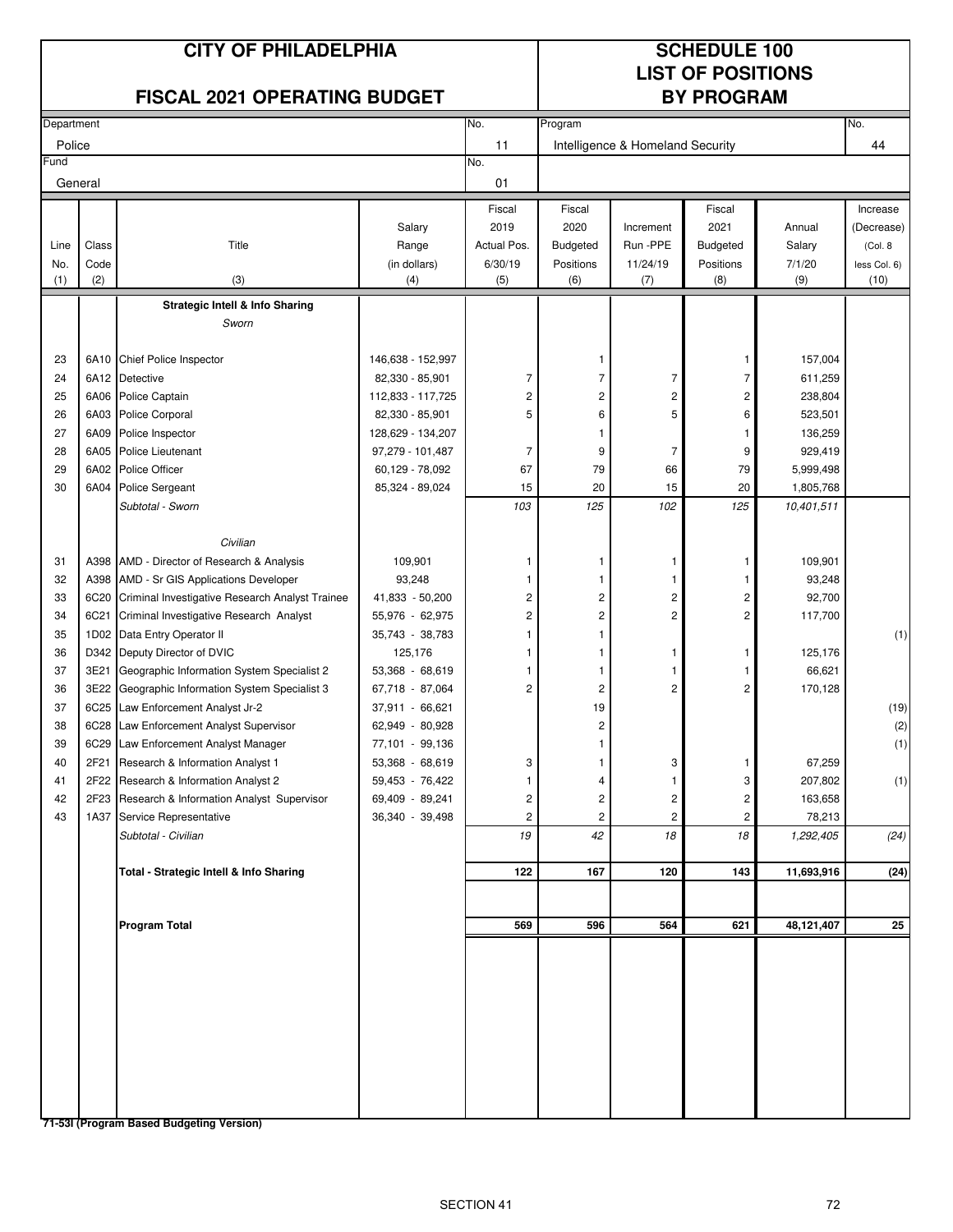|                |                                               | <b>CITY OF PHILADELPHIA</b><br><b>FISCAL 2021 OPERATING BUDGET</b> |           |                             |                                     | <b>SCHEDULE 100</b><br><b>LIST OF POSITIONS</b><br><b>BY PROGRAM</b> |                                  |                 |                  |                 |                      |
|----------------|-----------------------------------------------|--------------------------------------------------------------------|-----------|-----------------------------|-------------------------------------|----------------------------------------------------------------------|----------------------------------|-----------------|------------------|-----------------|----------------------|
| Department     |                                               |                                                                    |           |                             | No.                                 | Program                                                              |                                  |                 |                  |                 | No.                  |
| Police         |                                               |                                                                    |           |                             | 11                                  |                                                                      | Intelligence & Homeland Security |                 |                  |                 | 44                   |
| Fund           |                                               |                                                                    |           |                             | No.                                 |                                                                      |                                  |                 |                  |                 |                      |
|                | General                                       |                                                                    |           |                             | 01                                  |                                                                      |                                  |                 |                  |                 |                      |
|                |                                               |                                                                    |           |                             |                                     | Fiscal                                                               | Fiscal                           |                 | Fiscal           |                 | Inc.                 |
|                |                                               |                                                                    |           |                             | Salary                              | 2019                                                                 | 2020                             | Increment       | 2021             | Annual          | (Dec.)               |
| Line           | Class                                         | Title                                                              |           |                             | Range                               | Actual Pos.                                                          | <b>Budgeted</b>                  | Run -PPE        | <b>Budgeted</b>  | Salary          | (Col. 8              |
| No.<br>(1)     | Code<br>(2)                                   | (3)                                                                |           |                             | (in dollars)<br>(4)                 | 6/30/19<br>(5)                                                       | Positions<br>(6)                 | 11/24/19<br>(7) | Positions<br>(8) | 7/1/20<br>(9)   | less Col. 6)<br>(10) |
|                |                                               | Total Full Time - Civilian                                         |           |                             |                                     | 49                                                                   | 70                               | 45              | 74               | 3,753,987       | $\overline{4}$       |
|                |                                               | Total Full Time - Uniform                                          |           |                             |                                     | 520                                                                  | 526                              | 519             | 547              | 44,367,420      | 21                   |
|                |                                               |                                                                    |           |                             |                                     | 569                                                                  | 596                              | 564             | 621              | 48,121,407      | 25                   |
|                |                                               |                                                                    |           |                             |                                     |                                                                      |                                  |                 |                  |                 |                      |
|                |                                               | Lump Sum                                                           |           |                             |                                     |                                                                      |                                  |                 |                  | 598,000         |                      |
|                |                                               | Bonus, Gross Adj.                                                  |           |                             |                                     |                                                                      |                                  |                 |                  | 93,000          |                      |
|                | PT. Temp/Seas, Bd, SCG<br>Overtime - Civilian |                                                                    |           |                             |                                     |                                                                      |                                  |                 | 552,201          |                 |                      |
|                |                                               | Overtime - Uniform                                                 |           |                             |                                     |                                                                      |                                  |                 |                  | 12,658,850      |                      |
|                |                                               | <b>Unused Uniform Leave</b>                                        |           |                             |                                     |                                                                      |                                  |                 |                  | 1,799,251       |                      |
|                |                                               | Shift/Stress                                                       |           |                             |                                     |                                                                      |                                  |                 |                  | 3,532,562       |                      |
|                |                                               | H&L, IOD, LT-Sick                                                  |           |                             |                                     |                                                                      |                                  |                 |                  | 1,666,535       |                      |
|                |                                               |                                                                    |           |                             |                                     |                                                                      |                                  |                 |                  |                 |                      |
|                |                                               |                                                                    |           |                             |                                     |                                                                      |                                  |                 |                  |                 |                      |
|                |                                               |                                                                    |           |                             |                                     |                                                                      |                                  |                 |                  |                 |                      |
|                |                                               | Abatements and Transfers                                           |           |                             |                                     |                                                                      |                                  |                 |                  |                 |                      |
|                |                                               | Overtime Stress - Uniform<br>Overtime - Uniform                    |           |                             |                                     |                                                                      |                                  |                 |                  |                 |                      |
|                |                                               |                                                                    |           |                             |                                     |                                                                      |                                  |                 |                  |                 |                      |
|                |                                               |                                                                    |           |                             |                                     |                                                                      |                                  |                 |                  |                 |                      |
|                |                                               |                                                                    |           |                             |                                     |                                                                      |                                  |                 |                  |                 |                      |
|                |                                               | <b>Total Gross Requirements</b>                                    |           |                             |                                     | 569                                                                  | 596                              | 564             | 621              | 69,021,806      | 25                   |
|                |                                               | Plus: Earned Increment                                             |           |                             |                                     |                                                                      |                                  |                 |                  | 28,855          |                      |
|                |                                               | Plus: Longevity                                                    |           |                             |                                     |                                                                      |                                  |                 |                  | 18,869          |                      |
|                |                                               | Less: (Vacancy Allowance)                                          |           |                             |                                     |                                                                      |                                  |                 |                  |                 |                      |
|                |                                               |                                                                    |           | <b>Total Budget Request</b> | <b>Summary of Personal Services</b> |                                                                      |                                  |                 |                  | 69,069,530      |                      |
|                |                                               |                                                                    |           | Fiscal 2019                 |                                     | Fiscal 2020                                                          |                                  |                 | Fiscal 2021      | Inc. $/$ (Dec.) | Inc. $/$ (Dec.)      |
| Line           |                                               |                                                                    | Actual    | Actual                      | Budgeted                            | Estimated                                                            | Increment                        | Budgeted        | Department       | in Require.     | in Bud. Pos.         |
| No.            |                                               | Category                                                           | Positions | Obligations                 | Positions                           | Obligations                                                          | Run -PPE                         | Positions       | Request          | (Col. 9         | (Col. 8              |
|                |                                               |                                                                    | 6/30/19   |                             |                                     |                                                                      | 11/24/19                         |                 |                  | less Col. 6)    | less Col. 5)         |
| (1)            |                                               | (2)                                                                | (3)       | (4)                         | (5)                                 | (6)                                                                  | (7)                              | (8)             | (9)              | (10)            | (11)                 |
| $\mathbf{1}$   | Lump Sum                                      |                                                                    |           | 1,492,662                   |                                     | 598,000                                                              |                                  |                 | 598,000          |                 |                      |
| $\overline{c}$ |                                               | Full Time - Civilian                                               | 49        | 2,544,291                   | 70                                  | 2,438,500                                                            | 45                               | 74              | 3,767,744        | 1,329,244       | $\overline{4}$       |
| 3              |                                               | Full Time - Uniform                                                | 520       | 38,741,651                  | 526                                 | 41,312,443                                                           | 519                              | 547             | 44,401,387       | 3,088,944       | 21                   |
| $\overline{4}$ |                                               | Bonus, Gross Adj.                                                  |           | 125,752                     |                                     | 490,150                                                              |                                  |                 | 93,000           | (397, 150)      |                      |
| 5              |                                               | PT, Temp/Seas, Bd, SCG                                             |           |                             |                                     |                                                                      |                                  |                 |                  |                 |                      |
| 6              |                                               | Overtime - Civilian                                                |           | 246,767                     |                                     | 332,495                                                              |                                  |                 | 552,201          | 219,706         |                      |
| $\overline{7}$ |                                               | Overtime - Uniform                                                 |           | 11,119,259                  |                                     | 12,542,700                                                           |                                  |                 | 12,658,850       | 116,150         |                      |
|                | 8<br>Holiday Overtime - Civilian<br>57,467    |                                                                    |           |                             |                                     |                                                                      |                                  |                 |                  |                 |                      |
| 9              |                                               | Unused Uniform Leave                                               |           | 1,734,218                   |                                     | 1,799,251                                                            |                                  |                 | 1,799,251        |                 |                      |
| 10             | Shift/Stress                                  |                                                                    |           | 2,450,440                   |                                     | 3,349,264                                                            |                                  |                 | 3,532,562        | 183,298         |                      |
| 11             |                                               | H&L, IOD, LT-Sick                                                  |           | 1,808,361                   |                                     | 1,666,535                                                            |                                  |                 | 1,666,535        |                 |                      |
| 12             |                                               |                                                                    |           |                             |                                     |                                                                      |                                  |                 |                  |                 |                      |
|                |                                               | Total                                                              | 569       | 60,320,868                  | 596                                 | 64,529,338                                                           | 564                              | 621             | 69,069,530       | 4,540,192       | $25\overline{)}$     |

**71-53J (Program Based Budgeting Version)**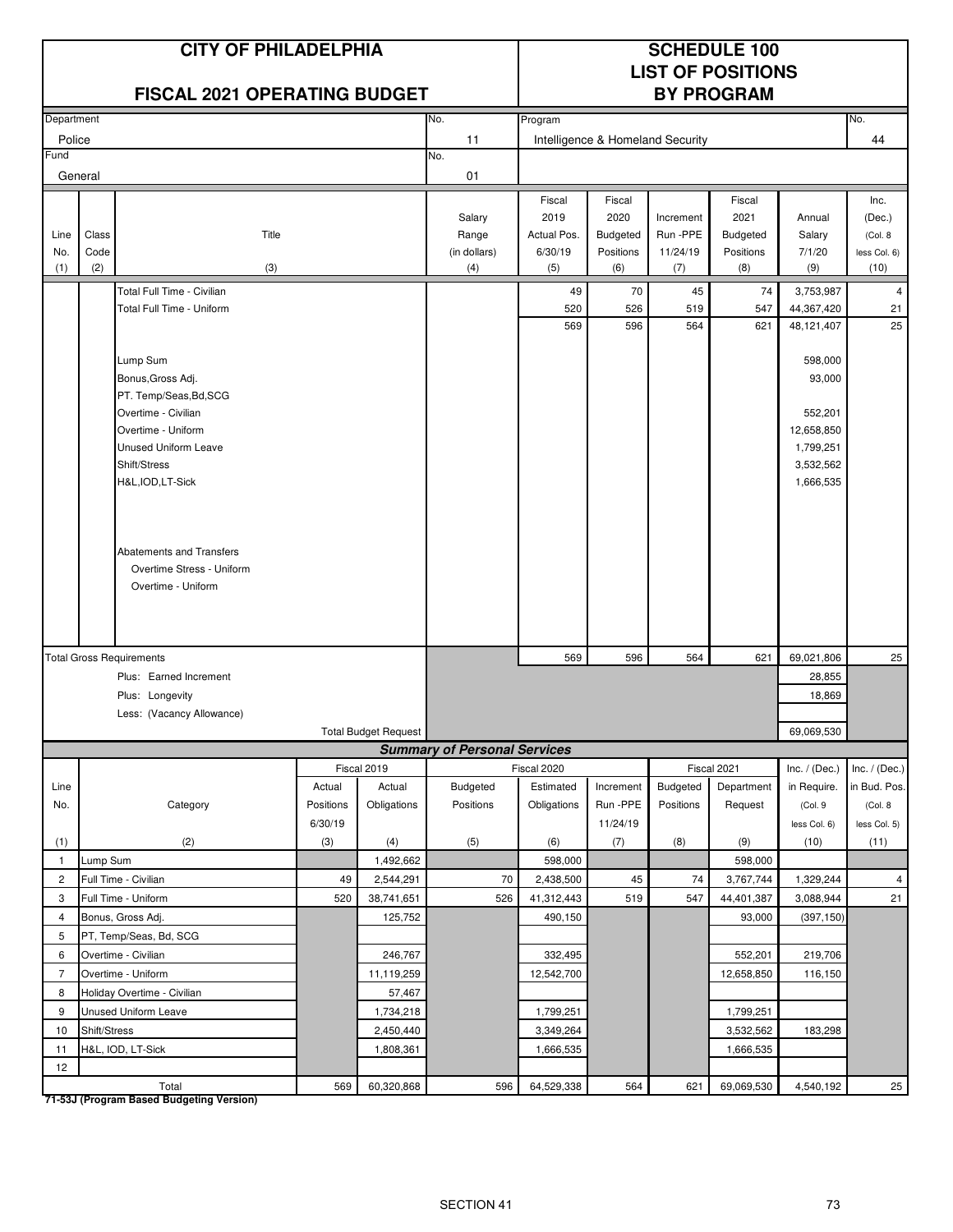# **CITY OF PHILADELPHIA SCHEDULE 200**

# **FISCAL 2021 OPERATING BUDGET BY PROGRAM**

# **PURCHASE OF SERVICES**

|            |                                                  | No.                                        | Program                          |             |              | No.        |
|------------|--------------------------------------------------|--------------------------------------------|----------------------------------|-------------|--------------|------------|
| Department |                                                  |                                            |                                  |             |              |            |
| Police     |                                                  | 11                                         | Intelligence & Homeland Security |             |              | 44         |
| Fund       |                                                  | No.                                        |                                  |             |              |            |
| General    |                                                  | 01                                         |                                  |             |              |            |
|            |                                                  | Fiscal 2019                                | Fiscal 2020                      | Fiscal 2020 | Fiscal 2021  | Increase   |
| Code       | Description                                      | Actual                                     | Original                         | Estimated   | Departmental | or         |
|            |                                                  | Obligations                                | Appropriations                   | Obligations | Request      | (Decrease) |
| (1)        | (2)                                              | (3)                                        | (4)                              | (5)         | (6)          | (7)        |
|            |                                                  | <b>Schedule 200 - Purchase of Services</b> |                                  |             |              |            |
| 201        | Cleaning & Laundering                            | 237,120                                    | 263,000                          | 244,660     | 273,500      | 28,840     |
| 202        | <b>Janitorial Services</b>                       |                                            |                                  |             |              |            |
| 205        | Refuse, Garbage, Silt and Sludge Removal         | 47,986                                     | 15,552                           | 16,741      | 16,741       |            |
| 209        | Telephone & Communication                        |                                            |                                  |             |              |            |
| 210        | <b>Postal Services</b>                           |                                            |                                  |             |              |            |
| 211        | Transportation                                   | 153                                        | 1,552                            | 1,552       | 1,552        |            |
| 215        | Licenses, Permits & Inspection Charges           | 750                                        |                                  |             |              |            |
| 216        | Commercial off the Shelf Software Licenses       | 33,400                                     |                                  |             |              |            |
| 220        | <b>Electric Current</b>                          |                                            |                                  |             |              |            |
| 221        | <b>Gas Services</b>                              |                                            |                                  |             |              |            |
| 222        | Steam for Heating                                |                                            |                                  |             |              |            |
| 230        | Meals (non-travel) & Official Entertaining       |                                            |                                  |             |              |            |
| 231        | <b>Overtime Meals</b>                            | 14,840                                     |                                  | 42,000      | 42,000       |            |
| 240        | Advertising & Promotional Activities             |                                            |                                  |             |              |            |
| 250        | <b>Professional Services</b>                     | 313,757                                    | 345,080                          | 314,080     | 347,080      | 33,000     |
| 251        | Professional Svcs. - Information Technology      | 130,000                                    | 97,000                           | 97,000      | 97,000       |            |
| 252        | Accounting & Auditing Services                   |                                            |                                  |             |              |            |
| 253        | <b>Legal Services</b>                            |                                            |                                  |             |              |            |
| 254        | Mental Health & Intellectual Disability Services |                                            |                                  |             |              |            |
| 255        | <b>Dues</b>                                      | 1,495                                      |                                  | 400         | 400          |            |
| 256        | Seminar & Training Sessions                      |                                            |                                  |             |              |            |
| 257        | Architectural & Engineering Services             |                                            |                                  |             |              |            |
| 258        | <b>Court Reporters</b>                           |                                            |                                  |             |              |            |
| 259        | <b>Arbitration Fees</b>                          |                                            |                                  |             |              |            |
| 260        | Repair & Maintenance Charges                     | 33,715                                     | 92,448                           | 94,448      | 94,448       |            |
| 261        | Repaving, Repairing & Resurfacing Streets        |                                            |                                  |             |              |            |
| 262        | Demolition of Buildings                          |                                            |                                  |             |              |            |
| 264        | <b>Abatement of Nuisances</b>                    |                                            |                                  |             |              |            |
| 265        | Rehabilitation of Property                       |                                            |                                  |             |              |            |
| 266        | Maint. & Support - Comp. Hardware & Software     | 11,821                                     |                                  | 5,345       | 5,345        |            |
| 275        | Juror Fees                                       |                                            |                                  |             |              |            |
| 276        | Juror Expenses                                   |                                            |                                  |             |              |            |
| 277        | <b>Witness Fees</b>                              |                                            |                                  |             |              |            |
| 280        | Insurance & Official Bonds                       |                                            |                                  |             |              |            |
| 282        | Lease Purchase - Computer Systems                |                                            |                                  |             |              |            |
| 283        | Lease Purchase - Vehicles                        |                                            |                                  |             |              |            |
| 284        | Ground & Building Rental                         |                                            |                                  |             |              |            |
| 285        | Rents - Other                                    | 820                                        | 2,000                            | 2,000       | 2,000        |            |
| 286        | Rental of Parking Spaces                         |                                            |                                  |             |              |            |
| 290        | Payments for Care of Individuals                 |                                            |                                  |             |              |            |
| 295        | <b>Imprest Advances</b>                          |                                            |                                  |             |              |            |
| 298        | Payments for Burials & Graves                    |                                            |                                  |             |              |            |
| 299        | Other Expenses (not otherwise classified)        | 3,511                                      |                                  |             |              |            |
|            |                                                  |                                            |                                  |             |              |            |
|            |                                                  |                                            |                                  |             |              |            |
|            |                                                  |                                            |                                  |             |              |            |
|            | Total                                            | 829,368                                    | 816,632                          | 818,226     | 880,066      | 61,840     |

**71-53K (Program Based Budgeting Version)**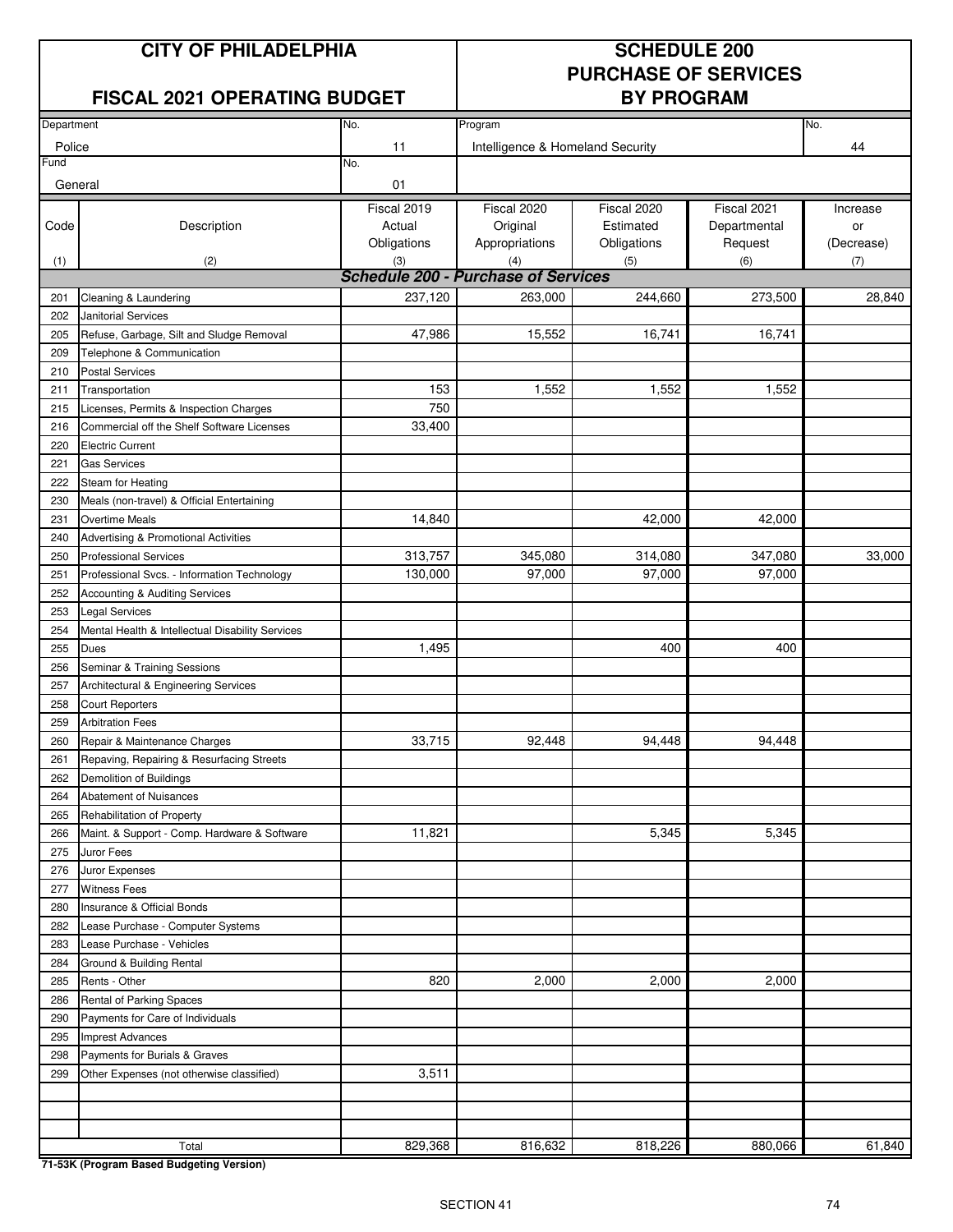### **FISCAL 2021 OPERATING BUDGET BY PROGRAM**

# **CITY OF PHILADELPHIA SCHEDULE 300 - 400 MATERIALS, SUPPLIES & EQUIPMENT**

| No.<br>No.<br>Department |                                                       |                                     |                                  |             |              |            |  |
|--------------------------|-------------------------------------------------------|-------------------------------------|----------------------------------|-------------|--------------|------------|--|
|                          |                                                       |                                     | Program                          |             |              |            |  |
| Police                   |                                                       | 11                                  | Intelligence & Homeland Security |             |              | 44         |  |
| Fund                     |                                                       | No.                                 |                                  |             |              |            |  |
| General                  |                                                       | 01                                  |                                  |             |              |            |  |
|                          |                                                       | Fiscal 2019                         | Fiscal 2020                      | Fiscal 2020 | Fiscal 2021  | Increase   |  |
| Code                     | Description                                           | Actual                              | Original                         | Estimated   | Departmental | or         |  |
|                          |                                                       | Obligations                         | Appropriations                   | Obligations | Request      | (Decrease) |  |
| (1)                      | (2)                                                   | (3)                                 | (4)                              | (5)         | (6)          | (7)        |  |
|                          |                                                       | Schedule 300 - Materials & Supplies |                                  |             |              |            |  |
| 301                      | Agricultural & Botanical                              |                                     |                                  |             |              |            |  |
| 302                      | Animal, Livestock & Marine                            | 120,917                             | 114,000                          | 120,050     | 120,050      |            |  |
| 303                      | Bakeshop, Dining Room & Kitchen                       |                                     |                                  |             |              |            |  |
| 304                      | Books & Other Publications                            |                                     | 470                              | 470         | 470          |            |  |
| 305                      | <b>Building &amp; Construction</b>                    | 41,017                              | 38,888                           | 38,888      | 38,888       |            |  |
| 306                      | <b>Library Materials</b>                              |                                     |                                  |             |              |            |  |
| 307                      | <b>Chemicals &amp; Gases</b>                          |                                     |                                  |             |              |            |  |
| 308                      | Dry Goods, Notions & Wearing Apparel                  | 286,263                             | 317,611                          | 295,411     | 367,434      | 72,023     |  |
| 309                      | Cordage & Fibers                                      |                                     |                                  |             |              |            |  |
| 310                      | Electrical & Communication                            | 11,406                              | 7,880                            | 7,880       | 7,880        |            |  |
| 311                      | General Equipment & Machinery                         |                                     |                                  |             |              |            |  |
| 312                      | Fire Fighting & Safety                                | 25,263                              | 101,677                          | 101,677     | 101,677      |            |  |
| 313                      | Food                                                  |                                     |                                  |             |              |            |  |
| 314                      | Fuel - Heating & Cooling                              |                                     |                                  |             |              |            |  |
| 316                      | General Hardware & Minor Tools                        | 1,633                               |                                  |             |              |            |  |
| 317                      | Hospital & Laboratory                                 |                                     |                                  |             |              |            |  |
| 318                      | Janitorial, Laundry & Household                       |                                     |                                  |             |              |            |  |
| 320                      | Office Materials & Supplies                           |                                     |                                  |             |              |            |  |
|                          | Small Power Tools & Hand Tools                        | 1,830                               |                                  | 2,171       | 2,171        |            |  |
| 322                      |                                                       |                                     |                                  |             |              |            |  |
| 323                      | Plumbing, AC & Space Heating                          |                                     |                                  |             |              |            |  |
| 324                      | Precision, Photographic & Artists                     |                                     |                                  | 1,888       | 1,888        |            |  |
| 325                      | Printing                                              |                                     |                                  |             |              |            |  |
| 326                      | Recreational & Educational                            |                                     |                                  |             |              |            |  |
| 328                      | Vehicle Parts & Accessories                           | 1,649                               |                                  |             |              |            |  |
| 335                      | Lubricants                                            |                                     |                                  |             |              |            |  |
| 340                      | #2 Diesel Fuel                                        | 2,763                               |                                  | 2,000       | 2,000        |            |  |
| 341                      | Compressed Natural Gas (CNG)                          |                                     |                                  |             |              |            |  |
| 342                      | Liquid Propane Gas (LPG)                              |                                     | 1,000                            |             |              |            |  |
| 345                      | Gasoline                                              | 139,100                             | 135,000                          | 135,000     | 135,000      |            |  |
| 399                      | Other Materials & Supplies (not otherwise classified) | 161,945                             | 361,368                          | 361,368     | 361,368      |            |  |
|                          |                                                       |                                     |                                  |             |              |            |  |
|                          | Total                                                 | 793,786                             | 1,077,894                        | 1,066,803   | 1,138,826    | 72,023     |  |
|                          |                                                       |                                     | <b>Schedule 400 - Equipment</b>  |             |              |            |  |
| 405                      | Construction, Dredging & Conveying                    |                                     |                                  |             |              |            |  |
| 410                      | Electrical, Lighting & Communications                 |                                     | 1,500                            | 1,500       | 1,500        |            |  |
| 411                      | General Equipment & Machinery                         |                                     |                                  |             | 180,900      | 180,900    |  |
| 412                      | Fire Fighting & Emergency                             | 466,775                             |                                  | 368,101     |              | (368, 101) |  |
| 417                      | Hospital & Laboratory                                 |                                     |                                  |             |              |            |  |
| 420                      | Office Equipment                                      |                                     |                                  |             |              |            |  |
| 423                      | Plumbing, AC & Space Heating                          |                                     |                                  |             |              |            |  |
| 424                      | Precision, Photographic & Artists                     |                                     | 368,000                          |             |              |            |  |
| 426                      | Recreational & Educational                            |                                     |                                  |             |              |            |  |
| 427                      | Computer Equipment & Peripherals                      |                                     |                                  |             | 1,605        | 1,605      |  |
| 428                      | Vehicles                                              | 4,895                               |                                  |             | 100,000      | 100,000    |  |
| 430                      | Furniture & Furnishings                               |                                     |                                  | 4,240       | 4,240        |            |  |
| 499                      | Other Equipment (not otherwise classified)            | 4,469                               |                                  |             |              |            |  |
|                          |                                                       |                                     |                                  |             |              |            |  |
|                          | Total                                                 | 476,139                             | 369,500                          | 373,841     | 288,245      | (85, 596)  |  |

**71-53L (Program Based Budgeting Version)**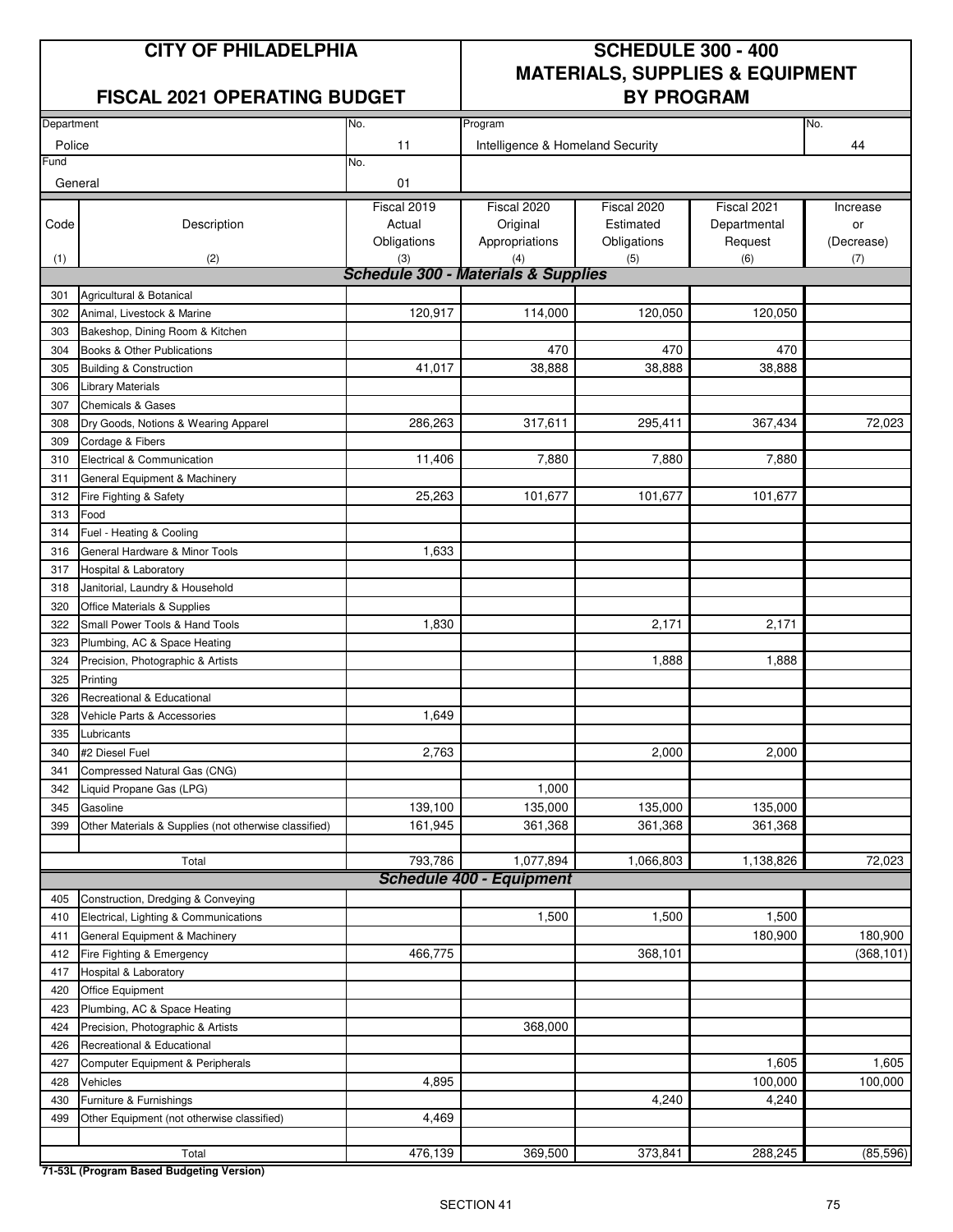|                 | <b>CITY OF PHILADELPHIA</b>                     |             | <b>SUPPORTING DETAIL:</b> |                         |                                  |                                                              |                |
|-----------------|-------------------------------------------------|-------------|---------------------------|-------------------------|----------------------------------|--------------------------------------------------------------|----------------|
|                 | <b>FISCAL 2021 OPERATING BUDGET</b>             |             |                           |                         |                                  | PROFESSIONAL SERVICES AND<br>CARE OF INDIVIDUALS, BY PROGRAM |                |
| Department      |                                                 |             | No.                       | Program                 |                                  |                                                              | No.            |
| Police          |                                                 |             | 11                        |                         | Intelligence & Homeland Security |                                                              | 44             |
| Fund<br>General |                                                 |             | No.<br>01                 |                         |                                  |                                                              |                |
|                 |                                                 |             |                           |                         |                                  |                                                              |                |
|                 |                                                 |             | Fiscal 2019<br>Actual     | Fiscal 2020<br>Original | Fiscal 2020<br>Estimated         | Fiscal 2021<br>Department                                    | Increase<br>or |
| Class           | Description                                     |             | Obligations               | Appropriation           | Obligations                      | Request                                                      | (Decrease)     |
| (1)<br>250s     | (2)<br>Professional Services (250-254, 257-259) |             | (3)<br>443,757            | (4)<br>442,080          | (5)<br>411,080                   | (6)<br>444,080                                               | (7)<br>33,000  |
| 290             | Payments for Care of Individuals                |             |                           |                         |                                  |                                                              |                |
| Minor           | Name of Contractor                              | Fiscal 2019 | Fiscal 2020               | Fiscal 2020             | Fiscal 2021                      | Describe purpose or scope of                                 |                |
| Object          | or Provider                                     | Actual      | Original                  | Estimated               | Department                       | service provided. Include, if                                |                |
| Code            |                                                 | Obligations | Appropriation             | Obligations             | Request                          | applicable, unit cost of service.                            |                |
| 250             | <b>Professional Services</b>                    |             |                           |                         |                                  |                                                              |                |
|                 | U of P                                          | 90,000      | 90,000                    | 90,000                  |                                  | 90,000 Vet for Dogs/Horses                                   |                |
|                 | James J Hall                                    | 32,935      | 32,080                    | 32,080                  | 32,080                           | Horseshoer                                                   |                |
|                 | Sterling Helicopter                             | 186,168     | 223,000                   | 190,000                 | 223,000                          | Helicopter (4) Maintenance                                   |                |
|                 | Various Vendor                                  | 4,654       |                           | 2,000                   | 2,000                            | Miscellaneous Expenses                                       |                |
|                 | <b>Total - Professional Services</b>            | 313,757     | 345,080                   | 314,080                 | 347,080                          |                                                              |                |
| 251             | <b>Professional Services - IT</b>               | 130,000     | 97,000                    | 97,000                  | 97,000                           | Staff Augmentation - Op Pinpoint                             |                |
|                 | <b>Total</b>                                    | 443,757     | 442,080                   | 411,080                 | 444,080                          |                                                              |                |
|                 |                                                 |             |                           |                         |                                  |                                                              |                |
|                 |                                                 |             |                           |                         |                                  |                                                              |                |

**71-53N (Program Based Budgeting Version)**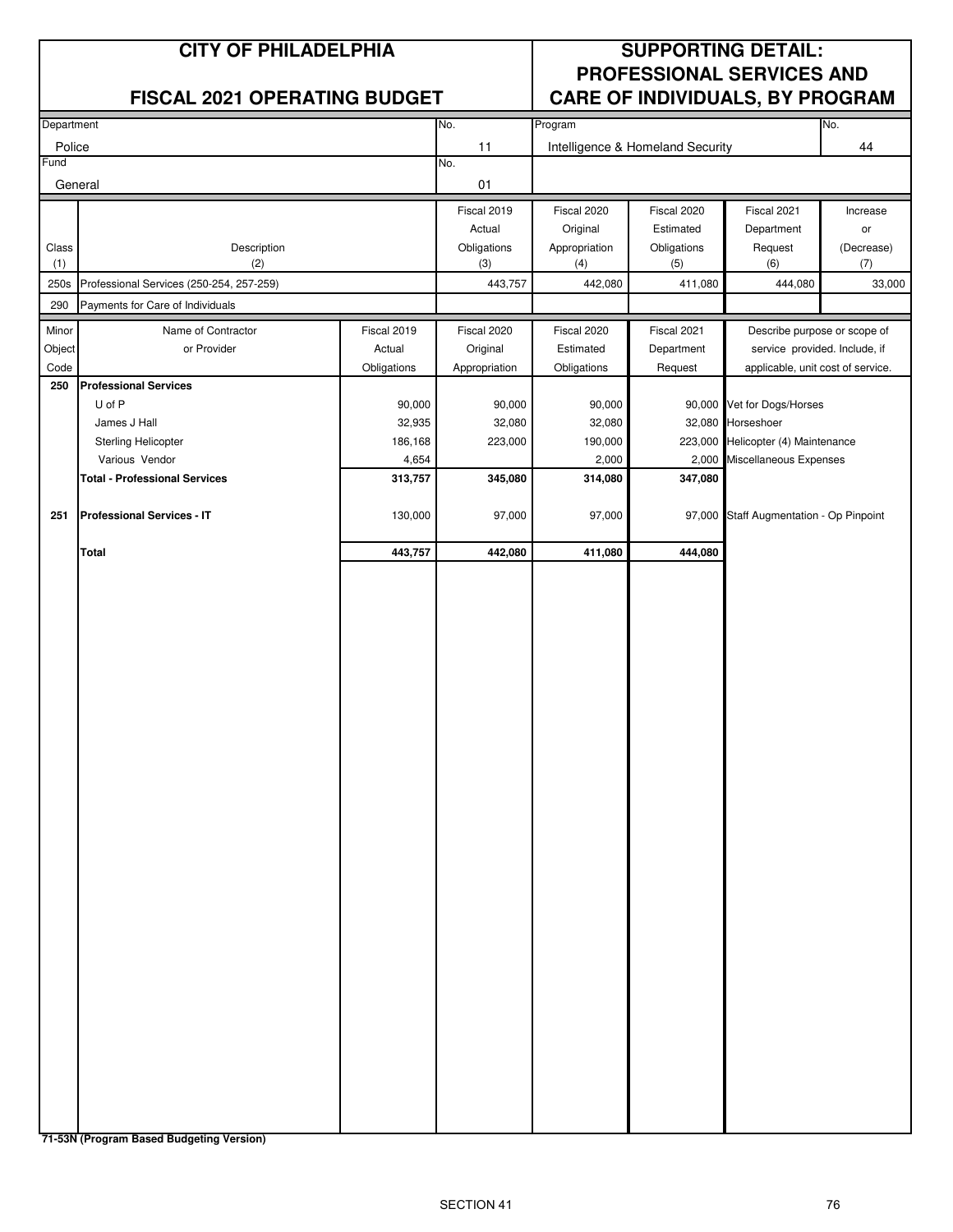# **FISCAL 2021 OPERATING BUDGET 250s AND 290, BY PROGRAM**

# **CITY OF PHILADELPHIA SUPPORTING DETAIL: CLASSES OTHER THAN**

| Department |                                                        |             | No.              | Program          |                                  |                                                                    | No.                          |
|------------|--------------------------------------------------------|-------------|------------------|------------------|----------------------------------|--------------------------------------------------------------------|------------------------------|
| Police     |                                                        |             | 11               |                  | Intelligence & Homeland Security |                                                                    | 44                           |
| Fund       |                                                        |             | No.              |                  |                                  |                                                                    |                              |
| General    |                                                        |             | 01               |                  |                                  |                                                                    |                              |
| Minor      | Name of Contractor                                     | Fiscal 2019 | Fiscal 2020      | Fiscal 2020      | Fiscal 2021                      |                                                                    | Describe purpose or scope of |
| Object     | or Provider                                            | Actual      | Original         | Estimated        | Department                       | service provided. Include, if                                      |                              |
| Code       |                                                        | Obligations | Appropriation    | Obligations      | Request                          | applicable, unit cost of service.                                  |                              |
| 201        | <b>Cleaning &amp; Laundering</b>                       |             |                  |                  |                                  |                                                                    |                              |
|            | <b>Police Department</b>                               | 237,120     | 263,000          | 244,660          | 273,500                          | Clothing Maintenance \$500/PO                                      |                              |
|            |                                                        |             |                  |                  |                                  |                                                                    |                              |
| 205        | Refuse, Garbage, Silt And Sludge Removal               |             |                  |                  |                                  |                                                                    |                              |
|            | <b>Advantage Edge Solutions</b>                        | 27,000      |                  |                  |                                  | Disposal                                                           |                              |
|            | Stericycle                                             | 20,986      | 15,552           | 16,741           | 16,741                           | Infectious Waste Disposal                                          |                              |
|            | Total - Refuse, Garb, Silt & Sludge Removal            | 47,986      | 15,552           | 16,741           | 16,741                           |                                                                    |                              |
| 216        | Commercial Off The Shelve Soft. Lic.                   |             |                  |                  |                                  |                                                                    |                              |
|            | <b>Police Department</b>                               | 33,400      |                  |                  |                                  | Upgrade Software Techn. Pinpoint                                   |                              |
|            |                                                        |             |                  |                  |                                  |                                                                    |                              |
| 260        | Repair & Maintenance Charges                           |             |                  |                  |                                  |                                                                    |                              |
|            | Johnson & Towers/Boat Builder                          | 17,486      | 19,948           | 19,948           |                                  | 19,948 Rep. Cummings Diesel Eng                                    |                              |
|            | Philacor                                               |             | 62,500           | 62,500           | 62,500                           | <b>Barricade Assembly</b>                                          |                              |
|            | Various Vendors                                        | 16,229      | 10,000           | 12,000           | 12,000                           | <b>Various Vendors</b>                                             |                              |
|            | Total - Repair & Maintenance Charges                   | 33,715      | 92,448           | 94,448           | 94,448                           |                                                                    |                              |
|            |                                                        |             |                  |                  |                                  |                                                                    |                              |
|            |                                                        |             |                  |                  |                                  |                                                                    |                              |
| 302        | Animal, Livestock & Marine                             |             |                  |                  |                                  |                                                                    |                              |
|            | Phillips Feed Service Inc                              | 120,917     | 114,000          | 120,050          |                                  | 120,050 Horse/Dog Food Supplies                                    |                              |
| 305        | <b>Building &amp; Construction</b>                     |             |                  |                  |                                  |                                                                    |                              |
|            | <b>American Forest Products</b>                        | 38,770      | 34,277           | 34,277           | 34,277                           | Wood for barricades                                                |                              |
|            | Sherwin Williams                                       | 2,247       | 4,611            | 4,611            | 4,611                            | Paint                                                              |                              |
|            | <b>Total - Building &amp; Construction</b>             | 41,017      | 38,888           | 38,888           | 38,888                           |                                                                    |                              |
|            |                                                        |             |                  |                  |                                  |                                                                    |                              |
| 308        | Dry Goods, Notions, & Wearing Apparel                  |             |                  |                  |                                  |                                                                    |                              |
|            | American Uniform                                       |             |                  |                  |                                  | 37,223 PSO Uniforms                                                |                              |
|            | <b>Police Department</b>                               | 282,900     | 315,600          | 293,400          |                                  | 328,200 Clothing Allowance@\$600/PO                                |                              |
|            | Police Department                                      | 3,363       | 2,011            | 2,011            |                                  | 2,011 Miscellaneous                                                |                              |
|            | Total - Dry Goods, & Wearing App.                      | 286,263     | 317,611          | 295,411          | 367,434                          |                                                                    |                              |
|            |                                                        |             |                  |                  |                                  |                                                                    |                              |
|            | 312 Fire Fighting & Safety<br><b>Atlantic Tactical</b> |             |                  |                  |                                  |                                                                    |                              |
|            | <b>Atlantic Tactical</b>                               | 10,250      | 23,875<br>28,274 | 23,875<br>28,274 |                                  | 23,875 Chemicals, Explosives, Shields<br>28,274 Weapon Accessories |                              |
|            | <b>Atlantic Tactical</b>                               | 2,113       | 4,858            | 4,858            | 4,858                            | <b>Miscellaneous Supplies</b>                                      |                              |
|            | Safeware Inc                                           | 12,900      | 20,520           | 20,520           | 20,520                           | <b>Flares</b>                                                      |                              |
|            | Witmer Public Safety Group Inc                         |             | 24,150           | 24,150           | 24,150                           | Ammunition                                                         |                              |
|            | Total - Fire Fighting & Safety                         | 25,263      | 101,677          | 101,677          | 101,677                          |                                                                    |                              |
|            |                                                        |             |                  |                  |                                  |                                                                    |                              |
| 345        | Gasoline                                               |             |                  |                  |                                  |                                                                    |                              |
|            | Arrow Energy Inc                                       | 139,100     | 135,000          | 135,000          |                                  | 135,000 Helicopter Fuel                                            |                              |
|            |                                                        |             |                  |                  |                                  |                                                                    |                              |
|            |                                                        |             |                  |                  |                                  |                                                                    |                              |
|            |                                                        |             |                  |                  |                                  |                                                                    |                              |

**71-53O (Program Based Budgeting Version)**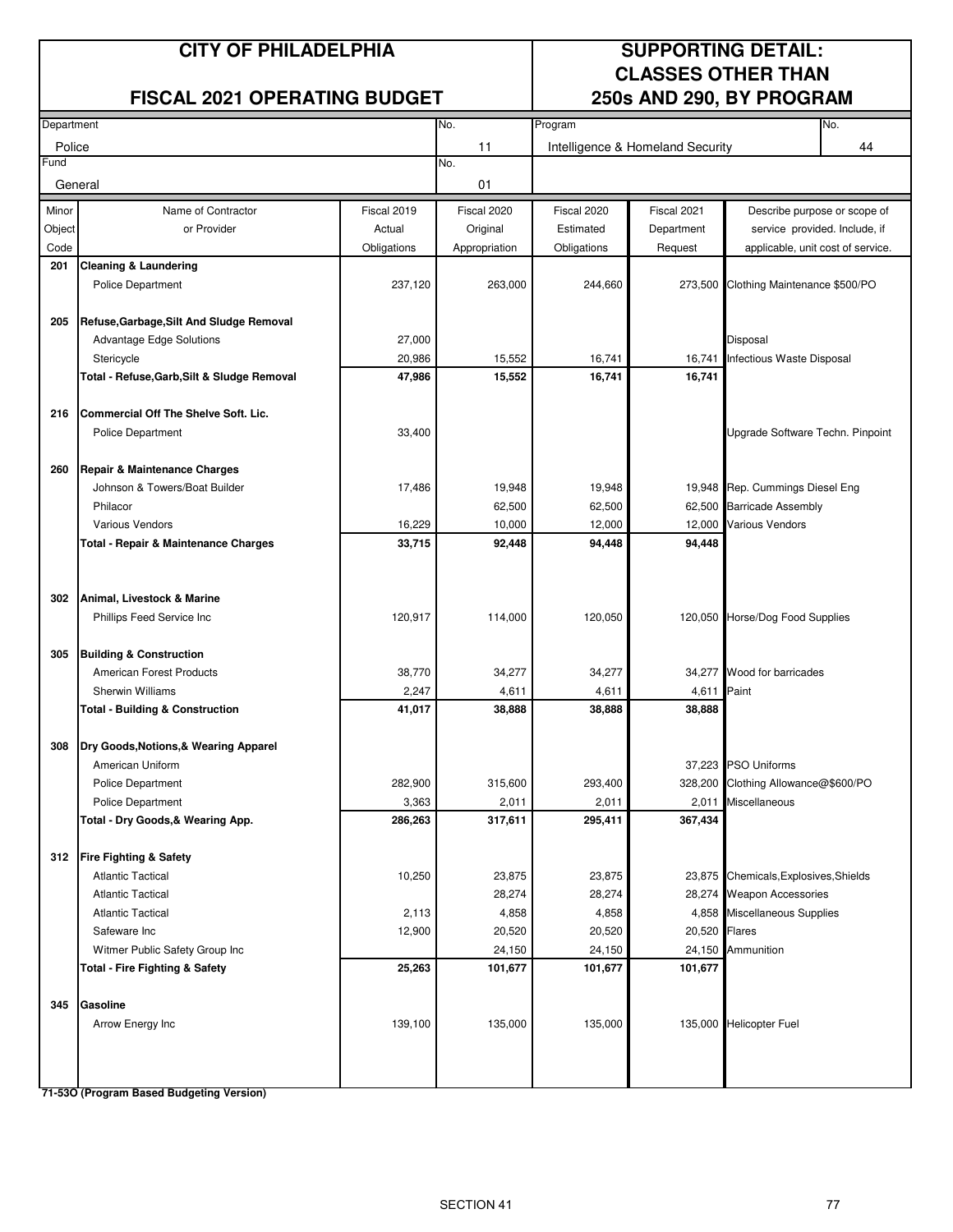# **FISCAL 2021 OPERATING BUDGET 250s AND 290, BY PROGRAM**

# **CITY OF PHILADELPHIA SUPPORTING DETAIL: CLASSES OTHER THAN**

| Department |                                                  |             | No.           | Program<br>No. |                                  |                                     |    |
|------------|--------------------------------------------------|-------------|---------------|----------------|----------------------------------|-------------------------------------|----|
| Police     |                                                  |             | 11            |                | Intelligence & Homeland Security |                                     | 44 |
| Fund       |                                                  |             | No.           |                |                                  |                                     |    |
| General    |                                                  |             | 01            |                |                                  |                                     |    |
| Minor      | Name of Contractor                               | Fiscal 2019 | Fiscal 2020   | Fiscal 2020    | Fiscal 2021                      | Describe purpose or scope of        |    |
| Object     | or Provider                                      | Actual      | Original      | Estimated      | Department                       | service provided. Include, if       |    |
| Code       |                                                  | Obligations | Appropriation | Obligations    | Request                          | applicable, unit cost of service.   |    |
| 399        | Other Materials & Supplies (319)                 |             |               |                |                                  |                                     |    |
|            | American Diving Supplies                         | 24,025      | 23,757        | 23,757         |                                  | 23,757 Diving Supplies              |    |
|            | <b>Sterling Corp</b>                             | 110,000     | 300,000       | 300,000        |                                  | 300,000 Helicopter Repair Parts     |    |
|            | Newport Marine Inc                               | 27,920      | 37,611        | 37,611         | 37,611                           | <b>Boat Accessories</b>             |    |
|            | <b>Total - Other Materials &amp; Supplies</b>    | 161,945     | 361,368       | 361,368        | 361,368                          |                                     |    |
| 411        | <b>General Equipment &amp; Machinery</b>         |             |               |                |                                  |                                     |    |
|            | <b>TBD</b>                                       |             |               |                |                                  | 90,000 Hand Held Ticketing Devices  |    |
|            | <b>TBD</b>                                       |             |               |                |                                  | 90,900 Portable radios              |    |
|            | <b>Total - General Equipment &amp; Machinery</b> |             |               |                | 180,900                          |                                     |    |
| 412        | <b>Fire Fighting &amp; Emergency</b>             |             |               |                |                                  |                                     |    |
|            | Johnson Controls Security                        | 99,169      |               |                |                                  | Security System Tow Squad           |    |
|            | Johnson Controls Security                        | 367,606     |               | 368,101        |                                  | <b>Upgrade Security System DVIC</b> |    |
|            | <b>Total - Fire Fighting &amp; Emergency</b>     | 466,775     |               | 368,101        |                                  |                                     |    |
|            |                                                  |             |               |                |                                  |                                     |    |
|            |                                                  |             |               |                |                                  |                                     |    |
| 424        | Precision, Photographic, & Artists               |             |               |                |                                  |                                     |    |
|            | Police Department                                |             | 368,000       |                |                                  | AGDS Upgrade(gunshot sens/cam)      |    |
|            |                                                  |             |               |                |                                  |                                     |    |
| 428        | <b>Vehicles</b>                                  |             |               |                |                                  |                                     |    |
|            | Sea Box Incorporated                             | 4,895       |               |                |                                  | Trailer                             |    |
|            | Fleet Management                                 |             |               |                |                                  | 100,000 15 Passenger Van            |    |
|            | <b>Total - Vehicles</b>                          | 4,895       |               |                | 100,000                          |                                     |    |
|            |                                                  |             |               |                |                                  |                                     |    |
|            |                                                  |             |               |                |                                  |                                     |    |
|            |                                                  |             |               |                |                                  |                                     |    |
|            |                                                  |             |               |                |                                  |                                     |    |
|            |                                                  |             |               |                |                                  |                                     |    |
|            |                                                  |             |               |                |                                  |                                     |    |
|            |                                                  |             |               |                |                                  |                                     |    |
|            |                                                  |             |               |                |                                  |                                     |    |
|            |                                                  |             |               |                |                                  |                                     |    |
|            |                                                  |             |               |                |                                  |                                     |    |
|            |                                                  |             |               |                |                                  |                                     |    |
|            |                                                  |             |               |                |                                  |                                     |    |
|            |                                                  |             |               |                |                                  |                                     |    |
|            |                                                  |             |               |                |                                  |                                     |    |
|            |                                                  |             |               |                |                                  |                                     |    |
|            |                                                  |             |               |                |                                  |                                     |    |
|            |                                                  |             |               |                |                                  |                                     |    |
|            |                                                  |             |               |                |                                  |                                     |    |
|            |                                                  |             |               |                |                                  |                                     |    |
|            |                                                  |             |               |                |                                  |                                     |    |
|            |                                                  |             |               |                |                                  |                                     |    |

**71-53O (Program Based Budgeting Version)**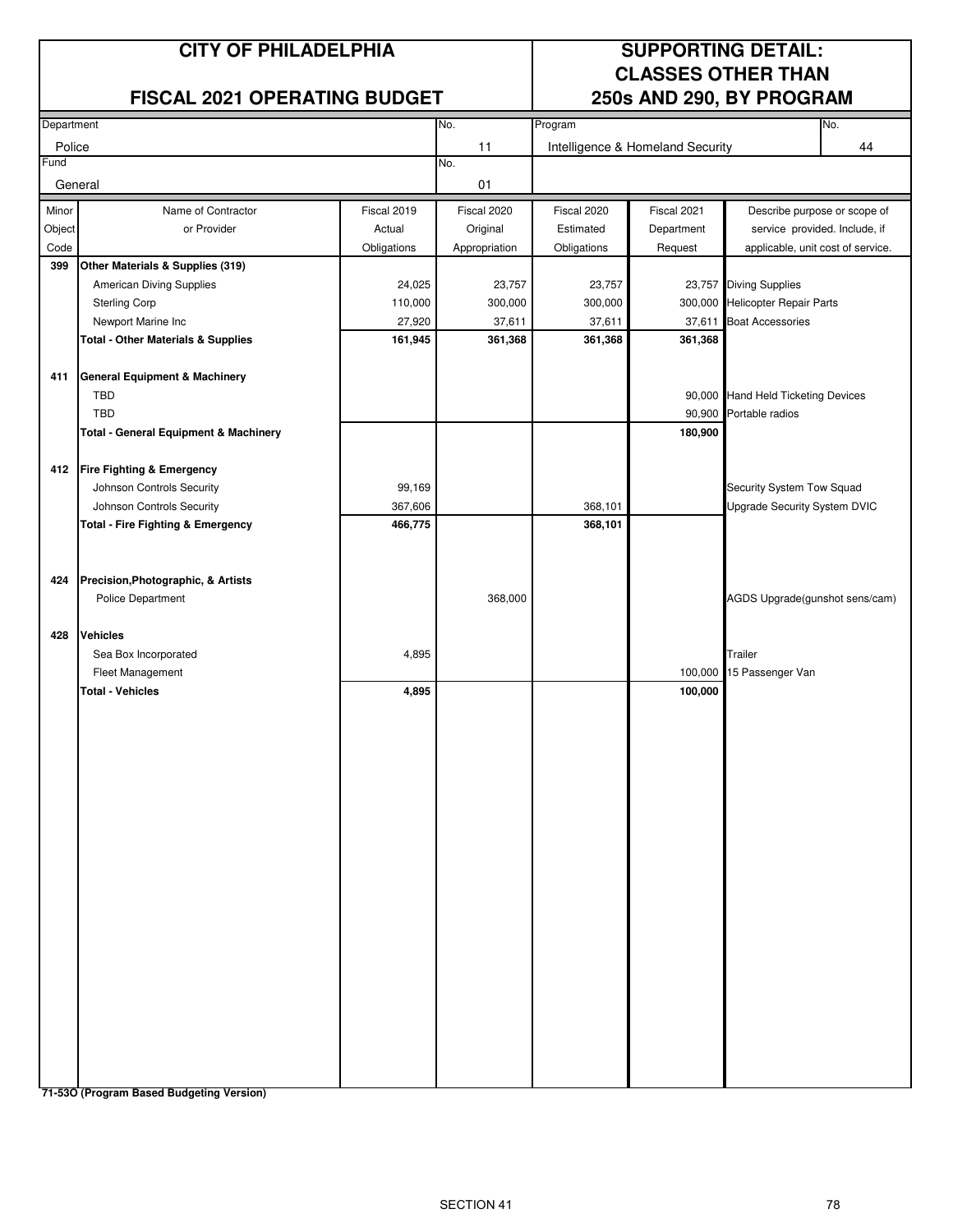### **PROGRAM SUMMARY**

# **FISCAL 2021 OPERATING BUDGET**

| Department       |                                      | No.                                                 | Program                          |              |                 | No.        |
|------------------|--------------------------------------|-----------------------------------------------------|----------------------------------|--------------|-----------------|------------|
| Police           |                                      | 11                                                  | Intelligence & Homeland Security |              |                 | 44         |
| Fund             |                                      | No.                                                 |                                  |              |                 |            |
|                  | <b>Grants Revenue</b>                | 08                                                  |                                  |              |                 |            |
|                  |                                      |                                                     | <b>Summary by Class</b>          |              |                 |            |
|                  |                                      | Fiscal 2019                                         | Fiscal 2020                      | Fiscal 2020  | Fiscal 2021     | Increase   |
| Class            | Description                          | Actual                                              | Original                         | Estimated    | Proposed        | or         |
|                  |                                      | Obligations                                         | Appropriations                   | Obligations  | <b>Budget</b>   | (Decrease) |
| (1)              | (2)                                  | (3)                                                 | (4)                              | (5)          | (6)             | (7)        |
| 100              | <b>Employee Compensation</b>         |                                                     |                                  |              |                 |            |
| a)               | <b>Personal Services</b>             | 66,634                                              | 466,000                          | 626,000      | 626,000         |            |
| b)               | <b>Employee Benefits</b>             |                                                     |                                  |              |                 |            |
| 200              | Purchase of Services                 | 72,000                                              |                                  |              |                 |            |
| 300              | <b>Materials and Supplies</b>        |                                                     |                                  |              |                 |            |
| 400              | Equipment                            |                                                     | 176,643                          |              |                 |            |
| 500              | Contributions, Indemnities and Taxes |                                                     |                                  |              |                 |            |
| 700              | <b>Debt Service</b>                  |                                                     |                                  |              |                 |            |
| 800              | Payments to Other Funds              |                                                     |                                  |              |                 |            |
| 900              | <b>Advances and Misc. Payments</b>   |                                                     |                                  |              |                 |            |
| 138,634<br>Total |                                      |                                                     | 642,643                          | 626,000      | 626,000         |            |
|                  |                                      |                                                     | <b>Summary of Positions</b>      |              |                 |            |
|                  |                                      | Actual                                              | Fiscal 2020                      | Increment    | Fiscal 2021     | Increase   |
|                  |                                      | Positions                                           | <b>Budgeted</b>                  | Run          | <b>Budgeted</b> | or         |
| Code             | Category                             | 6/30/19                                             | Positions                        | PPE 11/24/19 | Positions       | (Decrease) |
| (1)              | (2)                                  | (3)                                                 | (4)                              | (5)          | (6)             | (7)        |
| 101              | Full Time - Civilian                 |                                                     |                                  |              |                 |            |
| 105              | Full Time - Uniform                  |                                                     |                                  |              |                 |            |
|                  | Total                                |                                                     |                                  |              |                 |            |
|                  |                                      | <b>Selected Associated Non-Tax Revenues by Type</b> |                                  |              |                 |            |
|                  |                                      | Fiscal 2019                                         | Fiscal 2020                      | Fiscal 2020  | Fiscal 2021     | Increase   |
|                  | Description                          | Actual                                              | Original                         | Estimate     | Proposed        | or         |
|                  |                                      | Revenues                                            | <b>Budget</b>                    |              | <b>Budget</b>   | (Decrease) |
| (1)              |                                      | (2)                                                 | (3)                              | (4)          | (5)             | (6)        |
|                  | Local (Non-Governmental)             |                                                     | 642,643                          | 626,000      | 626,000         |            |
| Federal          |                                      |                                                     |                                  |              |                 |            |
| State            |                                      |                                                     |                                  |              |                 |            |
|                  | <b>Other Governments</b>             |                                                     |                                  |              |                 |            |
|                  | Other Funds of the City              |                                                     |                                  |              |                 |            |
|                  | Total                                |                                                     | 642,643                          | 626,000      | 626,000         |            |

**71-53F (Program Based Budgeting Version)**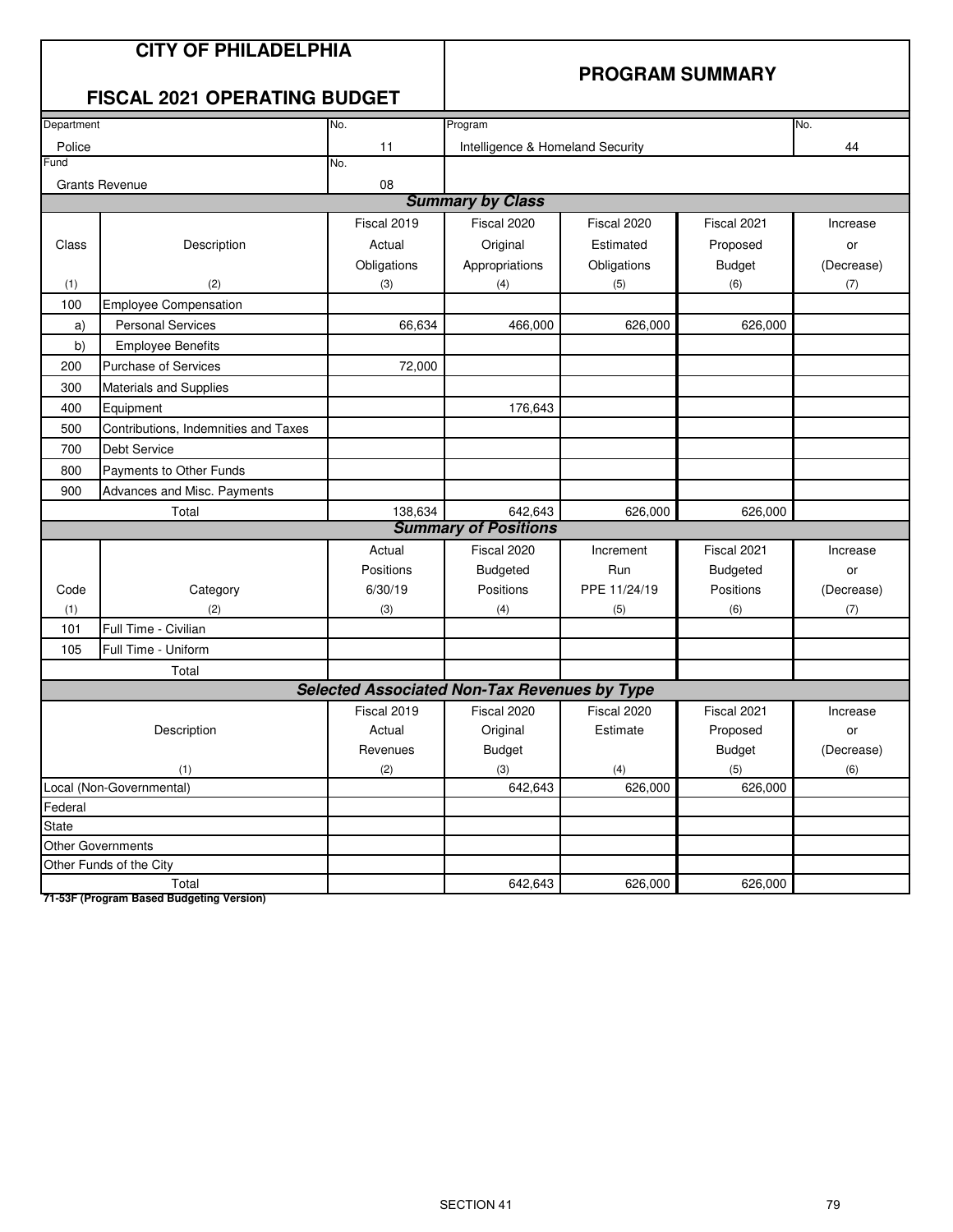# **GRANT INFORMATION SUMMARY**

|                         |                                                                  | <b>FISCAL 2021 OPERATING BUDGET</b>        |             | <b>WITHIN PROGRAM</b>            |                       |                     |                      |  |
|-------------------------|------------------------------------------------------------------|--------------------------------------------|-------------|----------------------------------|-----------------------|---------------------|----------------------|--|
| Department              |                                                                  |                                            | No.         | Program                          |                       |                     | No.                  |  |
| Police                  |                                                                  |                                            | 11          | Intelligence & Homeland Security |                       |                     | 44                   |  |
| Fund                    |                                                                  |                                            | No.         |                                  |                       |                     |                      |  |
|                         | <b>Grants Revenue</b>                                            |                                            | 08          |                                  |                       |                     |                      |  |
|                         | <b>Funding Sources</b>                                           | <b>Grant Title</b>                         |             |                                  |                       | <b>Grant Number</b> | <b>Index Code</b>    |  |
| $\overline{\mathbf{X}}$ | Federal                                                          | Police Traffic Service Grant               |             |                                  |                       | G11403              |                      |  |
|                         | <b>State</b>                                                     | <b>Award Period</b>                        |             |                                  | Type of Grant         |                     |                      |  |
|                         | Other Govt.                                                      | 10/02/17 - 09/30/21                        |             |                                  | <b>Direct Federal</b> |                     |                      |  |
|                         | Local (Non-Govt.)                                                |                                            |             | <b>Grant Objective</b>           |                       |                     |                      |  |
|                         | Reimburse for Police Service for Traffic Enforcement             |                                            |             |                                  |                       |                     |                      |  |
|                         |                                                                  |                                            |             | <b>Summary by Class</b>          |                       |                     |                      |  |
|                         |                                                                  |                                            | Fiscal 2019 | Fiscal 2020                      | Fiscal 2020           | Fiscal 2021         | Increase             |  |
| Class                   |                                                                  | Description                                | Actual      | Original                         | Estimated             | Department          | or                   |  |
|                         |                                                                  |                                            | Obligations | Appropriations                   | Obligations           | Request             | (Decrease)           |  |
| (1)                     |                                                                  | (2)                                        | (3)         | (4)                              | (5)                   | (6)                 | (7)                  |  |
| 100a)                   | <b>Personal Services</b>                                         |                                            |             | 466,000                          | 466,000               | 466,000             |                      |  |
| 100 b                   | Employee Benefits - Total                                        |                                            |             |                                  |                       |                     |                      |  |
|                         | Class 186 - Flex Cash Pmts.                                      |                                            |             |                                  |                       |                     |                      |  |
|                         |                                                                  | Class 187 - Worker's Comp. - Disability    |             |                                  |                       |                     |                      |  |
|                         | Class 188 - Worker's Comp. - Medical                             |                                            |             |                                  |                       |                     |                      |  |
|                         | Class 189 - Medicare Tax<br>Class 190 - Pension Obligation Bonds |                                            |             |                                  |                       |                     |                      |  |
|                         | Class 191 - Pension Contributions                                |                                            |             |                                  |                       |                     |                      |  |
|                         | Class 192 - FICA                                                 |                                            |             |                                  |                       |                     |                      |  |
|                         | Class 193 - Health / Medical                                     |                                            |             |                                  |                       |                     |                      |  |
|                         | Class 194 - Group Life                                           |                                            |             |                                  |                       |                     |                      |  |
|                         | Class 195 - Group Legal                                          |                                            |             |                                  |                       |                     |                      |  |
|                         |                                                                  | Class 198 - Municipal Plan 10 - City Match |             |                                  |                       |                     |                      |  |
| 200                     | Purchase of Services                                             |                                            |             |                                  |                       |                     |                      |  |
| 300                     | Materials and Supplies                                           |                                            |             |                                  |                       |                     |                      |  |
| 400                     | Equipment                                                        |                                            |             |                                  |                       |                     |                      |  |
| 500                     | Contributions, Indemnities and Taxes                             |                                            |             |                                  |                       |                     |                      |  |
| 800                     | Payments to Other Funds                                          |                                            |             |                                  |                       |                     |                      |  |
| 900                     | Advances and Misc. Payments                                      |                                            |             |                                  |                       |                     |                      |  |
|                         | Total                                                            |                                            |             | 466,000                          | 466,000               | 466,000             |                      |  |
|                         |                                                                  |                                            |             | <b>Summary by Funding Source</b> |                       |                     |                      |  |
|                         |                                                                  |                                            | Fiscal 2019 | Fiscal 2020                      | Fiscal 2020           | Fiscal 2021         | Increase             |  |
| Code                    |                                                                  | Category                                   | Actual      | Original                         | Estimated             | Department          | or                   |  |
|                         |                                                                  |                                            | Revenue     | <b>Budget</b>                    | Revenue               | Request             | (Decrease)           |  |
| (1)                     |                                                                  | (2)                                        | (3)         | (4)                              | (5)                   | (6)                 | (7)                  |  |
| 100                     | Federal                                                          |                                            |             | 466,000                          | 466,000               | 466,000             |                      |  |
| 200<br>300              | State                                                            |                                            |             |                                  |                       |                     |                      |  |
| 400                     | <b>Other Governments</b>                                         |                                            |             |                                  |                       |                     |                      |  |
|                         | Local (Non-Governmental)                                         | Total                                      |             | 466,000                          | 466,000               | 466,000             |                      |  |
|                         |                                                                  |                                            |             | <b>Summary of Positions</b>      |                       |                     |                      |  |
|                         |                                                                  |                                            | Actual Pos. | Fiscal 2020                      | Incr. Run             | Fiscal 2021         | Inc. $/$ (Dec.)      |  |
| Code                    |                                                                  | Category                                   | 6/30/19     | Budgeted Pos.                    | PPE 11/24/19          | Budgeted Pos.       | (Col. 6 less Col. 4) |  |
| (1)                     |                                                                  | (2)                                        | (3)         | (4)                              | (5)                   | (6)                 | (7)                  |  |
| 101                     | Full Time - Civilian                                             |                                            |             |                                  |                       |                     |                      |  |
| 105                     | Full Time - Uniform                                              |                                            |             |                                  |                       |                     |                      |  |
|                         |                                                                  | Total                                      |             |                                  |                       |                     |                      |  |

**71-53P (Program Based Budgeting Version)**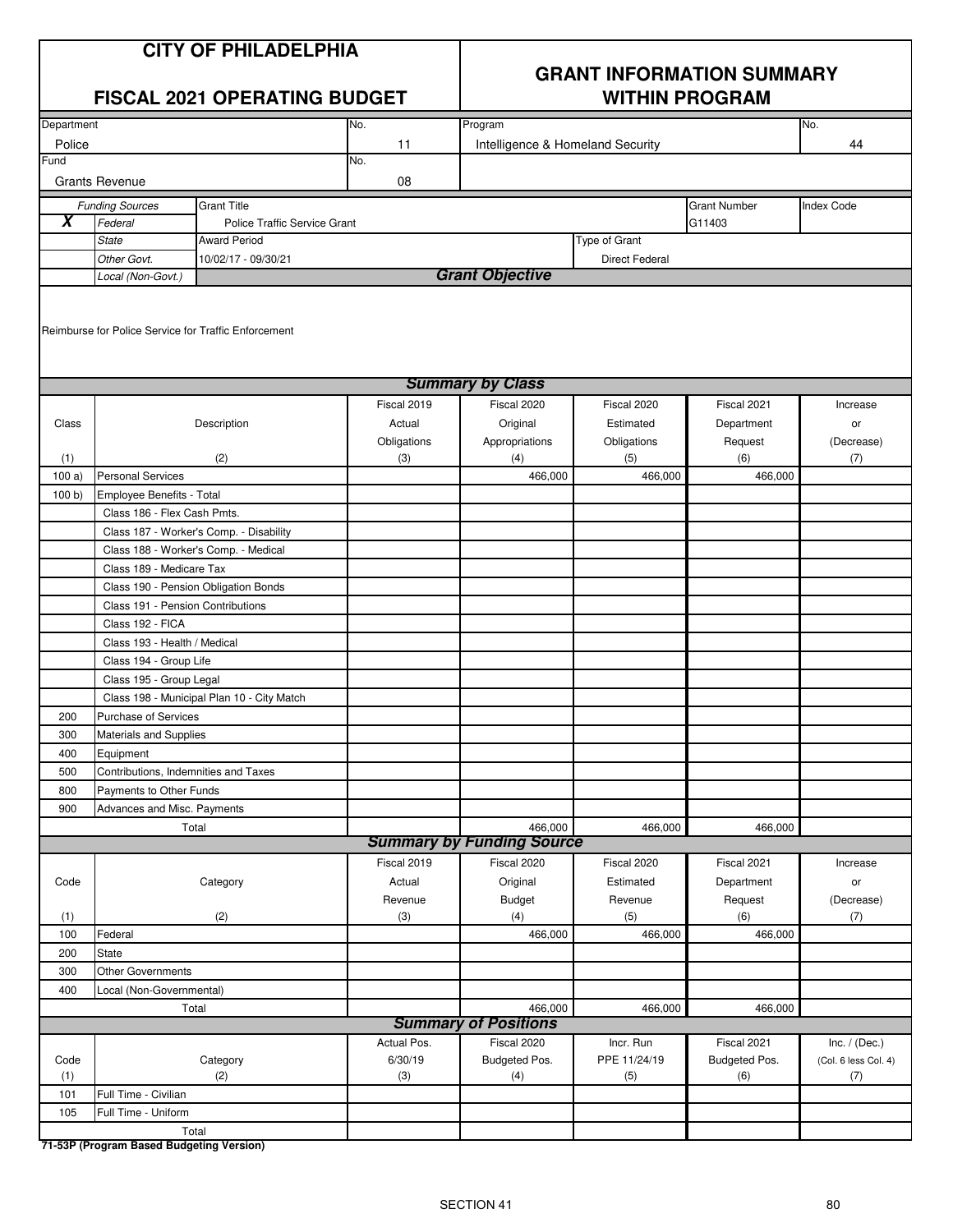# **GRANT INFORMATION SUMMARY**

|                         |                                                          | <b>FISCAL 2021 OPERATING BUDGET</b>                                          |                        | <b>WITHIN PROGRAM</b>                       |                           |                      |                             |  |
|-------------------------|----------------------------------------------------------|------------------------------------------------------------------------------|------------------------|---------------------------------------------|---------------------------|----------------------|-----------------------------|--|
| Department              |                                                          |                                                                              | No.                    | Program                                     |                           |                      | No.                         |  |
| Police                  |                                                          |                                                                              | 11                     | Intelligence & Homeland Security            |                           |                      | 44                          |  |
| Fund                    |                                                          |                                                                              | No.                    |                                             |                           |                      |                             |  |
|                         | <b>Grants Revenue</b>                                    |                                                                              | 08                     |                                             |                           |                      |                             |  |
|                         | <b>Funding Sources</b>                                   | <b>Grant Title</b>                                                           |                        |                                             |                           | <b>Grant Number</b>  | <b>Index Code</b>           |  |
| $\overline{\mathbf{x}}$ | Federal                                                  | Port Security Program-Maritime                                               |                        |                                             |                           | G11579               | 110990                      |  |
|                         | <b>State</b>                                             | <b>Award Period</b>                                                          |                        |                                             | Type of Grant             |                      |                             |  |
|                         | Other Govt.                                              | 10/01/17 - 09/30/21                                                          |                        |                                             | <b>Direct Federal</b>     |                      |                             |  |
|                         | Local (Non-Govt.)                                        |                                                                              |                        | <b>Grant Objective</b>                      |                           |                      |                             |  |
|                         |                                                          | Purchase of emergency responder equipment and physical security enhancements |                        |                                             |                           |                      |                             |  |
|                         |                                                          |                                                                              |                        | <b>Summary by Class</b>                     |                           |                      |                             |  |
|                         |                                                          |                                                                              | Fiscal 2019            | Fiscal 2020                                 | Fiscal 2020               | Fiscal 2021          | Increase                    |  |
| Class                   |                                                          | Description                                                                  | Actual                 | Original                                    | Estimated                 | Department           | or                          |  |
|                         |                                                          |                                                                              | Obligations            | Appropriations                              | Obligations               | Request              | (Decrease)                  |  |
| (1)                     | <b>Personal Services</b>                                 | (2)                                                                          | (3)                    | (4)                                         | (5)                       | (6)                  | (7)                         |  |
| 100a)                   |                                                          |                                                                              | 66,634                 |                                             | 160,000                   | 160,000              |                             |  |
| 100 b)                  | Employee Benefits - Total<br>Class 186 - Flex Cash Pmts. |                                                                              |                        |                                             |                           |                      |                             |  |
|                         |                                                          | Class 187 - Worker's Comp. - Disability                                      |                        |                                             |                           |                      |                             |  |
|                         |                                                          | Class 188 - Worker's Comp. - Medical                                         |                        |                                             |                           |                      |                             |  |
|                         | Class 189 - Medicare Tax                                 |                                                                              |                        |                                             |                           |                      |                             |  |
|                         |                                                          | Class 190 - Pension Obligation Bonds                                         |                        |                                             |                           |                      |                             |  |
|                         | Class 191 - Pension Contributions                        |                                                                              |                        |                                             |                           |                      |                             |  |
|                         | Class 192 - FICA                                         |                                                                              |                        |                                             |                           |                      |                             |  |
|                         | Class 193 - Health / Medical                             |                                                                              |                        |                                             |                           |                      |                             |  |
|                         | Class 194 - Group Life                                   |                                                                              |                        |                                             |                           |                      |                             |  |
|                         | Class 195 - Group Legal                                  |                                                                              |                        |                                             |                           |                      |                             |  |
|                         |                                                          | Class 198 - Municipal Plan 10 - City Match                                   |                        |                                             |                           |                      |                             |  |
| 200                     | Purchase of Services                                     |                                                                              | 72,000                 |                                             |                           |                      |                             |  |
| 300                     | Materials and Supplies                                   |                                                                              |                        |                                             |                           |                      |                             |  |
| 400                     | Equipment                                                |                                                                              |                        | 176,643                                     |                           |                      |                             |  |
| 500                     | Contributions, Indemnities and Taxes                     |                                                                              |                        |                                             |                           |                      |                             |  |
| 800                     | Payments to Other Funds                                  |                                                                              |                        |                                             |                           |                      |                             |  |
| 900                     | Advances and Misc. Payments                              |                                                                              |                        |                                             |                           |                      |                             |  |
|                         |                                                          | Total                                                                        | 138,634                | 176,643<br><b>Summary by Funding Source</b> | 160,000                   | 160,000              |                             |  |
|                         |                                                          |                                                                              | Fiscal 2019            | Fiscal 2020                                 | Fiscal 2020               | Fiscal 2021          | Increase                    |  |
| Code                    |                                                          | Category                                                                     | Actual                 | Original                                    | Estimated                 | Department           | or                          |  |
|                         |                                                          |                                                                              | Revenue                | <b>Budget</b>                               | Revenue                   | Request              | (Decrease)                  |  |
| (1)                     |                                                          | (2)                                                                          | (3)                    | (4)                                         | (5)                       | (6)                  | (7)                         |  |
| 100                     | Federal                                                  |                                                                              |                        | 176,643                                     | 160,000                   | 160,000              |                             |  |
| 200                     | <b>State</b>                                             |                                                                              |                        |                                             |                           |                      |                             |  |
| 300                     | <b>Other Governments</b>                                 |                                                                              |                        |                                             |                           |                      |                             |  |
| 400                     | Local (Non-Governmental)                                 |                                                                              |                        |                                             |                           |                      |                             |  |
|                         |                                                          | Total                                                                        |                        | 176,643                                     | 160,000                   | 160,000              |                             |  |
|                         |                                                          |                                                                              |                        | <b>Summary of Positions</b>                 |                           |                      |                             |  |
| Code                    |                                                          |                                                                              | Actual Pos.<br>6/30/19 | Fiscal 2020                                 | Incr. Run<br>PPE 11/24/19 | Fiscal 2021          | Inc. $/$ (Dec.)             |  |
| (1)                     |                                                          | Category<br>(2)                                                              | (3)                    | Budgeted Pos.<br>(4)                        | (5)                       | Budgeted Pos.<br>(6) | (Col. 6 less Col. 4)<br>(7) |  |
| 101                     | Full Time - Civilian                                     |                                                                              |                        |                                             |                           |                      |                             |  |
| 105                     | Full Time - Uniform                                      |                                                                              |                        |                                             |                           |                      |                             |  |
|                         |                                                          | Total                                                                        |                        |                                             |                           |                      |                             |  |
|                         |                                                          |                                                                              |                        |                                             |                           |                      |                             |  |

**71-53P (Program Based Budgeting Version)**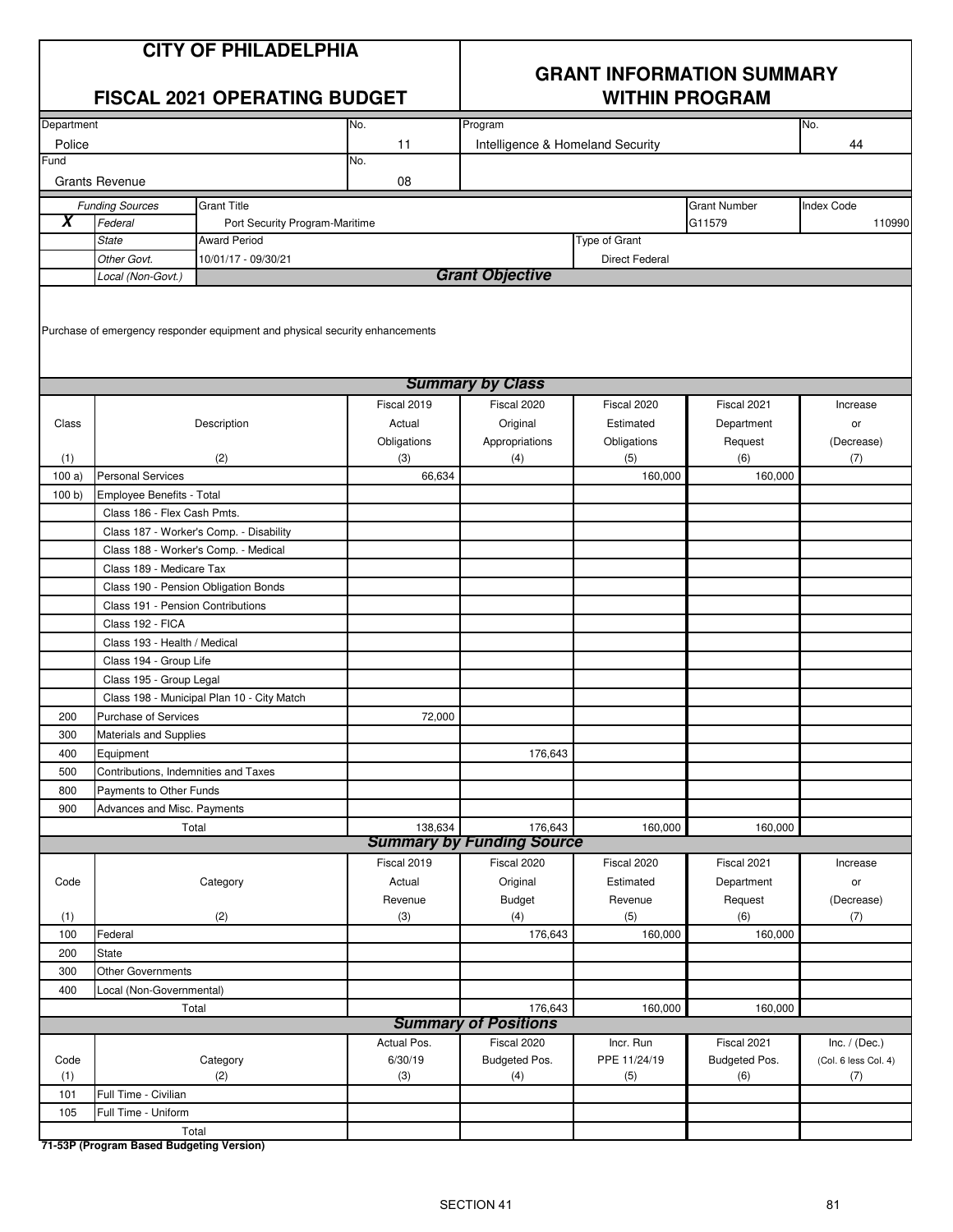# **PROGRAM SUMMARY - ALL FUNDS**

|                                                                                                                    | <b>FISCAL 2021 OPERATING BUDGET</b>                                                                                                                                                                                                                                                                                                                                                                                                                                                                                               |                         |                                               |                             |                               |                               |  |  |
|--------------------------------------------------------------------------------------------------------------------|-----------------------------------------------------------------------------------------------------------------------------------------------------------------------------------------------------------------------------------------------------------------------------------------------------------------------------------------------------------------------------------------------------------------------------------------------------------------------------------------------------------------------------------|-------------------------|-----------------------------------------------|-----------------------------|-------------------------------|-------------------------------|--|--|
| Department                                                                                                         |                                                                                                                                                                                                                                                                                                                                                                                                                                                                                                                                   | No.                     | Program                                       |                             |                               | No.                           |  |  |
| Police                                                                                                             |                                                                                                                                                                                                                                                                                                                                                                                                                                                                                                                                   | 11                      | Forensics                                     |                             |                               | 45                            |  |  |
|                                                                                                                    |                                                                                                                                                                                                                                                                                                                                                                                                                                                                                                                                   |                         | <b>Program Description</b>                    |                             |                               |                               |  |  |
|                                                                                                                    | This program is responsible for providing high quality and timely forensic services, achieved through accurate, unbiased and reliable<br>collection, preservation, examination, analysis, and interpretation of evidence, to exonerate the innocent, identify true perpetrators of crime,<br>establish crime patterns, and assist in solving and preventing crime.                                                                                                                                                                |                         |                                               |                             |                               |                               |  |  |
|                                                                                                                    |                                                                                                                                                                                                                                                                                                                                                                                                                                                                                                                                   |                         | <b>Program Objectives</b>                     |                             |                               |                               |  |  |
| throughout the PPD.                                                                                                | •Upgrade and continued implementation of the BEAST (Barcoded Evidence Analysis Statistic Tracking), a new capital funded laboratory<br>information management and evidence management system, to improve automated workflows in the OFS and evidence tracking<br>Complete additional Lean Six Sigma projects throughout the OFS to improve efficiencies and increase productivity.<br>•Provide actionable intelligence for investigations and meet all trial commitments through continued improvements to casework productivity. |                         |                                               |                             |                               |                               |  |  |
|                                                                                                                    |                                                                                                                                                                                                                                                                                                                                                                                                                                                                                                                                   |                         | <b>Performance Measures*</b>                  |                             |                               |                               |  |  |
|                                                                                                                    |                                                                                                                                                                                                                                                                                                                                                                                                                                                                                                                                   |                         | Fiscal 2019                                   | Fiscal 2020                 | Fiscal 2020                   | Fiscal 2021                   |  |  |
|                                                                                                                    | Description                                                                                                                                                                                                                                                                                                                                                                                                                                                                                                                       |                         | Year-End                                      | Year-to-Date<br>$(Q1 + Q2)$ | Target                        | Target                        |  |  |
|                                                                                                                    | (1)                                                                                                                                                                                                                                                                                                                                                                                                                                                                                                                               |                         | (2)                                           | (3)                         | (4)                           | (5)                           |  |  |
| Comments:                                                                                                          | Number of cases (submissions) received                                                                                                                                                                                                                                                                                                                                                                                                                                                                                            |                         | 30,993                                        | 16,075                      | 33,000                        | 36,300                        |  |  |
|                                                                                                                    | Number of investigative leads provided to investigators through forensic<br>databases (ballistic, DNA, and prints)                                                                                                                                                                                                                                                                                                                                                                                                                |                         | 2,594                                         | 1,750                       | Increase over FY19<br>actuals | Increase over<br>FY20 actuals |  |  |
|                                                                                                                    | Comments: Actual performance is dependent on evidence available in the forensic database                                                                                                                                                                                                                                                                                                                                                                                                                                          |                         |                                               |                             |                               |                               |  |  |
| Percentage of new sexual assault kit (SAK) cases completed within the<br>recommended 180 days, as stated in Act 27 |                                                                                                                                                                                                                                                                                                                                                                                                                                                                                                                                   |                         | 93%                                           | 100%                        | 100%                          | 100%                          |  |  |
| Comments:                                                                                                          |                                                                                                                                                                                                                                                                                                                                                                                                                                                                                                                                   |                         |                                               |                             |                               |                               |  |  |
| Comments:                                                                                                          |                                                                                                                                                                                                                                                                                                                                                                                                                                                                                                                                   |                         |                                               |                             |                               |                               |  |  |
|                                                                                                                    |                                                                                                                                                                                                                                                                                                                                                                                                                                                                                                                                   |                         | <b>Summary by Fund</b>                        |                             |                               |                               |  |  |
|                                                                                                                    |                                                                                                                                                                                                                                                                                                                                                                                                                                                                                                                                   | Fiscal 2019             | Fiscal 2020                                   | Fiscal 2020                 | Fiscal 2021                   | Increase                      |  |  |
| Fund                                                                                                               | Fund                                                                                                                                                                                                                                                                                                                                                                                                                                                                                                                              | Actual                  | Original                                      | Estimated                   | Proposed                      | or                            |  |  |
| No.                                                                                                                |                                                                                                                                                                                                                                                                                                                                                                                                                                                                                                                                   | Obligations             | Appropriations                                | Obligations                 | <b>Budget</b>                 | (Decrease)                    |  |  |
| (1)<br>01                                                                                                          | (2)<br>General                                                                                                                                                                                                                                                                                                                                                                                                                                                                                                                    | (3)<br>16,199,473       | (4)<br>17,382,378                             | (5)<br>17,413,917           | (6)<br>17,456,029             | (7)<br>42,112                 |  |  |
| 08                                                                                                                 | <b>Grants Revenue</b>                                                                                                                                                                                                                                                                                                                                                                                                                                                                                                             | 1,396,627               | 1,289,988                                     | 1,289,988                   | 1,289,988                     |                               |  |  |
|                                                                                                                    |                                                                                                                                                                                                                                                                                                                                                                                                                                                                                                                                   |                         |                                               |                             |                               |                               |  |  |
|                                                                                                                    |                                                                                                                                                                                                                                                                                                                                                                                                                                                                                                                                   |                         |                                               |                             |                               |                               |  |  |
|                                                                                                                    |                                                                                                                                                                                                                                                                                                                                                                                                                                                                                                                                   |                         |                                               |                             |                               |                               |  |  |
|                                                                                                                    |                                                                                                                                                                                                                                                                                                                                                                                                                                                                                                                                   |                         |                                               |                             |                               |                               |  |  |
|                                                                                                                    | Total                                                                                                                                                                                                                                                                                                                                                                                                                                                                                                                             | 17,596,100              | 18,672,366                                    | 18,703,905                  | 18,746,017                    | 42,112                        |  |  |
|                                                                                                                    |                                                                                                                                                                                                                                                                                                                                                                                                                                                                                                                                   |                         | <b>Summary of Full Time Positions by Fund</b> |                             |                               |                               |  |  |
| Fund                                                                                                               |                                                                                                                                                                                                                                                                                                                                                                                                                                                                                                                                   | <b>Actual Positions</b> | Fiscal 2020                                   | Increment Run               | Fiscal 2021                   | Inc. $/$ (Dec.)               |  |  |
| No.                                                                                                                | Fund                                                                                                                                                                                                                                                                                                                                                                                                                                                                                                                              | 6/30/19                 | Budgeted                                      | PPE 11/24/19                | Budgeted                      | (Col. 6 less 4)               |  |  |
| (1)<br>01                                                                                                          | (2)<br>General                                                                                                                                                                                                                                                                                                                                                                                                                                                                                                                    | (3)<br>171              | (4)<br>172                                    | (5)<br>177                  | (6)<br>179                    | (7)<br>$\overline{7}$         |  |  |
|                                                                                                                    |                                                                                                                                                                                                                                                                                                                                                                                                                                                                                                                                   |                         |                                               |                             |                               |                               |  |  |
|                                                                                                                    |                                                                                                                                                                                                                                                                                                                                                                                                                                                                                                                                   |                         |                                               |                             |                               |                               |  |  |
|                                                                                                                    |                                                                                                                                                                                                                                                                                                                                                                                                                                                                                                                                   |                         |                                               |                             |                               |                               |  |  |
|                                                                                                                    |                                                                                                                                                                                                                                                                                                                                                                                                                                                                                                                                   |                         |                                               |                             |                               |                               |  |  |
|                                                                                                                    |                                                                                                                                                                                                                                                                                                                                                                                                                                                                                                                                   |                         |                                               |                             |                               |                               |  |  |
|                                                                                                                    | <b>Total Full Time</b>                                                                                                                                                                                                                                                                                                                                                                                                                                                                                                            | 171                     | 172                                           | 177                         | 179                           | 7 <sup>1</sup>                |  |  |

**71-53E (Program Based Budgeting Version) \*For further information, please see FY21-25 Five Year Financial and Strategic Plan**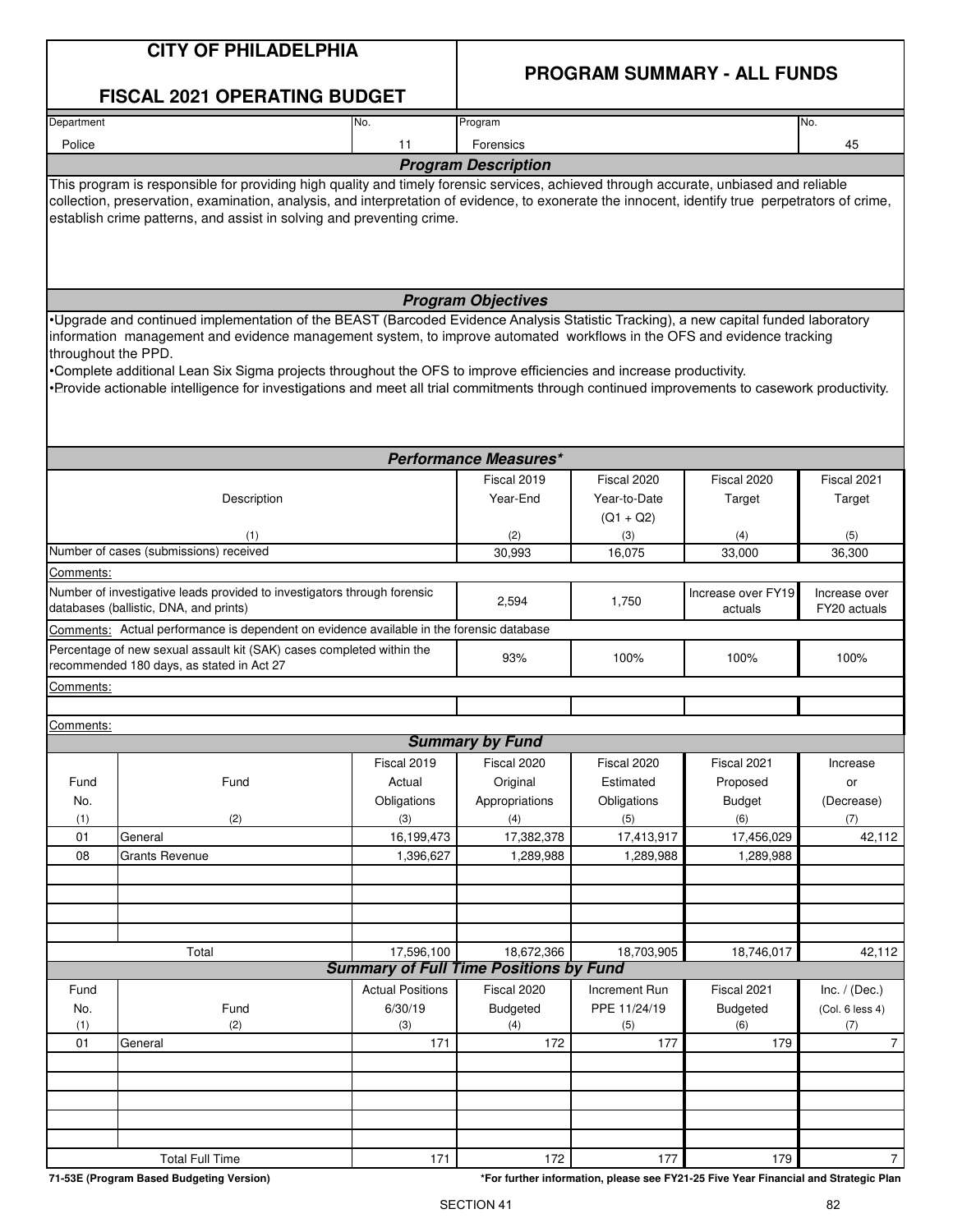# **PROGRAM SUMMARY - ALL FUNDS**

### **FISCAL 2021 OPERATING BUDGET (CONTINUED)**

| Department   |                              | No.         | Program                                             |                     |                 | No.                 |
|--------------|------------------------------|-------------|-----------------------------------------------------|---------------------|-----------------|---------------------|
| Police       |                              | 11          | Forensics                                           |                     |                 | 45                  |
|              |                              |             | <b>Selected Associated Non-Tax Revenues by Fund</b> |                     |                 |                     |
|              |                              | Fiscal 2019 | Fiscal 2020                                         | Fiscal 2020         | Fiscal 2021     | Increase            |
| Fund         | Fund                         | Actual      | Original                                            | Estimate            | Proposed        | or                  |
| No.          |                              | Revenues    | <b>Budget</b>                                       |                     | <b>Budget</b>   | (Decrease)          |
| (1)          | (2)                          | (3)         | (4)                                                 | (5)                 | (6)             | (7)                 |
| 08           | <b>Grants Revenue</b>        | 817,859     | 1,289,988                                           | 1,289,988           | 1,289,988       |                     |
|              |                              |             |                                                     |                     |                 |                     |
|              |                              |             |                                                     |                     |                 |                     |
|              |                              |             |                                                     |                     |                 |                     |
|              |                              |             | <b>Selected Associated Capital Projects</b>         |                     |                 |                     |
| Dept.        |                              | Carry       | Fiscal 2020                                         | Fiscal 2020         | Fiscal 2021     | Fiscal 2021         |
| Where        | Description                  | Forward     | Original Approp.                                    | Original Approp.    | Proposed Budget | Proposed Bdgt       |
| Appropriated |                              |             | (GO Only)                                           | (All Other Sources) | (GO Only)       | (All Other Sources) |
| (1)          | (2)                          | (3)         | (4)                                                 | (5)                 | (6)             | (7)                 |
|              |                              |             |                                                     |                     |                 |                     |
|              |                              |             |                                                     |                     |                 |                     |
|              |                              |             |                                                     |                     |                 |                     |
|              |                              |             |                                                     |                     |                 |                     |
|              |                              |             |                                                     |                     |                 |                     |
|              |                              |             |                                                     |                     |                 |                     |
|              |                              |             |                                                     |                     |                 |                     |
|              |                              |             |                                                     |                     |                 |                     |
|              |                              |             |                                                     |                     |                 |                     |
|              |                              |             |                                                     |                     |                 |                     |
|              |                              |             |                                                     |                     |                 |                     |
|              |                              |             |                                                     |                     |                 |                     |
|              |                              |             |                                                     |                     |                 |                     |
|              |                              |             |                                                     |                     |                 |                     |
|              |                              |             | <b>Selected Associated Operating Costs</b>          |                     |                 |                     |
| Dept.        |                              | Fiscal 2019 | Fiscal 2020                                         | Fiscal 2020         | Fiscal 2021     | Increase            |
| Where        | Description                  | Calculated  | Calculated                                          | Calculated          | Calculated      | or                  |
| Appropriated |                              | Obligations | Appropriations                                      | Obligations         | <b>Budget</b>   | (Decrease)          |
| (1)          | (2)                          | (3)         | (4)                                                 | (5)                 | (6)             | (7)                 |
| Finance      | Employee Benefits - Civilian | 2,803,662   | 2,999,557                                           | 2,999,557           | 3,076,674       | 77,116              |
| Finance      | Employee Benefits - Uniform  | 1,834,082   | 1,908,878                                           | 1,908,878           | 1,973,932       | 65,054              |

**71-53E (Program Based Budgeting Version)**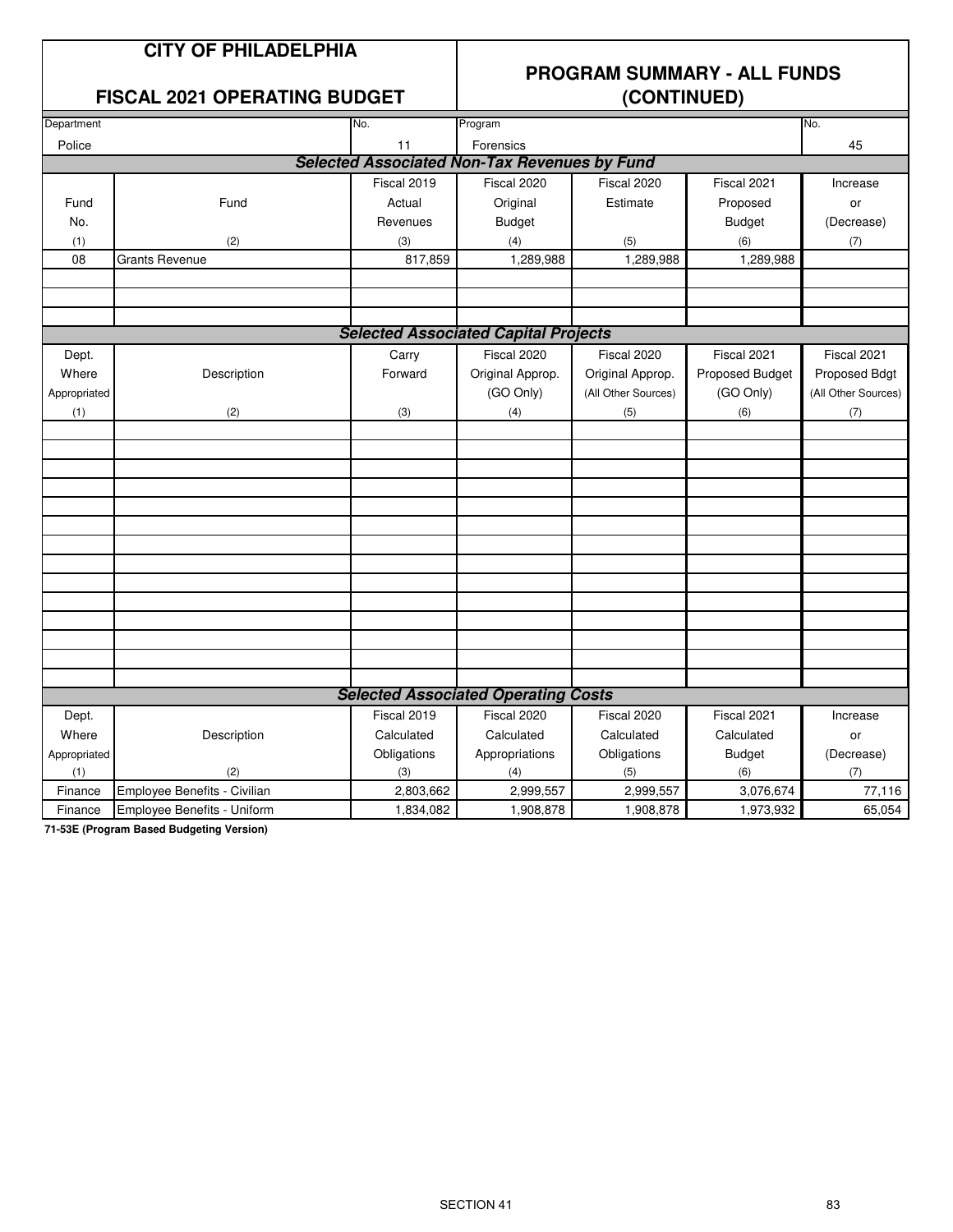### **PROGRAM SUMMARY**

# **FISCAL 2021 OPERATING BUDGET**

| Department |                                      | No.                                                 | Program                     |              |                 | No.                     |
|------------|--------------------------------------|-----------------------------------------------------|-----------------------------|--------------|-----------------|-------------------------|
| Police     |                                      | 11                                                  | Forensics                   |              |                 | 45                      |
| Fund       |                                      | No.                                                 |                             |              |                 |                         |
| General    |                                      | 01                                                  |                             |              |                 |                         |
|            |                                      |                                                     | <b>Summary by Class</b>     |              |                 |                         |
|            |                                      | Fiscal 2019                                         | Fiscal 2020                 | Fiscal 2020  | Fiscal 2021     | Increase                |
| Class      | Description                          | Actual                                              | Original                    | Estimated    | Proposed        | or                      |
|            |                                      | Obligations                                         | Appropriations              | Obligations  | <b>Budget</b>   | (Decrease)              |
| (1)        | (2)                                  | (3)                                                 | (4)                         | (5)          | (6)             | (7)                     |
| 100        | <b>Employee Compensation</b>         |                                                     |                             |              |                 |                         |
| a)         | <b>Personal Services</b>             | 14,865,902                                          | 15,844,524                  | 15,749,271   | 15,996,379      | 247,108                 |
| b)         | <b>Employee Benefits</b>             |                                                     |                             |              |                 |                         |
| 200        | <b>Purchase of Services</b>          | 494,564                                             | 483,982                     | 559,085      | 492,384         | (66, 701)               |
| 300        | <b>Materials and Supplies</b>        | 823,578                                             | 1,037,906                   | 948,900      | 951,300         | 2,400                   |
| 400        | Equipment                            | 15,429                                              | 15,966                      | 156,661      | 15,966          | (140, 695)              |
| 500        | Contributions, Indemnities and Taxes |                                                     |                             |              |                 |                         |
| 700        | <b>Debt Service</b>                  |                                                     |                             |              |                 |                         |
| 800        | Payments to Other Funds              |                                                     |                             |              |                 |                         |
| 900        | Advances and Misc. Payments          |                                                     |                             |              |                 |                         |
|            | Total                                | 16,199,473                                          | 17,382,378                  | 17,413,917   | 17,456,029      | 42,112                  |
|            |                                      |                                                     | <b>Summary of Positions</b> |              |                 |                         |
|            |                                      | Actual                                              | Fiscal 2020                 | Increment    | Fiscal 2021     | Increase                |
|            |                                      | Positions                                           | <b>Budgeted</b>             | Run          | <b>Budgeted</b> | or                      |
| Code       | Category                             | 6/30/19                                             | Positions                   | PPE 11/24/19 | Positions       | (Decrease)              |
| (1)        | (2)                                  | (3)                                                 | (4)                         | (5)          | (6)             | (7)                     |
| 101        | Full Time - Civilian                 | 98                                                  | 102                         | 107          | 107             | 5                       |
| 105        | Full Time - Uniform                  | 73                                                  | 70                          | 70           | 72              | $\overline{\mathbf{c}}$ |
|            | Total                                | 171                                                 | 172                         | 177          | 179             | $\overline{7}$          |
|            |                                      | <b>Selected Associated Non-Tax Revenues by Type</b> |                             |              |                 |                         |
|            |                                      | Fiscal 2019                                         | Fiscal 2020                 | Fiscal 2020  | Fiscal 2021     | Increase                |
|            | Description                          | Actual                                              | Original                    | Estimate     | Proposed        | or                      |
|            |                                      | Revenues                                            | <b>Budget</b>               |              | <b>Budget</b>   | (Decrease)              |
|            | (1)                                  | (2)                                                 | (3)                         | (4)          | (5)             | (6)                     |
|            | Local (Non-Governmental)             |                                                     |                             |              |                 |                         |
| Federal    |                                      |                                                     |                             |              |                 |                         |
| State      |                                      |                                                     |                             |              |                 |                         |
|            | Other Governments                    |                                                     |                             |              |                 |                         |
|            | Other Funds of the City              |                                                     |                             |              |                 |                         |
|            | Total                                |                                                     |                             |              |                 |                         |

**71-53F (Program Based Budgeting Version)**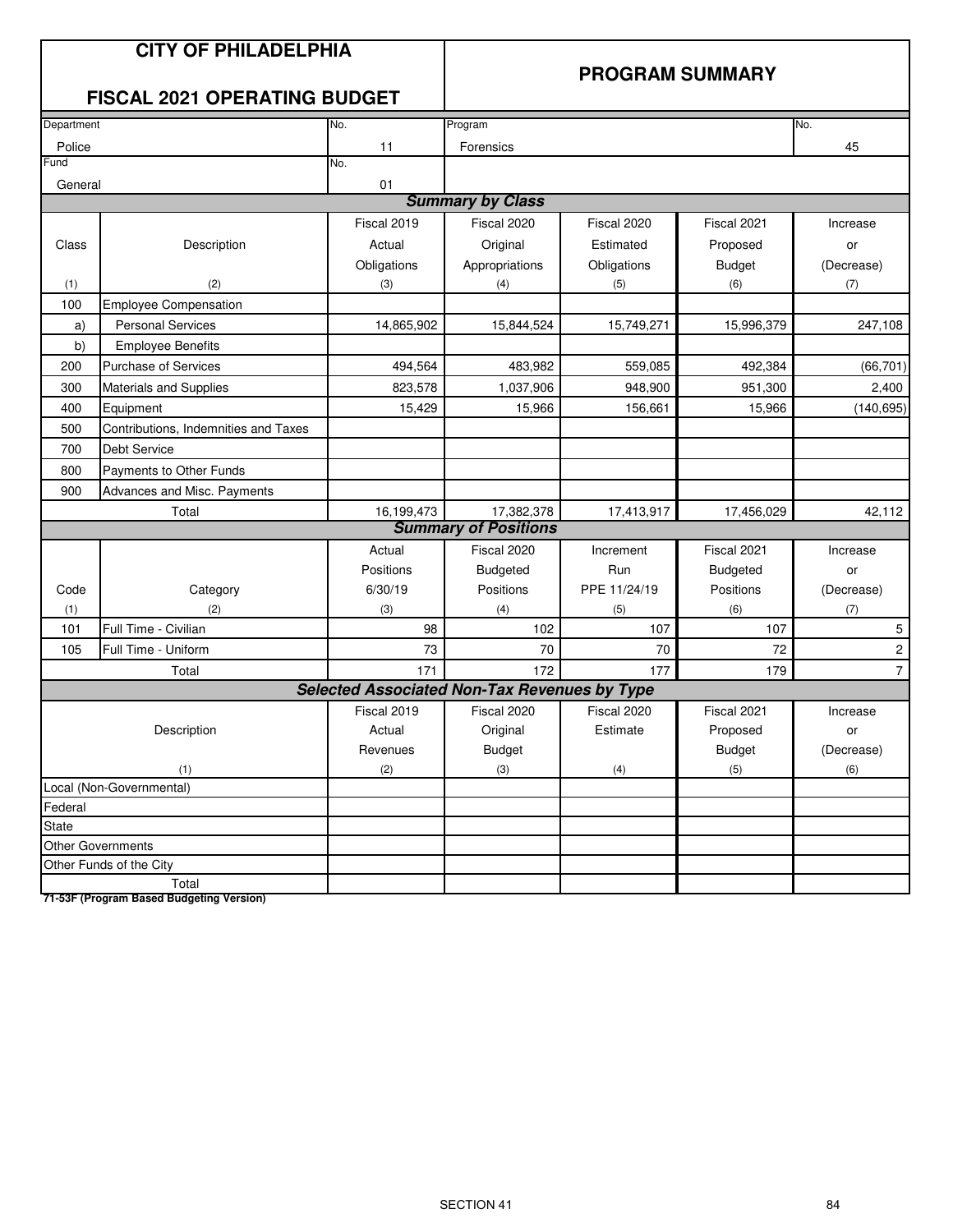### **CITY OF PHILADELPHIA SCHEDULE 100**

# **LIST OF POSITIONS**

| <b>FISCAL 2021 OPERATING BUDGET</b> |       |                                             |                   |                         | <b>BY PROGRAM</b> |                         |                         |            |                |
|-------------------------------------|-------|---------------------------------------------|-------------------|-------------------------|-------------------|-------------------------|-------------------------|------------|----------------|
| Department                          |       |                                             |                   | No.                     | Program           |                         |                         |            | No.            |
| Police                              |       |                                             |                   | 11                      | Forensics         |                         |                         |            | 45             |
| Fund                                |       |                                             |                   | No.                     |                   |                         |                         |            |                |
| General                             |       |                                             |                   | 01                      |                   |                         |                         |            |                |
|                                     |       |                                             |                   | Fiscal                  | Fiscal            |                         | Fiscal                  |            | Increase       |
|                                     |       |                                             | Salary            | 2019                    | 2020              | Increment               | 2021                    | Annual     | (Decrease)     |
| Line                                | Class | Title                                       | Range             | Actual Pos.             | Budgeted          | Run -PPE                | <b>Budgeted</b>         | Salary     | (Col. 8)       |
| No.                                 | Code  |                                             | (in dollars)      | 6/30/19                 | Positions         | 11/24/19                | Positions               | 7/1/20     | less Col. 6)   |
| (1)                                 | (2)   | (3)                                         | (4)               | (5)                     | (6)               | (7)                     | (8)                     | (9)        | (10)           |
|                                     |       | <b>Office of Forensic Science</b>           |                   |                         |                   |                         |                         |            |                |
|                                     |       | Sworn                                       |                   |                         |                   |                         |                         |            |                |
| $\mathbf{1}$                        |       | 6A12 Detective                              | 82,330 - 85,901   | 4                       | 4                 | 4                       | 4                       | 349,291    |                |
| $\overline{c}$                      |       | 6A06 Police Captain                         | 112,833 - 117,725 | 1                       | 1                 | 1                       | -1                      | 119,402    |                |
| 3                                   | 6A03  | Police Corporal                             | 82,330 - 85,901   | $\overline{c}$          | 2                 | $\overline{\mathbf{c}}$ | $\overline{c}$          | 174,500    |                |
| $\overline{4}$                      | 6A09  | Police Inspector                            | 128,629 - 134,207 | 1                       | $\mathbf{1}$      | $\mathbf{1}$            | 1                       | 136,259    |                |
| 5                                   | 6A05  | <b>Police Lieutenant</b>                    | 97,279 - 101,487  | 3                       | 3                 | $\sqrt{2}$              | $\overline{\mathbf{c}}$ | 206,537    | (1)            |
| 6                                   | 6A02  | Police Officer                              | 60,129 - 78,092   | 56                      | 52                | 55                      | 55                      | 4,176,866  | 3              |
| $\overline{7}$                      | 6A04  | <b>Police Sergeant</b>                      | 85,324 - 89,024   | 6                       | $\overline{7}$    | 5                       | 7                       | 632,019    |                |
|                                     |       | Subtotal - Sworn                            |                   | 73                      | 70                | 70                      | 72                      | 5,794,874  | $\mathfrak{2}$ |
|                                     |       | Civilian                                    |                   |                         |                   |                         |                         |            |                |
| 8                                   | 2L10  | <b>Administrative Assistant</b>             | 41,886 - 53,848   | 1                       | 1                 | 1                       | 1                       | 52,701     |                |
| 9                                   | 2L32  | Administrative Specialist II                | 53,557 - 68,619   | 1                       | 1                 | 1                       | 1                       | 60,160     |                |
| 10                                  | 1A03  | Office Clerk II                             | 33,669 - 36,402   | 1                       | -1                | $\mathbf{1}$            | 1                       | 35,385     |                |
| 11                                  |       | 3G42 Criminalistics Technician II           | 40,471 - 52,033   | 17                      | 17                | 19                      | 19                      | 933,142    | $\overline{c}$ |
| 12                                  | D375  | Deputy Managing Dir.-Police Laboratory Dir. | 165728            | 1                       | $\mathbf{1}$      | 1                       | 1                       | 165,728    |                |
| 13                                  | 2L18  | <b>Executive Assistant</b>                  | 69409 - 89241     | 1                       |                   | 1                       | 1                       | 84,343     | $\mathbf{1}$   |
| 14                                  | 3H41  | Forensic Laboratory Manager                 | 88,462 - 113,735  | $\overline{\mathbf{c}}$ | 3                 | 3                       | 3                       | 334,607    |                |
| 15                                  | 3H40  | Forensic Laboratory Supervisor              | 79,414 - 102,110  | 5                       | 6                 | 6                       | 6                       | 590,880    |                |
| 16                                  |       | 3H48 Forensic Scientist I                   | 41,886 - 53,848   | 4                       | 4                 | 4                       | 4                       | 206,851    |                |
| 17                                  |       | 3H49 Forensic Scientist II                  | 53,368 - 68,619   | $\overline{7}$          | 6                 | 4                       | 4                       | 216,229    | (2)            |
| 18                                  |       | 3H72 Forensic Scientist III                 | 59,453 - 76,422   | 31                      | 35                | 38                      | 38                      | 2,671,488  | 3              |
| 19                                  |       | 3H73 Forensic Scientist IV                  | 67,718 - 87,064   | 19                      | 19                | 20                      | 20                      | 1,700,535  | $\mathbf{1}$   |
| 20                                  |       | 1B40 Legal Services Clerk                   | 39,793 - 43,421   | 6                       | 6                 | 6                       | 6                       | 239,355    |                |
| 21                                  |       | 3G43 Police Forensic Science Supervisor     | 46,200 - 59,403   | 1                       |                   |                         |                         | 58,514     |                |
| 22                                  |       | 3H44 Scientific Services Assistant Director | 92,385 - 118,800  | 1                       |                   |                         |                         | 116,998    |                |
|                                     |       | Subtotal - Civilian                         |                   | 98                      | 102               | 107                     | 107                     | 7,466,916  | 5              |
|                                     |       | <b>Total - Office of Forensic Science</b>   |                   | 171                     | 172               | 177                     | 179                     | 13,261,790 | $\overline{7}$ |
|                                     |       |                                             |                   |                         |                   |                         |                         |            |                |
|                                     |       | <b>Program Total</b>                        |                   | 171                     | 172               | 177                     | 179                     | 13,261,790 | $\overline{7}$ |
|                                     |       |                                             |                   |                         |                   |                         |                         |            |                |
|                                     |       |                                             |                   |                         |                   |                         |                         |            |                |
|                                     |       |                                             |                   |                         |                   |                         |                         |            |                |
|                                     |       |                                             |                   |                         |                   |                         |                         |            |                |
|                                     |       |                                             |                   |                         |                   |                         |                         |            |                |
|                                     |       |                                             |                   |                         |                   |                         |                         |            |                |
|                                     |       |                                             |                   |                         |                   |                         |                         |            |                |
|                                     |       |                                             |                   |                         |                   |                         |                         |            |                |
|                                     |       | 74 FOL (Dreamann Bened Budgeting Vers       |                   |                         |                   |                         |                         |            |                |

**71-53I (Program Based Budgeting Version)**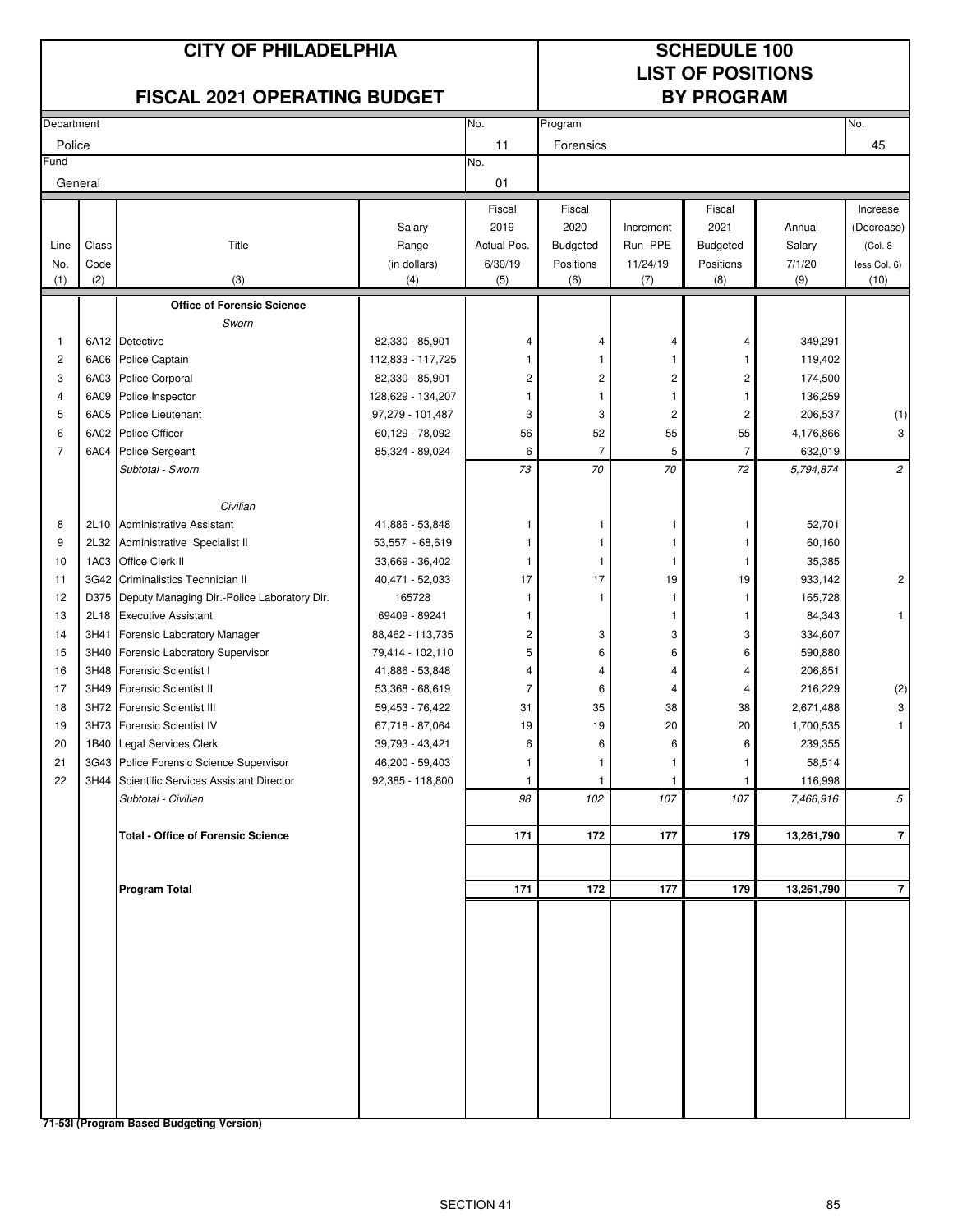|                    |                      | <b>CITY OF PHILADELPHIA</b><br><b>FISCAL 2021 OPERATING BUDGET</b>                                                                                                                                                                                      |                |                             |                                        |                                                 |                                                       |                                          | <b>SCHEDULE 100</b><br><b>LIST OF POSITIONS</b><br><b>BY PROGRAM</b> |                                                                                         |                                                   |
|--------------------|----------------------|---------------------------------------------------------------------------------------------------------------------------------------------------------------------------------------------------------------------------------------------------------|----------------|-----------------------------|----------------------------------------|-------------------------------------------------|-------------------------------------------------------|------------------------------------------|----------------------------------------------------------------------|-----------------------------------------------------------------------------------------|---------------------------------------------------|
| Department         |                      |                                                                                                                                                                                                                                                         |                |                             | No.                                    | Program                                         |                                                       |                                          |                                                                      |                                                                                         | No.                                               |
| Police             |                      |                                                                                                                                                                                                                                                         |                |                             | 11                                     | Forensics                                       |                                                       |                                          |                                                                      |                                                                                         | 45                                                |
| Fund               |                      |                                                                                                                                                                                                                                                         |                |                             | No.                                    |                                                 |                                                       |                                          |                                                                      |                                                                                         |                                                   |
|                    | General              |                                                                                                                                                                                                                                                         |                |                             | 01                                     |                                                 |                                                       |                                          |                                                                      |                                                                                         |                                                   |
| Line<br>No.<br>(1) | Class<br>Code<br>(2) | Title<br>(3)                                                                                                                                                                                                                                            |                |                             | Salary<br>Range<br>(in dollars)<br>(4) | Fiscal<br>2019<br>Actual Pos.<br>6/30/19<br>(5) | Fiscal<br>2020<br><b>Budgeted</b><br>Positions<br>(6) | Increment<br>Run -PPE<br>11/24/19<br>(7) | Fiscal<br>2021<br>Budgeted<br>Positions<br>(8)                       | Annual<br>Salary<br>7/1/20<br>(9)                                                       | Inc.<br>(Dec.)<br>(Col. 8<br>less Col. 6)<br>(10) |
|                    |                      | Total Full Time - Civilian                                                                                                                                                                                                                              |                |                             |                                        |                                                 |                                                       |                                          |                                                                      |                                                                                         | 5                                                 |
|                    |                      | Total Full Time - Uniform                                                                                                                                                                                                                               |                |                             |                                        | 98<br>73                                        | 102<br>70                                             | 107<br>70                                | 107<br>72                                                            | 7,466,916<br>5,794,874                                                                  | $\overline{c}$                                    |
|                    |                      |                                                                                                                                                                                                                                                         |                |                             |                                        | 171                                             | 172                                                   | 177                                      | 179                                                                  | 13,261,790                                                                              | $\overline{7}$                                    |
|                    |                      | Lump Sum<br>Bonus, Gross Adj.<br>PT. Temp/Seas, Bd, SCG<br>Overtime - Civilian<br>Overtime - Uniform<br><b>Unused Uniform Leave</b><br>Shift/Stress<br>H&L, IOD, LT-Sick<br>Abatements and Transfers<br>Overtime Stress - Uniform<br>Overtime - Uniform |                |                             |                                        |                                                 |                                                       |                                          |                                                                      | 125,000<br>102,000<br>444,621<br>1,380,089<br>290,684<br>454,157<br>70,546<br>(170,000) |                                                   |
|                    |                      |                                                                                                                                                                                                                                                         |                |                             |                                        |                                                 |                                                       |                                          |                                                                      |                                                                                         |                                                   |
|                    |                      | <b>Total Gross Requirements</b>                                                                                                                                                                                                                         |                |                             |                                        | 171                                             | 172                                                   | 177                                      | 179                                                                  | 15,958,887                                                                              | $\overline{7}$                                    |
|                    |                      | Plus: Earned Increment<br>Plus: Longevity                                                                                                                                                                                                               |                |                             |                                        |                                                 |                                                       |                                          |                                                                      | 32,475<br>5,017                                                                         |                                                   |
|                    |                      | Less: (Vacancy Allowance)                                                                                                                                                                                                                               |                |                             |                                        |                                                 |                                                       |                                          |                                                                      |                                                                                         |                                                   |
|                    |                      |                                                                                                                                                                                                                                                         |                | <b>Total Budget Request</b> |                                        |                                                 |                                                       |                                          |                                                                      | 15,996,379                                                                              |                                                   |
|                    |                      |                                                                                                                                                                                                                                                         |                |                             | <b>Summary of Personal Services</b>    |                                                 |                                                       |                                          |                                                                      |                                                                                         |                                                   |
|                    |                      |                                                                                                                                                                                                                                                         |                | Fiscal 2019                 |                                        | Fiscal 2020                                     |                                                       |                                          | Fiscal 2021                                                          | Inc. $/$ (Dec.)                                                                         | Inc. $/$ (Dec.)                                   |
| Line               |                      |                                                                                                                                                                                                                                                         | Actual         | Actual                      | Budgeted                               | Estimated                                       | Increment                                             | Budgeted                                 | Department                                                           | in Require.                                                                             | in Bud. Pos.                                      |
| No.                |                      | Category                                                                                                                                                                                                                                                | Positions      | Obligations                 | Positions                              | Obligations                                     | Run -PPE                                              | Positions                                | Request                                                              | (Col. 9                                                                                 | (Col. 8                                           |
| (1)                |                      | (2)                                                                                                                                                                                                                                                     | 6/30/19<br>(3) | (4)                         | (5)                                    | (6)                                             | 11/24/19<br>(7)                                       | (8)                                      | (9)                                                                  | less Col. 6)<br>(10)                                                                    | less Col. 5)<br>(11)                              |
| $\mathbf{1}$       | Lump Sum             |                                                                                                                                                                                                                                                         |                | 438,808                     |                                        | 125,000                                         |                                                       |                                          | 125,000                                                              |                                                                                         |                                                   |
| $\overline{2}$     |                      | Full Time - Civilian                                                                                                                                                                                                                                    | 98             | 6,834,866                   | 102                                    | 7,312,426                                       | 107                                                   | 107                                      | 7,500,423                                                            | 187,997                                                                                 | 5                                                 |
| 3                  |                      | Full Time - Uniform                                                                                                                                                                                                                                     | 73             | 5,388,020                   | 70                                     | 5,607,750                                       | 70                                                    | 72                                       | 5,798,859                                                            | 191,109                                                                                 | $\sqrt{2}$                                        |
| $\overline{4}$     |                      | Bonus, Gross Adj.                                                                                                                                                                                                                                       |                | 96,743                      |                                        | 211,945                                         |                                                       |                                          | 102,000                                                              | (109, 945)                                                                              |                                                   |
| 5                  |                      | PT, Temp/Seas, Bd, SCG                                                                                                                                                                                                                                  |                |                             |                                        |                                                 |                                                       |                                          |                                                                      |                                                                                         |                                                   |
| 6                  |                      | Overtime - Civilian                                                                                                                                                                                                                                     |                | 38,782                      |                                        | 301,107                                         |                                                       |                                          | 274,621                                                              | (26, 486)                                                                               |                                                   |
| $\overline{7}$     |                      | Overtime - Uniform                                                                                                                                                                                                                                      |                | 1,341,756                   |                                        | 1,380,089                                       |                                                       |                                          | 1,380,089                                                            |                                                                                         |                                                   |
| 8                  |                      | Holiday Overtime - Civilian                                                                                                                                                                                                                             |                | 21,682                      |                                        |                                                 |                                                       |                                          |                                                                      |                                                                                         |                                                   |
| 9                  |                      | Unused Uniform Leave                                                                                                                                                                                                                                    |                | 290,684                     |                                        | 290,684                                         |                                                       |                                          | 290,684                                                              |                                                                                         |                                                   |
| 10                 | Shift/Stress         |                                                                                                                                                                                                                                                         |                | 334,245                     |                                        | 436,711                                         |                                                       |                                          | 454,157                                                              | 17,446                                                                                  |                                                   |
| 11<br>12           |                      | H&L, IOD, LT-Sick                                                                                                                                                                                                                                       |                | 80,316                      |                                        | 83,559                                          |                                                       |                                          | 70,546                                                               | (13, 013)                                                                               |                                                   |
|                    |                      | Total                                                                                                                                                                                                                                                   | 171            | 14,865,902                  | 172                                    | 15,749,271                                      | 177                                                   | 179                                      | 15,996,379                                                           | 247,108                                                                                 | 7 <sup>1</sup>                                    |

**71-53J (Program Based Budgeting Version)**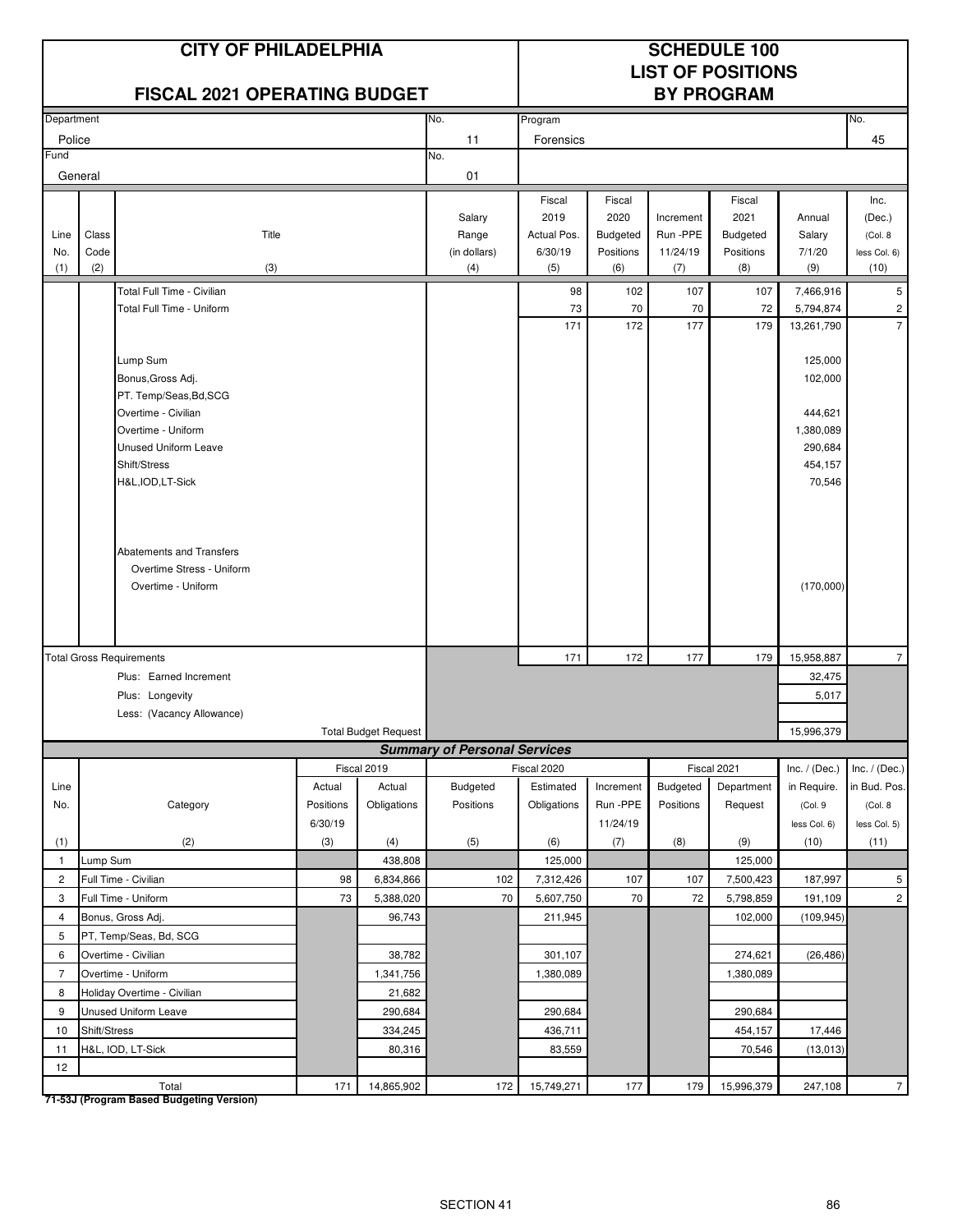# **CITY OF PHILADELPHIA SCHEDULE 200**

# **FISCAL 2021 OPERATING BUDGET BY PROGRAM**

# **PURCHASE OF SERVICES**

| Department |                                                  | No.                                        | Program        |             |              | No.        |
|------------|--------------------------------------------------|--------------------------------------------|----------------|-------------|--------------|------------|
|            |                                                  |                                            |                |             |              |            |
| Police     |                                                  | 11                                         | Forensics      |             |              | 45         |
| Fund       |                                                  | No.                                        |                |             |              |            |
| General    |                                                  | 01                                         |                |             |              |            |
|            |                                                  | Fiscal 2019                                | Fiscal 2020    | Fiscal 2020 | Fiscal 2021  | Increase   |
| Code       | Description                                      | Actual                                     | Original       | Estimated   | Departmental | or         |
|            |                                                  | Obligations                                | Appropriations | Obligations | Request      | (Decrease) |
| (1)        | (2)                                              | (3)                                        | (4)            | (5)         | (6)          | (7)        |
|            |                                                  | <b>Schedule 200 - Purchase of Services</b> |                |             |              |            |
| 201        | Cleaning & Laundering                            | 32,000                                     | 35,000         | 34,000      | 36,000       | 2,000      |
| 202        | <b>Janitorial Services</b>                       |                                            |                |             |              |            |
| 205        | Refuse, Garbage, Silt and Sludge Removal         | 57,569                                     | 56,055         | 56,055      | 56,055       |            |
| 209        | Telephone & Communication                        |                                            |                |             |              |            |
| 210        | <b>Postal Services</b>                           |                                            |                |             |              |            |
| 211        | Transportation                                   | 712                                        | 2,000          | 2,000       | 2,000        |            |
| 215        | Licenses, Permits & Inspection Charges           |                                            |                |             |              |            |
| 216        | Commercial off the Shelf Software Licenses       |                                            |                |             |              |            |
| 220        | <b>Electric Current</b>                          |                                            |                |             |              |            |
| 221        | <b>Gas Services</b>                              |                                            |                |             |              |            |
| 222        | Steam for Heating                                |                                            |                |             |              |            |
| 230        | Meals (non-travel) & Official Entertaining       |                                            |                |             |              |            |
| 231        | Overtime Meals                                   | 2,086                                      |                | 7,000       | 7,000        |            |
| 240        | Advertising & Promotional Activities             |                                            |                |             |              |            |
| 250        | <b>Professional Services</b>                     | 85,198                                     | 63,960         | 74,786      | 74,786       |            |
| 251        | Professional Svcs. - Information Technology      |                                            |                |             |              |            |
| 252        | Accounting & Auditing Services                   |                                            |                |             |              |            |
| 253        | <b>Legal Services</b>                            |                                            |                |             |              |            |
| 254        | Mental Health & Intellectual Disability Services |                                            |                |             |              |            |
| 255        | Dues                                             |                                            |                |             |              |            |
| 256        | Seminar & Training Sessions                      |                                            |                |             |              |            |
| 257        | Architectural & Engineering Services             |                                            |                |             |              |            |
| 258        | <b>Court Reporters</b>                           |                                            |                |             |              |            |
| 259        | <b>Arbitration Fees</b>                          |                                            |                |             |              |            |
| 260        | Repair & Maintenance Charges                     | 302,109                                    | 295,352        | 370,867     | 302,166      | (68, 701)  |
| 261        | Repaving, Repairing & Resurfacing Streets        |                                            |                |             |              |            |
| 262        | Demolition of Buildings                          |                                            |                |             |              |            |
| 264        | Abatement of Nuisances                           |                                            |                |             |              |            |
| 265        | Rehabilitation of Property                       |                                            |                |             |              |            |
| 266        | Maint. & Support - Comp. Hardware & Software     | 10,392                                     | 15,840         | 9,879       | 9,879        |            |
| 275        | Juror Fees                                       |                                            |                |             |              |            |
| 276        | Juror Expenses                                   |                                            |                |             |              |            |
| 277        | <b>Witness Fees</b>                              |                                            |                |             |              |            |
| 280        | Insurance & Official Bonds                       |                                            |                |             |              |            |
| 282        | Lease Purchase - Computer Systems                |                                            |                |             |              |            |
| 283        | Lease Purchase - Vehicles                        |                                            |                |             |              |            |
| 284        | Ground & Building Rental                         |                                            |                |             |              |            |
| 285        | Rents - Other                                    | 4,498                                      | 15,775         | 4,498       | 4,498        |            |
| 286        | Rental of Parking Spaces                         |                                            |                |             |              |            |
| 290        | Payments for Care of Individuals                 |                                            |                |             |              |            |
| 295        | <b>Imprest Advances</b>                          |                                            |                |             |              |            |
| 298        | Payments for Burials & Graves                    |                                            |                |             |              |            |
| 299        | Other Expenses (not otherwise classified)        |                                            |                |             |              |            |
|            |                                                  |                                            |                |             |              |            |
|            |                                                  |                                            |                |             |              |            |
|            |                                                  |                                            |                |             |              |            |
|            | Total                                            | 494,564                                    | 483,982        | 559,085     | 492,384      | (66, 701)  |

**71-53K (Program Based Budgeting Version)**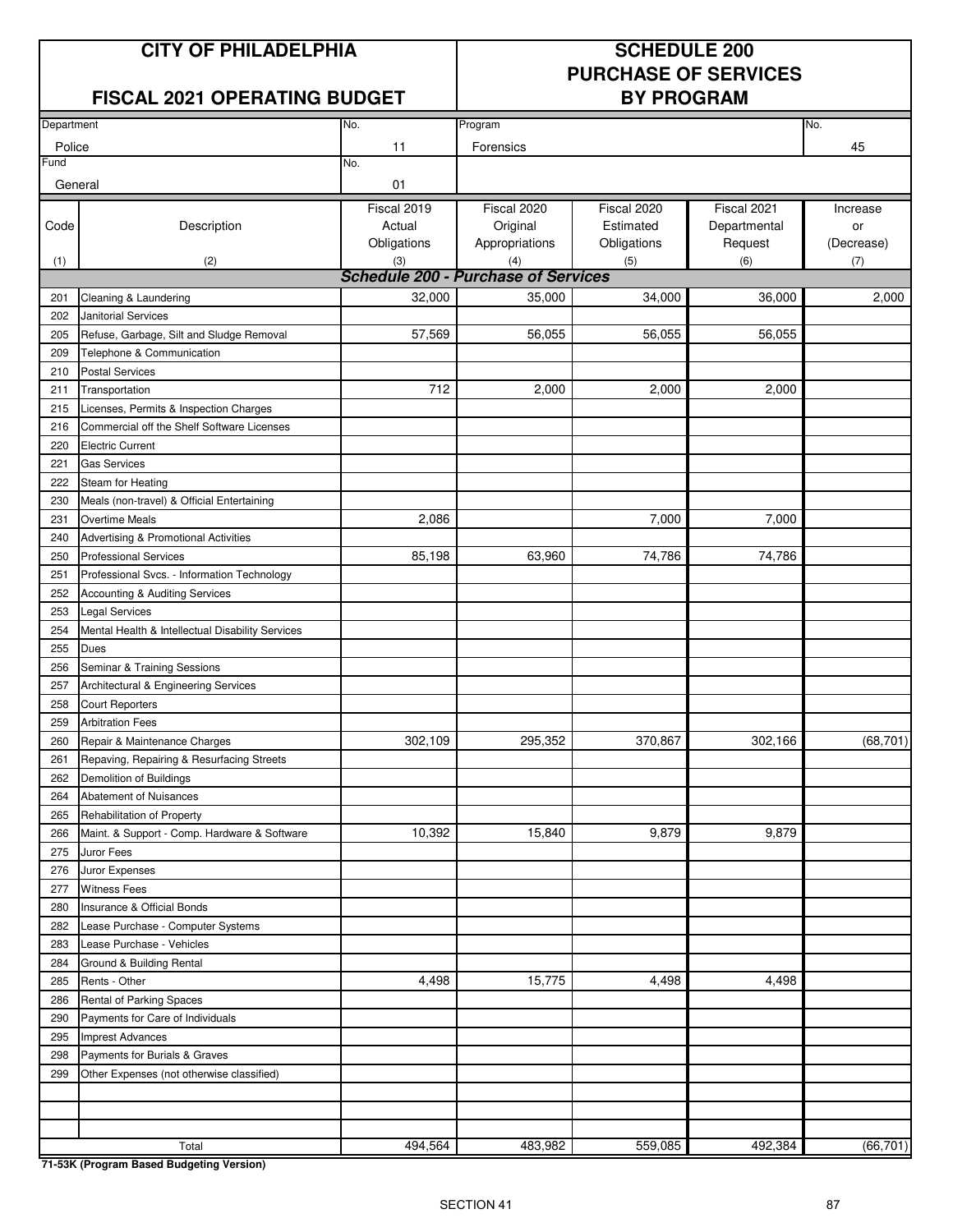# **FISCAL 2021 OPERATING BUDGET BY PROGRAM**

# **CITY OF PHILADELPHIA SCHEDULE 300 - 400 MATERIALS, SUPPLIES & EQUIPMENT**

| Department |                                                       | No.                                            | Program                         |             |              | No.                |
|------------|-------------------------------------------------------|------------------------------------------------|---------------------------------|-------------|--------------|--------------------|
| Police     |                                                       | 11                                             | Forensics                       |             |              | 45                 |
| Fund       |                                                       | No.                                            |                                 |             |              |                    |
| General    |                                                       | 01                                             |                                 |             |              |                    |
|            |                                                       | Fiscal 2019                                    | Fiscal 2020                     | Fiscal 2020 | Fiscal 2021  | Increase           |
| Code       | Description                                           | Actual                                         | Original                        | Estimated   | Departmental | or                 |
|            |                                                       | Obligations                                    | Appropriations                  | Obligations | Request      | (Decrease)         |
| (1)        | (2)                                                   | (3)                                            | (4)                             | (5)         | (6)          | (7)                |
|            |                                                       | <b>Schedule 300 - Materials &amp; Supplies</b> |                                 |             |              |                    |
| 301        | Agricultural & Botanical                              |                                                |                                 |             |              |                    |
| 302        | Animal. Livestock & Marine                            |                                                |                                 |             |              |                    |
| 303        | Bakeshop, Dining Room & Kitchen                       |                                                |                                 |             |              |                    |
| 304        | Books & Other Publications                            | 6,502                                          |                                 |             |              |                    |
| 305        | <b>Building &amp; Construction</b>                    |                                                |                                 |             |              |                    |
| 306        | Library Materials                                     |                                                |                                 |             |              |                    |
| 307        | <b>Chemicals &amp; Gases</b>                          | 9,298                                          | 15,250                          | 15,250      | 15,250       |                    |
| 308        | Dry Goods, Notions & Wearing Apparel                  | 44,705                                         | 46.668                          | 45,468      | 47,868       | 2,400              |
| 309        | Cordage & Fibers                                      |                                                |                                 |             |              |                    |
| 310        | Electrical & Communication                            | 1,550                                          | 3,000                           | 3,000       | 3,000        |                    |
| 311        | General Equipment & Machinery                         |                                                |                                 |             |              |                    |
| 312        | Fire Fighting & Safety                                | 5,666                                          | 3,807                           | 3,807       | 3,807        |                    |
| 313        | Food                                                  |                                                |                                 |             |              |                    |
| 314        | Fuel - Heating & Cooling                              |                                                |                                 |             |              |                    |
| 316        | General Hardware & Minor Tools                        | 45                                             |                                 | 1,001       | 1,001        |                    |
| 317        | Hospital & Laboratory                                 | 719,398                                        | 920,750                         | 831,943     | 831,943      |                    |
| 318        | Janitorial, Laundry & Household                       |                                                |                                 |             |              |                    |
| 320        | Office Materials & Supplies                           | 2,350                                          | 2,650                           | 2,650       | 2,650        |                    |
| 322        | Small Power Tools & Hand Tools                        | 203                                            |                                 |             |              |                    |
| 323        | Plumbing, AC & Space Heating                          |                                                |                                 |             |              |                    |
| 324        | Precision, Photographic & Artists                     | 33,861                                         | 45,781                          | 45,781      | 45,781       |                    |
| 325        | Printing                                              |                                                |                                 |             |              |                    |
| 326        | Recreational & Educational                            |                                                |                                 |             |              |                    |
| 328        | Vehicle Parts & Accessories                           |                                                |                                 |             |              |                    |
| 335        | Lubricants                                            |                                                |                                 |             |              |                    |
| 340        | #2 Diesel Fuel                                        |                                                |                                 |             |              |                    |
| 341        | Compressed Natural Gas (CNG)                          |                                                |                                 |             |              |                    |
| 342        | Liquid Propane Gas (LPG)                              |                                                |                                 |             |              |                    |
| 345        | Gasoline                                              |                                                |                                 |             |              |                    |
| 399        | Other Materials & Supplies (not otherwise classified) |                                                |                                 |             |              |                    |
|            |                                                       |                                                |                                 |             |              |                    |
|            | Total                                                 | 823,578                                        | 1,037,906                       | 948,900     | 951,300      | $\overline{2,}400$ |
|            |                                                       |                                                | <b>Schedule 400 - Equipment</b> |             |              |                    |
| 405        | Construction, Dredging & Conveying                    |                                                |                                 |             |              |                    |
| 410        | Electrical, Lighting & Communications                 |                                                | 3,966                           | 3,966       | 3,966        |                    |
| 411        | General Equipment & Machinery                         |                                                |                                 |             |              |                    |
| 412        | Fire Fighting & Emergency                             |                                                |                                 |             |              |                    |
| 417        | Hospital & Laboratory                                 | 8,050                                          | 12,000                          | 54,695      | 12,000       | (42, 695)          |
| 420        | Office Equipment                                      |                                                |                                 |             |              |                    |
| 423        | Plumbing, AC & Space Heating                          |                                                |                                 |             |              |                    |
| 424        | Precision, Photographic & Artists                     | 1,299                                          |                                 |             |              |                    |
| 426        | Recreational & Educational                            |                                                |                                 |             |              |                    |
| 427        | Computer Equipment & Peripherals                      |                                                |                                 |             |              |                    |
| 428        | Vehicles                                              |                                                |                                 |             |              |                    |
| 430        | Furniture & Furnishings                               | 6,080                                          |                                 | 98,000      |              | (98,000)           |
| 499        | Other Equipment (not otherwise classified)            |                                                |                                 |             |              |                    |
|            |                                                       |                                                |                                 |             |              |                    |
|            | Total                                                 | 15,429                                         | 15,966                          | 156,661     | 15,966       | (140, 695)         |

**71-53L (Program Based Budgeting Version)**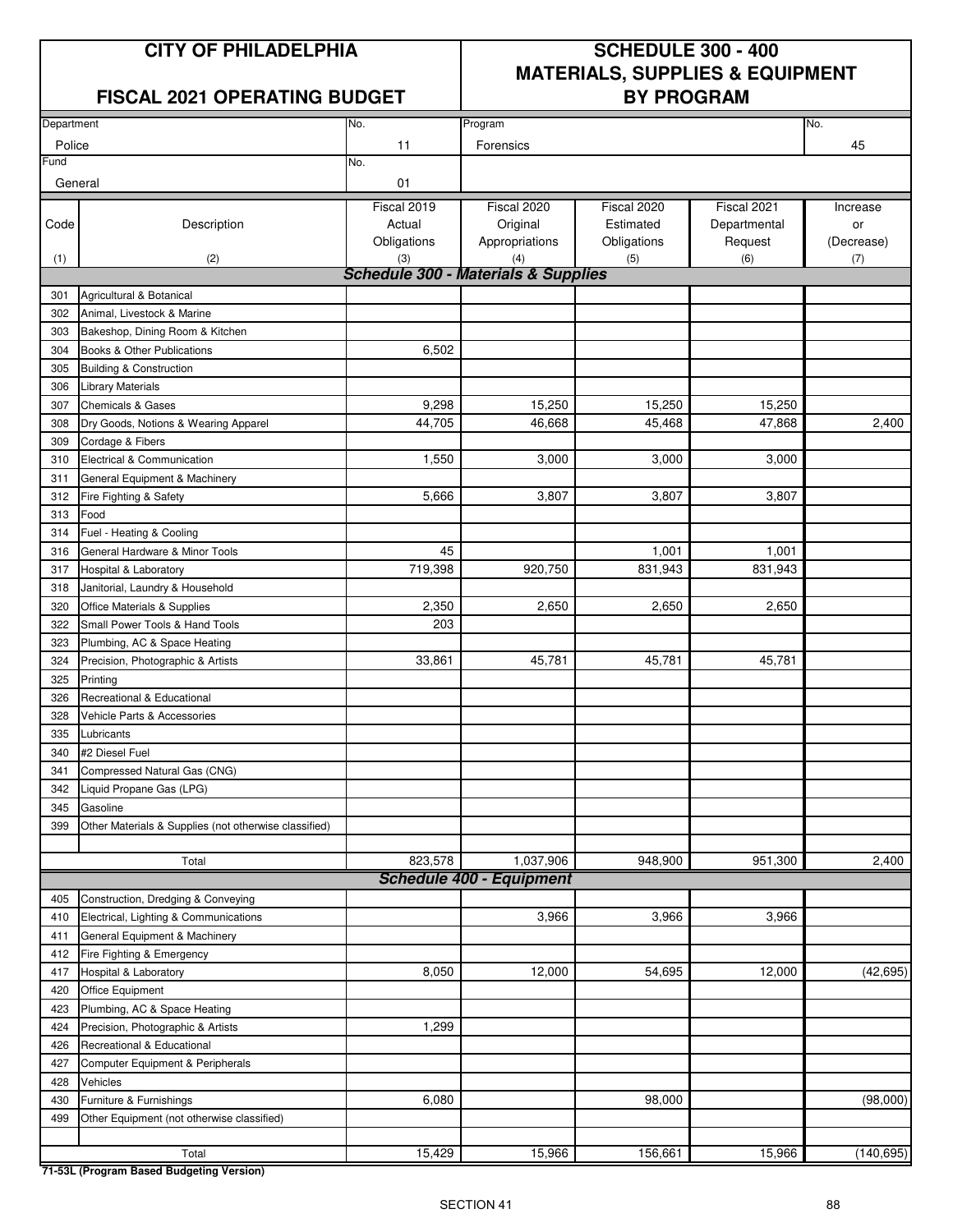|                | <b>CITY OF PHILADELPHIA</b>                             |                 | <b>SUPPORTING DETAIL:</b><br>PROFESSIONAL SERVICES AND |                      |                    |                                        |                   |
|----------------|---------------------------------------------------------|-----------------|--------------------------------------------------------|----------------------|--------------------|----------------------------------------|-------------------|
|                | <b>FISCAL 2021 OPERATING BUDGET</b>                     |                 |                                                        |                      |                    | <b>CARE OF INDIVIDUALS, BY PROGRAM</b> |                   |
| Department     |                                                         |                 | No.                                                    | Program              |                    |                                        | No.               |
| Police<br>Fund |                                                         |                 | 11<br>No.                                              | Forensics            |                    |                                        | 45                |
| General        |                                                         |                 | 01                                                     |                      |                    |                                        |                   |
|                |                                                         |                 | Fiscal 2019                                            | Fiscal 2020          | Fiscal 2020        | Fiscal 2021                            | Increase          |
|                |                                                         |                 | Actual                                                 | Original             | Estimated          | Department                             | or                |
| Class<br>(1)   | Description<br>(2)                                      |                 | Obligations<br>(3)                                     | Appropriation<br>(4) | Obligations<br>(5) | Request<br>(6)                         | (Decrease)<br>(7) |
| 250s           | Professional Services (250-254, 257-259)                |                 | 85,198                                                 | 63,960               | 74,786             | 74,786                                 |                   |
| 290            | Payments for Care of Individuals                        |                 |                                                        |                      |                    |                                        |                   |
| Minor          | Name of Contractor                                      | Fiscal 2019     | Fiscal 2020                                            | Fiscal 2020          | Fiscal 2021        | Describe purpose or scope of           |                   |
| Object         | or Provider                                             | Actual          | Original                                               | Estimated            | Department         | service provided. Include, if          |                   |
| Code<br>250    | <b>Professional Services</b>                            | Obligations     | Appropriation                                          | Obligations          | Request            | applicable, unit cost of service.      |                   |
|                | Ansi-Asq NAB                                            | 31,850          | 18,600                                                 | 18,600               |                    | 18,600 Chem Lab Accreditation Fee      |                   |
|                | Clean Venture                                           | 3,725           | 5,000                                                  | 5,000                | 5,000              | Chemistry Lab - Haz. waste disp.       |                   |
|                | <b>Collaborative Testing</b>                            | 30,370          | 40,360                                                 | 40,360               | 40,360             | Chemistry Lab - Proficiency test       |                   |
|                | NEC Corp                                                | 16,780          |                                                        |                      |                    | <b>Extract Unsolved Latent Reg</b>     |                   |
|                | RJ Lee Group                                            |                 |                                                        | 10,826               |                    | 10,826 Gunshot Residue Analysis        |                   |
|                | Various Vendors<br><b>Total - Professional Services</b> | 2,473<br>85,198 | 63,960                                                 | 74,786               | 74,786             | Miscellaneous Expenses                 |                   |
|                |                                                         |                 |                                                        |                      |                    |                                        |                   |
|                |                                                         |                 |                                                        |                      |                    |                                        |                   |
|                |                                                         |                 |                                                        |                      |                    |                                        |                   |
|                |                                                         |                 |                                                        |                      |                    |                                        |                   |
|                |                                                         |                 |                                                        |                      |                    |                                        |                   |
|                |                                                         |                 |                                                        |                      |                    |                                        |                   |
|                |                                                         |                 |                                                        |                      |                    |                                        |                   |
|                |                                                         |                 |                                                        |                      |                    |                                        |                   |
|                |                                                         |                 |                                                        |                      |                    |                                        |                   |
|                |                                                         |                 |                                                        |                      |                    |                                        |                   |
|                |                                                         |                 |                                                        |                      |                    |                                        |                   |
|                |                                                         |                 |                                                        |                      |                    |                                        |                   |
|                |                                                         |                 |                                                        |                      |                    |                                        |                   |
|                |                                                         |                 |                                                        |                      |                    |                                        |                   |
|                |                                                         |                 |                                                        |                      |                    |                                        |                   |
|                |                                                         |                 |                                                        |                      |                    |                                        |                   |
|                |                                                         |                 |                                                        |                      |                    |                                        |                   |
|                |                                                         |                 |                                                        |                      |                    |                                        |                   |
|                |                                                         |                 |                                                        |                      |                    |                                        |                   |
|                |                                                         |                 |                                                        |                      |                    |                                        |                   |
|                |                                                         |                 |                                                        |                      |                    |                                        |                   |
|                |                                                         |                 |                                                        |                      |                    |                                        |                   |
|                |                                                         |                 |                                                        |                      |                    |                                        |                   |
|                |                                                         |                 |                                                        |                      |                    |                                        |                   |
|                |                                                         |                 |                                                        |                      |                    |                                        |                   |
|                |                                                         |                 |                                                        |                      |                    |                                        |                   |
|                |                                                         |                 |                                                        |                      |                    |                                        |                   |
|                |                                                         |                 |                                                        |                      |                    |                                        |                   |

**71-53N (Program Based Budgeting Version)**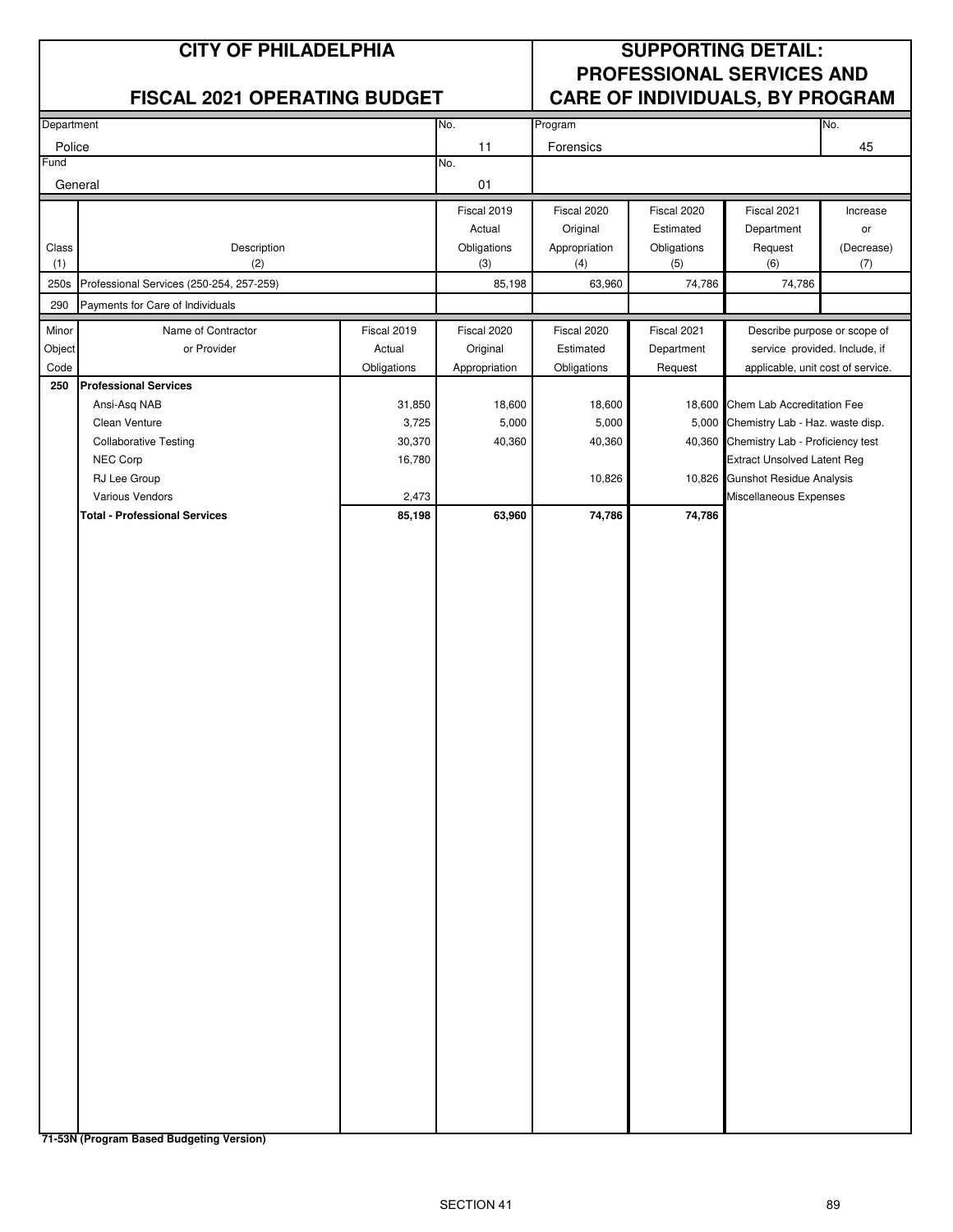## **FISCAL 2021 OPERATING BUDGET 250s AND 290, BY PROGRAM**

# **CITY OF PHILADELPHIA SUPPORTING DETAIL: CLASSES OTHER THAN**

| Department |                                                 |             | No.<br>Program  |                   |             | No.                                  |    |
|------------|-------------------------------------------------|-------------|-----------------|-------------------|-------------|--------------------------------------|----|
| Police     |                                                 |             | 11              | Forensics         |             |                                      | 45 |
| Fund       |                                                 |             | No.             |                   |             |                                      |    |
| General    |                                                 |             | 01              |                   |             |                                      |    |
| Minor      | Name of Contractor                              | Fiscal 2019 | Fiscal 2020     | Fiscal 2020       | Fiscal 2021 | Describe purpose or scope of         |    |
| Object     | or Provider                                     | Actual      | Original        | Estimated         | Department  | service provided. Include, if        |    |
| Code       |                                                 | Obligations | Appropriation   | Obligations       | Request     | applicable, unit cost of service.    |    |
| 201        | <b>Cleaning &amp; Laundering</b>                |             |                 |                   |             |                                      |    |
|            | <b>Police Department</b>                        | 32,000      | 35,000          | 34,000            |             | 36,000 Clothing Maintenance \$500/PO |    |
| 205        | Refuse, Garbage, Silt And Sludge Removal        |             |                 |                   |             |                                      |    |
|            | Stericycle                                      | 57,569      | 56,055          | 56,055            |             | 56,055 Infectious Waste Disposal     |    |
|            |                                                 |             |                 |                   |             |                                      |    |
| 260        | Repair & Maintenance Charges                    |             |                 |                   |             |                                      |    |
|            | Agilent Technologies                            | 62,662      | 62,662          | 70,097            | 70,097      | <b>GC Mass Spectrometer Maint</b>    |    |
|            | <b>Env Services</b>                             | 3,840       | 3,840           | 3,840             |             | 3,840 Cal/Test Chemical Hoods        |    |
|            | Henry Troemner                                  | 25,714      | 29,590          | 25,911            | 25,911      | Troemner Pipette Calibr.             |    |
|            | Leo/Zeiss /Miller                               | 93,163      | 90,000          | 90,000            |             | 90,000 Electr Micro/ASPEX Maint      |    |
|            | Mettler Toledo Inc                              | 15,782      | 10,421          | 10,505            |             | 10,505 Mettler Balances Calibr.      |    |
|            | Palman Electric                                 |             |                 | 62,000            |             | Electrical for workstations          |    |
|            | Perkin Elmer                                    | 16,243      | 16,243          | 16,243            |             | 13,542 PE Equip Maint.               |    |
|            | Police Department                               |             |                 | 4,000             |             | Moving Expenses                      |    |
|            | Qiagen Inc                                      | 14,924      | 18,269          | 18,988            |             | 18,988 Inspection of Microscopes     |    |
|            | RES_KEM                                         | 25,728      | 25,714          | 26,753            |             | 26,753 Maint Water Deionization Sys  |    |
|            | Sera Security/Siemens                           | 27,175      | 27,175          | 27,175            |             | 27,175 Digital Security Sys Maint,   |    |
|            | <b>Storage Concepts</b>                         | 8,208       | 8,208           | 8,208             |             | 8,208 Storage Systems Concepts       |    |
|            | Various Vendors                                 | 8,670       | 3,230           | 7,147             | 7,147       | <b>Various Repairs</b>               |    |
|            | <b>Total - Repair &amp; Maintenance Charges</b> | 302,109     | 295,352         | 370,867           | 302,166     |                                      |    |
| 308        | Dry Goods, Notions, & Wearing Apparel           |             |                 |                   |             |                                      |    |
|            | <b>Police Department</b>                        | 38,400      | 42,000          | 40,800            |             | 43,200 Clothing Allowance@\$600/PO   |    |
|            | <b>Police Department</b>                        |             | 2,011           |                   |             | Miscellaneous                        |    |
|            | SafetyGuard Int.                                | 6,305       | 2,657           | 4,668             | 4,668       | Gloves                               |    |
|            | Total - Dry Goods, & Wearing App.               | 44,705      | 46,668          | 45,468            | 47,868      |                                      |    |
|            |                                                 |             |                 |                   |             |                                      |    |
| 317        | <b>Hospital And Laboratory</b>                  |             |                 |                   |             |                                      |    |
|            | Agilent                                         | 72,478      | 102,000         | 102,000           |             | 102,000 Scientific Supplies/Consum.  |    |
|            | <b>Fisher Scientific</b>                        | 354,849     | 435,000         | 304,500           |             | 304,500 Chemical Lab Supplies        |    |
|            | Henry Schein Inc                                |             | 5,000<br>28,750 | 5,000             |             | 5,000 Stretchers/first aid kits      |    |
|            | Henry Schein Inc                                |             |                 | 28,750<br>379,034 |             | 28,750 Apex Nitrile Gloves           |    |
|            | LifeTechnologies                                | 292,071     | 350,000         |                   | 379,034     | Reagents/Scientific Supplies         |    |
|            | Promega                                         |             |                 | 12,659            | 12,659      | Miscellaneous                        |    |
|            | <b>Total - Hospital And Laboratory</b>          | 719,398     | 920,750         | 831,943           | 831,943     |                                      |    |
| 324        | <b>Precision, Photographic &amp; Artists</b>    |             |                 |                   |             |                                      |    |
|            | Sirchie Acquisition Co.                         | 33,861      | 45,781          | 45,781            | 45,781      | <b>Crime Detection Supplies</b>      |    |
|            |                                                 |             |                 |                   |             |                                      |    |
|            |                                                 |             |                 |                   |             |                                      |    |
|            |                                                 |             |                 |                   |             |                                      |    |

**71-53O (Program Based Budgeting Version)**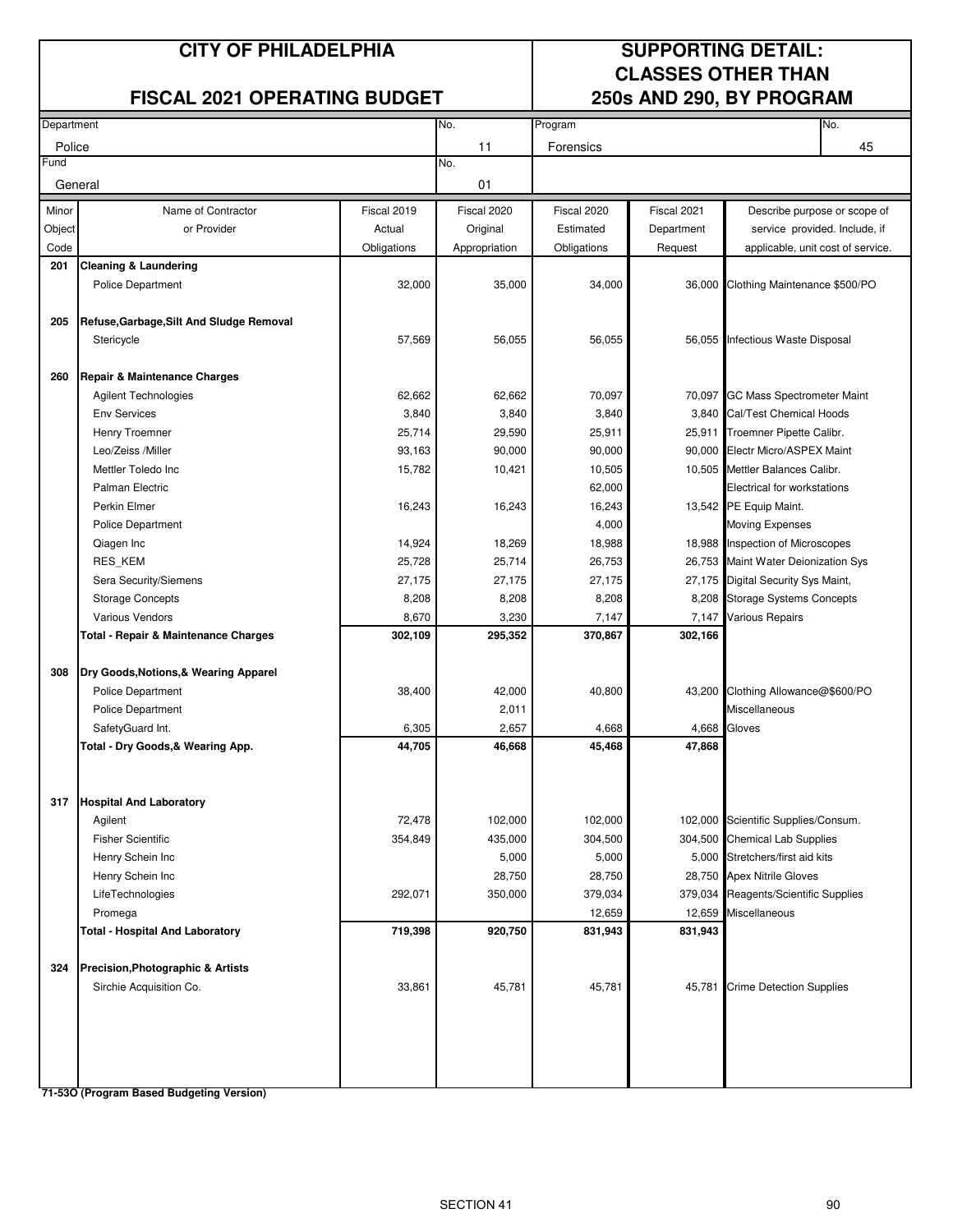|                                                                                                                            |                       | <b>SUPPORTING DETAIL:</b><br><b>CLASSES OTHER THAN</b><br>250s AND 290, BY PROGRAM |                                                            |                           |                                                                                                    |  |
|----------------------------------------------------------------------------------------------------------------------------|-----------------------|------------------------------------------------------------------------------------|------------------------------------------------------------|---------------------------|----------------------------------------------------------------------------------------------------|--|
| Department                                                                                                                 |                       | No.                                                                                |                                                            |                           | No.                                                                                                |  |
| Police                                                                                                                     |                       |                                                                                    | Forensics                                                  |                           | 45                                                                                                 |  |
| General                                                                                                                    |                       | 01                                                                                 |                                                            |                           |                                                                                                    |  |
| Name of Contractor<br>or Provider                                                                                          | Fiscal 2019<br>Actual | Fiscal 2020<br>Original                                                            | Fiscal 2020<br>Estimated                                   | Fiscal 2021<br>Department | Describe purpose or scope of<br>service provided. Include, if<br>applicable, unit cost of service. |  |
| 417 Hospital & Laboratory<br><b>Fisher Scientific</b><br>Primus Sterilizer Co.<br><b>Total - Hospital &amp; Laboratory</b> | 8,050<br>8,050        | 12,000<br>12,000                                                                   | 12,000<br>42,695<br>54,695                                 | 12,000                    | 12,000 Lab Equipment<br><b>Steam Sterilization</b>                                                 |  |
| <b>Furniture &amp; Furnishings</b><br>Philacor                                                                             | 6,080                 |                                                                                    | 98,000                                                     |                           | Furniture/Chairs                                                                                   |  |
|                                                                                                                            |                       | <b>CITY OF PHILADELPHIA</b><br>Obligations                                         | FISCAL 2021 OPERATING BUDGET<br>11<br>No.<br>Appropriation | Program<br>Obligations    | Request                                                                                            |  |

**71-53O (Program Based Budgeting Version)**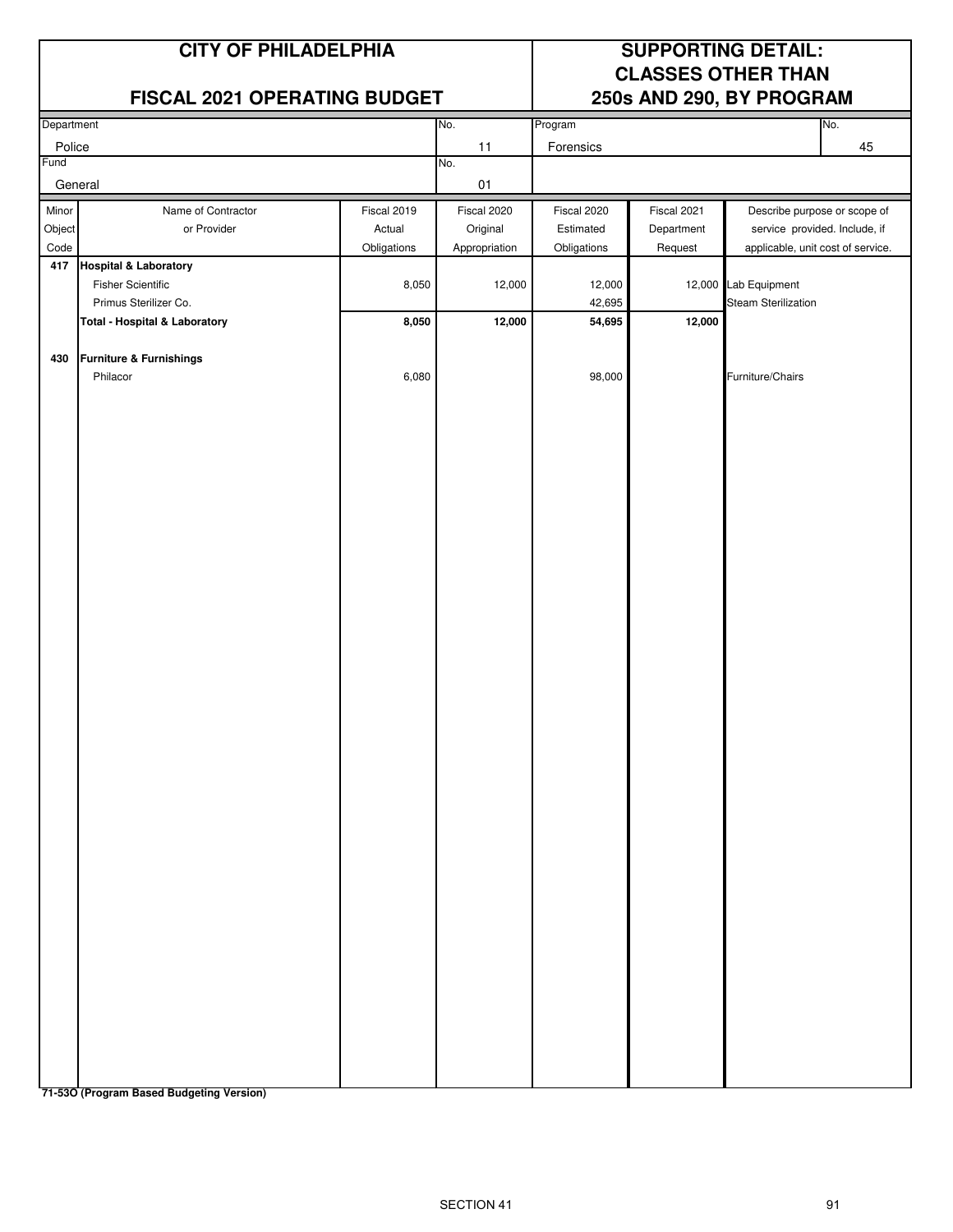# **PROGRAM SUMMARY**

# **FISCAL 2021 OPERATING BUDGET**

| Department |                                      | No.                                                 | Program                     |              |                 | No.        |
|------------|--------------------------------------|-----------------------------------------------------|-----------------------------|--------------|-----------------|------------|
| Police     |                                      | 11                                                  | Forensics                   |              |                 | 45         |
| Fund       |                                      | No.                                                 |                             |              |                 |            |
|            | <b>Grants Revenue</b>                | 08                                                  |                             |              |                 |            |
|            |                                      |                                                     | <b>Summary by Class</b>     |              |                 |            |
|            |                                      | Fiscal 2019                                         | Fiscal 2020                 | Fiscal 2020  | Fiscal 2021     | Increase   |
| Class      | Description                          | Actual                                              | Original                    | Estimated    | Proposed        | or         |
|            |                                      | Obligations                                         | Appropriations              | Obligations  | <b>Budget</b>   | (Decrease) |
| (1)        | (2)                                  | (3)                                                 | (4)                         | (5)          | (6)             | (7)        |
| 100        | <b>Employee Compensation</b>         |                                                     |                             |              |                 |            |
| a)         | <b>Personal Services</b>             | 277,063                                             | 326,539                     | 347,539      | 347,539         |            |
| b)         | <b>Employee Benefits</b>             |                                                     |                             |              |                 |            |
| 200        | <b>Purchase of Services</b>          | 1,108,689                                           | 801,449                     | 681,449      | 681,449         |            |
| 300        | Materials and Supplies               |                                                     |                             | 120,000      | 120,000         |            |
| 400        | Equipment                            | 10,875                                              | 162,000                     | 141,000      | 141,000         |            |
| 500        | Contributions, Indemnities and Taxes |                                                     |                             |              |                 |            |
| 700        | Debt Service                         |                                                     |                             |              |                 |            |
| 800        | Payments to Other Funds              |                                                     |                             |              |                 |            |
| 900        | Advances and Misc. Payments          |                                                     |                             |              |                 |            |
|            | Total                                | 1,396,627                                           | 1,289,988                   | 1,289,988    | 1,289,988       |            |
|            |                                      |                                                     | <b>Summary of Positions</b> |              |                 |            |
|            |                                      | Actual                                              | Fiscal 2020                 | Increment    | Fiscal 2021     | Increase   |
|            |                                      | Positions                                           | <b>Budgeted</b>             | Run          | <b>Budgeted</b> | or         |
| Code       | Category                             | 6/30/19                                             | Positions                   | PPE 11/24/19 | Positions       | (Decrease) |
| (1)        | (2)                                  | (3)                                                 | (4)                         | (5)          | (6)             | (7)        |
| 101        | Full Time - Civilian                 |                                                     |                             |              |                 |            |
| 105        | Full Time - Uniform                  |                                                     |                             |              |                 |            |
|            | Total                                |                                                     |                             |              |                 |            |
|            |                                      | <b>Selected Associated Non-Tax Revenues by Type</b> |                             |              |                 |            |
|            |                                      | Fiscal 2019                                         | Fiscal 2020                 | Fiscal 2020  | Fiscal 2021     | Increase   |
|            | Description                          | Actual                                              | Original                    | Estimate     | Proposed        | or         |
|            |                                      | Revenues                                            | <b>Budget</b>               |              | <b>Budget</b>   | (Decrease) |
| (1)        |                                      | (2)                                                 | (3)                         | (4)          | (5)             | (6)        |
|            | Local (Non-Governmental)             |                                                     |                             |              |                 |            |
| Federal    |                                      | 817,859                                             | 834,516                     | 834,516      | 834,516         |            |
| State      |                                      |                                                     |                             |              |                 |            |
|            | <b>Other Governments</b>             |                                                     | 455,472                     | 455,472      | 455,472         |            |
|            | Other Funds of the City              |                                                     |                             |              |                 |            |
|            | Total                                | 817,859                                             | 1,289,988                   | 1,289,988    | 1,289,988       |            |

**71-53F (Program Based Budgeting Version)**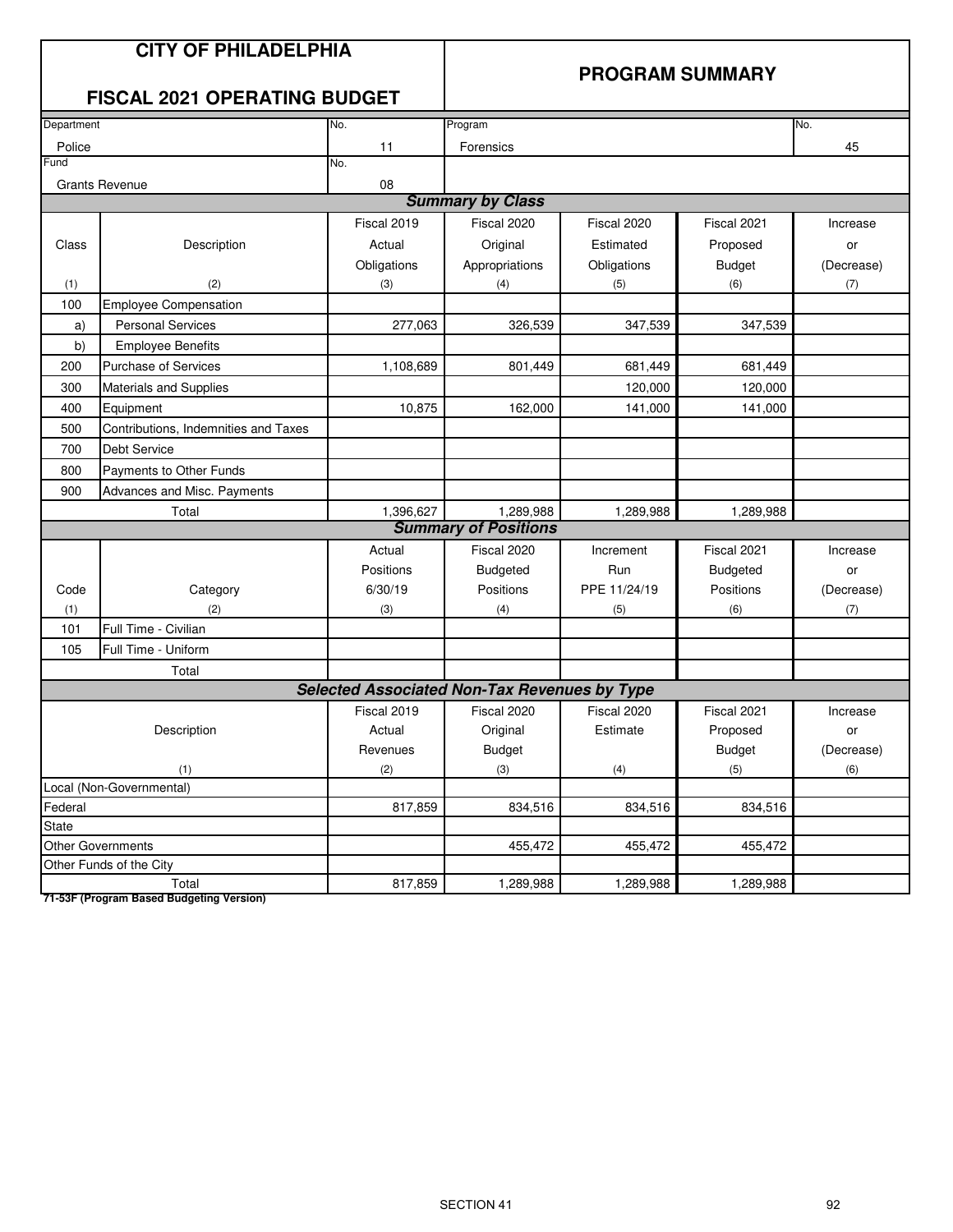# **GRANT INFORMATION SUMMARY FISCAL 2021 OPERATING BUDGET WITHIN PROGRAM**

| Department          |                                                                                                        |                                                 | No.            | Program                          |                       |                      | No.                         |  |  |  |  |
|---------------------|--------------------------------------------------------------------------------------------------------|-------------------------------------------------|----------------|----------------------------------|-----------------------|----------------------|-----------------------------|--|--|--|--|
| Police<br>Fund      |                                                                                                        |                                                 | 11             | Forensics                        |                       |                      | 45                          |  |  |  |  |
|                     |                                                                                                        |                                                 | No.            |                                  |                       |                      |                             |  |  |  |  |
|                     | <b>Grants Revenue</b>                                                                                  |                                                 | 08             |                                  |                       |                      |                             |  |  |  |  |
|                     | <b>Funding Sources</b>                                                                                 | Grant Title                                     |                |                                  |                       | <b>Grant Number</b>  | <b>Index Code</b>           |  |  |  |  |
| $\overline{\bm{x}}$ | Federal                                                                                                | Forensic Casework DNA Backlog Reduction Program |                |                                  |                       | G11320               | 111191/111194               |  |  |  |  |
|                     | <b>State</b>                                                                                           | <b>Award Period</b>                             |                |                                  | Type of Grant         |                      |                             |  |  |  |  |
|                     | Other Govt.                                                                                            | 10/01/10 - 12/31/23                             |                | <b>Grant Objective</b>           | <b>Direct Federal</b> |                      |                             |  |  |  |  |
|                     | Local (Non-Govt.)                                                                                      |                                                 |                |                                  |                       |                      |                             |  |  |  |  |
|                     | To reduce the Backlog of DNA samples to be tested in Special Victims Cases.<br><b>Summary by Class</b> |                                                 |                |                                  |                       |                      |                             |  |  |  |  |
|                     |                                                                                                        |                                                 |                |                                  |                       |                      |                             |  |  |  |  |
|                     |                                                                                                        |                                                 | Fiscal 2019    | Fiscal 2020                      | Fiscal 2020           | Fiscal 2021          | Increase                    |  |  |  |  |
| Class               |                                                                                                        | Description                                     | Actual         | Original                         | Estimated             | Department           | or                          |  |  |  |  |
|                     |                                                                                                        |                                                 | Obligations    | Appropriations                   | Obligations           | Request              | (Decrease)                  |  |  |  |  |
| (1)                 |                                                                                                        | (2)                                             | (3)            | (4)                              | (5)                   | (6)                  | (7)                         |  |  |  |  |
| 100a)               | <b>Personal Services</b>                                                                               |                                                 | 277,063        | 217,085                          | 238,085               | 238,085              |                             |  |  |  |  |
| 100 b               | Employee Benefits - Total                                                                              |                                                 |                |                                  |                       |                      |                             |  |  |  |  |
|                     | Class 186 - Flex Cash Pmts.                                                                            |                                                 |                |                                  |                       |                      |                             |  |  |  |  |
|                     |                                                                                                        | Class 187 - Worker's Comp. - Disability         |                |                                  |                       |                      |                             |  |  |  |  |
|                     | Class 188 - Worker's Comp. - Medical                                                                   |                                                 |                |                                  |                       |                      |                             |  |  |  |  |
|                     | Class 189 - Medicare Tax                                                                               |                                                 |                |                                  |                       |                      |                             |  |  |  |  |
|                     | Class 190 - Pension Obligation Bonds                                                                   |                                                 |                |                                  |                       |                      |                             |  |  |  |  |
|                     | Class 191 - Pension Contributions<br>Class 192 - FICA                                                  |                                                 |                |                                  |                       |                      |                             |  |  |  |  |
|                     | Class 193 - Health / Medical                                                                           |                                                 |                |                                  |                       |                      |                             |  |  |  |  |
|                     | Class 194 - Group Life                                                                                 |                                                 |                |                                  |                       |                      |                             |  |  |  |  |
|                     | Class 195 - Group Legal                                                                                |                                                 |                |                                  |                       |                      |                             |  |  |  |  |
|                     |                                                                                                        | Class 198 - Municipal Plan 10 - City Match      |                |                                  |                       |                      |                             |  |  |  |  |
| 200                 | <b>Purchase of Services</b>                                                                            |                                                 | 1,108,689      | 596,431                          | 476,431               | 476,431              |                             |  |  |  |  |
| 300                 | Materials and Supplies                                                                                 |                                                 |                |                                  | 120,000               | 120,000              |                             |  |  |  |  |
| 400                 | Equipment                                                                                              |                                                 | 10,875         | 21,000                           |                       |                      |                             |  |  |  |  |
| 500                 | Contributions, Indemnities and Taxes                                                                   |                                                 |                |                                  |                       |                      |                             |  |  |  |  |
| 800                 | Payments to Other Funds                                                                                |                                                 |                |                                  |                       |                      |                             |  |  |  |  |
| 900                 | Advances and Misc. Payments                                                                            |                                                 |                |                                  |                       |                      |                             |  |  |  |  |
|                     |                                                                                                        | Total                                           | 1,396,627      | 834,516                          | 834,516               | 834,516              |                             |  |  |  |  |
|                     |                                                                                                        |                                                 |                | <b>Summary by Funding Source</b> |                       |                      |                             |  |  |  |  |
|                     |                                                                                                        |                                                 | Fiscal 2019    | Fiscal 2020                      | Fiscal 2020           | Fiscal 2021          | Increase                    |  |  |  |  |
| Code                |                                                                                                        | Category                                        | Actual         | Original                         | Estimated             | Department           | or                          |  |  |  |  |
|                     |                                                                                                        |                                                 | Revenue        | <b>Budget</b>                    | Revenue               | Request              | (Decrease)                  |  |  |  |  |
| (1)                 |                                                                                                        | (2)                                             | (3)            | (4)                              | (5)                   | (6)                  | (7)                         |  |  |  |  |
| 100                 | Federal                                                                                                |                                                 | 817,859        | 834,516                          | 834,516               | 834,516              |                             |  |  |  |  |
| 200                 | State                                                                                                  |                                                 |                |                                  |                       |                      |                             |  |  |  |  |
| 300                 | Other Governments                                                                                      |                                                 |                |                                  |                       |                      |                             |  |  |  |  |
| 400                 | Local (Non-Governmental)                                                                               |                                                 |                |                                  |                       |                      |                             |  |  |  |  |
|                     | Total                                                                                                  |                                                 | 817,859        | 834,516                          | 834,516               | 834,516              |                             |  |  |  |  |
|                     |                                                                                                        |                                                 |                | <b>Summary of Positions</b>      |                       |                      |                             |  |  |  |  |
|                     |                                                                                                        |                                                 | Actual Pos.    | Fiscal 2020                      | Incr. Run             | Fiscal 2021          | Inc. $/$ (Dec.)             |  |  |  |  |
| Code<br>(1)         |                                                                                                        | Category<br>(2)                                 | 6/30/19<br>(3) | Budgeted Pos.<br>(4)             | PPE 11/24/19<br>(5)   | Budgeted Pos.<br>(6) | (Col. 6 less Col. 4)<br>(7) |  |  |  |  |
| 101                 | Full Time - Civilian                                                                                   |                                                 |                |                                  |                       |                      |                             |  |  |  |  |
| 105                 | Full Time - Uniform                                                                                    |                                                 |                |                                  |                       |                      |                             |  |  |  |  |
|                     | Total                                                                                                  |                                                 |                |                                  |                       |                      |                             |  |  |  |  |
|                     |                                                                                                        |                                                 |                |                                  |                       |                      |                             |  |  |  |  |

**71-53P (Program Based Budgeting Version)**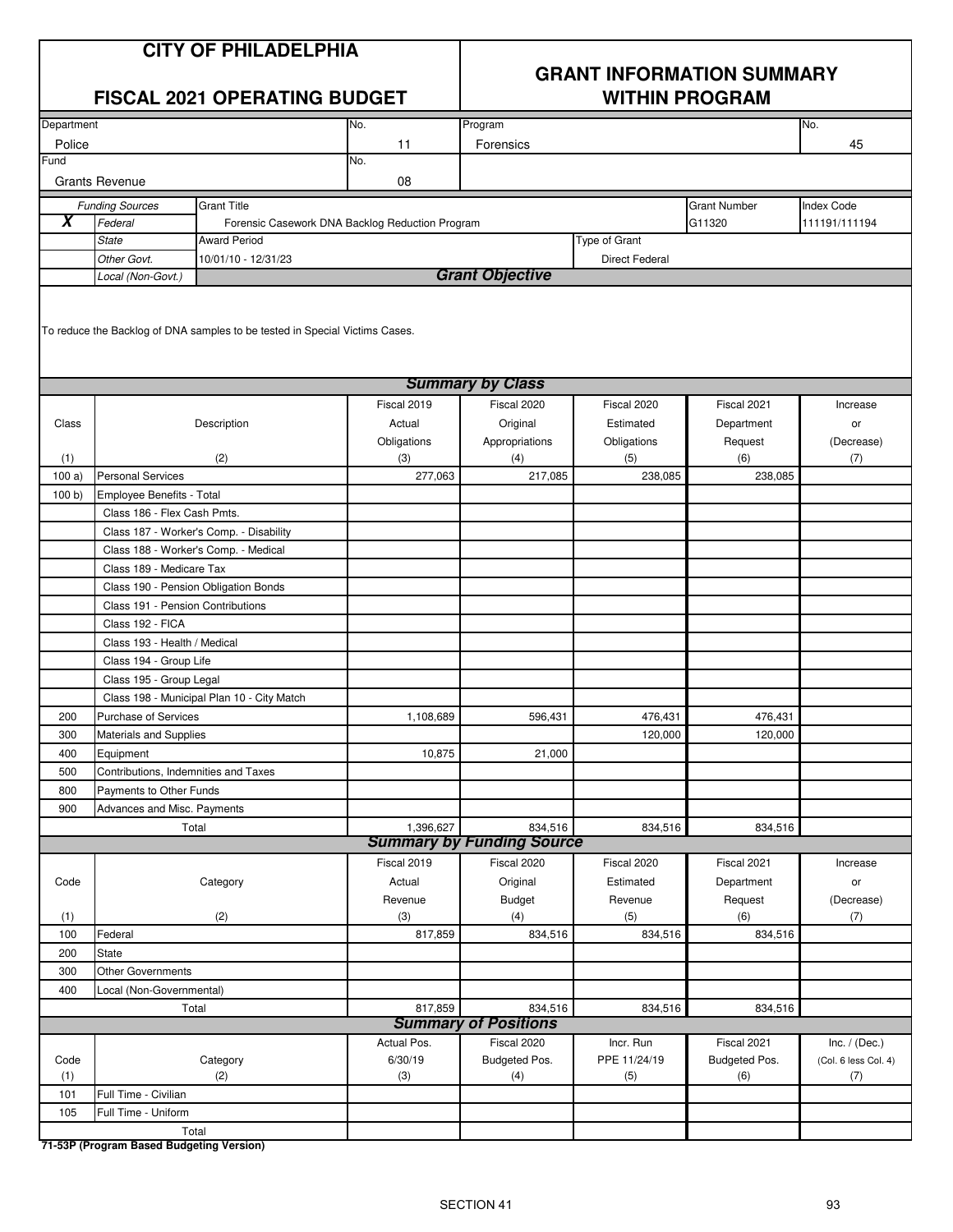# **GRANT INFORMATION SUMMARY FISCAL 2021 OPERATING BUDGET WITHIN PROGRAM**

| Department          |                                                                                                        |                                                | No.         | Program                          |               |                     | No.                  |  |  |  |  |  |
|---------------------|--------------------------------------------------------------------------------------------------------|------------------------------------------------|-------------|----------------------------------|---------------|---------------------|----------------------|--|--|--|--|--|
| Police              |                                                                                                        |                                                | 11          | Forensics                        |               |                     | 45                   |  |  |  |  |  |
| Fund                |                                                                                                        |                                                | No.         |                                  |               |                     |                      |  |  |  |  |  |
|                     | <b>Grants Revenue</b>                                                                                  |                                                | 08          |                                  |               |                     |                      |  |  |  |  |  |
|                     | <b>Funding Sources</b>                                                                                 | <b>Grant Title</b>                             |             |                                  |               | <b>Grant Number</b> | Index Code           |  |  |  |  |  |
|                     | Federal                                                                                                | 2015/2017 DANY SAK Backlog Elimination Program |             |                                  |               | G11322              | 111090/111192        |  |  |  |  |  |
|                     | <b>State</b>                                                                                           | <b>Award Period</b>                            |             |                                  | Type of Grant |                     |                      |  |  |  |  |  |
| $\overline{\bm{x}}$ | Other Govt.                                                                                            | 10/01/15 - 09/30/20                            |             |                                  | Other Gov     |                     |                      |  |  |  |  |  |
|                     | Local (Non-Govt.)                                                                                      |                                                |             | <b>Grant Objective</b>           |               |                     |                      |  |  |  |  |  |
|                     | To reduce the Backlog of DNA samples to be tested in Special Victims Cases.<br><b>Summary by Class</b> |                                                |             |                                  |               |                     |                      |  |  |  |  |  |
|                     |                                                                                                        |                                                |             |                                  |               |                     |                      |  |  |  |  |  |
|                     |                                                                                                        |                                                | Fiscal 2019 | Fiscal 2020                      | Fiscal 2020   | Fiscal 2021         | Increase             |  |  |  |  |  |
| Class               |                                                                                                        | Description                                    | Actual      | Original                         | Estimated     | Department          | or                   |  |  |  |  |  |
|                     |                                                                                                        |                                                | Obligations | Appropriations                   | Obligations   | Request             | (Decrease)           |  |  |  |  |  |
| (1)                 |                                                                                                        | (2)                                            | (3)         | (4)                              | (5)           | (6)                 | (7)                  |  |  |  |  |  |
| 100a)               | <b>Personal Services</b>                                                                               |                                                |             | 109,454                          | 109,454       | 109,454             |                      |  |  |  |  |  |
| 100 b               | Employee Benefits - Total                                                                              |                                                |             |                                  |               |                     |                      |  |  |  |  |  |
|                     | Class 186 - Flex Cash Pmts.                                                                            |                                                |             |                                  |               |                     |                      |  |  |  |  |  |
|                     |                                                                                                        | Class 187 - Worker's Comp. - Disability        |             |                                  |               |                     |                      |  |  |  |  |  |
|                     | Class 189 - Medicare Tax                                                                               | Class 188 - Worker's Comp. - Medical           |             |                                  |               |                     |                      |  |  |  |  |  |
|                     | Class 190 - Pension Obligation Bonds                                                                   |                                                |             |                                  |               |                     |                      |  |  |  |  |  |
|                     | Class 191 - Pension Contributions                                                                      |                                                |             |                                  |               |                     |                      |  |  |  |  |  |
|                     | Class 192 - FICA                                                                                       |                                                |             |                                  |               |                     |                      |  |  |  |  |  |
|                     | Class 193 - Health / Medical                                                                           |                                                |             |                                  |               |                     |                      |  |  |  |  |  |
|                     | Class 194 - Group Life                                                                                 |                                                |             |                                  |               |                     |                      |  |  |  |  |  |
|                     | Class 195 - Group Legal                                                                                |                                                |             |                                  |               |                     |                      |  |  |  |  |  |
|                     |                                                                                                        | Class 198 - Municipal Plan 10 - City Match     |             |                                  |               |                     |                      |  |  |  |  |  |
| 200                 | Purchase of Services                                                                                   |                                                |             | 205,018                          | 205,018       | 205,018             |                      |  |  |  |  |  |
|                     |                                                                                                        |                                                |             |                                  |               |                     |                      |  |  |  |  |  |
| 300<br>400          | Materials and Supplies                                                                                 |                                                |             | 141,000                          | 141,000       | 141,000             |                      |  |  |  |  |  |
| 500                 | Equipment<br>Contributions, Indemnities and Taxes                                                      |                                                |             |                                  |               |                     |                      |  |  |  |  |  |
| 800                 | Payments to Other Funds                                                                                |                                                |             |                                  |               |                     |                      |  |  |  |  |  |
| 900                 | Advances and Misc. Payments                                                                            |                                                |             |                                  |               |                     |                      |  |  |  |  |  |
|                     |                                                                                                        | Total                                          |             | 455,472                          | 455,472       | 455,472             |                      |  |  |  |  |  |
|                     |                                                                                                        |                                                |             | <b>Summary by Funding Source</b> |               |                     |                      |  |  |  |  |  |
|                     |                                                                                                        |                                                | Fiscal 2019 | Fiscal 2020                      | Fiscal 2020   | Fiscal 2021         | Increase             |  |  |  |  |  |
| Code                |                                                                                                        | Category                                       | Actual      | Original                         | Estimated     | Department          | or                   |  |  |  |  |  |
|                     |                                                                                                        |                                                | Revenue     | <b>Budget</b>                    | Revenue       | Request             | (Decrease)           |  |  |  |  |  |
| (1)                 |                                                                                                        | (2)                                            | (3)         | (4)                              | (5)           | (6)                 | (7)                  |  |  |  |  |  |
| 100                 | Federal                                                                                                |                                                |             |                                  |               |                     |                      |  |  |  |  |  |
| 200                 | <b>State</b>                                                                                           |                                                |             |                                  |               |                     |                      |  |  |  |  |  |
| 300                 | Other Governments                                                                                      |                                                |             | 455,472                          | 455,472       | 455,472             |                      |  |  |  |  |  |
| 400                 | Local (Non-Governmental)                                                                               |                                                |             |                                  |               |                     |                      |  |  |  |  |  |
|                     | Total                                                                                                  |                                                |             | 455,472                          | 455,472       | 455,472             |                      |  |  |  |  |  |
|                     |                                                                                                        |                                                |             | <b>Summary of Positions</b>      |               |                     |                      |  |  |  |  |  |
|                     |                                                                                                        |                                                | Actual Pos. | Fiscal 2020                      | Incr. Run     | Fiscal 2021         | Inc. $/$ (Dec.)      |  |  |  |  |  |
| Code                |                                                                                                        | Category                                       | 6/30/19     | Budgeted Pos.                    | PPE 11/24/19  | Budgeted Pos.       | (Col. 6 less Col. 4) |  |  |  |  |  |
| (1)                 |                                                                                                        | (2)                                            | (3)         | (4)                              | (5)           | (6)                 | (7)                  |  |  |  |  |  |
| 101                 | Full Time - Civilian                                                                                   |                                                |             |                                  |               |                     |                      |  |  |  |  |  |
| 105                 | Full Time - Uniform                                                                                    |                                                |             |                                  |               |                     |                      |  |  |  |  |  |
|                     | Total<br><b>71 E2D (Brogram Bosed Budgeting Version)</b>                                               |                                                |             |                                  |               |                     |                      |  |  |  |  |  |

**71-53P (Program Based Budgeting Version)**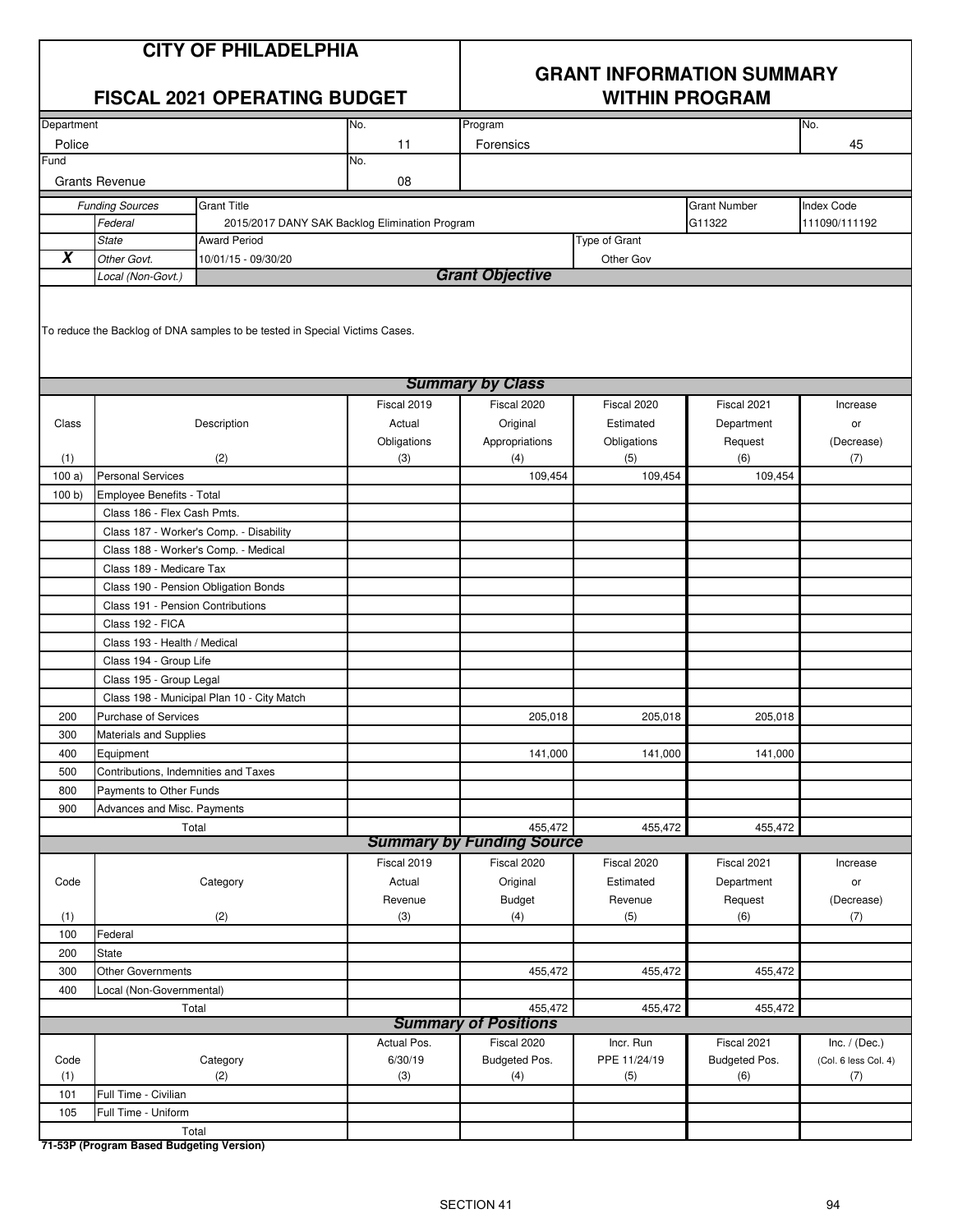# **PROGRAM SUMMARY - ALL FUNDS**

|            | <b>FISCAL 2021 OPERATING BUDGET</b>                                                                                                                                                                                                                                                              |                         |                                                             |               |                                 |                                 |
|------------|--------------------------------------------------------------------------------------------------------------------------------------------------------------------------------------------------------------------------------------------------------------------------------------------------|-------------------------|-------------------------------------------------------------|---------------|---------------------------------|---------------------------------|
| Department |                                                                                                                                                                                                                                                                                                  | No.                     | Program                                                     |               |                                 | No.                             |
| Police     |                                                                                                                                                                                                                                                                                                  | 11                      | Aviation                                                    |               |                                 | 46                              |
|            |                                                                                                                                                                                                                                                                                                  |                         | <b>Program Description</b>                                  |               |                                 |                                 |
|            | This program is responsible for providing patrol and protection to the City's airport facilities, ensuring the safety of local and international<br>passengers and protecting these vitally important transportation hubs and employment centers.                                                |                         |                                                             |               |                                 |                                 |
|            |                                                                                                                                                                                                                                                                                                  |                         | <b>Program Objectives</b>                                   |               |                                 |                                 |
|            | •Deploy additional Automated License Plate Readers (ALPR's) through grant funding to enhance crime fighting efforts and the safety and<br>security of the guests who travel through Philadelphia International Airport.<br>Oontinue to work to reduce the number of rental cars reported stolen. |                         |                                                             |               |                                 |                                 |
|            |                                                                                                                                                                                                                                                                                                  |                         | <b>Performance Measures*</b>                                |               |                                 |                                 |
|            |                                                                                                                                                                                                                                                                                                  |                         | Fiscal 2019                                                 | Fiscal 2020   | Fiscal 2020                     | Fiscal 2021                     |
|            | Description                                                                                                                                                                                                                                                                                      |                         | Year-End                                                    | Year-to-Date  | Target                          | Target                          |
|            |                                                                                                                                                                                                                                                                                                  |                         |                                                             | $(Q1 + Q2)$   |                                 |                                 |
|            | (1)                                                                                                                                                                                                                                                                                              |                         | (2)                                                         | (3)           | (4)                             | (5)                             |
|            | Number of stolen rental vehicles                                                                                                                                                                                                                                                                 |                         | 147                                                         | 50            | A reduction from<br>FY19 actual | A reduction from<br>FY20 actual |
|            | Comments: This includes both vehicles that are rented and never returned and vehicles that are stolen off the rental companies' lots.                                                                                                                                                            |                         |                                                             |               |                                 |                                 |
|            |                                                                                                                                                                                                                                                                                                  |                         |                                                             |               |                                 |                                 |
| Comments:  |                                                                                                                                                                                                                                                                                                  |                         |                                                             |               |                                 |                                 |
|            |                                                                                                                                                                                                                                                                                                  |                         |                                                             |               |                                 |                                 |
| Comments:  |                                                                                                                                                                                                                                                                                                  |                         |                                                             |               |                                 |                                 |
|            |                                                                                                                                                                                                                                                                                                  |                         |                                                             |               |                                 |                                 |
| Comments:  |                                                                                                                                                                                                                                                                                                  |                         | <b>Summary by Fund</b>                                      |               |                                 |                                 |
|            |                                                                                                                                                                                                                                                                                                  | Fiscal 2019             | Fiscal 2020                                                 | Fiscal 2020   | Fiscal 2021                     | Increase                        |
| Fund       | Fund                                                                                                                                                                                                                                                                                             | Actual                  | Original                                                    | Estimated     | Proposed                        | or                              |
| No.        |                                                                                                                                                                                                                                                                                                  | Obligations             | Appropriations                                              | Obligations   | <b>Budget</b>                   | (Decrease)                      |
| (1)        | (2)                                                                                                                                                                                                                                                                                              | (3)                     | (4)                                                         | (5)           | (6)                             | (7)                             |
| 09         | Aviation                                                                                                                                                                                                                                                                                         | 16,996,284              | 18,031,895                                                  | 18,031,895    | 14,853,214                      | (3, 178, 681)                   |
|            |                                                                                                                                                                                                                                                                                                  |                         |                                                             |               |                                 |                                 |
|            |                                                                                                                                                                                                                                                                                                  |                         |                                                             |               |                                 |                                 |
|            |                                                                                                                                                                                                                                                                                                  |                         |                                                             |               |                                 |                                 |
|            |                                                                                                                                                                                                                                                                                                  |                         |                                                             |               |                                 |                                 |
|            |                                                                                                                                                                                                                                                                                                  |                         |                                                             |               |                                 |                                 |
|            | Total                                                                                                                                                                                                                                                                                            | 16,996,284              | 18,031,895<br><b>Summary of Full Time Positions by Fund</b> | 18,031,895    | 14,853,214                      | (3, 178, 681)                   |
| Fund       |                                                                                                                                                                                                                                                                                                  | <b>Actual Positions</b> | Fiscal 2020                                                 | Increment Run | Fiscal 2021                     | Inc. $/$ (Dec.)                 |
| No.        | Fund                                                                                                                                                                                                                                                                                             | 6/30/19                 | <b>Budgeted</b>                                             | PPE 11/24/19  | <b>Budgeted</b>                 | (Col. 6 less 4)                 |
| (1)        | (2)                                                                                                                                                                                                                                                                                              | (3)                     | (4)                                                         | (5)           | (6)                             | (7)                             |
| 09         | Aviation                                                                                                                                                                                                                                                                                         | 165                     | 166                                                         | 165           | 152                             | (14)                            |
|            |                                                                                                                                                                                                                                                                                                  |                         |                                                             |               |                                 |                                 |
|            |                                                                                                                                                                                                                                                                                                  |                         |                                                             |               |                                 |                                 |
|            |                                                                                                                                                                                                                                                                                                  |                         |                                                             |               |                                 |                                 |
|            |                                                                                                                                                                                                                                                                                                  |                         |                                                             |               |                                 |                                 |
|            |                                                                                                                                                                                                                                                                                                  |                         |                                                             |               |                                 |                                 |
|            | <b>Total Full Time</b>                                                                                                                                                                                                                                                                           | 165                     | 166                                                         | 165           | 152                             | (14)                            |

**71-53E (Program Based Budgeting Version) \*For further information, please see FY21-25 Five Year Financial and Strategic Plan**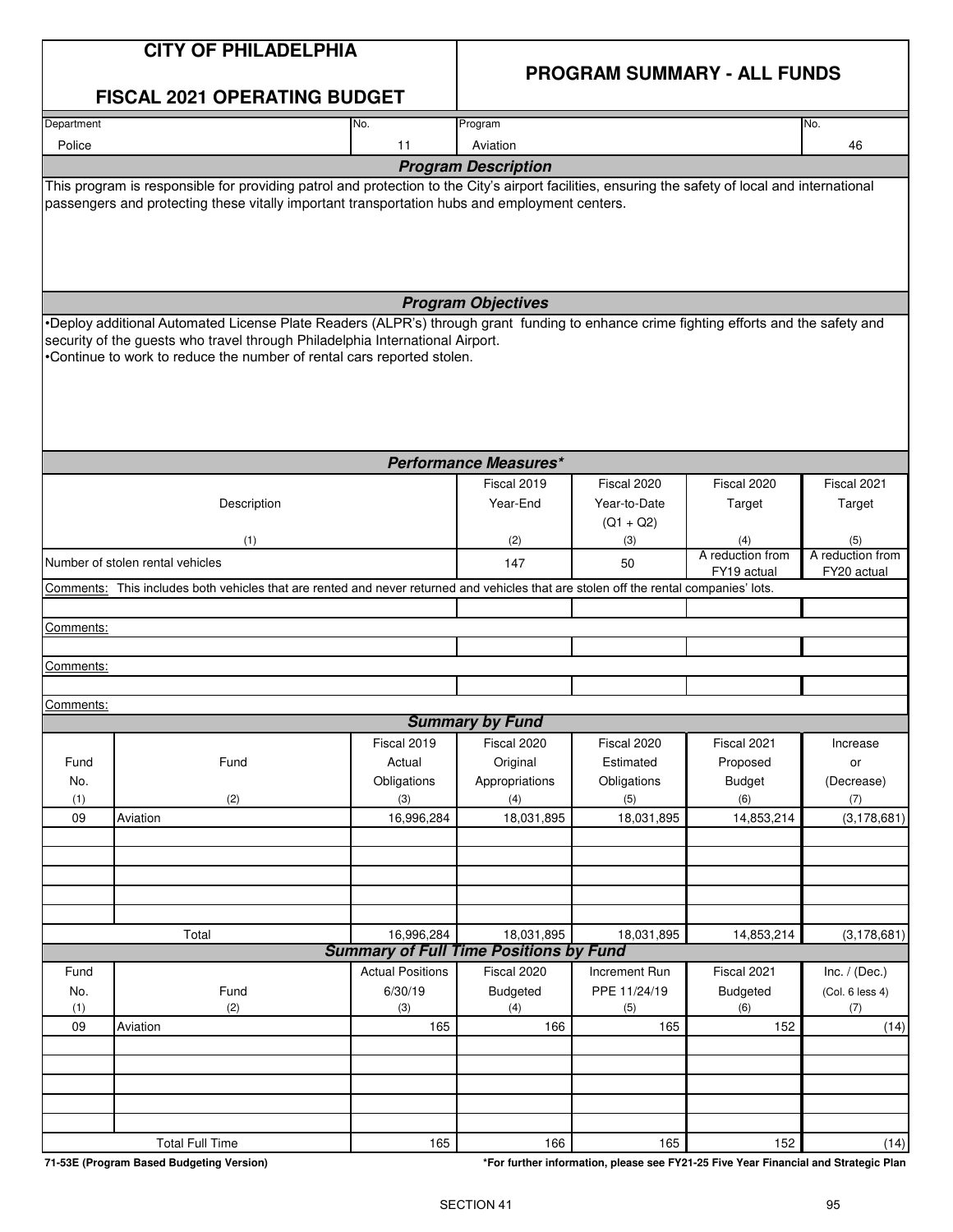# **PROGRAM SUMMARY - ALL FUNDS**

### **FISCAL 2021 OPERATING BUDGET (CONTINUED)**

| Program<br>Aviation<br>Police<br>11<br><b>Selected Associated Non-Tax Revenues by Fund</b><br>Fiscal 2019<br>Fiscal 2020<br>Fiscal 2020<br>Fiscal 2021<br>Fund<br>Estimate<br>Fund<br>Actual<br>Original<br>Proposed | 46<br>Increase<br>or |
|----------------------------------------------------------------------------------------------------------------------------------------------------------------------------------------------------------------------|----------------------|
|                                                                                                                                                                                                                      |                      |
|                                                                                                                                                                                                                      |                      |
|                                                                                                                                                                                                                      |                      |
|                                                                                                                                                                                                                      |                      |
| No.<br><b>Budget</b><br><b>Budget</b><br>Revenues                                                                                                                                                                    | (Decrease)           |
| (1)<br>(2)<br>(3)<br>(4)<br>(6)<br>(5)                                                                                                                                                                               | (7)                  |
|                                                                                                                                                                                                                      |                      |
|                                                                                                                                                                                                                      |                      |
|                                                                                                                                                                                                                      |                      |
|                                                                                                                                                                                                                      |                      |
| <b>Selected Associated Capital Projects</b>                                                                                                                                                                          |                      |
| Fiscal 2020<br>Fiscal 2021<br>Fiscal 2020<br>Dept.<br>Carry                                                                                                                                                          | Fiscal 2021          |
| Where<br>Description<br>Forward<br>Original Approp.<br>Original Approp.<br>Proposed Budget                                                                                                                           | Proposed Bdgt        |
| (GO Only)<br>(GO Only)<br>(All Other Sources)<br>Appropriated                                                                                                                                                        | (All Other Sources)  |
| (3)<br>(6)<br>(2)<br>(4)<br>(5)<br>(1)                                                                                                                                                                               | (7)                  |
|                                                                                                                                                                                                                      |                      |
|                                                                                                                                                                                                                      |                      |
|                                                                                                                                                                                                                      |                      |
|                                                                                                                                                                                                                      |                      |
|                                                                                                                                                                                                                      |                      |
|                                                                                                                                                                                                                      |                      |
|                                                                                                                                                                                                                      |                      |
|                                                                                                                                                                                                                      |                      |
|                                                                                                                                                                                                                      |                      |
|                                                                                                                                                                                                                      |                      |
|                                                                                                                                                                                                                      |                      |
|                                                                                                                                                                                                                      |                      |
|                                                                                                                                                                                                                      |                      |
| <b>Selected Associated Operating Costs</b>                                                                                                                                                                           |                      |
| Fiscal 2019<br>Fiscal 2020<br>Fiscal 2020<br>Fiscal 2021                                                                                                                                                             |                      |
| Dept.                                                                                                                                                                                                                | Increase             |
| Where<br>Description<br>Calculated<br>Calculated<br>Calculated<br>Calculated                                                                                                                                         | or<br>(Decrease)     |
| Obligations<br>Appropriations<br>Obligations<br><b>Budget</b><br>Appropriated<br>(3)<br>(4)<br>(1)<br>(2)<br>(5)<br>(6)                                                                                              | (7)                  |
| Employee Benefits - Civilian<br>200,980<br>205,323<br>205,323<br>205,494<br>Finance                                                                                                                                  | 171                  |
| 3,847,937<br>Employee Benefits - Uniform<br>4,089,608<br>4,224,317<br>4,224,317<br>Finance                                                                                                                           | (376, 380)           |

**71-53E (Program Based Budgeting Version)**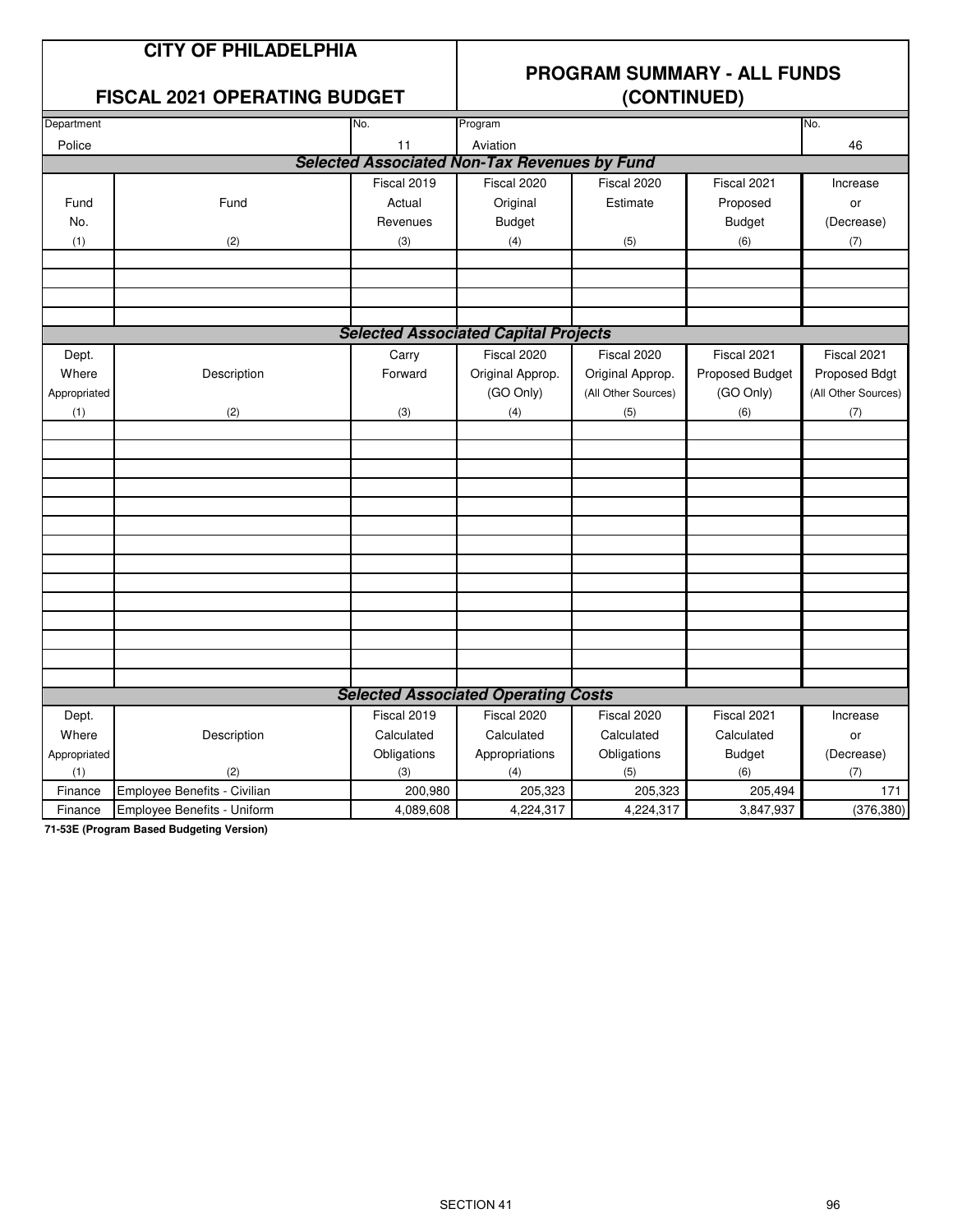# **PROGRAM SUMMARY**

# **FISCAL 2021 OPERATING BUDGET**

| Department               |                                      | No.                                                 | Program                     |              |                 | No.           |
|--------------------------|--------------------------------------|-----------------------------------------------------|-----------------------------|--------------|-----------------|---------------|
| Police                   |                                      | 11                                                  | Aviation                    |              |                 | 46            |
| Fund                     |                                      | No.                                                 |                             |              |                 |               |
| Aviation                 |                                      | 09                                                  |                             |              |                 |               |
|                          |                                      |                                                     | <b>Summary by Class</b>     |              |                 |               |
|                          |                                      | Fiscal 2019                                         | Fiscal 2020                 | Fiscal 2020  | Fiscal 2021     | Increase      |
| Class                    | Description                          | Actual                                              | Original                    | Estimated    | Proposed        | or            |
|                          |                                      | Obligations                                         | Appropriations              | Obligations  | <b>Budget</b>   | (Decrease)    |
| (1)                      | (2)                                  | (3)                                                 | (4)                         | (5)          | (6)             | (7)           |
| 100                      | <b>Employee Compensation</b>         |                                                     |                             |              |                 |               |
| a)                       | <b>Personal Services</b>             | 16,832,987                                          | 17,861,395                  | 17,861,395   | 14,714,854      | (3, 146, 541) |
| b)                       | <b>Employee Benefits</b>             |                                                     |                             |              |                 |               |
| 200                      | <b>Purchase of Services</b>          | 74,597                                              | 77,500                      | 77,500       | 63,960          | (13, 540)     |
| 300                      | <b>Materials and Supplies</b>        | 88,700                                              | 93,000                      | 93,000       | 74,400          | (18,600)      |
| 400                      | Equipment                            |                                                     |                             |              |                 |               |
| 500                      | Contributions, Indemnities and Taxes |                                                     |                             |              |                 |               |
| 700                      | <b>Debt Service</b>                  |                                                     |                             |              |                 |               |
| 800                      | Payments to Other Funds              |                                                     |                             |              |                 |               |
| 900                      | Advances and Misc. Payments          |                                                     |                             |              |                 |               |
| Total                    |                                      | 16,996,284                                          | 18,031,895                  | 18,031,895   | 14,853,214      | (3, 178, 681) |
|                          |                                      |                                                     | <b>Summary of Positions</b> |              |                 |               |
|                          |                                      | Actual                                              | Fiscal 2020                 | Increment    | Fiscal 2021     | Increase      |
|                          |                                      | Positions                                           | <b>Budgeted</b>             | Run          | <b>Budgeted</b> | or            |
| Code                     | Category                             | 6/30/19                                             | Positions                   | PPE 11/24/19 | Positions       | (Decrease)    |
| (1)                      | (2)                                  | (3)                                                 | (4)                         | (5)          | (6)             | (7)           |
| 101                      | Full Time - Civilian                 | 11                                                  | 11                          | 11           | 11              |               |
| 105                      | Full Time - Uniform                  | 154                                                 | 155                         | 154          | 141             | (14)          |
|                          | Total                                | 165                                                 | 166                         | 165          | 152             | (14)          |
|                          |                                      | <b>Selected Associated Non-Tax Revenues by Type</b> |                             |              |                 |               |
|                          |                                      | Fiscal 2019                                         | Fiscal 2020                 | Fiscal 2020  | Fiscal 2021     | Increase      |
|                          | Description                          | Actual                                              | Original                    | Estimate     | Proposed        | or            |
|                          |                                      | Revenues                                            | <b>Budget</b>               |              | <b>Budget</b>   | (Decrease)    |
|                          | (1)                                  | (2)                                                 | (3)                         | (4)          | (5)             | (6)           |
| Local (Non-Governmental) |                                      |                                                     |                             |              |                 |               |
| Federal                  |                                      |                                                     |                             |              |                 |               |
| <b>State</b>             |                                      |                                                     |                             |              |                 |               |
|                          | <b>Other Governments</b>             |                                                     |                             |              |                 |               |
|                          | Other Funds of the City              |                                                     |                             |              |                 |               |
| Total                    |                                      |                                                     |                             |              |                 |               |

**71-53F (Program Based Budgeting Version)**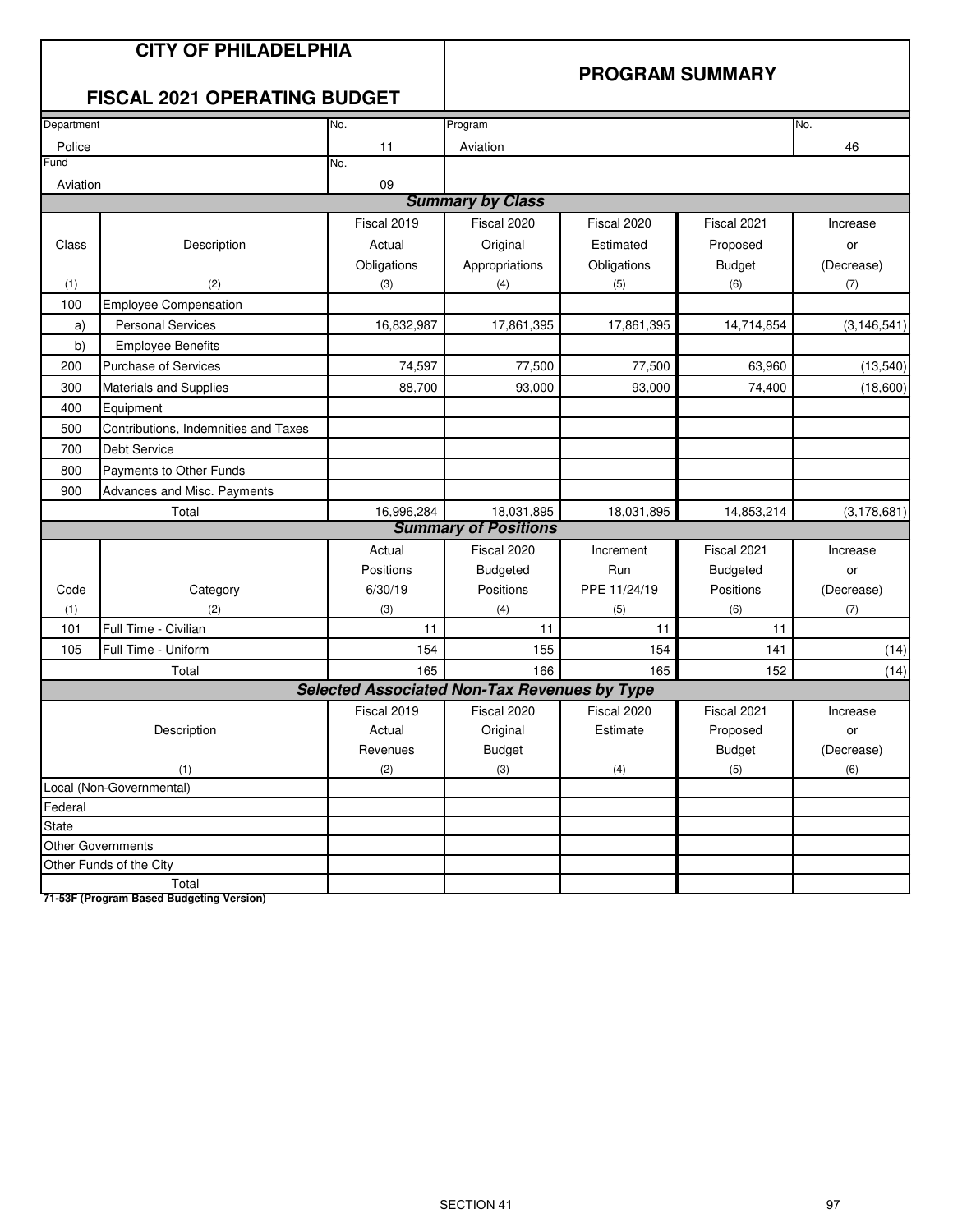# **CITY OF PHILADELPHIA SCHEDULE 100**

# **LIST OF POSITIONS**

| FISCAL 2021 OPERATING BUDGET |       |                                                              |                   |             | <b>BY PROGRAM</b> |           |           |            |              |
|------------------------------|-------|--------------------------------------------------------------|-------------------|-------------|-------------------|-----------|-----------|------------|--------------|
| Department                   |       |                                                              |                   | No.         | Program           |           |           |            | No.          |
| Police                       |       |                                                              |                   | 11          | Aviation          |           |           |            | 46           |
| Fund                         |       |                                                              |                   | No.         |                   |           |           |            |              |
| Aviation                     |       |                                                              |                   | 09          |                   |           |           |            |              |
|                              |       |                                                              |                   | Fiscal      | Fiscal            |           | Fiscal    |            | Increase     |
|                              |       |                                                              | Salary            | 2019        | 2020              | Increment | 2021      | Annual     | (Decrease)   |
| Line                         | Class | Title                                                        | Range             | Actual Pos. | <b>Budgeted</b>   | Run - PPE | Budgeted  | Salary     | (Col. 8      |
| No.                          | Code  |                                                              | (in dollars)      | 6/30/19     | Positions         | 11/24/19  | Positions | 7/1/20     | less Col. 6) |
| (1)                          | (2)   | (3)                                                          | (4)               | (5)         | (6)               | (7)       | (8)       | (9)        | (10)         |
|                              |       | Homeland Security & Domestic Preparedness - Airport District |                   |             |                   |           |           |            |              |
| 1                            |       | Sworn<br>6A12 Detective                                      | 82,330 - 85,901   | 1           | 1                 | 1         | 1         | 91,090     |              |
| $\overline{c}$               |       | 6A06 Police Captain                                          | 112,833 - 117,725 | 1           | 1                 | 1         | 1         | 125,588    |              |
| 3                            |       | 6A03 Police Corporal                                         | 82,330 - 85,901   | 3           | 3                 | 3         | 3         | 272,879    |              |
| 4                            |       | 6A05 Police Lieutenant                                       | 97,279 - 101,487  | 4           | 4                 | 4         | 4         | 430,582    |              |
| 5                            |       | 6A02 Police Officer                                          | 60,129 - 78,092   | 137         | 138               | 137       | 124       | 10,435,895 | (14)         |
| 6                            | 6A04  | Police Sergeant                                              | 85,324 - 89,024   | 8           | 8                 | 8         | 8         | 753,252    |              |
|                              |       | Subtotal - Sworn                                             |                   | 154         | 155               | 154       | 141       | 12,109,285 | (14)         |
|                              |       |                                                              |                   |             |                   |           |           |            |              |
|                              |       | Civilian                                                     |                   |             |                   |           |           |            |              |
| $\overline{7}$               |       | 1A12 Clerk Typist II                                         | 33,669 - 36,402   | 1           | 1                 | 1         | 1         | 37,627     |              |
| 8                            | 7D11  | Custodial Worker I                                           | 32,412 - 34,785   | 1           | $\mathbf{1}$      | 1         | 1         | 36,210     |              |
| 9                            | 6J32  | Police Communications Dispatcher                             | 41,930 - 45,869   | 9           | 9                 | 9         | 9         | 427,124    |              |
|                              |       | Subtotal - Civilian                                          |                   | 11          | 11                | 11        | 11        | 500,961    |              |
|                              |       | Total - Homeland Sec. Dom. Prep. - Airport District          |                   | 165         | 166               | 165       | 152       | 12,610,246 | (14)         |
|                              |       |                                                              |                   |             |                   |           |           |            |              |
|                              |       | <b>Program Total</b>                                         |                   | 165         | 166               | 165       | 152       | 12,610,246 | (14)         |
|                              |       |                                                              |                   |             |                   |           |           |            |              |
|                              |       |                                                              |                   |             |                   |           |           |            |              |
|                              |       |                                                              |                   |             |                   |           |           |            |              |
|                              |       |                                                              |                   |             |                   |           |           |            |              |
|                              |       |                                                              |                   |             |                   |           |           |            |              |
|                              |       |                                                              |                   |             |                   |           |           |            |              |
|                              |       |                                                              |                   |             |                   |           |           |            |              |
|                              |       |                                                              |                   |             |                   |           |           |            |              |
|                              |       |                                                              |                   |             |                   |           |           |            |              |
|                              |       |                                                              |                   |             |                   |           |           |            |              |
|                              |       |                                                              |                   |             |                   |           |           |            |              |
|                              |       |                                                              |                   |             |                   |           |           |            |              |
|                              |       |                                                              |                   |             |                   |           |           |            |              |
|                              |       |                                                              |                   |             |                   |           |           |            |              |
|                              |       |                                                              |                   |             |                   |           |           |            |              |
|                              |       |                                                              |                   |             |                   |           |           |            |              |
|                              |       |                                                              |                   |             |                   |           |           |            |              |
|                              |       |                                                              |                   |             |                   |           |           |            |              |
|                              |       |                                                              |                   |             |                   |           |           |            |              |
|                              |       |                                                              |                   |             |                   |           |           |            |              |
|                              |       |                                                              |                   |             |                   |           |           |            |              |
|                              |       |                                                              |                   |             |                   |           |           |            |              |
|                              |       |                                                              |                   |             |                   |           |           |            |              |
|                              |       |                                                              |                   |             |                   |           |           |            |              |

**71-53I (Program Based Budgeting Version)**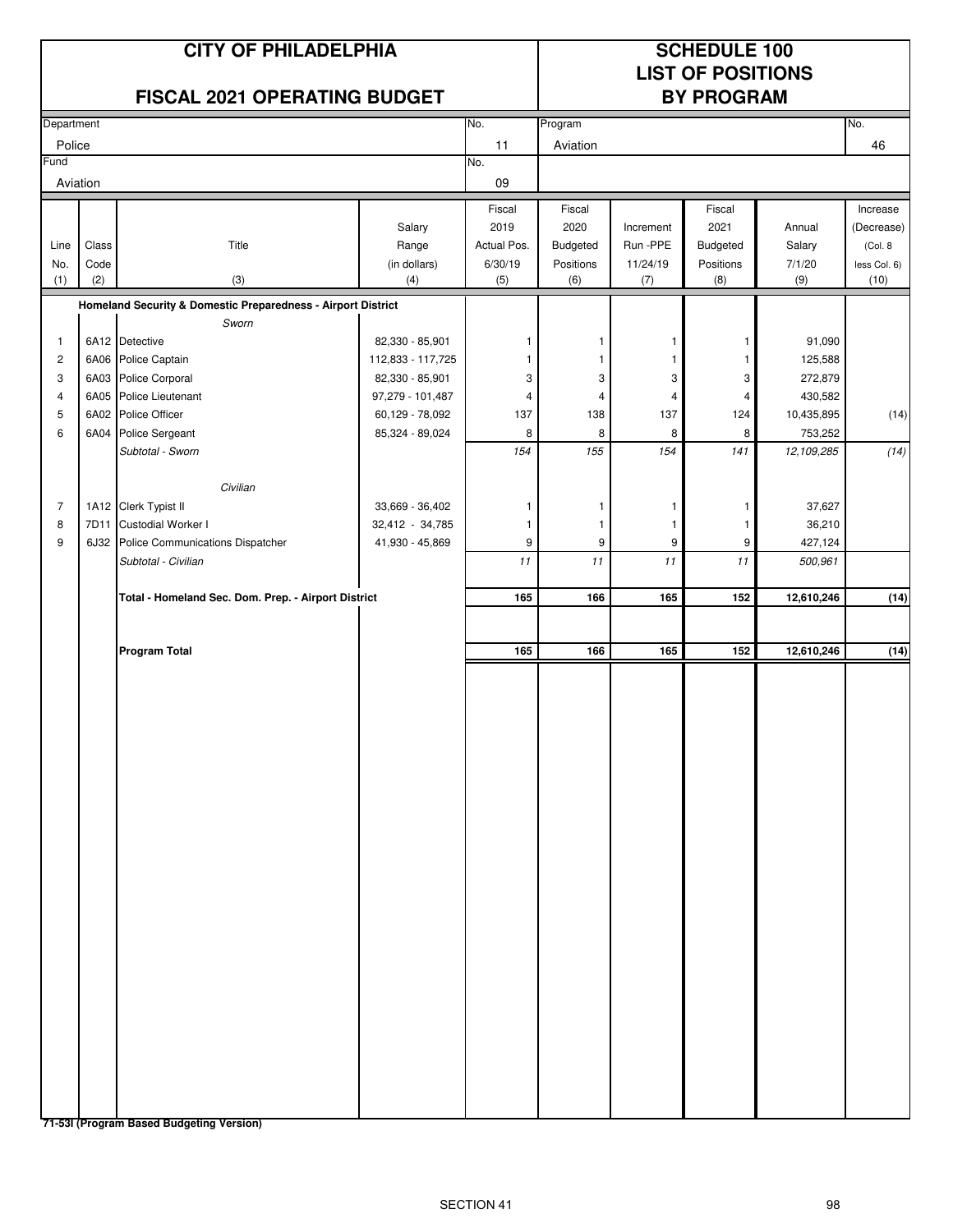| <b>CITY OF PHILADELPHIA</b><br><b>FISCAL 2021 OPERATING BUDGET</b>               |              |                                                         |           |                             |                                     | <b>SCHEDULE 100</b><br><b>LIST OF POSITIONS</b><br><b>BY PROGRAM</b> |                  |                 |                    |                       |                      |
|----------------------------------------------------------------------------------|--------------|---------------------------------------------------------|-----------|-----------------------------|-------------------------------------|----------------------------------------------------------------------|------------------|-----------------|--------------------|-----------------------|----------------------|
| Department                                                                       |              |                                                         |           |                             | No.                                 | Program                                                              |                  |                 |                    |                       | No.                  |
| Police                                                                           |              |                                                         |           |                             | 11                                  | Aviation                                                             |                  |                 |                    |                       | 46                   |
| Fund                                                                             |              |                                                         |           |                             | No.                                 |                                                                      |                  |                 |                    |                       |                      |
|                                                                                  | Aviation     |                                                         |           |                             | 09                                  |                                                                      |                  |                 |                    |                       |                      |
|                                                                                  |              |                                                         |           |                             |                                     | Fiscal                                                               | Fiscal           |                 | Fiscal             |                       | Inc.                 |
|                                                                                  |              |                                                         |           |                             | Salary                              | 2019                                                                 | 2020             | Increment       | 2021               | Annual                | (Dec.)               |
| Line                                                                             | Class        | Title                                                   |           |                             | Range                               | Actual Pos.                                                          | <b>Budgeted</b>  | Run -PPE        | <b>Budgeted</b>    | Salary                | (Col. 8              |
| No.<br>(1)                                                                       | Code<br>(2)  | (3)                                                     |           |                             | (in dollars)<br>(4)                 | 6/30/19<br>(5)                                                       | Positions<br>(6) | 11/24/19<br>(7) | Positions<br>(8)   | 7/1/20<br>(9)         | less Col. 6)<br>(10) |
|                                                                                  |              |                                                         |           |                             |                                     |                                                                      |                  |                 |                    |                       |                      |
|                                                                                  | 101<br>105   | Total Full Time - Civilian<br>Total Full Time - Uniform |           |                             |                                     | 11<br>154                                                            | 11<br>155        | 11<br>154       | 11<br>141          | 500,961<br>12,109,285 | (14)                 |
|                                                                                  |              |                                                         |           |                             |                                     | 165                                                                  | 166              | 165             | 152                | 12,610,246            | (14)                 |
|                                                                                  |              |                                                         |           |                             |                                     |                                                                      |                  |                 |                    |                       |                      |
|                                                                                  |              | Lump Sum                                                |           |                             |                                     |                                                                      |                  |                 |                    | 475,642               |                      |
|                                                                                  |              | Bonus, Gross Adj.                                       |           |                             |                                     |                                                                      |                  |                 |                    | 25,020                |                      |
|                                                                                  |              | PT. Temp/Seas, Bd, SCG                                  |           |                             |                                     |                                                                      |                  |                 |                    |                       |                      |
|                                                                                  |              | Overtime - Civilian<br>Overtime - Uniform               |           |                             |                                     |                                                                      |                  |                 |                    | 21,897<br>1,350,000   |                      |
|                                                                                  |              | <b>Unused Uniform Leave</b>                             |           |                             |                                     |                                                                      |                  |                 |                    | 541,066               |                      |
|                                                                                  |              | Shift/Stress                                            |           |                             |                                     |                                                                      |                  |                 |                    | 844,410               |                      |
|                                                                                  |              | H&L, IOD, LT-Sick                                       |           |                             |                                     |                                                                      |                  |                 |                    | 502,295               |                      |
|                                                                                  |              |                                                         |           |                             |                                     |                                                                      |                  |                 |                    |                       |                      |
|                                                                                  |              |                                                         |           |                             |                                     |                                                                      |                  |                 |                    |                       |                      |
|                                                                                  |              |                                                         |           |                             |                                     |                                                                      |                  |                 |                    |                       |                      |
|                                                                                  |              | Abatements and Transfers<br>Overtime Stress - Uniform   |           |                             |                                     |                                                                      |                  |                 |                    |                       |                      |
|                                                                                  |              | Overtime - Uniform                                      |           |                             |                                     |                                                                      |                  |                 |                    | (600)<br>(850,000)    |                      |
|                                                                                  |              |                                                         |           |                             |                                     |                                                                      |                  |                 |                    |                       |                      |
|                                                                                  |              |                                                         |           |                             |                                     |                                                                      |                  |                 |                    |                       |                      |
|                                                                                  |              |                                                         |           |                             |                                     |                                                                      |                  |                 |                    |                       |                      |
|                                                                                  |              | <b>Total Gross Requirements</b>                         |           |                             |                                     | 165                                                                  | 166              | 165             | 152                | 15,519,976            | (14)                 |
|                                                                                  |              | Plus: Earned Increment                                  |           |                             |                                     |                                                                      |                  |                 |                    | 1,018                 |                      |
|                                                                                  |              | Plus: Longevity                                         |           |                             |                                     |                                                                      |                  |                 |                    | 7,239                 |                      |
|                                                                                  |              | Less: (Vacancy Allowance)                               |           |                             |                                     |                                                                      |                  |                 |                    | (813, 379)            |                      |
|                                                                                  |              |                                                         |           | <b>Total Budget Request</b> | <b>Summary of Personal Services</b> |                                                                      |                  |                 |                    | 14,714,854            |                      |
|                                                                                  |              |                                                         |           | Fiscal 2019                 |                                     | Fiscal 2020                                                          |                  |                 | Fiscal 2021        | Inc. $/$ (Dec.)       | Inc. $/$ (Dec.)      |
| Line                                                                             |              |                                                         | Actual    | Actual                      | <b>Budgeted</b>                     | Estimated                                                            | Increment        | Budgeted        | Department         | in Require.           | in Bud. Pos.         |
| No.                                                                              |              | Category                                                | Positions | Obligations                 | Positions                           | Obligations                                                          | Run -PPE         | Positions       | Request            | (Col. 9               | (Col. 8              |
|                                                                                  |              |                                                         | 6/30/19   |                             |                                     |                                                                      | 11/24/19         |                 |                    | less Col. 6)          | less Col. 5)         |
| (1)                                                                              |              | (2)                                                     | (3)       | (4)                         | (5)                                 | (6)                                                                  | (7)              | (8)             | (9)                | (10)                  | (11)                 |
| $\mathbf{1}$                                                                     | Lump Sum     |                                                         |           | 247,193                     |                                     | 273,414                                                              |                  |                 | 475,642            | 202,228               |                      |
| $\overline{2}$                                                                   |              | Full Time - Civilian                                    | 11        | 489,956                     | 11                                  | 500,544                                                              | 11               | 11              | 500,961            | 417                   |                      |
| 3                                                                                |              | Full Time - Uniform                                     | 154       | 12,014,124                  | 155                                 | 12,409,861                                                           | 154              | 141             | 11,304,163         | (1, 105, 698)         | (14)                 |
| $\overline{4}$                                                                   |              | Bonus, Gross Adj.                                       |           | 21,374                      |                                     | 134,955                                                              |                  |                 | 25,020             | (109, 935)            |                      |
| 5<br>PT, Temp/Seas, Bd, SCG                                                      |              |                                                         |           |                             |                                     |                                                                      |                  |                 |                    |                       |                      |
| 6<br>Overtime - Civilian<br>5,355                                                |              |                                                         | 24,296    |                             |                                     | 21,897                                                               | (2, 399)         |                 |                    |                       |                      |
| $\overline{7}$<br>Overtime - Uniform<br>2,545,996<br>Holiday Overtime - Civilian |              |                                                         | 2,571,181 |                             |                                     | 500,000                                                              | (2,071,181)      |                 |                    |                       |                      |
| 8<br>9                                                                           |              |                                                         |           | 13,776                      |                                     |                                                                      |                  |                 |                    |                       |                      |
|                                                                                  |              | Unused Uniform Leave                                    |           | 444,800                     |                                     | 578,925                                                              |                  |                 | 541,066            | (37, 859)             |                      |
| 10<br>11                                                                         | Shift/Stress | H&L, IOD, LT-Sick                                       |           | 738,508<br>311,905          |                                     | 992,516<br>375,703                                                   |                  |                 | 843,810<br>502,295 | (148, 706)<br>126,592 |                      |
| 12                                                                               |              |                                                         |           |                             |                                     |                                                                      |                  |                 |                    |                       |                      |
|                                                                                  |              | Total                                                   | 165       | 16,832,987                  | 166                                 | 17,861,395                                                           | 165              | 152             | 14,714,854         | (3, 146, 541)         | (14)                 |

**71-53J (Program Based Budgeting Version)**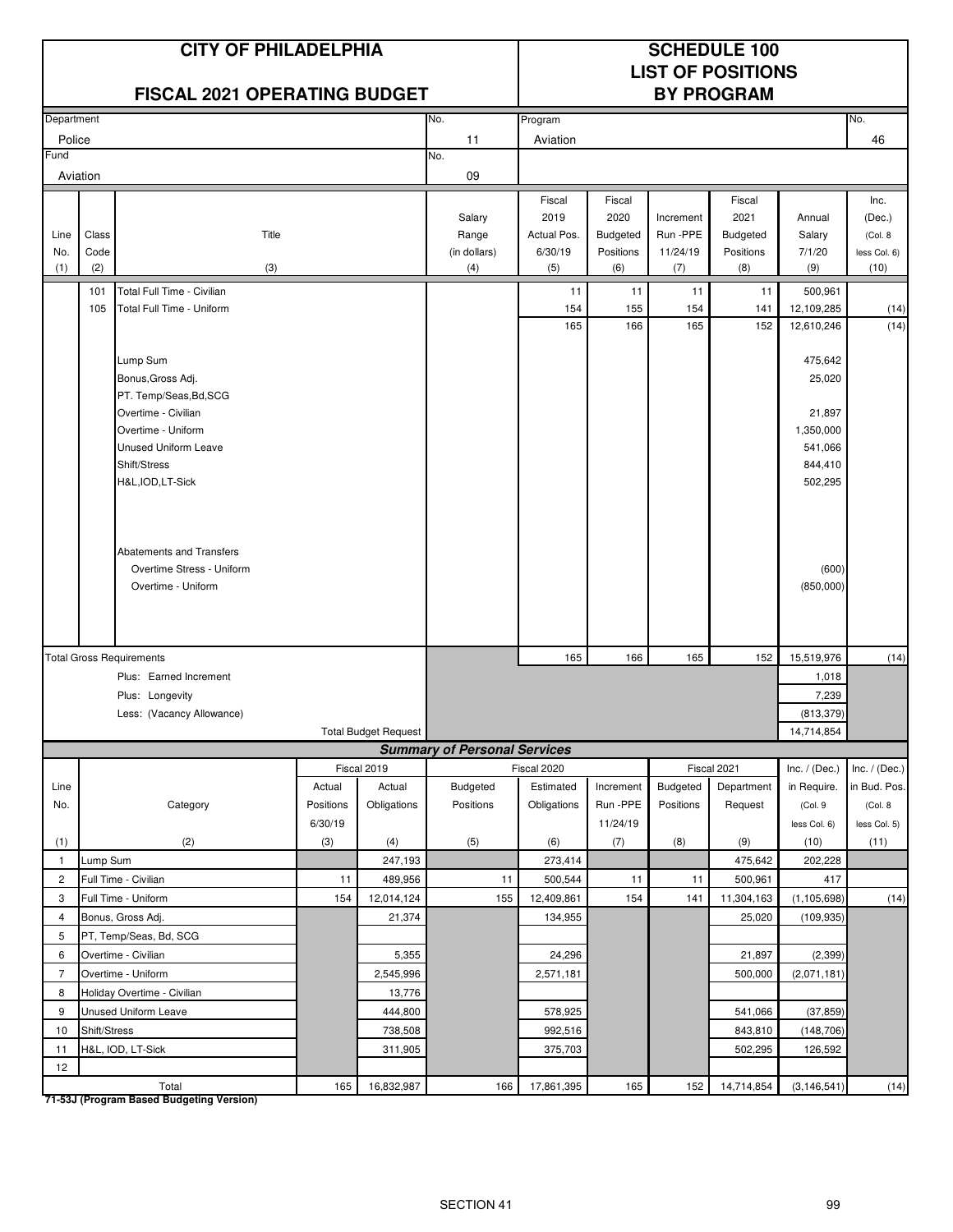# **CITY OF PHILADELPHIA SCHEDULE 200**

# **PURCHASE OF SERVICES**

# **FISCAL 2021 OPERATING BUDGET BY PROGRAM**

| Department |                                                                      | No.         | Program                                    | No.         |              |            |
|------------|----------------------------------------------------------------------|-------------|--------------------------------------------|-------------|--------------|------------|
| Police     |                                                                      | 11          | Aviation                                   | 46          |              |            |
| Fund       |                                                                      | No.         |                                            |             |              |            |
| Aviation   |                                                                      | 09          |                                            |             |              |            |
|            |                                                                      | Fiscal 2019 | Fiscal 2020                                | Fiscal 2020 | Fiscal 2021  | Increase   |
| Code       | Description                                                          | Actual      | Original                                   | Estimated   | Departmental | or         |
|            |                                                                      | Obligations | Appropriations                             | Obligations | Request      | (Decrease) |
| (1)        | (2)                                                                  | (3)         | (4)                                        | (5)         | (6)          | (7)        |
|            |                                                                      |             | <b>Schedule 200 - Purchase of Services</b> |             |              |            |
| 201        | Cleaning & Laundering                                                | 74,100      | 77,500                                     | 75,000      | 62,960       | (12,040)   |
| 202        | Janitorial Services                                                  |             |                                            |             |              |            |
| 205        | Refuse, Garbage, Silt and Sludge Removal                             |             |                                            |             |              |            |
| 209        | Telephone & Communication                                            |             |                                            |             |              |            |
| 210        | <b>Postal Services</b>                                               |             |                                            |             |              |            |
| 211        | Transportation                                                       |             |                                            |             |              |            |
| 215        | Licenses, Permits & Inspection Charges                               |             |                                            |             |              |            |
| 216        | Commercial off the Shelf Software Licenses                           |             |                                            |             |              |            |
| 220        | <b>Electric Current</b>                                              |             |                                            |             |              |            |
| 221        | <b>Gas Services</b>                                                  |             |                                            |             |              |            |
| 222        | Steam for Heating                                                    |             |                                            |             |              |            |
| 230        | Meals (non-travel) & Official Entertaining                           |             |                                            |             |              |            |
| 231        | <b>Overtime Meals</b>                                                | 497         |                                            | 2,500       | 1,000        | (1,500)    |
| 240        |                                                                      |             |                                            |             |              |            |
|            | Advertising & Promotional Activities<br><b>Professional Services</b> |             |                                            |             |              |            |
| 250        |                                                                      |             |                                            |             |              |            |
| 251        | Professional Svcs. - Information Technology                          |             |                                            |             |              |            |
| 252        | Accounting & Auditing Services                                       |             |                                            |             |              |            |
| 253        | <b>Legal Services</b>                                                |             |                                            |             |              |            |
| 254        | Mental Health & Intellectual Disability Services                     |             |                                            |             |              |            |
| 255        | Dues                                                                 |             |                                            |             |              |            |
| 256        | Seminar & Training Sessions                                          |             |                                            |             |              |            |
| 257        | Architectural & Engineering Services<br><b>Court Reporters</b>       |             |                                            |             |              |            |
| 258        | <b>Arbitration Fees</b>                                              |             |                                            |             |              |            |
| 259<br>260 | Repair & Maintenance Charges                                         |             |                                            |             |              |            |
| 261        | Repaving, Repairing & Resurfacing Streets                            |             |                                            |             |              |            |
| 262        | Demolition of Buildings                                              |             |                                            |             |              |            |
| 264        | Abatement of Nuisances                                               |             |                                            |             |              |            |
| 265        | Rehabilitation of Property                                           |             |                                            |             |              |            |
| 266        | Maint. & Support - Comp. Hardware & Software                         |             |                                            |             |              |            |
| 275        | Juror Fees                                                           |             |                                            |             |              |            |
| 276        | Juror Expenses                                                       |             |                                            |             |              |            |
| 277        | <b>Witness Fees</b>                                                  |             |                                            |             |              |            |
| 280        | Insurance & Official Bonds                                           |             |                                            |             |              |            |
| 282        | Lease Purchase - Computer Systems                                    |             |                                            |             |              |            |
| 283        | Lease Purchase - Vehicles                                            |             |                                            |             |              |            |
| 284        | Ground & Building Rental                                             |             |                                            |             |              |            |
| 285        | Rents - Other                                                        |             |                                            |             |              |            |
| 286        | Rental of Parking Spaces                                             |             |                                            |             |              |            |
| 290        | Payments for Care of Individuals                                     |             |                                            |             |              |            |
| 295        | <b>Imprest Advances</b>                                              |             |                                            |             |              |            |
| 298        | Payments for Burials & Graves                                        |             |                                            |             |              |            |
| 299        | Other Expenses (not otherwise classified)                            |             |                                            |             |              |            |
|            |                                                                      |             |                                            |             |              |            |
|            |                                                                      |             |                                            |             |              |            |
|            |                                                                      |             |                                            |             |              |            |
|            | Total                                                                | 74,597      | 77,500                                     | 77,500      | 63,960       | (13, 540)  |
|            | 71-53K (Program Raced Rudgeting Version)                             |             |                                            |             |              |            |

**71-53K (Program Based Budgeting Version)**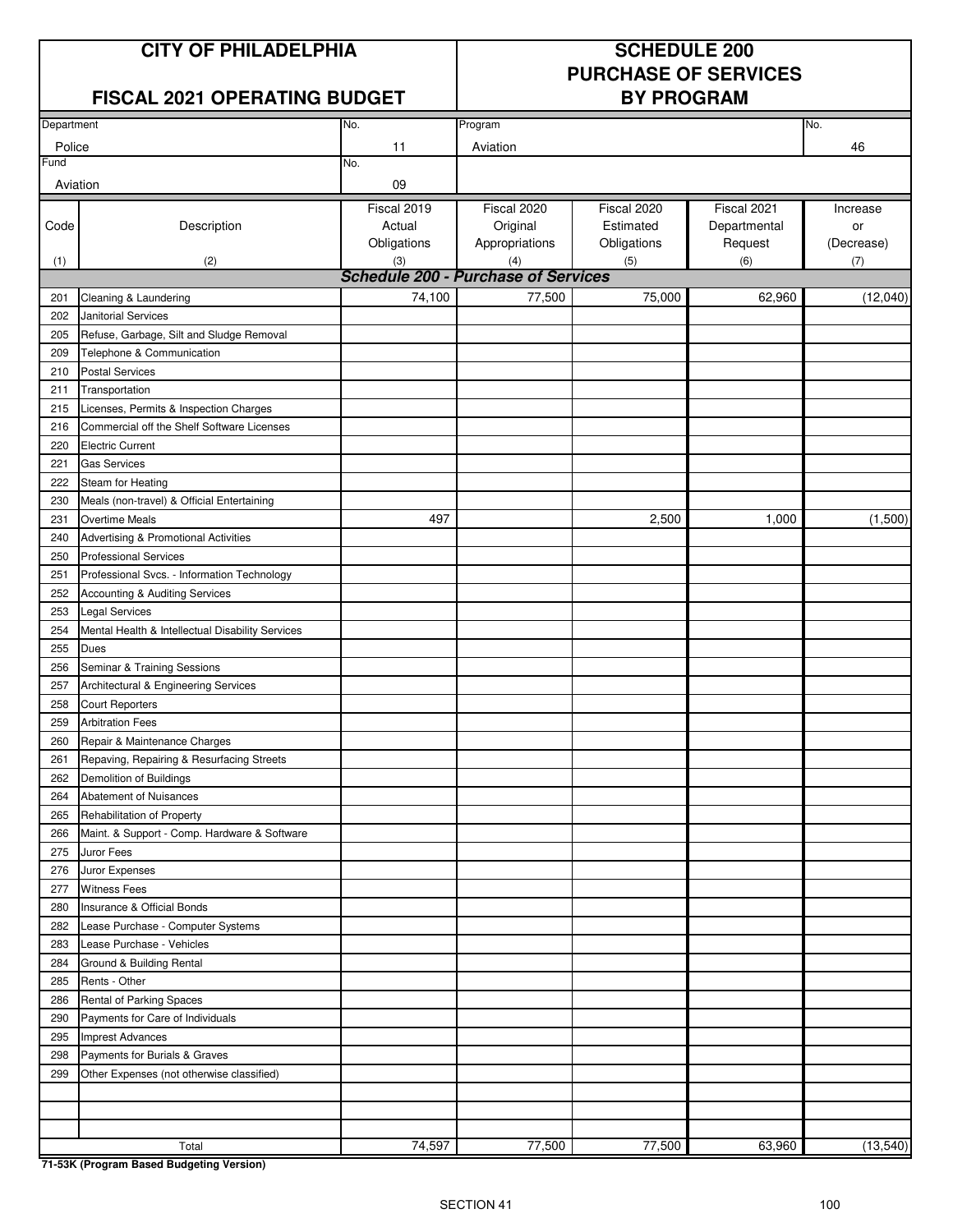## **FISCAL 2021 OPERATING BUDGET BY PROGRAM**

# **CITY OF PHILADELPHIA SCHEDULE 300 - 400 MATERIALS, SUPPLIES & EQUIPMENT**

| Department |                                                       | No.                                            | Program                         |             | No.          |            |  |  |  |  |  |
|------------|-------------------------------------------------------|------------------------------------------------|---------------------------------|-------------|--------------|------------|--|--|--|--|--|
| Police     |                                                       | 11                                             | Aviation                        |             | 46           |            |  |  |  |  |  |
| Fund       |                                                       | No.                                            |                                 |             |              |            |  |  |  |  |  |
| Aviation   |                                                       | 09                                             |                                 |             |              |            |  |  |  |  |  |
|            |                                                       | Fiscal 2019                                    | Fiscal 2020                     | Fiscal 2020 | Fiscal 2021  | Increase   |  |  |  |  |  |
| Code       | Description                                           | Actual                                         | Original                        | Estimated   | Departmental | or         |  |  |  |  |  |
|            |                                                       | Obligations                                    | Appropriations                  | Obligations | Request      | (Decrease) |  |  |  |  |  |
| (1)        | (2)                                                   | (3)                                            | (4)                             | (5)         | (6)          | (7)        |  |  |  |  |  |
|            |                                                       | <b>Schedule 300 - Materials &amp; Supplies</b> |                                 |             |              |            |  |  |  |  |  |
| 301        | Agricultural & Botanical                              |                                                |                                 |             |              |            |  |  |  |  |  |
| 302        | Animal. Livestock & Marine                            |                                                |                                 |             |              |            |  |  |  |  |  |
| 303        | Bakeshop, Dining Room & Kitchen                       |                                                |                                 |             |              |            |  |  |  |  |  |
| 304        | Books & Other Publications                            |                                                |                                 |             |              |            |  |  |  |  |  |
| 305        | <b>Building &amp; Construction</b>                    |                                                |                                 |             |              |            |  |  |  |  |  |
| 306        | <b>Library Materials</b>                              |                                                |                                 |             |              |            |  |  |  |  |  |
| 307        | <b>Chemicals &amp; Gases</b>                          |                                                |                                 |             |              |            |  |  |  |  |  |
| 308        | Dry Goods, Notions & Wearing Apparel                  | 88,700                                         | 93,000                          | 93,000      | 74,400       | (18,600)   |  |  |  |  |  |
| 309        | Cordage & Fibers                                      |                                                |                                 |             |              |            |  |  |  |  |  |
| 310        | Electrical & Communication                            |                                                |                                 |             |              |            |  |  |  |  |  |
| 311        | General Equipment & Machinery                         |                                                |                                 |             |              |            |  |  |  |  |  |
| 312        | Fire Fighting & Safety                                |                                                |                                 |             |              |            |  |  |  |  |  |
| 313        | Food                                                  |                                                |                                 |             |              |            |  |  |  |  |  |
| 314        | Fuel - Heating & Cooling                              |                                                |                                 |             |              |            |  |  |  |  |  |
| 316        | General Hardware & Minor Tools                        |                                                |                                 |             |              |            |  |  |  |  |  |
| 317        | Hospital & Laboratory                                 |                                                |                                 |             |              |            |  |  |  |  |  |
| 318        | Janitorial, Laundry & Household                       |                                                |                                 |             |              |            |  |  |  |  |  |
| 320        | Office Materials & Supplies                           |                                                |                                 |             |              |            |  |  |  |  |  |
| 322        | Small Power Tools & Hand Tools                        |                                                |                                 |             |              |            |  |  |  |  |  |
| 323        | Plumbing, AC & Space Heating                          |                                                |                                 |             |              |            |  |  |  |  |  |
| 324        | Precision, Photographic & Artists                     |                                                |                                 |             |              |            |  |  |  |  |  |
| 325        | Printing                                              |                                                |                                 |             |              |            |  |  |  |  |  |
| 326        | Recreational & Educational                            |                                                |                                 |             |              |            |  |  |  |  |  |
| 328        | Vehicle Parts & Accessories                           |                                                |                                 |             |              |            |  |  |  |  |  |
| 335        | Lubricants                                            |                                                |                                 |             |              |            |  |  |  |  |  |
| 340        | #2 Diesel Fuel                                        |                                                |                                 |             |              |            |  |  |  |  |  |
| 341        | Compressed Natural Gas (CNG)                          |                                                |                                 |             |              |            |  |  |  |  |  |
| 342        | Liquid Propane Gas (LPG)                              |                                                |                                 |             |              |            |  |  |  |  |  |
| 345        | Gasoline                                              |                                                |                                 |             |              |            |  |  |  |  |  |
| 399        | Other Materials & Supplies (not otherwise classified) |                                                |                                 |             |              |            |  |  |  |  |  |
|            |                                                       |                                                |                                 |             |              |            |  |  |  |  |  |
|            | Total                                                 | 88,700                                         | 93,000                          | 93,000      | 74,400       | (18,600)   |  |  |  |  |  |
|            |                                                       |                                                | <b>Schedule 400 - Equipment</b> |             |              |            |  |  |  |  |  |
| 405        | Construction, Dredging & Conveying                    |                                                |                                 |             |              |            |  |  |  |  |  |
| 410        | Electrical, Lighting & Communications                 |                                                |                                 |             |              |            |  |  |  |  |  |
| 411        | General Equipment & Machinery                         |                                                |                                 |             |              |            |  |  |  |  |  |
| 412        | Fire Fighting & Emergency                             |                                                |                                 |             |              |            |  |  |  |  |  |
| 417        | Hospital & Laboratory                                 |                                                |                                 |             |              |            |  |  |  |  |  |
| 420        | Office Equipment                                      |                                                |                                 |             |              |            |  |  |  |  |  |
| 423        | Plumbing, AC & Space Heating                          |                                                |                                 |             |              |            |  |  |  |  |  |
| 424        | Precision, Photographic & Artists                     |                                                |                                 |             |              |            |  |  |  |  |  |
| 426        | Recreational & Educational                            |                                                |                                 |             |              |            |  |  |  |  |  |
| 427        | Computer Equipment & Peripherals                      |                                                |                                 |             |              |            |  |  |  |  |  |
| 428        | Vehicles                                              |                                                |                                 |             |              |            |  |  |  |  |  |
| 430        | Furniture & Furnishings                               |                                                |                                 |             |              |            |  |  |  |  |  |
| 499        | Other Equipment (not otherwise classified)            |                                                |                                 |             |              |            |  |  |  |  |  |
|            |                                                       |                                                |                                 |             |              |            |  |  |  |  |  |
|            | Total                                                 |                                                |                                 |             |              |            |  |  |  |  |  |
|            |                                                       |                                                |                                 |             |              |            |  |  |  |  |  |

**71-53L (Program Based Budgeting Version)**